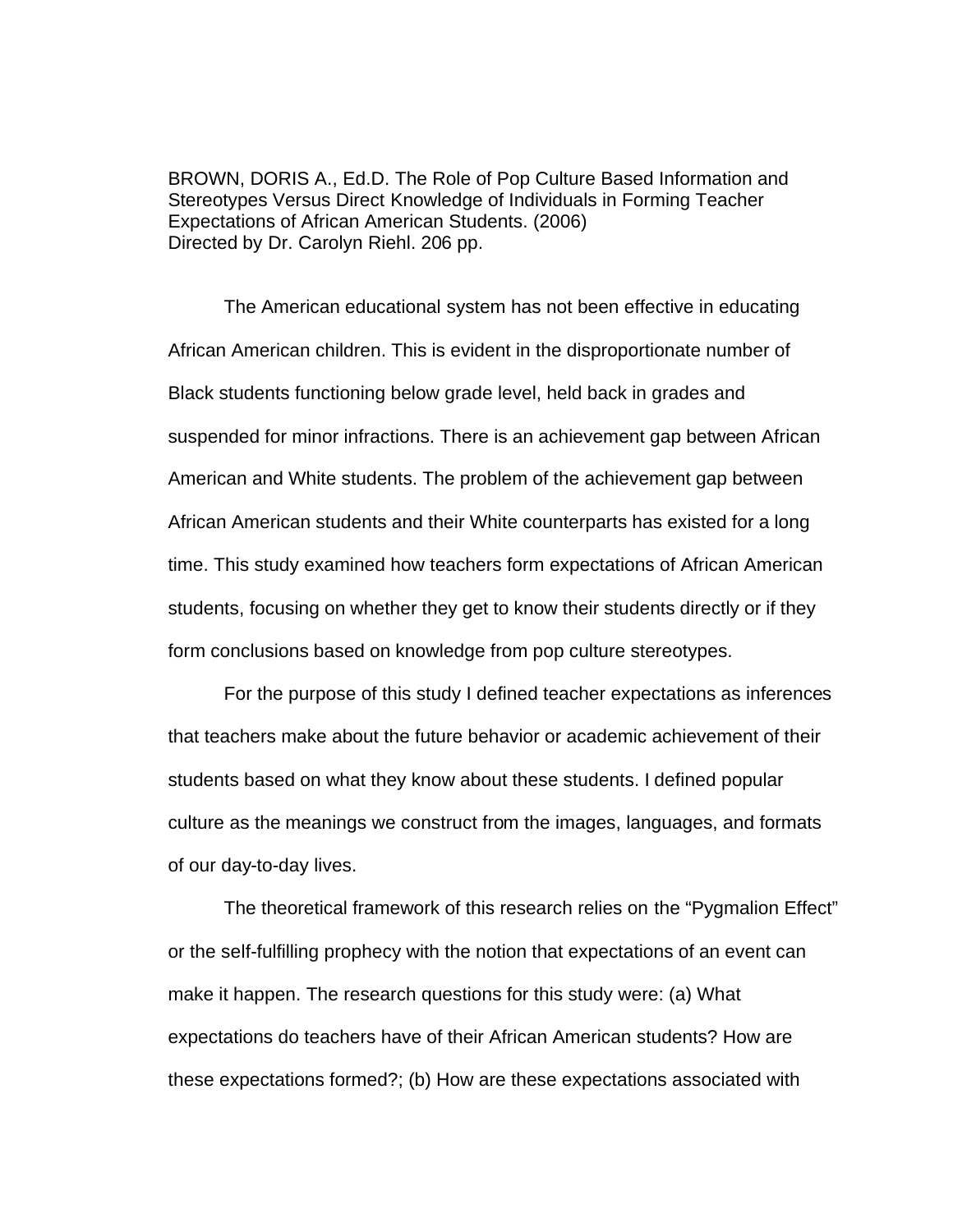what the teachers feel they know about the students from direct knowledge of particular students, or from more generalized knowledge about particular types of students, especially as gleaned from stereotypes and other messages in popular culture?; and (c) What is the relative impact of pop culture and stereotypes, versus direct knowledge, on teachers' actions and interactions with students?

The methodology of this study utilized a limited case study design. Data collection methods included interviews, classroom observations, and focus groups. The participants were 12 classroom teachers and two elementary school principals. The interview and focus group questions included questions focused on the participants' expectations of their students as well as their views on how African Americans are portrayed in popular culture.

The findings in this study demonstrated that teachers who rely on popular culture based information about African Americans tend to have lower expectations of their students. The teachers who got to know their students as individuals had higher expectations of their students.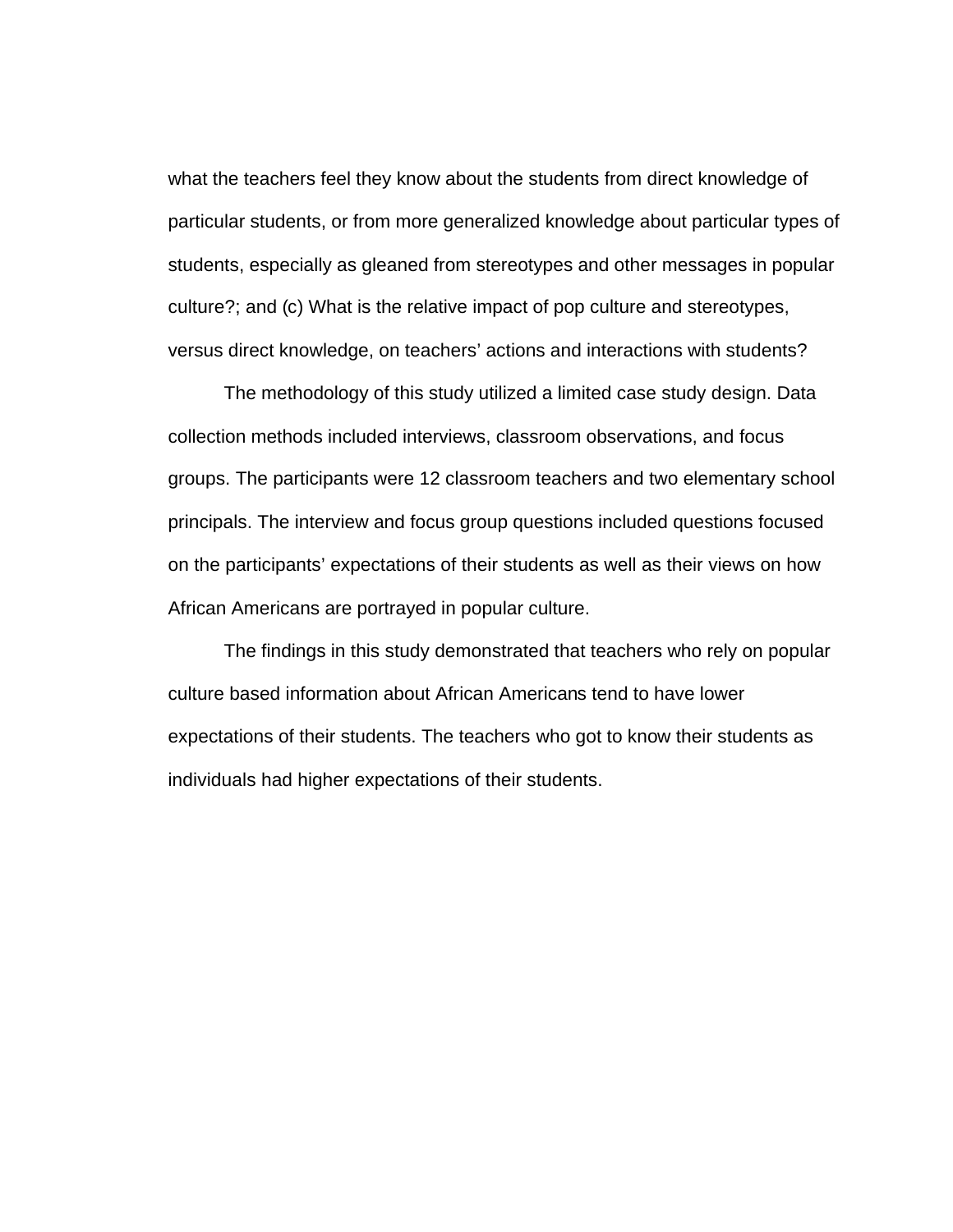# THE ROLE OF POP CULTURE BASED INFORMATION AND STEREOTYPES VERSUS DIRECT KNOWLEDGE OF INDIVIDUALS IN FORMING TEACHER EXPECTATIONS OF AFRICAN

## AMERICAN STUDENTS

by

Doris A. Brown

A Dissertation Submitted to the Faculty of The Graduate School at The University of North Carolina at Greensboro in Partial Fulfillment of the Requirements for the Degree Doctor of Education

> Greensboro 2006

> > Approved by

Dr. Carolyn Riehl Committee Chair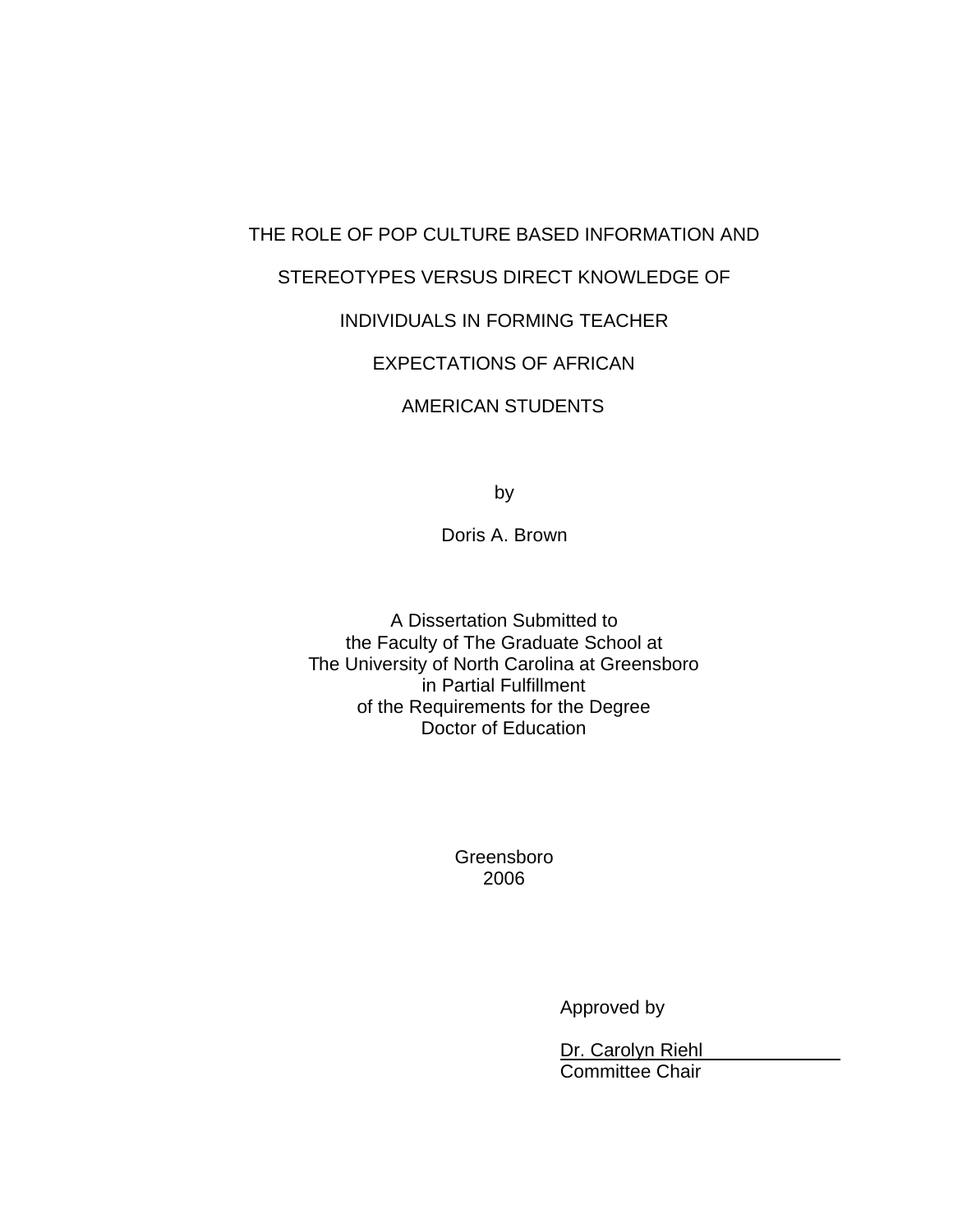I would like to dedicate this dissertation to my sisters, Edna Mark and Linda Blackmon, and my aunt, Rosa McKoy, who checked on me every weekend and encouraged me to keep working when I was ready to give up.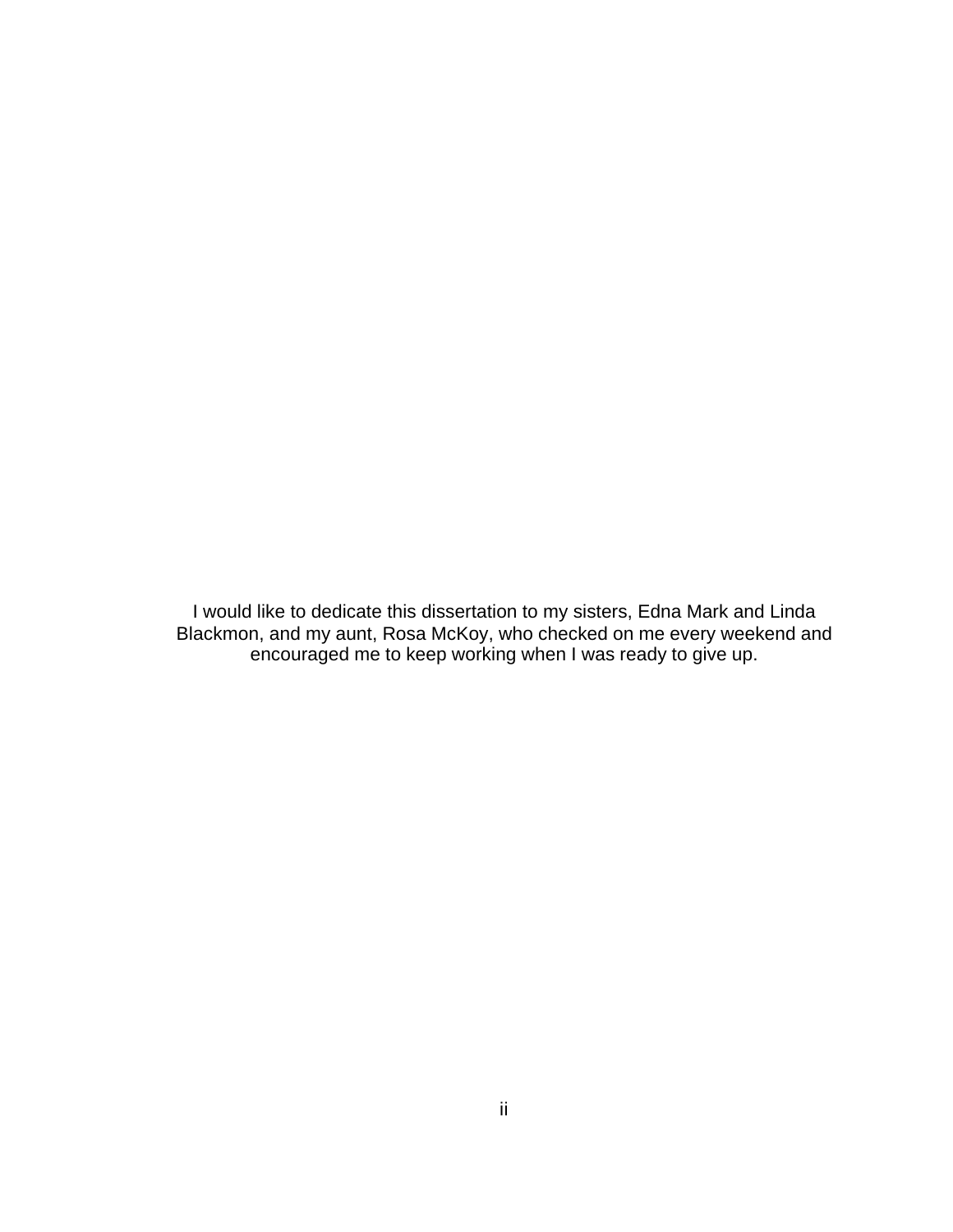## APPROVAL PAGE

This dissertation has been approved by the following committee of the Faculty of The Graduate School at The University of North Carolina at Greensboro.

|                                       | Committee Chair Dr. Carolyn Riehl |
|---------------------------------------|-----------------------------------|
| Committee Members  Dr. Joanne Chesley |                                   |
|                                       | Dr. Larry Coble                   |
|                                       | Dr. Kathleen Casey                |

 June 23, 2006 Date of Acceptance by Committee

 June 23, 2006 Date of Final Oral Examination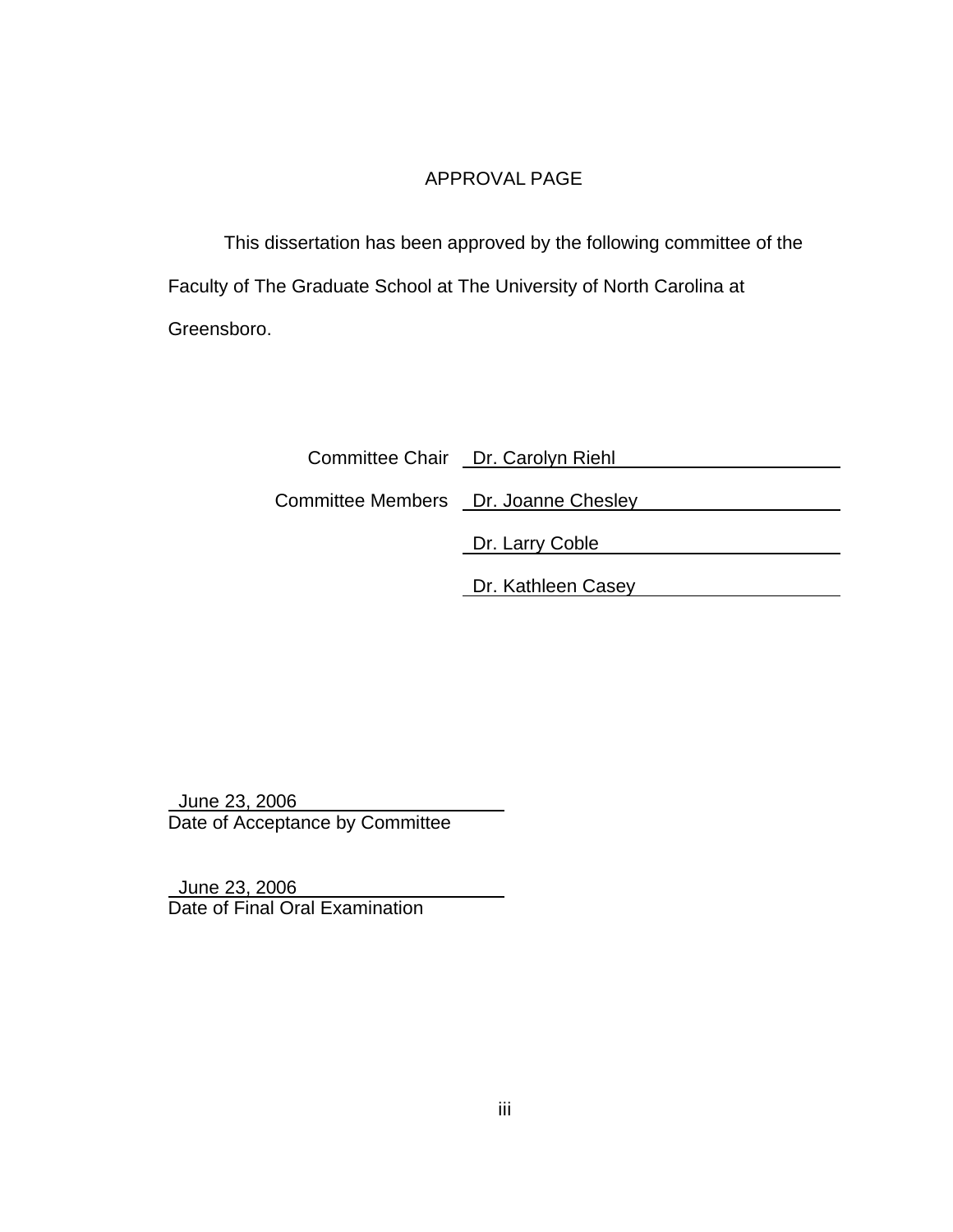#### ACKNOWLEDGMENTS

I gratefully acknowledge my dissertation committee who made the completion of this project possible. Dr. Carolyn Riehl, my chair, read my draft over and over again until its final form. I thank Dr. Joanne Chesley, who provided me support and help beyond what was required. Many thanks also to Dr. Larry Coble and Dr. Kathleen Casey. I thank Dr. Coble for teaching me the importance of allowing time in my life for reflection. I am appreciative to Dr. Casey for teaching me how to write narrative research. This skill served me well during this project.

Many thanks to Dr. Doris Henderson, who took time out of her busy schedule to read my dissertation "one last time" after I thought the proofreading process was complete.

My profound thanks also to Marquita Hunter, Dianne Johnson and Cecelia James who made sure I had food to eat, and that I took breaks during the writing process.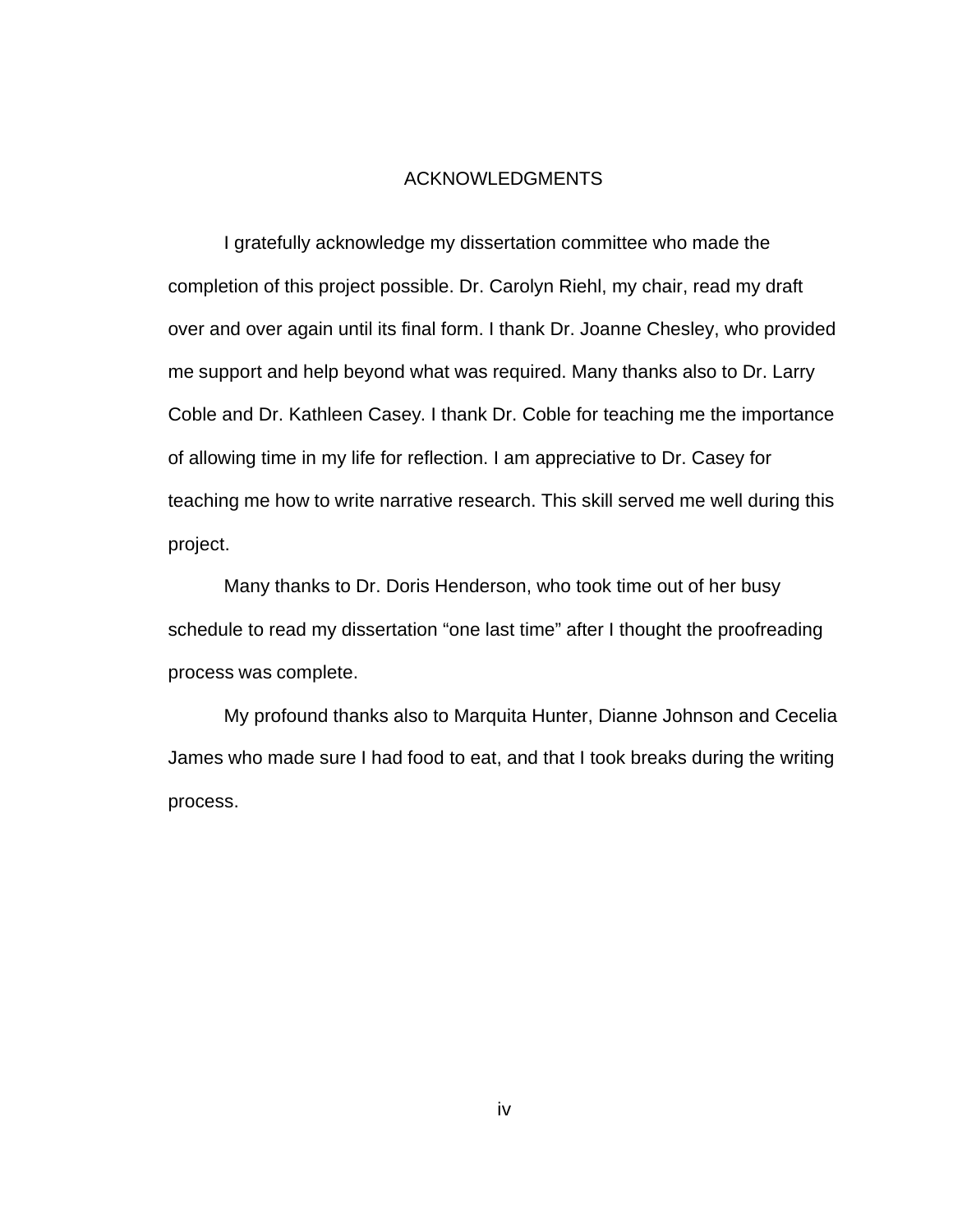## TABLE OF CONTENTS

|                                                                                                                | Page |
|----------------------------------------------------------------------------------------------------------------|------|
|                                                                                                                |      |
|                                                                                                                |      |
| <b>CHAPTER</b>                                                                                                 |      |
|                                                                                                                |      |
|                                                                                                                |      |
| II.<br>PRIOR RESEARCH ON POPULAR CULTURE,                                                                      |      |
|                                                                                                                |      |
| Stereotypes, Prejudice, and Racism in American Culture                                                         |      |
| Evidence of Stereotypes, Prejudice, and Racism in<br>Theoretical Perspectives and Research on the General      |      |
| Nature of Expectations and Teacher Expectations21<br>Popular Culture and Its Role in Stereotypes and Prejudice |      |
|                                                                                                                |      |
| III.                                                                                                           |      |
|                                                                                                                |      |
|                                                                                                                |      |
|                                                                                                                |      |
|                                                                                                                |      |
|                                                                                                                |      |
|                                                                                                                |      |
|                                                                                                                |      |
|                                                                                                                |      |
|                                                                                                                |      |
|                                                                                                                |      |
|                                                                                                                |      |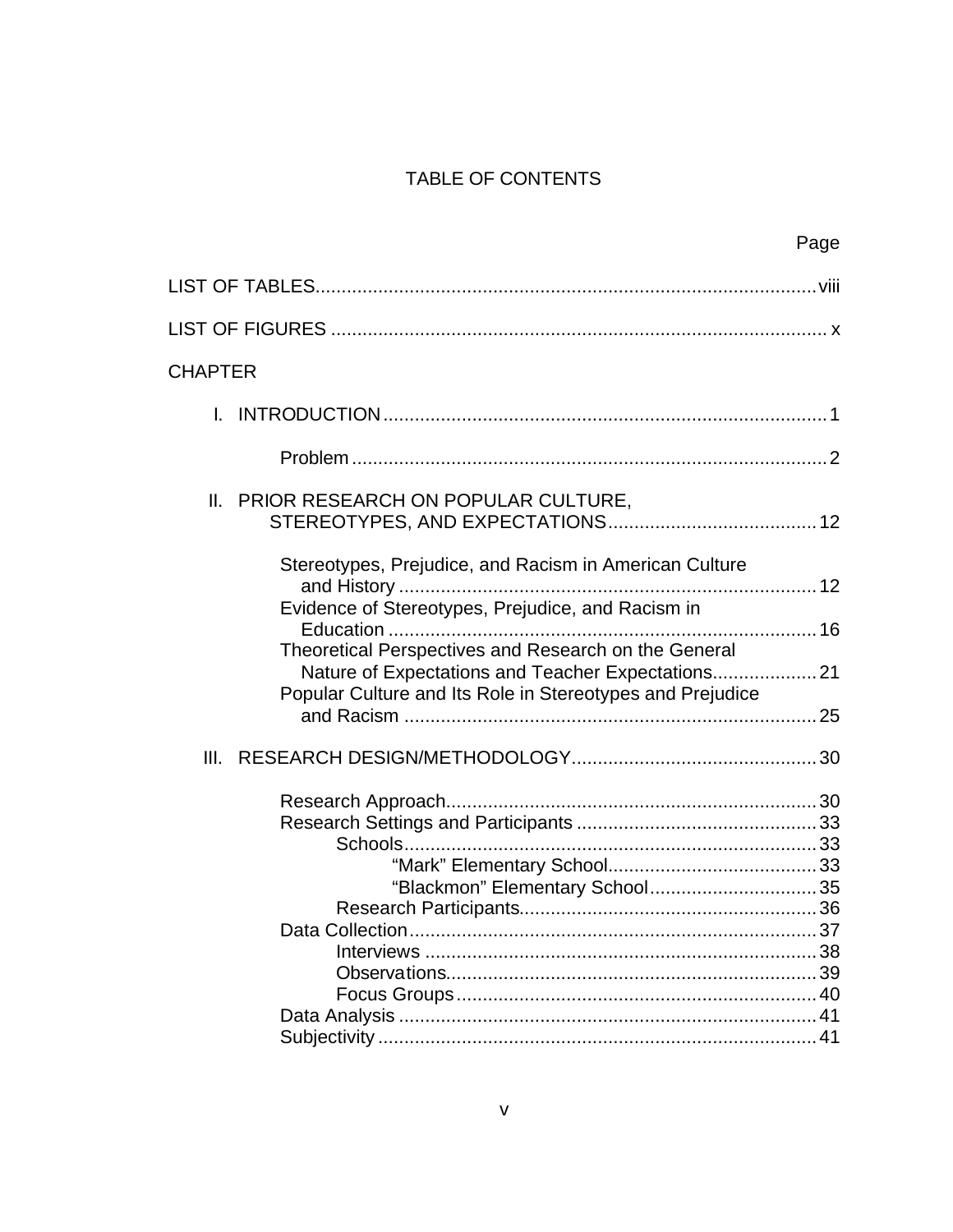| IV. DATA PRESENTATION: EXPECTATIONS AND EXPERIENCES     |  |
|---------------------------------------------------------|--|
|                                                         |  |
|                                                         |  |
|                                                         |  |
| What Teachers Know and Expect about African American    |  |
|                                                         |  |
| Talking the Talk: Discussion about the Interview Data69 |  |
|                                                         |  |
| Walking the Talk: Discussion about the Observation      |  |
|                                                         |  |
|                                                         |  |
| Digging from Within: Discussion of Focus Group          |  |
|                                                         |  |
|                                                         |  |
|                                                         |  |
|                                                         |  |
|                                                         |  |
|                                                         |  |
|                                                         |  |
|                                                         |  |
|                                                         |  |
| Blackmon Elementary School Participants 124             |  |
|                                                         |  |
|                                                         |  |
|                                                         |  |
|                                                         |  |
|                                                         |  |
|                                                         |  |
|                                                         |  |
|                                                         |  |
| DATA ANALYSIS/INTERPRETATION OF FINDINGS  152<br>VII.   |  |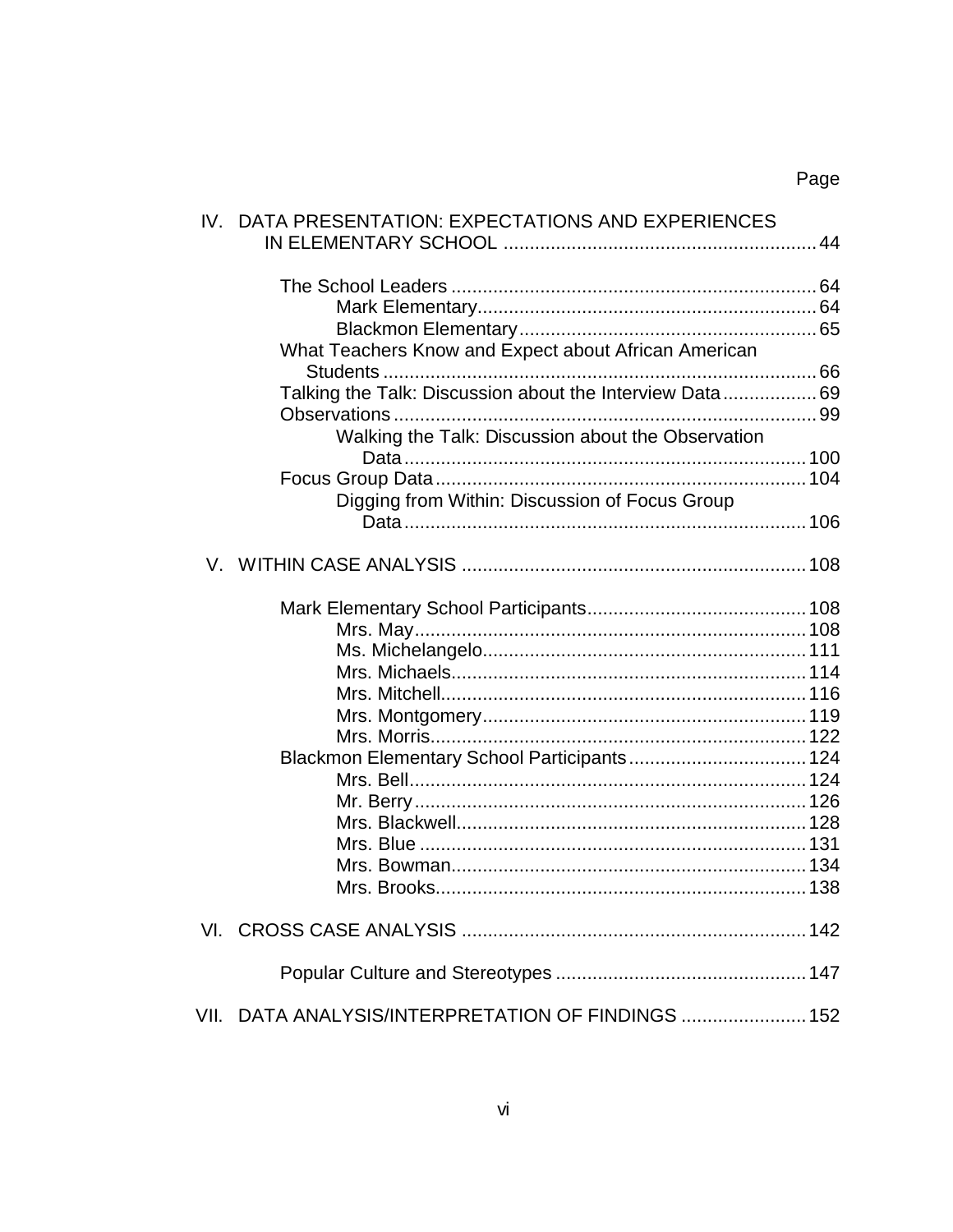| What Expectations Do Teachers Have of Their African         |  |
|-------------------------------------------------------------|--|
| American Students? How are These Expectations               |  |
|                                                             |  |
| How are These Expectations Associated with what the         |  |
| Teachers Feel They Know about the Students from             |  |
| Direct Knowledge of Particular Types of Students,           |  |
| Especially from Stereotypes and Other Messages in           |  |
|                                                             |  |
|                                                             |  |
|                                                             |  |
| What is the Relative Impact of Pop Culture and Stereotypes, |  |
| Versus Direct Knowledge on Teachers' Actions and            |  |
|                                                             |  |
|                                                             |  |
|                                                             |  |
| Lesson Learned/Strategies That Can Help Teachers            |  |
|                                                             |  |
|                                                             |  |
|                                                             |  |
|                                                             |  |
|                                                             |  |
|                                                             |  |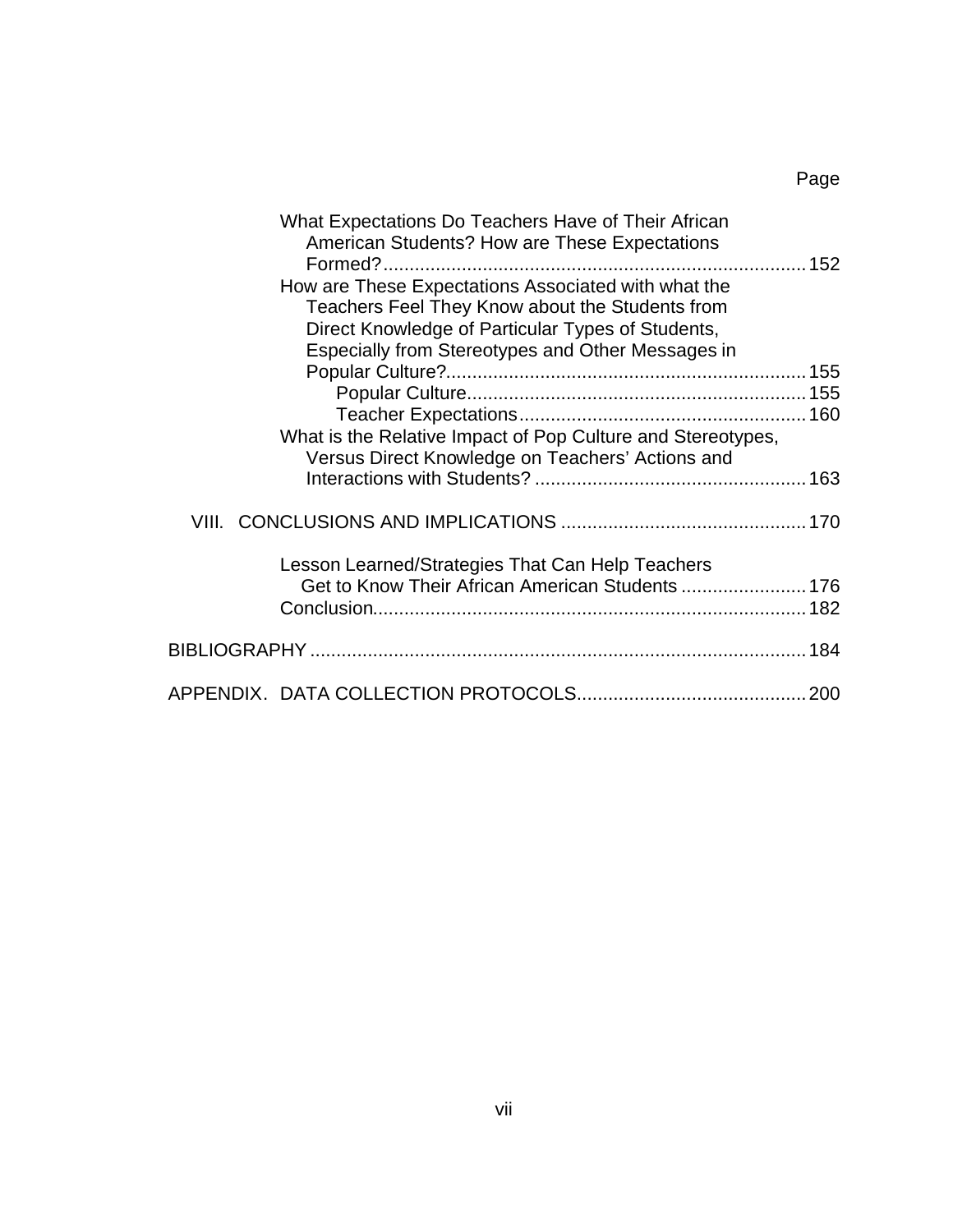## LIST OF TABLES

| Table          |                                                                                                                     |
|----------------|---------------------------------------------------------------------------------------------------------------------|
| $\mathbf 1$    | 2002-2003 Data (Guilford County High Schools Disaggregated by                                                       |
| $\overline{2}$ | Percentage Point Gap on End of Grade Test (2003-2004 Data) 10                                                       |
| 3              |                                                                                                                     |
| 4              |                                                                                                                     |
| 5              |                                                                                                                     |
| 6              |                                                                                                                     |
| 7              |                                                                                                                     |
| 8              |                                                                                                                     |
| 9              |                                                                                                                     |
| 10             |                                                                                                                     |
| 11             | Blackmon Elementary Teacher/Student Interaction  102                                                                |
| 12             |                                                                                                                     |
| 13             |                                                                                                                     |
| 14             |                                                                                                                     |
| 15             | Awareness of Racism and Biases in the Classroom and the<br>Negative Impact of Stereotypes and Popular Culture Based |
| 16             |                                                                                                                     |
| 17             | Teachers' Responses to Questions Related to Portrayal of African                                                    |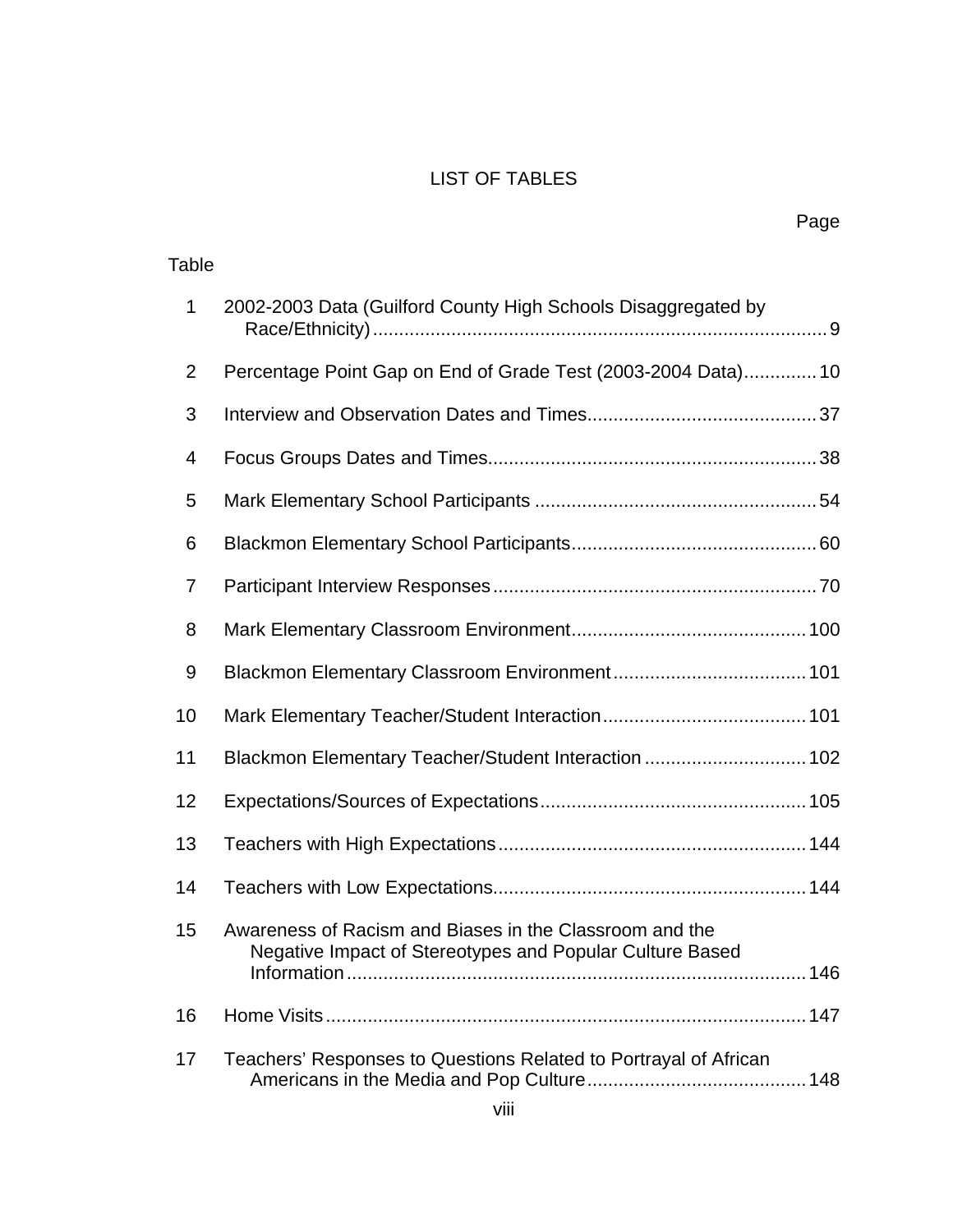## Page

| 18 | Number of Students Called on for Academic Responses and<br>Discipline Reasons at Blackmon and Mark Elementary           | 163 |
|----|-------------------------------------------------------------------------------------------------------------------------|-----|
| 19 | Number of Teachers at Each School who Held Their Views of<br>Their Students from Popular Culture Versus Getting to Know | 168 |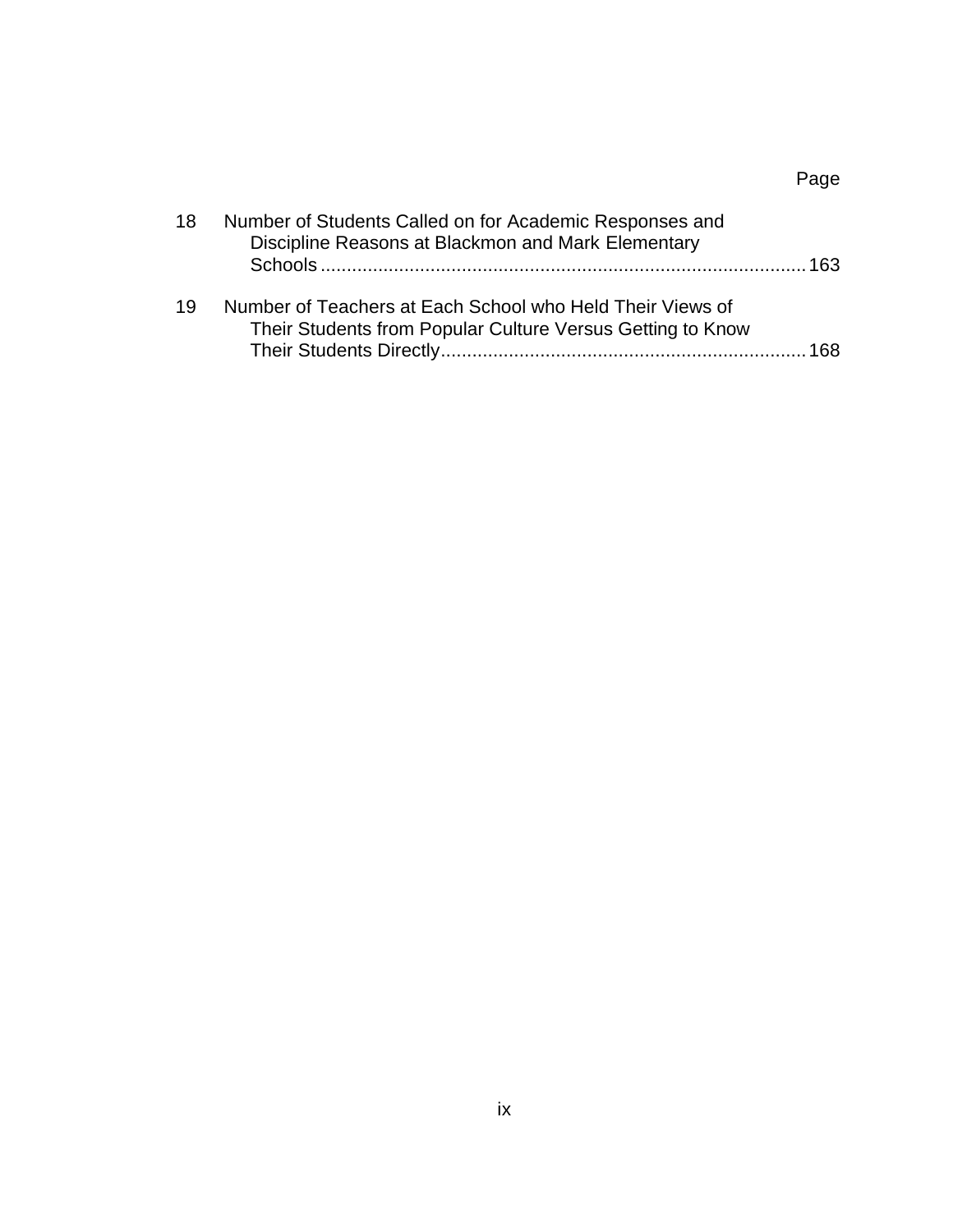## LIST OF FIGURES

|        | Page |
|--------|------|
| Figure |      |
|        | - 29 |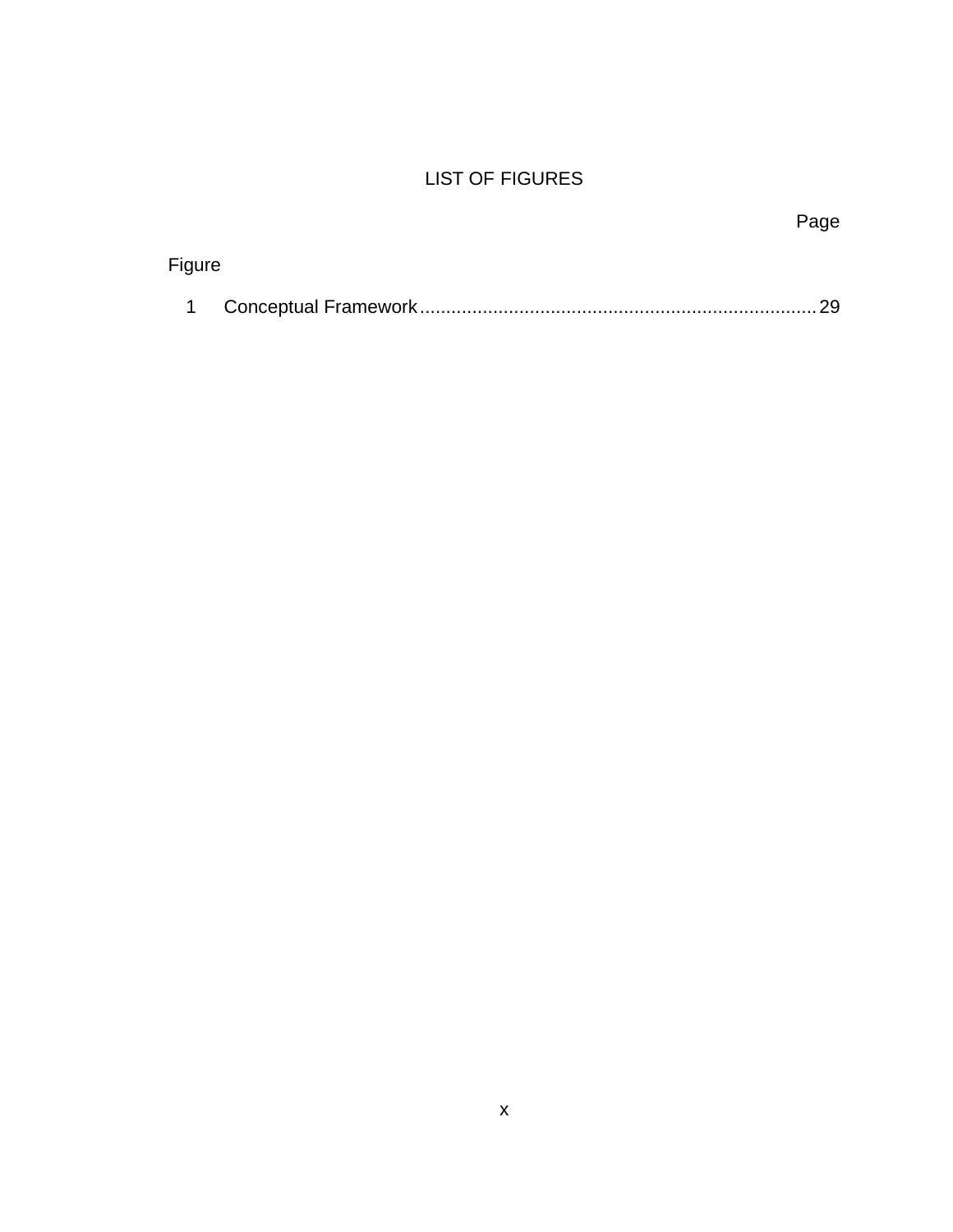### **CHAPTER I**

### **INTRODUCTION**

This is a dissertation about how teachers form expectations of African American students, focusing on whether they get to know children directly or if they form conclusions based on knowledge from pop culture stereotypes. This study was designed to answer the following questions:

- 1. What expectations do teachers have of their African American students? How are these expectations formed?
- 2. How are these expectations associated with what the teachers feel they know about the students from direct knowledge of particular students, or from more generalized knowledge about particular types of students, especially as gleaned from stereotypes and other messages in popular culture?
- 3. What is the relative impact of pop culture and stereotypes, versus direct knowledge, on teachers' actions and interactions with students?

As I prepared for this research I reviewed relevant literature on teacher expectations of African American students, racism, stereotypes and popular culture.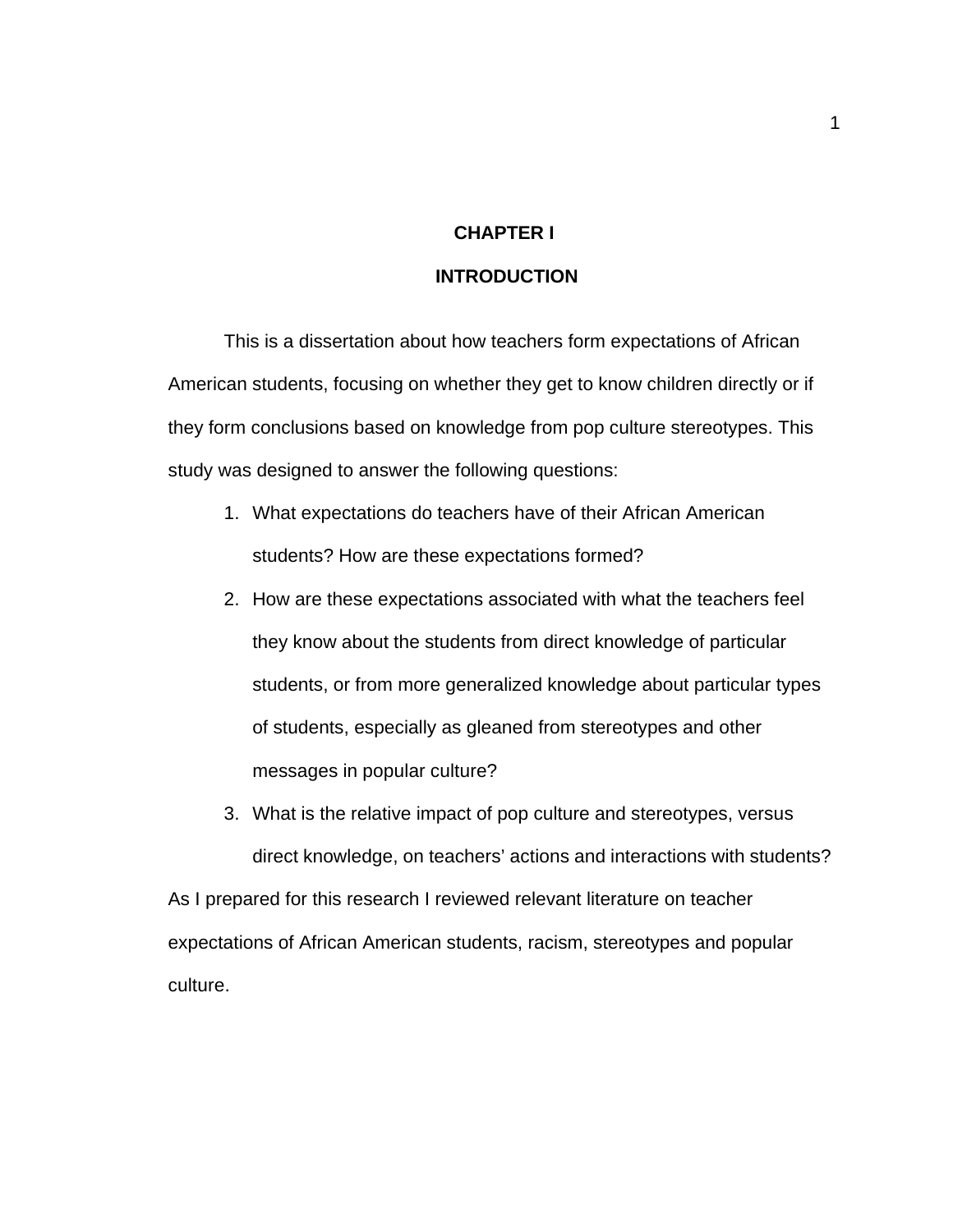#### **Problem**

The American educational system has not been effective in educating African American children. This is evident in the disproportionate number of Black students functioning below grade level, held back in grades and suspended for minor infractions. The problem of the achievement gap between African American students and their White counterparts has existed for a long time. Hale's (1982) narrative case studies in "Black Children" shows how the system is not working because of the number of African American children dropping out or being "pushed out" of our schools. As stated by Perry, Steele, & Hilliard (2003):

The contemporary conversation about the achievement gap can be characterized as follows: On whatever measure one uses from the SAT to the Stanford Nine, in school districts and schools across the country, irrespective of political orientation, demographic characteristics, or perpupil spending; there exists a gap between the academic performance of Black and Latino students on one hand and White and Asian students on the other. This gap exists even between Black and White children who ostensibly come from similar social-class backgrounds and who attend the same schools. (p. 7)

While speaking to an audience at Howard University, Dr. Ronald Ferguson (2000) suggested that since the late 1980s, scholars have sought answers and solutions to improving African American student performance at all grade levels from kindergarten through graduate school. Since that time, the achievement gap continues to exist, and it is still common to have a disproportionate number of African American students in low academic classes and "slow" groups. In spite of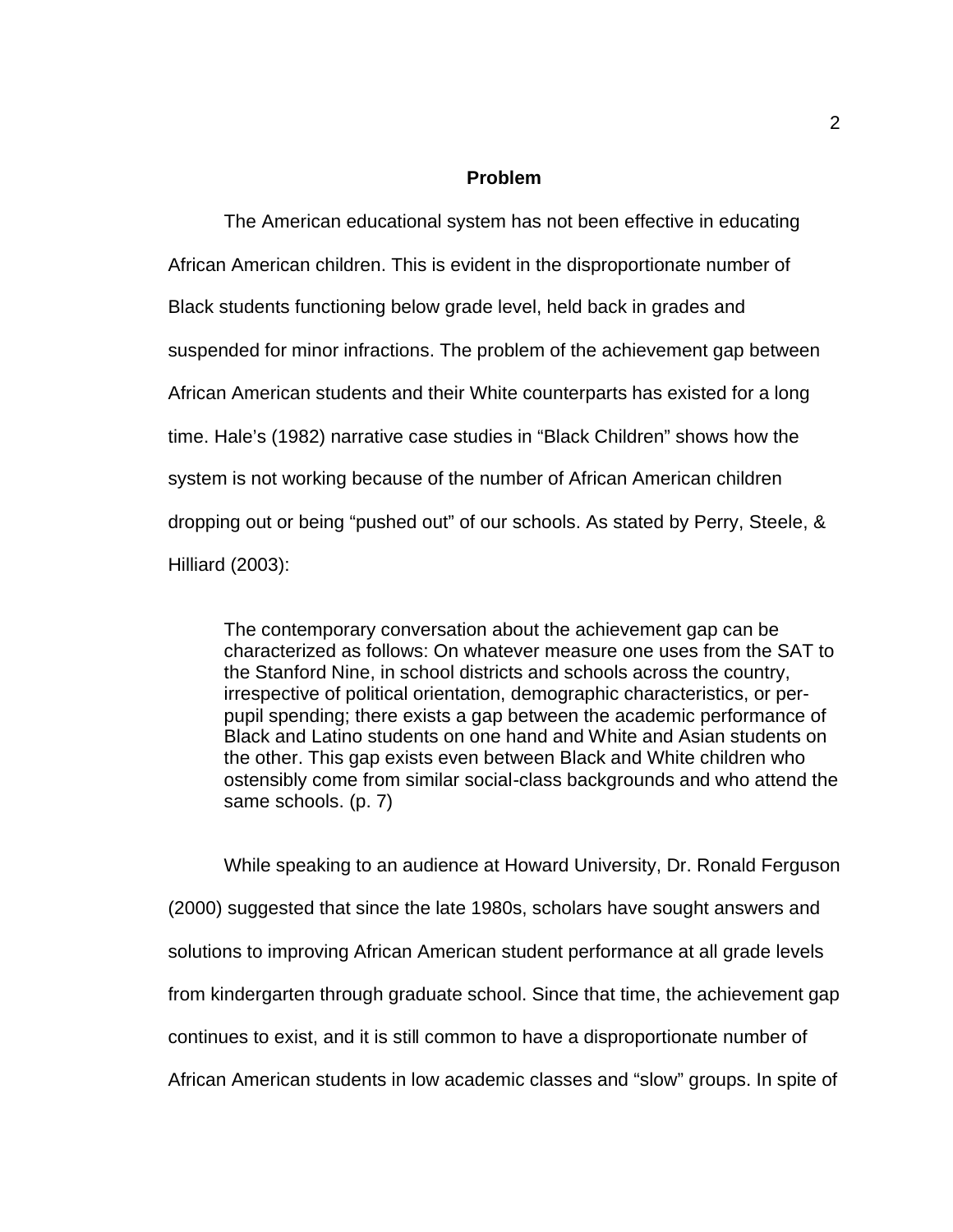the attempt of policy makers at the state and federal levels to draw attention to the gaps through mandates such as the "No Child Left Behind Legislation," the problem remains. For example, the 2004 SAT results in Guilford County revealed a 234 point gap in the scores between Black and White students. Although most educators are aware of the gaps, I don't feel that enough has been done to help alleviate this problem.

Cross (1996) suggests that stereotypical images of African Americans are embedded in schools that perpetuate inferior abilities of African Americans. In spite of these findings, many African Americans are successful in school (Billingsley, 1992). But, I cannot help but feel concerned when almost every child I see pulled out for remediation or the resource room is African American or when the children being sent to principal's office for inappropriate behavior are almost always African American youth, and when the lowest performers are typically children of color.

Often times, many educators begin to expect their African American students to have learning problems or end up in the principal's office. Teacher expectations can play a major role in student success; what a teacher expects can determine how the teacher interacts with the student which can ultimately affect the student's achievement. When considering how teachers form their expectations, there is some evidence that they do so on the basis of labels and stereotypes. Expectations are expressed in the actions of the teachers as well as the teacher's words (Clarken, 1995). Good (1987) conducted research on how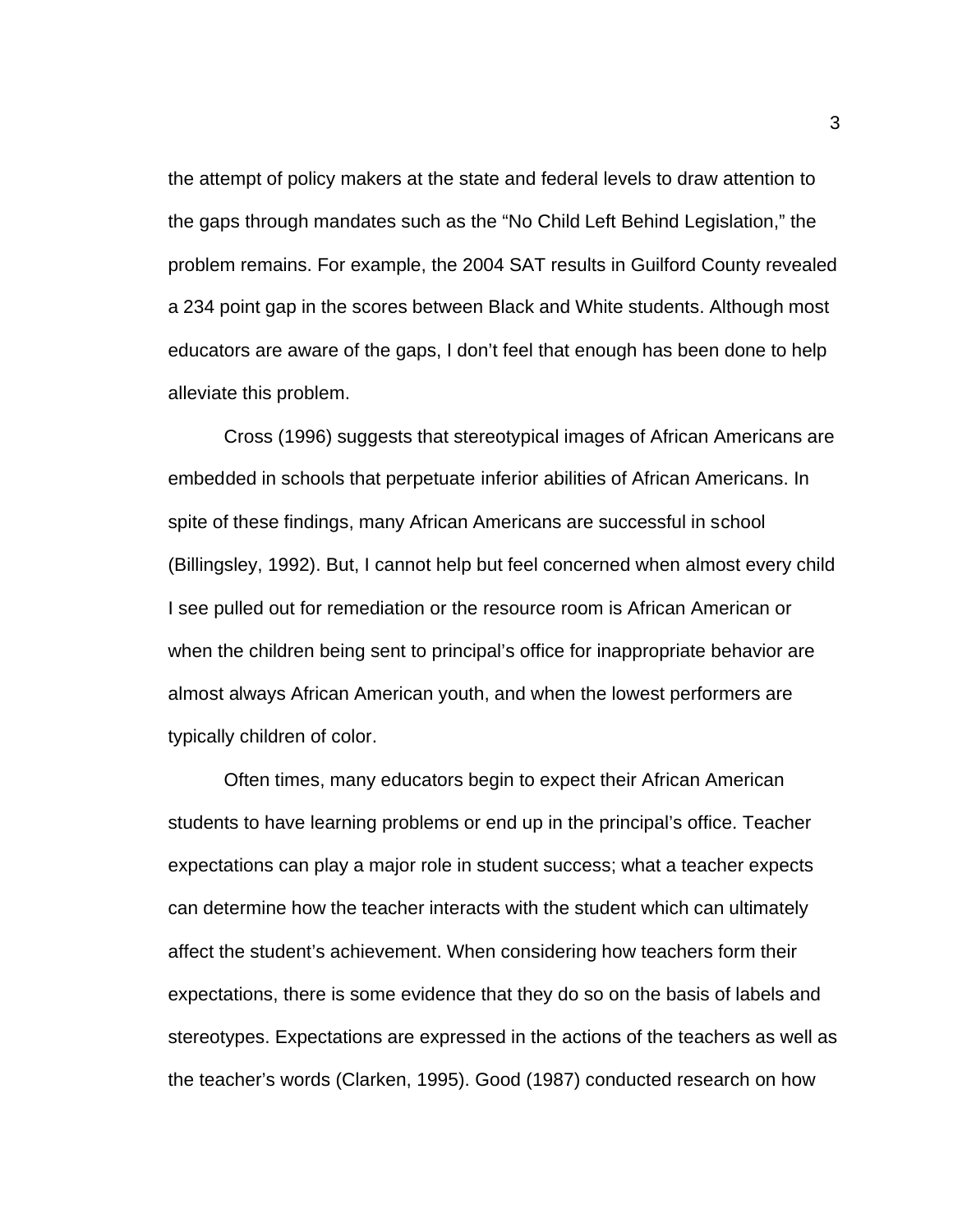teachers form expectations. He found that teachers form expectations of and assign labels to people based upon such characteristics as body build, gender, race, ethnicity, given name and/or surname, attractiveness, dialect, and socioeconomic level. Good (1987) suggested that once we label a person, it can affect how we act and react toward that person. Taylor (2000) demonstrated through a study on how teachers viewed the African American students in their classes that at times teachers lower their expectations for this group of individuals. Using a checklist and surveys, the participants in the study were asked to reflect on their practice and answer questions about the students they served. A teacher who participated in the study admitted that she expected less from the African American students, although she was not aware of this fact until the end of the study. This acknowledgement was rare in that most educators shy away from admitting that they may be biased in any areas.

Williams and Whitehead (1971) conducted a study in which they used a hidden camera to tape student responses to several questions. The students were from different ethnic backgrounds and spoke with different dialects. The tapes were later shown to a group of teachers who had to predict the students' classroom performance based on what they saw on the tapes. Using the following criteria, the children were ranked:

(Confidence-Eagerness) THE CHILD SEEMS: unsure-confident THE CHILD IS: passive-active THE CHILD SEEMS: reticent-eager to speak THE CHILD SEEMS: hesitant-enthusiastic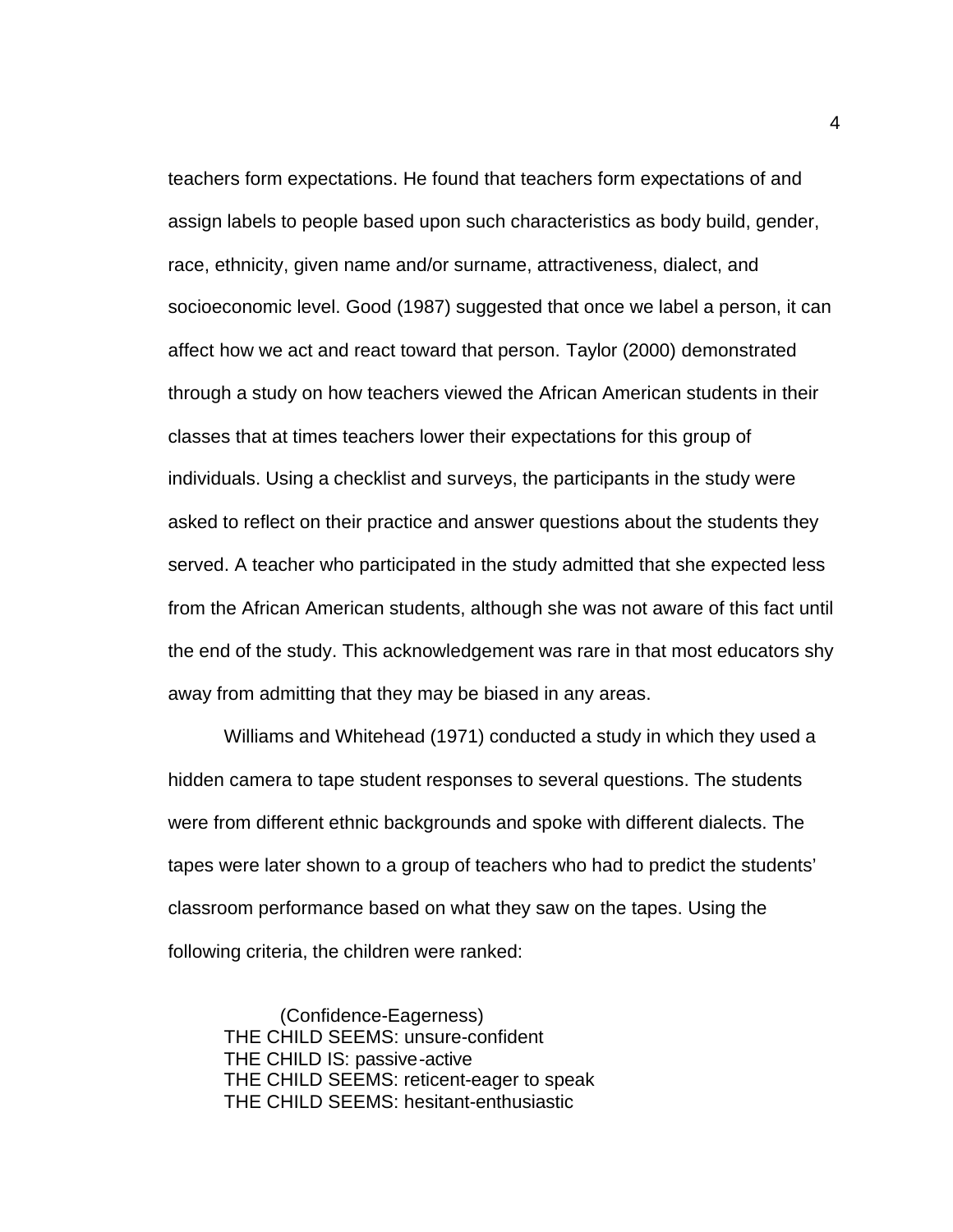#### THE CHILD SEEMS TO: dislike-like talking

(Ethnicity-Nonstandardness) THE LANGUAGE OF THE CHILD'S HOME IS PROBABLY: Marked ethnic-standard style THE CHILD SOUNDS: non-Ango-like-Anglo-like THE CHILD'S HOME LIFE IS PROBABLY: unlike-like yours THE CHILD'S FAMILY IS PROBABLY: low-high social status THE CHILD SEEMS CULTURALLY: disadvantaged-advantaged (p. 266)

 Williams and Whitehead found that teachers' evaluation of stereotypes of particular ethnic groups tended to be related to their ratings of children belonging to that particular group. Thus a teacher, rating a stereotypical Anglo example as relatively high on the confidence-eagerness scale the researcher developed or low in ethnicity-non standardness, tended to rate the videotaped child from that group accordingly. Thus, teachers may evaluate individual children relative to their stereotypes for particular groups. Rosenthal (1973) addressed the question of whether teachers stereotype students of different ethnic and class backgrounds, using actual classroom evaluative criteria and audio, visual, and audiovisual cues to elicit teacher stereotypes. Teachers were presented with audio, visual, and audiovisual materials portraying students from different ethnic and social-class groups and were asked to evaluate the students using a semantic-differential scale. Rosenfeld discovered that teachers do stereotype students on the basis of ethnic and class cues, and that these cues are transmitted through both audio and visual modes, the former providing more information for making judgments.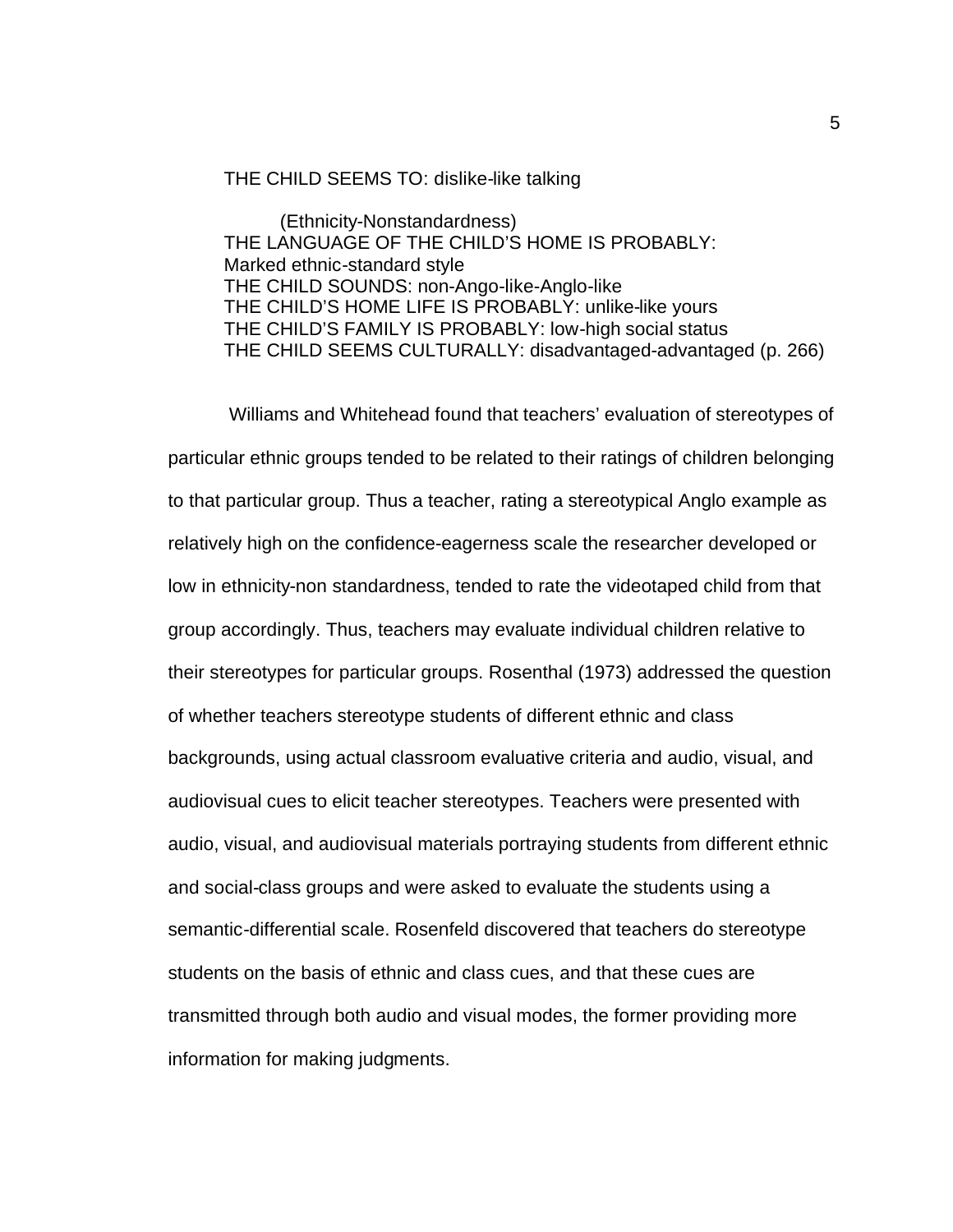Many researchers (Rosenfeld, 1973; Shavelson, 1983) have determined that teachers do judge their students on a variety of characteristics. Varner (1922, 1923) assumed that teacher estimates, or judgments, of students' intelligence were inaccurate. He said that teachers tended to be influenced by traits other than intelligence in rating the abilities of their students. His examples included the students' personalities and appearances. Pugh (1974) found that both male and female teachers judged the academic ability or school behavior of White students more favorably than those of black students, even when the students were matched for social class and background.

More than 90% of classroom teachers in the country are White (National Education Association, 1997) and increasingly they are teaching children from racial, cultural, and class backgrounds different from their own (Johnson, 2002). Many of these teachers only have contact with their students in the classroom, with little knowledge of the children's backgrounds. Oftentimes, their knowledge of African American youngsters comes from old stereotypes and what they get from television and the media. As stated by Delpit (1995), if teachers do not have some knowledge of their children's lives outside of the realms of the classroom, then they cannot know their students' strengths. This results in teachers "teaching down," or "dumbing down" the curriculum. Kuykendall (2004) suggests that teacher attitudes do have consequences. Once teachers develop low expectations and the accompanying negative behavior, they send signals to

6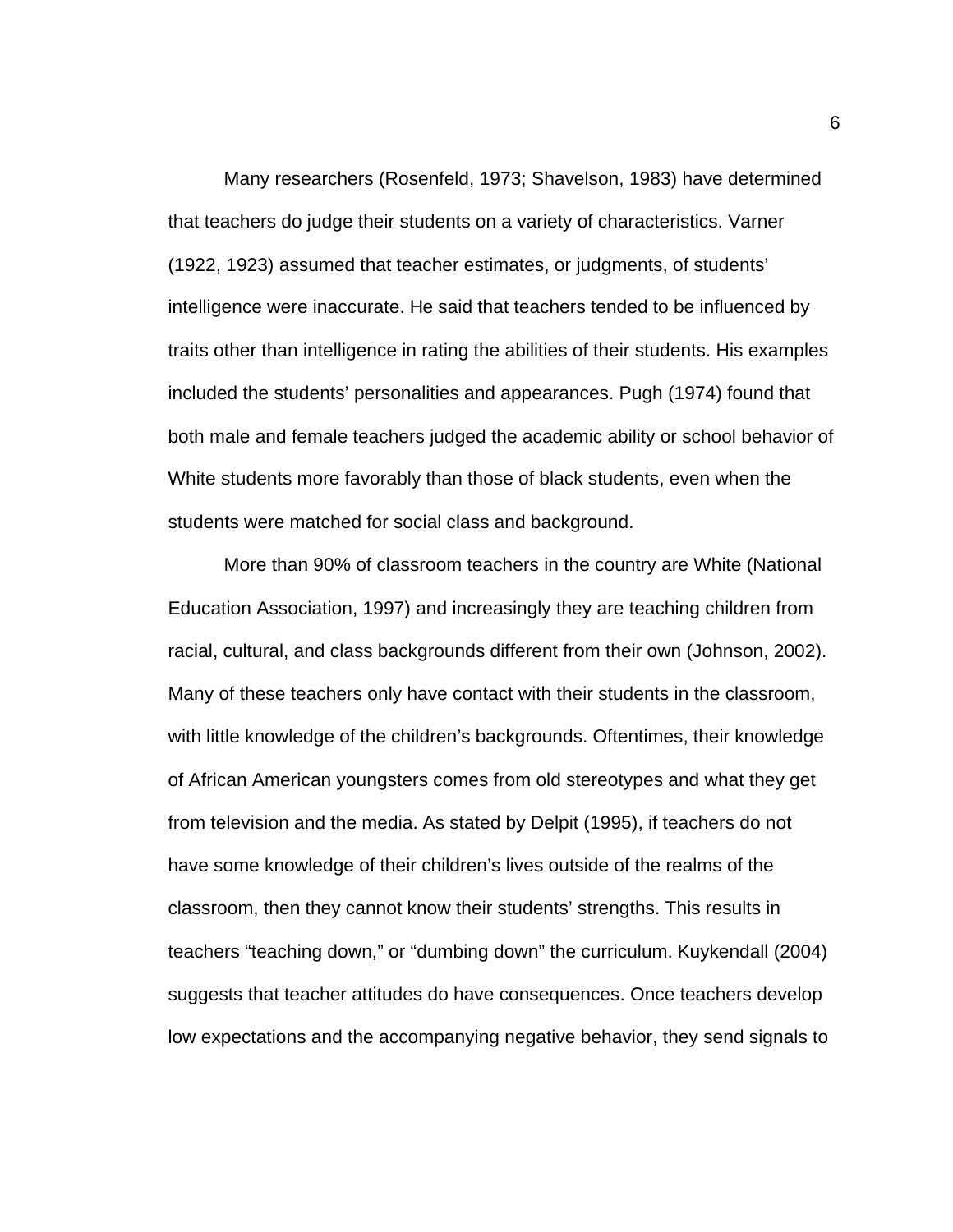students that suggest the student is not capable of success in a given subject area.

Hale-Benson (1982) suggests that formal education has not worked for many African American youngsters because it has not employed the teaching styles that correspond with students' learning styles. Hale-Benson (1986) further argues that Black students have barely mastered the norms of their own culture when they are confronted with teaching styles that are incompatible with their accepted learning patterns. Ladson-Billings' (1994) research on successful teachers of African American children found that there is a consensus around how such teachers conceptualize themselves and others (i.e., students, parents, community members), how they conceptualize social relations (both within and outside of the school and classroom), and how they conceptualize knowledge. Teachers who can conceptualize themselves (understand who they are and their place in society), and others are more prone to see students as individuals instead of representatives of their ethnic group. Garcia and Asención's (2001) work suggests that Latino students benefit from teachers who specify task outcomes and what students must do to accomplish tasks competently, communicate both high expectations and a sense of efficacy about their own ability to teach, exhibit a use of active teaching, communicate clearly, obtain and maintain student's engagement, monitor students' progress and provide immediate feedback.

7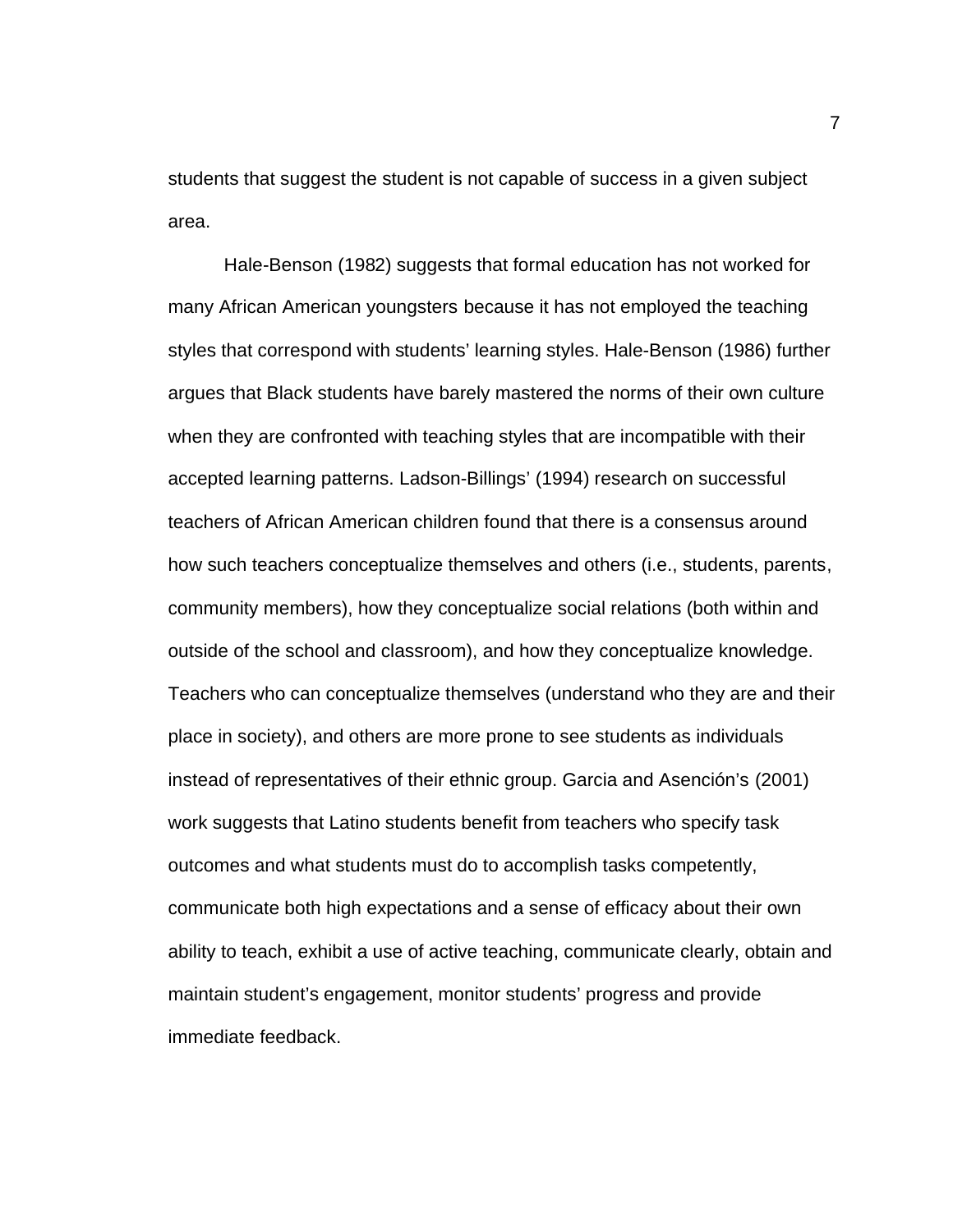In a narrative study of homeless African American men, Herbert Kohl (1991) found that many intercity teachers viewed their six year old African American boys as the 16 year old teenagers in handcuffs they had seen on the six o'clock news. Ladson-Billings (1994) discovered in a study that when teachers expected African American students to be harder to control the teachers worked harder to control them. This theory plays out in the teacher's classroom who lines her students' desks in rows before meeting them, assuming that because the students are predominately African American they won't be able to collaborate and work in groups. When I was a principal I became very wary of these teachers because often times, their students spent a considerable amount of time in my office.

In Guilford County, North Carolina, there is a learning gap between African American students and their White counterparts. The overall achievement rates of African American students in elementary, middle and high school fall far behind the scores of their White peers as demonstrated in Table 1.

The achievement scores presented in Table 2 (see page 10) might suggest that there is a problem in educating our African American students in Guilford County. National data from the National Center for Education Statistics (NCES) also show gaps in the scores between African American and White students. For example, the 2004 state reading scores of students age 9, 13, and 17 show a 26 point gap. There is some reason to believe that part of the problem is low teacher expectations for African American students.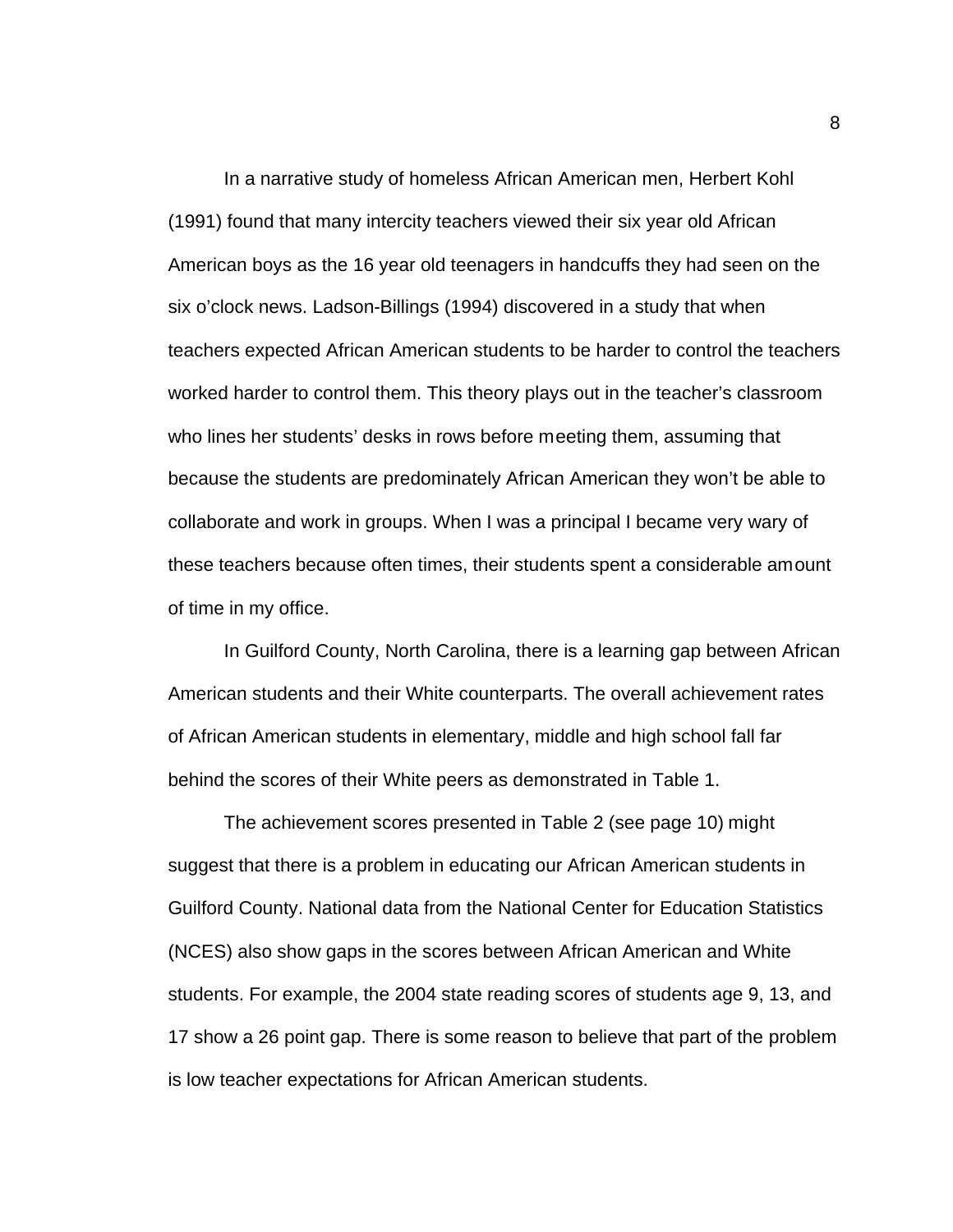I became interested in teacher expectations of African American students when I was a beginning teacher and heard a teacher state that she was

### **Table 1**

# *2002-2003 Data (Guilford County High Schools Disaggregated by*

## *Race/Ethnicity)*

|                                                                | African American | White |
|----------------------------------------------------------------|------------------|-------|
| Number of students who took the *AP Test                       | 1014             | 4129  |
| Percentage of students who passed the *AP Test                 | 16               | 57    |
| Number of students who received *IB Diploma                    | 1                | 37    |
| <b>Number of National Merit Scholars</b>                       | 0                | 12    |
| Average score of students taking SAT                           | 837              | 1071  |
| Number of students in grades 9-12 who dropped<br>out of school | 382              | 196   |

\*AP=Advanced Placement; IB=International Baccalaureate

surprised to have a "Black boy in the top reading group." I grew up with the belief that because of the color of my skin, I had to work twice as hard to prove to the world that I did not fit into the stereotypes of the people in my race. My mother often told me stories about what "the world" thought about Blacks and she cringed whenever negative images of African Americans were flashed across our television screen. There was a belief in the African American community in which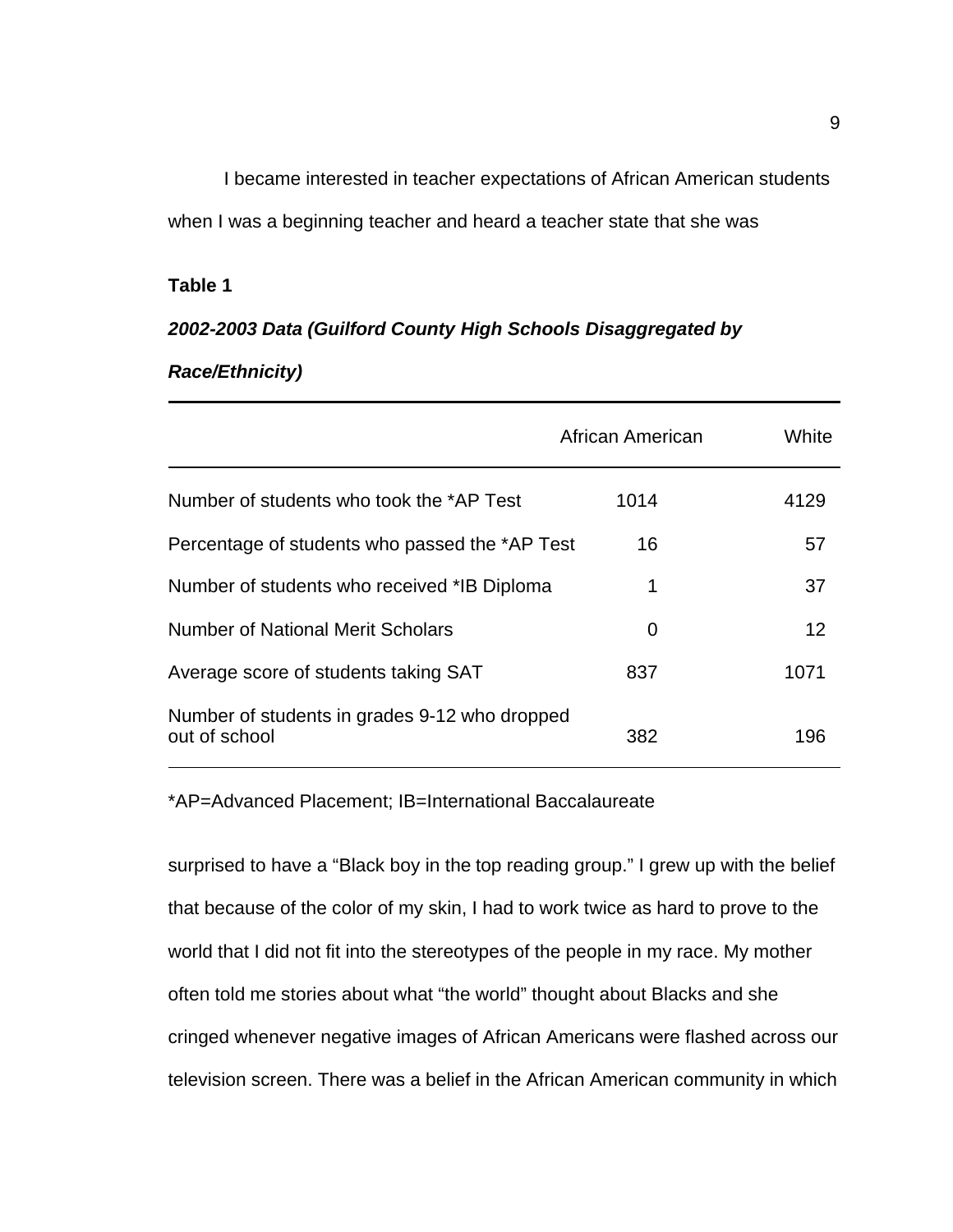### **Table 2**

### *Percentage Point Gap on End of Grade Test (2003-2004 Data)*

| <b>Grade Level and Subject</b> | Percentage Point Gap |
|--------------------------------|----------------------|
| <b>Third Grade Reading</b>     | 18.4                 |
| <b>Fourth Grade Reading</b>    | 19.1                 |
| <b>Fifth Grade Reading</b>     | 13.3                 |
| <b>Sixth Grade Reading</b>     | 23.2                 |
| Seventh Grade Reading          | 16.8                 |
| <b>Eighth Grade Reading</b>    | 14.4                 |
| <b>Third Grade Math</b>        | 18.1                 |
| <b>Fourth Grade Math</b>       | 6.3                  |
| <b>Fifth Grade Math</b>        | 9.3                  |
| <b>Sixth Grade Math</b>        | 14.4                 |
| Seventh Grade Math             | 20.9                 |
| <b>Eighth Grade Math</b>       | 22.3                 |

I grew up that if one African American "messed up," we had all messed up,because we were judged by the image of that particular one. I have two nephews who were educated in a public school system during the height of the "baggy pants and gansta rap" wave. One nephew never wore the baggy pants, and he conformed easily to the school culture. He was a good student, easily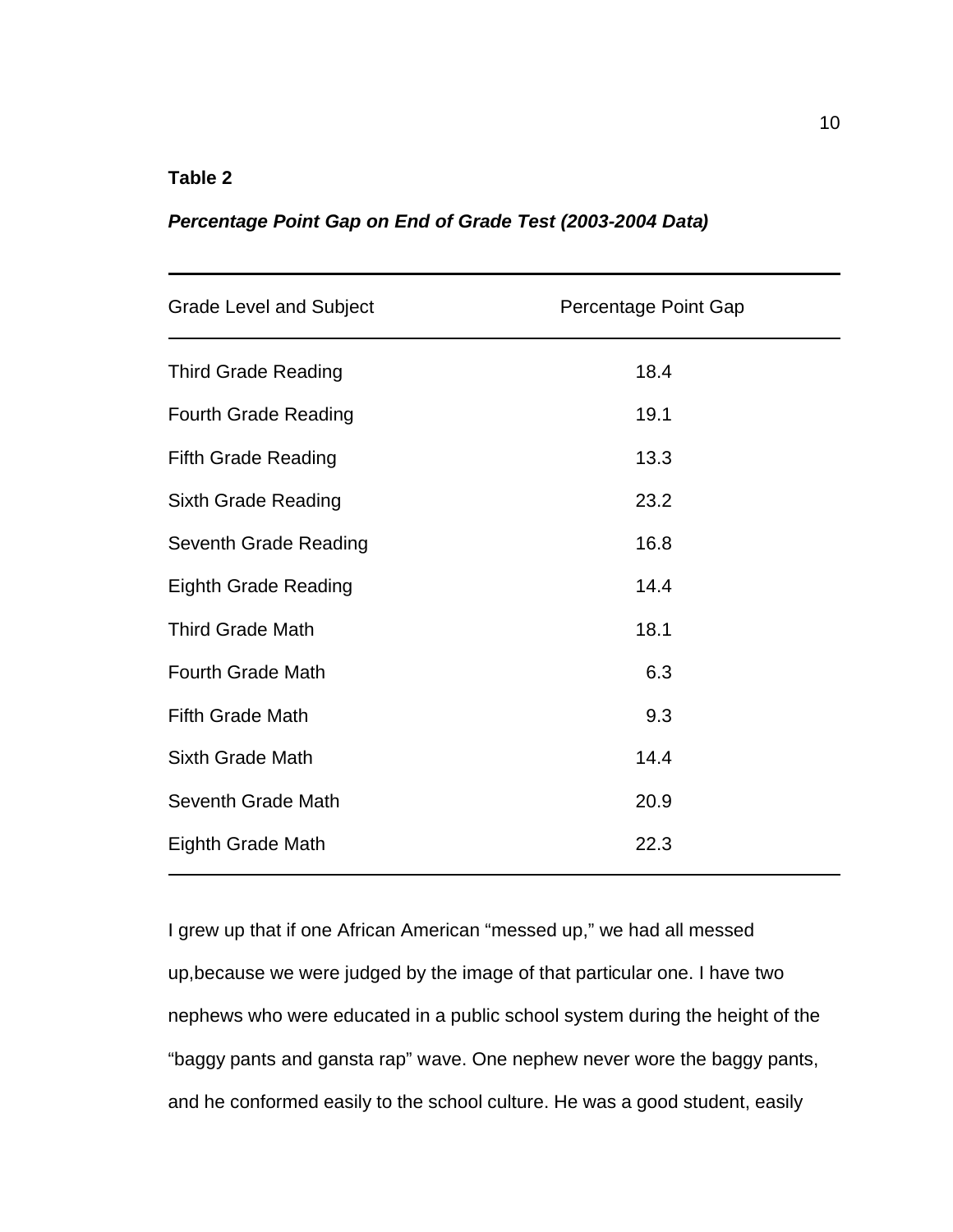motivated and always eager to learn. The teachers loved him, and he excelled nicely. The other nephew, on the other hand, wore the baggy pants, listened to the rap music and was inundated by the pop culture. Although he was extremely bright, he never made the grades the first nephew made. He was constantly in trouble, and he always felt that his teachers did not like him. Once when he got suspended, he swore that he had not done anything that had not been done by others in his class. To this day, he says that he was suspended for asking the teacher why she was being so hard on him.

In this dissertation, I studied the sources and consequences of teacher expectations of African American students. In the next chapter, I will review the relevant literature in more detail.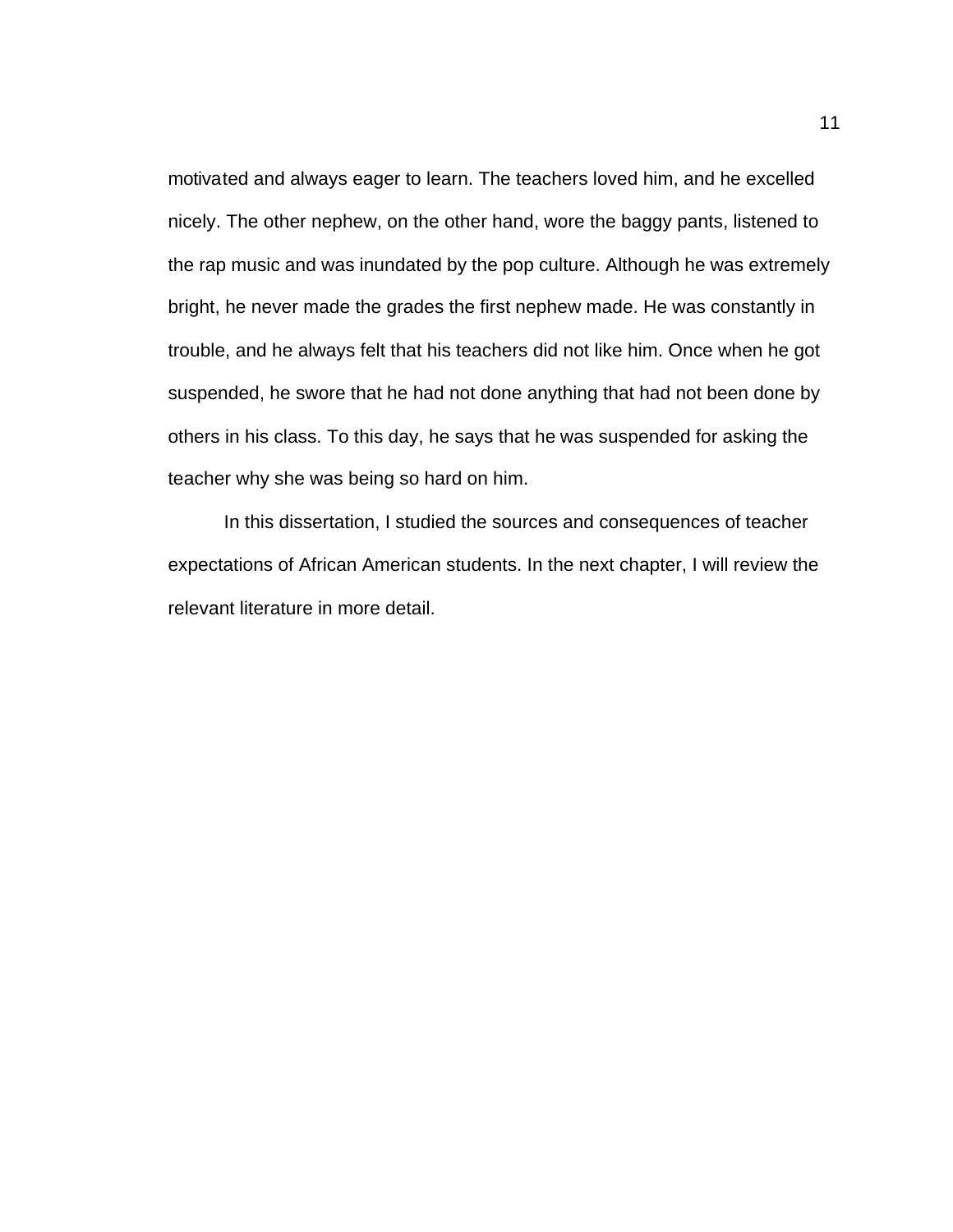#### **CHAPTER II**

# **PRIOR RESEARCH ON POPULAR CULTURE, STEREOTYPES, AND EXPECTATIONS**

There is a problem with educating African American children in our society. In order to help answer the questions for this study, I will review literature on the following topics: stereotypes, prejudice, and racism in American culture and history, especially regarding African Americans; evidence of stereotypes, prejudice, racism in education, especially regarding African American students and especially in terms of teacher expectations; theoretical perspectives and research on the general nature of expectations and teacher expectations; theoretical perspectives on the nature of prejudice and use of stereotypes as sources for expectations; and popular culture and its role in stereotypes and prejudice and racism.

#### **Stereotypes, Prejudice, and Racism in American Culture and History**

African Americans did not come to America for a better way of life. They did not dock at Ellis Island in order to live the "American Dream." Woodson (1915) described the conditions under which black people came to America. They were brought over to provide working labor for the new society. Upon their first arrival, slaves were viewed as animals that were incapable of learning. Many slave owners and traders were afraid that educating slaves would make them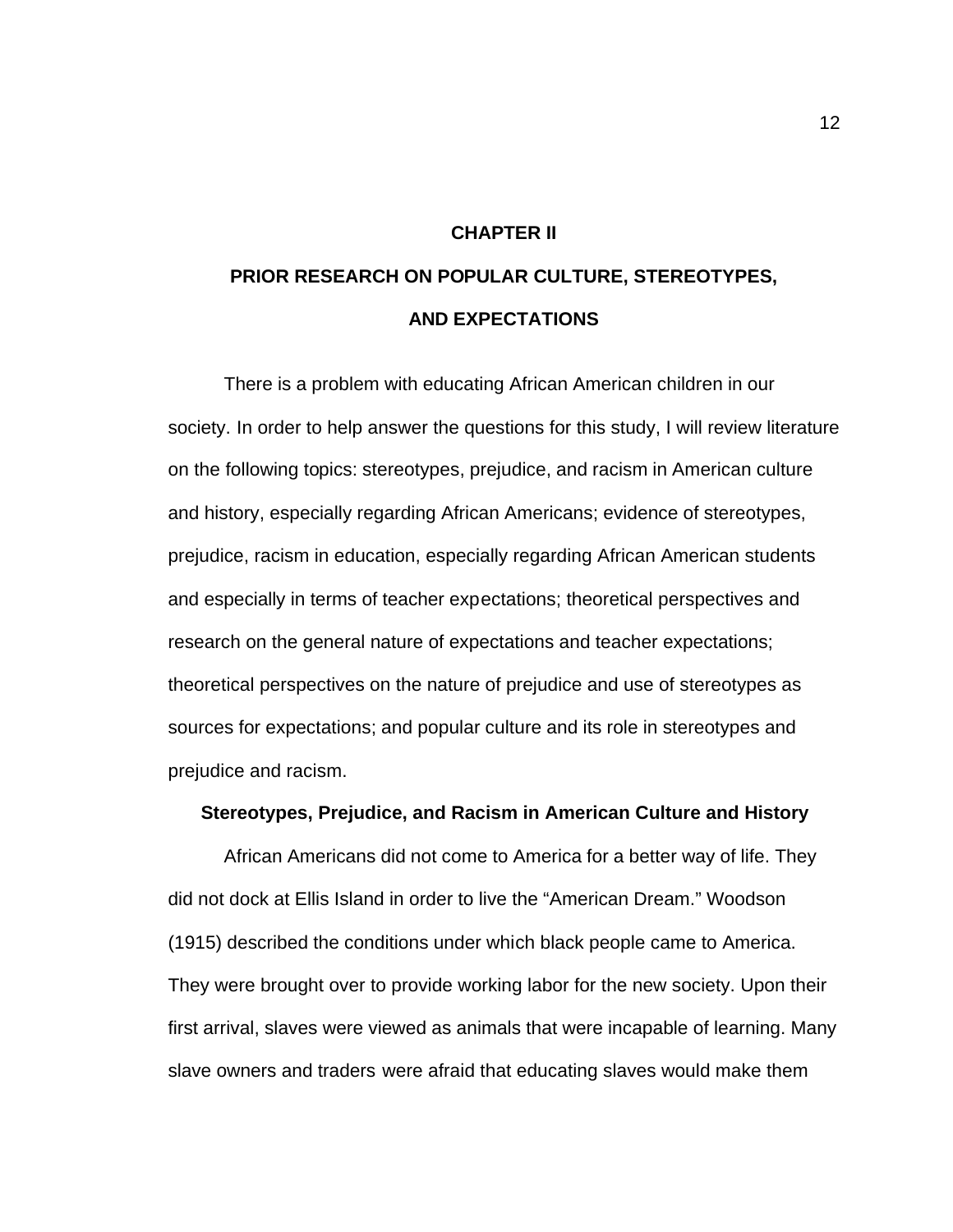wise enough to escape. When examining the educational history of African Americans from slavery to the present day, the focus was and remains on learning to read and write (Hooks, 2003a). As stated by Woodson (1915), it was believed that the more slave owners cultivated the minds of slaves the more unserviceable they made them. Hale (1982) concurred that the American slavery experience that converted the African into a Negro caused many problems. The newly arrived Africans were prohibited from using their native language and were forced to adopt the English language along with its view of the world. Everything that was real to this ethnic group was discounted and determined to be valueless by the people with the power. W. E. B. DuBouis (1961) often wrote about the confusion of the African American plight. In "The Souls of Black Folk," he described the African American people as possessing two "warring souls."

The Negro is a sort of seventh son, born with a veil, and gifted with second-sight in this American world-a world which yields him no true selfconsciousness, but only lets him see himself through the revelation of the other world . . . One ever feels his two-ness—an American, an negro; two souls, two thoughts, two unreconciled strivings; two warring ideals in one dark body, whose dogged strength alone keeps it from being torn asunder. (p. 9)

Negative attitudes toward African Americans or racism started when Africans were captured like animals and brought to this country. Sue (2003) defines racism as any attitude, action, or institutional structure or any social policy that subordinates persons or groups because of their color. "It is different from racial prejudice, hatred, or discrimination because it involves the power to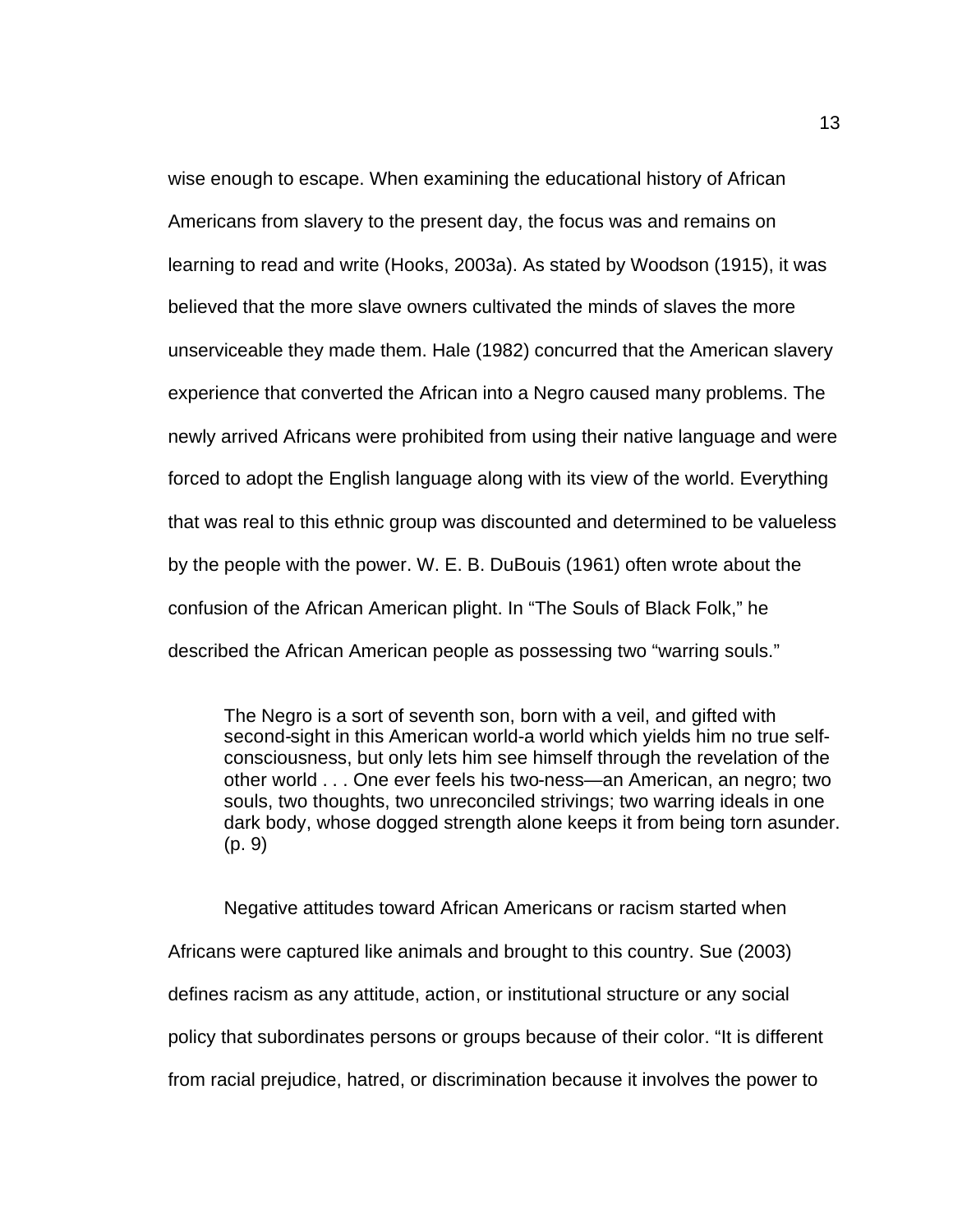carry out the systematic discriminatory practices and continuing manner" (p. 31).

Collins (2004a) refers to a new racism that was created in the social movements

of the past fifty years. She stated:

The end of colonialism and dismantling of racial apartheid within the United States and in South Africa signaled the possibilities for antiracist, democratic societies in which Blackness would no longer serve as a badge of inferiority. Yet the actual social conditions that confront this global cohort and their responses to it have turned out to be quite different. (p. 53)

Collins illustrates that the new racism is transnational. She said:

One can now have racial inequality that does not appear to be regulated by the state to the same degree. For example, the legal support given racial segregation in the United States has been abandoned yet African Americans remain disproportionately at the bottom of the social hierarchy. The new racism relies more heavily on the manipulation of ideas within mass media. (p. 54)

At an academic institution, Richard Lapchick (2000) asked members of the

audience that he was addressing to write down five words they would use to

describe American athletes. In addition to believing that most athletes in the U. S.

are African American and listing positive adjectives, they also included the words;

dumb, violent, rapist or drug user. Lapchick conducted a further study and had

the following findings:

- 56 percent of Whites think African Americans are violent
- 62 percent of Whites think African Americans are not as hard working as Whites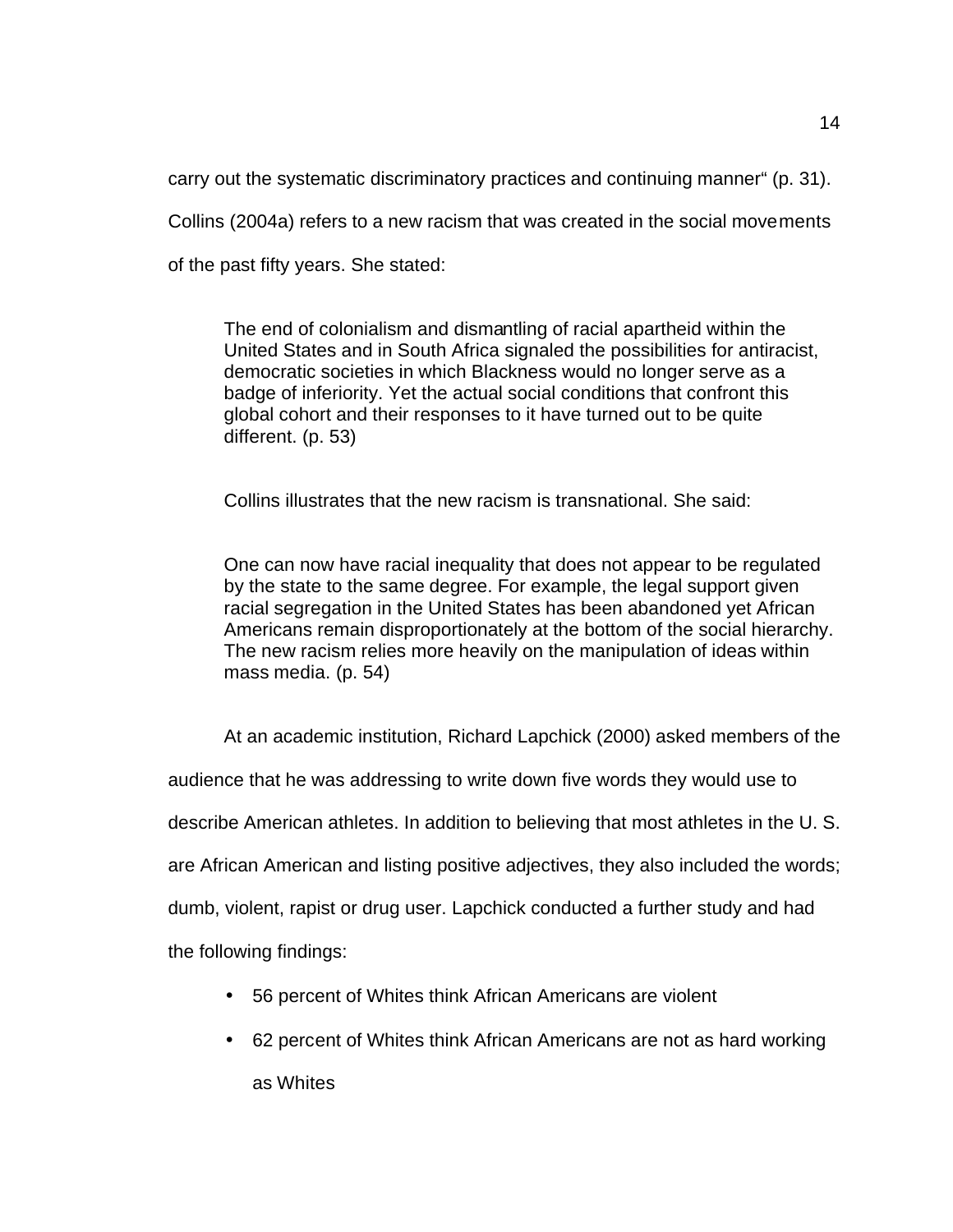- 77 percent of Whites think most African Americans live off welfare
- 53 percent of Whites think African Americans are less intelligent

Often times the images of African Americans that flash across the television screen can create stereotypes and preconceived notions that some educators might have about the students they serve. The "gangsta rap" rave did not help the perception of African American males. Since many teachers only have contact with African American students in their classrooms, they often times form their views on what they see in the media. Hooks (2003a) said that this can cause the teachers to lower their standards in order to teach these "backward students." Ferguson (2001) uses the rap song, "don't believe the hype" to express how a young African American male might feel when he is misunderstood. The following lines paint a picture of a person who is judged by the way he looks:

> The minute they see me, fear me I'm the epitome-a public enemy Used, abused, without clues I refused to blow a fuse They even had it on the news Don't believe the hype Don't believe the hype

-PUBLIC ENEMY, "don't believe the hype"

Stables revealed in his autobiography, "Parallel Time" (1994) that when he was enrolled at the University of Chicago, he noticed that although he was dressed as a typical college student on and off campus that being an African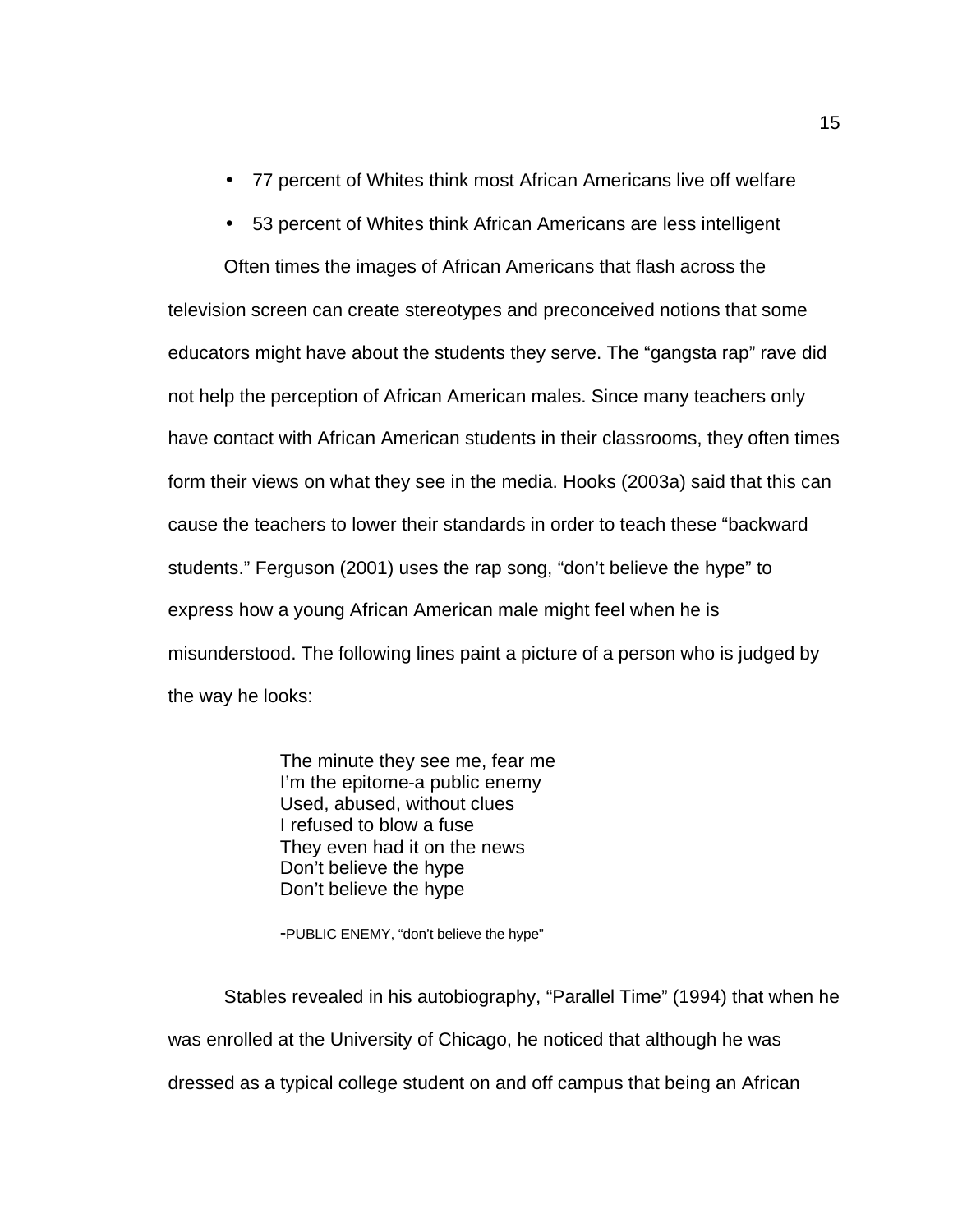American man caused people to avoid him. He said that while shopping, he always had the security guards following him throughout the store. Steele (2003) argues that since everyone in our environment knows such stereotypes that it could influence how one is judged and treated.

#### **Evidence of Stereotypes, Prejudice, and Racism in Education**

Meier (2002) suggests that no school in America can avoid the issue of racism. Lee (2004) contends that whiteness remains the ubiquitous norm against which students of color are judged. Steele (2003) refers to the notion of being viewed through the lens of a negative stereotype as the "stereotype threat." He said that everyone experiences stereotype threats where we might feel mistrustful and apprehensive. In a study designed to test whether the stereotype threat that African American students might experience when taking a test could affect their performance, Steele administered a difficult section of a Graduate Record Exam to White and Black students. The test was designed to be difficult enough for all students to feel frustrated. To make the Black students at risk of confirming the negative stereotype threat of their intelligent abilities, the test administrators told them that the test was measuring their verbal abilities. Steele found that the African American students scored a full deviation lower than the White students when they were told that the test was diagnostic of their ability. Steele and his partners administered a second test without giving any directions or making any comments. The scores of the nondiagnostic test showed no significant differences. Steele concluded: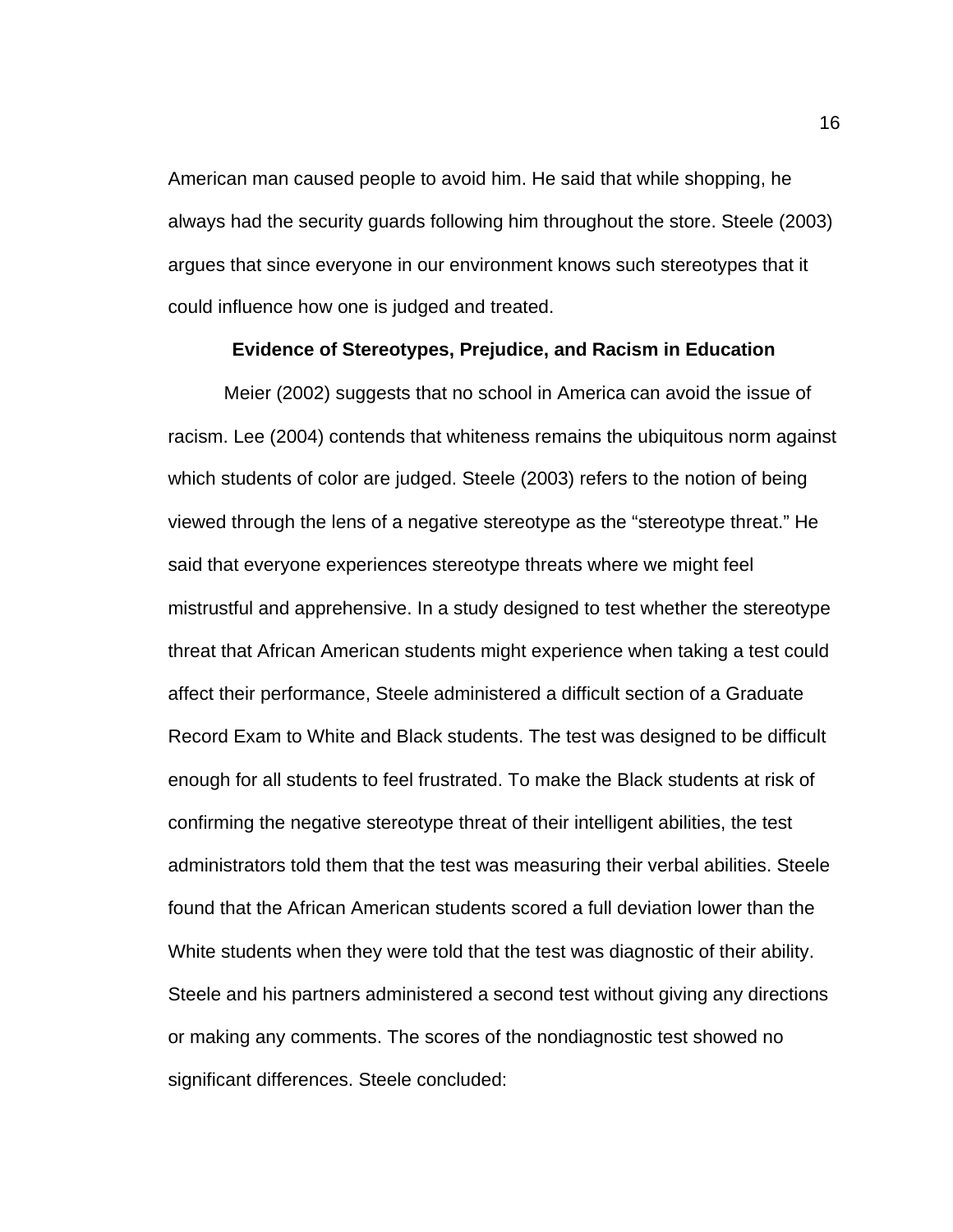In the stereotype threat conditions of the experiments in this series, we merely mentioned to participants that the test was a measure of verbal ability. This was enough, we felt, to make the negative stereotype about African Americans' abilities relevant to their performance on the test, and thus to put them at risk of confirming, or being seen to confirm, the negative stereotype about their abilities. If the pressure imposed by the relevance of a negative stereotype about one's group is enough to impair an important intellectual performance, then Black participants should perform worse than whites in the "diagnostic" conditions of this experiment but not in the "nondiagnostic" condition. (p. 114)

Because many White teachers lack knowledge of Black people, African

American students face negative cultural stereotypes that portray members of

their ethnic group as less intelligent than European American students (Steele,

1997). Aronson (2004) discovered that the results from opinion polls show that

stereotypes are widely believed. Taylor (1999) feels that certain actions in

schools help create negative stereotypes of African American males. For

example he stated that although fewer than 2000 African American males are in

the NBA compared to the 30,000 African American physicians, the children are

exposed to more images of sports figures than doctors. He stated:

Schools in the United States are also saturated with images of black athlete stereotypes. The reinforcement of physical ability over intellectual capability diminishes the potential of young black men, but it also perpetuates the myth that the road to success is paved with sports contracts, not diplomas. (p. 1)

In predominantly low-income and African American schools, teachers tend to have lower expectations for their students (Diamond, Randolph, & Spillane, 2004). This tends to be true also in schools where the African American students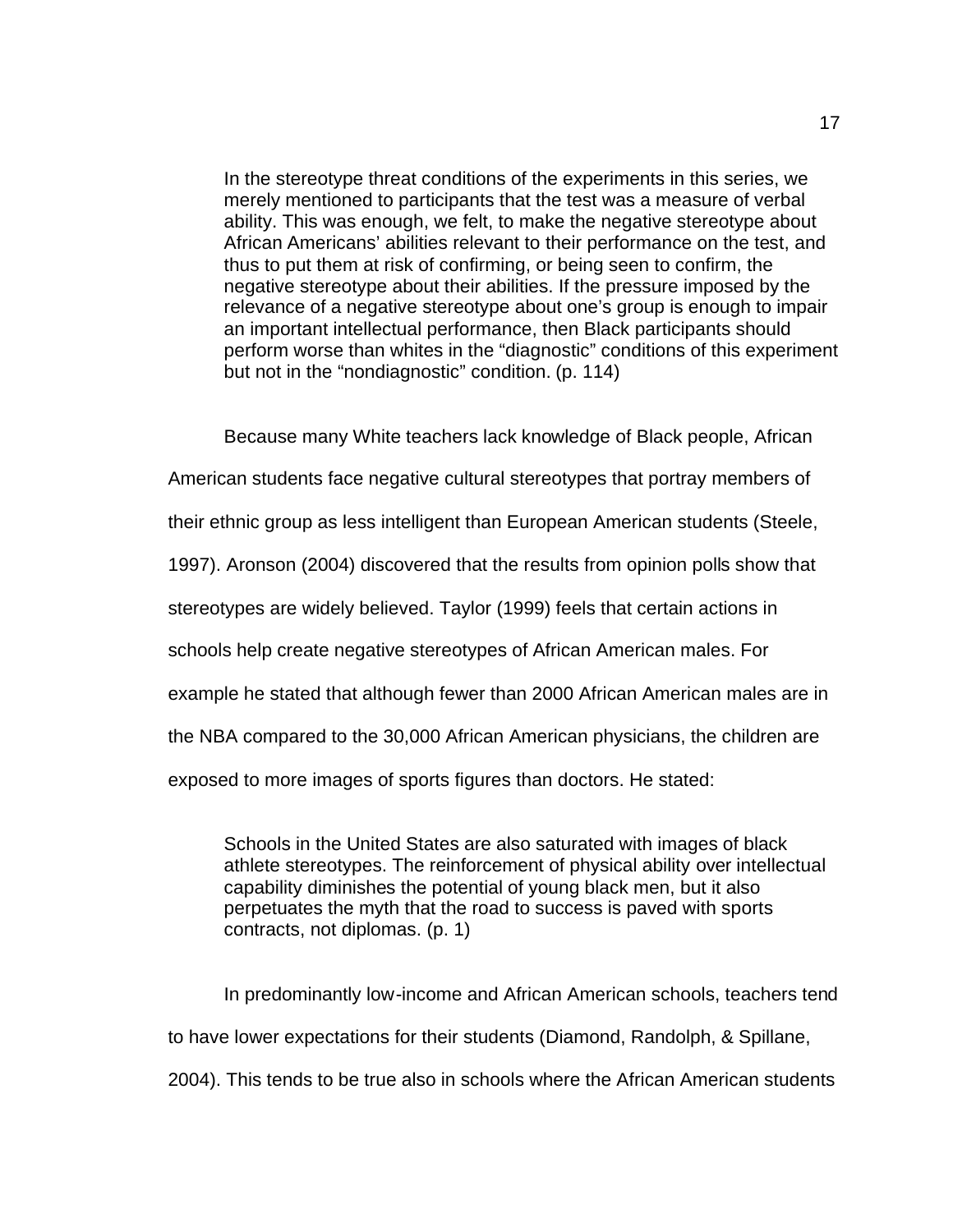are from the same socioeconomic background, as Taylor (2002) demonstrated through studying how teachers view the African American students in their classrooms that teachers at times lower their expectations of Black children. Many teachers judge their students by making assumptions about what they can do based on stereotypes (Delpit, 1995). Delpit argues that our society nurtures and maintains stereotypes. A teacher with limited knowledge of African Americans could expect much less from this subgroup of students. If teachers look out at their classroom and see the sons and daughters of slaves, how does that vision translate into her expectations for educational excellence? Ladson-Billings (1994) raises the question of how can teachers who see African American students as mere descendants of slaves be expected to inspire them to educational, economic and social levels that may even exceed their own? Although many teachers are influenced by what they see or hear about their African American students, some teachers look beyond the surface. Kuykendall (2004) shared a different story about her experiences with her teachers. She recalled:

I consider myself very fortunate. I was educated in poor neighborhoods on the west and south sides of Chicago by teachers willing to do whatever was necessary to bring out the best in this poor Black girl.

I was especially fortunate to have teachers who were patient, committed, and encouraging. Despite a very slow start, caring and nurturing educators convinced me that I was quite capable of academic and lifelong success. I am eternally grateful to those teachers who took the time to mold and motivate me. (p. 23)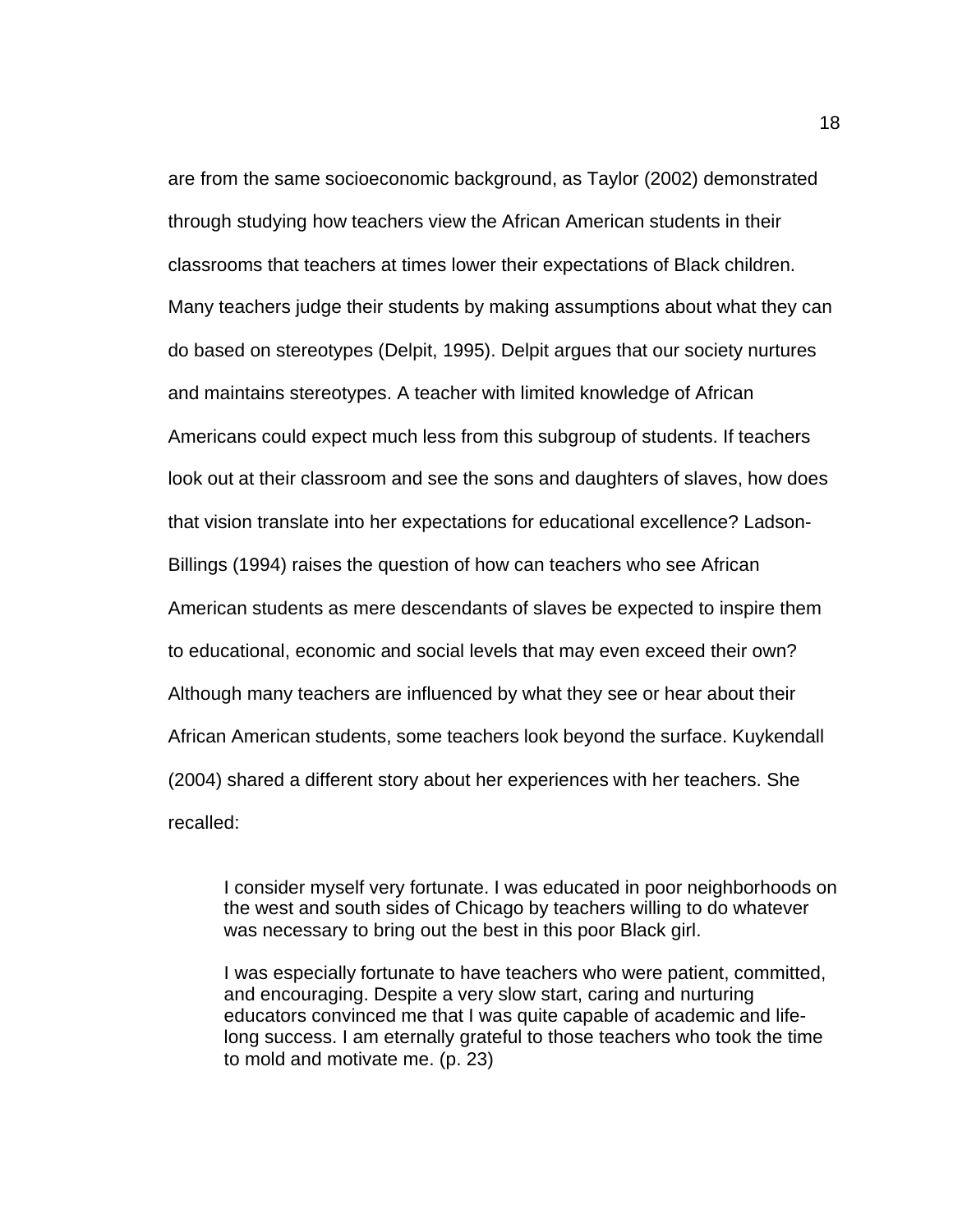Few research studies have examined how White teachers conceptualize race (their own and those of their students) and how their views about race may influence their classroom practice (Johnson, 2002). Schofield (1986) in a qualitative study of a desegregated middle school found that teachers claimed not to see color in their students and consequently ignored discriminatory institutional practices toward students of color such as higher suspension rates for African American males. Obidah and Teel (2001) found nothing unusual about the fact that most of her African American students were in the lowest level classes when she first started teaching. It was during this period that she did not see color. Sullivan (1979) said that for teachers to provide an effective education for culturally diverse students, it is necessary for them to become culturally competent. In order for teachers to be culturally competent they must demonstrate knowledge of the history of minority populations, societal racism, language, affirmation of minority students, multicultural education and the role of the community and family. Boykin (1994) suggested that educators who understand the cultural beliefs, values, norms and traditions of their students are able to recognize and affirm diverse cultural styles of learning, which in turn, impacts their teaching and communication with students and families. In a study to determine what teachers expect of minority students, Deborah Harmon (2002) found that culturally competent teachers are comfortable with the differences between themselves and their students.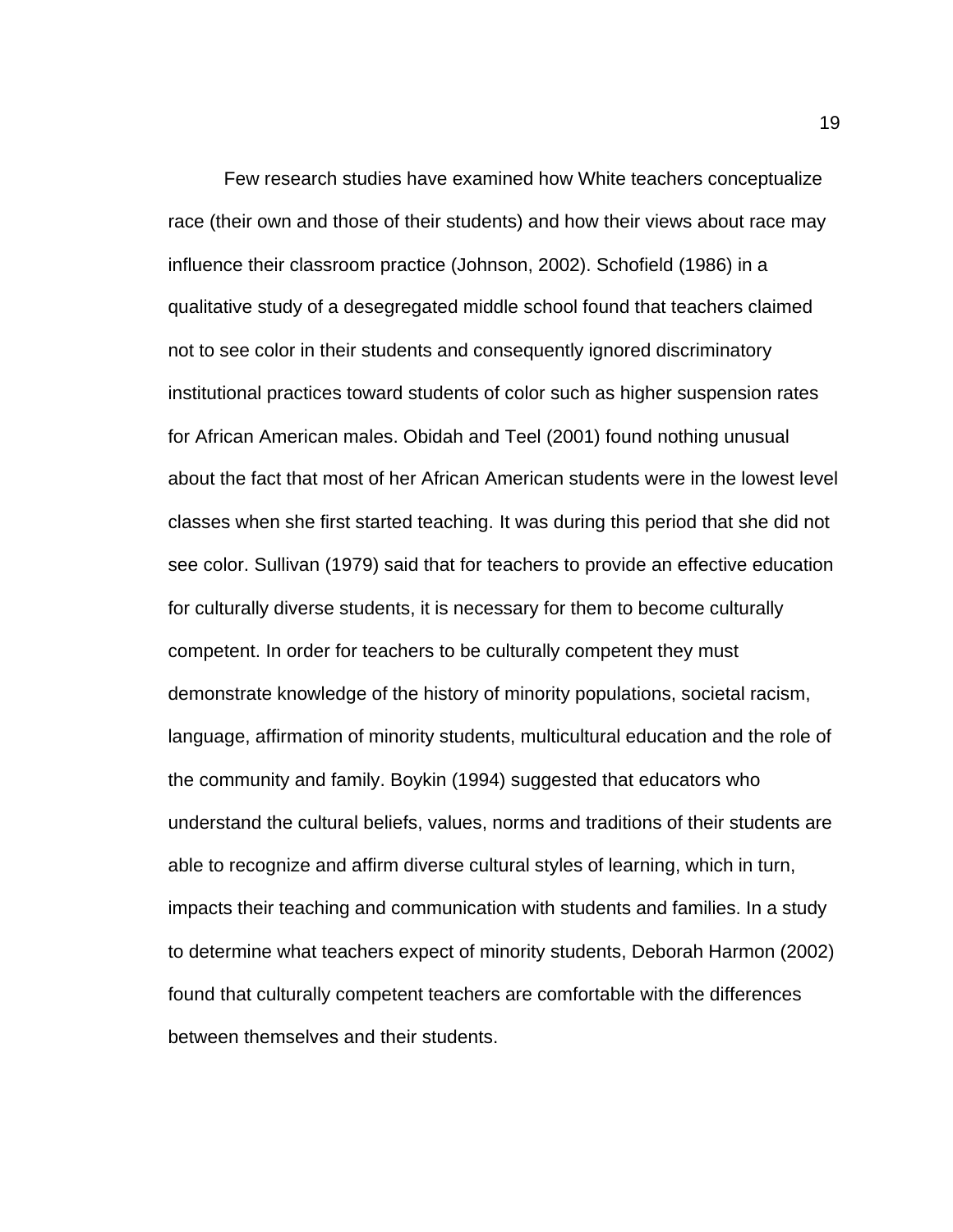Brophy and Good (1974) demonstrated that teachers do not treat students in their classes the same, and that their actions are based on their perceptions of individual students. Once aware of their own negative reactions toward students of other cultures, culturally competent teachers strive to become non judgmental. As stated by Allport (1954), teachers can reduce their prejudice toward other racial groups and begin to develop multiethnic competencies by engaging in cooperative endeavors with individuals and communities of color in meaningful relationships. Farkas (2003) believes that researchers, policy makers and school administrators should monitor the attitudes and behaviors of teachers. He said that many seem to believe that this effort would cause a counterproductive backlash among many teachers. This is due in part to the fact that teachers at times are not aware of their attitudes, or they ignore their feelings. It is often common practice for schools to overlook the subtle signs of racism. Kuykendall (2004) feels that we must not ignore racism in our schools.

It can be subtle, but it is pervasive. Its very existence can encourage teacher behavior and organizational norms that serve only to reinforce low motivation, underachievement, and poor school and life success in many Black and Hispanic youth.

Often difficult to recognize, institutional racism can be covert, indirect, and sometimes unconscious. The origins of institutional racism are in our most established and respected institutional norms, societal values, and beliefs. This prejudice against groups of people is based on the belief that members of some racial groups are better and therefore more deserving than others. (p. 49)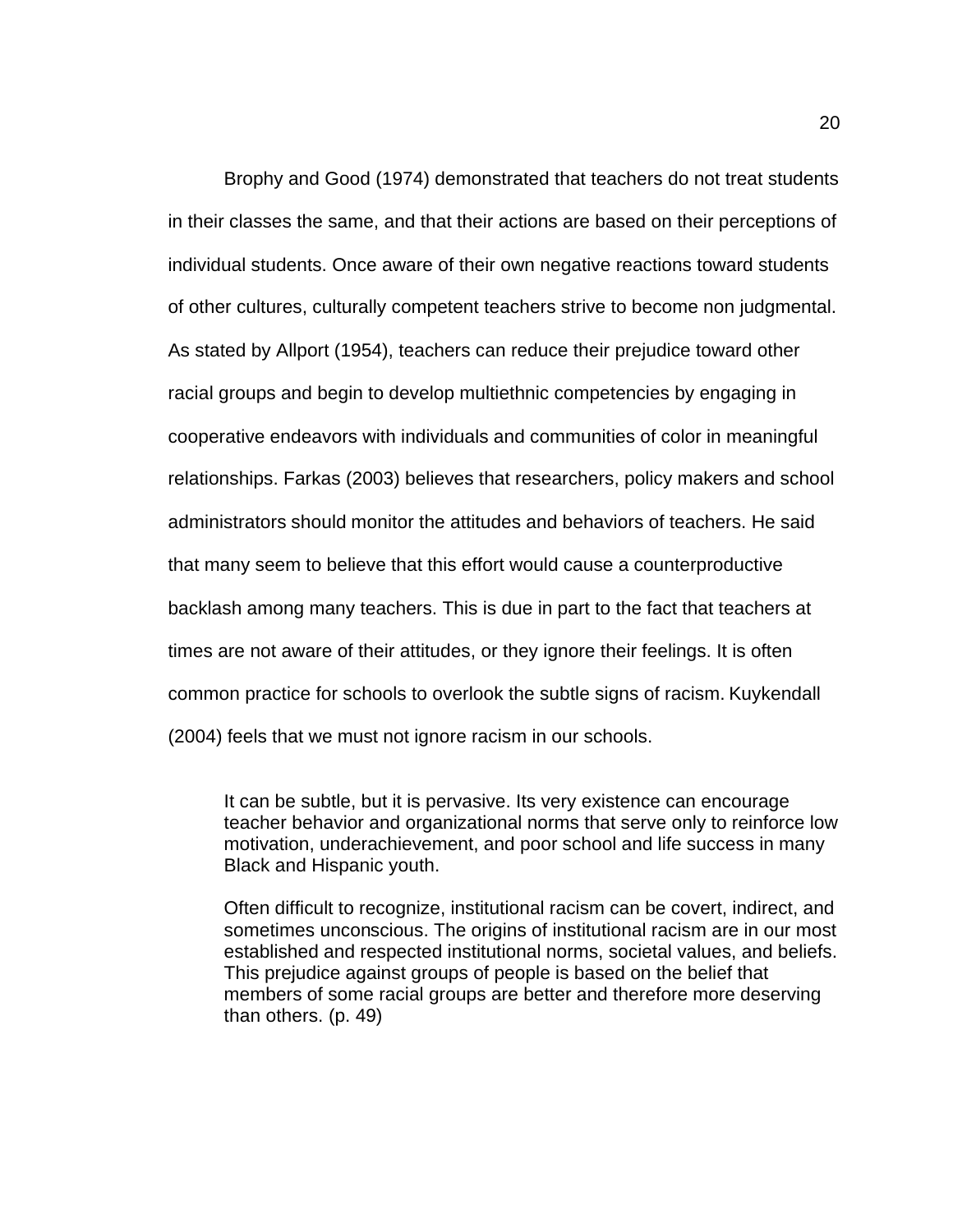In a study of how single African American mothers felt about the negative impact that teacher bias had on their children, Cooper (2003) found that the mothers were critical of the public school teachers' interaction with their children. Several participants felt that the teachers did not take the time to "uncover the potential of students who they think misbehave or are not high achievers" (p. 112). Many of the mothers felt that the teachers did not care because of their racial biases.

### **Theoretical Perspectives and Research on the General Nature of**

#### **Expectations and Teacher Expectations**

Robert K. Merton (1948) coined the phrase, "self fulfilling prophecy." He believed Thomas' famous adage that "if men define situations as real, they are real in their consequences" (Thomas, 1928, p. 257). Tauber (1997) defined Merton's self fulfilling prophecy theory as follows as it relates to teaching and learning:

- a. The teacher forms the expectations.
- b. Based on these expectations, the teacher acts in a differential manner.
- c. The teacher's treatment tells each student (loud and clear) what behavior and what achievement the teacher expects.
- d. If this achievement is consistent, it will conform more and more closely to that expected of him or her.
- e. With time, the student's behavior and achievement will conform more and more closely to that expected of him or her. (p. 19)

In education, the self-fulfilling prophecy was first dubbed the ""Pygmalion Effect" (Rosenthal & Jacobson, 1968). The Pygmalion Effect or the self-fulfilling prophecy can be defined as the notion that expectations of an event can make it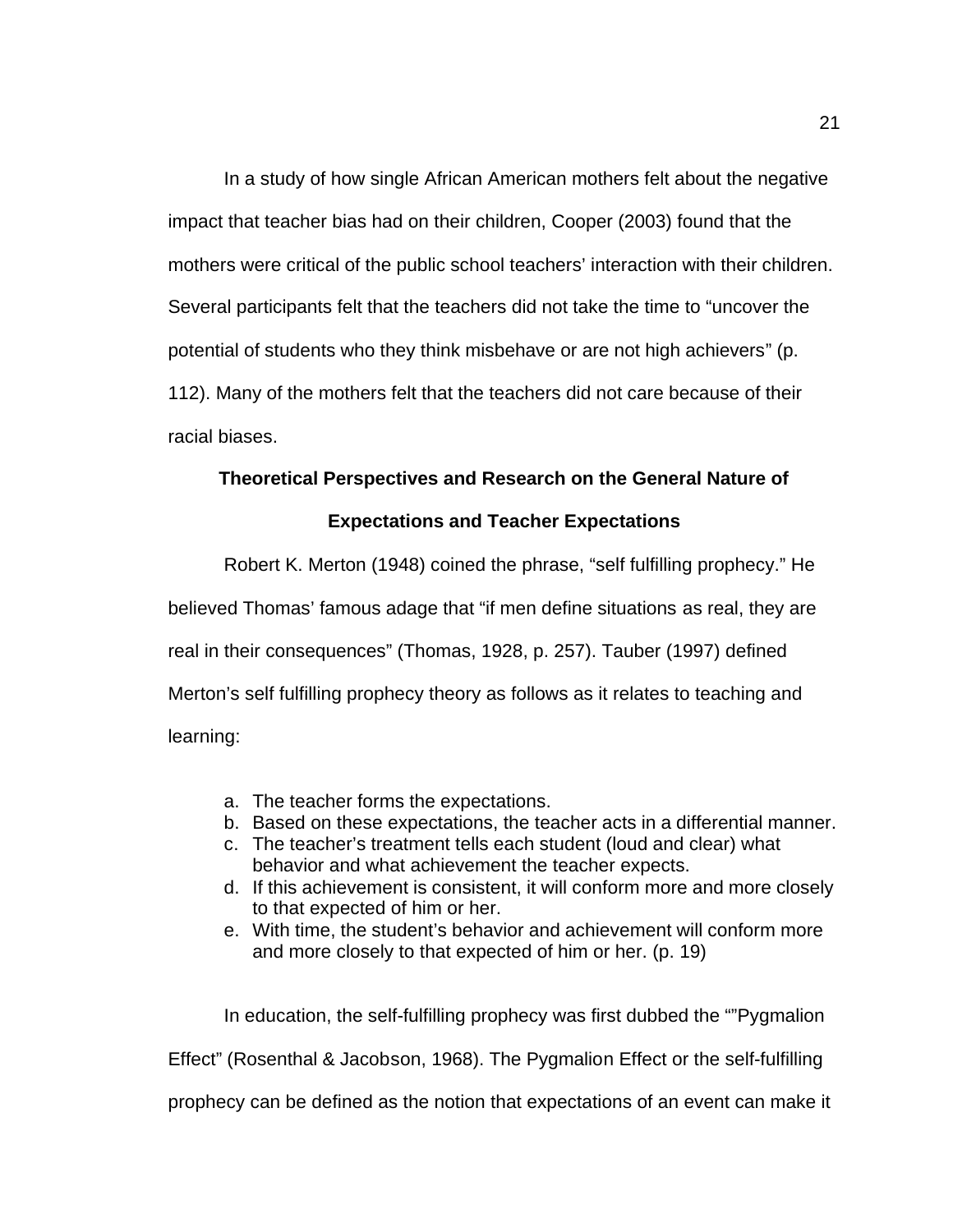happen. Field (1989) states that it starts with a false belief causing new behavior which makes the false belief become a true positive reality. For example, when a teacher conveys to a student that she is capable long enough, or consistently enough, the student will begin to believe she can and will perform as the teacher expects (Field, 1989). Rosenthal and Jacobson (1968) conducted a study in which they tested elementary children using a test they called the "Harvard Test of Inflected Acquisition." They told the teachers that based on the results from that test, they could predict that certain children would demonstrate intellectual "blooming" or "spurting" during the year. The "spurters" were a random sample of 20 percent of the children in the school. All students were tested with the same IQ test after one semester, one year, and two academic years. Gains in IQ from the pretest to the first year retest were computed and "expectancy advantage" was determined by the degree to which IQ gains by experimental children exceeded the gains by the control group. A significant expectancy advantage was found, particularly among children in the first and second grades.

Lane, Wehby, and Cooley (2006) dismissed the possibility that teacher expectations might be a factor in determining the success of students. In contrast, Goldenberg (1992) studied two first grade Hispanic girls in the same classroom and found that the child for whom the teacher held low expectations in reading did well and the student for whom the teacher held high expectations did poorly. Goldberg stated that "these paradoxical effects are understandable if we consider what the teacher thought and did in a broader context, that is, her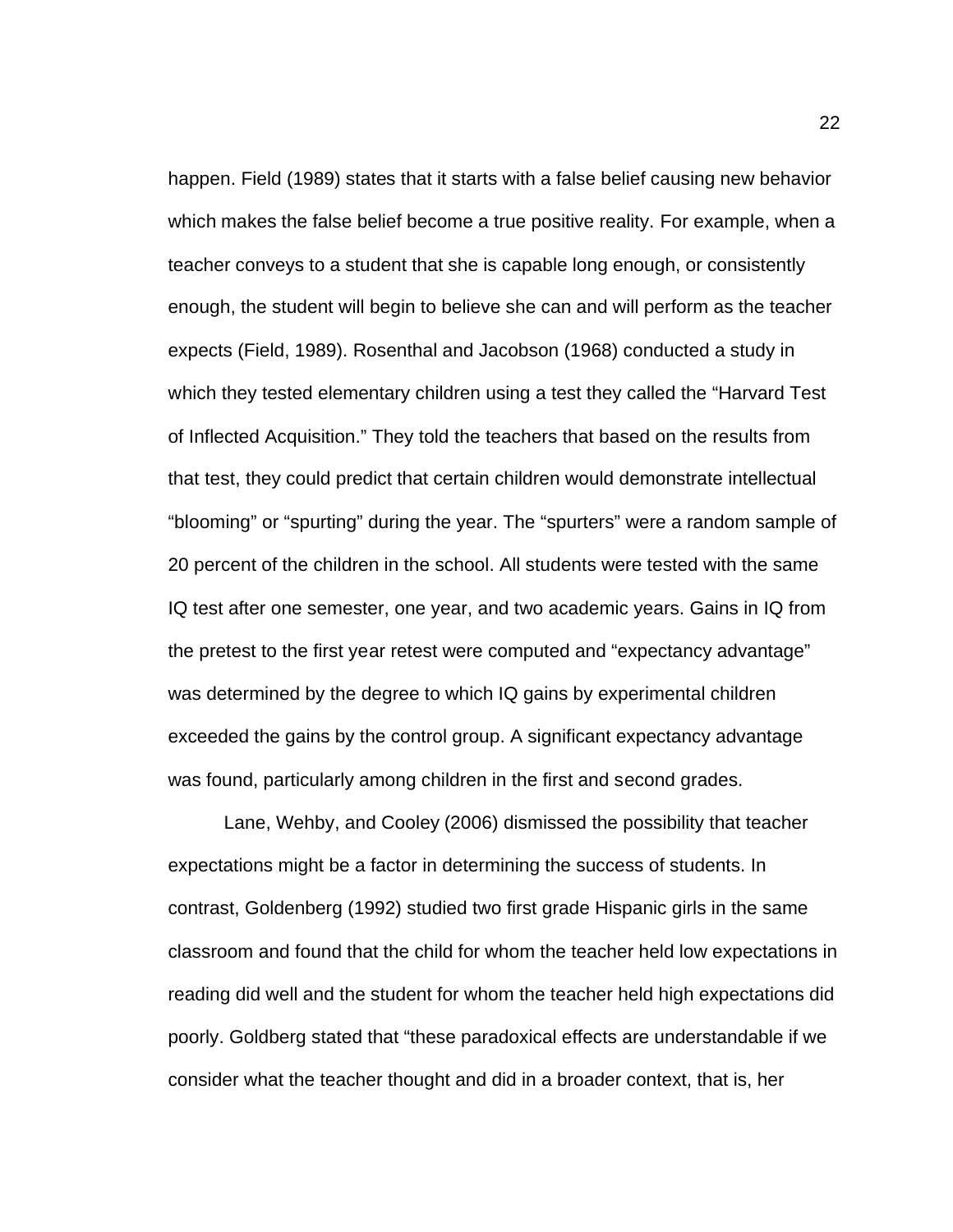overall view of each child and her assessment of what was educationally necessary and appropriate for each" (p. 517). Research about the impact of expectations is inconsistent.

Teachers spend more time getting to know students for whom they have higher expectations (Adams & Cohen, 1974; Brophy & Good, 1974). These students are called on more frequently and given a greater opportunity to learn (Rosenthal, 1971). High achievers are reported to receive more opportunities to learn than low achievers (Weinstein, Marshall, Sharp, & Botkin, 1987). Thus, when teachers maintain high standards and high expectations for African American students, their chances of succeeding improve.

Teacher expectations have been defined as inferences that teachers make about the future behavior or academic achievement of their students based on what they know about these students. The extent to which teacher expectations relate to the failure of African American students is uncertain (Good, 1987). In a study to determine whether teachers have the same expectations for all children, especially children of color and lower socioeconomic status, Warren (2002) found that approximately 25 percent of the teachers interviewed held high expectations for all children and had a high sense of teaching efficacy. Ethnicity and school SES did not have a meaningful impact on teacher belief.

Many teachers have difficulty separating a student's work from his or her ethnicity. They either expect poor work because of it or are surprised if it is good (Mitchell, 1990). It is not uncommon for many African American parents to hear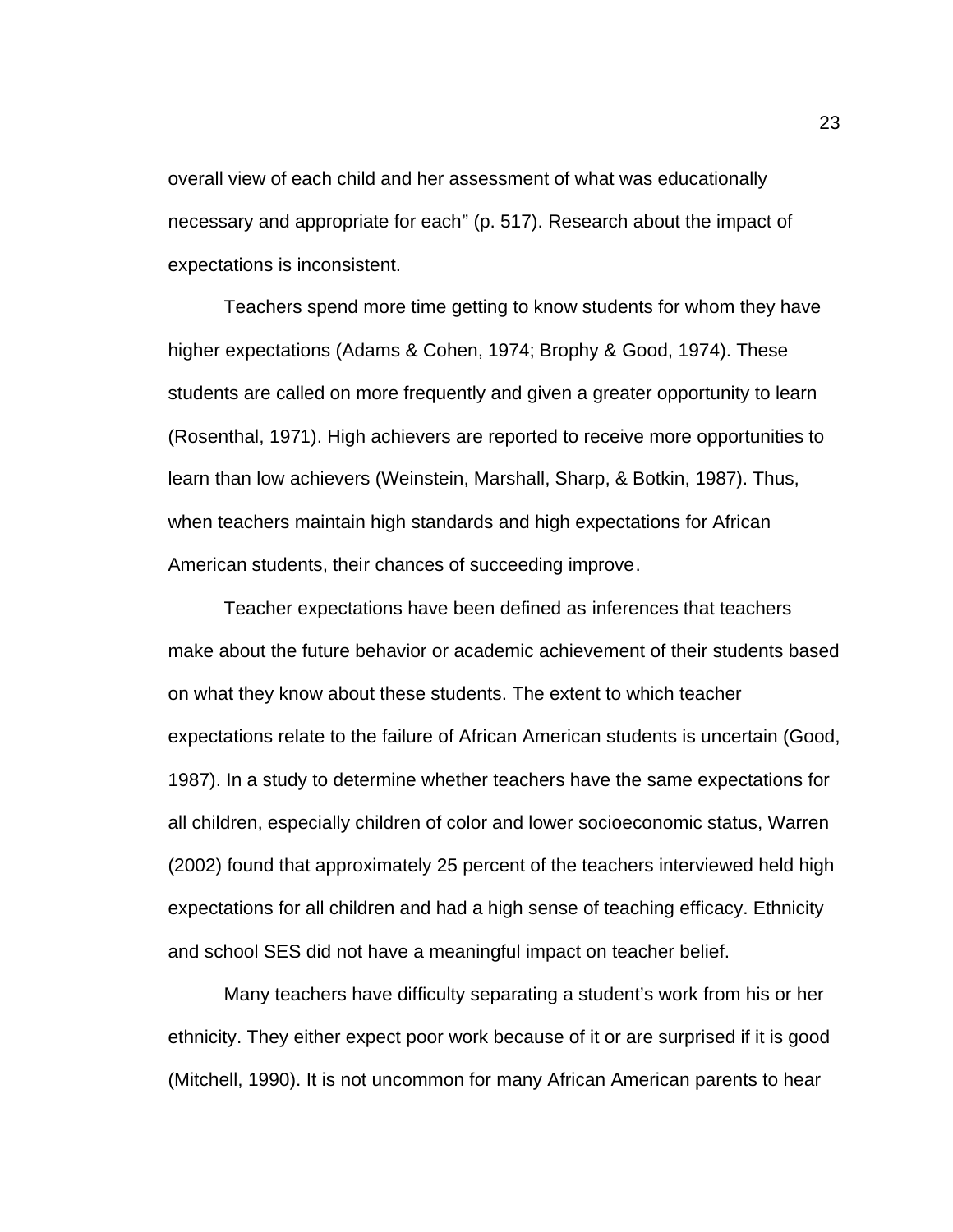the comment, "You have a very smart African American boy!" These low expectations and negative beliefs about African American students come from mainstream society's invalidation of African American culture (Ladson-Billings & King, 1990). According to the assimilationist perspective, the teacher's role is to ensure that students fit into society. And if the teachers have low expectations, the teacher believes that the students are not important in our society (Ladson-Billings, 1994). What happens in a classroom and at school can make a big difference in the achievement of African American students. Taylor (1999) said:

Schools are the only institutions charged with extending the values of home and family into communities and society. They are the engine for freedom and democracy. Only in the classroom can children, regardless of their size, stature, race, gender or physical ability, be empowered by the vision that teachers instill. (p. 2)

As noted before, Ladson-Billings (1994) discovered that when teachers expect African American students to be harder to control, the teachers work harder to control them. The teacher's behavior not only tells the African American students what she believes about them, but she also tells all the other students in the class what they should believe about them. Often times, students who feel devalued in classrooms choose to disengage from learning. Psychological disengagement is the defensive detachment of self-esteem from a particular domain. In the academic arena, disengagement can result from devaluing academic success or discounting the validity of academic outcomes (Schmader, Major, & Gramzow, 2001). Deciding to actively not learn something involves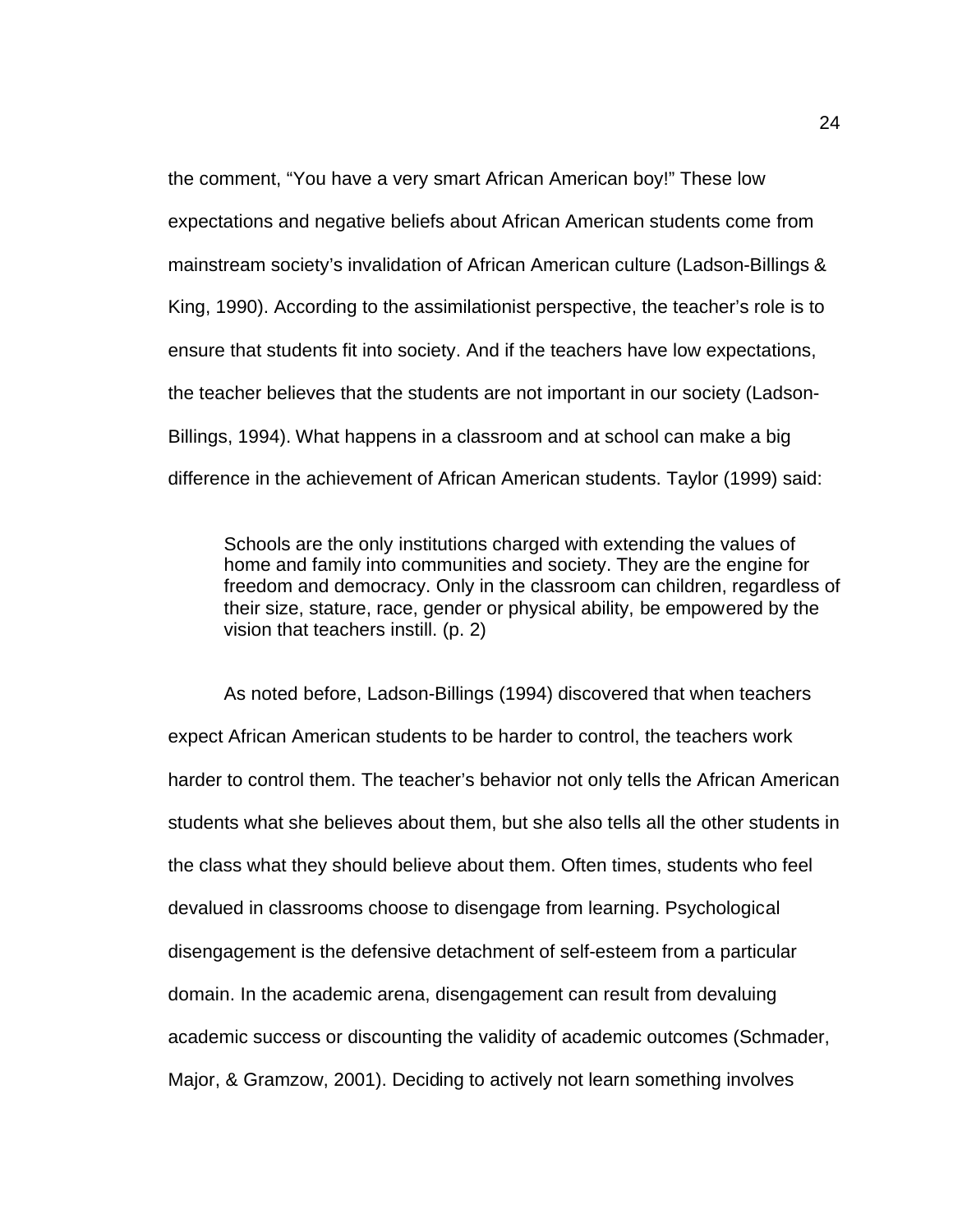closing off part of oneself and limiting one's experience. It can require actively refusing to pay attention, acting dumb, scrambling one's thoughts and overriding curiosity (Kohl, 1991). There are many African American students in our schools who have refused to learn because of the low expectations set by their teachers. Teachers have a lot of power in the development of the youngsters they are assigned. "Educators who do not recognize the power they possess are likely to abuse it or fail to maximize it for their students' benefit" (Cooper, 2003, p. 104).

#### **Popular Culture and Its Role in Stereotypes and Prejudice and Racism**

Popular culture is a complex term (Williams, 1998). It is more than the delivery of information or advertising (Gause, 2005). "Culture is the meanings we construct from the images, languages, and formats of our day-to-day lives, the everyday forms of communication, art, and language that represent 'the people'" (Gause, 2001, p. 31). According to Gause (2005):

Popular culture is the very sea of our existence. In today's society, particularly U. S. society, we are bombarded on a 24-hour daily basis with mediated imagery and sound that shape our values, belief systems, and moral structures. The social institutions of our society-including families, public schools, and communities in which we live and work are affected and *infected*, as are those institutions engrossed in their own "traditions" the legal, religious, and political communities. Because of the constant bombardment of "popular culture," how we and, particularly, present-day youth form our identities and cultural politics is influenced and based upon what is "popular." (p. 335)

Although popular culture is more than the information that is delivered to us from the media, it does encompass a wide variety of issues that are rooted in the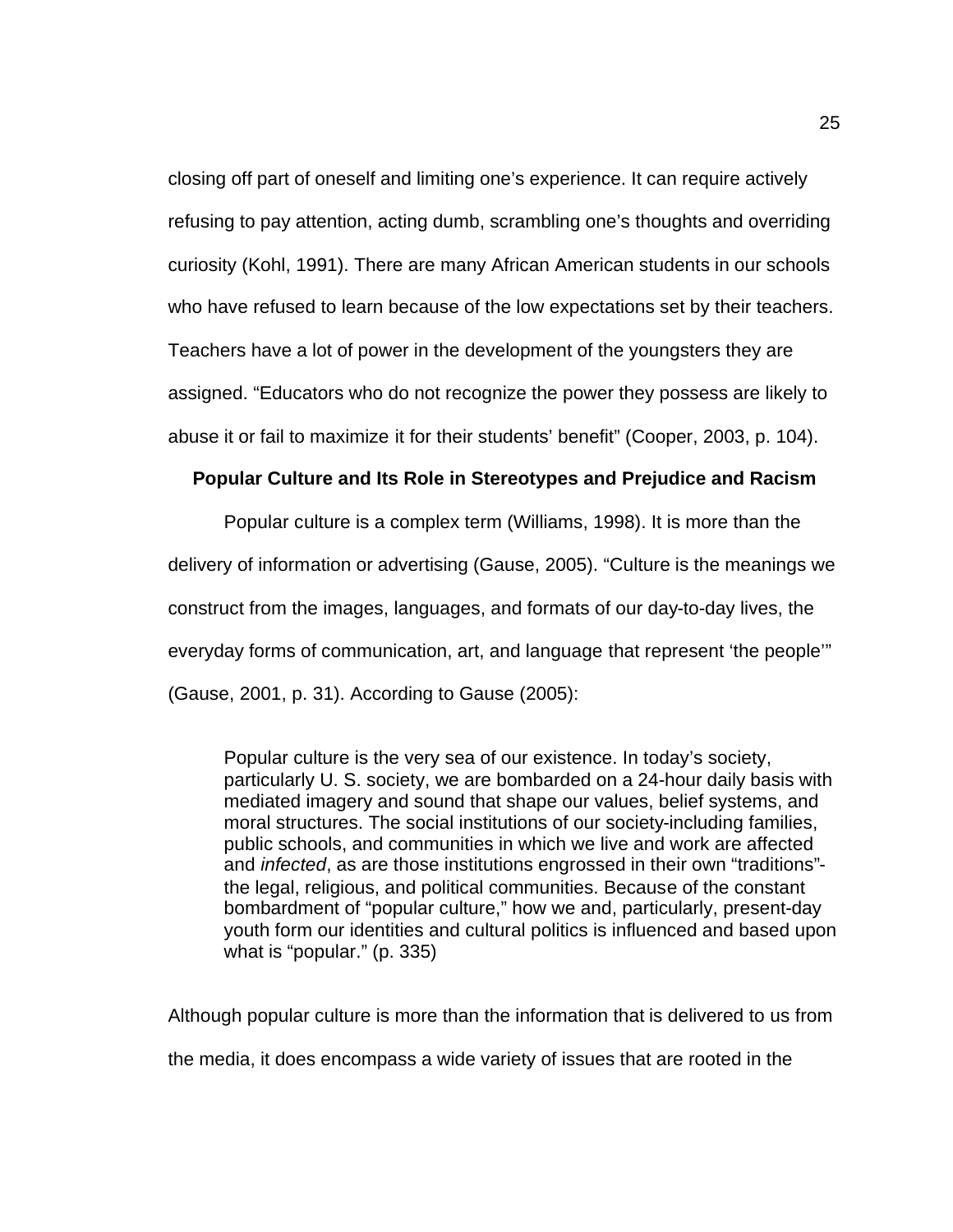entertainment business (Cusic, 2001). In explaining the complexity of the term,

Williams (1998) divides "culture" into three groups:

*Ideal—*Culture is a state or process of human perfection in terms of absolute or universal values. *Documentary*—the body of intellectual and imaginative work in which human thought and experience are recorded . *Social*—identifies cultures as a descriptive of a particular way of life, which expresses certain meanings and values not only in art and learning but also in institutions and "ordinary" behavior. (pp. 286-287)

Williams explains that each of the above components is represented in our analysis of the popular culture as it "relates to the expression of ideal universal human values, namely the desire and struggle for freedom from tyranny and oppression" (p. 287). Adorno and Horkheimer (1999) saw popular culture as a tool of the culture industries, used to sway people toward consumption and conformity.

There are many stereotypes in the media and in popular culture. Cortes (1995) argues that the media sometimes add to group understanding through sensitive examinations of ethnic experiences, cultures and problems, but it can also add to group misunderstanding through repeated presentation of derogatory stereotypes and overemphasis on negative themes. The media have been involved in the transmission of information that is sometimes correct and sometimes incorrect. Oftentimes, the media are also involved in classifying and disseminating values and beliefs (Hall, 1982). Television can interact with and affect personal identity; it can both challenge and reinforce stereotypes and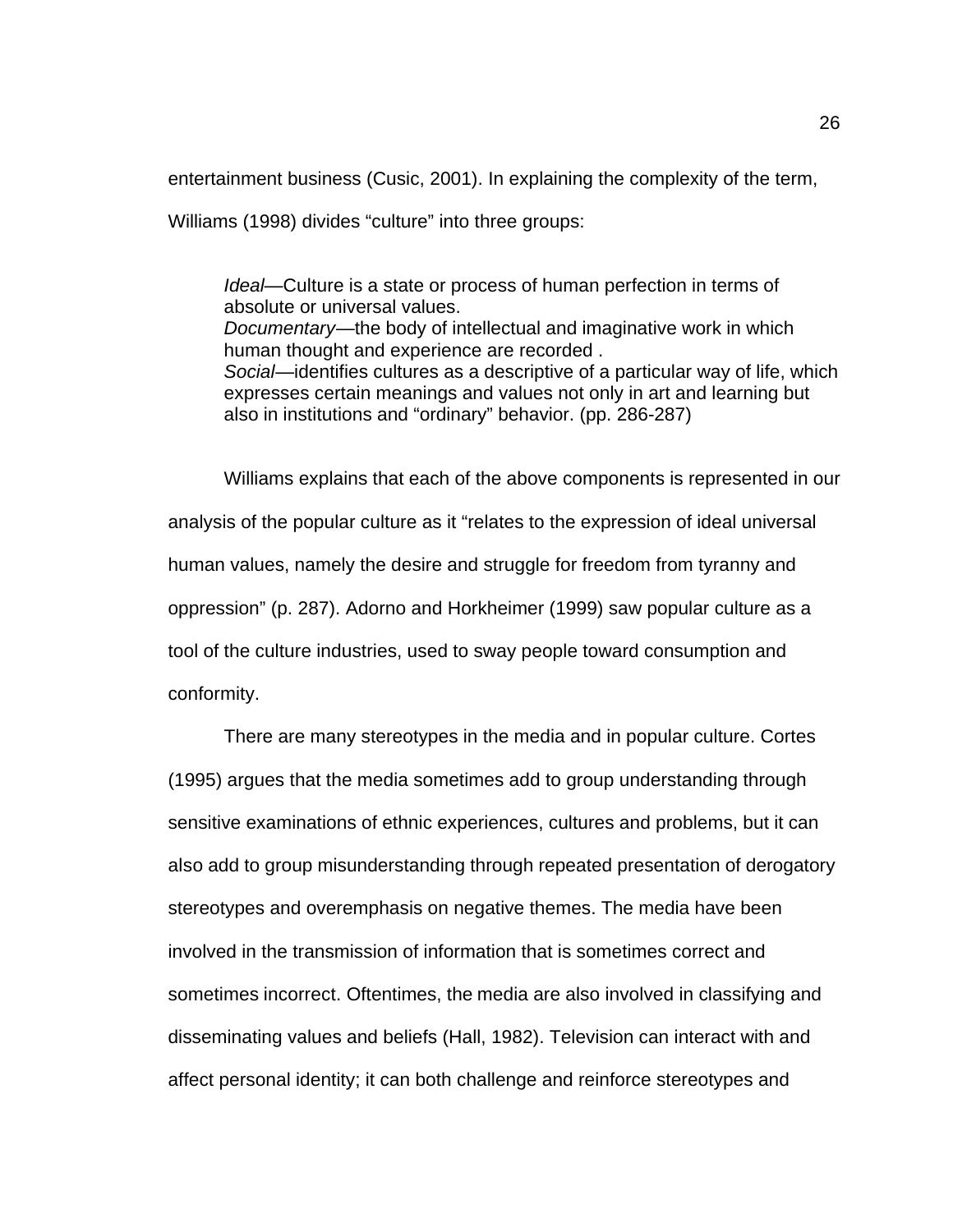prejudice, and it can contribute to understanding and the misunderstanding of a group of people (Cortes, 1995).

 Although the stereotypes of African Americans started when Blacks were enslaved, the media continues to perpetuate negative images and misinformation. From historical research, we know that African Americans have been portrayed in popular culture as inferior to whites and subservient to them. In both television programming and commercials, studies show that less than 10% of human appearance time includes non-whites (Coltrane & Messineo, 2000). The black poor are portrayed negatively in the media. Gilens (2000) examined forty years of news stories on poverty. He found that 65 percent of the poor shown on network television news between 1988 and 1992 were African Americans. The weekly magazines offered the same view of the American poor with 62 percent of the poor people shown in *Time*, *Newsweek* and *US News and World Report* during these years as Black (Gilens, 2000). Although more African Americans were shown as being poor, the truth according to the U. S. Census Bureau is that only 29 percent of the poor people in American during this period were Black. According to Collins (2004) this might be due in part to how Blacks are portrayed in the media. She said:

In the 1990s Black popular culture became a hot commodity. Within the mass media influenced social relations, African American culture is now photographed, recorded, and/or digitalized, and it travels to all parts of the globe. (p. 122)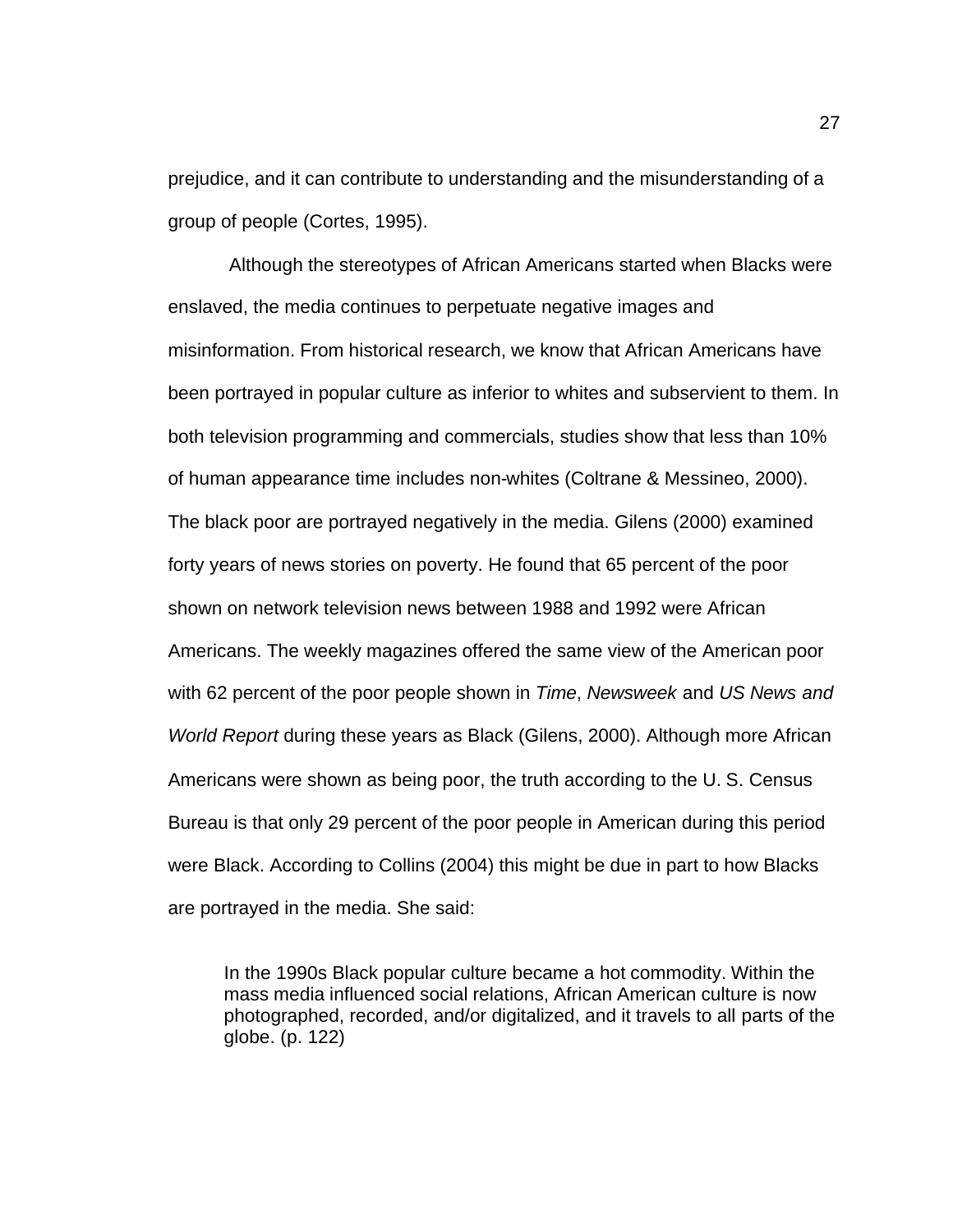Gause (2005) explains that "popular culture is the background noise of our very existence" and that "the media has been the single most dominating force in shaping not only today's global culture but also school culture" (p. 335). The level of media exposure has a great influence on our lives, and many researchers argue that it is very different from the values we claim to pursue in public education (Flores-Koulish, 2005; Gerbner, 1995; Giroux, 1994).

Gray (1995) gives a helpful overview of how blacks are depicted on television. He focuses on different periods of representation that reflect social dynamics: the 1950s stereotypical representations of blacks as happy and subservient, the 1960s as an era of black invisibility, the 1970s depiction of authentic black life, and the 1980s and 1990s with themes of social mobility and affluence. "Examination of blackness in films has tended to focus on the maintenance of stereotypical depictions related to violence and fear" (p. 265). Media, especially television, are a part of our everyday lives. "Racism, insidious in its manifestations, is frequently the subject of media spectacle that tends to fixate, frame, and fracture discourse about this vital issue" (Gaudelli, 2005, p. 262).

Through the literature examined, I learned that teacher expectations can lead to the success or failure of African American students. Based on previous theory and research on expectations, especially concerning self fulfilling prophecies, my conceptual framework is that some teachers get to know their students through direct knowledge while others might depend on pop culture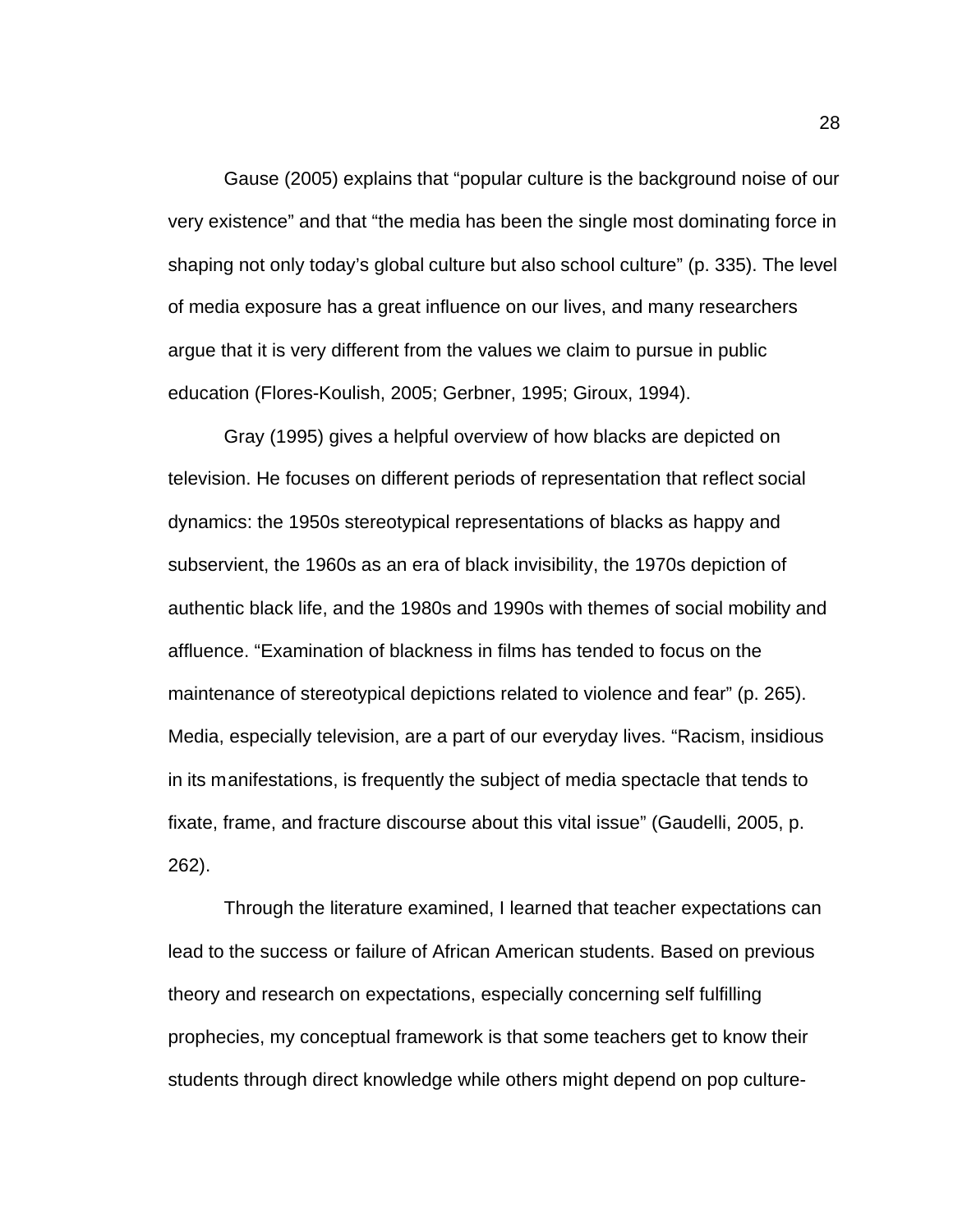based information and stereotypes. I have gathered data that will help me determine how teachers form expectations of their African American students, teacher expectations and the sources of those expectations, and how those expectations lead to student success or student failure based on the teacher's actions.



**Figure 1.** *Conceptual Framework*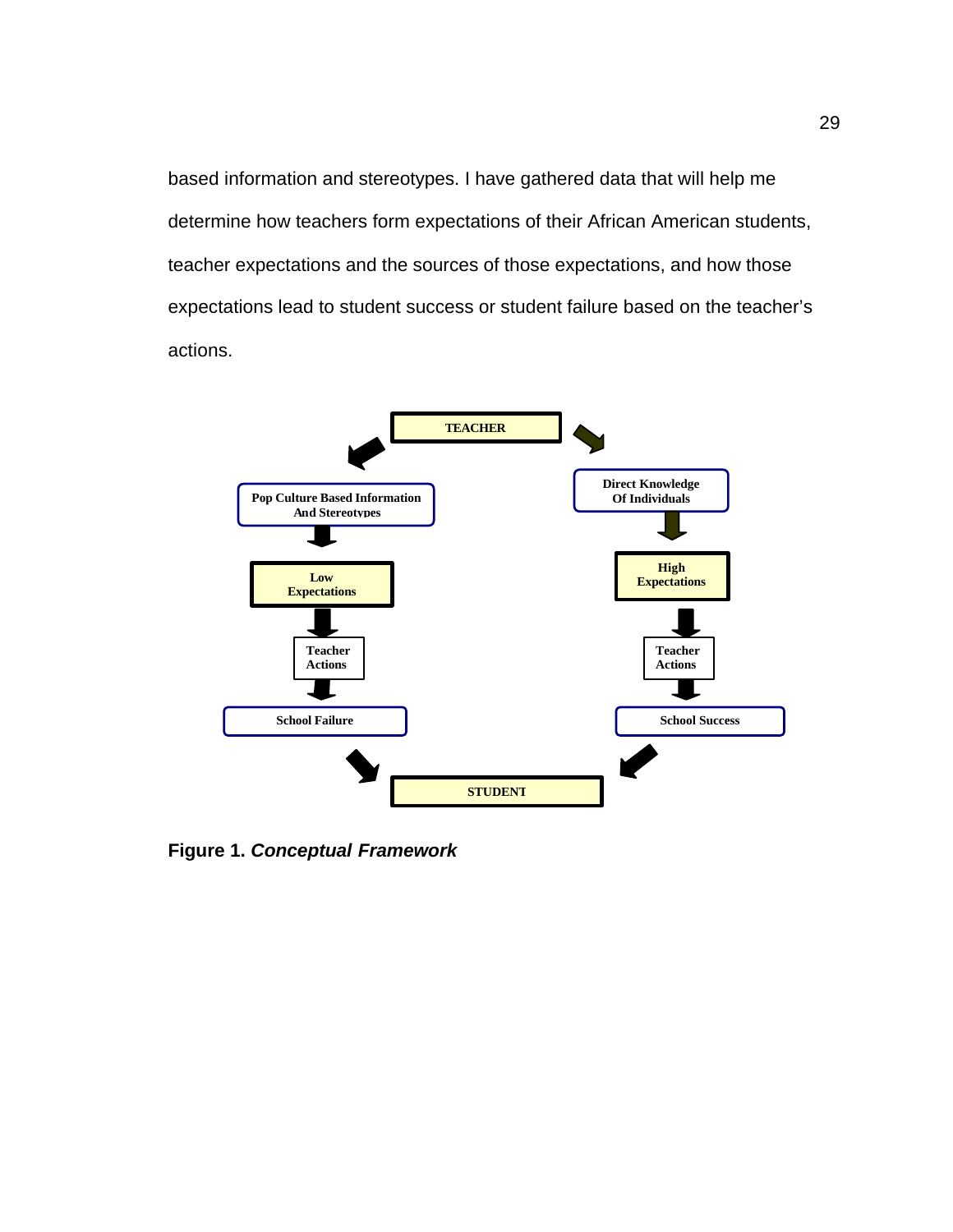### **CHAPTER III**

## **RESEARCH DESIGN/METHODOLOGY**

As stated above, I explored the question of how teacher expectations of African American students are associated with what the teachers feel they know about the students from direct knowledge of particular students, or from more generalized knowledge about particular types of students, especially as gleaned from stereotypes and other messages in popular culture. This study was an attempt to contribute to the limited knowledge on whether or not African American students are held to the same standards as their White peers or African American peers who are not viewed through the lens of negative stereotypes (Steele, 2003). Little research has been done in this area. I believe the knowledge developed from this study will help teachers better meet the needs of their African American students.

#### **Research Approach**

Because I wanted to understand the teachers' expectations of their students, I used a qualitative approach in this study. Shank and Villella (2004) described qualitative research as a lantern used to illuminate dark areas so that we can see. It was my hope that this study would shed light on the issue of how teachers form expectations of African American children. Riehl (2001) defined qualitative research as drawing a large net around any research that uses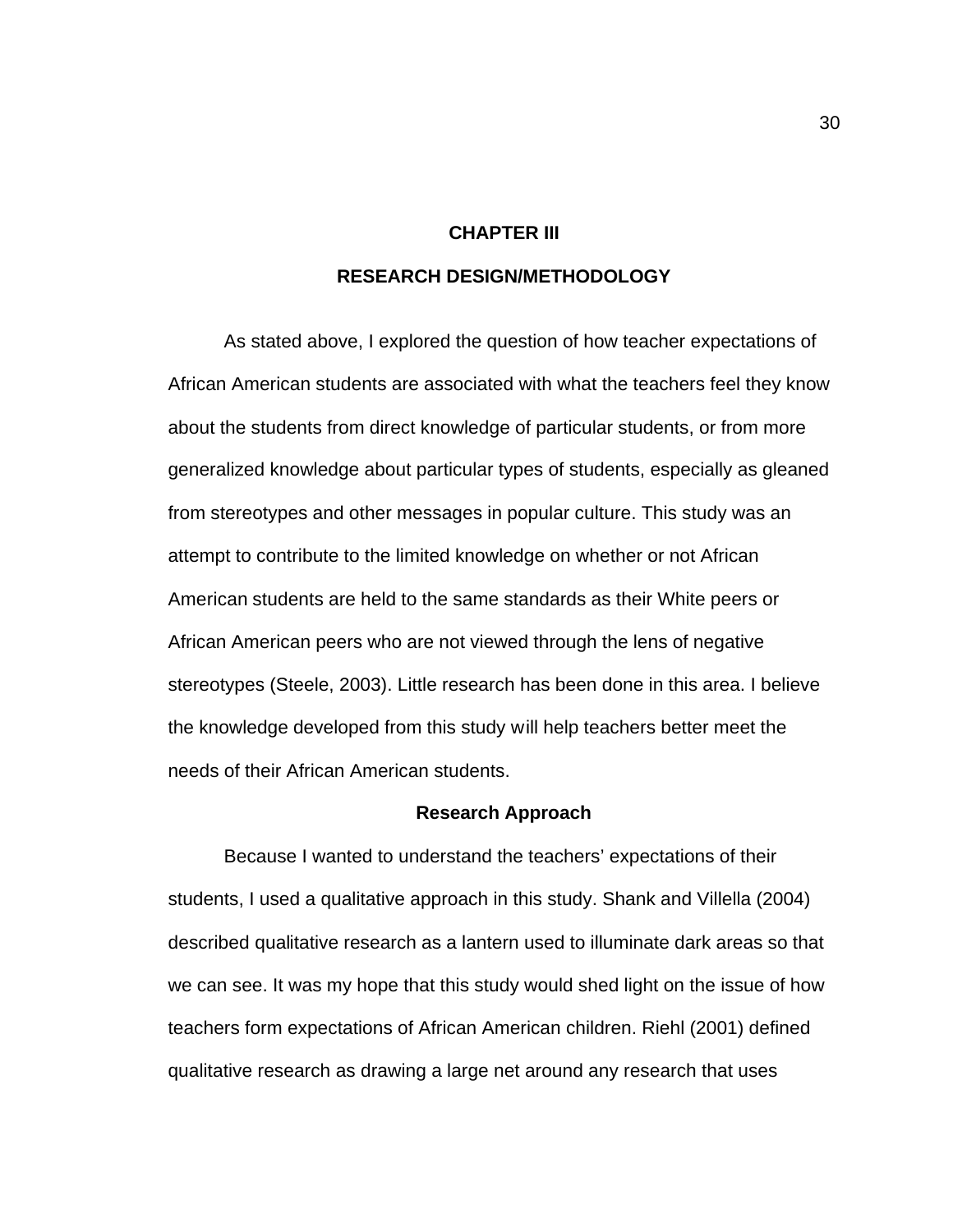methods to help researchers analyze data in ways to understand the world on its own terms. Maxwell (2004) suggested that qualitative research recognizes the reality and the importance of its meaning as well as the interpretive nature of our understanding of that reality. Schwandt (2001) contended that "qualitative inquiry deals with human lived experience. It is the life-world as it is lived, felt, undergone, made sense of, and accomplished by human beings that is the object of study" (p. 84).

In choosing qualitative research over quantitative, I had to consider the characteristics of both. In quantitative research, data are usually presented in some numerical form and are then analyzed with statistical procedures; while in qualitative research, the data are words which are analyzed for their meanings and relationships. Qualitative research is interpretive; it provides an opportunity for people to talk about ideas and feelings in their own language, or to be observed by the researcher for their meanings and relationships. Using a qualitative research approach helped me construct a deeper understanding of the social actions and interactions occurring in the teachers' classrooms (Sipe & Ghiso, 2004). I did this through doing a field study that involved limited case studies of teachers, with data collected through interviews, observations, and focus groups.

A case study design is used to gain a clear understanding of a problem or situation (Merriam, 1988). Yin (1994) defines the case study research process as "an empirical inquiry that investigates a contemporary phenomenon within its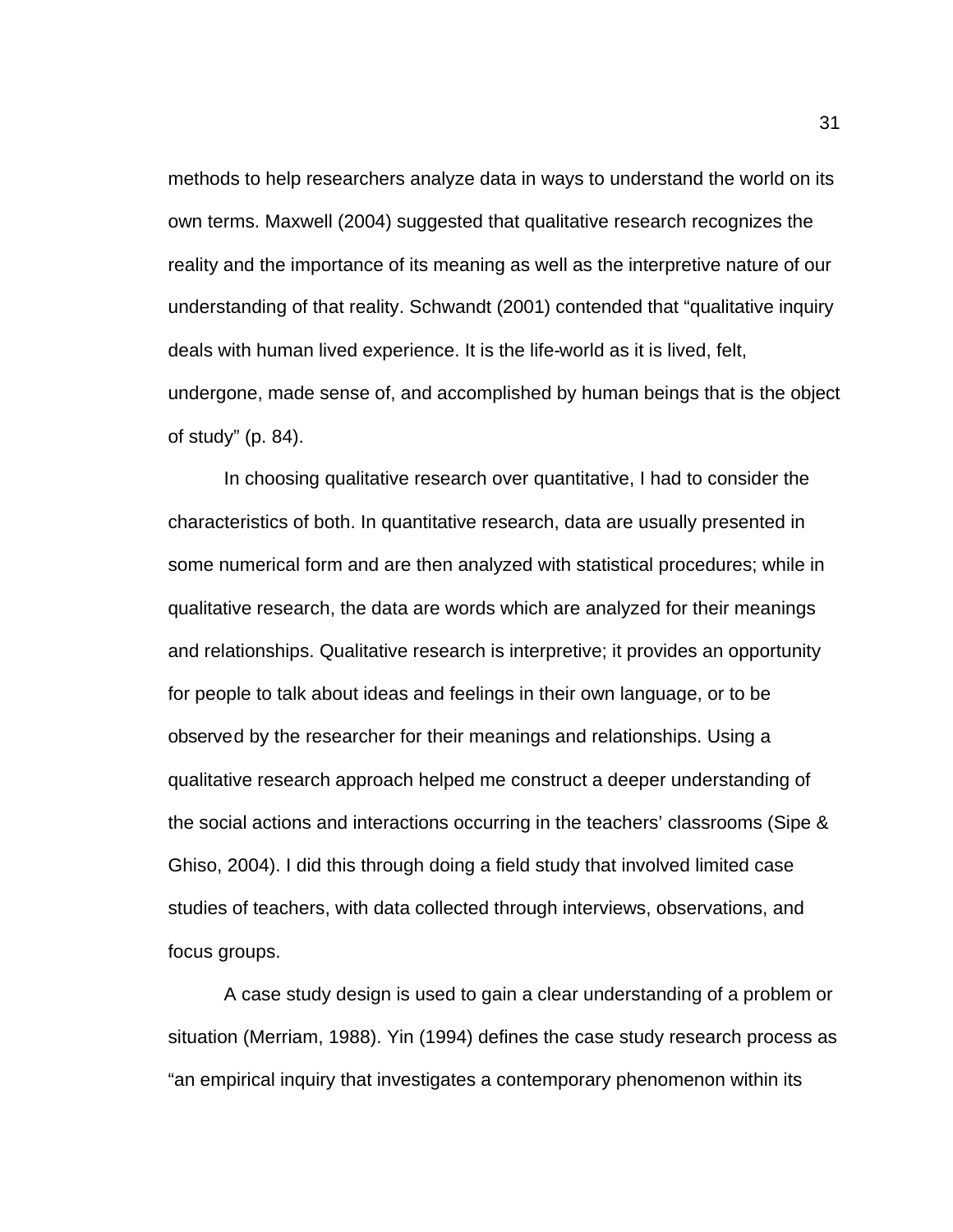real-life context, especially when the boundaries between phenomenon and context are clearly evident" (p. 13). Miles and Huberman (1994) think of a case study as a "phenomenon of some sort occurring in a bounded context" (p. 25). They show a case study as a circle with a heart in the middle. The heart is the focus of the study, while the circle "defines the edge of the case: what will be studied" (p. 25). Teacher expectations are the heart of my study, and the edge is studying the thoughts and actions of teachers through interviews and observations in order to get at the heart of this study. Each teacher represented a distinct but limited case; together, the multiple cases provided a window on teacher expectations. The teachers were embedded in schools, and these factors were hard to separate. It was hard to study teachers without studying the schools in which they work. Additionally, case studies "concentrate attention on the way particular groups of people confront specific problems, taking a holistic view of the situation" (Shaw, 1978, p. 21). In studying the schools along with the teacher participants in this study, I was able to take a holistic view of the situation. Using a case study design allowed me to get close to the participants. Bromley (1986) argues that case studies

. . . get as close to the subject of interest as they possibly can, partly by means of direct observation in natural settings, partly by their access to subjective factors (thoughts, feelings, and desires), whereas experiments and surveys often use convenient data, e.g. test results, official records. Also, case studies tend to spread the net for evidence widely, whereas experiments and surveys usually have a narrow focus. (p. 23)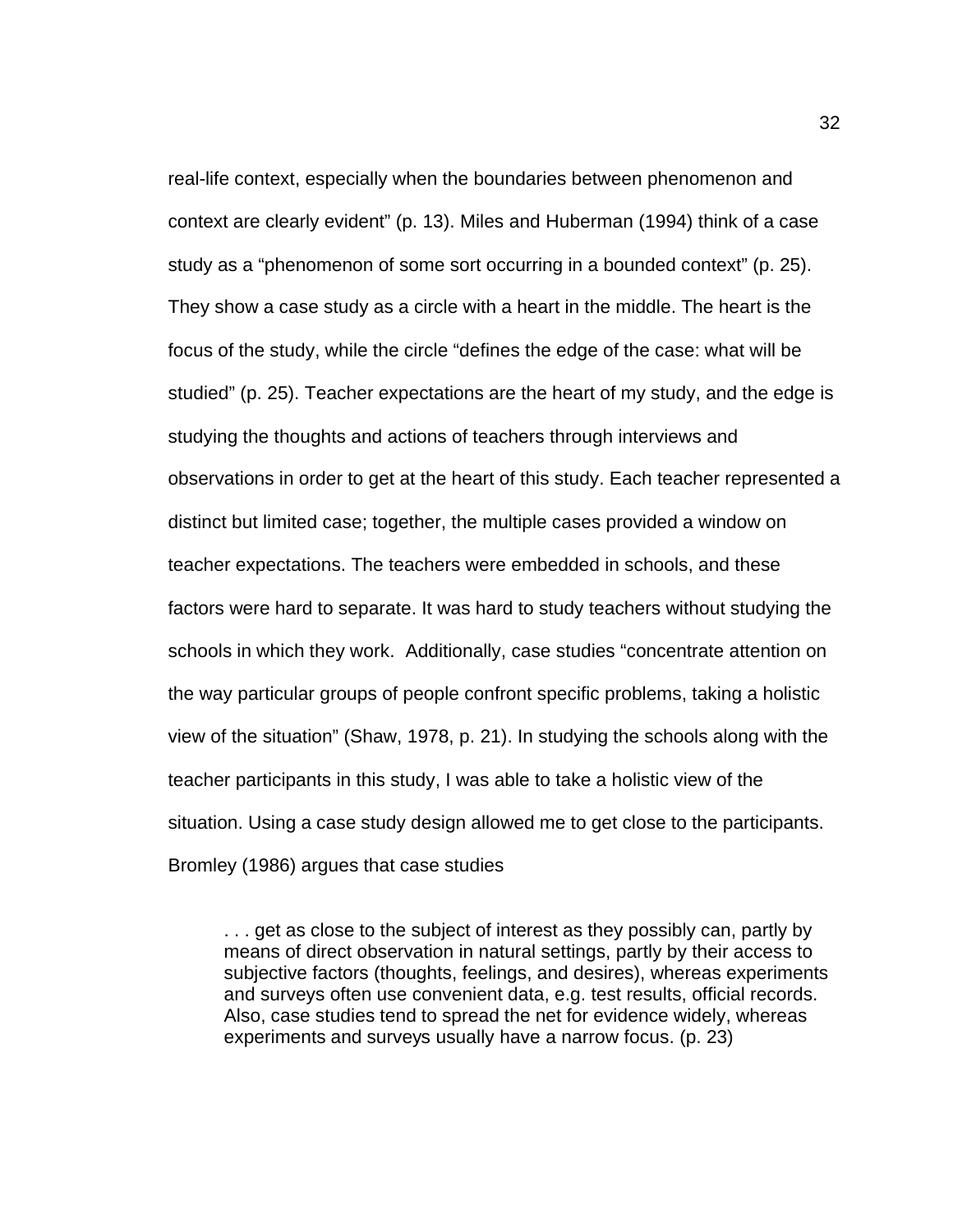Since case studies are often prevalent in the field of education (Merriam, 2001), this design was suitable for my study.

#### **Research Settings and Participants**

 I interviewed 12 teachers embedded in two elementary school settings. In addition, I interviewed the principals of both schools. In selecting the schools, I decided to use schools with similar demographics but with different achievement results. Since I was studying how teachers form expectations of African American students, I had to find two predominately African American schools with similar demographics so that these factors could be ruled out of my results. I also wanted to find a high achieving African American school and a low performing school so that I could compare the actions of the teachers. School A (Mark Elementary) for example was 90% African American with 95% of its students receiving free lunch. This school had a 95% proficiency rate on the End of Grade tests. School B (Blackmon Elementary) was about 89% African American with a 95% free lunch rate. This school had a 69% proficiency rate on the End of Grade tests. I selected 6 teachers from the low performing school and 6 teachers from the high performing schools. I interviewed each teacher at least twice and most participants three times.

## *Schools*

*"Mark" Elementary School.* In 2004, Mark Elementary School was recognized by the National Education Trust Fund as a school that "dispels the myth." This honor was bestowed on schools that were predominately African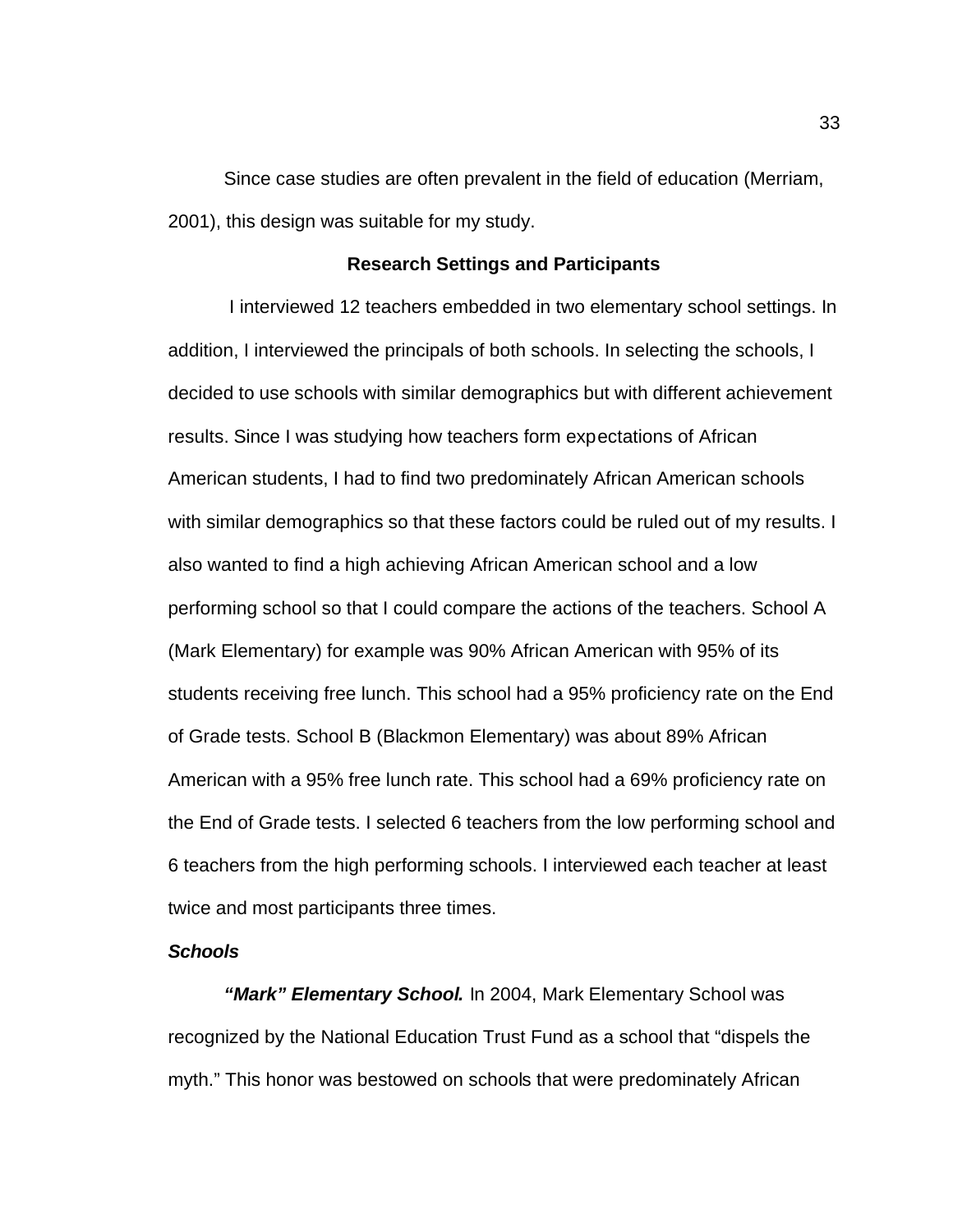American and with a high poverty rate. Based on the many schools in the United States with these demographics, Mark should not have had a 98% proficiency rate as measured by the North Carolina End of Grade test (EOG) because the community was impoverished and the students had little or no support at home. In fact, during 2004, Mark Elementary had the highest proficiency rate in Guilford County. In spite of the high poverty among students, so high that the former principal used to spend her week nights delivering day old bread to families living in the government housing that surrounded the school, the students came to school almost every day (the principal walked to their home to "get" them when they were absent), and they left the school reading on grade level and performing well on state tests.

Mark had low teacher turnover. Many of the staff members had spent their entire careers at Mark. They were very dedicated and hard working. Like the former principal, they spent a lot of time in the neighborhood gathering students for special events at the school. They also took pride in the fact that their pupils did well, and they worked hard to establish relationships with the parents and the community as well. When communicating about the youngsters in their rooms, the teachers at Mark would say, "My children." Throughout this study, I never heard them refer to their students in any other way. In all of my dealings with the teachers, I never heard them refer to Mark's students as "at risk children." These factors about the teachers at Mark also "dispelled the myth." It was not uncommon for schools with Mark's demographics to have high teacher turnover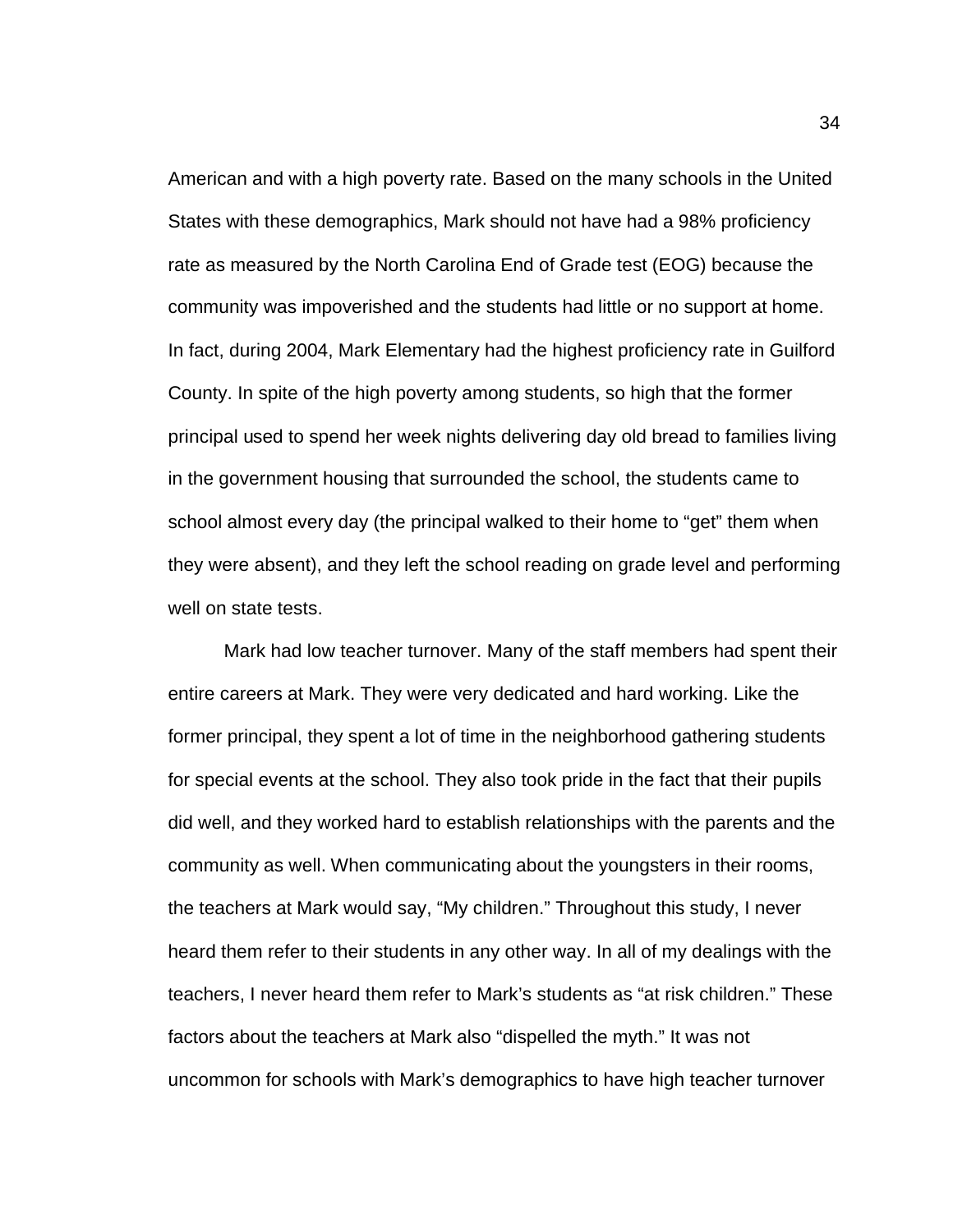rates. In many cases, veteran teachers were replaced with lateral entry or first year teachers who had a difficult time relating to children in general. In addition, it was not uncommon for teachers to refer to children in neighborhoods such as Mark as "our population" of students, or "these" or "those" children.

**"Blackmon" Elementary School.** Blackmon Elementary School was very similar to Mark Elementary demographically. One major difference was that Blackmon was not located in the middle of government housing. It was located in the rural southeast section of the county. Unlike Mark, Blackmon was an all White school until the early 1970s. It stayed predominately White until Greensboro City, Guilford County, and High Point City Schools merged in 1992. At that time, African American children were bused to the school. In addition to busing, the neighborhoods that surrounded Blackmon started becoming all Black neighborhoods. Although Blackmon had a low-income housing community, it didn't serve an African American neighborhood.

There were a few teachers at Blackmon who began their careers at the school. It was typical to hear teachers at Blackmon complain about how their "population has changed" and how they used to have "good students." Their complaints might be one of the reasons that there was a large teacher turnover rate. Each year the principal was forced to hire beginning teachers with little or no knowledge of teaching children who came to school needing support. In listening to the teachers talk about the students at Blackmon, one would never imagine that there were students from two-parent working class African American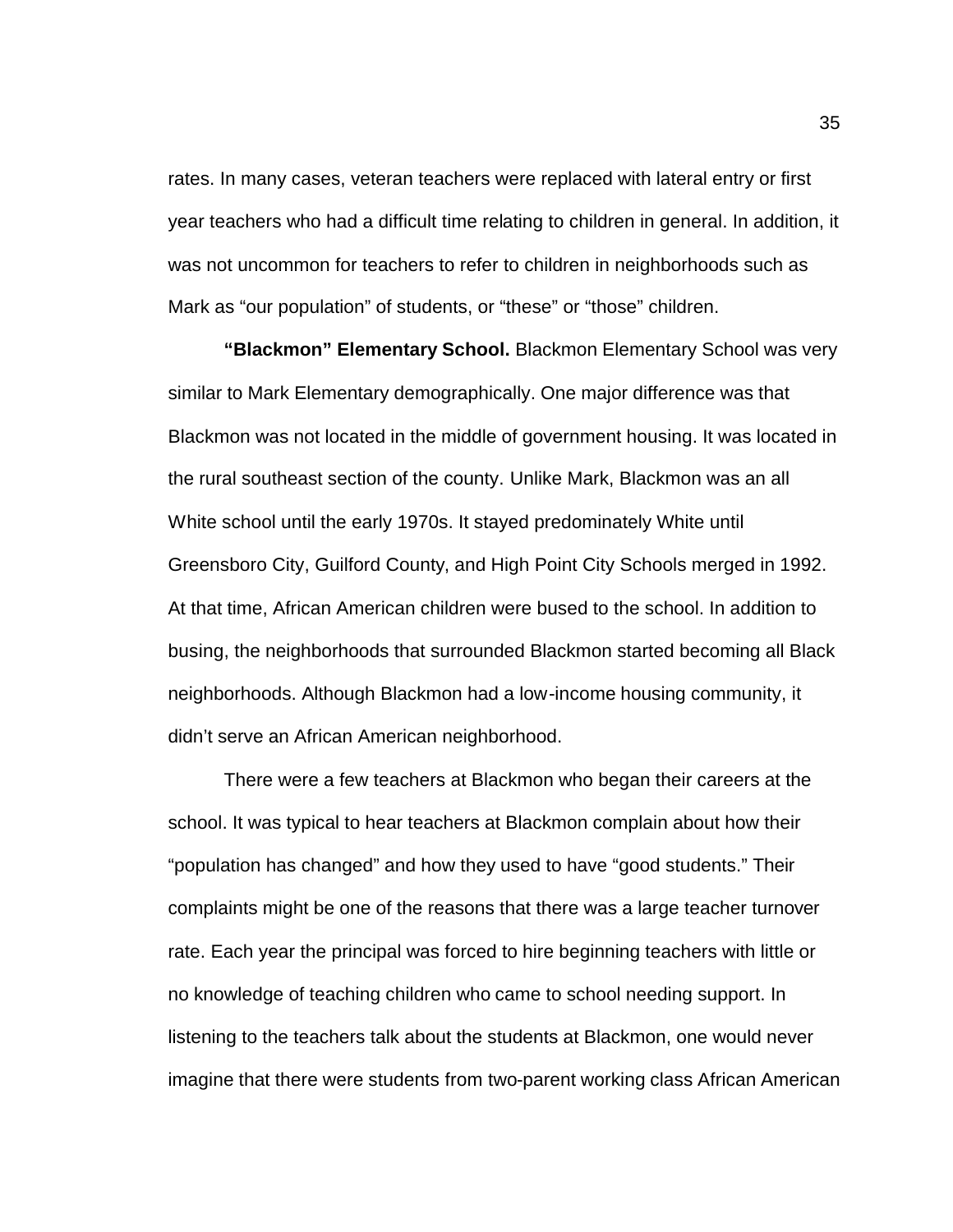families. In fact, at a leadership meeting, a teacher explained to her peers how difficult it was to teach the children at Blackmon because of their home lives.

Blackmon Elementary School's achievement scores were lower than the achievement scores at Mark Elementary.

## *Research Participants*

I selected 6 teachers from each school above. In selecting the participants, I made sure that I had African American and White teachers. I interviewed teachers in grades K-5 (two times, five teachers three times), and each principal twice. I had a total of 14 people and 33 interviews (see appendix). The same 12 teachers participated in the focus group. I held two focus group meetings, one at Mark Elementary with the participants and one at Blackmon. I also observed in the teachers' classrooms.

During the first interview, I asked the interview questions outlined in the appendix. After the first interview, I conducted classroom observations and then followed up with a second and/or third interview based on what I observed in the rooms. Each interview lasted approximately one hour. The observations lasted approximately two hours. In addition to the formal observations, I walked through the classrooms throughout this study.

## **Data Collection**

I collected data on the teachers in my study through interviews, observations, and focus groups.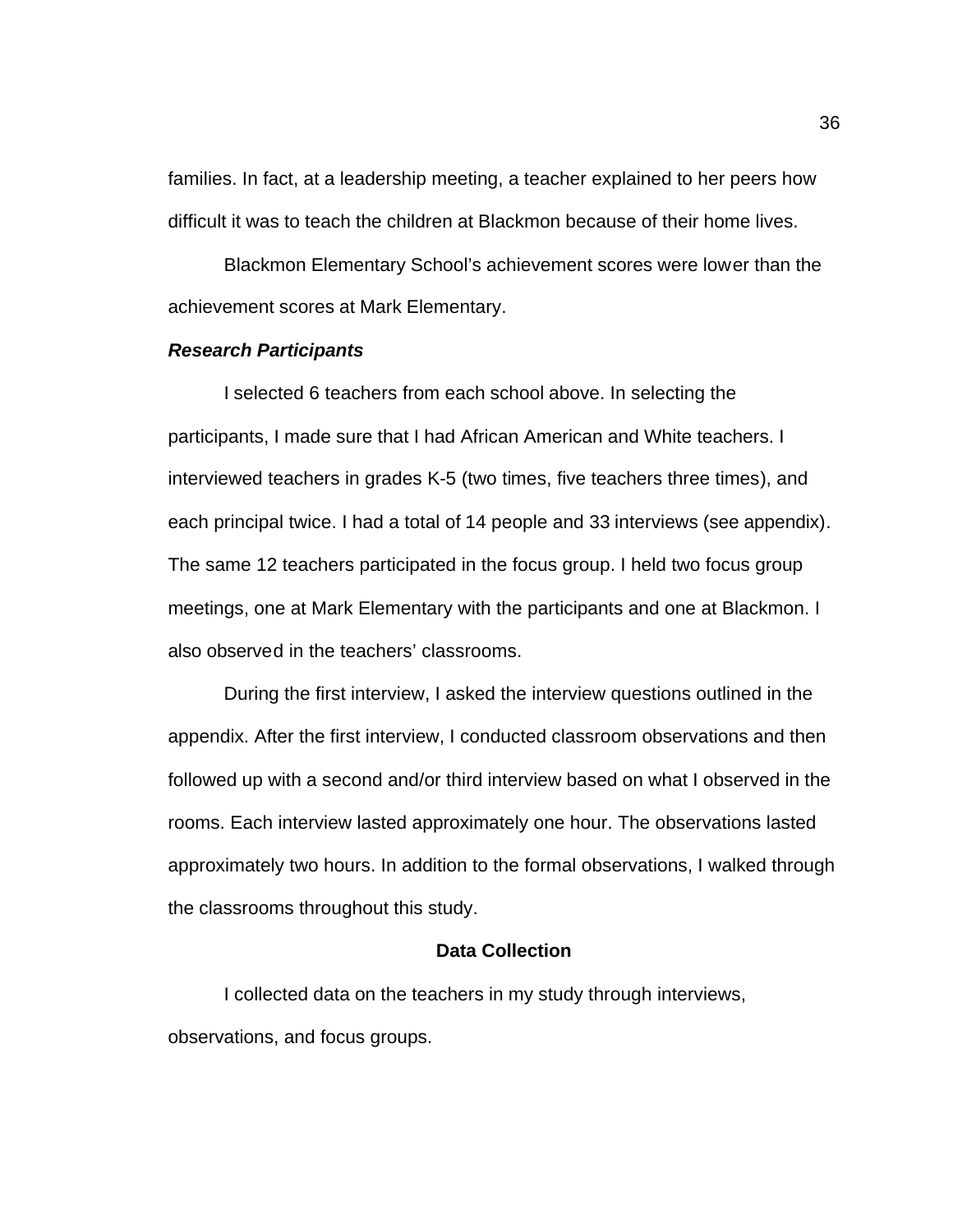# **Table 3**

## *Interview and Observation Dates and Times*

|                                                    |                                                |                        | 2 <sub>nd</sub>               | 3 <sup>rd</sup>      |
|----------------------------------------------------|------------------------------------------------|------------------------|-------------------------------|----------------------|
| <b>Teacher/Principal</b>                           | <b>Interview</b>                               | <b>Observation</b>     | <b>Interview</b>              | <b>Interview</b>     |
|                                                    | Date and                                       | Date and               | Date and                      | Date and             |
|                                                    | <b>Time</b>                                    | <b>Time</b>            | <b>Time</b>                   | <b>Time</b>          |
| Reid<br>(Principal, Blackmon Elementary<br>School) | 1/17/2006<br>$8:00 \text{ am}$                 | <b>NA</b>              | 3/22/2006<br>$7:30$ am        | <b>NA</b>            |
| Sanchez<br>(Principal, Mark Elementary School)     | 1/17/2006<br>4:20 pm                           | <b>NA</b>              | 2/16/2006<br>$8:15$ am        | <b>NA</b>            |
| May                                                | 1/18/2006                                      | 1/19/2006              | 2/1/2006                      | 3/13/2006            |
|                                                    | 10:00 am                                       | $8:00$ am              | 7:30 am                       | $7:30$ am            |
| Michelangelo                                       | 1/18/2006                                      | 1/19/2006              | 2/1/2006                      | 2/16/2006            |
|                                                    | $2:30$ pm                                      | $1:30$ pm              | 10:00 am                      | 3:00 pm              |
| Michaels                                           | 1/19/2006<br>4:30 pm                           | 1/19/2006<br>10:00 am  | 2/2/2006<br>$4:00 \text{ pm}$ | <b>NA</b>            |
| Mitchell                                           | 1/19/2006                                      | 1/20/2006              | 2/3/2006                      | 4/4/2006             |
|                                                    | 3:15 pm                                        | $8:00$ am              | $3:00 \text{ pm}$             | 10:00 am             |
| Montgomery                                         | Telephone interview,<br>1/23/2006<br>7:00 p.m. | 1/19/2006<br>11:30 am  | 2/2/2006<br>$9:00$ am         | 4/18/2006<br>8:00 am |
| <b>Morris</b>                                      | 1/18/2006                                      | 1/27/2006              | 2/7/2006                      | 4/20/2006            |
|                                                    | $3:15$ pm                                      | 8:00 am                | 5:30 pm                       | $2:15$ pm            |
| Bell                                               | 1/20/2006                                      | 1/27/2006              | 2/8/2006                      | 3/14/2006            |
|                                                    | 3:00 pm                                        | 10:00 am               | 8:00 am                       | $2:15$ pm            |
| <b>Berry</b>                                       | 1/25/2006                                      | 1/30/2006              | 2/8/006                       | 4/20/2006            |
|                                                    | 3:00 pm                                        | $9:00$ am              | 9:00 am                       | $3:15$ pm            |
| Blackwell                                          | 1/26/2006                                      | 1/30/2006              | 2/8/2006                      | 3/14/2006            |
|                                                    | 3:00 pm                                        | 10:30                  | 10:15 am                      | 3:15 pm              |
| <b>Blue</b>                                        | 1/20/2006<br>4:00 pm                           | 1/30/2006<br>12:00     | 2/8/2006<br>11:00 am          | <b>NA</b>            |
| Bowman                                             | 1/24/2006                                      | 1/30/2006              | 2/8/2006                      | 3/22/2006            |
|                                                    | $3:00$ pm                                      | $1:00$ pm              | $1:00$ pm                     | 3:00 pm              |
| <b>Brooks</b>                                      | 1/24/2006<br>4:45 pm                           | 1/30/2006<br>$1:45$ pm | 2/2/2006<br>12:00 pm          | <b>NA</b>            |

# *Interviews*

 Interviewing is a popular way to gather qualitative research data because talking is natural (Griffee, 2005). Unlike the use of surveys or questionnaires which are often used in quantitative research, interview techniques do not presuppose any statistical knowledge, and the people you interview might be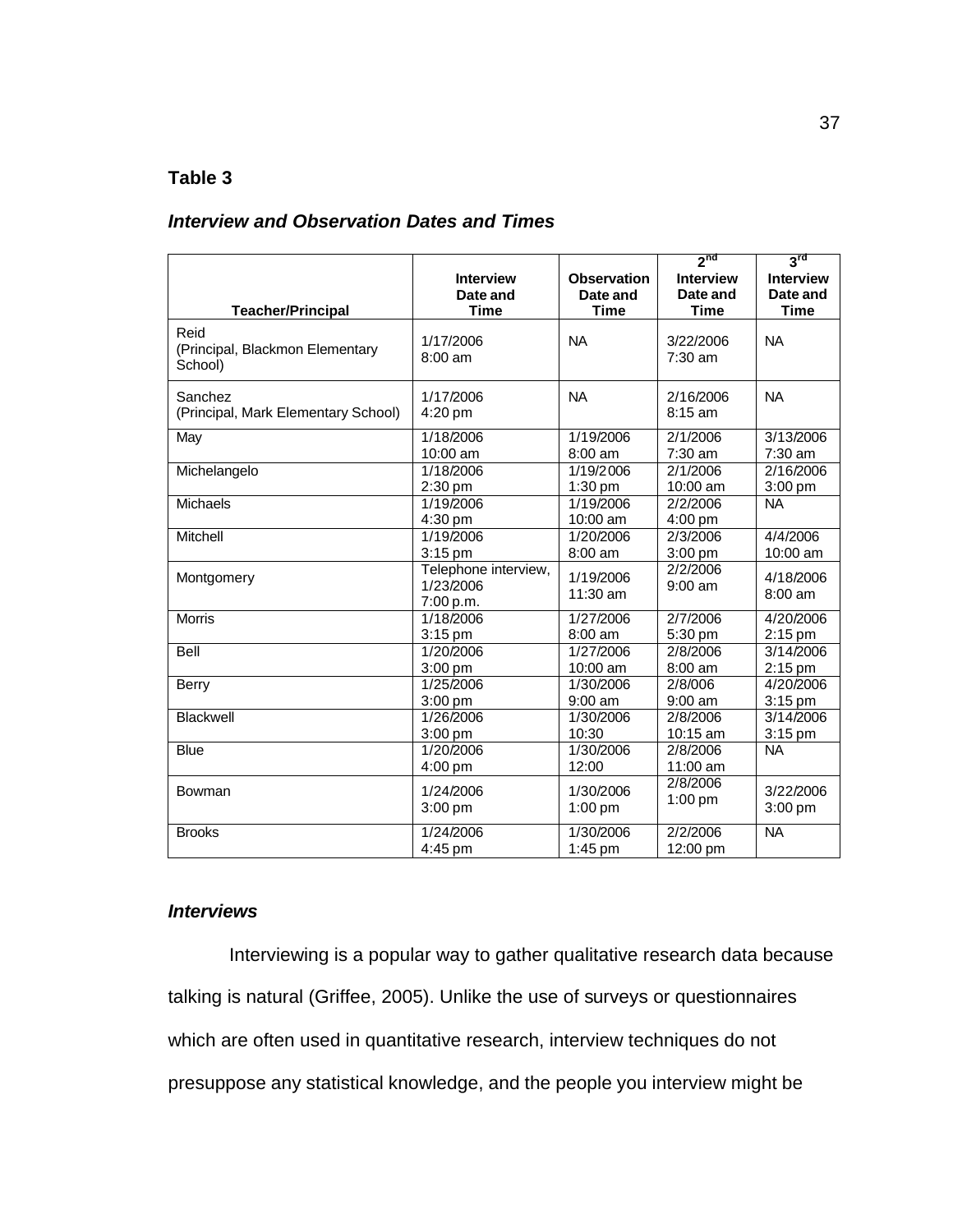## **Table 4**

|  |  | <b>Focus Groups Dates and Times</b> |
|--|--|-------------------------------------|
|--|--|-------------------------------------|

| School          | <b>Focus Group Date</b>                                                                                                                                                                                                                      |
|-----------------|----------------------------------------------------------------------------------------------------------------------------------------------------------------------------------------------------------------------------------------------|
| <b>Blackmon</b> | My focus group meeting with the participants at<br>Blackmon was held on February 14, 2006. I met with<br>the teachers after school on a regular scheduled staff<br>meeting date so that I wouldn't add another meeting<br>to their schedule. |
| Mark            | My focus group meeting with the participants at Mark<br>Elementary School was held on February 7, 2006.<br>The teachers chose the date of the meeting.                                                                                       |

close at hand and willing to talk. As Patton (1990) explains, we interview people

to find out from them those things we cannot directly observe. He states:

We cannot observe feelings, thoughts, and intentions. We cannot observe behaviors that took place at some previous point in time. We cannot observe situations that preclude the presence of an observer. We cannot observe how people have organized the world and the meanings they attach to what goes on in the world. We have to ask people questions about those things. The purpose of interviewing, then, is to allow us to enter into the other person's perspective. (p. 196)

In this study I was interested in behaviors, feelings and how people

interpret the world around them. I was also interested in past events that are

impossible to relive (Merriam, 2001). Through one to one interviews, I was able

to interpret the participant's perspectives. Interviews were a good way to get data

for my study. Reissman (1993) states that interviews "are conversations in which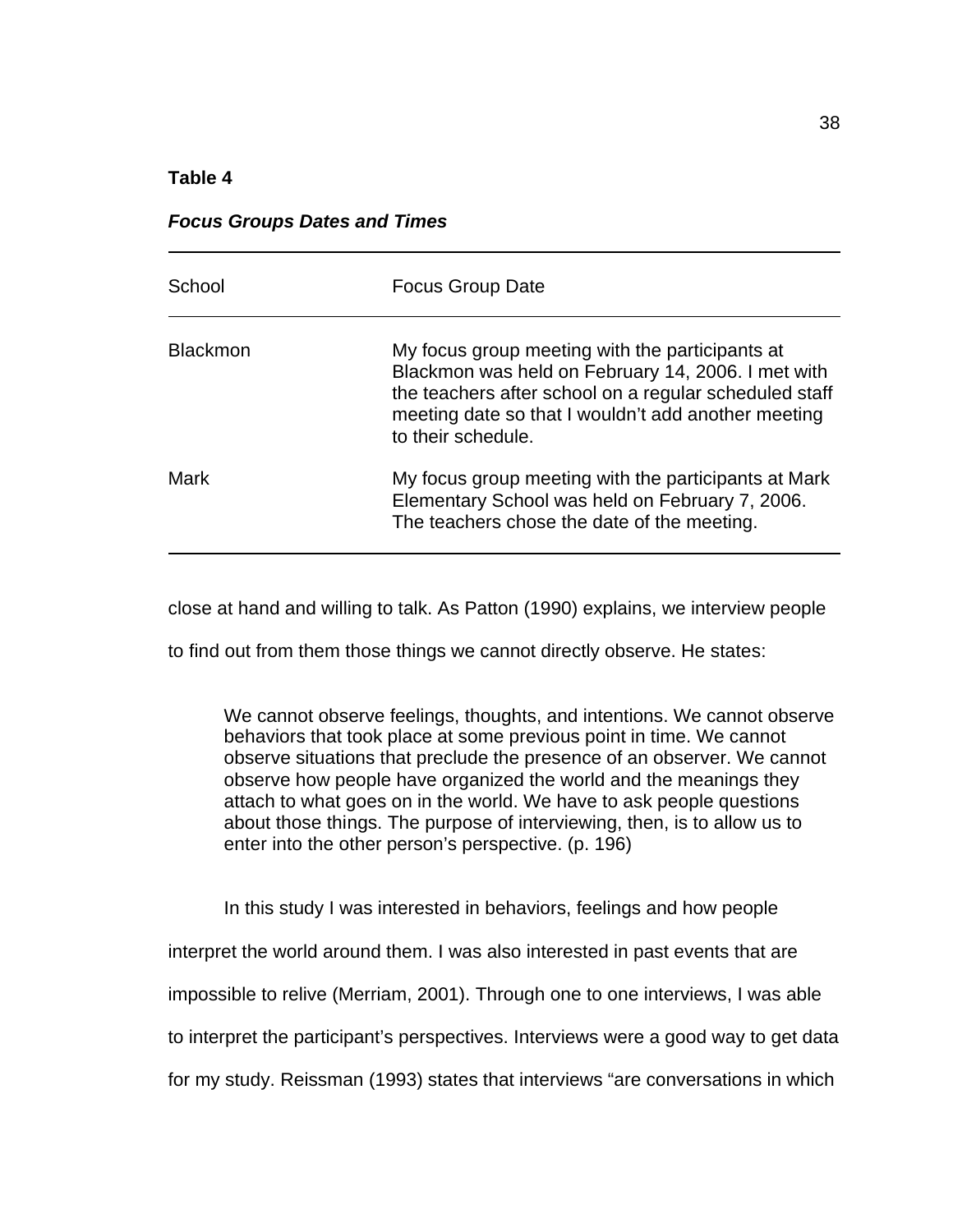both participants/teller and listener/questioner develop meaning together, a stance requiring interview practices that give considerable freedom to both" (p. 55). Listeners can clarify uncertainties with follow-up questions. Although this method was suitable for my study, as an African American senior office staff member in the district where my research participants work, I was very careful in conducting the interviews. Because of my position of "power" in the district, I tried to make sure that I established trust with the participants by ensuring them that the data I collected would not be shared with their principal or anyone else in the system. I also had to make sure that I kept an open mind and remained subjective in my dealings with the participants. I could not let what I already knew about the schools influence my thoughts or actions.

### *Observations*

Observation is the process of gathering data. In observation, "the researcher watches the behavior and documents the properties of the object" (Potter, 1996, p. 98). Observation data can represent first hand knowledge of a phenomenon (Merriam, 2001). Thus, spending time in the teachers' classroom was a good way to explore my research topic. One way to meet this goal was to live in these classrooms, but instead, I observed for a couple of hours in order to see who the teachers favored. I used an observation form and recorded the number of times African American students were called on. I also looked to see if the "good work" displayed on the walls and boards was representative of all of the students in the room. I further looked to see if the pictures on the walls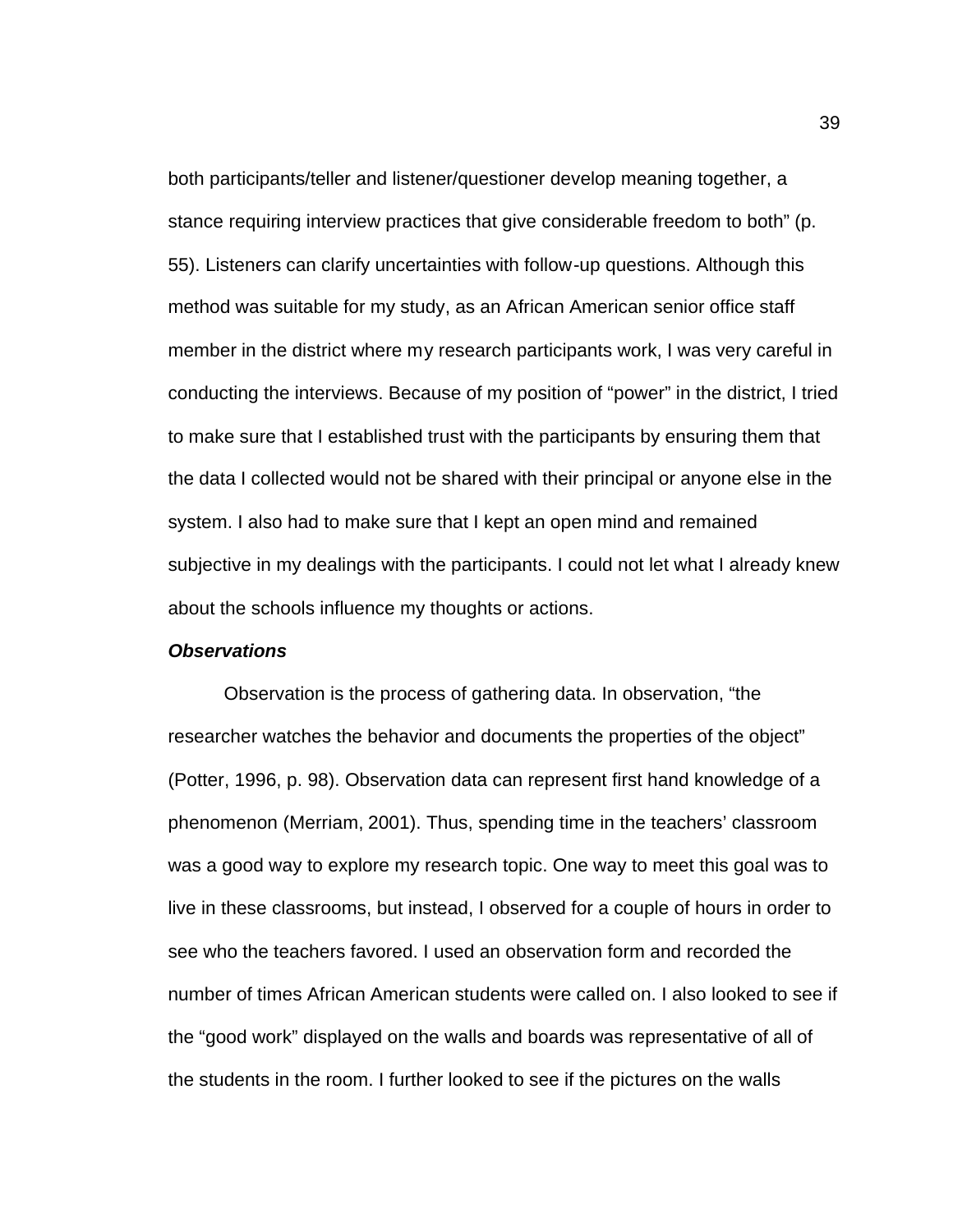(teaching tools) were pictures of African American people, White people and other people of color. I suspected that the teachers at the high performing school were more careful of including all of their students in the instructional process. More specifically, I looked for visual, verbal and behavioral evidence of stereotypes; visual, verbal, and behavioral evidence of expectations; and evidence of how stereotypes and expectations affect children.

## *Focus Groups*

Focus group interviewing is a qualitative research method that allows people to express their points of views in a group setting (Villard, 2003). Focus group discussions can lead participants to influence each other's thinking in ways that cannot happen in a one to one setting. Focus groups serve to promote self disclosure among participants in a group by gaining the group's feelings, opinions and thoughts. Focus groups are not used to help researchers reach consensus or establish how many people hold certain views (Villard, 2003). They are most helpful when used to determine information about a given topic (Villard, 2003). The focus group sessions helped me determine how the teachers in my study formed expectations for the African American students they served. My experience as an educator led me to believe that discussion groups among teachers could help verify perceptions, feelings and thoughts about given subjects (Patton, 1990). Focus group interviews helped the teachers bring up ideas and questions that they may not have otherwise be brought up (Villard, 2003).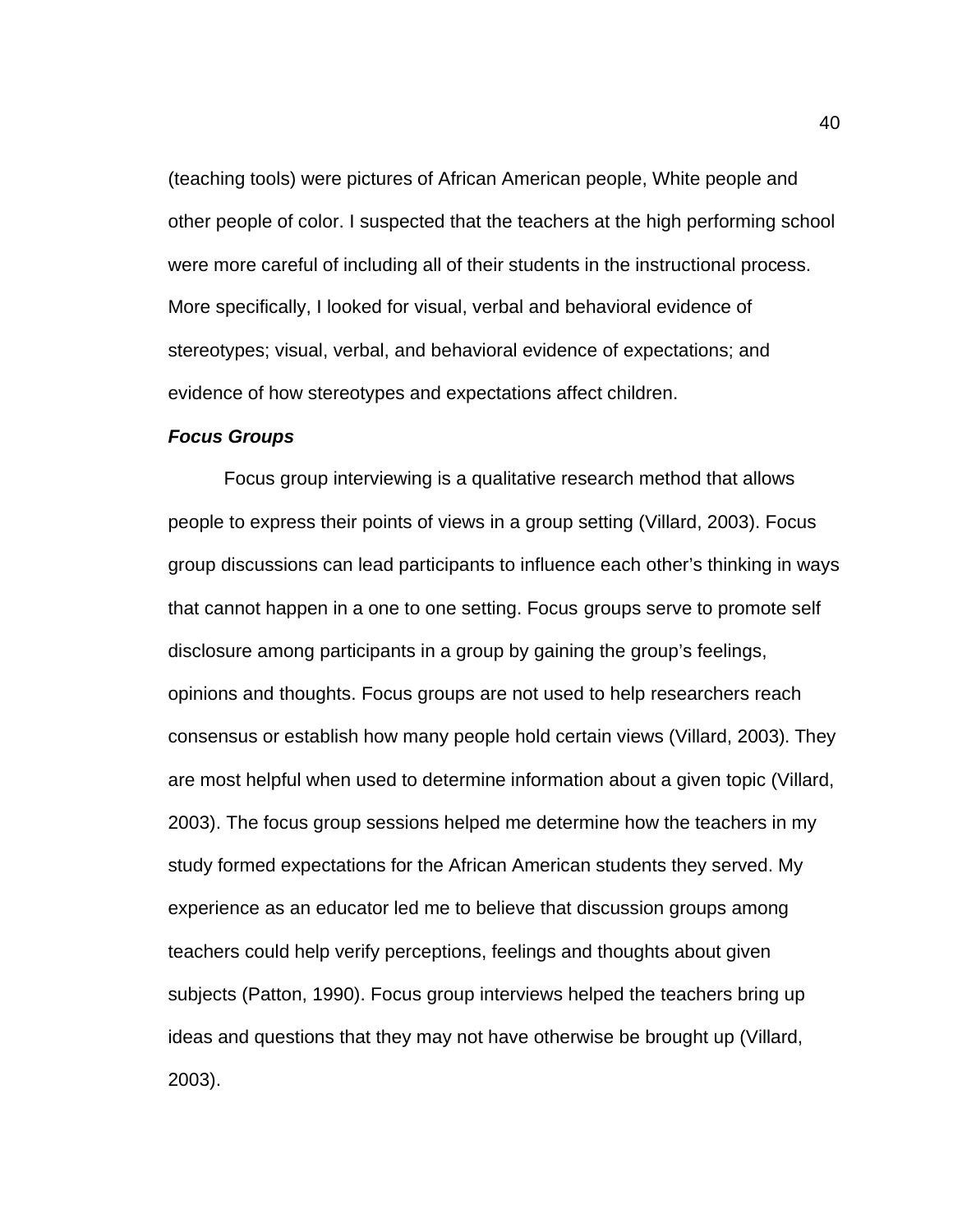#### **Data Analysis**

I analyzed my data by using a coding system for qualitative data analysis and theorizing. Coding helped me examine my data by creating categories (Kleinman & Copp, 1993). I identified common themes and intertextuality that existed in the narratives of the participants as they expressed their beliefs, and ideas. Coding helped "create a written product that reads more like a list of findings than an integrated story" (Kleinman & Copp, 1993, p. 25).

#### **Subjectivity**

All research is subject to researcher bias (Morrow, 2005; Peshkin, 1988; Lincoln & Guba, 2000). Peshkin (1988) argues that researchers should be aware of how their subjectivity may be shaping their outcomes. In an article entitled: "In Search of Subjectivity-One's Own," Peshkin (1988) uncovers six I's, (a) the Ethnic-Maintenance I; (b) the Community Maintenance I; (c) the E-Pluribus-Unum I; (d) the Justice-Seeking I; (e) the Pedagogical-Meliorist I; and (f) the Nonresearch Human I. He stated that the I's may change from place to place which he called "situational subjectivity." By this concept, he suggested that though we bring all of ourselves-(our full complement to subjective I's)-to each new research site, a site and its particular condition will elicit only a subset of our I's.

Peshkin (1988) said subjectivity can be seen as virtuous, "for it is the basis of researchers' making a distinctive contribution, one that results from the unique configuration of their personal qualities joined to the data they have collected" (p.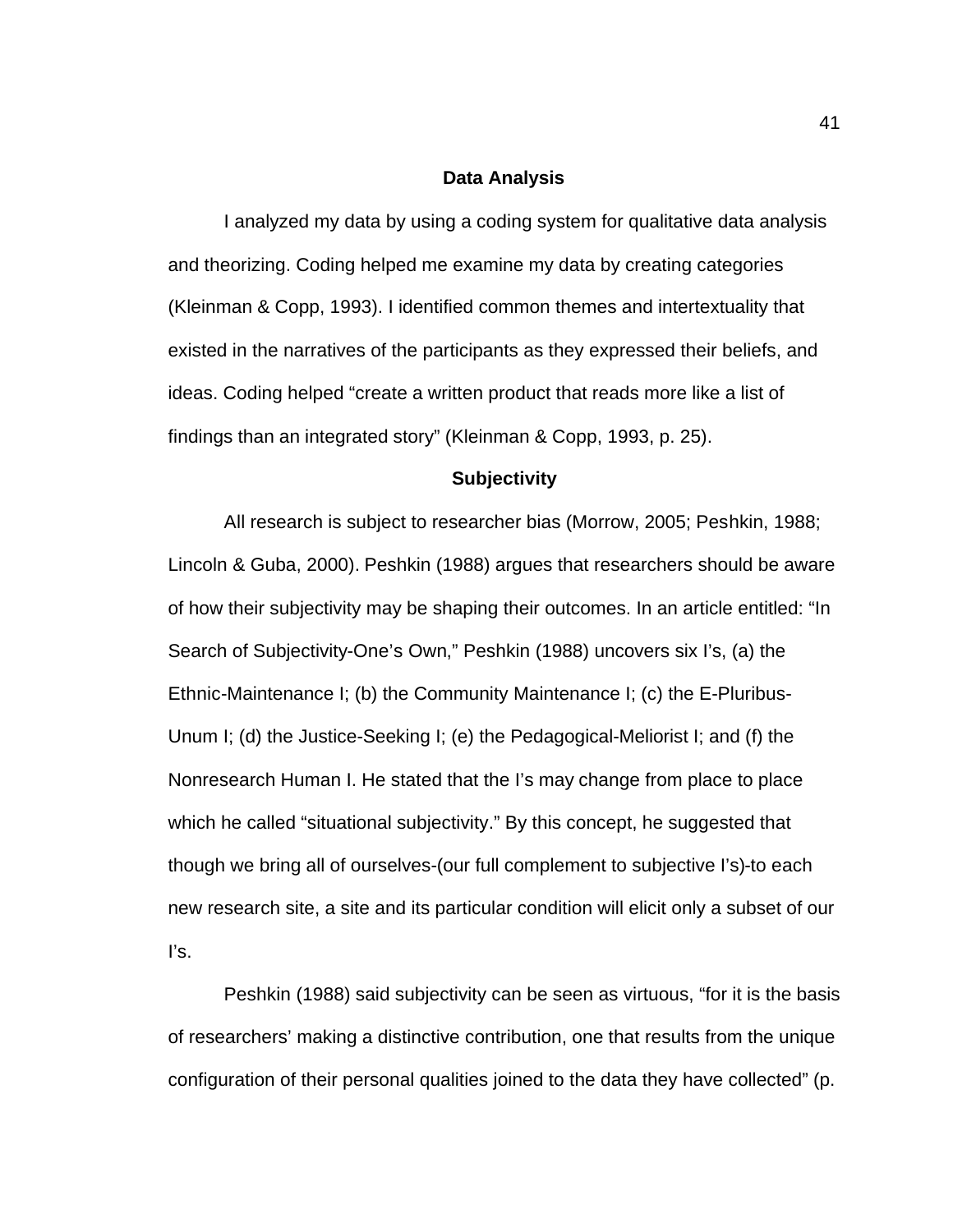286). He further stated that he actively sought out his subjectivity when he conducted a study, "I did not want to happen upon it accidentally as I was writing up the data. I wanted to be aware of it in process, mindful of its enabling and disabling potential while the data were still coming in, not after the fact" (p. 286).

The topic of my study, "The Role of Pop Culture-Based Information and Stereotypes Verses Direct Knowledge of Individuals in Forming Teacher Expectations of African American Students," forced me to examine my subjectivity or the I's as described by Peshkin. *The Ethnic-Maintenance I* lived at the center of this topic for me. I am an African American citizen who went through the public schools system and who taught in and led numerous elementary schools. Throughout my experiences, I saw African American students mistreated and held to low expectations. During this study, I had to make sure that I did not let my personal experiences or feelings overshadow my results. In addition, I had to remain silent whenever teachers made statements that I felt were racially biased.

The *Community-Maintenance I* was relevant during this study because I conducted my research in Greensboro, North Carolina, a city I had lived in for over 20 years. Although I had lived in the town, I had not lived in the communities where the majority of the African American students in this study lived. I had to remember not to tie myself to the community and not to try to be "them."

I feel that the Justice-Seeking I crept up throughout my study. Since I am always bothered by injustice, I had to make sure that if I saw any acts of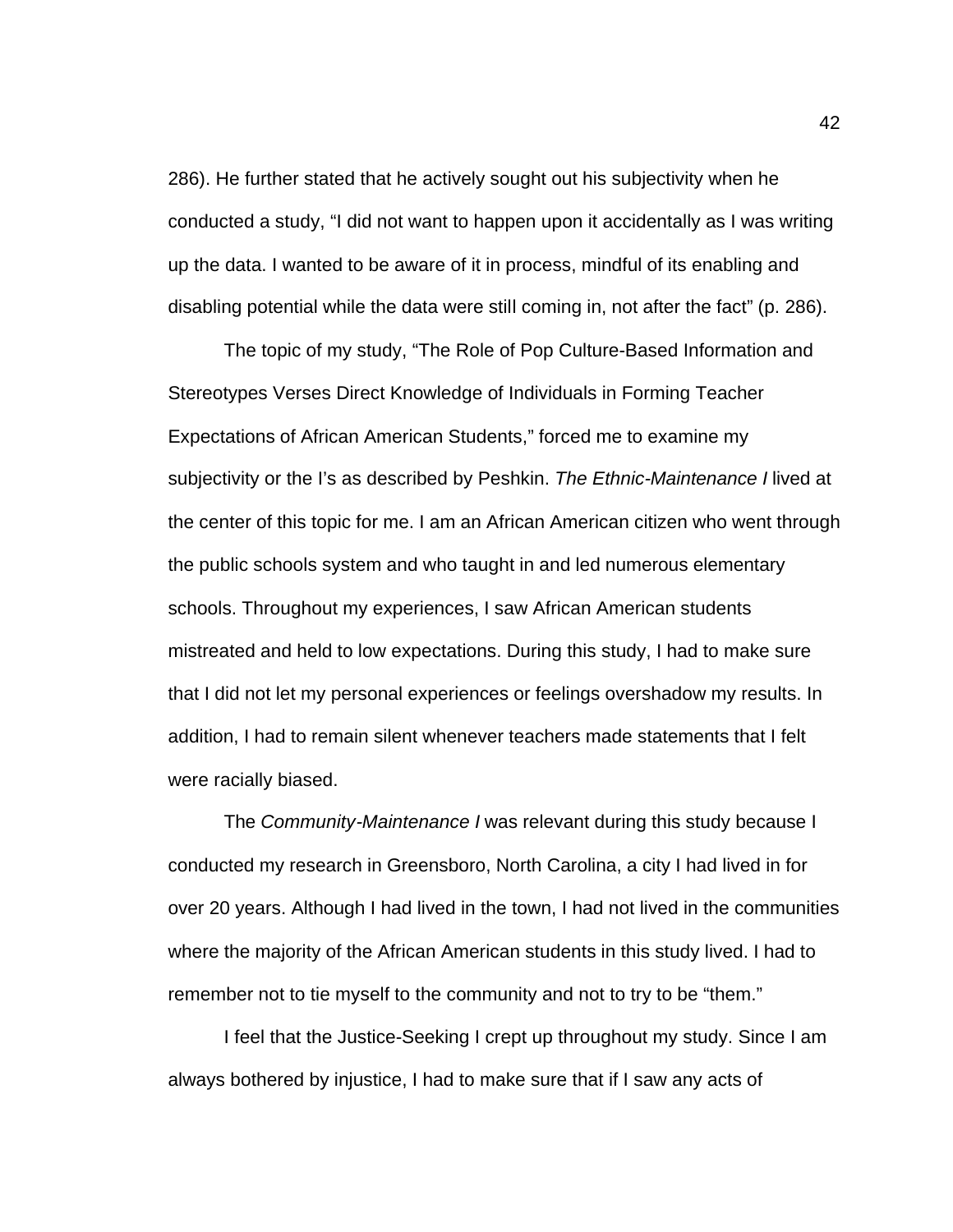mistreatment or injustice, that I did not let them affect my analysis. For example, when I saw a student being overlooked by a teacher because the teacher felt that the student was incapable of learning, I was able to remain in the class and not let the teacher know that I was bothered by her actions.

I was more careful of the *Pedagogical-Meliorist* I than any of the others. I was considered a star teacher when I was in the classroom. I also did my best when I was a principal to make sure that all students were given the best learning experiences possible. Throughout the study, I had to remain neutral in my thoughts and actions. Whenever I observed a poorly planned lesson or when I saw a child being humiliated in front of the group, I had to remember that I was acting as a student conducting research instead of an educator in our district.

As the researcher, I did not let my personal experiences affect my analysis or interpretation. I kept my subjectivity at the conscious level because when subjectivity remains unconscious, researchers do not knowingly clarify their personal stakes (Peshkin, 1991). Throughout this study I have made sure that my trustworthiness is revealed as I show data to support everything that I report.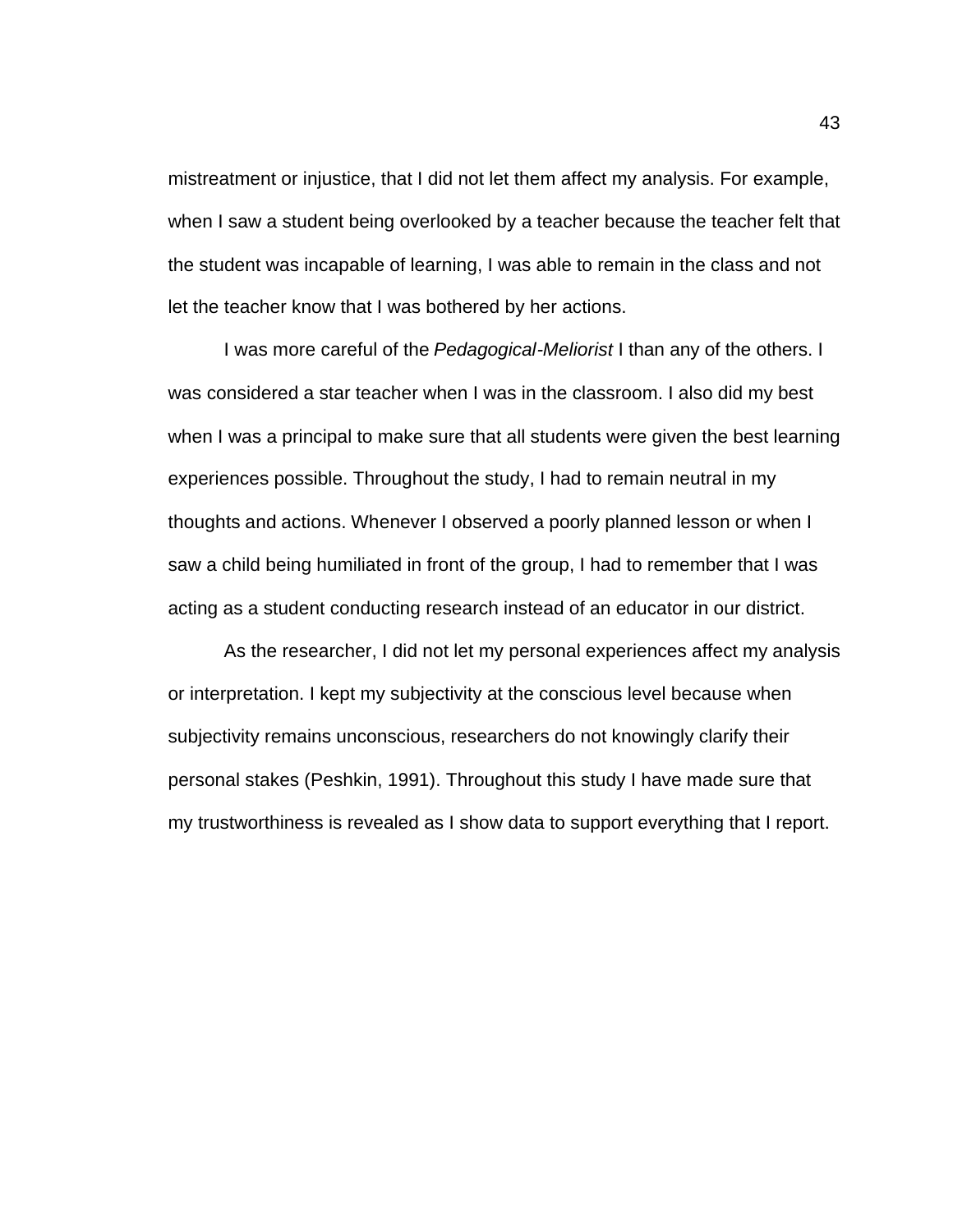### **CHAPTER lV**

# **DATA PRESENTATION: EXPECTATIONS AND EXPERIENCES IN ELEMENTARY SCHOOL**

There is an achievement gap between African American students and their White counterparts. Our educational system is not working for a large number of African American youth (Hall, 1982; Perry et al., 2003). Some researchers (Cross, 1996; Billingsley, 1992; Clarken, 1995) suggest that one reason for the gap could be attributed to the fact that teachers have lower expectations for African American students.

As explained in Chapter III, the study reported here was a limited case study on how teachers form expectations of African American students, focusing on whether they get to know children directly or if they form conclusions based on knowledge from pop culture stereotypes. This study was designed to answer the following questions:

- 1. What expectations do teachers have of their African American students? How are these expectations formed?
- 2. How are these expectations associated with what the teachers feel they know about the students from direct knowledge of particular students, or from more generalized knowledge about stereotypes and other messages in popular culture?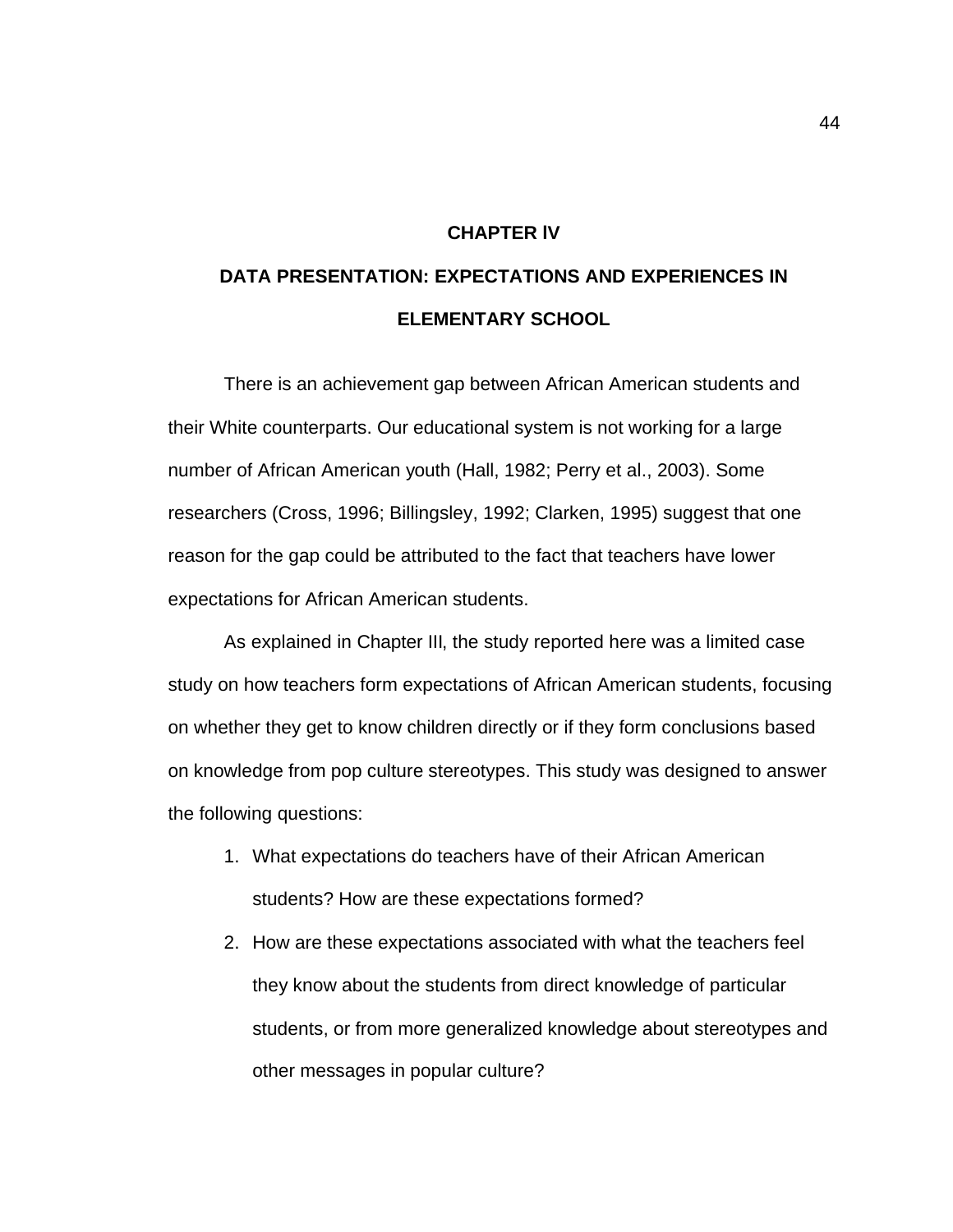3. What is the relative impact of pop culture and stereotypes, versus direct knowledge, on teachers' actions and interactions with students?

As a limited case study, this research used a qualitative perspective, making an effort to discern meaning of events to the participants (Riehl, 2001). The limited case study relied on interviews, observations and a focus group discussion at each school. I interviewed the participants for one hour and observed in their classrooms. Each observation session was followed by a debriefing interview. Before I interviewed the teachers, I interviewed the principals at each school. After data were collected from the interviews and observations, I held a focus group discussion at each location. The focus group discussion lasted one hour at Mark Elementary and two hours at Blackmon. The difference in the time was due to the questions that the participants posed to me about the research and their suggestions and comments about how other teachers in the district could benefit from going through the process that they had gone through. Blackmon's participants had more questions and remarks about the research process. Mark's teachers were more concerned about issues that related to educating African American children and how these children were viewed by our society. In fact, throughout the study, it was evident that the teachers at Mark Elementary were aware of the fact that the education system in the United States was not working for a number of African American students (Hale, 1982).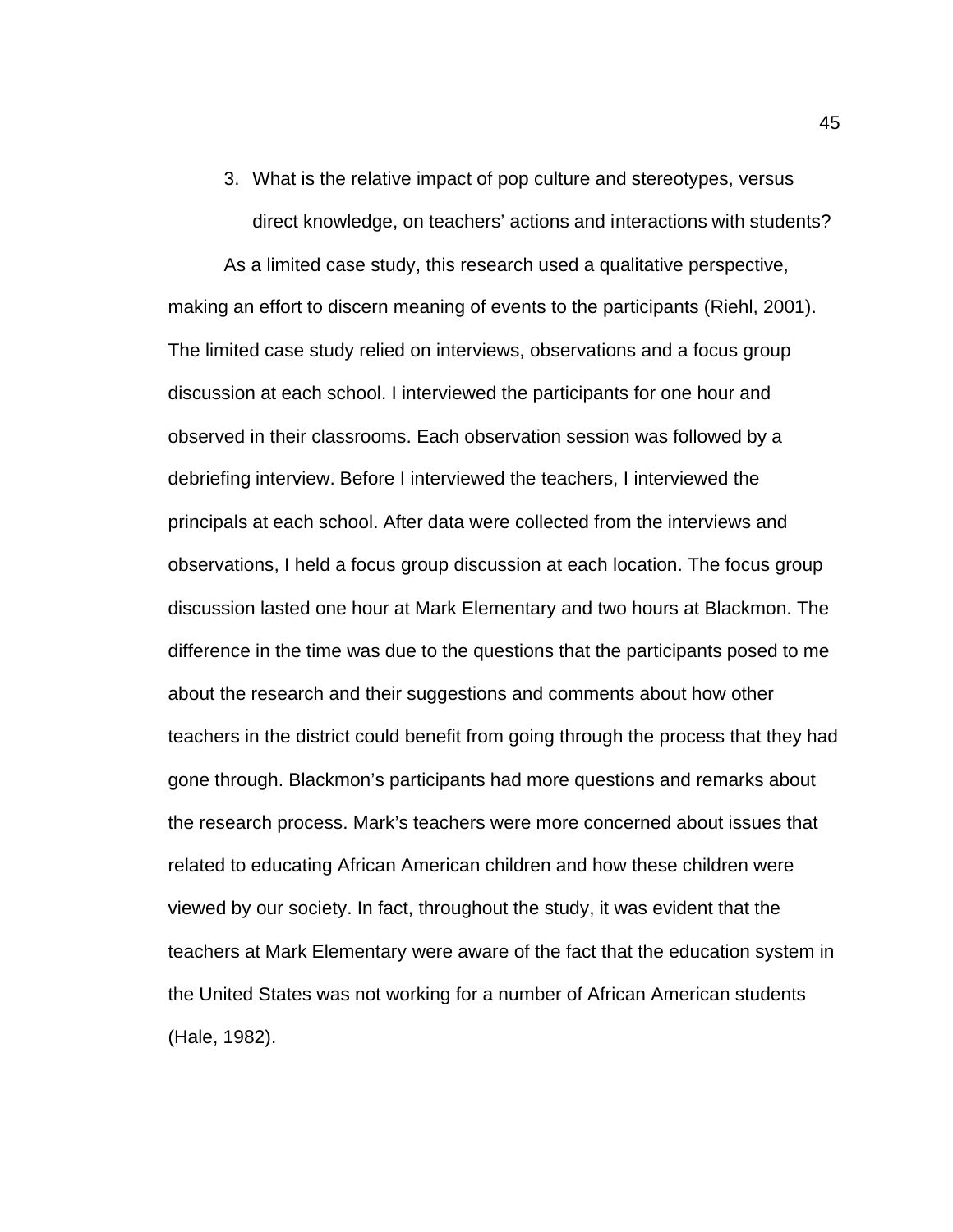This research was conducted in two public elementary schools. I was a participant-observer at each school as I visited the classrooms to conduct learning walks and to engage in dialogue with the teachers and principals. I also had the opportunity to speak informally with parents and students, and I had regular conversations with the schools' secretaries and teacher assistants. The focus of this study is specifically on data from observations, teacher interviews and the focus group discussions during the specific time period of January 17, 2006 through March 30, 2006.

Mark Elementary School, one of the schools in this study was located in the middle of a government housing complex. There were approximately 625 students enrolled in grades pre-kindergarten through fifth grade. As early as the 1970s, school leaders in the district were concerned about the progress of the students at Mark. In 1976 an effort was made to boost achievement scores by turning Mark into an IGE (Individually Guided Education) school. At that time the teachers were trained to meet the needs of their students without worrying about grade level placement. This concept was easy to implement due to the popularity of the open school concept during that era. The IGE curriculum helped the predominately African American students make progress and show high rates of growth.

A new principal was assigned to Mark in the 1980s. The district also got a new superintendent at this time. These changes not only caused the end of the IGE program at Mark, but they brought new concerns about the school. The new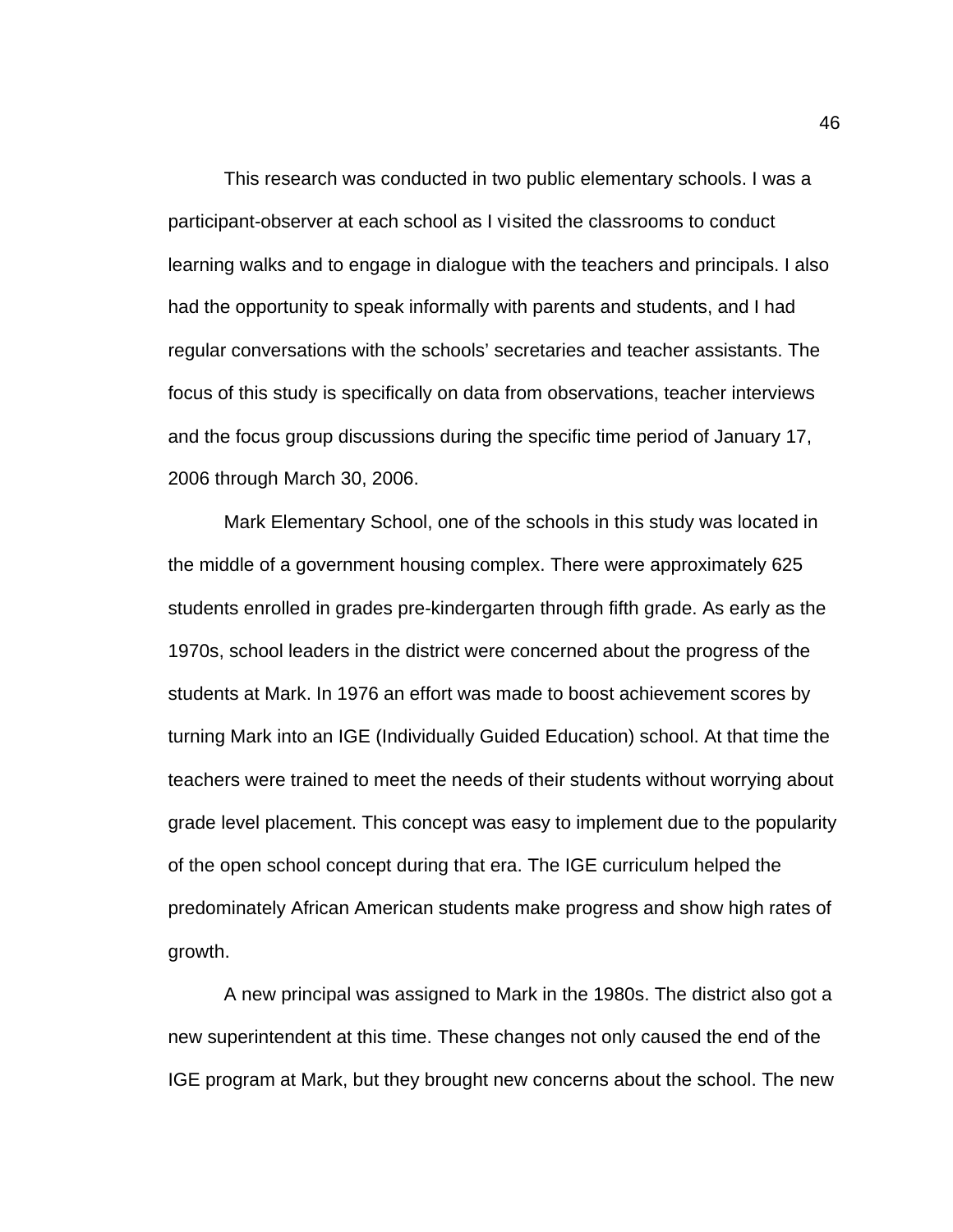school leaders were more troubled by the fact that Mark was segregated than what program was offered to the students. In an effort to integrate the school, the district decided to make Mark a magnet school. Thus, Mark Elementary became a Spanish Immersion School. The plan was developed in order to recruit White students throughout the county so that they could attend school with the African American neighborhood children. In spite of this effort, the African American students remained segregated as the Spanish Immersion became a school within a school. The students in the traditional classes were neighborhood students while the students in the Immersion Program were bused to the school from upper and middle class neighborhoods. The few African American students who were in the special program also came from upper and middle class families.

Mark Elementary was not known as a high achieving school until the end of the 1999-2000 school year. It was at that time that the African American, traditional students had the highest test scores in the district. At the time of this study, Mark had continued to hold the top spot on the highest performing elementary schools list from 2000-2005.

At the time of this study, Mark Elementary had one full- time principal and one assistant principal. In addition to the regular classroom teachers, the school had special teachers for music, art, physical education, special education, advanced learners, a counselor and a media specialist. The school also had teacher assistants and several part time tutors. During the time of this study nine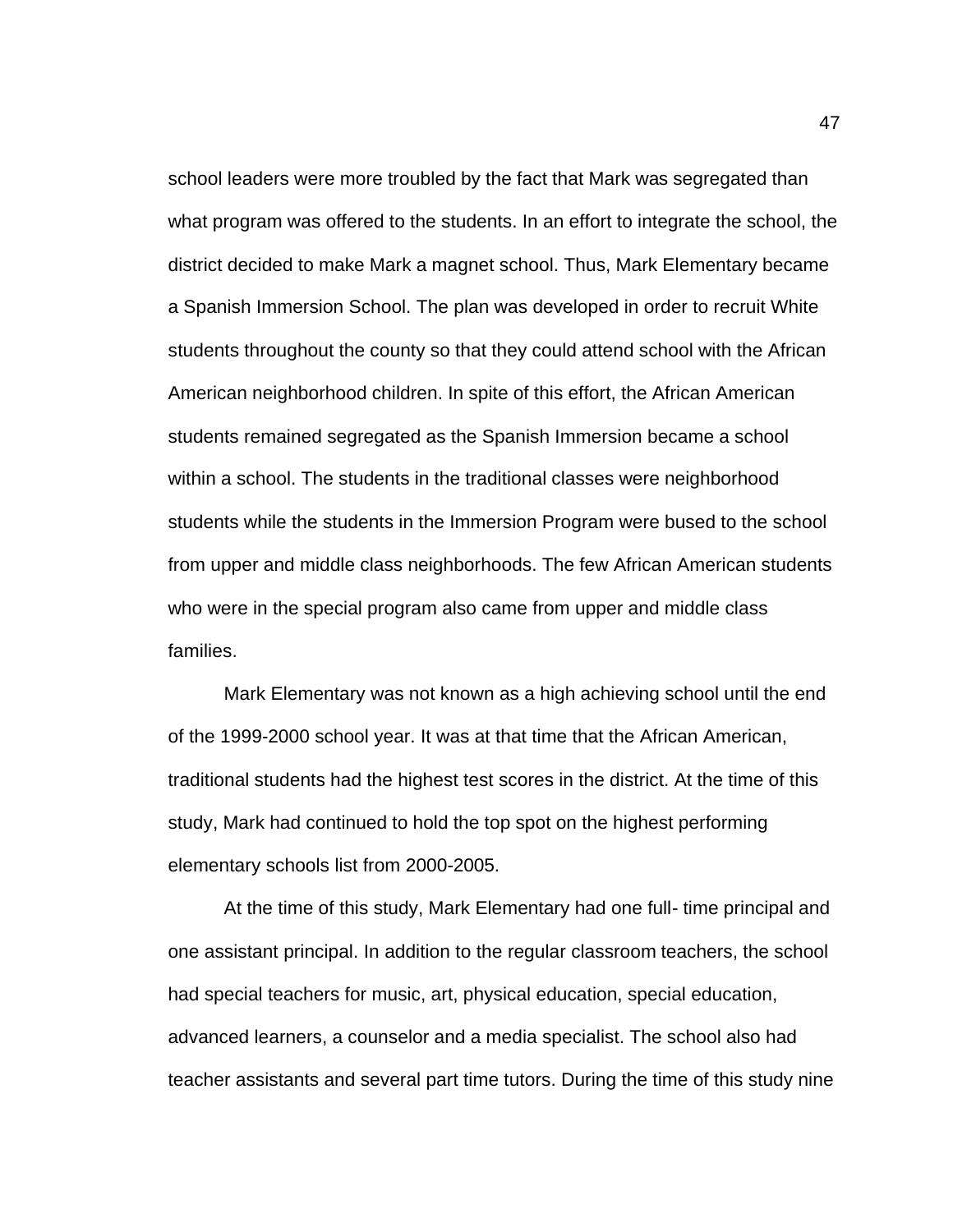of the 36 classroom teachers were African American and six were Hispanic; the rest were Caucasian. All but one of the teachers were female and two teachers were new to the faculty; the rest had been at the school from 4 to 26 years. The principal was Hispanic and new to the school having completed only one year as a school administrator. Before coming to Mark, she worked as a graduate assistant at a nearby university. The assistant principal was a White male who was also new to the school. Although the Curriculum Facilitator was new to the school in her role, she had taught at the school for more than ten years.

In 2003, I was named the Instructional Improvement Officer for Mark Elementary School. This assignment gave me full access to the school and its operations. Throughout countless visits to school, I found the staff to be engaged in their work and very interested in the success of all of the students. When this project began, the school was celebrating its fourth year of having the highest achievement rate in the school district. In 2004, at the National ASCD conference in New Orleans, Mark was celebrated and honored as a school that dispelled the myth. Although the school had a high poverty rate and a high concentration of African American students, 98% of the students passed the North Carolina End of Grade tests. The school had also met the No Child Left Behind (NCLB) Average Yearly Progress (AYP) standards since its implementation.

Since I often visited Mark, the teachers and staff members gladly invited me into their classrooms and were always eager to show me what their students were learning. In addition to supervising the principal at Mark, I also worked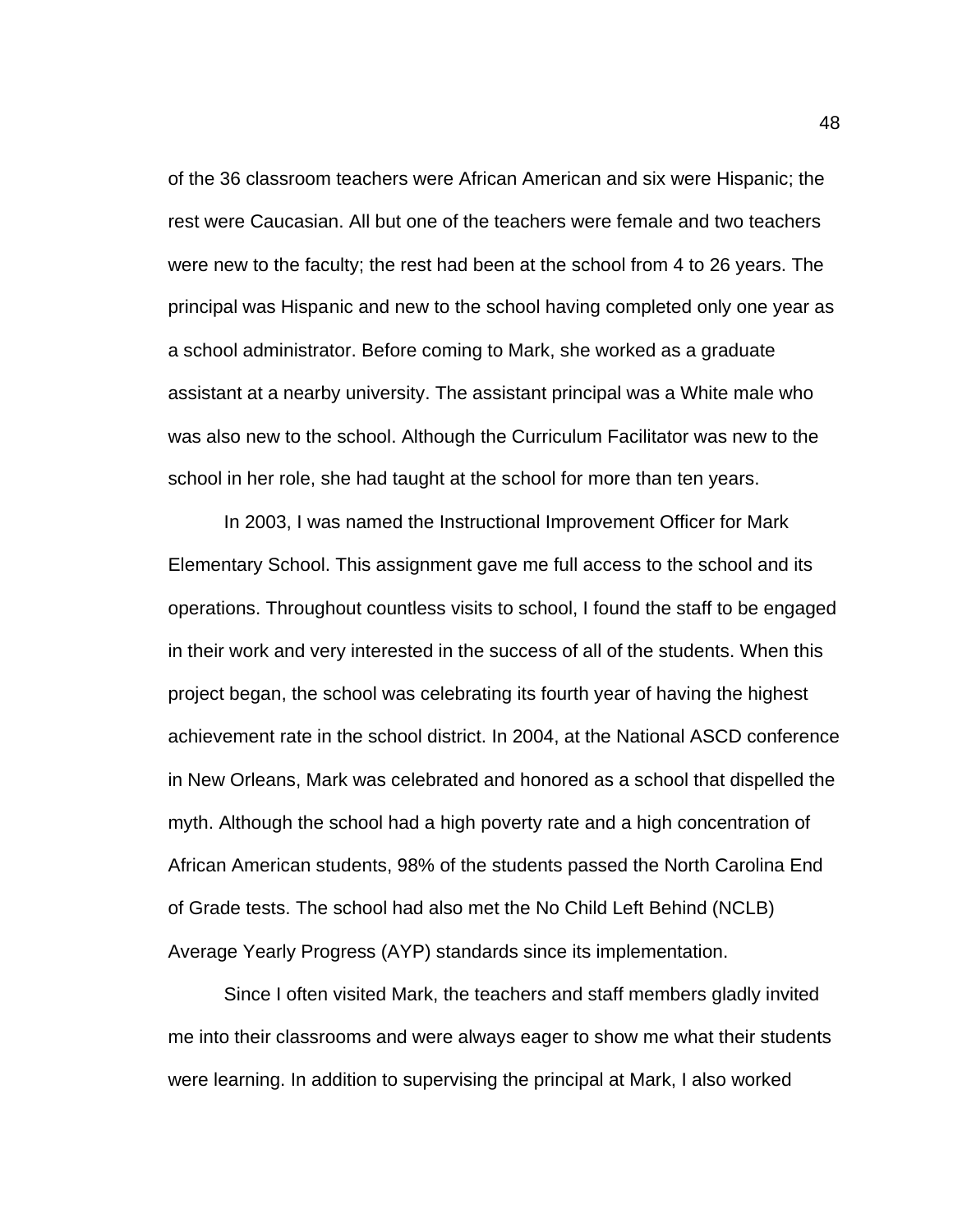closely with the teachers, focusing mainly on issues regarding academic improvement. My prior involvement at Mark helped open the door for me to conduct this research, and the participants expressed themselves more freely on sensitive issues. Because of their prior relationship with me, they were more honest and trusting in their responses.

During the course of this project, Mark held 8 regular faculty meetings, 10 grade level meetings and 10 school leadership meetings. The classroom teachers held weekly planning meetings that involved staff development activities such as cooperative learning, using graphic organizers, writing and "GCS Reads," the school district's reading program. I added two afternoon meetings for the participants in order to lead the focus group activity. In addition, there were also several parent meetings held that I was able to attend. The principal removed herself from this project by letting me arrange all of the meeting dates and classroom observations.

The staff at Mark took pride in what they had accomplished for their students. They also took pride in their belief statements that were posted throughout the school. In many classrooms the following was posted: To lead us toward our mission, our school community shares the following:

- All children can learn.
- All children want to succeed.
- Each student is a valued individual with unique physical, social, emotional and intellectual needs.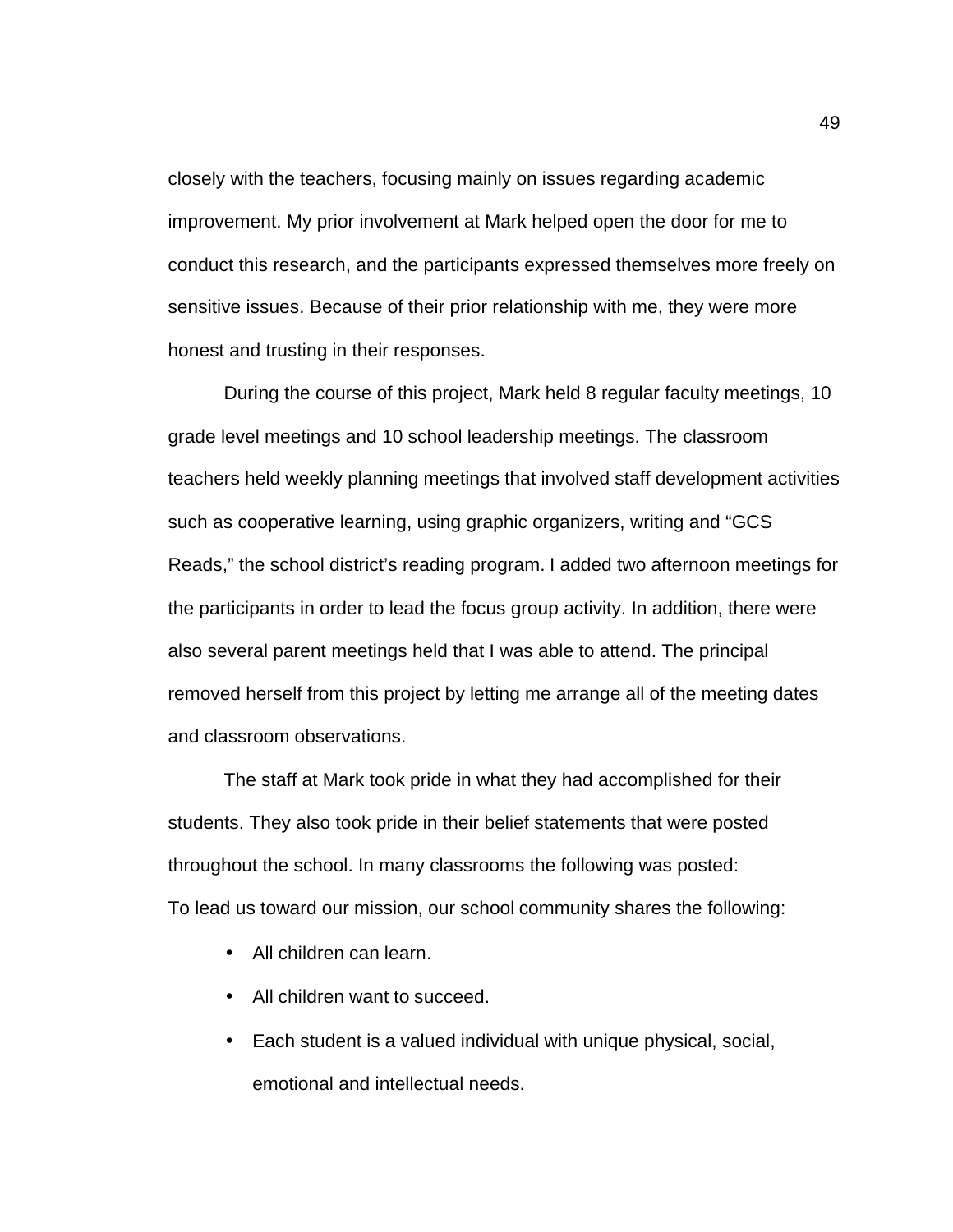- Students learn best when they are actively engaged in the learning process.
- Learning is a lifelong process.
- Motivation inspires learning.
- All students are the responsibility of all staff.
- We have high expectations for all students, parents and staff.
- We function as a learning organization that promotes opportunities for all who have a stake in the success of the school.
- Teaching and learning are supported and achieved in collaborative environments.

The second elementary school of study was Blackmon Elementary. This school was located in a rural, medium to low socioeconomic area. This school enrolled approximately 530 students in pre kindergarten through fifth grade. Demographically, the student population was similar to Mark's population although there were a few more White students enrolled. Approximately 80% of the students were African American, 17% White, 2% Hispanic and 1% Multiracial. Seventy five percent of the student body were eligible for free or reduced lunch. Because of the high free and reduced rate, the school was classified as a Title I school. Student transience was a significant issue in the school. Although this school was located in a rural setting, many students were bused from apartment complexes. This kept the population mobile as families moved in and out of the district. None of the above numbers were as high as the demographics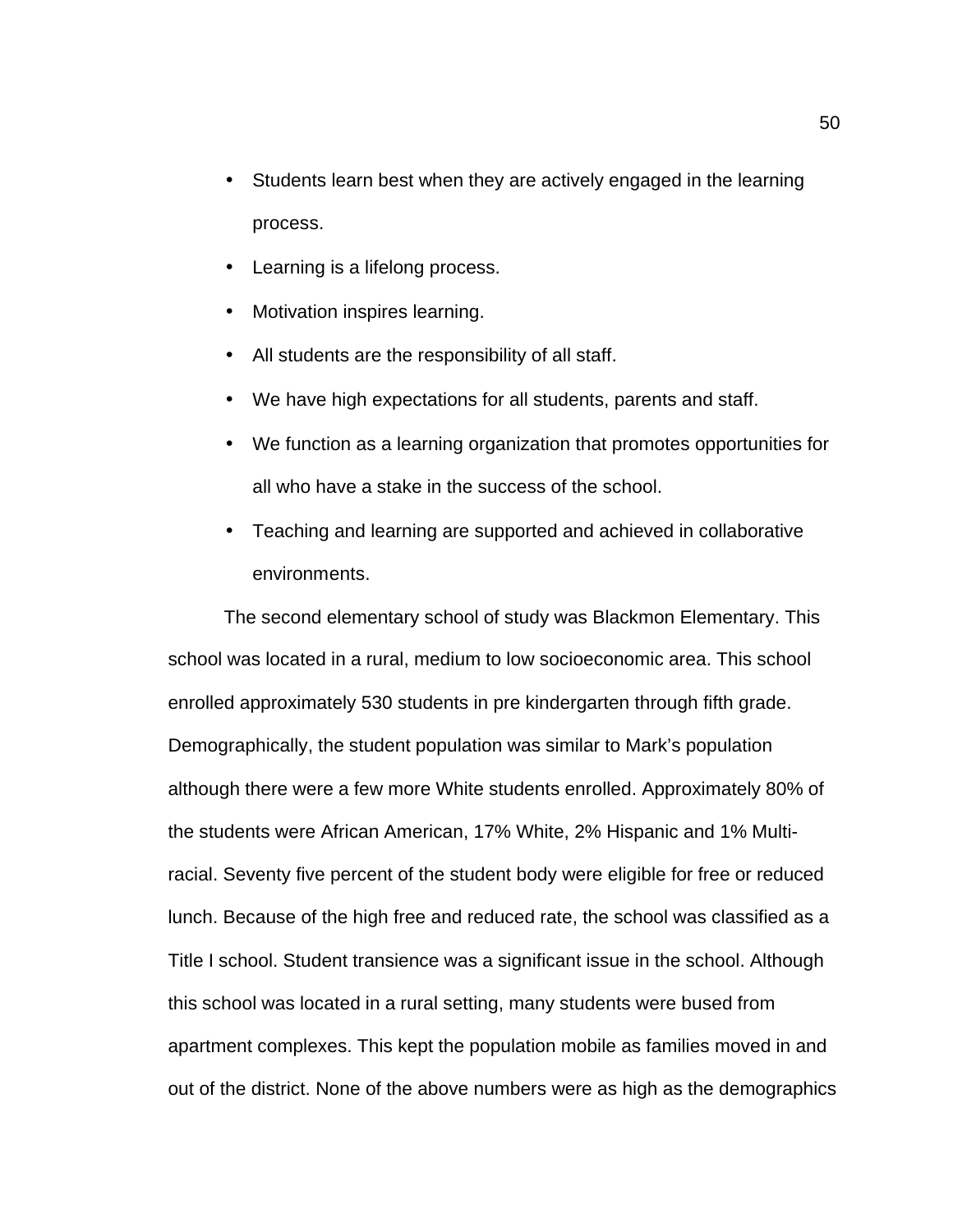at Mark even though the achievement rate at Blackmon was much lower. Overall, Mark's free and reduced lunch rate was 50%; however that 50% represented all the students in the Traditional Program. If the school did not have the Immersion Program, the school would have been 100% free and reduced lunch.

Blackmon had one full-time principal and no assistant principal. In addition to the regular classroom teachers, the school had special teachers for art, music, physical education, guided reading, a media specialist and a curriculum facilitator. The school also had several teacher assistants and part time tutors. During the time of this study, six of the 25 classroom teachers and one of the five special teachers were African American; the rest were White. All but one of the teachers were female. One male teacher and 7 female teachers were new to the faculty; the rest had been in the school from three to 30 years. The principal was White and had been at the school for four years after having served as a middle school principal in another county. The curriculum facilitator was White and was new in this role although she had been at the school as a classroom teacher for four years.

Like Mark, Blackmon was another school where I served in the role as Instructional Improvement Officer. For three years I had visited the school on a regular basis and had spent a great deal of time talking and planning with the principal. Before conducting this study, I had spent some limited time in the classrooms, but I had never spent a great deal of time talking and interacting with the teachers on a regular basis. The teachers were excited to work with me on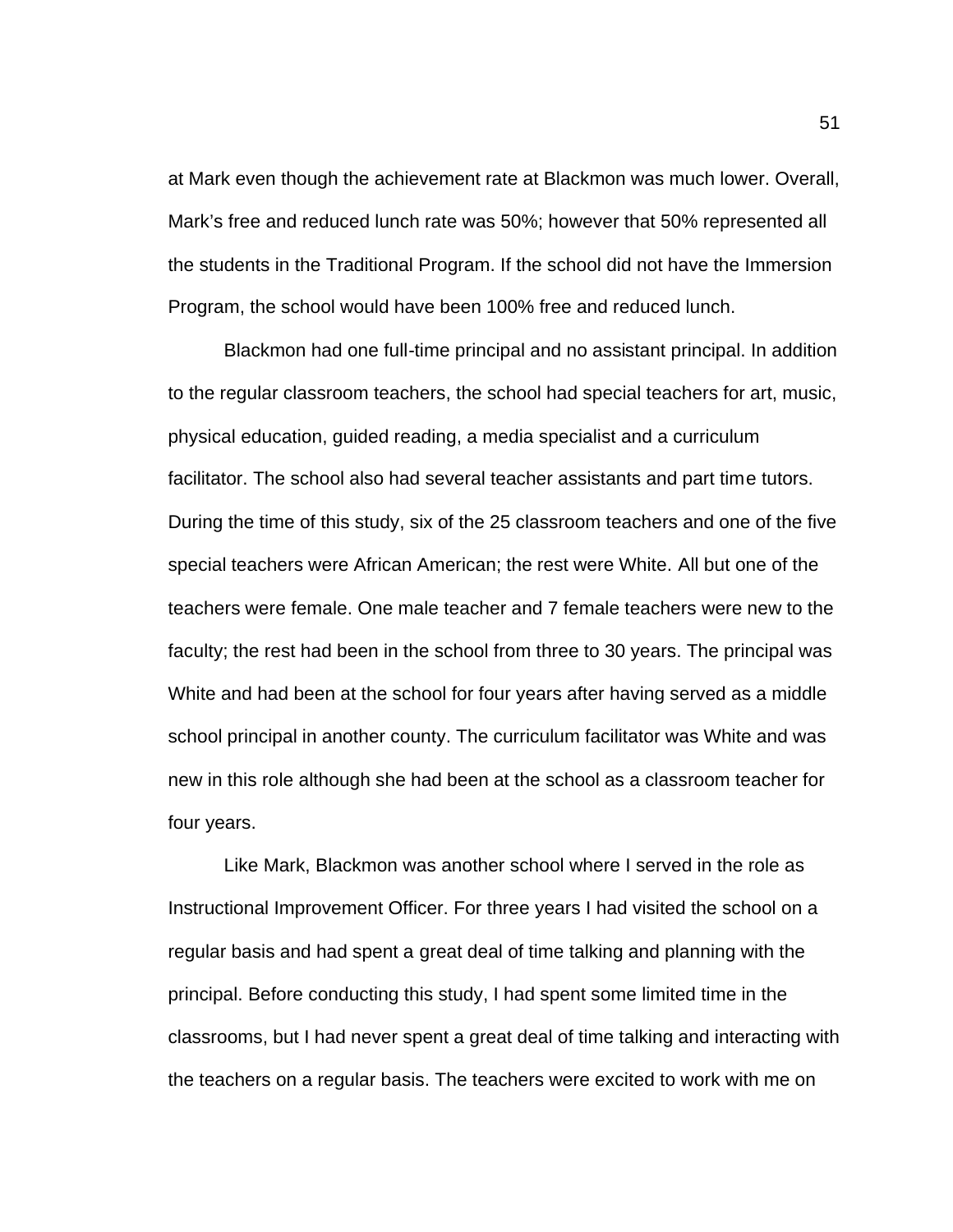this project and they seemed very open and honest in their responses. For the most part, the staff was congenial with each other, although they did not seem as connected to each other or the school mission as the teachers as Mark appeared to be. Teachers who were not selected to participate in the study often stopped me in the hallways to talk about the district wide incentives and the lack of time that they had for planning and implementing what the district wanted them to do. On several occasions, I found myself involved in school business more than in collecting data for my study.

During the course of this project, Blackmon had six regular staff meetings, 10 grade level meetings and 10 school leadership meetings. The curriculum facilitator also had many STARS (School Teams Achieving Reaching for Success) team meetings that included staff development activities on cooperative learning, guided reading, math strategies, and graphic organizers. I planned two additional afternoon meetings with the teachers who were involved in this study. The principal was very cooperative and interested in my topic. She worked closely with me as I scheduled the meetings and classroom observations. Her enthusiasm was contagious to her staff. They seemed eager to help make a difference for the students in Guilford County.

Unlike the teachers at Mark, the teachers at Blackmon did not "speak the same language" in my interview sessions in regard to their mission or vision for their students. However on their school website, the following mission or goals were cited: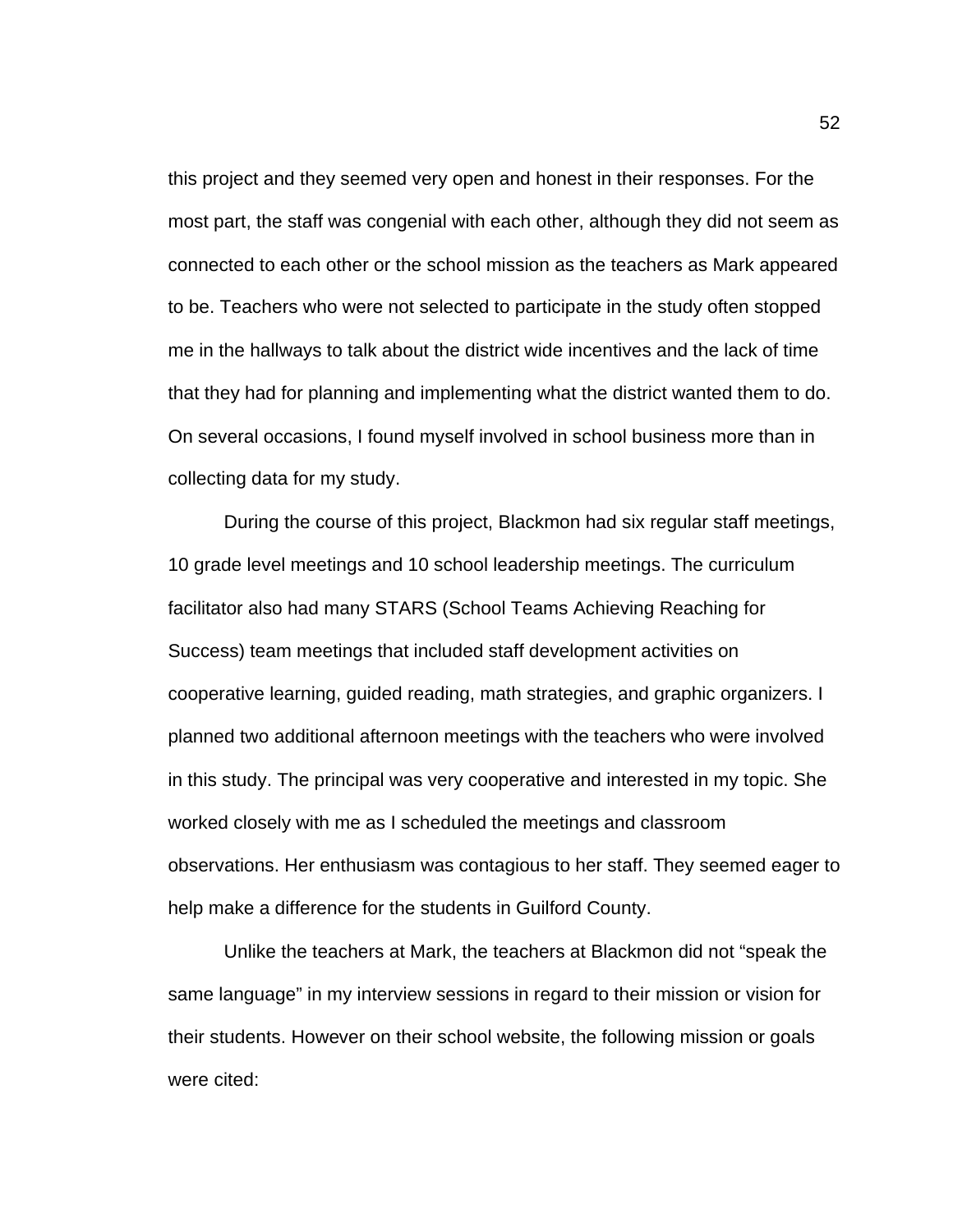At Blackmon, we focus on student achievement. Our superstars love to learn. They strive to do their best in everything they do! Here are some of the programs utilized at our school:

- Title I Reading
- Focused, Vertical Curriculum
- Literacy First
- Battle of the Books
- Advanced Learner Program
- Accelerated Reader
- Character Education
- Cooperative Learning
- Partnership with Rehoboth Church Volunteers
- NC A&T Student Interns
- Critical Thinking Skills
- Student Council, which sponsors many student-centered events
- EOG Boot Camp
- DARE

As stated previously, the teachers for this study were randomly selected.

The participants at Mark were assigned names that begin in the letter M. The

names used were; Mrs. May, Ms. Michelangelo, Mrs. Michaels, Mrs. Mitchell,

Mrs. Montgomery and Mrs. Morris. The participants from Blackmon were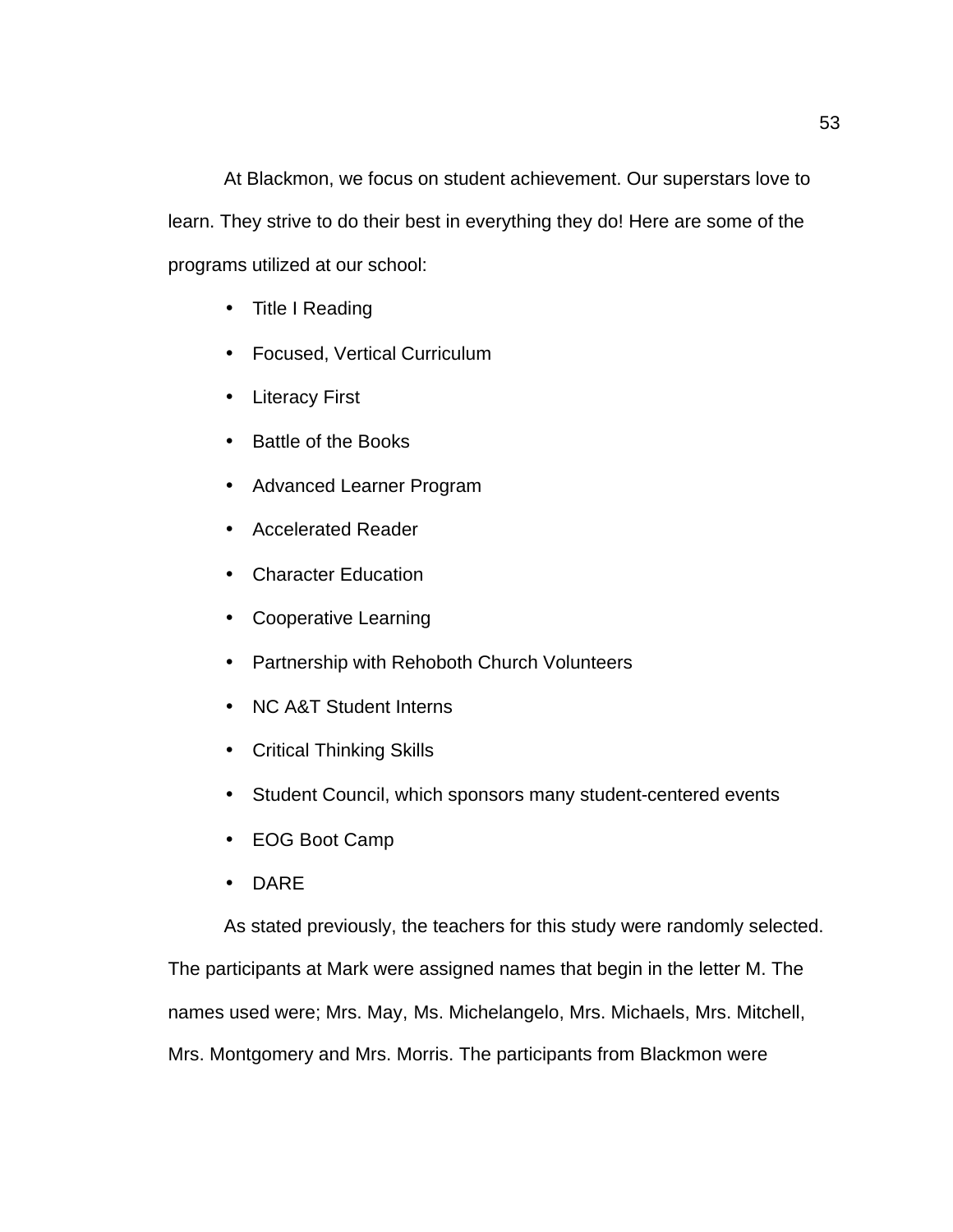assigned names that started with the letter, "B." The names used were; Mrs. Bell, Mr. Berry, Mrs. Blackwell, Mrs. Blue, Mrs. Bowman and Mrs. Brooks.

# **Table 5**

| <b>Mark Elementary School Participants</b> |  |  |
|--------------------------------------------|--|--|
|--------------------------------------------|--|--|

| <b>Teacher</b>       | Grade<br>Level | Race                | <b>Gender</b> | <b>Years of</b><br><b>Experience</b> | <b>Years at</b><br>Mark<br><b>Elementary</b> |
|----------------------|----------------|---------------------|---------------|--------------------------------------|----------------------------------------------|
| Mrs. May             | K              | African<br>American | Female        | 15                                   | 9                                            |
| Mrs.<br>Michelangelo | 4              | White               | Female        | 1                                    |                                              |
| Mrs. Michaels        | 1              | African<br>American | Female        | 28                                   | 10                                           |
| Mrs. Mitchell        | 3              | African<br>American | Female        | 22                                   | 20                                           |
| Mrs.<br>Montgomery   | $K-5$          | White               | Female        | 30                                   |                                              |
| Mrs. Morris          | $\overline{2}$ | White               | Female        | 16                                   | 14                                           |

Mrs. May, an African American, was born and raised in Greensboro, North Carolina. She grew up with many teacher role models in her life. Her mother taught at the college level and her cousins, aunts and uncles were public school teachers. Even though Mrs. May was surrounded by educators; teaching was the last thing on her mind. "I wanted to help people so I went off to college to be a nurse at the University of North Carolina at Greensboro," she said. After Mrs. May spent a couple of years at UNCG, she decided that she needed a break from nursing. She discovered that she didn't like the sight of blood and that she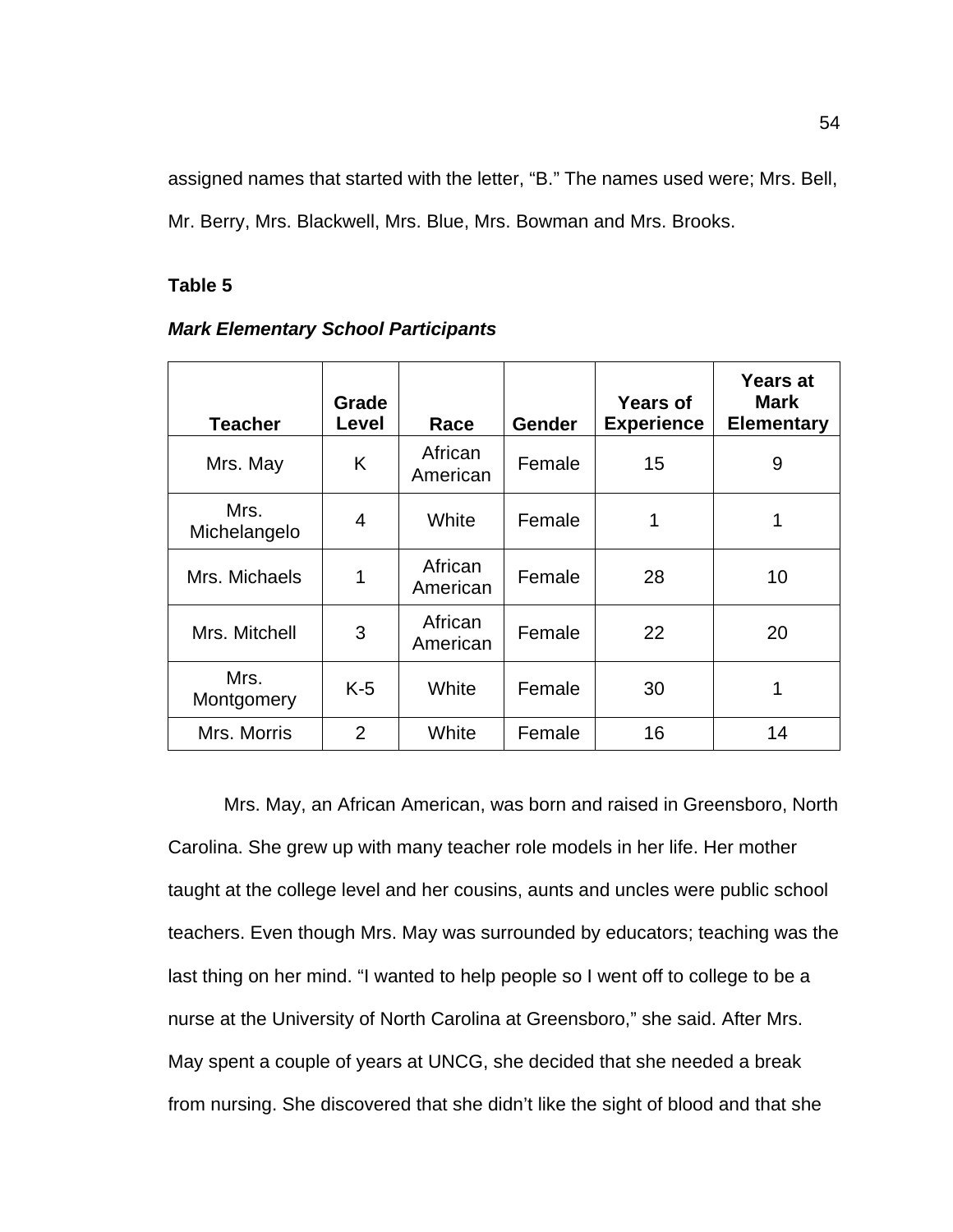was a bit too sensitive to be a care giver. As she pondered what to do with her life, Mrs. May decided to accept a teaching assistant position at Mark Elementary. Serving in this important role, Mrs. May was bitten by the teaching bug.

I loved working with the students so much. I got excited when I helped them learn. I decided while I was a teacher assistant that I had to go back to school and become a teacher. I realized that I couldn't run away from the professional any longer. I loved it and it felt good to make a difference in the students' lives. (Mrs. May, Jan., 2006)

When Mrs. May finished her studies, she got a teaching job at a school in an affluent neighborhood. She became a very popular teacher, who received many parent requests. Although she enjoyed her students and liked working at the school, she missed her students at Mark. After spending six years at the school loaded with children from privileged backgrounds, Mrs. May requested a transfer to Mark. "I felt that I could be of more service to the students here," she reported. At the time of this study, Mrs. May had been at Mark for 9 years.

Ms. Michelangelo was not the typical teacher at Mark Elementary. Not because she was White, but because she was a first year teacher. Mark had a very low attrition rate, and most of the teachers had at least three or more years of teaching there. Ms. Michelangelo grew up in the Washington, DC area, in Fairfax County. She came to North Carolina after attending Appalachian State University in North Carolina. She stated that she became a teacher because she felt that it was a way she could really make a difference. Ms. Michelangelo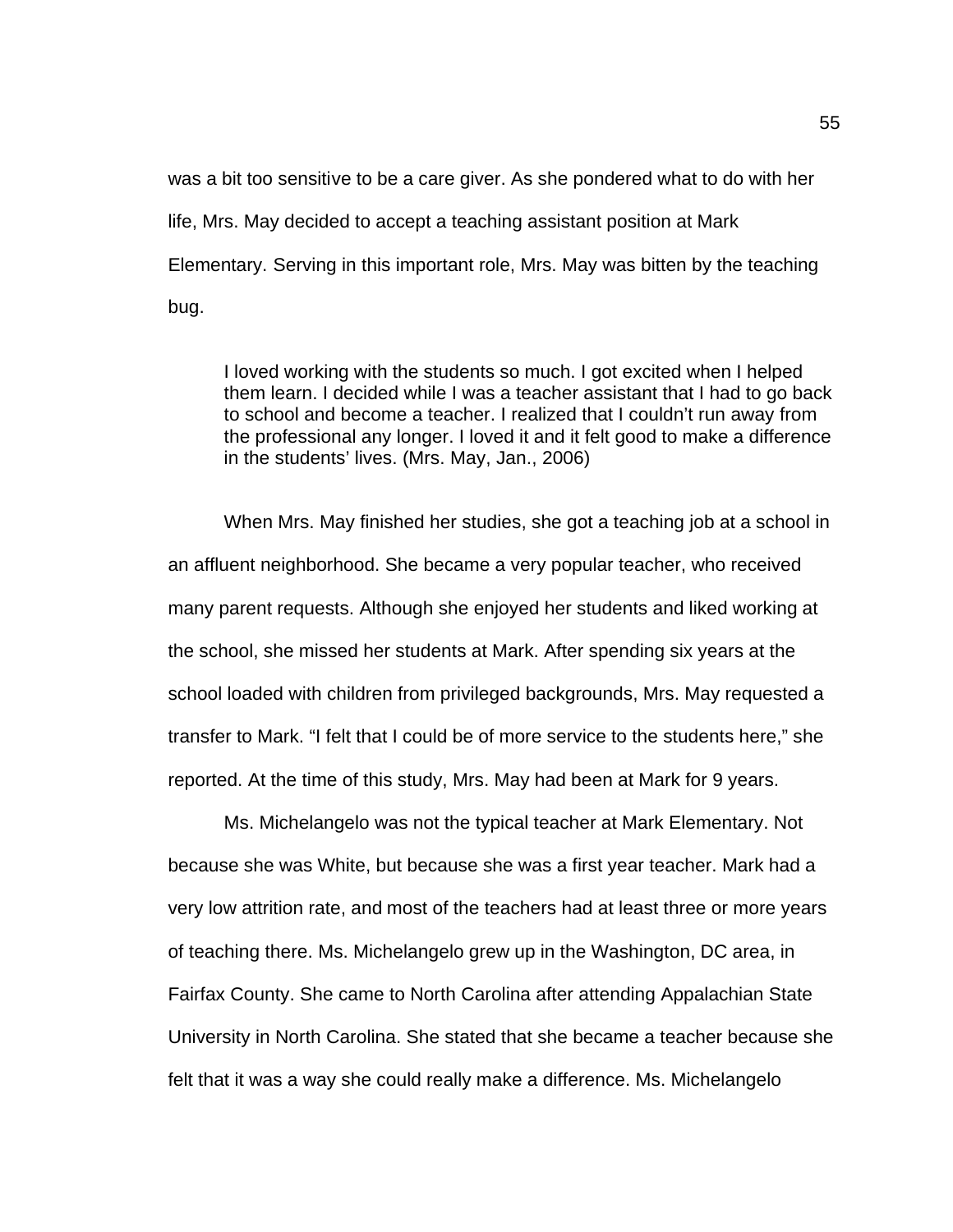admitted that her first year of teaching at Mark Elementary has been challenging for her. Like all beginning teachers, she struggled with managing her students. In spite of her needed growth in this area, Ms. Michelangelo felt good about being at Mark. She shared a success story during the first interview:

I have a little boy in my class who was angry a lot. When I first met him, he was having lots of problems. He couldn't stay in my class very long at first. Now he is doing better because I am learning to listen to him and he is learning that you can't throw things when you are angry. (Mrs. Michelangelo, Jan., 2006)

During the 2004-2005 school year, Mrs. Michaels was the Title I reading

teacher at Mark. Due to the budget cuts, Mrs. Michaels could no longer serve the

students at Mark in that role. A seasoned educator of 28 years, Mrs. Michaels

decided to accept a first grade teaching position in order to stay on staff at Mark.

A native of South Carolina, Mrs. Michaels moved to North Carolina when she

was two years old. She said that she could relate to the students at Mark

because she came from a similar background to theirs:

I am a product of divorced parents. We moved to Charlotte, North Carolina when I was two years old. I moved back to South Carolina when I was in the  $5<sup>th</sup>$  grade. We moved to Greensboro when I was in the  $8<sup>th</sup>$  grade and I have been here ever since. We moved to Greensboro after we had been homeowners only to move into public housing. So I spent my middle school, high school, college and first year of teaching in the projects. I can relate to these students. These children could be me. (Mrs. Michaels, Jan. 2006)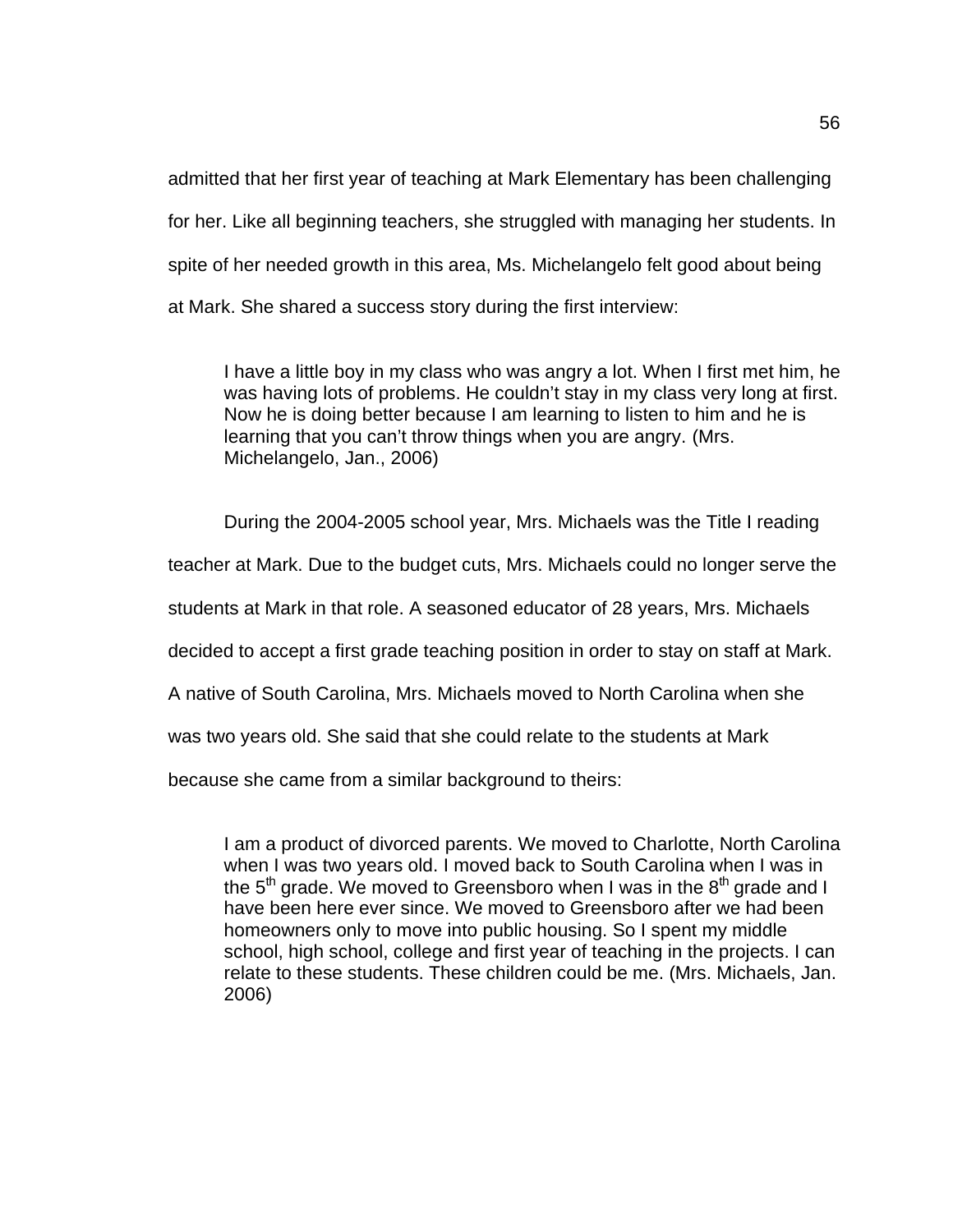Mrs. Michaels reported that she decided to become a teacher after teaching her father how to read. "I sat down with him and I would ask him to tell me the words. I taught him to read and that was powerful."

Mrs. Michaels worked in schools that had high poverty rates throughout her entire career. After spending years as a classroom teacher, she worked at Mark for 8 years as a Reading Recovery teacher before the program was phased out. When the former principal decided to use Title I funds to hire a reading teacher, Mrs. Michaels was hired to fill the position until those funds were cut. After I randomly selected Mrs. Michael for this project, she telephoned my office and asked me if she could have a meeting with me. At the meeting, she asked me if I could help her find a reading teacher position for the 2006-2007 school year. She said that it had been a long time since she had been in the classroom and she really would appreciate it if I found her another reading teacher position within the district. When Mark's Title I funds were cut for the 2005-2006 school year, Mrs. Michaels told her principal that she would take a first grade teaching position in order to remain at Mark. She later realized that she missed working with children in small groups.

Mrs. Mitchell was the teacher with the most tenure that I interviewed at Mark Elementary. She began her career at Mark and except for a short stint at another school in the district; she spent all of her 22 years at Mark. Mrs. Mitchell grew up in a small community in Randolph County, North Carolina. She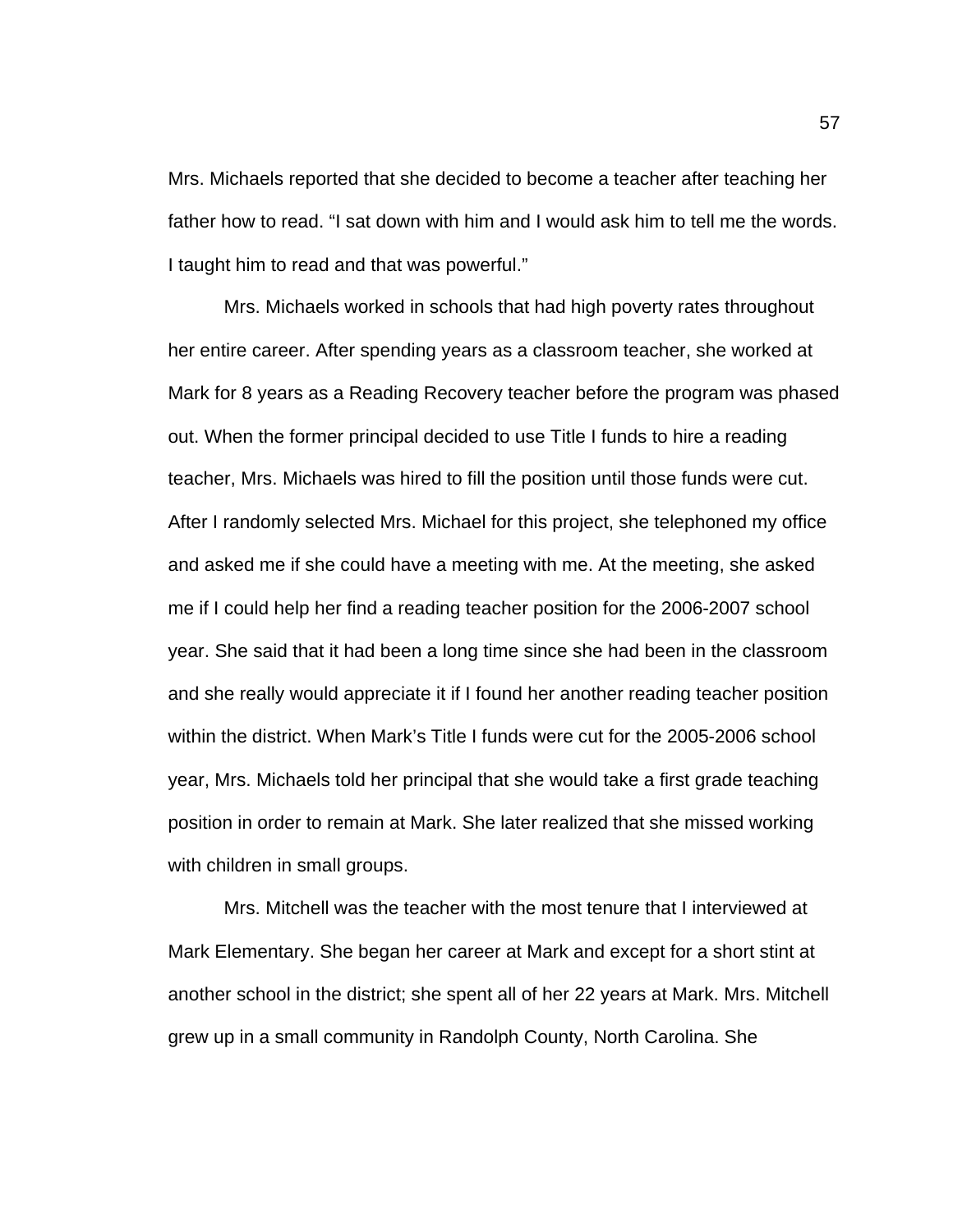attributed her rearing in her hometown area as the reason she became a

teacher:

Growing up in the country there isn't a lot to do. My aunt, who lived next door to us was the youth director and she used to make us learn speeches for all occasions, be it Mother's Day, Father's Day or whatever. She always told me that my handwriting was pretty. She used to ask me to help the younger kids with their speeches, and I seemed to always have something to say, and I had a good memory. I often tell people that she made me a teacher because she let me be in charge and I kind of liked to take charge of things. (Mrs. Mitchell, Jan., 2006)

Mrs. Mitchell was proud to share that she left Mark in order to be closer to home

only to find out that she missed the challenges she had faced before leaving.

I wanted to be closer to home. You see, I commute here every morning. So I transferred to a school on the other side of town. A lot of people thought I was crazy when I came back to Mark because I didn't have the same challenges at the new school that I have here. But- I missed the kids. I missed making the big difference in the children's lives that I had made and I transferred back. I still drive all the way here every morning. (Mrs. Mitchell, Jan. 2006)

Although Mrs. Montgomery was a teacher, she technically worked as an academic coach for the school district assigned to Mark. She worked very closely with all teachers and the curriculum facilitator. She also interacted with the students. A native of Greensboro, Mrs. Montgomery spend all of her teaching experience in the district. Before working at Mark, Mrs. Montgomery worked in a school in a more affluent area. She also worked at a school where the population changed from all White to approximately 99% African American. She took pride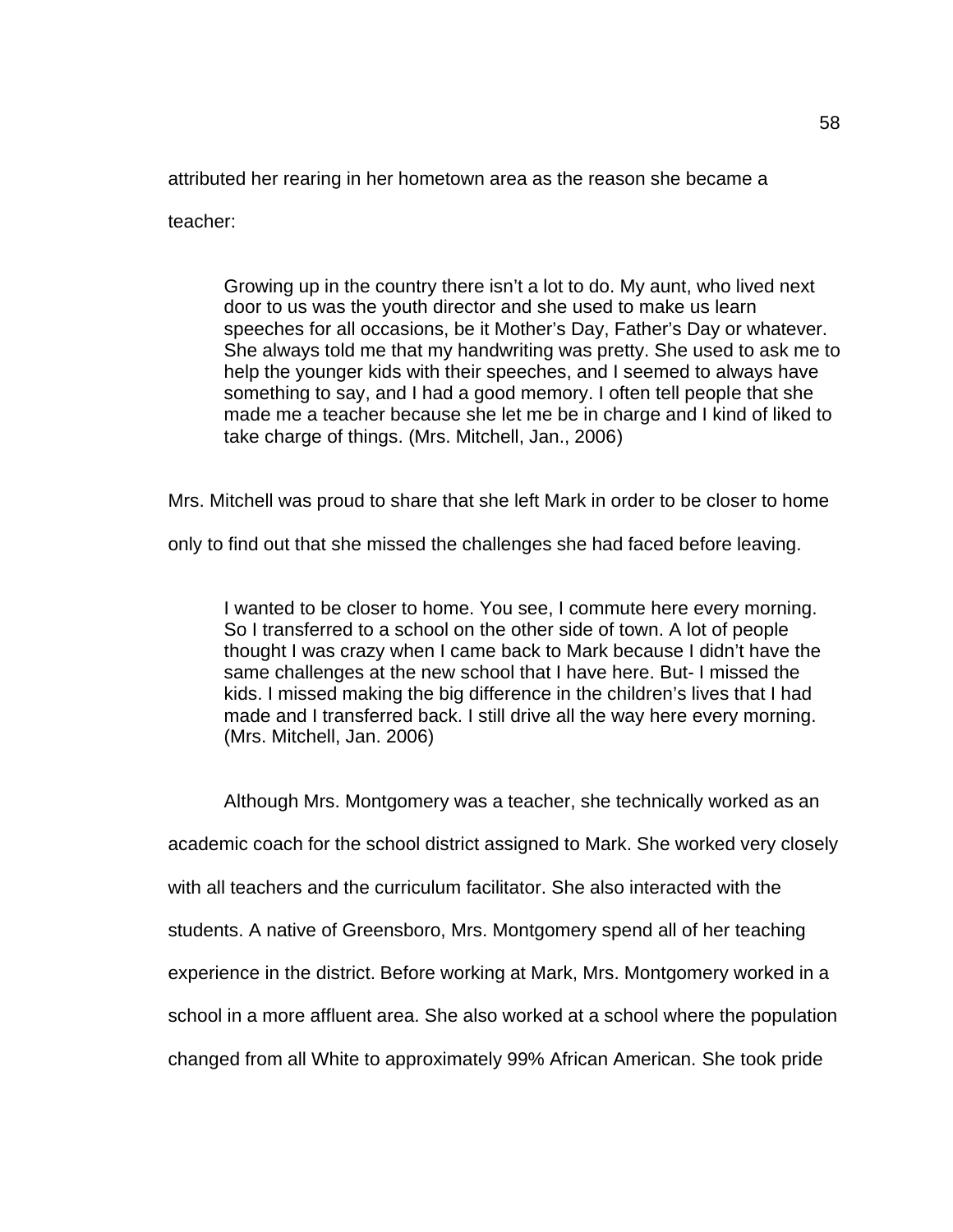in the fact that she never taught the African American students any different than she had treated the White students.

I was so fortunate; I had a principal who taught us to work with all students and to hold them to the same levels. I remember when I taught at Gordon Elementary, Mr. Johnson expected our best at all times, no matter when the students began to change. He expected our best and we expected the students' best. We got good results too. (Mrs. Montgomery, Jan., 2006)

Mrs. Morris joined Mark's faculty with a high school Spanish background

after moving to the area from Georgia. She worked at Mark while she finished the

North Carolina teacher certification process to teach at the elementary level. Like

Mrs. Mitchell, Mrs. Morris had many opportunities to teach at other schools. Like

her parents who spent their years helping others, Mrs. Morris felt that by staying

at Mark, she was making a difference in the lives of many people.

I grew up in that kind of atmosphere. You know, it is not like I just woke up one morning and decided to do it. I think it just happened based on the atmosphere. (Mrs. Montgomery, Jan. 2006)

Mrs. Bell grew up in an all White, middle class neighborhood in the mountains of North Carolina. As a young child, she never interacted with African Americans. Her first experience of going to school with them was when she reached high school. She reported that the star basketball player was African American.

I remember that I was in high school when I was exposed to African Americans. There were only three or four of them in the whole school. I can remember we had one African American boy who was gorgeous. He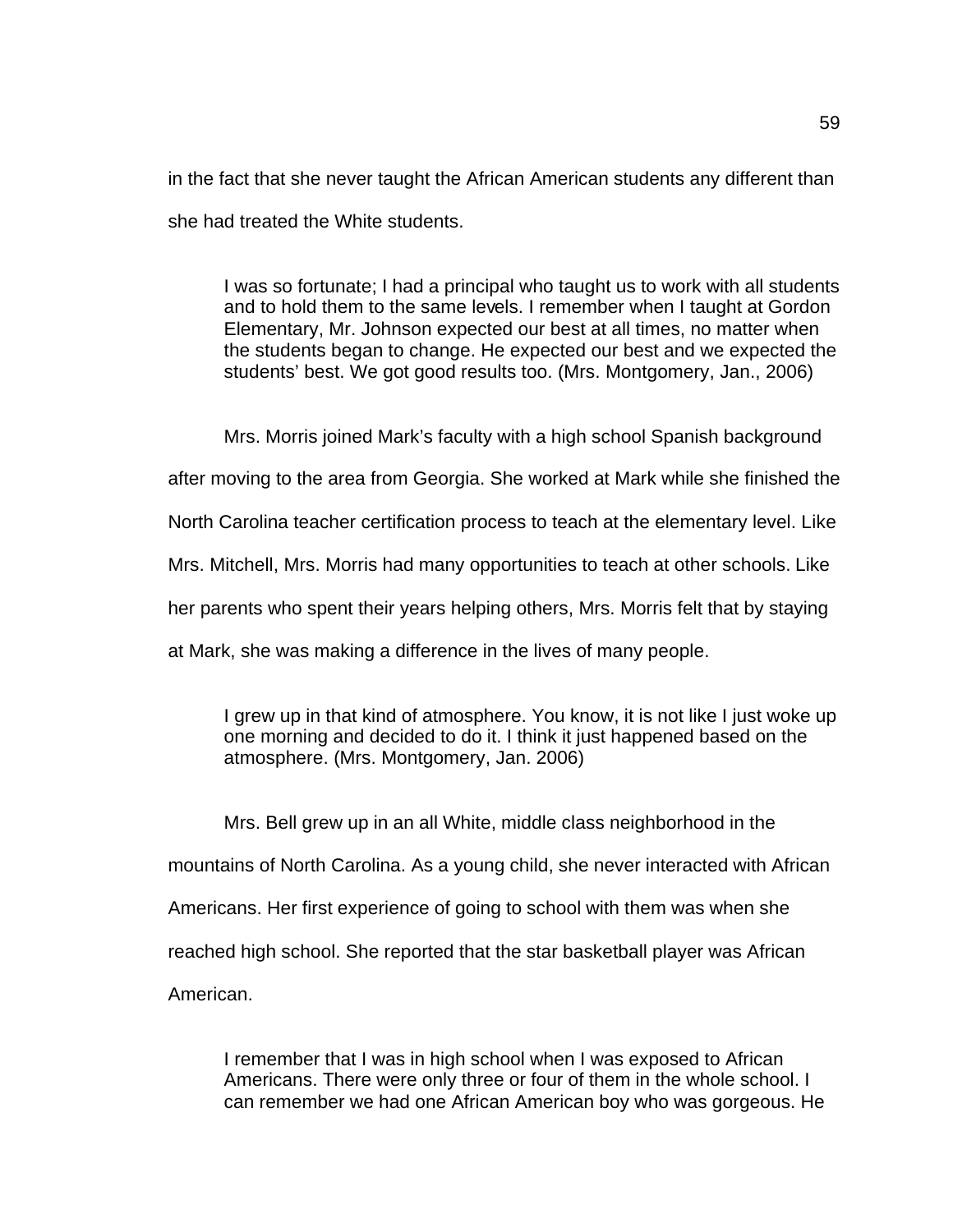was on the football team and everything. He called my house once and asked me for a date. It shocked me. I did not go out with him, and I did not get upset or anything, I was just shocked. (Mrs. Bell, Feb., 2006)

## **Table 6**

| <b>Teacher</b> | Grade<br>Level | Race                | <b>Gender</b> | Years of<br><b>Experience</b> | <b>Years at</b><br><b>Blackmon</b><br><b>Elementary</b> |
|----------------|----------------|---------------------|---------------|-------------------------------|---------------------------------------------------------|
| Mrs. Bell      | 3              | White               | Female        | 15                            | 6                                                       |
| Mr. Berry      | 4              | White               | Male          | $\overline{2}$                | 2                                                       |
| Mrs. Blackwell | K              | African<br>American | Female        | 4                             | $\overline{2}$                                          |
| Mrs. Blue      | 5              | African<br>American | Female        | 10                            | 10                                                      |
| Mrs. Bowman    | 1              | African<br>American | Female        | 33                            | 5                                                       |
| Mrs. Brooks    | Pre K          | White               | Female        | 3                             | 3                                                       |

## *Blackmon Elementary School Participants*

Mrs. Bell decided to become a teacher after she was in fourth grade. Her experiences with what she referred to as the "sweetest teacher in the world," made her feel as if she could make a difference for children too. After graduating from college, Mrs. Bell traveled around the world, teaching in government schools on military bases until her husband decided to leave the armed forces. Subsequent to joining the Blackmon staff, Mrs. Bell taught at another elementary school in the district, taught at a private school, and stayed home for seven years.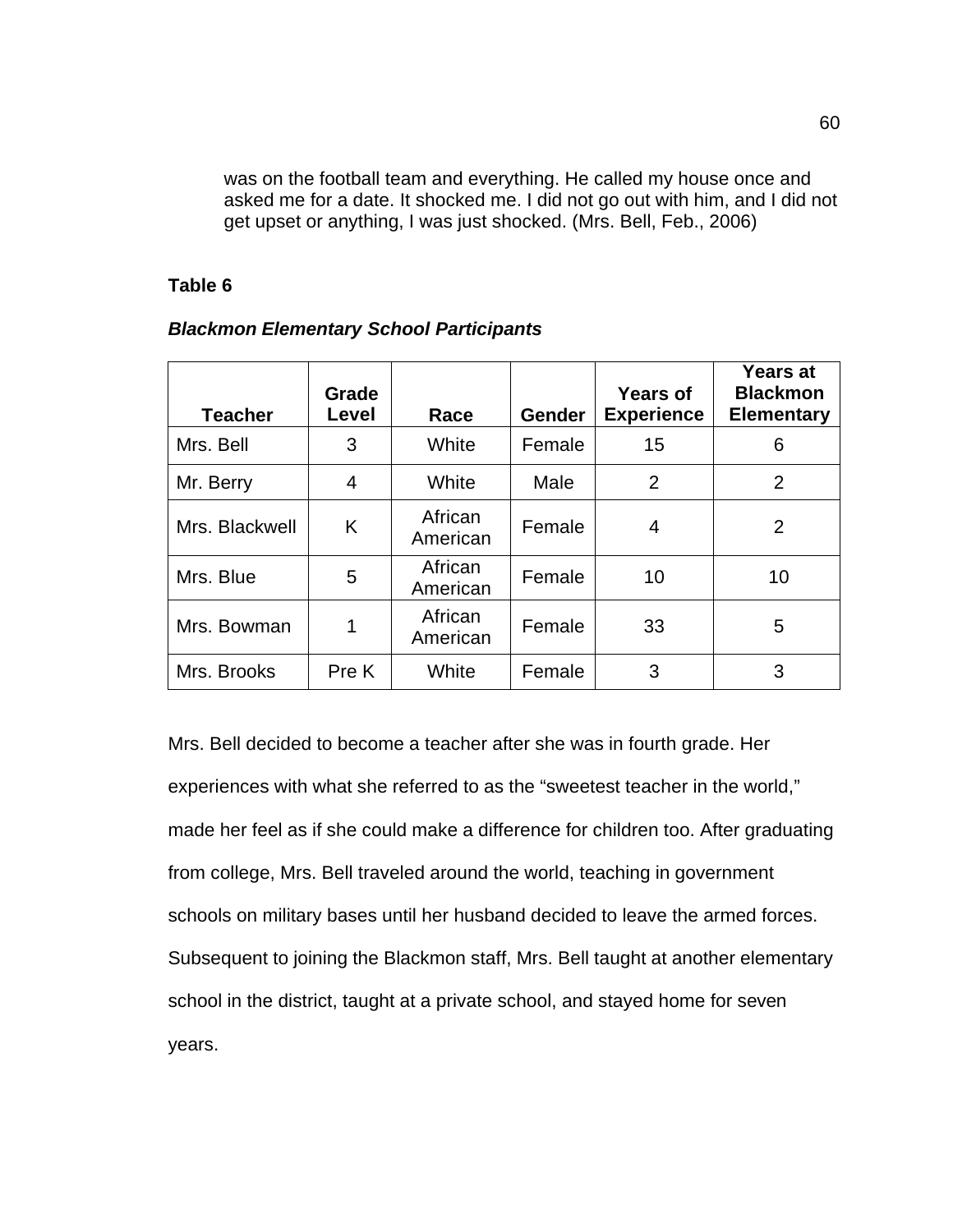Mr. Berry grew up in Greensboro in an affluent all White neighborhood. He attended what he referred to as the "better schools," and he chose the teaching profession because he believed that he could make a difference.

There were a lot of kids in my neighborhood when I was in high school and I used to love working with them. They made me want to be a teacher. To this day, I still love working with kids. (Mr. Berry, Feb., 2006)

At the time of this study, Mr. Berry was not only the only male certified staff

member, but he was also the teacher with the least experience.

Mrs. Blackwell grew up on the coast of North Carolina. Being a regular classroom teacher was not the career path she had envisioned as she sought to pursue her dreams.

I wanted to work with special needs children because I was always so good with them. There was a little special needs child in my neighborhood, and I was always the one to say, "stop, you are doing it wrong." I ended up just majoring in Education and since then, I have never thought of doing anything else. (Mrs. Blackwell, Feb., 2006)

Before joining the staff at Blackmon, Mrs. Blackwell taught in an inner city school in a nearby district. Though she was a beginning teacher, she was given her first challenge by starting at a school after the first ten days and receiving a classroom of students that the other third grade teachers eagerly released to her. Following this occurrence, Mrs. Blackwell felt that she was ready to tackle any teaching obstacle.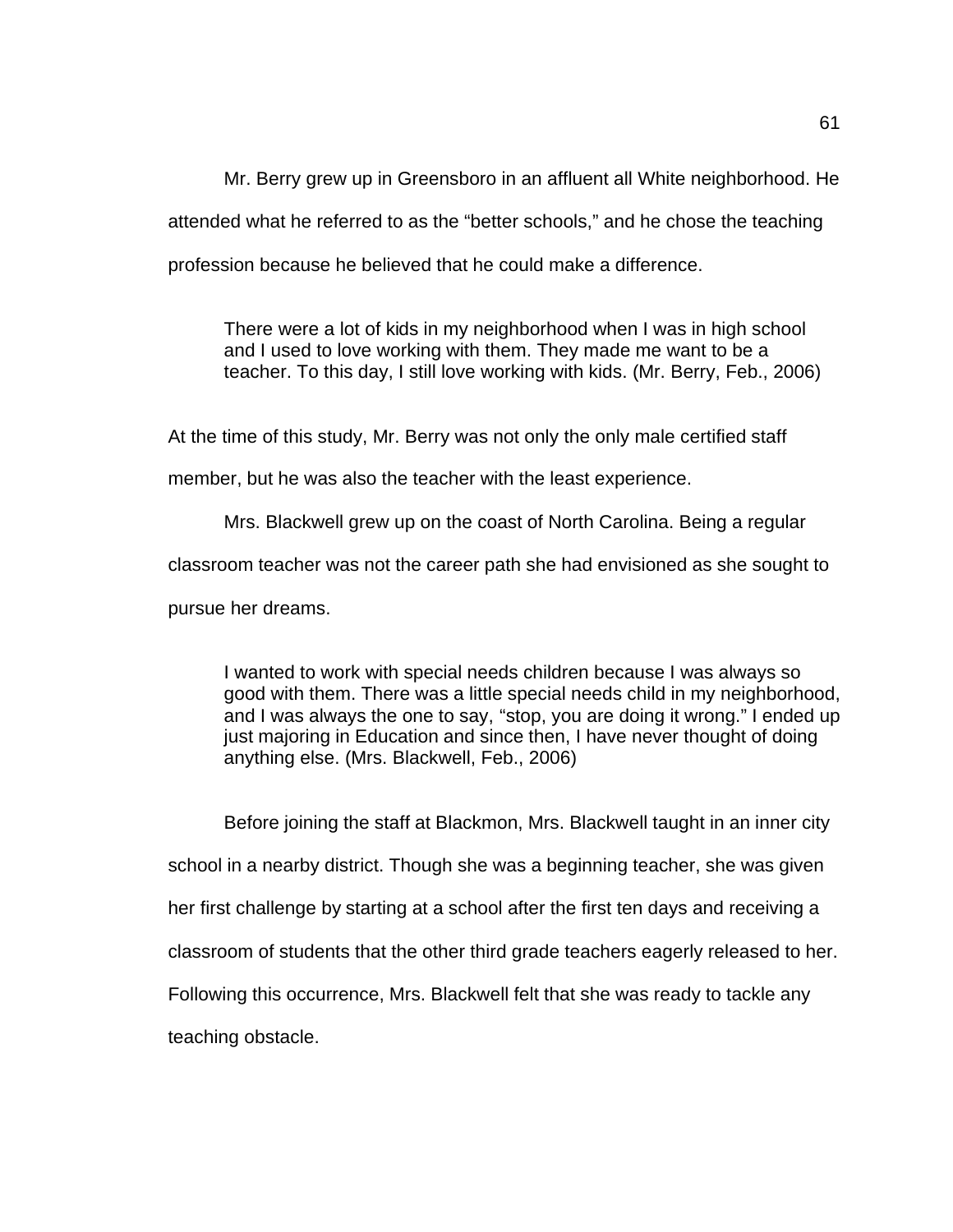Mrs. Blue grew up in Brooklyn New York. Her path to the teaching vocation was not traditional. Mrs. Blue graduated from a junior college and worked in a bank in New York City. After she had a baby, she started looking for other employment. She sought an occupation that would not keep her away from her daughter too long. She decided to go back to junior college and get another degree, this time in Elementary Education. She wanted to get this degree so that she could get a job in the daycare center where her daughter was enrolled, which she did.

I never wanted to be a teacher originally. I just wanted a job that would allow me more time with my baby. After my baby was born, it was hard for me to go back to that bank. I started looking for a job that would let me get home before 4 o'clock. So I decided to work at a daycare center. I went back to school and I got an associate's degree. I got the job and I didn't mind working for less money as long as I had time for my kid. I never dreamed at the time that I would end up liking teaching so much. (Mr. Blue, Jan., 2006)

The experiences she had at the daycare center gave her the desire to become a teacher. She immediately enrolled at a four-year college and started taking courses in order to get licensed. While visiting some friends in North Carolina, she met her current husband and moved to North Carolina. At the age of 31, Mrs. Blue finished college and began teaching at Blackmon.

Mrs. Bowman was the teacher at Blackmon with the most teaching experience. A veteran teacher for 33 years, Mrs. Bowman showed no signs of stopping.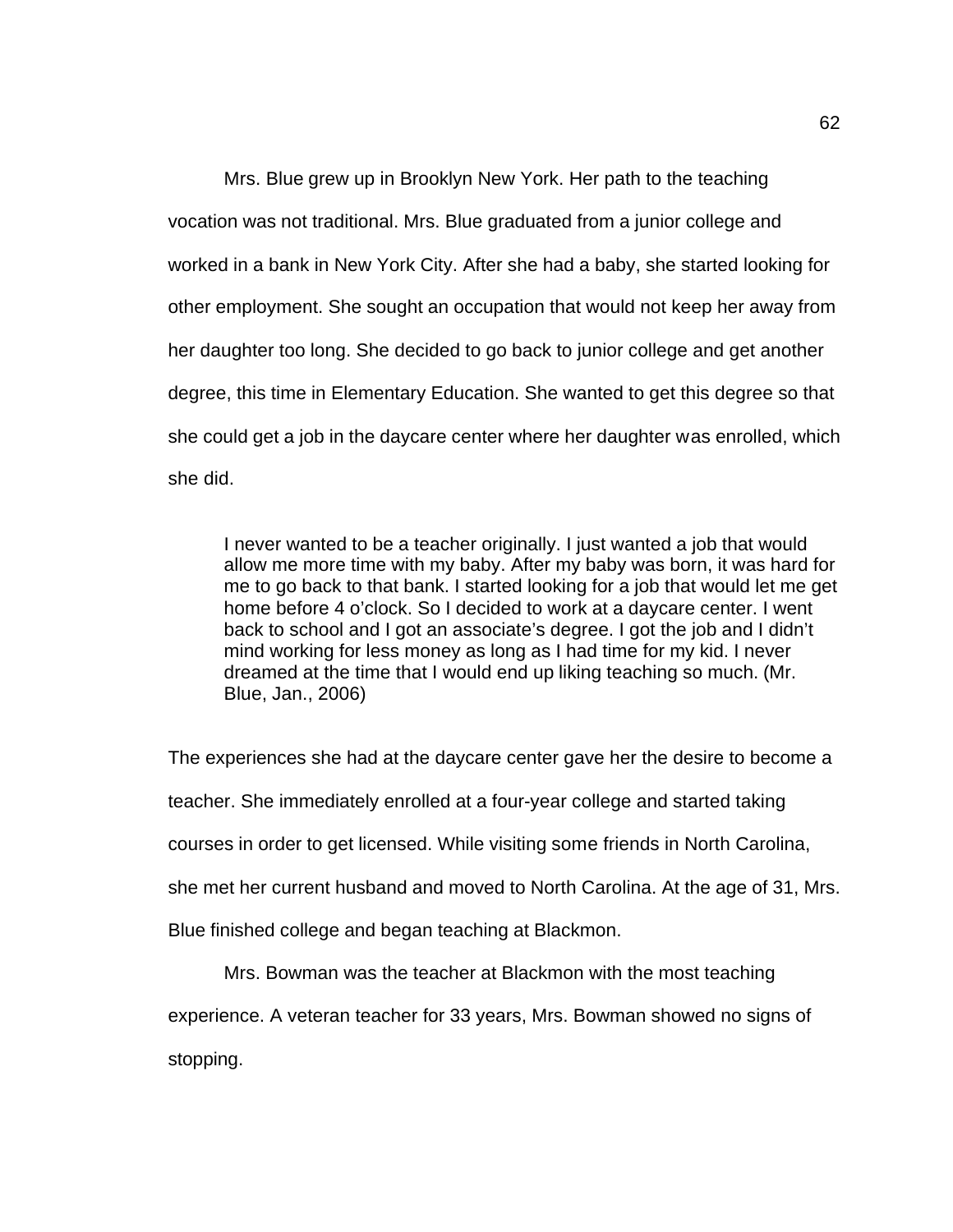I love teaching, and it is the only thing I can imagine myself doing. I have a lot of years in this profession, but I am not ready to stop. As long as I feel that I am making a difference in my students' lives, I am going to keep on doing it. (Mrs. Bowman, Jan., 2006)

Before coming to Blackmon, Mrs. Bowman worked in several different schools in the district. She worked at schools that were heavily impacted by poverty, as well as at schools that were not. At one point during her career, she left the classroom and became a curriculum facilitator. In this role, she worked closely with teachers by providing staff development activities. In addition, she served on many district- wide task forces and committees in order to help improve the working conditions. At the end of many days during this study, Mrs. Bowman left Blackmon Elementary late in the afternoon only to serve in another teaching role. For on those occasions, she worked at a local community college, teaching adults how to read.

Mrs. Brooks was next to Mr. Berry on the new teacher scale at Blackmon. She began her career two years before Mr. Berry. Growing up in Greensboro in an all White neighborhood, her childhood background was similar to his. In her mind, she too attended the better schools which were different from the ones that Mr. Berry attended. Like Mrs. Blue, Mrs. Brooks began her education at a community college, received an associate's degree, worked in a daycare center and then decided to become a licensed classroom teacher. Mrs. Brooks never wanted to teach beyond kindergarten.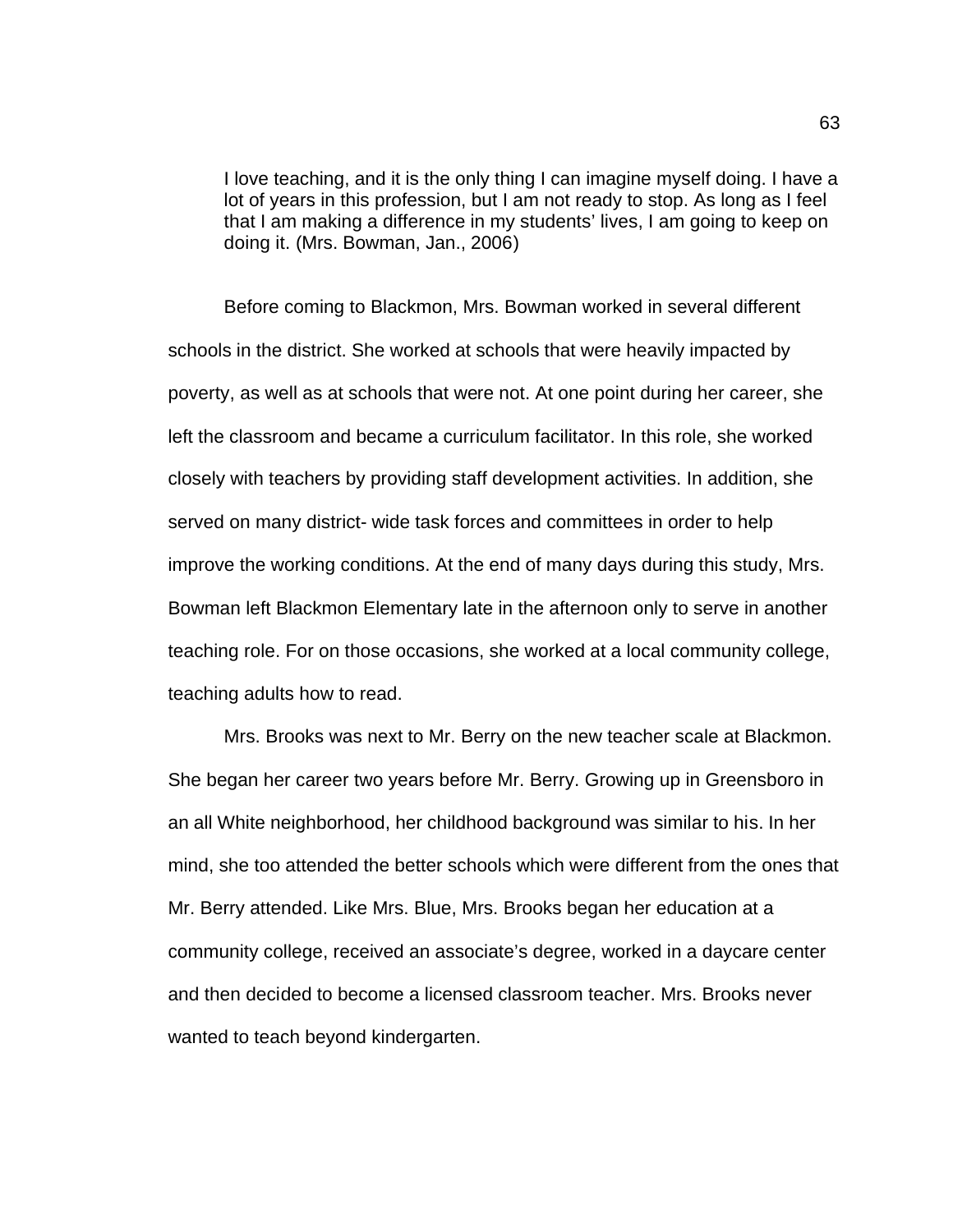My kindergarten teacher caused me to want to become a teacher. She made me want to be a teacher just like her. I never wanted to teach any grade beyond kindergarten because I don't like all of the other stuff those teachers have to do with all that testing. (Mrs. Brooks, Feb., 2006)

Before joining the staff at Blackmon, Mrs. Brooks worked as a kindergarten teacher at an elementary school in the district. Her former school was much different from Blackmon in that it was predominately White with students from much higher socioeconomic backgrounds.

Although all teachers in this study reported that they loved working with children, the teachers at Mark demonstrated that they got to know their students and they appeared to have "ownership" in their students' lives. The teachers at Blackmon revealed that they cared about their students; however, they did not seem to go beyond the call of duty like the teachers at Mark did.

#### **The School Leaders**

One of my objectives in interviewing the principals was to obtain their

assessments of which teachers had high or low expectations for their students.

#### *Mark Elementary*

During this study the principal at Mark Elementary, Margo Sanchez was completing her second year. She took over as principal at Mark without any other administration experience. Dr. Sanchez declared in my interview that all of her teachers were sensitive to the needs of African American students:

All of my teachers are good with all students. They care so much about these children. I do have a few teachers who have low expectations, but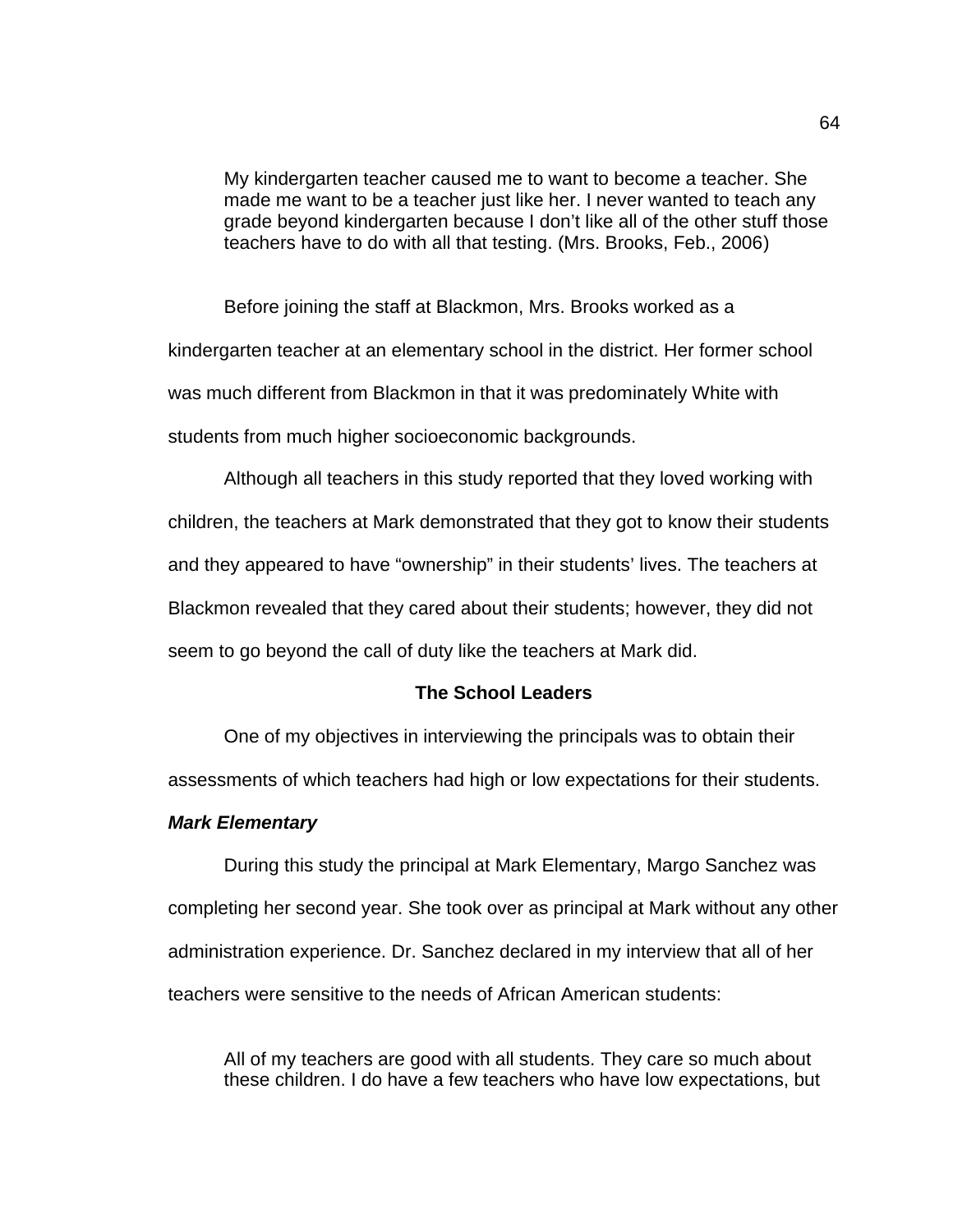for the most part, they all work hard. They visit the students' homes and everything. (Dr. Sanchez, Jan., 2006)

#### *Blackmon Elementary*

Mrs. Reid became the principal at Blackmon in 2002. Before being

assigned to Blackmon, Mrs. Reid had worked as a middle school principal,

elementary assistant principal and special education teacher in a nearby school

system. Although Blackmon's achievement schools were low at the time of this

study, they were even lower before Mrs. Reid's reign. She expressed her

concerns about the school in her interview with me;

I am working so hard to help the teachers at this school see that our children are capable of learning. The problem here is that a few of the older teachers keep making statements about how the population at the school has changed. What they are saying is that we lost many of our White students due to redistricting. And some of them are of the mind set that we lost our smart children. They are getting better, but it has been a struggle for me since I first got here. (Mrs. Reid, Feb., 2006)

I asked Mrs. Reid which of her teachers held the highest expectations for her

African American students, she reported;

I was so happy to hire Mrs. Blackwell. She really has helped make a difference here with her attitude. She came here from an inner city school, and she often tells the staff how much easier it is to teach in a school like this one. I have some other teachers who get good results too. Teachers like Mrs. Bell and Mrs. Blue. Mr. Berry has really turned around. Last year, he had a difficult time. He just couldn't manage his classroom. He told me that he finally realized that all he needed to do was to get to know them. I am very proud of him. We are not where we need to be yet, but we are getting there. (Mrs. Reid, Feb., 2006)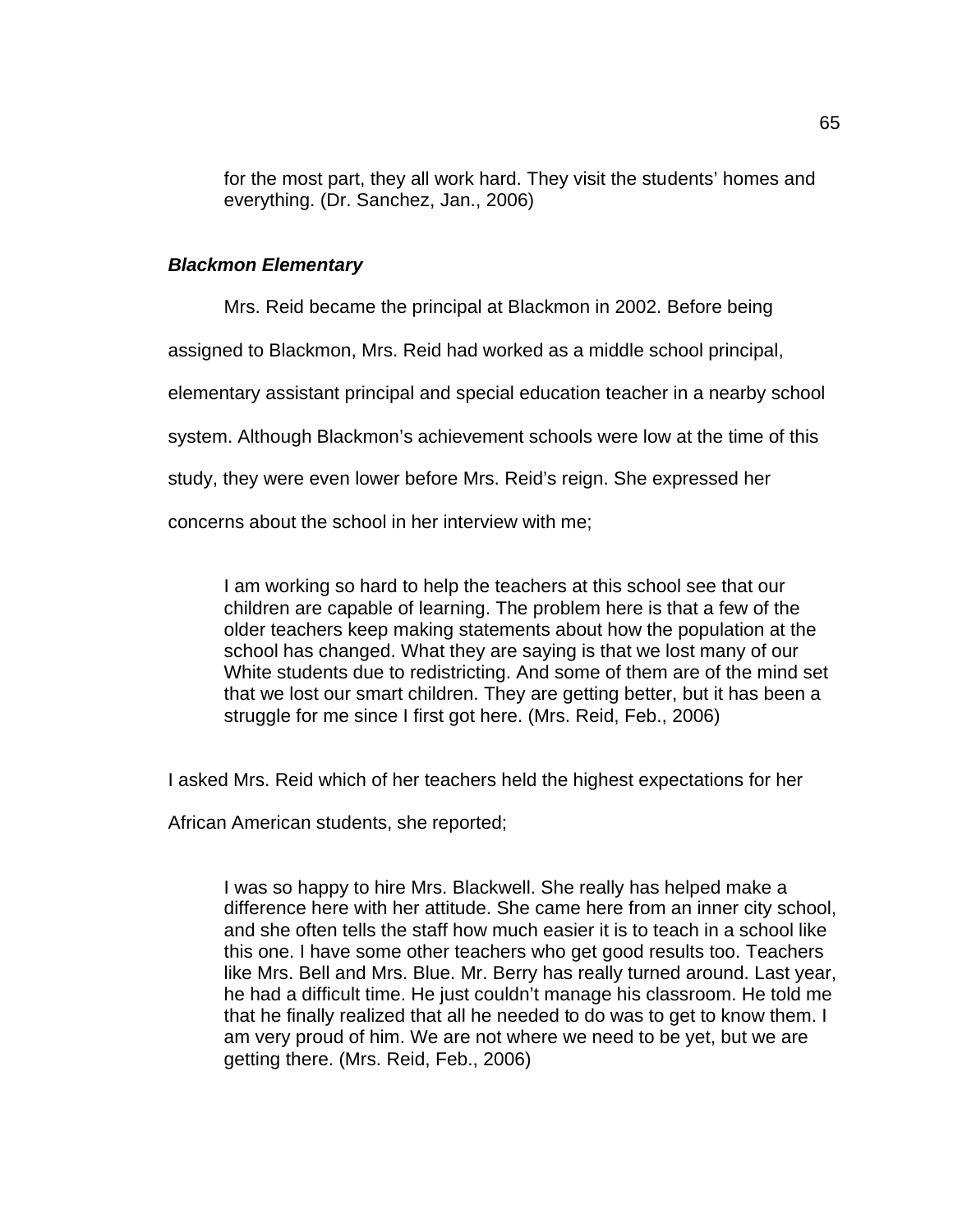#### **What Teachers Know and Expect about African American Students**

To understand what teachers know about and expect of their African American students, I talked with them through interviews and focus group meetings and I observed them while performing their practice. Since most of the teachers were engaged in instruction during the day, I met with them after school and held the interviews in their classrooms. One teacher wanted to talk to me over the telephone. She stated that she really didn't have time to meet with me because she was always busy preparing for her students. During the time of this study, teachers throughout Guilford County were pulled frequently out of their buildings for district wide staff development opportunities. Knowing this, I was very considerate of the teachers' time, and I held my interviews and focus group meetings on days when other meetings were not held. The participants were often willing to meet late in the afternoons. I divided my questions for the interviews into the following categories; direct knowledge of students, familiarity with pop culture/stereotypes, low expectations of African American students and high expectations of African American students. The direct knowledge of student questions were:

- 1. What can you tell me about the African American students' social background?
- 2. Have you ever had an African American student achieve at a higher rate than you expected? If so, what do you think caused this to happen?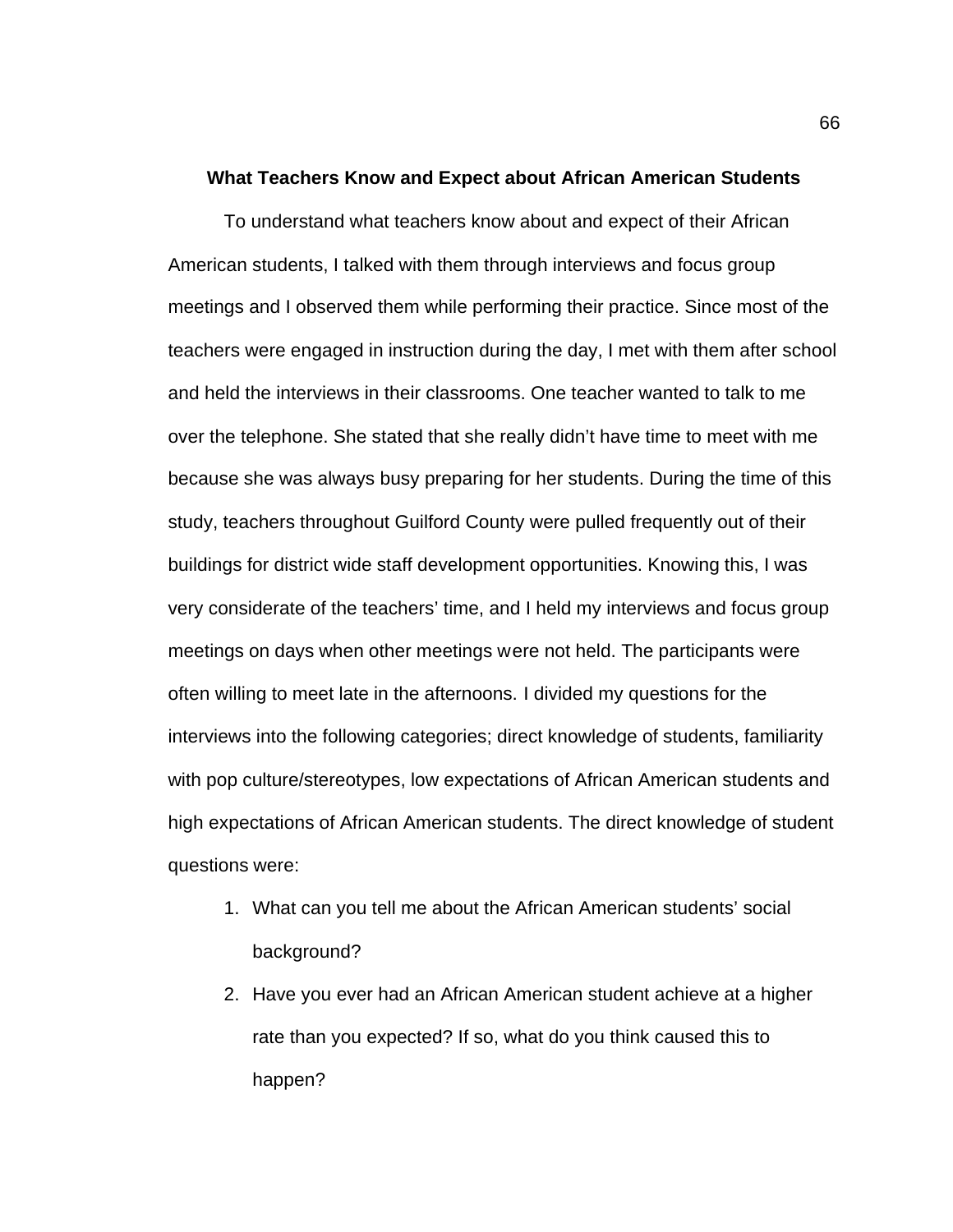- 3. How do you get to know your African American students?
- 4. What do you know about the learning styles of African American students?
- 5. What experiences other than in your work environment have you had with African Americans?
- 6. What is your definition of culturally relevant instruction? How is this a part of your practice, if at all? Why or why not?

I asked the following questions to determine the participants' familiarity with pop culture and stereotypes:

- 1. What role does your African American students' social background play in their learning? How do you know this or what informs your thinking on this?
- 2. Why do you think there is an achievement gap between African American and White students?
- 3. How do you think African Americans are portrayed on television and popular culture or in the media? Have you found these portrayals accurate based on your knowledge of your students? How so, how not?

To analyze whether or not the participants might have low expectations of African American students, I asked the following questions:

1. How many African American students do you think will score 4s on the EOG?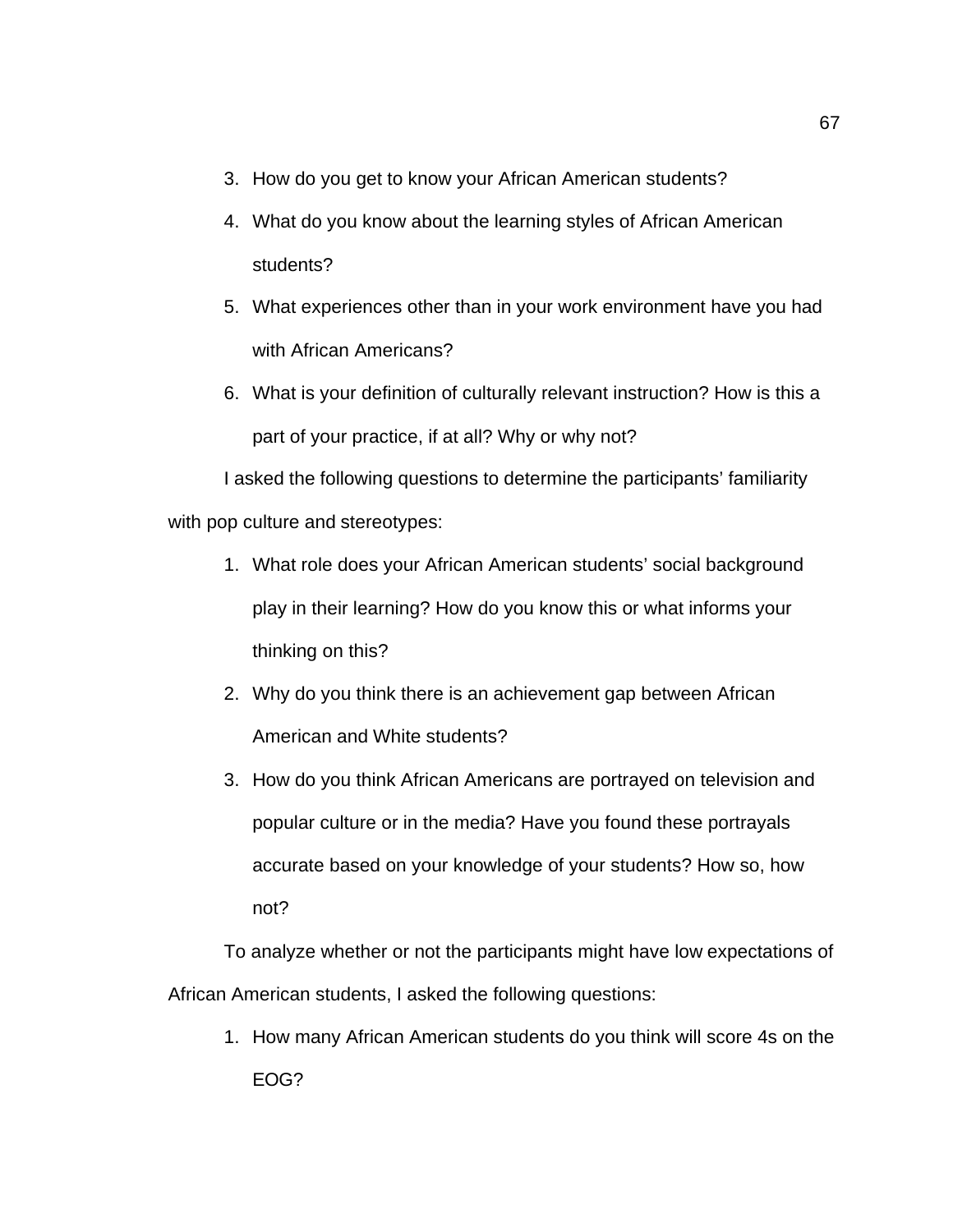- 2. What do you know about the learning styles of African American students?
- 3. Is it unusual for your African American students to be the top students in a classroom? Why or Why not?
- 4. Have you ever had an African American student achieve at a higher rate than you expected? If so what do you think cause this to happen? Determining whether or not the teachers might have high expectations involved my asking the following questions:
	- 1. What conditions causes your African American students to achieve at high rates?
	- 2. Is it unusual for your African American students to be the top students in a classroom? Why or why not?

At the interview sessions, I used a tape recorder to record the teachers' answers to the questions. I transcribed the tapes and I documented observation notes. On many occasions, I was invited back to the classroom to see some type of student performance or to see the teacher introduce an idea to the students. All twelve teachers seemed eager to talk to me. After the first six interviews, I started all sessions by telling the participants that they could be brief in their responses. Each session lasted at least one hour on tape, but the conversation always continued as I was headed out of the door. I was amazed at how freely the participants talked to me and how eager and willing they were to make their thoughts known. Although I had spent a great deal of time in both schools before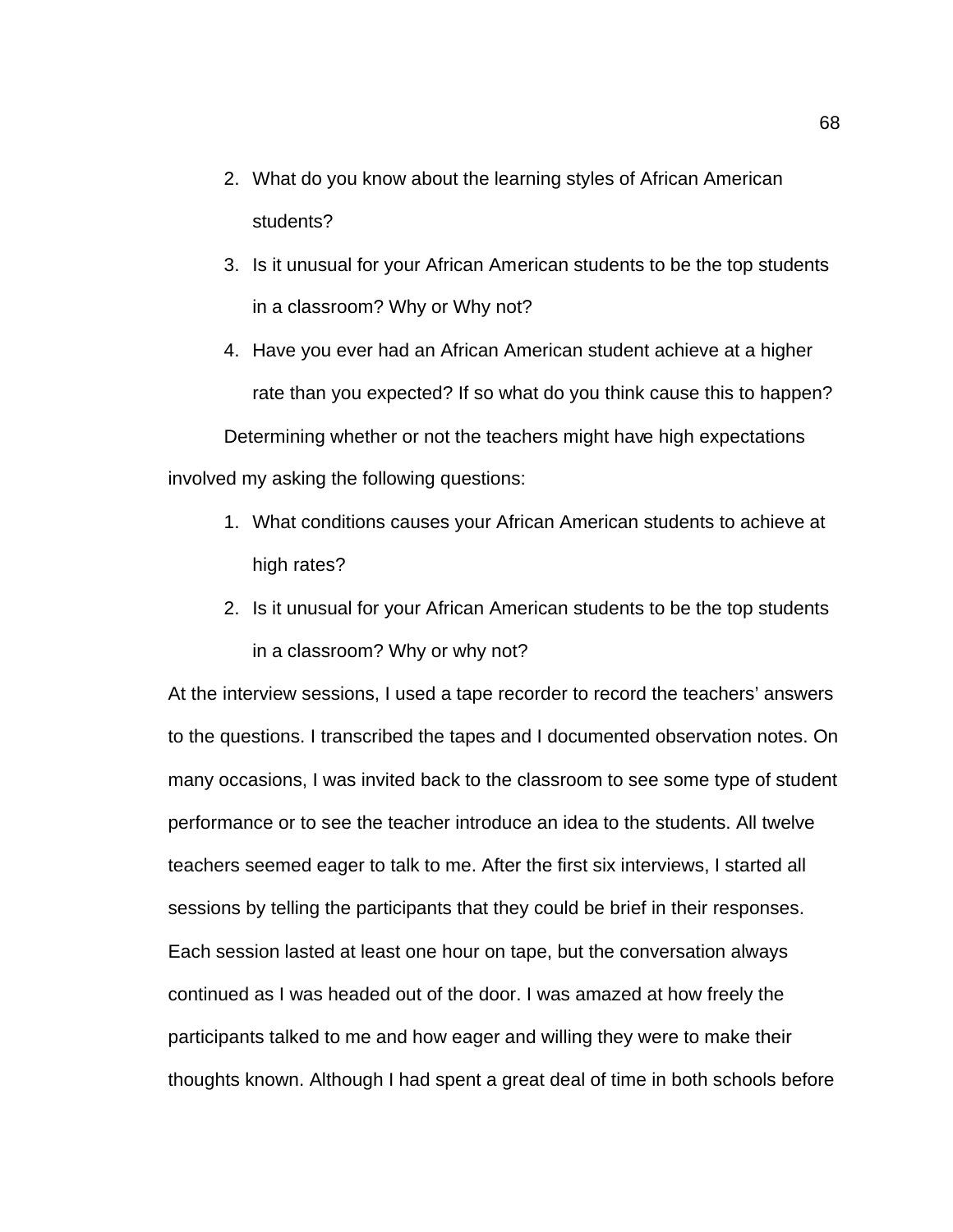conducting this study, I learned so much more about how the teachers felt about their students. Consistent with Kuykendall (2004), I sought to see if what I saw on the surface was what was really happening at each site. Table 7 represents summaries and/or exemplary quotes from the participants as they relate to the interview questions.

#### **Talking the Talk: Discussion about the Interview Data**

Interviewing the teachers at Mark and Blackmon was a very interesting experience for me. As stated earlier, I had been in and out of the schools for three years, and all of the participants felt that they knew me. On one occasion at Mark prior to this study, I had attended a meeting and I watched how the teachers interacted with each other. I felt that they were a little guarded in their responses to each other due to my presence at the meeting. This also had happened at Blackmon. Before I conducted the interviews, I was worried that the teachers would not tell me their honest feelings and thoughts or that they would shut down and not be open to discussion. Luckily, this was not the case. I found that by listening, I did not make the participants feel as if I were more competent or smarter then they were (Kleinman & Copp, 1993). This made them talk freely as they answered all of questions.

Issues of diversity can be one of the biggest challenges teachers can face (Delpit, 1995; Kailin, 2002; Obidah & Teel, 2001). In spite of the fact that most large school districts have an increasingly growing population of children of color educators continue to remain uncertain in how to meet these students' needs.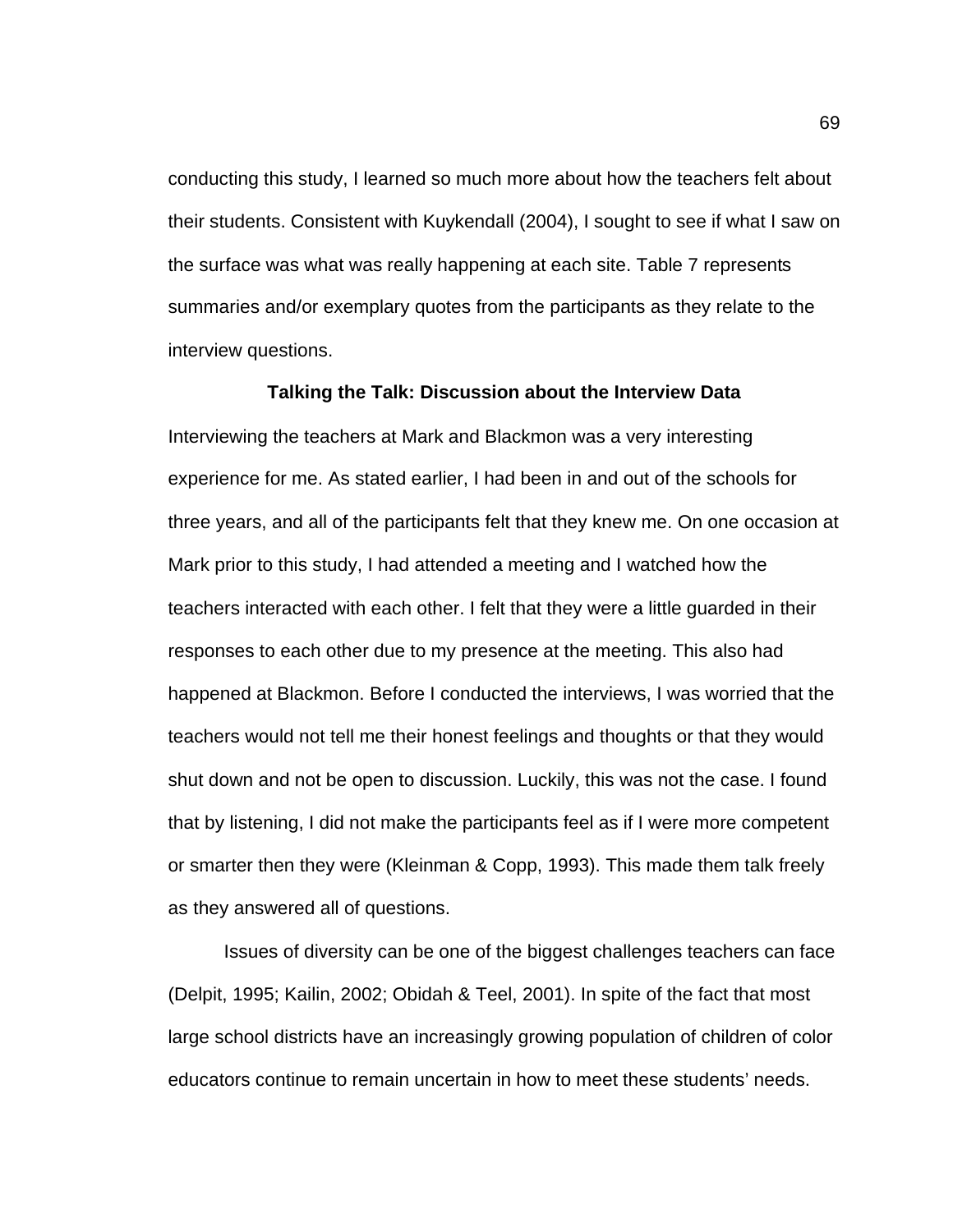#### **Table 7**

### *Participant Interview Responses*

#### **What can you tell me about your African American students' social background?**

| <b>Participant</b> | <b>Response</b>                                                                                                                                                                                                                                                                                                                                                                                                                                                                                 |
|--------------------|-------------------------------------------------------------------------------------------------------------------------------------------------------------------------------------------------------------------------------------------------------------------------------------------------------------------------------------------------------------------------------------------------------------------------------------------------------------------------------------------------|
| May                | Our students come from very low socioeconomic backgrounds. They walk to school because they live right here in the projects. Most<br>of them love coming to school, because they know I love them and I work with them all of the time. I don't let them use their home<br>lives as excuses for not learning.                                                                                                                                                                                   |
| Michelangelo       | The students here are from a very low economic background. There is so much poverty in the homes here. The children that I work<br>with are less fortunate than others, so the drive for school is not always there.                                                                                                                                                                                                                                                                            |
| <b>Michaels</b>    | A lot of them are a part of an extended family. They have a lot of cousins, and what I find very interesting is that it seems like<br>everybody here has god sisters and god cousins. They have a lot of relationships, not so much the traditional father and mother<br>relationship, not that at all. But they have a lot of extended families always bringing in other people and just adopting them into the<br>family. They like to have fun and a good time. The kids share this with me. |
| Mitchell           | These kids have a hard life away from school. That is why I do so many home visits. I want the parents to see me as a partner in<br>raising their children. Lately, I have had to start out early because I have been here so long that when I walk over to their homes, I<br>always see former students and parents who take up a lot of my time. They always have something to tell me.                                                                                                       |
| Montgomery         | My students are sweet children. They live in government subsidized housing. Their parents trust me to work with them and help them<br>learn what they need to learn.                                                                                                                                                                                                                                                                                                                            |
| Morris             | I think it is. For instance, last year I had a student who was living in a homeless shelter and by knowing that, I was able to help<br>intervene a couple of times and help the mother with things. I helped her get a special calculator to help her with her college work at<br>A&T and stuff like that. I have some African American students on free and reduced lunch although we aren't supposed to know.                                                                                 |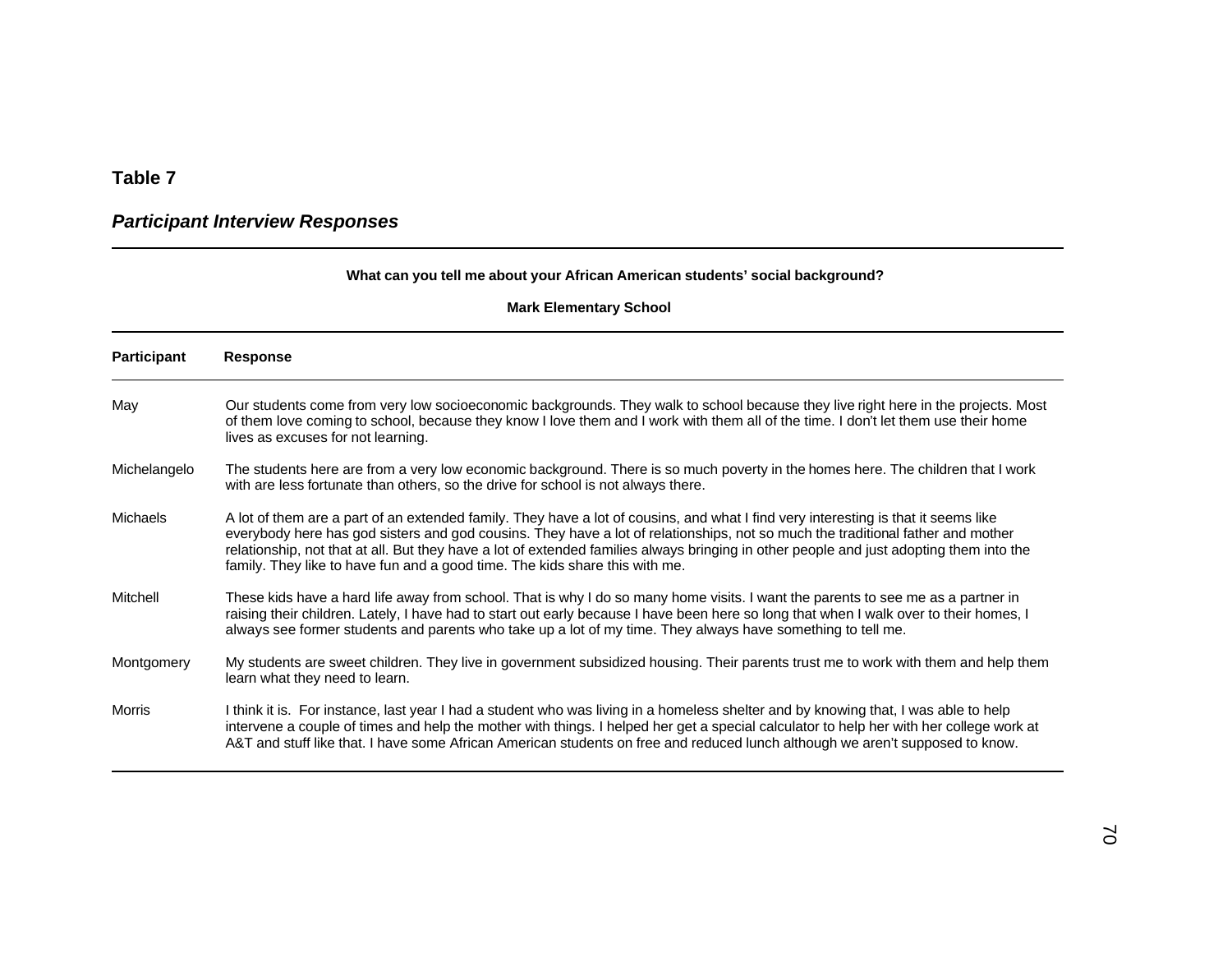### *Participant Interview Responses*

#### **What can you tell me about your African American students' social background?**

| <b>Participant</b> | <b>Response</b>                                                                                                                                                                                                                                                                                                                                                                                                                                                                                              |
|--------------------|--------------------------------------------------------------------------------------------------------------------------------------------------------------------------------------------------------------------------------------------------------------------------------------------------------------------------------------------------------------------------------------------------------------------------------------------------------------------------------------------------------------|
| Bell               | I am surprised that this year most of my students are from two-parent homes. Some of my students have grandparents raising them.<br>Most of them have two parents, but the parents aren't always able to come to school.                                                                                                                                                                                                                                                                                     |
| Berry              | I think for the most part that the African American students here have pretty good home lives. I think their parents stay on them a lot<br>and and make them do their homework. I have four maybe five students that seem like their parents are not at home a lot, and their<br>homework never comes in or it comes in incorrect.                                                                                                                                                                           |
| <b>Blackwell</b>   | I was surprised by the parents at this school. I came here from a school that was 99% African American so I thought that the parents<br>here would be like the parents I had worked with previously. But- all of my students aren't like the inner city students I was used to. I<br>have lots of children who come from fine families, parents who want their children to always do their best. They are taught to be well<br>behaved, and all of them aren't street smart like the students I was used to. |
| <b>Blue</b>        | This school was different 14 years ago. I had many more White students. I don't know when it changed. I look back in my yearbook<br>and I don't know when it changed. Most of my students are from single parent households. Only about 5 of mine are from two-parent<br>families. I think that when children have two parents, they do better because they have more support.                                                                                                                               |
| <b>Bowman</b>      | Most of them have brothers and sisters at this school. Most of them have two parents, although some live with their moms, but have<br>contact with their dads. My parents are working parents and very supportive. The parents always respond to me, and the children<br>always do their homework.                                                                                                                                                                                                           |
| <b>Brooks</b>      | Some of them know a lot of street smarts. They know how to interact with their friends, you know, cool. They interact with their friends,<br>but their parents don't influence them. They have a lot of outside influences, and I don't know why that happens, but I see it a lot. My<br>assistant is African American and she will say to them, "Don't act like you are out with one of your friends." So you see there is a good<br>balance because there is one each of us.                               |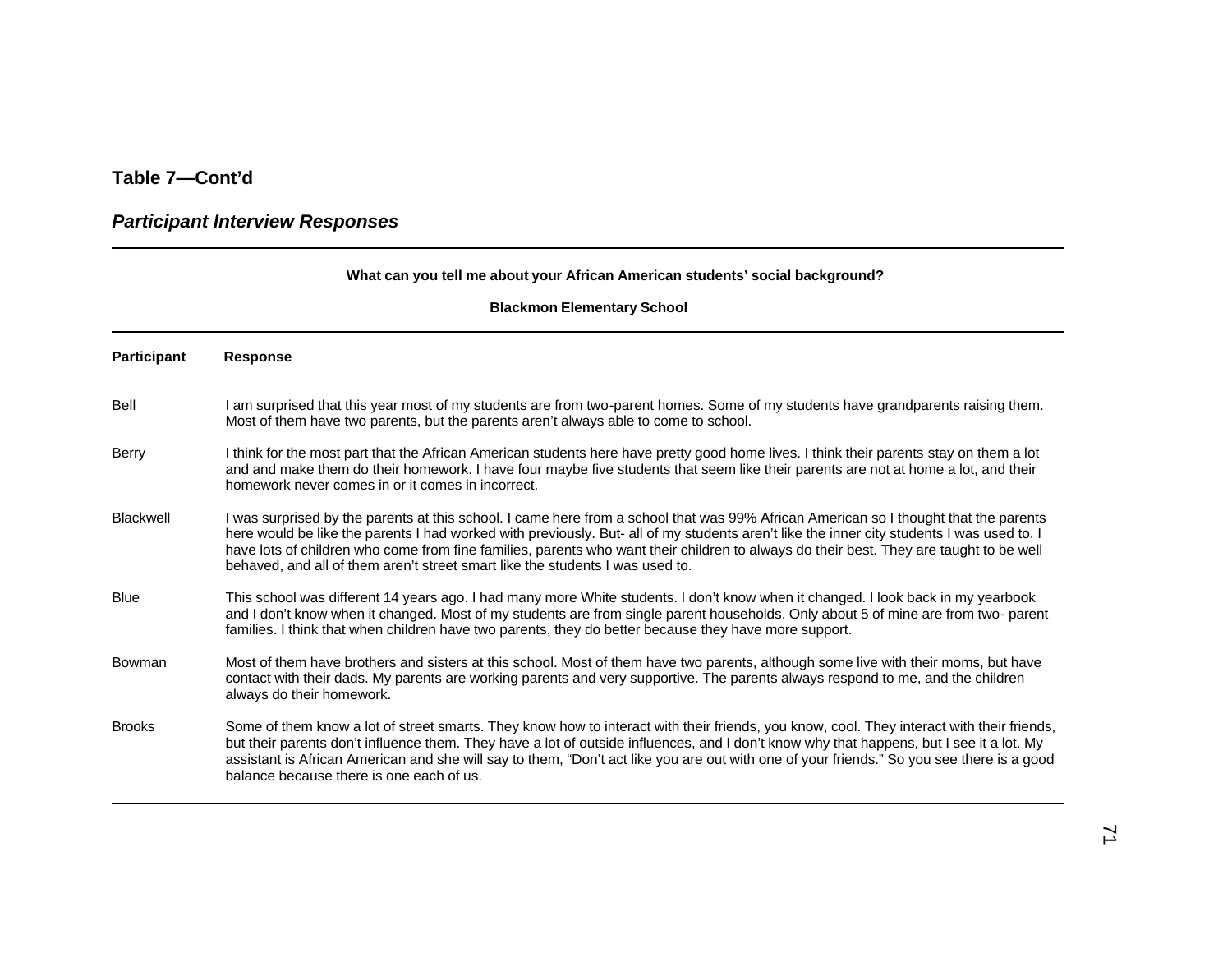#### *Participant Interview Responses*

**Have you ever had an African American student achieve at a higher rate than you expected? If so what do you think caused this to happen?**

| <b>Mark Elementary School</b> |  |
|-------------------------------|--|
|-------------------------------|--|

| <b>Participant</b> | <b>Response</b>                                                                                                                                                                       |
|--------------------|---------------------------------------------------------------------------------------------------------------------------------------------------------------------------------------|
| May                | Oh, yes! I don't know what happened.                                                                                                                                                  |
| Michelangelo       | No, I haven't because my expectations are always very high.                                                                                                                           |
| Michaels           | am not going to say higher than I expected because I expect you to be here. I always say you are a Johnson and you are a<br>Michaels.                                                 |
| Mitchell           | The last three years, every single student passed the EOG during the first testing administration period. But I didn't expect anything<br>less.                                       |
| Montgomery         | Yes, I have, and it surprises me because I always have the mindset that my students can achieve.                                                                                      |
| Morris             | Yeah, I got one in here that surprises me on occasions, and I've got another one, she is kind on a lower level, but she has been<br>performing well in her writing and her retelling. |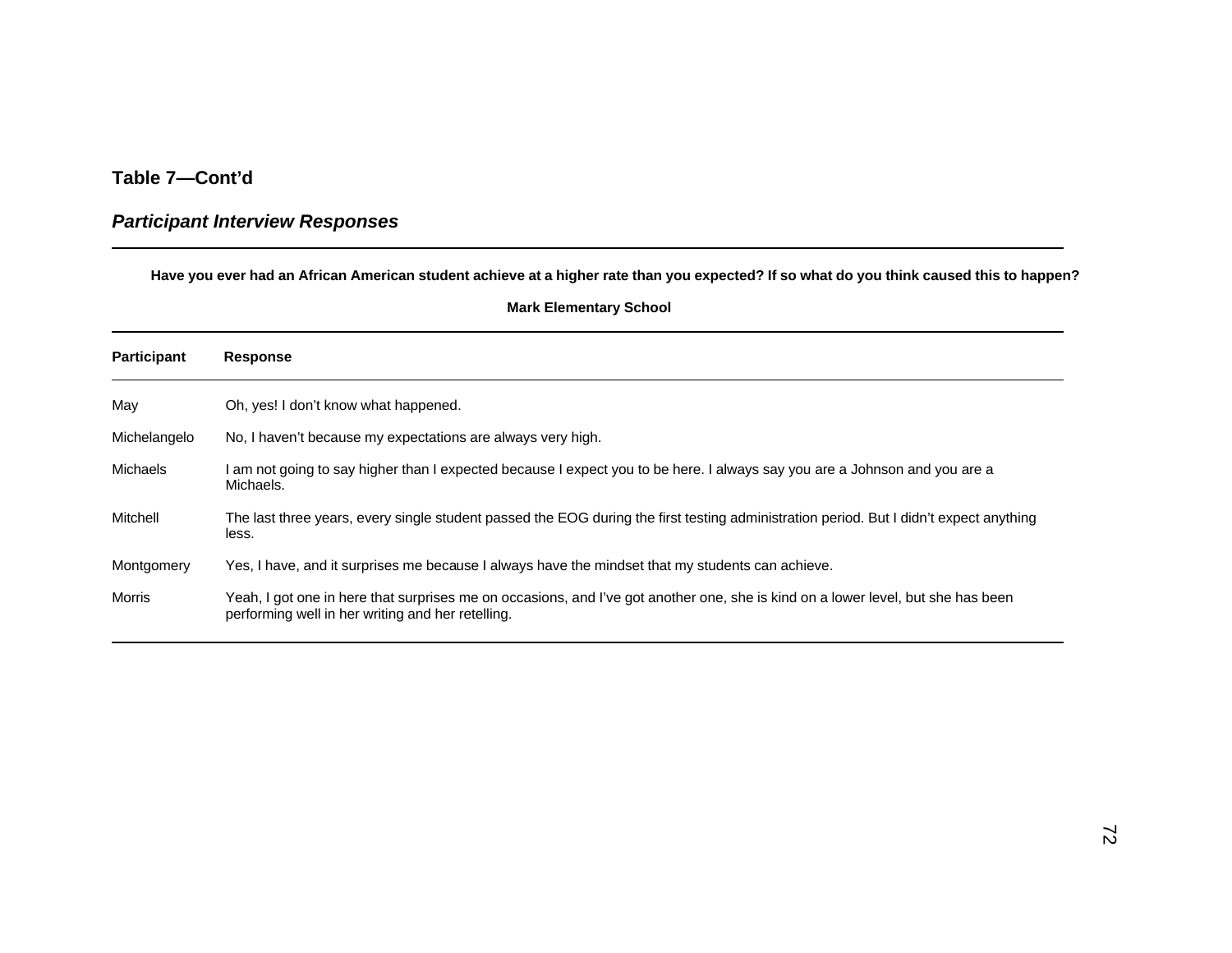#### *Participant Interview Responses*

**Have you ever had an African American student achieve at a higher rate than you expected? If so what do you think caused this to happen?**

| <b>Participant</b> | <b>Response</b>                                                                                                                                                                                                                                                                                                                                                                                       |
|--------------------|-------------------------------------------------------------------------------------------------------------------------------------------------------------------------------------------------------------------------------------------------------------------------------------------------------------------------------------------------------------------------------------------------------|
| Bell               | Yes I have! I had an experience with that last year. I had two children last year in my small guided reading group, and they would<br>come to this room, and I would brag on them, and we would shout when they achieved and celebrate with them for not missing words,<br>and both of those children went from Level I to Level III. It was probably because of the small group and direct teaching. |
| Berry              | Yes and the reason, I basically had a good relationship with the students and a good relationship with the parents.                                                                                                                                                                                                                                                                                   |
| <b>Blackwell</b>   | Yes, like I told you I came to this school thinking that the African American students here were like the ones I taught in my old school.<br>was so wrong. I thought they were all street smart, and I thought they came from different kinds of homes than they did. I discovered<br>that children had manners, and that they had lots of parental support.                                          |
| Blue               | Yes, because I have very high expectations, and sometimes I set them higher than I should, and I been pleasantly surprised in many<br>cases when they exceed my expectations. It really makes me feel good when that happens.                                                                                                                                                                         |
| Bowman             | No, because my expectation rate is very high and I know they can get there.                                                                                                                                                                                                                                                                                                                           |
| <b>Brooks</b>      | No, I think they can achieve just as fast as other children. If they have the mentality already, they can grow it.                                                                                                                                                                                                                                                                                    |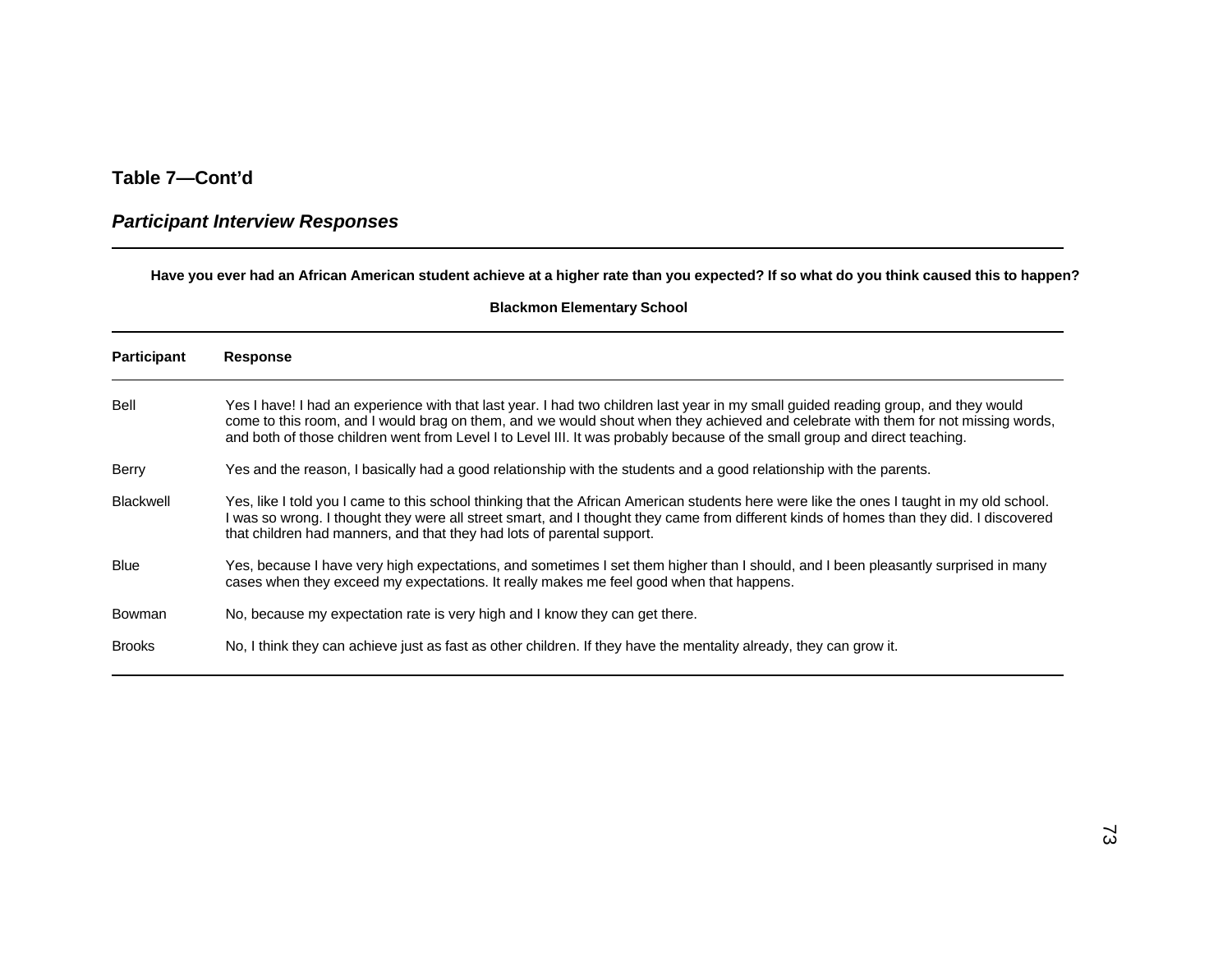### *Participant Interview Responses*

#### **How do you get to know your African American students?**

| <b>Participant</b> | <b>Response</b>                                                                                                                                                                                                                                                                                                                                                                                                                                                                                                                                                                                                                                                                                                                                                                                                                                                                                                                          |
|--------------------|------------------------------------------------------------------------------------------------------------------------------------------------------------------------------------------------------------------------------------------------------------------------------------------------------------------------------------------------------------------------------------------------------------------------------------------------------------------------------------------------------------------------------------------------------------------------------------------------------------------------------------------------------------------------------------------------------------------------------------------------------------------------------------------------------------------------------------------------------------------------------------------------------------------------------------------|
| May                | go into the neighborhood. I let them know that I am not only their teacher, but I am their friend. I am the mother figure. I want the<br>children to know that I want to be the person that they can come to if they have a problem, someone they can depend on and count<br>on.                                                                                                                                                                                                                                                                                                                                                                                                                                                                                                                                                                                                                                                         |
| Michelangelo       | I send home progress reports; I try to send a newsletter every week. This week I didn't send one, because it was a short week. I send<br>home notes, and I try to schedule conferences at least once a week. I also try to catch the parents when they come in the morning, so<br>that I can talk to them about their children.                                                                                                                                                                                                                                                                                                                                                                                                                                                                                                                                                                                                          |
| Michaels           | I do a lot of getting to know you activities at the beginning of the year.                                                                                                                                                                                                                                                                                                                                                                                                                                                                                                                                                                                                                                                                                                                                                                                                                                                               |
| Mitchell           | I use the assessment that we have to use, but I also try to spend time with my students on a one-on-one basis. I just talk to them to<br>get to know these persons. I find out about their families, I find out about their siblings and things that they like and don't like about<br>school. I ask them this because my focus is to change what they don't like. I want them to like coming to school because when they<br>love being here, they want to make it a joy for me. It takes time to do this at the beginning of the year, but it is worth it because you<br>can find out some things. I might learn that Dad is away, and he is supposed to be coming back home, and I want him to come back<br>home. That is the kind of thing you can learn. You know when the child changes, something is wrong. A little light goes off, and you<br>remember and you can pull that child to the side. You know little personal things. |
| Montgomery         | I get to know my students on a one-to-one basis, and I develop a working relationship with my parents. We work together, and I really<br>get to know my students that way.                                                                                                                                                                                                                                                                                                                                                                                                                                                                                                                                                                                                                                                                                                                                                               |
| <b>Morris</b>      | At the very beginning of the year, I try to get them to talk to me. We introduce ourselves. I tell them about me and I ask them about<br>them. When we do any kind of small group work and I can work with a few kids at a time, I try to get to know them as individuals with<br>their preferences and likes or whatever you know, an inventory or anything like that. I don't read their cum folders. Sometimes I talk to<br>their last year teacher, but I don't make a big deal of doing that unless there is something specific I need to know. I want to get to<br>know them as a blank slate.                                                                                                                                                                                                                                                                                                                                     |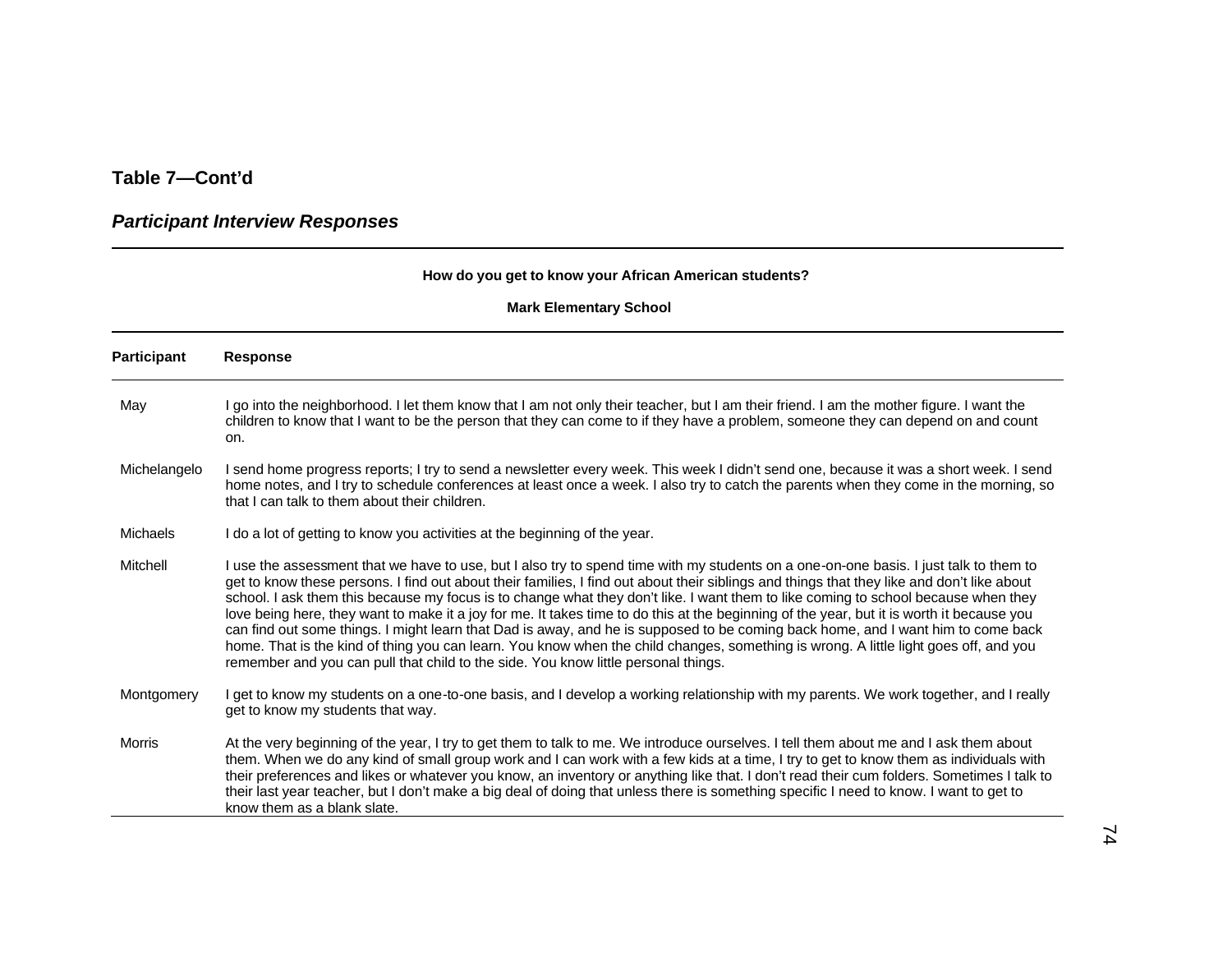### *Participant Interview Responses*

#### **How do you get to know your African American students?**

| <b>Participant</b> | <b>Response</b>                                                                                                                                                                                                                                                                                                                                                                  |
|--------------------|----------------------------------------------------------------------------------------------------------------------------------------------------------------------------------------------------------------------------------------------------------------------------------------------------------------------------------------------------------------------------------|
| Bell               | Well, first of all, I do a lot of assessments. I do feel that assessment is a part of learning. I have a lot of contact with the parents. I am<br>very well known for staying in touch with the parents, and I try at the beginning of the year to talk to them, and I try to find out from<br>them what they think their child is like. I also talk to the children one-on-one. |
| Berry              | I have a couple of different ways. I give them a couple of assignments so that I can determine what they can do. I have writing<br>assignments that will help me know about them and their interests. I talk to the previous teacher. The problem with this class is that a<br>lot of these students were not here last year.                                                    |
| <b>Blackwell</b>   | I don't make any plans during the first week of school. I watch my students and see how they interact with each other and with me. I<br>watch their parents and see how they interact with their children.                                                                                                                                                                       |
| <b>Blue</b>        | First of all, I always tell the parents that I don't care what has happened in the past that I want them to know that when they enter my<br>classroom they come in here with a clean slate. I don't talk to the previous teachers, although they come in here trying to tell me stuff.                                                                                           |
| Bowman             | We interview each other. I tell them something about myself, and they tell me things about themselves like their favorite color, their<br>hobbies and things like that. I don't talk to the previous teachers because I want to find out things about myself. Names do get thrown<br>around, but I don't listen.                                                                 |
| <b>Brooks</b>      | What is great about preK is that we are required to do home visits. We get to see firsthand what their home environment is like, and<br>we get to see what they might use and how styles are different and what they might use at home.                                                                                                                                          |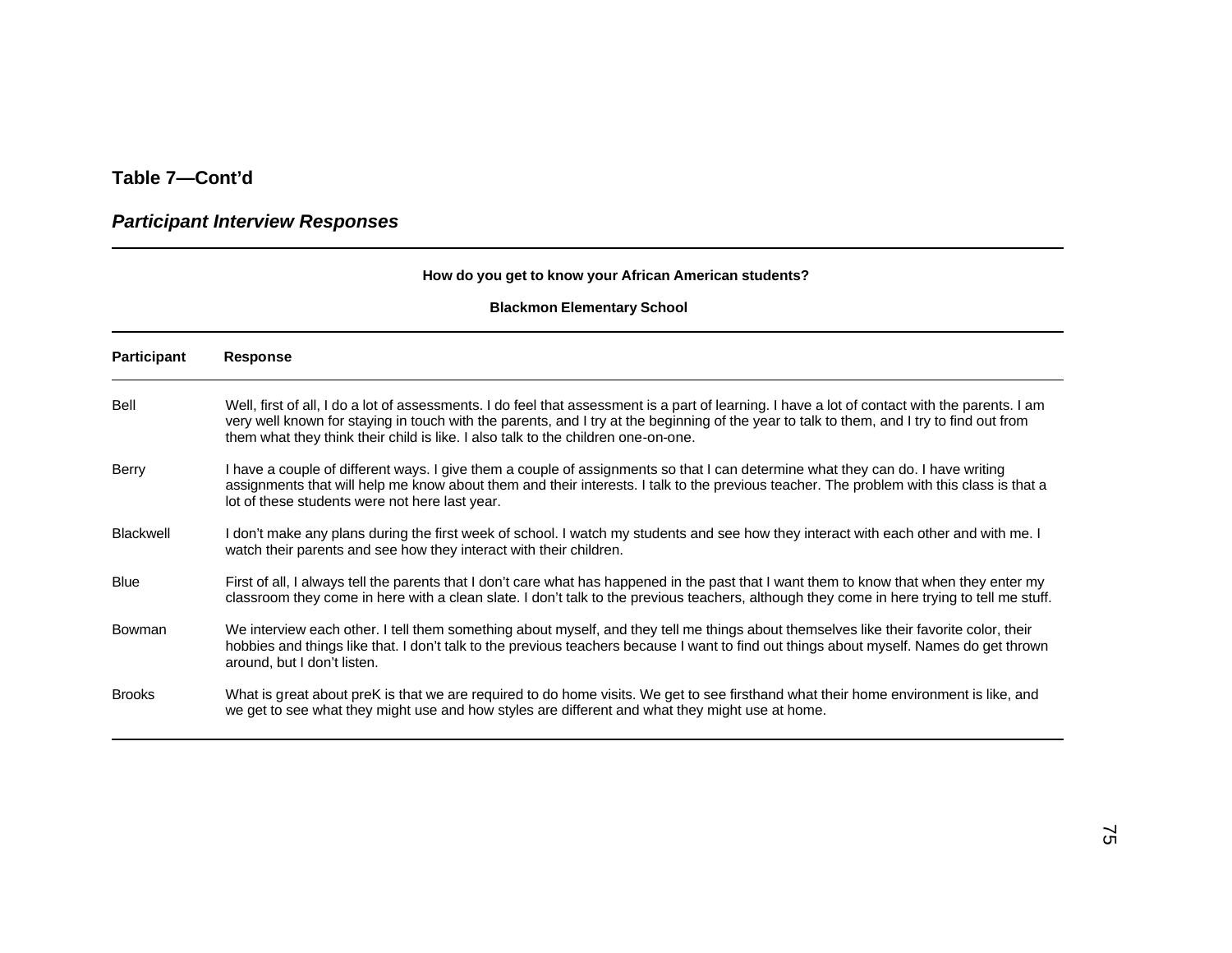### *Participant Interview Responses*

#### **What do you know about the learning styles of African American students?**

| <b>Participant</b> | Response                                                                                                                                                                                                                                                                                                                                                                                                                                                                                                             |
|--------------------|----------------------------------------------------------------------------------------------------------------------------------------------------------------------------------------------------------------------------------------------------------------------------------------------------------------------------------------------------------------------------------------------------------------------------------------------------------------------------------------------------------------------|
| May                | All children have different learning styles. I don't think it is just African American children.                                                                                                                                                                                                                                                                                                                                                                                                                     |
| Michelangelo       | I think every student is different and I want to make a basis that all people could I wouldn't say that this group could or this group<br>could, because I think every kid is different. I have one kid that could listen and think, "I got it," and I could have another kid who I<br>would have to sit down and help them get it. You can't just say that this is the all encompassing way to deal with kids.                                                                                                      |
| <b>Michaels</b>    | I think we love to, you know, we've got to feel it. We are very-you know there is a rhythm to life. That might mean bringing in the<br>singing, just the you know, you got to move with it even like when I am teaching reading, I do it with rhythm. I think it is natural for us<br>and they tend to identify with that.                                                                                                                                                                                           |
| Mitchell           | They learn like everyone else.                                                                                                                                                                                                                                                                                                                                                                                                                                                                                       |
| Montgomery         | There is no separation in terms of Black and White. Many children have different learning styles that need to be addressed by<br>teachers.                                                                                                                                                                                                                                                                                                                                                                           |
| <b>Morris</b>      | I think there is a range of different learning styles for African American students just like other students. You have some that are going<br>to need visual stimulus, some that are going to need auditory, some are going to need a combination of various stimuli, and you just<br>have to see what fits with any given child. It depends more on the child than the child's race. Now if you are looking at<br>socioeconomics, you are going to have to provide a lot of stimuli because they have not had that. |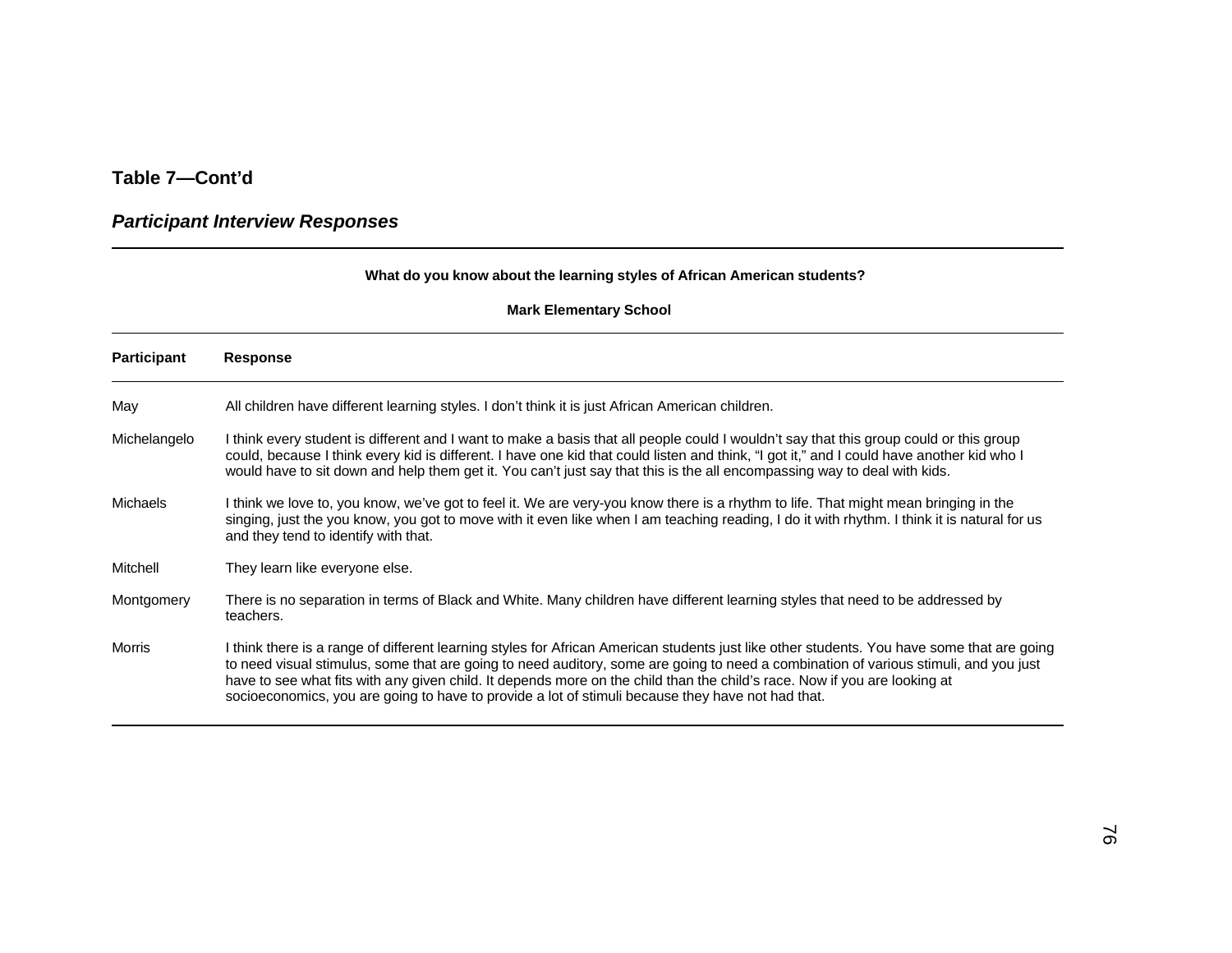### *Participant Interview Responses*

#### **What do you know about the learning styles of African American students?**

| <b>Participant</b> | <b>Response</b>                                                                                                                                                                                                                                                                                                                                                                                           |
|--------------------|-----------------------------------------------------------------------------------------------------------------------------------------------------------------------------------------------------------------------------------------------------------------------------------------------------------------------------------------------------------------------------------------------------------|
| Bell               | I do know that sometimes a lot of the children and I am speaking more of my experiences here at Blackmon and we do have some<br>children who don't have the background knowledge, and they maybe don't have magazines to read, and they don't have books that<br>they can choose from to read. As far as the children that I teach at Blackmon I have not seen that much of a gap in the learning styles. |
| Berry              | To be honest with you, I try to treat all learning styles the same. I don't really have any different things for that.                                                                                                                                                                                                                                                                                    |
| <b>Blackwell</b>   | They learn like every one else.                                                                                                                                                                                                                                                                                                                                                                           |
| <b>Blue</b>        | They have a lot of rhythm and you have to teach them that way. I try to make sure that I have lessons where they can move.                                                                                                                                                                                                                                                                                |
| Bowman             | I think African American children are just like other children. All children have different learning styles.                                                                                                                                                                                                                                                                                              |
| <b>Brooks</b>      | I know that some need stronger influences. I know some of mine do. The parents really push and you have to be a little harsher with<br>them. When my assistant speaks to them, she speaks harder that I do and they listen to her-Not all of the time but some of the time.                                                                                                                               |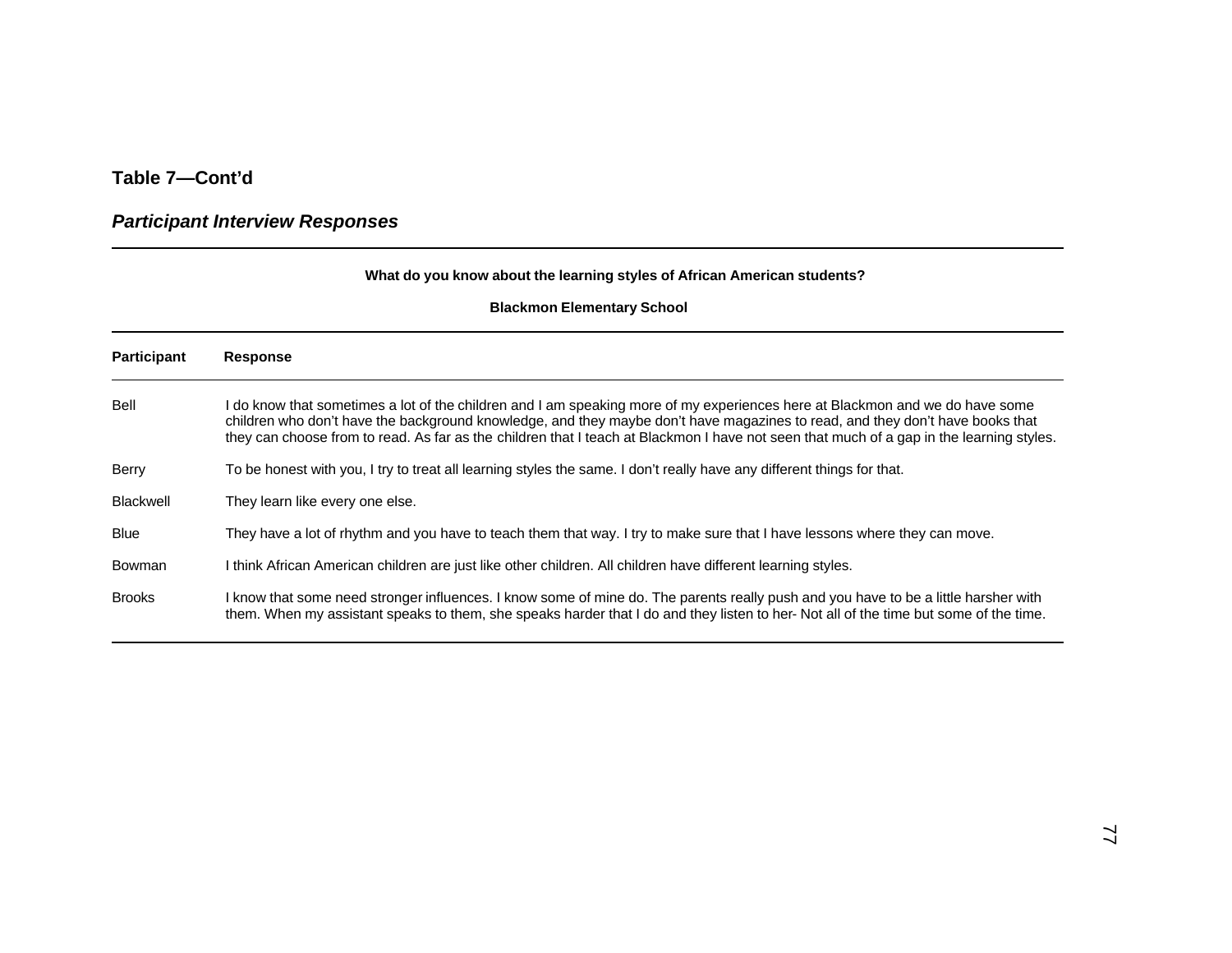### *Participant Interview Responses*

#### **What experiences other than in your work environment have you had with African American students?**

| <b>Participant</b> | <b>Response</b>                                                                                                                                                                                                                                                                                                                                                                                                                                                                                                                                                                                                                                                                                                                                                                                                                                                                                                                                                                                                                                                                                                                                                                                                                                         |
|--------------------|---------------------------------------------------------------------------------------------------------------------------------------------------------------------------------------------------------------------------------------------------------------------------------------------------------------------------------------------------------------------------------------------------------------------------------------------------------------------------------------------------------------------------------------------------------------------------------------------------------------------------------------------------------------------------------------------------------------------------------------------------------------------------------------------------------------------------------------------------------------------------------------------------------------------------------------------------------------------------------------------------------------------------------------------------------------------------------------------------------------------------------------------------------------------------------------------------------------------------------------------------------|
| May                | I have worked with African American children all of my life.                                                                                                                                                                                                                                                                                                                                                                                                                                                                                                                                                                                                                                                                                                                                                                                                                                                                                                                                                                                                                                                                                                                                                                                            |
| Michelangelo       | I grew up in the DC area and my best friends, a lot of them were African American and I attended integrated schools that were much<br>more so than in Guilford County.                                                                                                                                                                                                                                                                                                                                                                                                                                                                                                                                                                                                                                                                                                                                                                                                                                                                                                                                                                                                                                                                                  |
| Michaels           | I have worked with African Americans all of my life.                                                                                                                                                                                                                                                                                                                                                                                                                                                                                                                                                                                                                                                                                                                                                                                                                                                                                                                                                                                                                                                                                                                                                                                                    |
| Mitchell           | I have worked with African Americans all of my life. I have also spent most of my teaching career in predominately African American<br>schools. As you know, I left for a short while.                                                                                                                                                                                                                                                                                                                                                                                                                                                                                                                                                                                                                                                                                                                                                                                                                                                                                                                                                                                                                                                                  |
| Montgomery         | I went to school with African Americans. I was probably one of the first White students to attend desegregated schools in Greensboro.                                                                                                                                                                                                                                                                                                                                                                                                                                                                                                                                                                                                                                                                                                                                                                                                                                                                                                                                                                                                                                                                                                                   |
| Morris             | Well, if you want to go way back in my youth, my mother worked and there was no such thing as daycare. There was always a lady<br>who came to my house to take care of us. It was my sister and me. I have pictures of my youth being cared for by an African<br>American woman who didn't live with us, but she worked for us. She came and took care of us during the day when we were<br>preschool age and after school when we were school age, because my mother worked and her job demanded that she be there until<br>six o'clock at night. I wish I could recall her name. It has been so long, but I remember my family doing things like taking things to that<br>family at Christmas time and doing things like taking them food. It was a very loving relationship and that person was with me for<br>years until we moved from Georgia. But once we moved to North Carolina I was over at the middle school, and we didn't have that<br>kind of circumstance. We had a grandmother that lived next door to us. Other situations that I remember, a very elderly doctor who<br>had long retired lived next door to us and three women took care of her around the clock. Two of the ladies that took care of her were<br>African Americans. |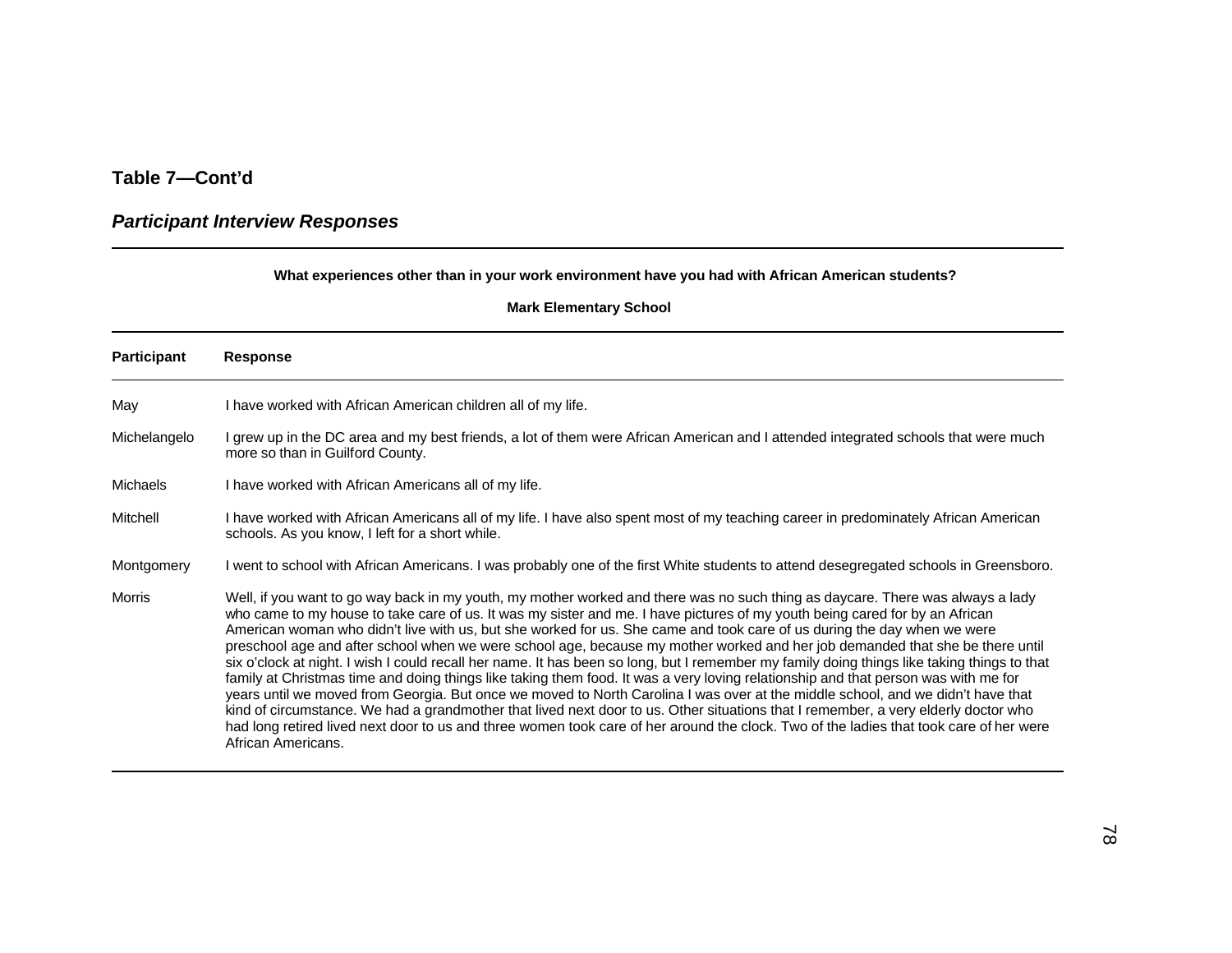### *Participant Interview Responses*

#### **What experiences other than in your work environment have you had with African American students?**

| Participant      | <b>Response</b>                                                                                                                                                                                                                                                                                                                                                                                                                                                                                                                                                                                                                                                                                                                                                                                                                                                                        |
|------------------|----------------------------------------------------------------------------------------------------------------------------------------------------------------------------------------------------------------------------------------------------------------------------------------------------------------------------------------------------------------------------------------------------------------------------------------------------------------------------------------------------------------------------------------------------------------------------------------------------------------------------------------------------------------------------------------------------------------------------------------------------------------------------------------------------------------------------------------------------------------------------------------|
| Bell             | When I was in elementary and high school, I was not exposed to many African Americans. I remember when I was in high school;<br>there were only three or four African Americans. I can remember we had one African American boy who was gorgeous. He was on<br>the football team and everything. One day my mother answered the phone and said, "Honey, there is someone on the phone for you."<br>She knew a lot of my friends and she said, "I think it is Johnny." And that was all she said. He was the Black boy and he asked me out<br>on a date. I haven't had much experience working with African Americans except for at school and at this company that helped write<br>essays. I did some part-time work there and a little bit of summer work as a team leader. I had a lot of very good African Americans<br>who were good workers on my team. I did have that exposure. |
| <b>Berry</b>     | Growing up and pretty much throughout school it seemed that the older I got, the more African Americans I was around in school. In<br>elementary school there weren't many and when I went to middle school, it was like a big culture clash for me because I was used to<br>being around White kids and in middle school it was about 50% African American. It was very interesting and very alarming at times.                                                                                                                                                                                                                                                                                                                                                                                                                                                                       |
| <b>Blackwell</b> | I have worked with African Americans all of my life.                                                                                                                                                                                                                                                                                                                                                                                                                                                                                                                                                                                                                                                                                                                                                                                                                                   |
| <b>Blue</b>      | When I was in New York I worked in a daycare center that had all Black children I have worked with African Americans all of my life.                                                                                                                                                                                                                                                                                                                                                                                                                                                                                                                                                                                                                                                                                                                                                   |
| Bowman           | I have been around and worked with African Americans all of my life.                                                                                                                                                                                                                                                                                                                                                                                                                                                                                                                                                                                                                                                                                                                                                                                                                   |
| <b>Brooks</b>    | taught kindergarten before teaching preK and I had some African American students in that class. When I went to elementary and<br>high school there weren't many African Americans.                                                                                                                                                                                                                                                                                                                                                                                                                                                                                                                                                                                                                                                                                                    |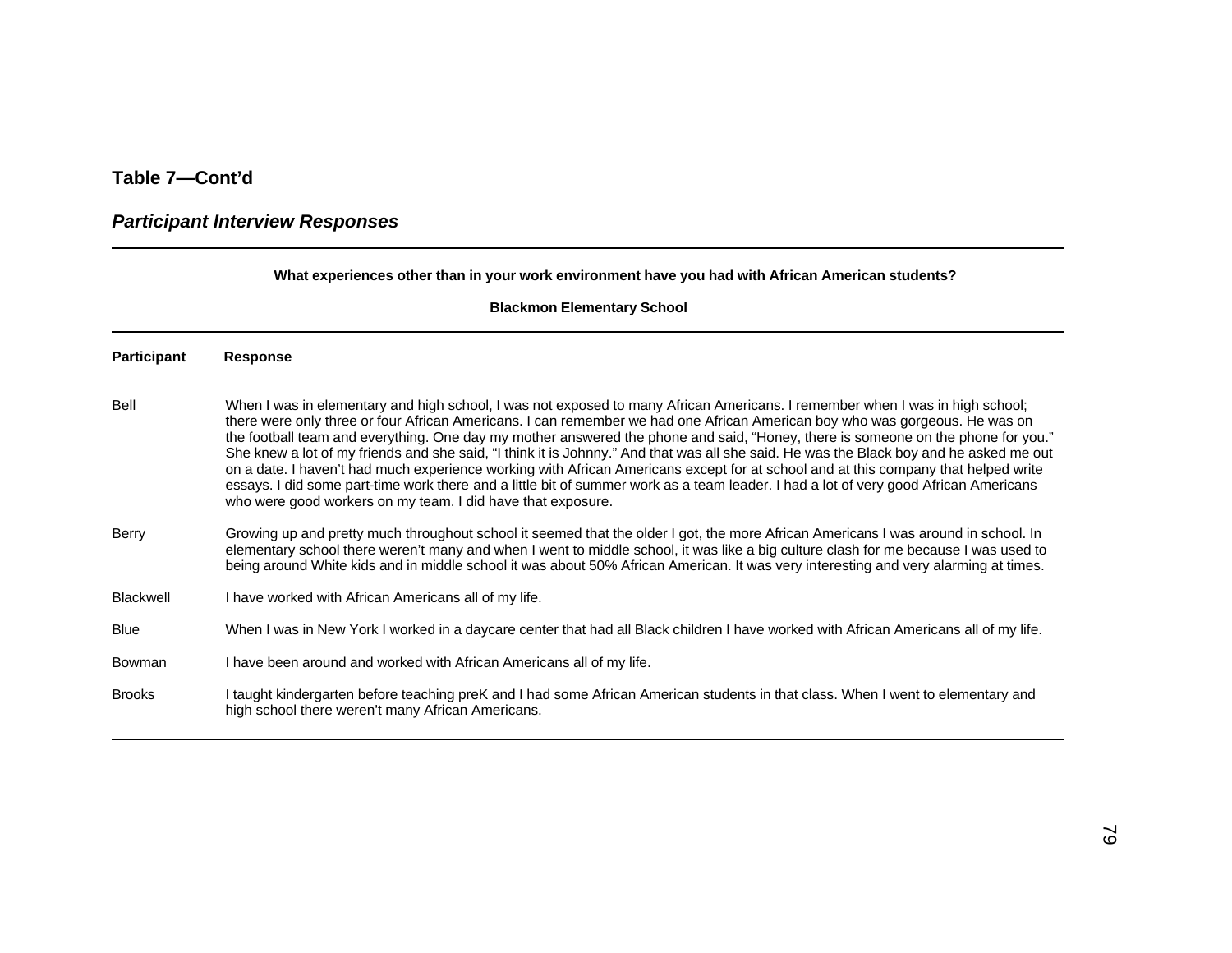# *Participant Interview Responses*

**What is your definition of culturally relevant instruction? How is this a part of your practice, if at all? Why or why not?**

| Participant  | <b>Response</b>                                                                                                                                                                                                                                                                                                                                                                                                                                                                                                                                                                                                                                                                                                                                                                                                                                                                                                                                                                                                                                                                                                                                                                                                                                                                                                                                                                                                                                           |
|--------------|-----------------------------------------------------------------------------------------------------------------------------------------------------------------------------------------------------------------------------------------------------------------------------------------------------------------------------------------------------------------------------------------------------------------------------------------------------------------------------------------------------------------------------------------------------------------------------------------------------------------------------------------------------------------------------------------------------------------------------------------------------------------------------------------------------------------------------------------------------------------------------------------------------------------------------------------------------------------------------------------------------------------------------------------------------------------------------------------------------------------------------------------------------------------------------------------------------------------------------------------------------------------------------------------------------------------------------------------------------------------------------------------------------------------------------------------------------------|
| May          | I think that it might mean that the instruction as it pertains to the students' gender and culture should meet their needs. It is a part of<br>my practice as a teacher, but I hadn't thought of it that way.                                                                                                                                                                                                                                                                                                                                                                                                                                                                                                                                                                                                                                                                                                                                                                                                                                                                                                                                                                                                                                                                                                                                                                                                                                             |
| Michelangelo | It means do you make sure that you include African American literature. I think that no matter what my class is made up of, it would be<br>a part of my practice. I think the more you expose kids to different cultures, the better. I think we should talk about things like Martin<br>Luther King Day, but my kids are going to also learn about Sitting Bull. We are not just going to talk about Black/White; we are going<br>to learn about Ceasar Childress, because I think having grown up around diversity, I didn't realize how lucky I was. I understand a lot<br>about different cultures. I understand a lot of different religions, but when you teach children who haven't had that kind of exposure,<br>you think, oh, my goodness. You have to start at square one with the fact that there are different cultures so that we don't do the<br>students a disservice when we only talk of things in Black and White.                                                                                                                                                                                                                                                                                                                                                                                                                                                                                                                     |
| Michaels     | I don't think I can answer that.                                                                                                                                                                                                                                                                                                                                                                                                                                                                                                                                                                                                                                                                                                                                                                                                                                                                                                                                                                                                                                                                                                                                                                                                                                                                                                                                                                                                                          |
| Mitchell     | Relevant means that it has to deal with what is important and culture could refer to the group of students you work with. I don't know if<br>it means the dialect that is used. I especially think of that when I think of social studies and science. For example, one of the first<br>things I did, we had to go to Hunter Center for voting, and I spoke to that gentleman and found out that there was a low turnout for<br>voting. I jumped onboard. My class and I did, and we ended up doing all kinds of flyers. We sent out a little survey as a quick way to<br>see if the parents were going to be voting and the different reasons why they didn't. Then we started talking, and we talked about how<br>Blacks had struggled and how Rosa Parks struggled and how many people died to make sure we could have voting rights. We also<br>had some Native Americans so we pulled in the fact that they had the right to vote too. I really pushed the issue and the kids went<br>home and influenced what happened last year. The man that I worked with called back and asked me to put my students on the<br>speaker phone because he wanted to congratulate them. At the beginning of our project only 27% of our families said they would vote<br>and after the lesson, 87, I think 87% ended up voting. My kids went to see the voting turn out and they got their Kids Voting badges. I<br>think that is culturally relevant instruction. |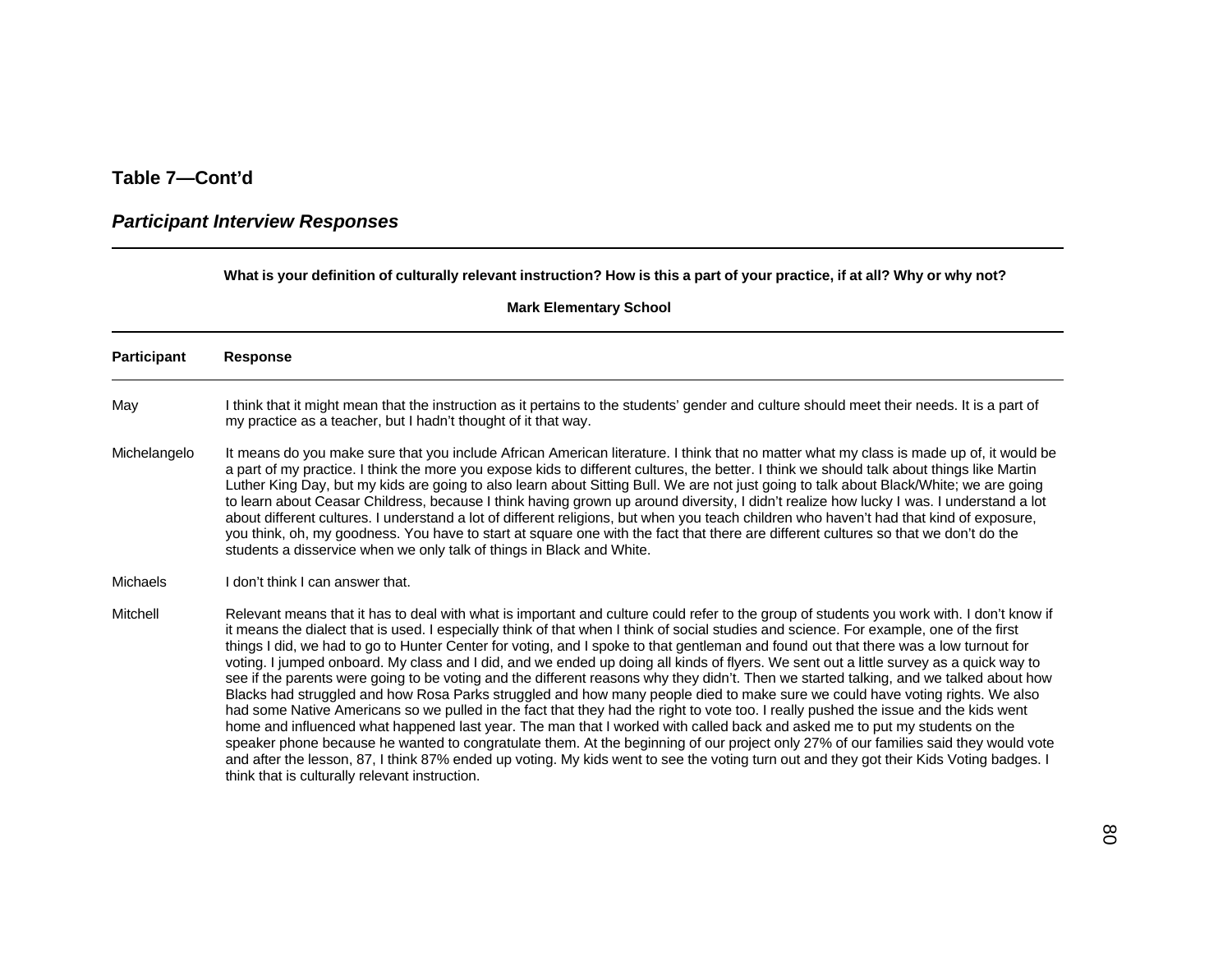### *Participant Interview Responses*

**What is your definition of culturally relevant instruction? How is this a part of your practice, if at all? Why or why not?**

| <b>Participant</b> | Response                                                              |
|--------------------|-----------------------------------------------------------------------|
| Montgomery         | It means providing educational opportunities for all children.        |
| Morris             | I really can't answer that question. I have never heard of that term. |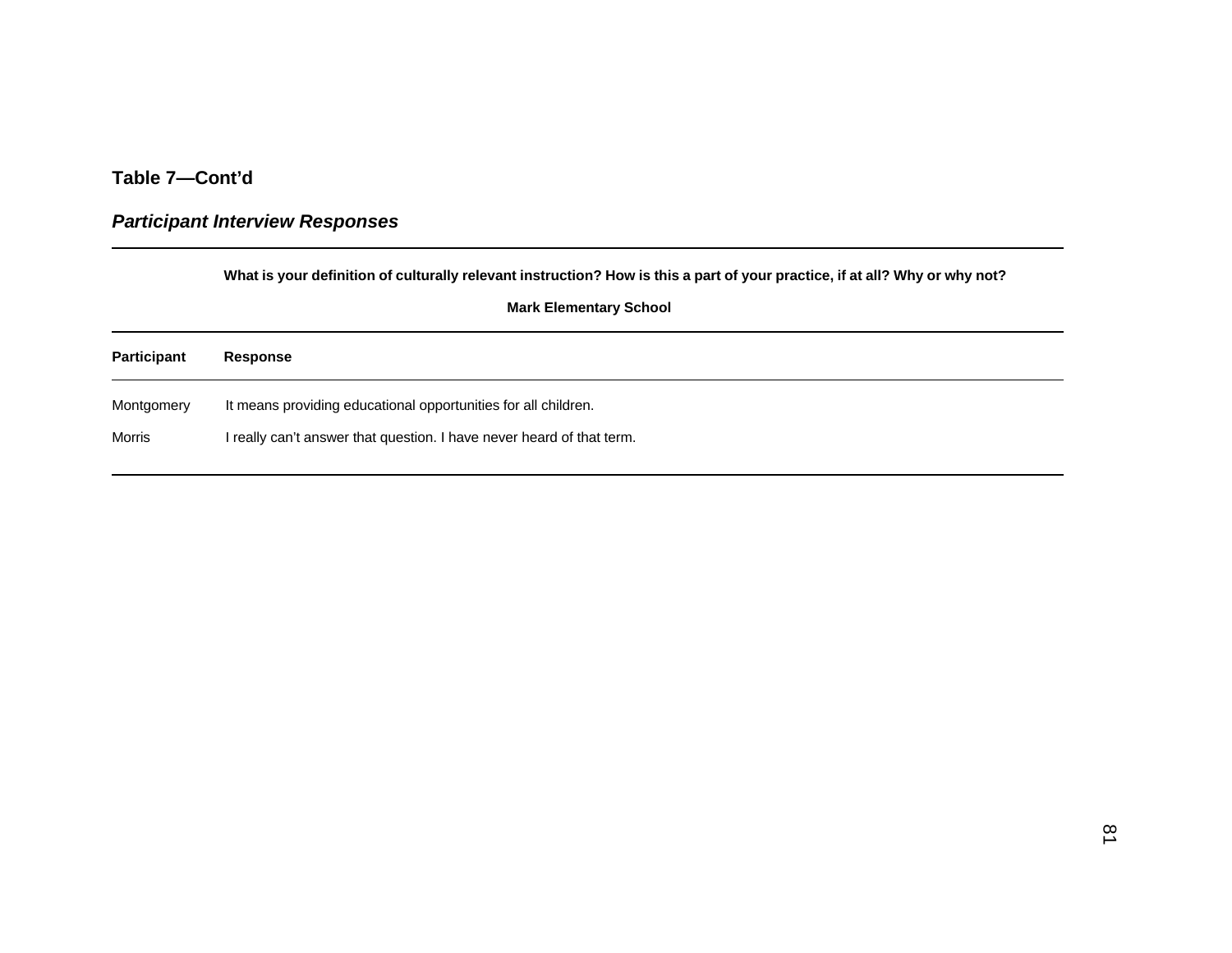# *Participant Interview Responses*

#### **What is your definition of culturally relevant instruction? How is this a part of your practice, if at all? Why or why not?**

| <b>Participant</b> | <b>Response</b>                                                                                                                                                                                                                                                                                                                                                                                                                                                                                                                                                                                                                                                                                                                                                                                                 |
|--------------------|-----------------------------------------------------------------------------------------------------------------------------------------------------------------------------------------------------------------------------------------------------------------------------------------------------------------------------------------------------------------------------------------------------------------------------------------------------------------------------------------------------------------------------------------------------------------------------------------------------------------------------------------------------------------------------------------------------------------------------------------------------------------------------------------------------------------|
| Bell               | Relevant means making a connection and culturally relevant means do I make the instruct ion fit with my students. Oh, yes! I do that.                                                                                                                                                                                                                                                                                                                                                                                                                                                                                                                                                                                                                                                                           |
| <b>Berry</b>       | I guess it would be instruction that is relevant to the students. Yes, I do this. I make it a point to do this.                                                                                                                                                                                                                                                                                                                                                                                                                                                                                                                                                                                                                                                                                                 |
| <b>Blackwell</b>   | It means that we make our instruction relevant to the students we work with or that we try to include things that he children                                                                                                                                                                                                                                                                                                                                                                                                                                                                                                                                                                                                                                                                                   |
| <b>Blue</b>        | Culture would mean what the students are used to and relevant would mean if I use that to teach. I do in here. For example, people<br>are talking about Black History Month. The other day I said, "I had better do something to recognize that it is Black History month. The<br>reason I said this is because we do Black History in here all of the time. I don't separate it. I know I need to separate it now, because<br>everyone in the school is talking about it, and I want my students to do what everyone else in the school is doing. But I don't believe in<br>separating it out. I try todo things in here that my students can relate to. I try to understand them, and I want them to understand me.<br>That is why I bring in all of the photo albums and stuff, and I let them bring theirs. |
| Bowman             | I do that in my room. We don't only talk about it. Like I said, I have some Hispanic children in my room and I might talk to them and<br>ask them how you say good morning in your language and stuff like that. We do something called, Christmas Around the World. So<br>we touch on German, Italian and Spanish. And time and time again, I might bring in something like this is from Mexico. I put out<br>wooded shoes, you know, something the children can relate to. I have African American books, lots of them. I asked the students<br>what is special about February, and they finally realized that it is African America history month. And we talk not just about Martin<br>Luther King, but we talk about others too like George Washington Carver.                                             |
| <b>Brooks</b>      | I think that would be providing things that will affect all of the students. I try to provide instruction that can relate to my Hispanic<br>students and my African American students. I have a good book; Little Red Riding Hood is not White. My parents bought it for me. I<br>go to the library all of the time and get books for my students.                                                                                                                                                                                                                                                                                                                                                                                                                                                              |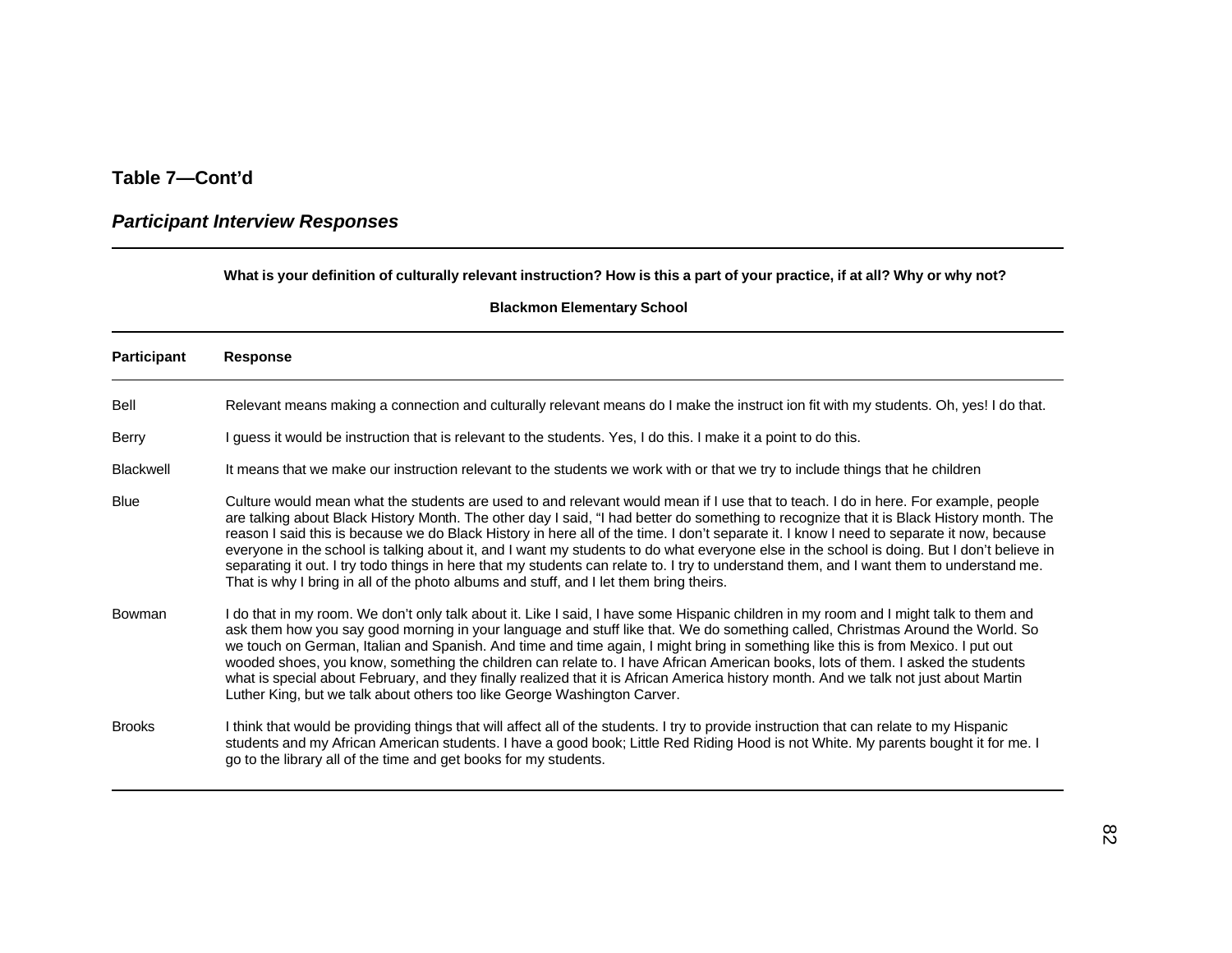#### *Participant Interview Responses*

#### **What role does your African American students' social background play in their learning? How do you know this or what informs our thinking about this?**

| <b>Participant</b> | <b>Response</b>                                                                                                                                                                                                                                                                                                                                                                                                                                                                                                                                                                                                                                                                                                                                                                                                                                                                                                                                                                                                                                                                                                                                                                                                                                                                                                                                                                                                                                                                                             |
|--------------------|-------------------------------------------------------------------------------------------------------------------------------------------------------------------------------------------------------------------------------------------------------------------------------------------------------------------------------------------------------------------------------------------------------------------------------------------------------------------------------------------------------------------------------------------------------------------------------------------------------------------------------------------------------------------------------------------------------------------------------------------------------------------------------------------------------------------------------------------------------------------------------------------------------------------------------------------------------------------------------------------------------------------------------------------------------------------------------------------------------------------------------------------------------------------------------------------------------------------------------------------------------------------------------------------------------------------------------------------------------------------------------------------------------------------------------------------------------------------------------------------------------------|
| May                | It makes a very big difference because for number one, it is harder to get them interested and get the parents involved. The children<br>have an interest, and if we can get the parents interested, it would make a big difference. A lot of my students don't really have the<br>parental support, and I found out, too, that the parents just don't really know what to do and how to do what the children are doing. It<br>is so important to keep those parents informed on what is going on and what we are trying to do and show them how they can help.                                                                                                                                                                                                                                                                                                                                                                                                                                                                                                                                                                                                                                                                                                                                                                                                                                                                                                                                             |
| Michelangelo       | I think it plays. I don't necessarily think that it is a racial issue; I think it is a socioeconomic issue. I work with kids who are less<br>fortunate than many others and the drive for school is not always there but I couldn't call that a Black/White issues. I believe that the<br>things that are affecting my students the most are issues associated with low expectations because expectations are not necessarily<br>at home. School for some parents isn't much of a priority. It isn't so much that the parents don't care or that the parents don't love<br>their kids; it's just that it's not seen as a priority, so I don't think it is a racial issue. I just think that these parents don't have an<br>education themselves, and schooling is just something very new and very different.                                                                                                                                                                                                                                                                                                                                                                                                                                                                                                                                                                                                                                                                                               |
| <b>Michaels</b>    | It makes a difference in their learning.                                                                                                                                                                                                                                                                                                                                                                                                                                                                                                                                                                                                                                                                                                                                                                                                                                                                                                                                                                                                                                                                                                                                                                                                                                                                                                                                                                                                                                                                    |
| Mitchell           | I definitely think that knowing where the child is coming from will help the teacher to better understand problems the child might have<br>when he comes into the classroom. I have tried to share with teachers that maybe have students after me. I might say that this issue<br>is going on at home. For example, Grandfather wants the child to stay with him because Mom can't control the child. So the things<br>that he tries at home, he will try here. Many times Caucasian teachers will have the feeling that if Mrs. Mitchell did it, I know I can<br>handle it too. But many of these teachers don't understand that kids come to school with a different image, and if you speak to many<br>of their parents, you need to know that the parents think differently about African American and White teachers. Some of my kids even<br>make the mistake of calling me Mama when they are talking to me. I can guarantee you that there isn't a White teacher here who will<br>tell you that an African American student accidentally called them Mama. Because I tell these kids all of the time, I am your Mama.<br>You know, when you are away from Mom, I am your mama. But I think many of them don't get to know them because maybe they feel<br>uncomfortable, maybe, and you probably have some parents who will look at them in a different aspect like you are trying to be in my<br>business. Whereas with me being Black they say, oh, she is just trying to get to know us better. |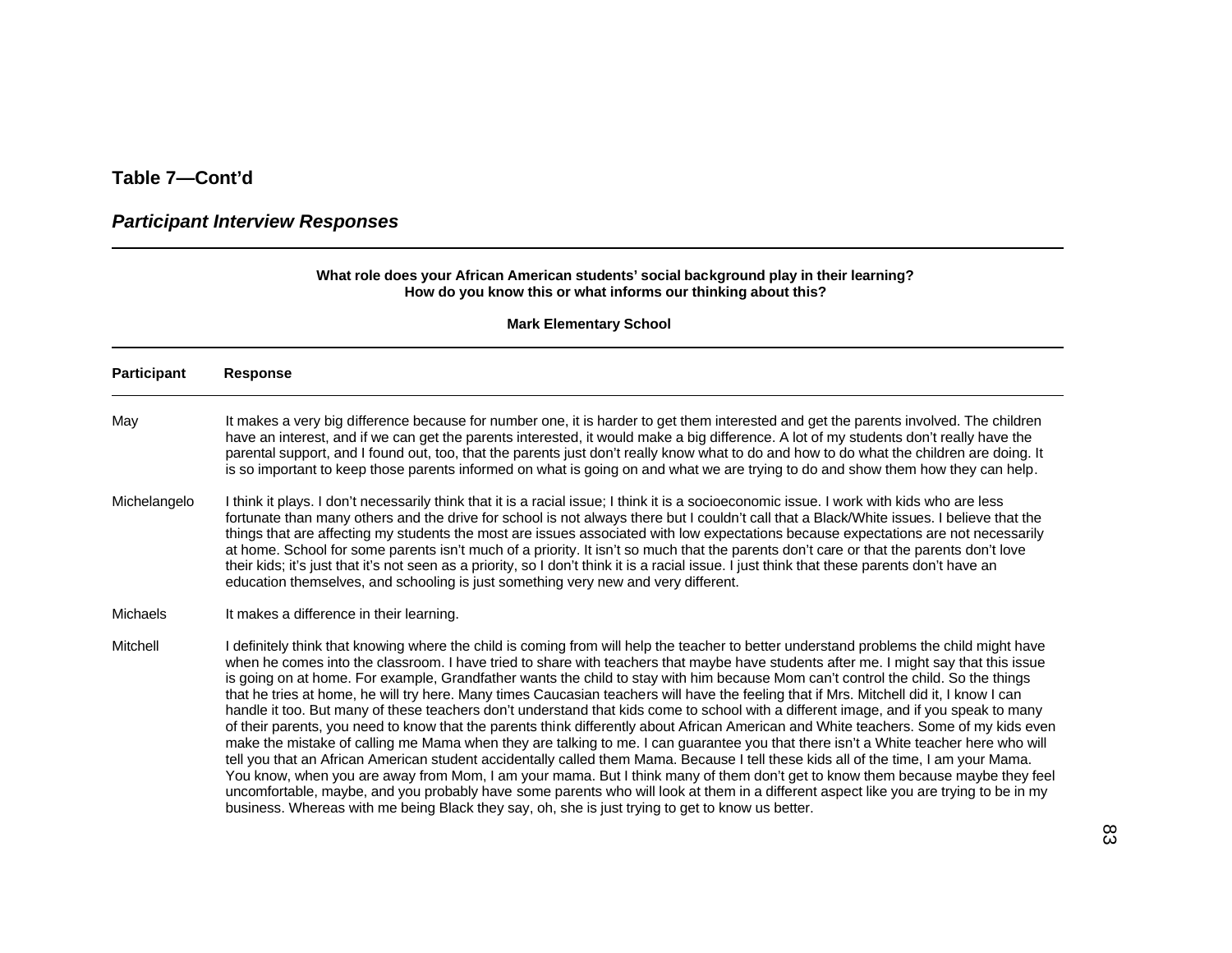# *Participant Interview Responses*

|                    | What role does your African American students' social background play in their learning?<br>How do you know this or what informs our thinking about this?                                            |
|--------------------|------------------------------------------------------------------------------------------------------------------------------------------------------------------------------------------------------|
|                    | <b>Mark Elementary School</b>                                                                                                                                                                        |
| <b>Participant</b> | <b>Response</b>                                                                                                                                                                                      |
| Montgomery         | I knowing where they come from is important, but it shouldn't make you expect less from them. I always think about the teachers who<br>gave me a chance in life.                                     |
| Morris             | I definitely think that knowing where the child is coming from will help the teacher to better understand problems the child might have<br>when they come into the classroom. I have tried to share. |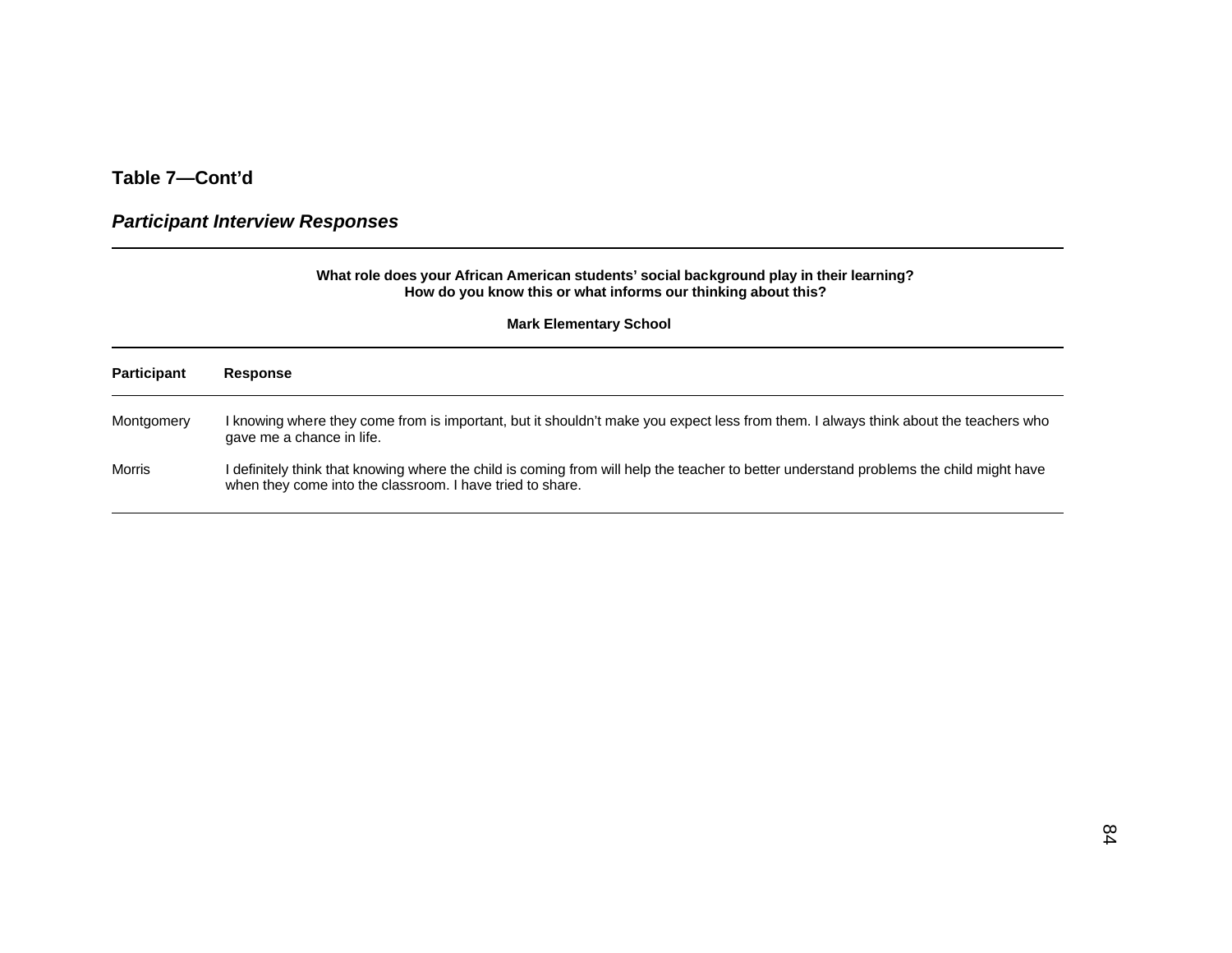#### *Participant Interview Responses*

#### **What role does your African American students' social background play in their learning? How do you know this or what informs our thinking about this?**

| <b>Participant</b> | <b>Response</b>                                                                                                                                                                                                                                                                                                                                 |
|--------------------|-------------------------------------------------------------------------------------------------------------------------------------------------------------------------------------------------------------------------------------------------------------------------------------------------------------------------------------------------|
| Bell               | My African American students' social background does play a part in their learning. But I can honestly say that in this classroom my<br>children do their homework. My parents will write me little notes when there is something that the children don't understand, and I help<br>them. My homework is designed to help the children at home. |
| <b>Berry</b>       | I think it affects their learning very much. Just like I just said, the children who have parents to help them always do better.                                                                                                                                                                                                                |
| <b>Blackwell</b>   | I definitely think that knowing where this child is coming from will help the teacher better understand problems the child might have<br>when they come into the classroom.                                                                                                                                                                     |
| <b>Blue</b>        | I think single parents don't have time to help their children and this keeps the children behind. The parents are so busy working that<br>they don't bring their homework in that they should have done. This is the reason that I give them things that they can do on their own<br>since I know they don't have help at home.                 |
| Bowman             | Yes I do.                                                                                                                                                                                                                                                                                                                                       |
| <b>Brooks</b>      | Yes I do.                                                                                                                                                                                                                                                                                                                                       |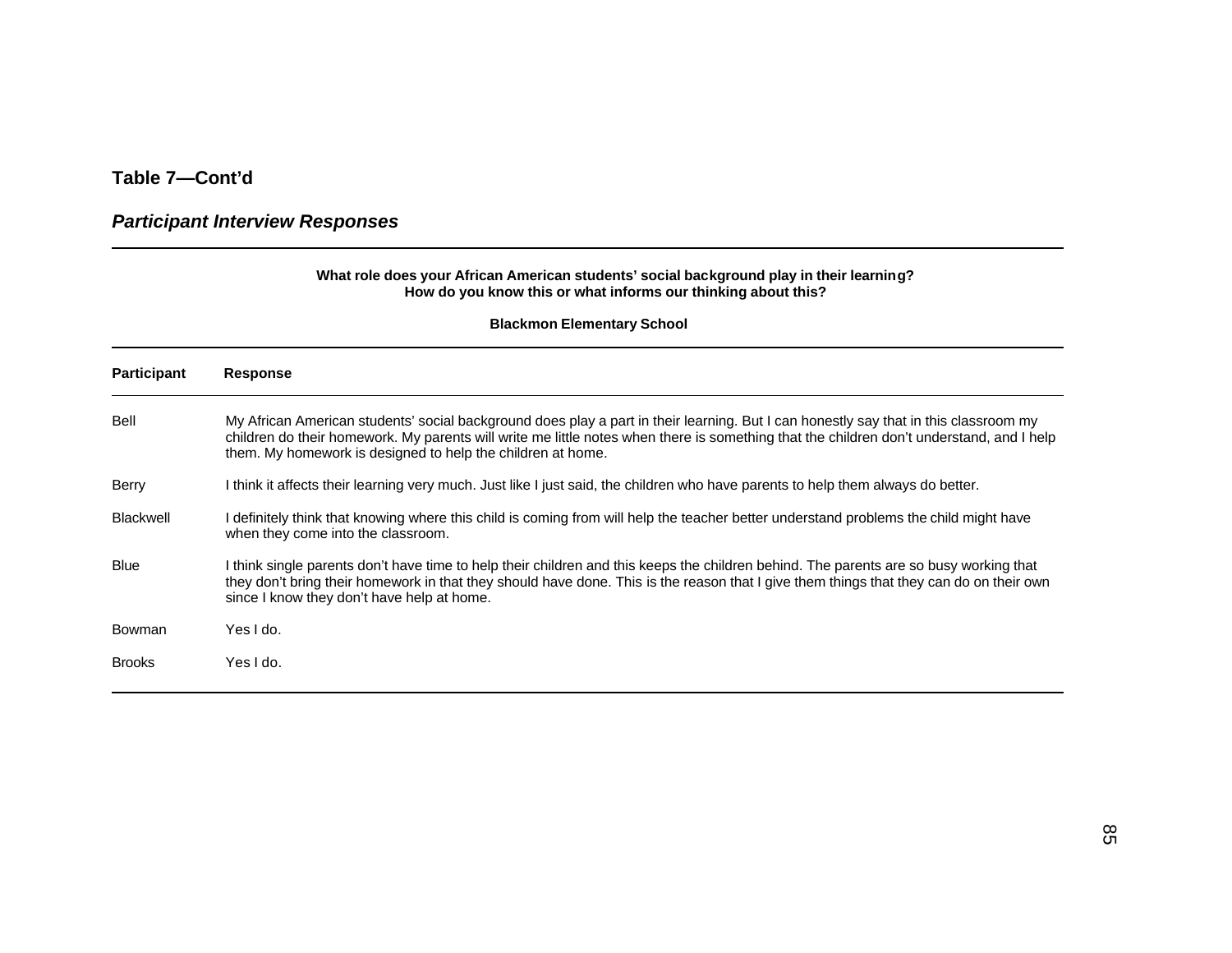#### *Participant Interview Responses*

#### **Why do you think there is an achievement gap between African American and White students?**

| <b>Participant</b> | <b>Response</b>                                                                                                                                                                                                                                                                                                                                                                                                                                                                                                                                                                                                                                                                                                                                                                                                           |
|--------------------|---------------------------------------------------------------------------------------------------------------------------------------------------------------------------------------------------------------------------------------------------------------------------------------------------------------------------------------------------------------------------------------------------------------------------------------------------------------------------------------------------------------------------------------------------------------------------------------------------------------------------------------------------------------------------------------------------------------------------------------------------------------------------------------------------------------------------|
| May                | This probably started a long time ago because of the prior pre or misjudgments of what we could and couldn't do and what we were<br>not supposed to be able to do.                                                                                                                                                                                                                                                                                                                                                                                                                                                                                                                                                                                                                                                        |
| Michelangelo       | I wish I knew the answer; then I would be able to help out a little bit more. I think with my kids, a lot of it is, I am not trying to say that<br>the parents don't care. I have a kid who is very much below grade level and I called mom and I called mom but she hasn't called back<br>yet to set up a conference. I don't think mom doesn't care, I think, I don't even know what I think.                                                                                                                                                                                                                                                                                                                                                                                                                           |
| Michaels           | It is expectations, definitely, that's what it is.                                                                                                                                                                                                                                                                                                                                                                                                                                                                                                                                                                                                                                                                                                                                                                        |
| Mitchell           | will tell you what I have thought for years and I can't escape from it. It is expectations. I think, you know, I have the philosophy, and I<br>tell the kids all of the time where you come from has nothing to do with where you go. And just because you come from a low<br>socioeconomic background has nothing to do with it. When you come in this room you are given all of the privileges of any other<br>person. I am going to teach you with all I got, and I don't care if you don't want me to, I am going to be there teaching you and we are<br>going to get the work done. I will tell them that it also up to them and that they have to put forth some effort too. I never say they can't.<br>Some teachers put on airs or the attitude that they can't because they are looking at where they came from. |
| Montgomery         | Teacher expectations. Too many teachers think that African American students can't learn.                                                                                                                                                                                                                                                                                                                                                                                                                                                                                                                                                                                                                                                                                                                                 |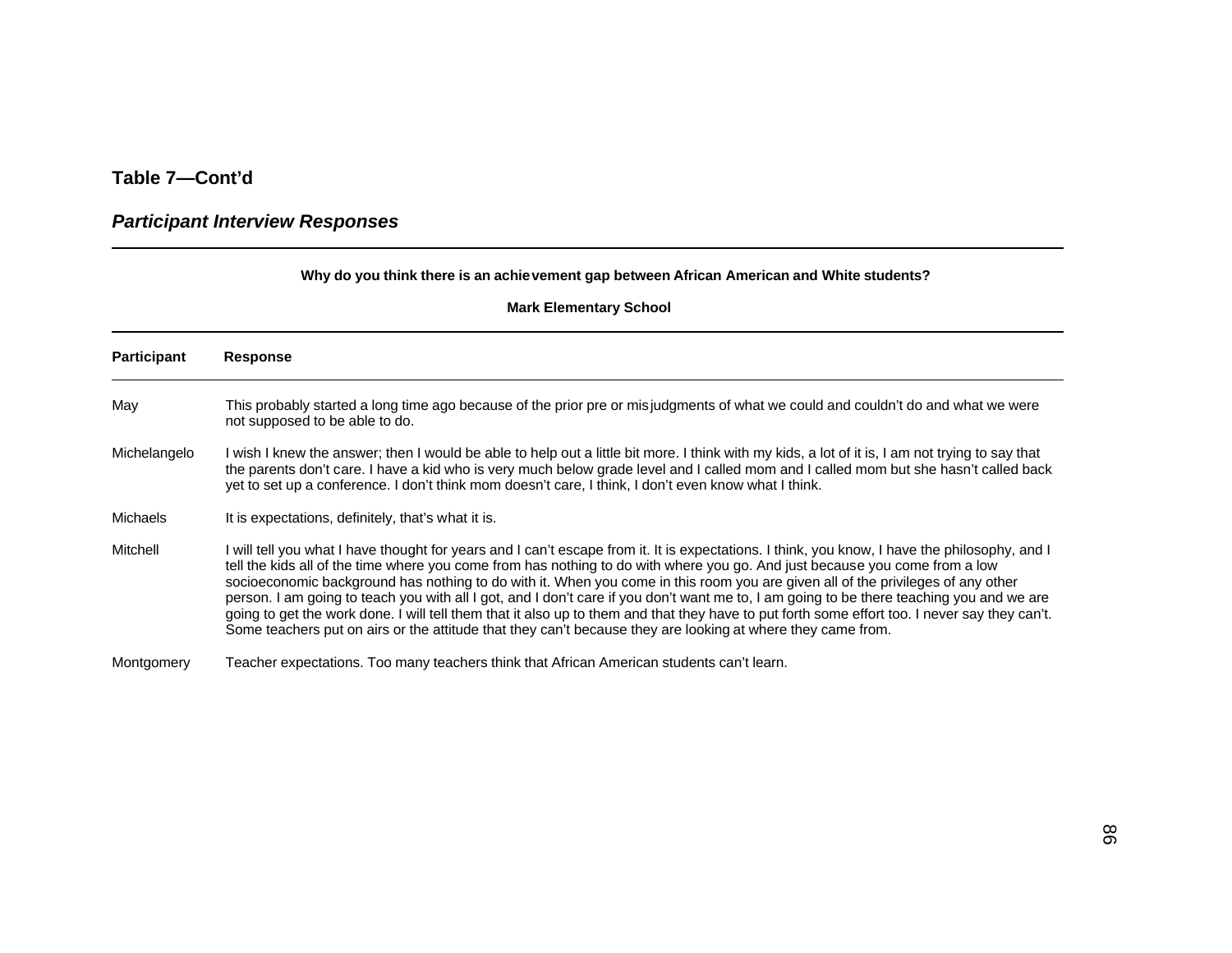### *Participant Interview Responses*

**Why do you think there is an achievement gap between African American and White students?**

| Participant   | <b>Response</b>                                                                                                                                                                                                                                                                                                                                                                                                                                                                                                                                                                                                                                                                                                                                                                                                                                                                                                                                                                                                                                                                                                                                                                                                                                                                                                                                                                                                                                                                                                                                                                           |
|---------------|-------------------------------------------------------------------------------------------------------------------------------------------------------------------------------------------------------------------------------------------------------------------------------------------------------------------------------------------------------------------------------------------------------------------------------------------------------------------------------------------------------------------------------------------------------------------------------------------------------------------------------------------------------------------------------------------------------------------------------------------------------------------------------------------------------------------------------------------------------------------------------------------------------------------------------------------------------------------------------------------------------------------------------------------------------------------------------------------------------------------------------------------------------------------------------------------------------------------------------------------------------------------------------------------------------------------------------------------------------------------------------------------------------------------------------------------------------------------------------------------------------------------------------------------------------------------------------------------|
| <b>Morris</b> | You kind of wonder after all of these years, don't you? I am looking at a bigger picture than just my classroom. I think we need to get<br>to what society expects and not just what the parents expect in society. You look at the whole socio-economic standard, from people<br>who live in homeless shelters all the way to the people from the highest class. There is still a huge number who come to school<br>without the background they need to help them succeed. We are talking about the necessities in life. I am not sure that people are<br>equipped to deal with academics until they have what they need to live everyday. I guess we thought integration was going to take<br>care of that, and that was so naïve because we haven't solved the economic issues that so many people have to deal with on a day-<br>to-day basis. And if Mom is going to work all day and Dad's not at home, out of the picture, part-time out of the picture or on the<br>weekend, it just makes it that much harder for Mom to cope. Kid gets home from school; we hope he has done his homework; he<br>hasn't had a chance to participate in anything other than a daycare after school; he has something like sports that is organized, all of<br>that is dependent on whether or not mother has to work. It is a very complex issue. I don't think there is a simple answer to this. And I<br>think that you certainly won't see a gap here at Mark. I have a couple of people who are functioning lower than I would like to see<br>them function, but there is not simple answer. |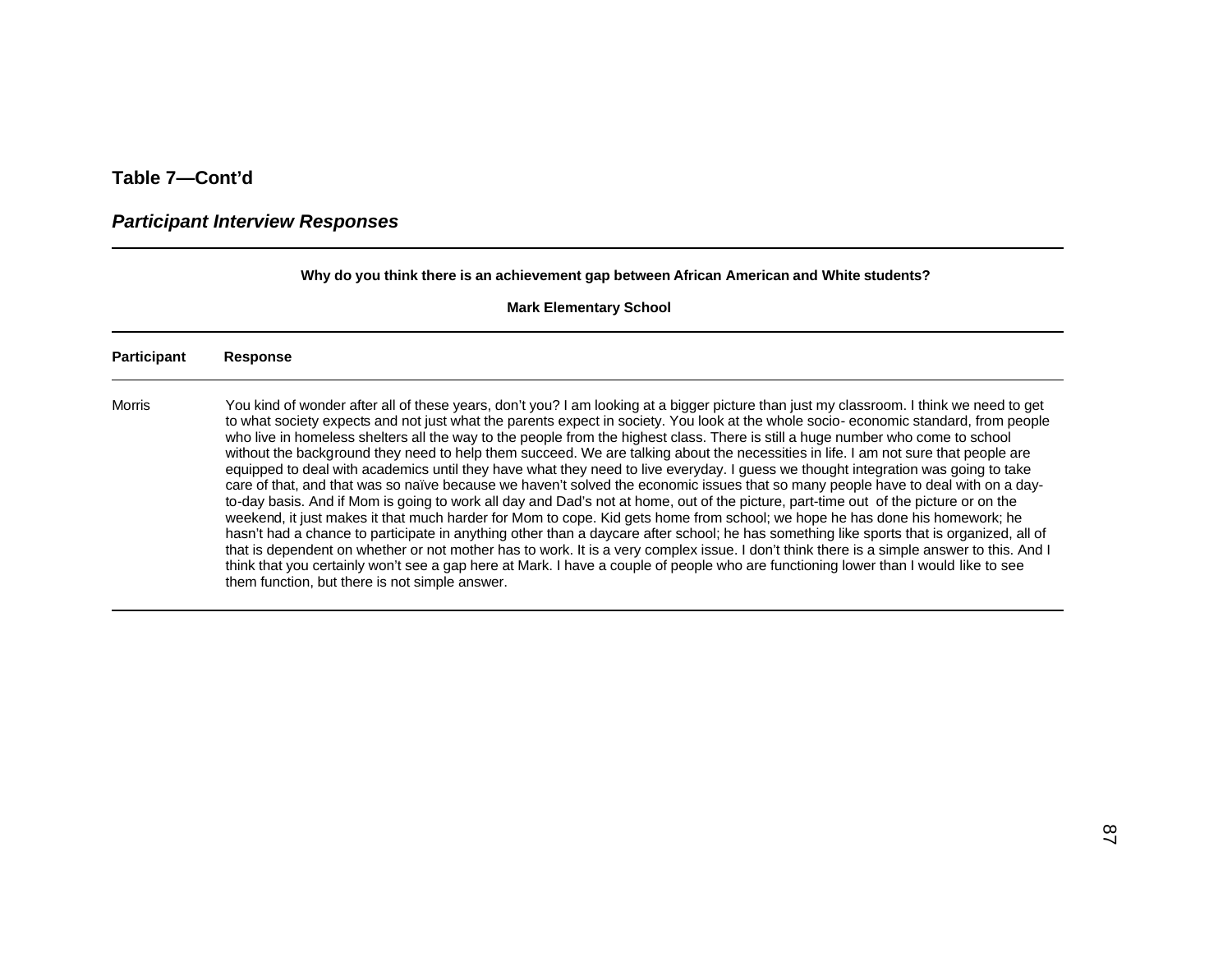### *Participant Interview Responses*

#### **Why do you think there is an achievement gap between African American and White students?**

| Participant   | <b>Response</b>                                                                                                                                                                                                                                                                                                                                                                                                                                                                                                                                                                                                                                                                                       |
|---------------|-------------------------------------------------------------------------------------------------------------------------------------------------------------------------------------------------------------------------------------------------------------------------------------------------------------------------------------------------------------------------------------------------------------------------------------------------------------------------------------------------------------------------------------------------------------------------------------------------------------------------------------------------------------------------------------------------------|
| <b>Bell</b>   | I don't think those statistics include all and I would say that maybe one reason is that the population has grown a lot. I say over the<br>past 15 to 20 years. A lot of the children in school today are African American. And I think the population of African Americans has<br>increased, and I think that the ratio is down with white students. I went to a conference in the Pinehurst area, and there was an<br>excellent speaker there who was doing research on this topic from Chapel Hill. He showed us statistics on how the population of<br>African Americans in schools was growing. There are probably more African Americans today to teach and that is probably the reason<br>why. |
| <b>Berry</b>  | Basically I think the major difference between White and African American students is that there is a larger percentage of African<br>American parents who don't teach their children the basics. Many of them are, but there is a large percent who do not teach their<br>children the basics like manners and your basic ABCs. They are relying on the schools to do it and that is the reason why. Because<br>we can do some things but the parents have to do their parts.                                                                                                                                                                                                                        |
| Blackwell     | I think it is expectations. Remember what I shared about when I first came to this school and I made an assumption about the African<br>American students? I think a lot of teachers do the same thing.                                                                                                                                                                                                                                                                                                                                                                                                                                                                                               |
| <b>Blue</b>   | It is because of the way that the world is, the single parents. Most of our African American students have single parents, and they<br>can't give the students the support they need and sometimes, we don't even know how to work with these students.                                                                                                                                                                                                                                                                                                                                                                                                                                               |
| Bowman        | Personally, I don't think White teachers insist that African Americans do their best like I do. I always insist. Like when we are dong a<br>paper and pencil activity, I will make my students do the activity over if it isn't their best. I don't accept work that is not their best. I tell<br>the students that first of all, they have to do it over for their satisfaction. Number two, they do it over for me, their teacher, and number<br>three, they do it over for their parents. But I want them to know that ultimately they are the person that they should try to please first<br>and foremost.                                                                                        |
| <b>Brooks</b> | I don't know what it is. It seems like they push and they have a lot more parental involvement. Our African American parents are out<br>working I think with one or two jobs. I don't think their influence at home is as strong as those outside influences.                                                                                                                                                                                                                                                                                                                                                                                                                                         |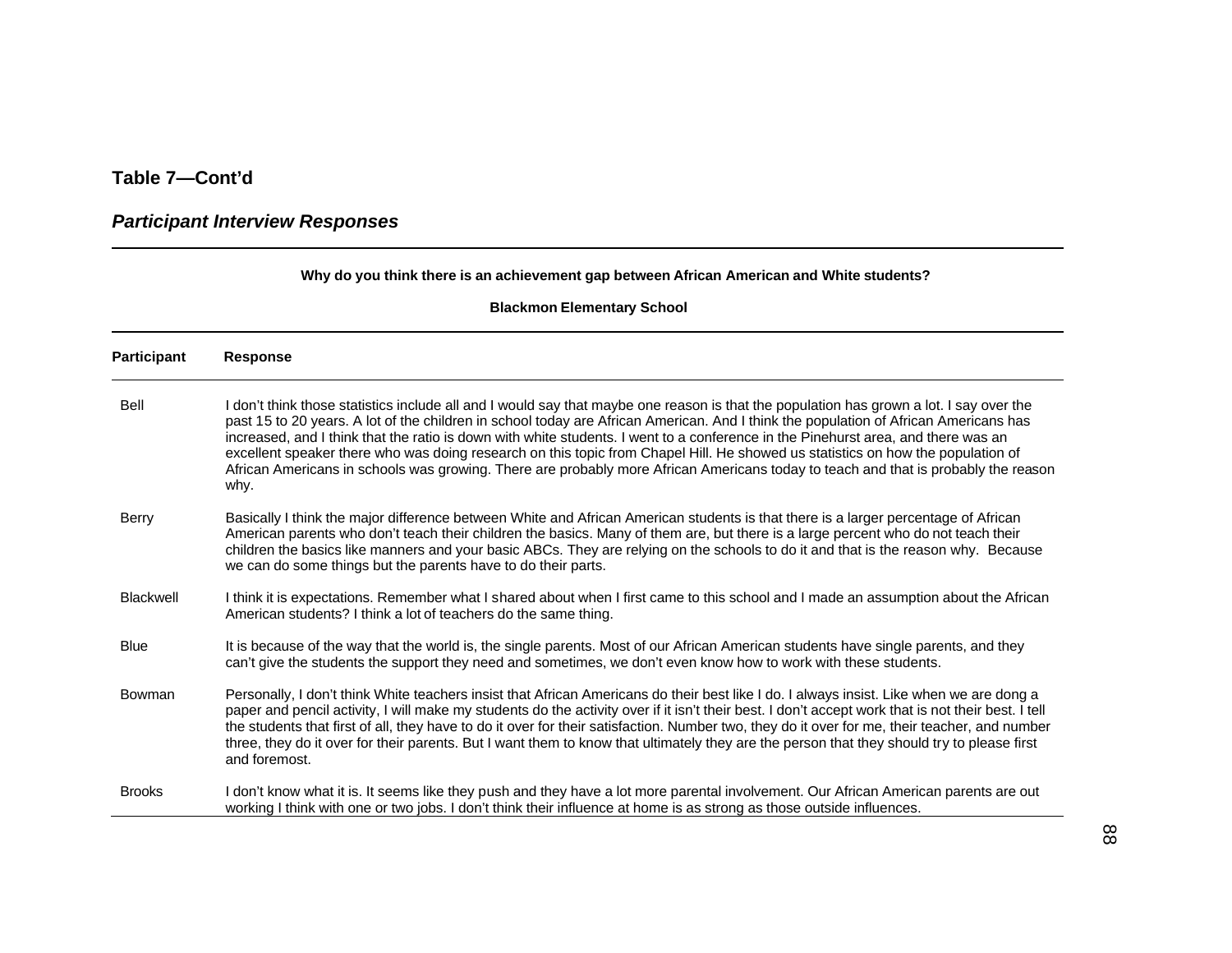#### *Participant Interview Responses*

#### **How do you think African Americans are portrayed on television and popular culture or in the media? Have you found these portrayals accurate based on your knowledge of your students? How so, how not?**

| <b>Participant</b> | <b>Response</b>                                                                                                                                                                                                                                                                                                                                                                                                                                                                                                                                                                                                                                                                                                                                                                                                                                                                                                                                                |
|--------------------|----------------------------------------------------------------------------------------------------------------------------------------------------------------------------------------------------------------------------------------------------------------------------------------------------------------------------------------------------------------------------------------------------------------------------------------------------------------------------------------------------------------------------------------------------------------------------------------------------------------------------------------------------------------------------------------------------------------------------------------------------------------------------------------------------------------------------------------------------------------------------------------------------------------------------------------------------------------|
| May                | I don't need to say this, but it is like a joke. A lot of times its just a joke with the dancing and the music. People think that that is the<br>way that you make your money, or that is the way you are supposed to be. I don't mind the family shows that portrays a family, but a<br>lot of the stuff is not realistic. They are not accurate; they are not accurate at all.                                                                                                                                                                                                                                                                                                                                                                                                                                                                                                                                                                               |
| Michelangelo       | It depends on what channel we are watching. I think that I would say that depending upon what you are watching that some things are<br>accurate and some of it is not. And I think that sometimes the media hinders things like my kids are very media-oriented. I think it<br>hinders regardless of race, creed or gender, because today there is a lot more shown on television than there used to be, and I think<br>that also today too many children nowadays are watching more television. I know that I used to watch it growing up and I think kids<br>are seeing a lot of grown up stuff too early on, and I think it is something along that line. I am talking about kids in general. When I<br>went to college, I worked with mountain children and it was the same thing. I know kids are growing up very fast.                                                                                                                                   |
| Michaels           | Definitely negative! When it is so called accurate there still are underlining factors that they don't show. Not to say that that is justified<br>or anything. For instance like the Cosby thing, people always carry on about how he lived in a different world. Working here at Mark<br>keeps it real for me. There are African Americans on television as far as the language; I don't think they put on there how we really<br>communicate as a people, because sometimes it is not the very best. The Cosby Show showed that they made it but they failed to<br>show why the mother was not there working, trying to make it day-to-day or why she wasn't always there when they got home from<br>school. The Cosby Show left some pieces out. It didn't show how they arrived or had gotten where they were. It leaves some pieces<br>out. I constantly argue that fact. . I think some of the teachers here are affected by what they see in the media. |
| Mitchell           | We are our own worst enemy sometimes, because when I look at some of the rap music and some of the words that are being used<br>for our females, it is terrible. I told my daughter that I dare her to use a penny of the money that I would ever make to go out and buy<br>that stuff. In words she would be backing a song that is calling ladies out of their names. And in some incidences, we are our own<br>worst enemy, because we do it. A principal once said to me that she couldn't believe that all of my low children ended up being my<br>best kids. Do you know what bothers me more than anything else in the world? It is when a teacher tries to act Black. It is just so<br>degrading.                                                                                                                                                                                                                                                      |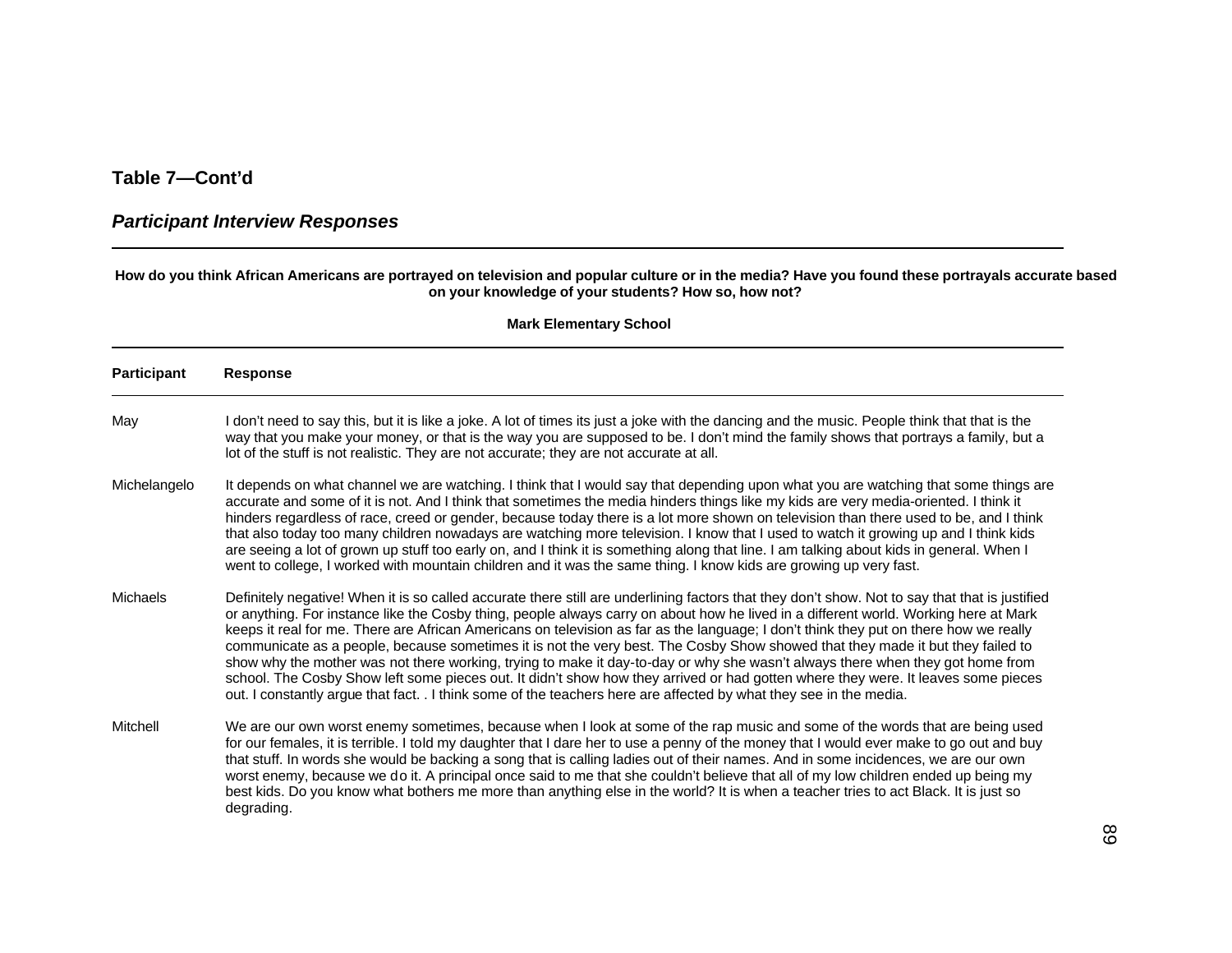#### *Participant Interview Responses*

#### **How do you think African Americans are portrayed on television and popular culture or in the media? Have you found these portrayals accurate based on your knowledge of your students? How so, how not?**

| <b>Participant</b> | <b>Response</b>                                                                                                                                                                                                                                                                                                                                                                                                                                                                                                                                                                                                                                                                                                                                                                                                                             |
|--------------------|---------------------------------------------------------------------------------------------------------------------------------------------------------------------------------------------------------------------------------------------------------------------------------------------------------------------------------------------------------------------------------------------------------------------------------------------------------------------------------------------------------------------------------------------------------------------------------------------------------------------------------------------------------------------------------------------------------------------------------------------------------------------------------------------------------------------------------------------|
| Montgomery         | I think it is unrealistic-Television could really be used to help educators educate children, but instead it makes things worse.                                                                                                                                                                                                                                                                                                                                                                                                                                                                                                                                                                                                                                                                                                            |
| Morris             | I think too often we are appealing to the lowest common denominator of our culture, and it just gets bigger than for African Americans.<br>I think we have decided on a different kind of humor. We don't see the television we saw in the fifties and sixties. We have gotten the<br>most horrible kinds of things that we don't want our children to watch, and they are on television during the hours when children are<br>still up. And I think it is African Americans, and it is everybody. We don't appeal to the highest level of our intellectual ability. I am sure<br>that some of it is accurate and no matter whether we are looking at a sitcom that shows people in a very typical form or like some<br>people would say that the Cosby Show, people were not very typical because they stereotyped in the other direction. |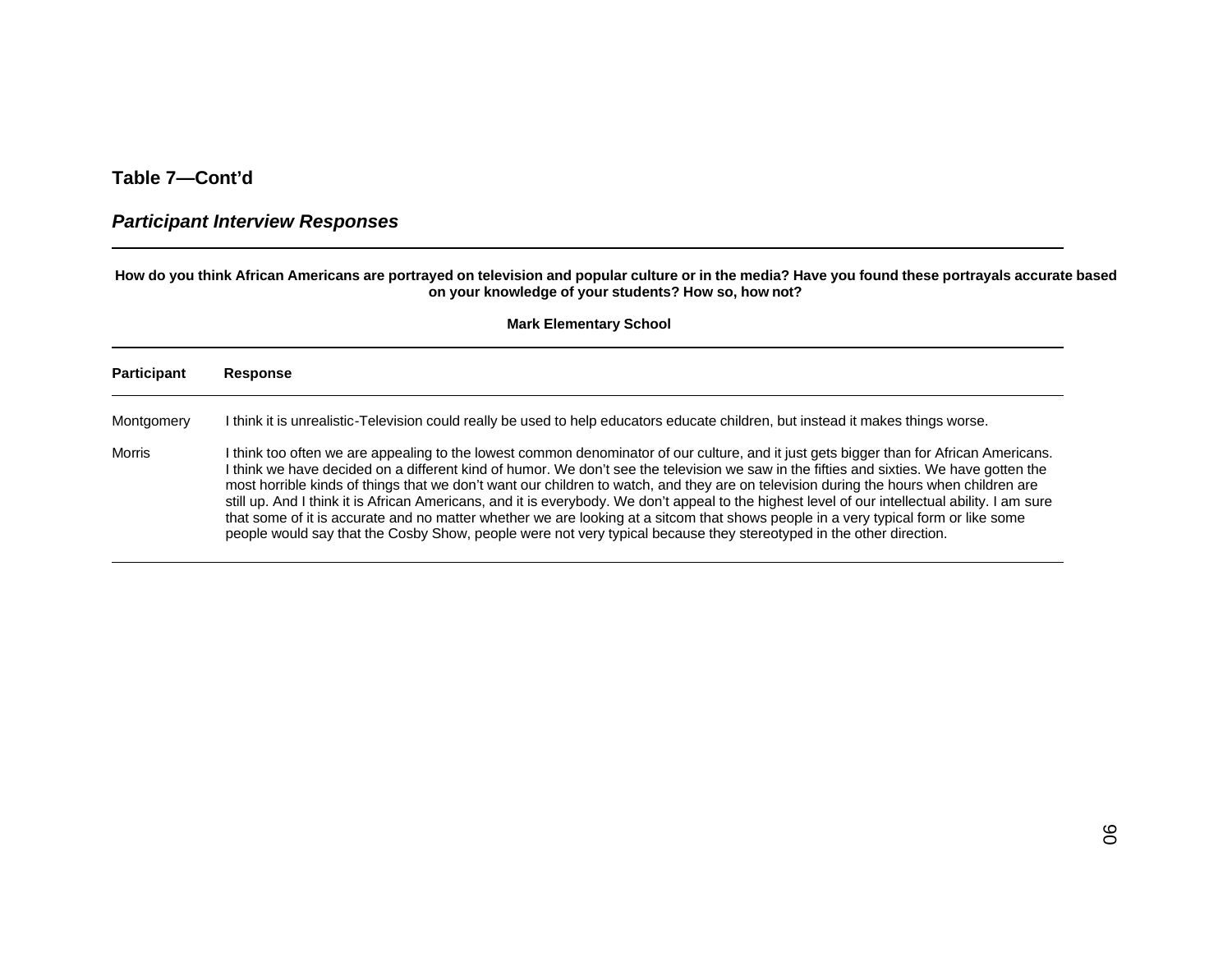#### *Participant Interview Responses*

#### **How do you think African Americans are portrayed on television and popular culture or in the media? Have you found these portrayals accurate based on your knowledge of your students? How so, how not?**

| <b>Participant</b> | <b>Response</b>                                                                                                                                                                                                                                                                                                                                                                                                                                                                                                                                                                                                                                                                                        |
|--------------------|--------------------------------------------------------------------------------------------------------------------------------------------------------------------------------------------------------------------------------------------------------------------------------------------------------------------------------------------------------------------------------------------------------------------------------------------------------------------------------------------------------------------------------------------------------------------------------------------------------------------------------------------------------------------------------------------------------|
| Bell               | I think that it has improved a lot and I think it is accurate today. It has improved a lot.                                                                                                                                                                                                                                                                                                                                                                                                                                                                                                                                                                                                            |
| Berry              | I think television shows them as being not smart and loving money. I don't think it is a true portrayal.                                                                                                                                                                                                                                                                                                                                                                                                                                                                                                                                                                                               |
| <b>Blackwell</b>   | I think pop culture, and the media is teaching some of my students how to act. The African American students who don't have the<br>supervision come in here sometimes repeating some of the words they have heard on television or by listening to rap music. Some<br>teachers really think that all African Americans are like that. I really do think that the media helps to create some of the stereotypes,<br>and it hurts us. Is it accurate? I will have to answer that yes and no. No for the children who have parents that teach them a better way<br>and yes for the students who watch and listen to that stuff and start emulating it. It is almost like the chicken and the egg concept. |
| <b>Blue</b>        | I think it is just comical. It is a shame, and I think it is teaching our students how to act. For those children who spend all of their time<br>watching television, they are learning how to act and they bring that behavior into the classroom. I think it is awful. I think that this is<br>why some of the things on television are accurate. The children learn all of those words and watch all of that stuff and bring it into the<br>classroom. I think it is just terrible.                                                                                                                                                                                                                 |
| Bowman             | I do not watch much television so it is difficult for me to answer this question. I do know about the Cosby Show, and I think it is<br>accurate for some African American families.                                                                                                                                                                                                                                                                                                                                                                                                                                                                                                                    |
| <b>Brooks</b>      | I think a lot of the shows are accurate. My kids will tell me about That's So Raven so I will try to watch it. I think they are accurate for<br>some of my students, but not for others. I also think they are teaching my students how to act like what they see on television.                                                                                                                                                                                                                                                                                                                                                                                                                       |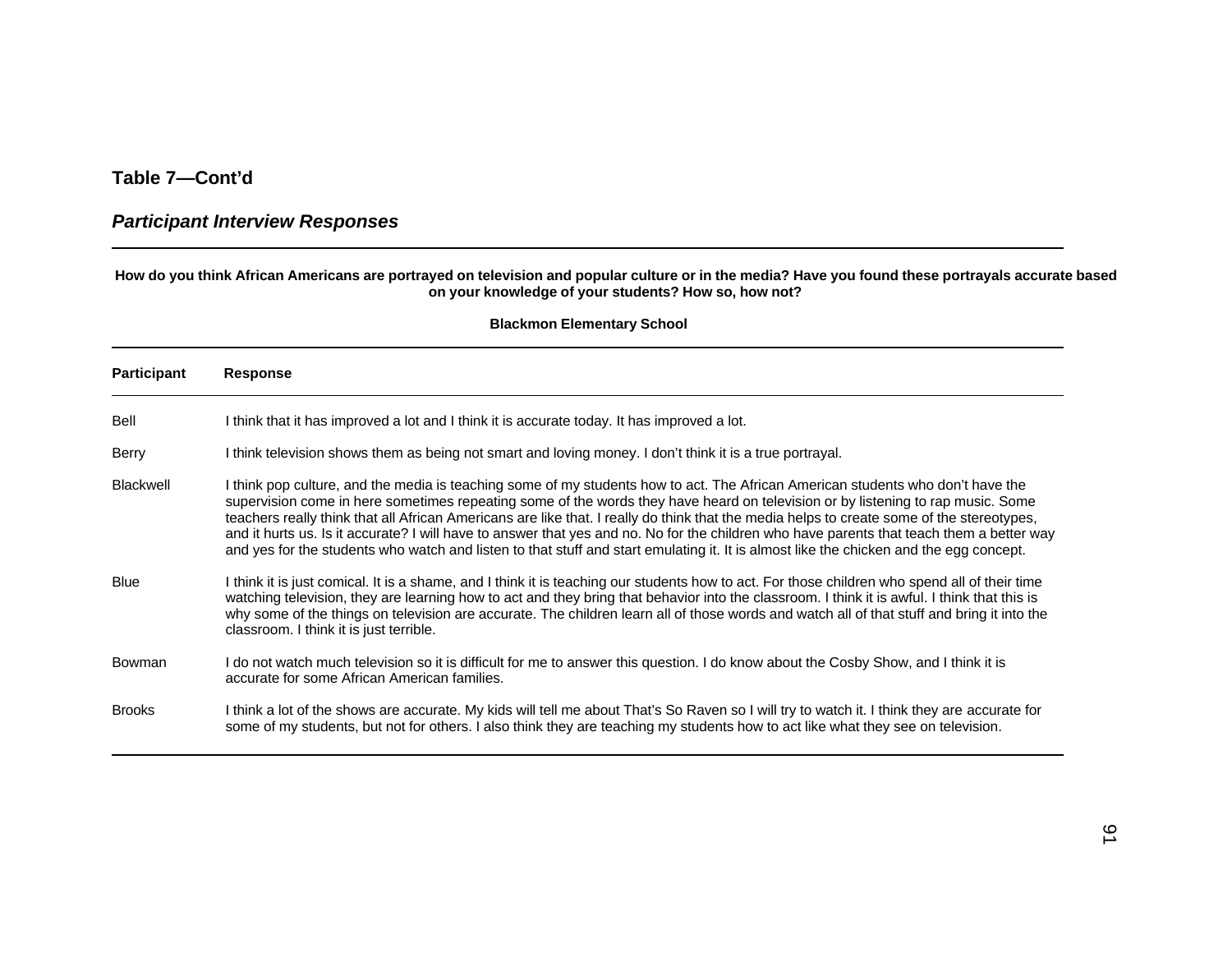# *Participant Interview Responses*

|                    | How many of your African American students do you think will score 4s on the EOG?                                                                                                                                                                                  |
|--------------------|--------------------------------------------------------------------------------------------------------------------------------------------------------------------------------------------------------------------------------------------------------------------|
|                    | <b>Mark Elementary School</b>                                                                                                                                                                                                                                      |
| <b>Participant</b> | <b>Response</b>                                                                                                                                                                                                                                                    |
| May                | Oh, I have to be confident! In math, they are zooming. Let's see, out of 14 and based on where they are now, their abilities,<br>foundations and everything, I would say probably nine out of this 14 and the others will be very close to making 4s, at least 3s. |
| Michelangelo       | I think with the right work, I can get four out of 17.                                                                                                                                                                                                             |
| <b>Michaels</b>    | Probably 3                                                                                                                                                                                                                                                         |
| Mitchell           | Out of my twenty, possibly 5. But my plan is that all of them will make it.                                                                                                                                                                                        |
| Montgomery         | I feel confident that all of the children will pass and we will have a high number of fours too.                                                                                                                                                                   |
| Morris             | Probably 2 and that will be pushing it.                                                                                                                                                                                                                            |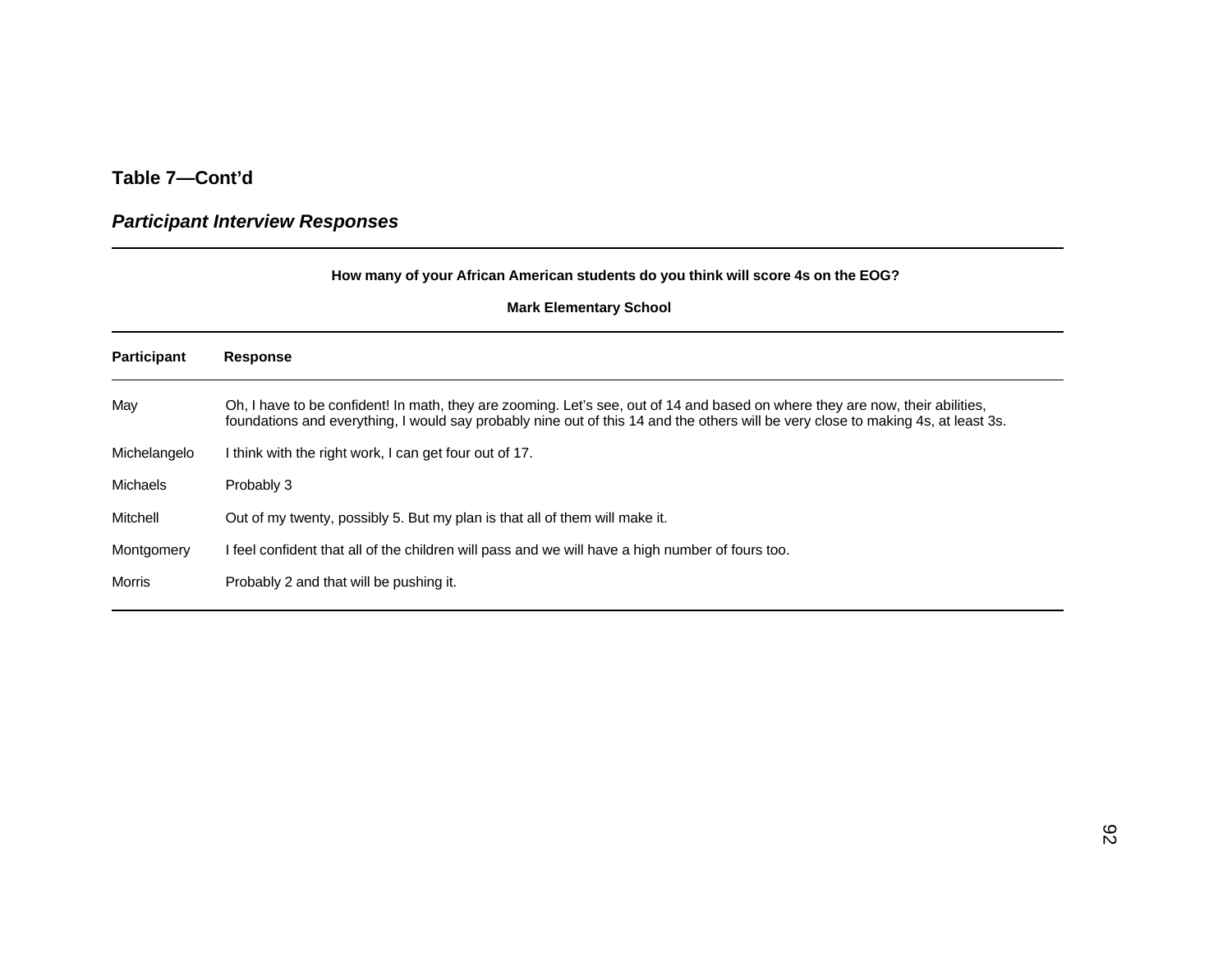# *Participant Interview Responses*

| How many of your African American students do you think will score 4s on the EOG?<br><b>Blackmon Elementary School</b> |                                                                           |  |
|------------------------------------------------------------------------------------------------------------------------|---------------------------------------------------------------------------|--|
|                                                                                                                        |                                                                           |  |
| Bell                                                                                                                   | I think I will have two out of 23.                                        |  |
| Berry                                                                                                                  | I would say four.                                                         |  |
| <b>Blackwell</b>                                                                                                       | I would have to say five out of my 20.                                    |  |
| Blue                                                                                                                   | I will have to say that all of my African American students will make 4s. |  |
| Bowman                                                                                                                 | All of them.                                                              |  |
| <b>Brooks</b>                                                                                                          | I hope at least three fourths of them.                                    |  |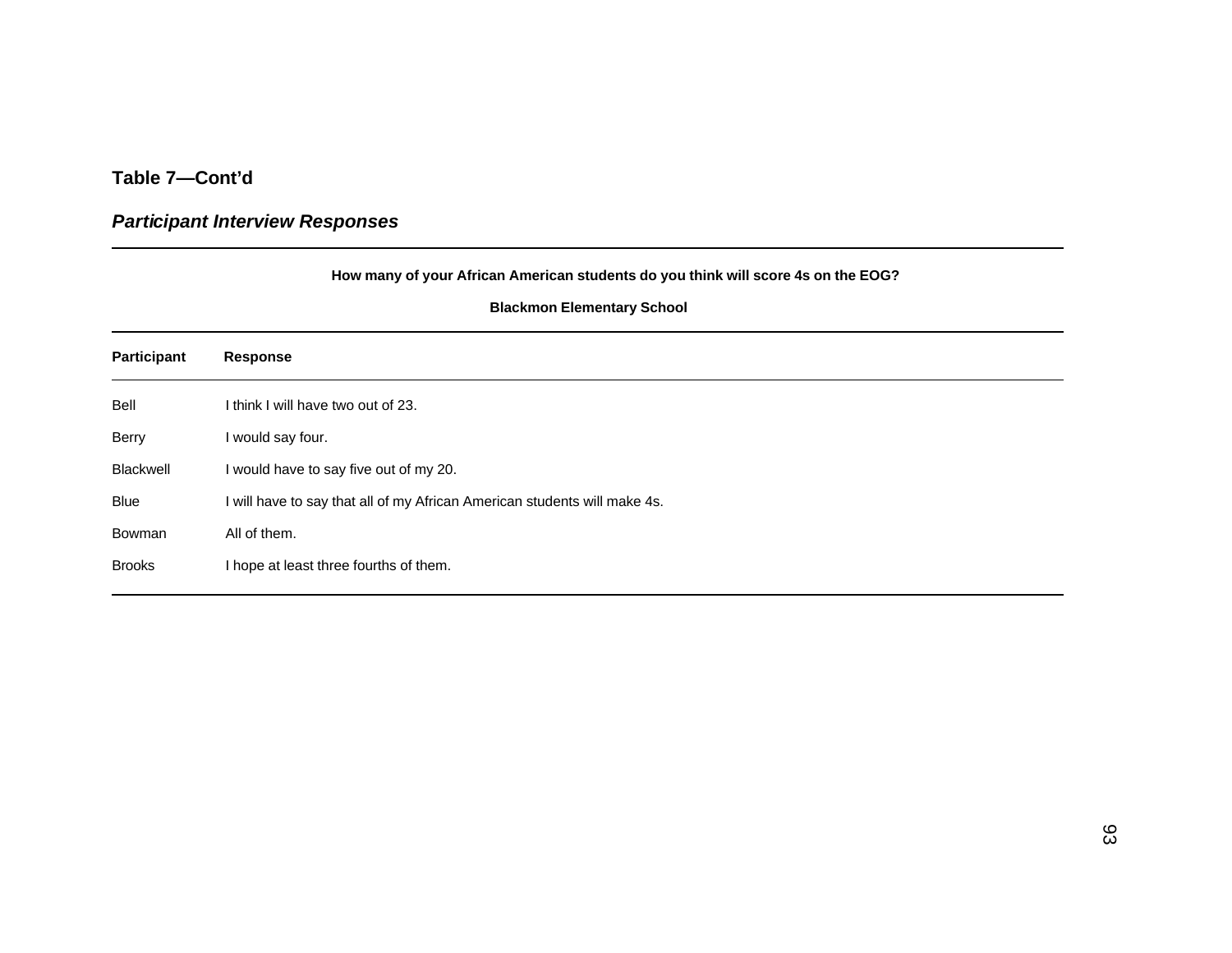### *Participant Interview Responses*

#### **Is it unusual for African American students to be the top students in a classroom? Why or why not?**

| <b>Participant</b> | <b>Response</b>                                                                                                                                                                                                                                                                                                                                                                                                                                                                             |
|--------------------|---------------------------------------------------------------------------------------------------------------------------------------------------------------------------------------------------------------------------------------------------------------------------------------------------------------------------------------------------------------------------------------------------------------------------------------------------------------------------------------------|
| May                | Not unusual, not unusual at all. It doesn't happen often, but it is not unusual. I think it doesn't always happen because the<br>expectations aren't always high and rather than saying they expect all the students to reach high expectations, they are used to<br>saying, "Johnny may get there but I don't know."                                                                                                                                                                       |
| Michelangelo       | All of my top students are African American. It is not unusual at all!                                                                                                                                                                                                                                                                                                                                                                                                                      |
| <b>Michaels</b>    | No, I don't think it is unusual.                                                                                                                                                                                                                                                                                                                                                                                                                                                            |
| Mitchell           | Yes, at this school. The immersion teachers have their own children enrolled here. And rules keep changing to cater them. I<br>remember at the beginning of the school year, I wish I could find the email that came out that stated that kids were not allowed on<br>workdays at the school and every workday, I guarantee you, you don't see any of the traditional teachers' kids in the school, but if you<br>walk around today, you will see some of the immersion teachers' children. |
| Montgomery         | Of course not!                                                                                                                                                                                                                                                                                                                                                                                                                                                                              |
| Morris             | Not really. Remember the two students that I mentioned? Well, the young lady is definitely the top student in reading. She is also the<br>best writer I have. I mean she writes with details and elaboration.                                                                                                                                                                                                                                                                               |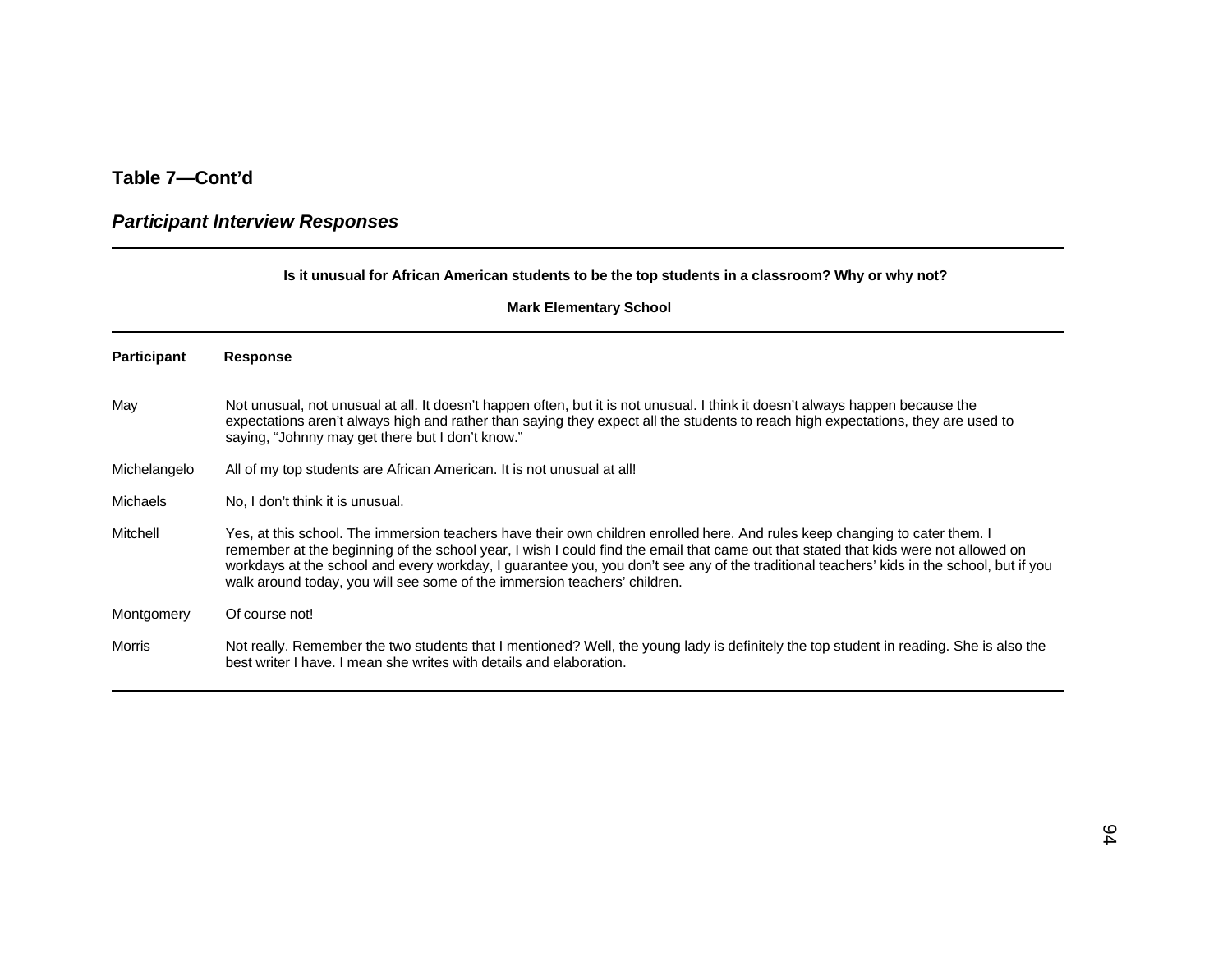### *Participant Interview Responses*

#### **Is it unusual for African American students to be the top students in a classroom? Why or why not?**

| <b>Participant</b> | <b>Response</b>                                                                                                                                                                                                                                                                       |
|--------------------|---------------------------------------------------------------------------------------------------------------------------------------------------------------------------------------------------------------------------------------------------------------------------------------|
| Bell               | No, I don't think so.                                                                                                                                                                                                                                                                 |
| Berry              | The past two years, my top students were African American. When I was a student it was unusual. I don't know why, maybe a lot of it<br>had to do with the teachers' perceptions, and a lot of it could have had something to do with the shape that the African Americans<br>were in. |
| Blackwell          | No, there are some capable African American children.                                                                                                                                                                                                                                 |
| <b>Blue</b>        | No, not any more. It used to be, but I think teachers are learning that they have to work with the African American students.                                                                                                                                                         |
| Bowman             | Oh, no, no, no! Because we have lots of students who are very capable, as well as the White race and other groups of people.                                                                                                                                                          |
| <b>Brooks</b>      | No, I think they can definitely be there. We have some really strong students, and I have been really impressed this year. I have a<br>student reading. But I think his mom stays at home, and she works with him at home. I know that.                                               |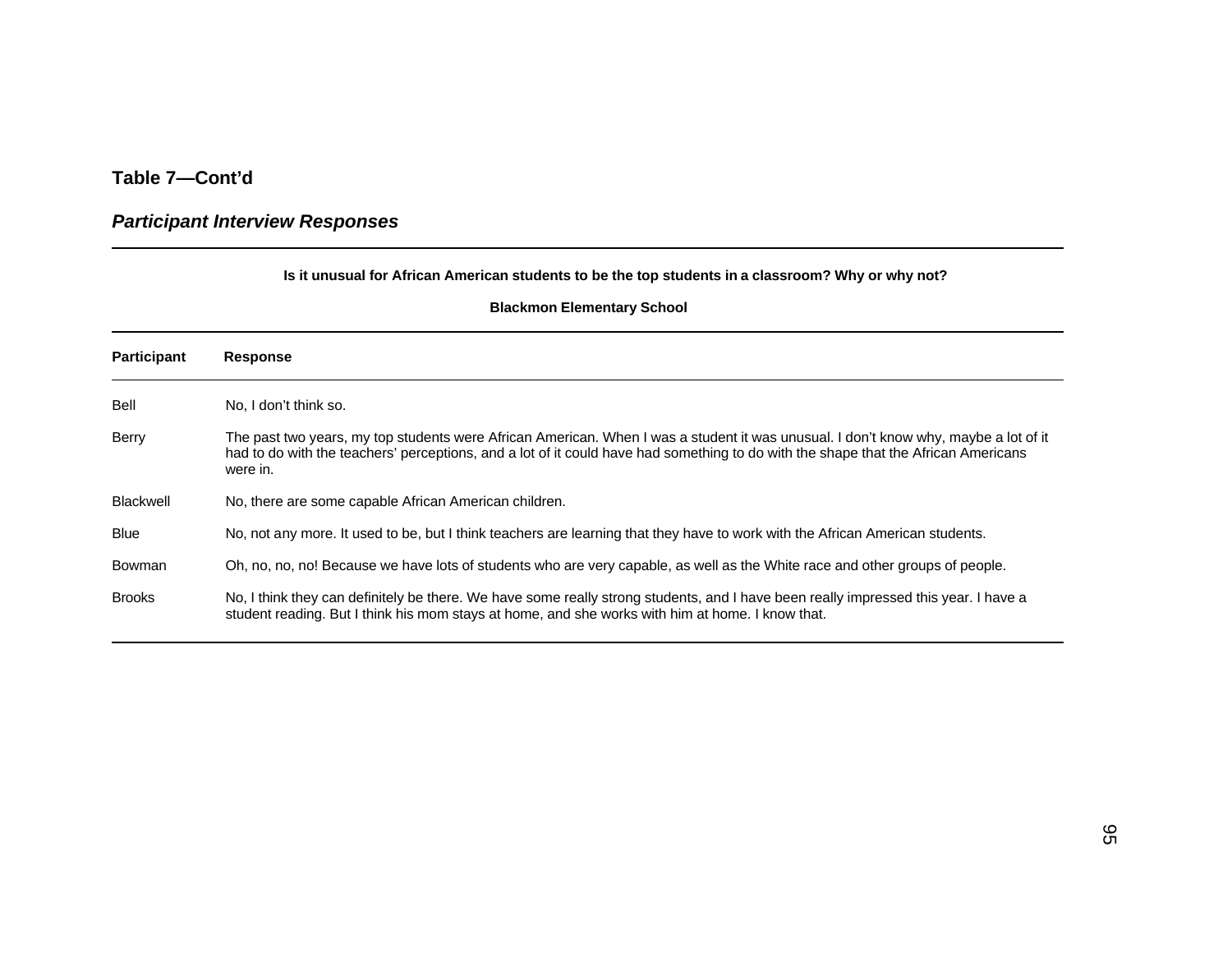### *Participant Interview Responses*

#### **What conditions cause your African American students to achieve at high rates?**

| <b>Participant</b> | <b>Response</b>                                                                                                                                                                                                                                                       |
|--------------------|-----------------------------------------------------------------------------------------------------------------------------------------------------------------------------------------------------------------------------------------------------------------------|
| May                | The number one thing is high expectations. Letting them know that they can, and one of my things is that I always say whenever they<br>say this is too hard, I tell them to just try.                                                                                 |
| Michelangelo       | I tell them everyday that I am going to check on them down the road. I tell that that I expect them to do things. My high expectations<br>influences them will do it. There is not enough credit given to expectations. I think kids always rise to the expectations. |
| <b>Michaels</b>    | Again, it is the expectations!                                                                                                                                                                                                                                        |
| Mitchell           | Number one, it is the high expectations that I have for all of my children; letting them know that they can.                                                                                                                                                          |
| Montgomery         | When the teacher treats the children with respect and set high goals for them. The teacher also helps the students to achieve those<br>goals.                                                                                                                         |
| <b>Morris</b>      | Parental support. This helps the African American students succeed.                                                                                                                                                                                                   |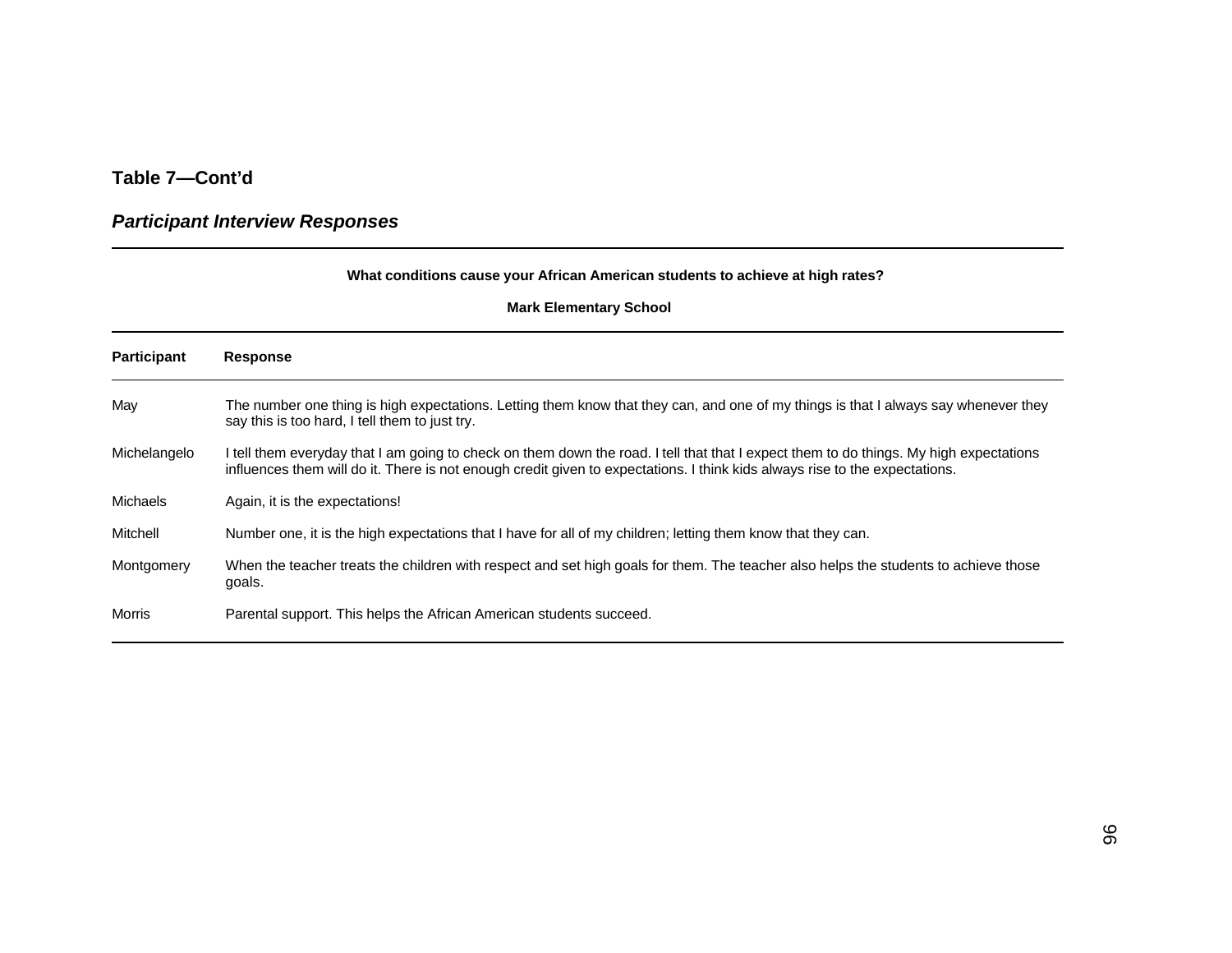# **Table 7—Cont'd**

# *Participant Interview Responses*

#### **What conditions cause your African American students to achieve at high rates?**

#### **Blackmon Elementary School**

| <b>Participant</b> | <b>Response</b>                                                                                                                                                                                                                                                                                                  |
|--------------------|------------------------------------------------------------------------------------------------------------------------------------------------------------------------------------------------------------------------------------------------------------------------------------------------------------------|
| Bell               | Praise and feeling success. Feeling wanted and feeling loved. I think that is the key right there. You got to love these children, no<br>matter what. You can come in my room and ask my students about race, and they will tell you that Mrs. Bell doesn't talk about race in<br>here because we are all alike. |
| Berry              | Good home environment and good relationships with the teachers. A relationship where they are not necessarily your friend but a<br>relationship where they respect you and they have fun and stuff like that.                                                                                                    |
| Blackwell          | It is high expectations and making sure that they get the help that they need to succeed.                                                                                                                                                                                                                        |
| <b>Blue</b>        | When they have lots of support at home.                                                                                                                                                                                                                                                                          |
| Bowman             | Support is number one and stability. And they need routines, and we have to be consistent.                                                                                                                                                                                                                       |
| <b>Brooks</b>      | Parent support and parental involvement in the class. The parents who ask what are you doing today. I like the ones who ask those<br>questions. I think the children who get this support do better.                                                                                                             |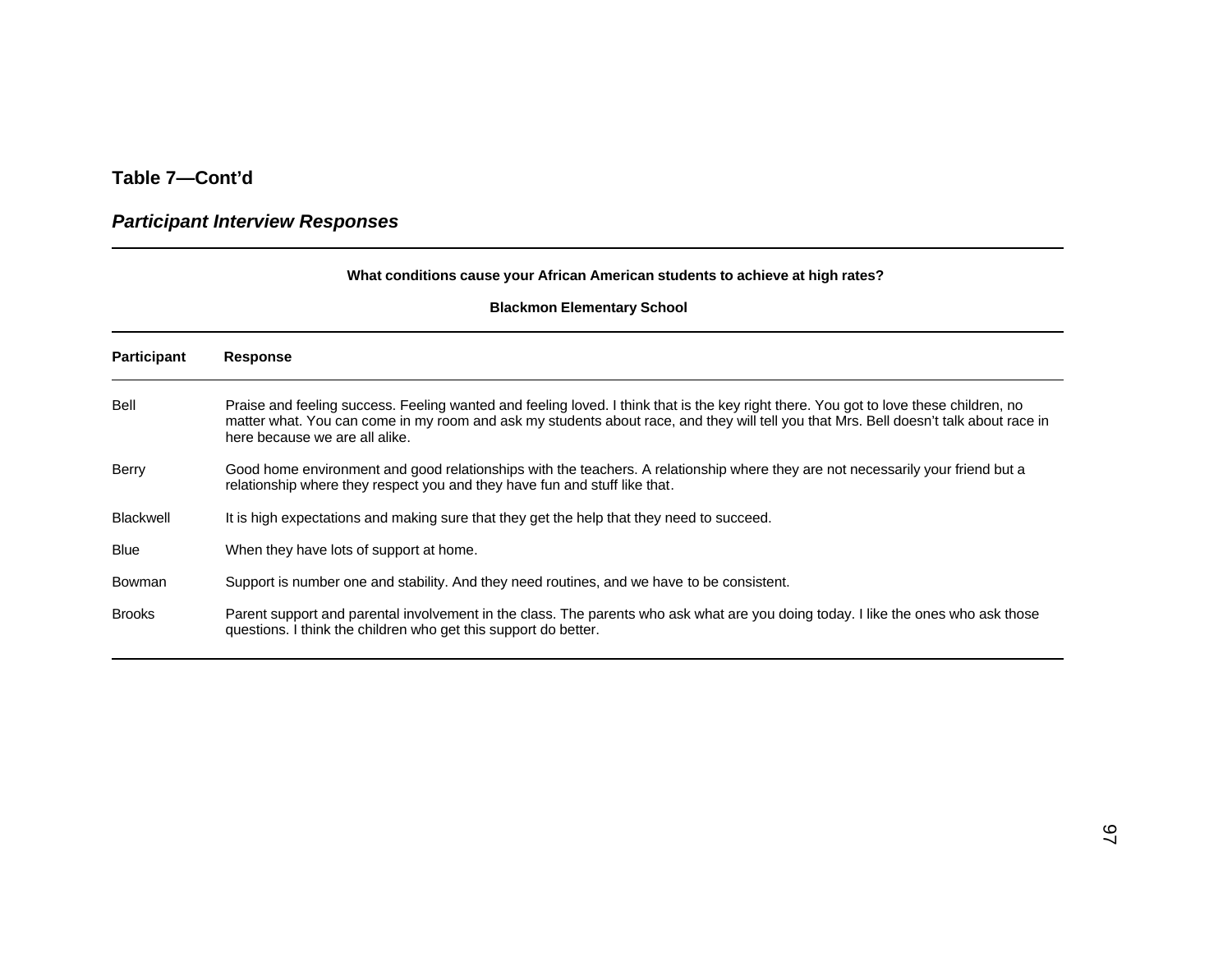The teachers from the two schools in this study face the same problems as described above. Mark Elementary had approximately three White students out of approximately 315 children in the traditional program. Blackmon on the other hand had a student body that was 70% African American.

The interview data showed that the teachers at Mark and Blackmon had similar answers to many of the questions asked. For example, most teachers stated that they had gotten to know their students through one on one discussions, "getting to know you" activities and by talking to the parents. Few teachers overall said that they formed their opinions by talking to the previous teachers. Although the teachers gave me similar responses, it was evident that they had different definitions for many of the phrases. For instance, a few teachers at Blackmon said that they had high expectations for their students, yet their answers to other questions might lead one to believe that their definition of having high expectations meant that they expected the students and their parents to do the work that they assigned.

Although there were some clear differences in the overall responses form the teachers at Mark and the teachers at Blackmon, all teachers were able to "talk the talk." I must point out that I am in no way implying that the participants were insincere in their responses or that they were giving me answers that they thought I wanted to hear. Teachers are experts at speaking in education jargon, and they are quick to respond in the catch phrase of the day. All participants felt that they were good, culturally sensitive teachers (Lyons & Chesley, 2004). They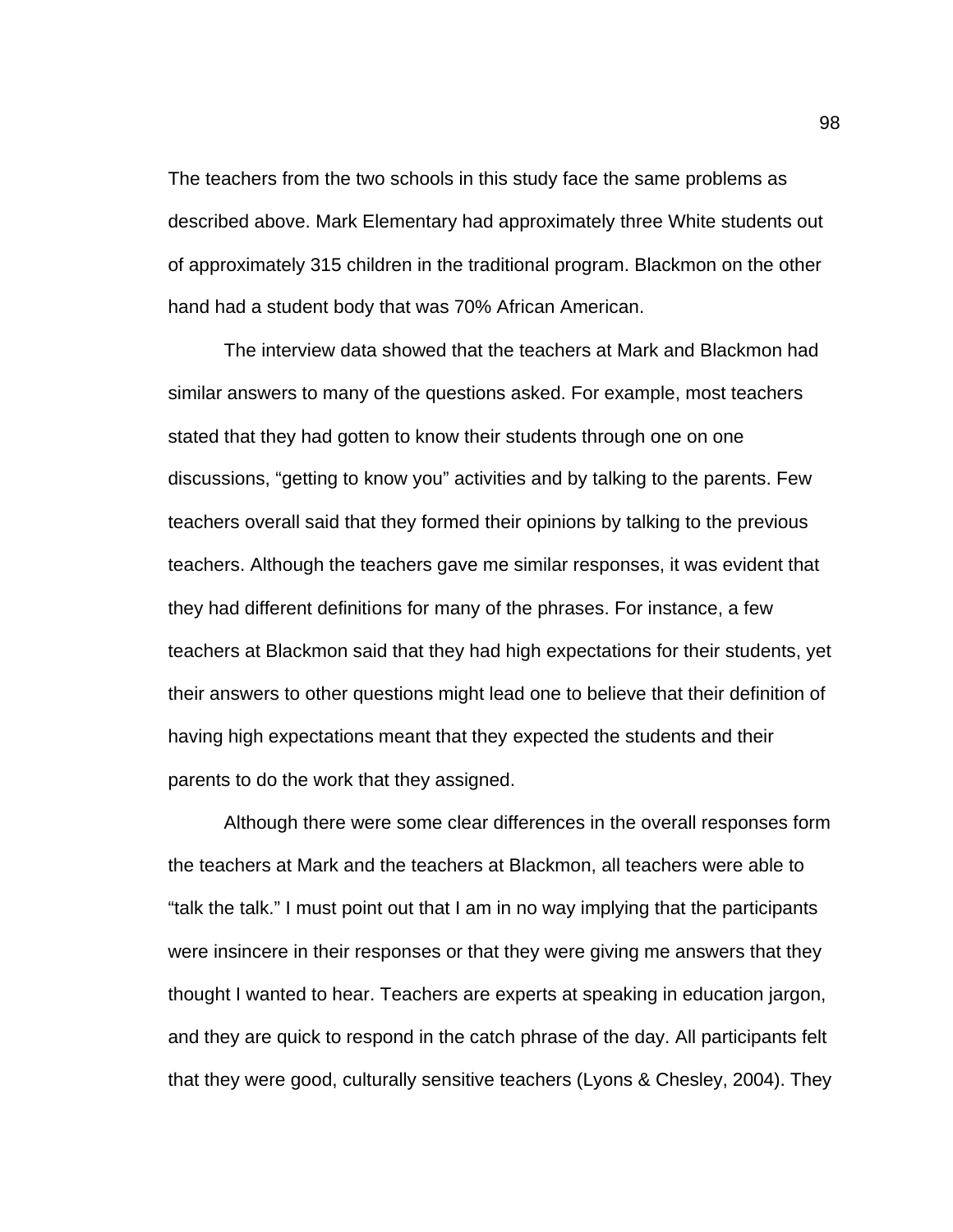felt that they planned lessons and activities that their students could relate to, based on the different cultures in their classrooms.

#### **Observations**

I observed in each of the participant's classrooms at least two times. On the first visit, I looked at the classroom environment. I also looked at the work displayed throughout the room and determined if the work was quality work based on the grade level standards and how the work was completed. For example, if the work was a "fill in the blanks" worksheet, I did not count it as "quality work." I also did not consider work to be quality if it was displayed with errors without correction (misspelled works, and missing punctuation). In addition, I listened to the level of questioning techniques used by the teachers. For instance, I listened to see if the teacher asked the students all low level questions or questions that caused the students to think and give more than one word responses. During my second visit, I observed teacher/student interaction. I watched to see how many students were called on for academic purposes as opposed to being called down for discipline reasons. Room arrangement was also a consideration. I wanted to know if the desks were arranged so that the students could engage in dialogue with each other or if the teacher felt that she couldn't control the students unless they were in straight rows (Ladson-Billings, 1994; Ferguson, 2001). The charts below show the teachers at both schools who had their desks arranged in a fashion so that the children could work in collaborative pairs. They also show whether or not they had pictures of African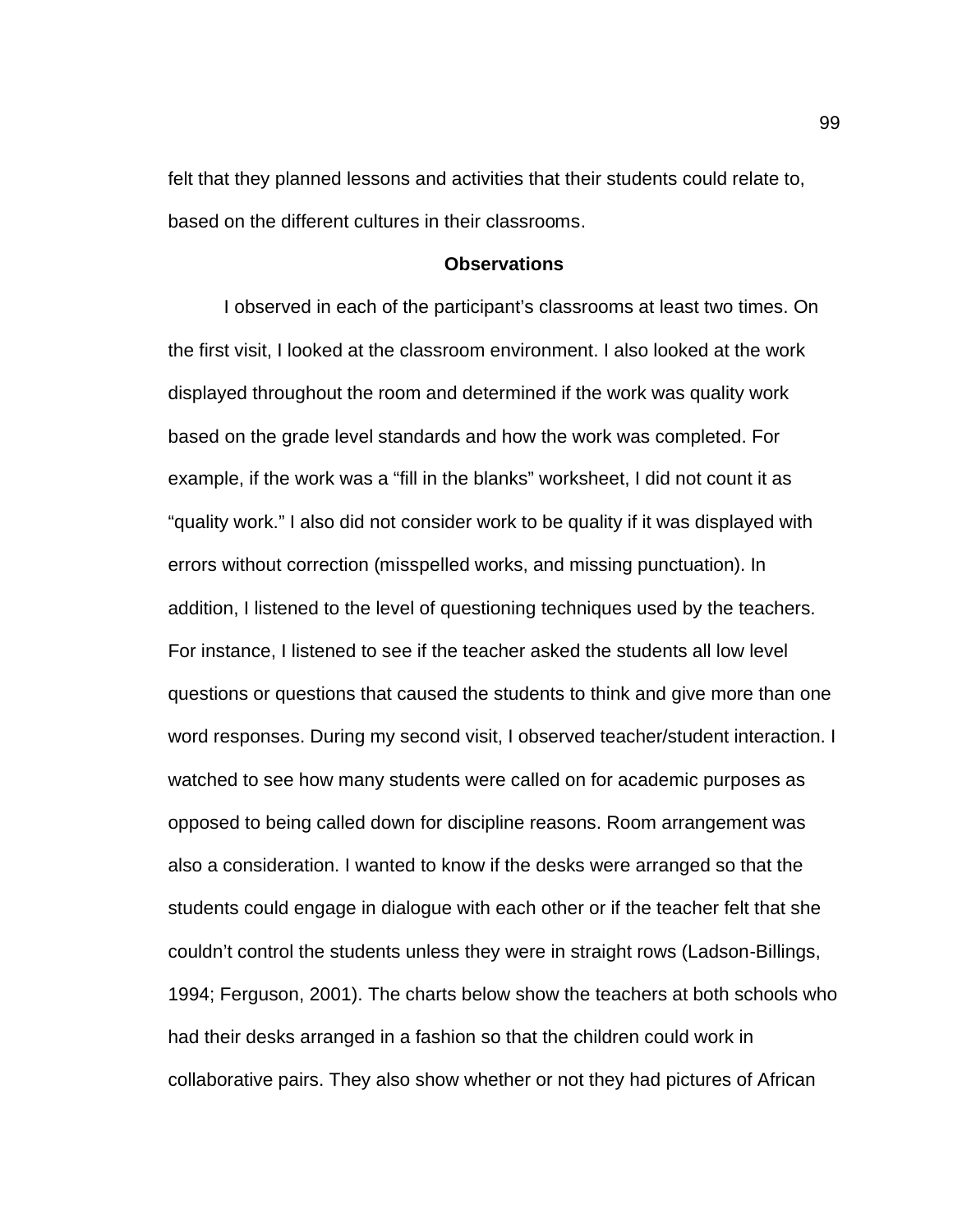Americans displayed in the classroom. I also examined the quality of work that was given to the students. The charts show the teachers who offered the students work other than worksheets and whole group assignments.

# **Table 8**

| <b>Teacher</b>  | <b>Pictures of African</b><br>Americans on Walls and<br><b>Bulletin Boards</b>                    | <b>Quality Work</b><br><b>Displayed</b>                 | <b>Desks Arranged</b><br>for Group Work<br>and Collaboration |
|-----------------|---------------------------------------------------------------------------------------------------|---------------------------------------------------------|--------------------------------------------------------------|
| May             | <b>None</b>                                                                                       | Worksheets, and some<br>writing                         | Yes                                                          |
| Michelangelo    | Two commercial cutouts                                                                            | Worksheets, writing,<br>math, art                       | Yes                                                          |
| <b>Michaels</b> | <b>None</b>                                                                                       | Worksheets, writing,<br>math                            | Yes                                                          |
| Mitchell        | Pictures of famous<br>African Americans                                                           | Handwriting, math<br>assignments, art work.             | Yes                                                          |
| Montgomery      | <b>None</b>                                                                                       | Handwriting, math<br>assignments, art work.             | Yes                                                          |
| <b>Morris</b>   | Pictures and projects that<br>had been done by the<br>students about famous<br>African Americans. | Handwriting, math<br>assignments, art work,<br>projects | Yes                                                          |

# *Mark Elementary Classroom Environment*

# *Walking the Talk: Discussion about the Observation Data*

For the period of this study, I was able to visit the classrooms of the

participants and notice things that I had never noticed before as a building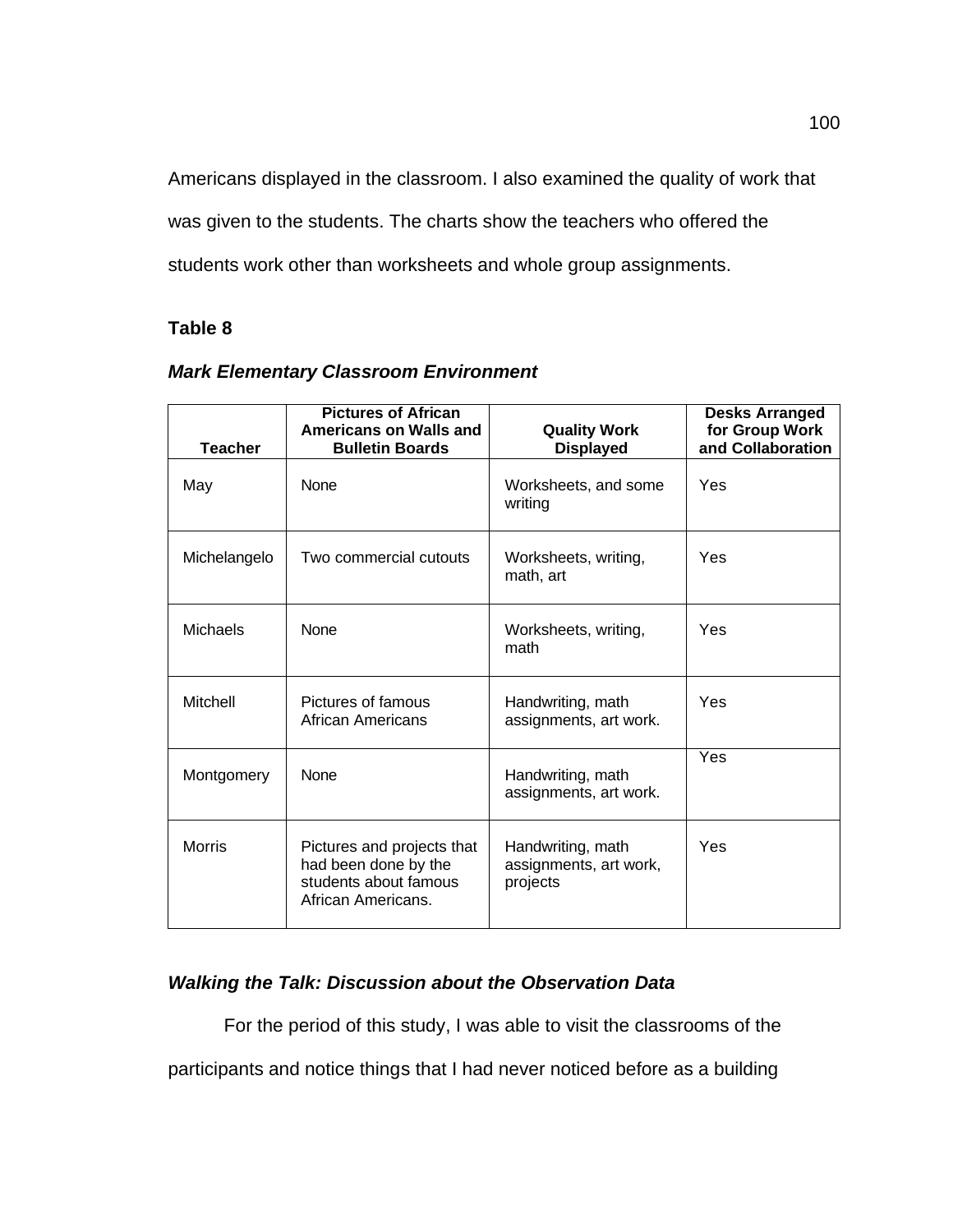# **Table 9**

# *Blackmon Elementary Classroom Environment*

| <b>Teacher</b>   | <b>Pictures of African</b><br>Americans on Walls and<br><b>Bulletin Boards</b> | <b>Quality Work</b><br><b>Displayed</b>                              | <b>Desks Arranged</b><br>for Group Work<br>and Collaboration |
|------------------|--------------------------------------------------------------------------------|----------------------------------------------------------------------|--------------------------------------------------------------|
| Bell             | None                                                                           | Worksheets                                                           | No.                                                          |
| Berry            | <b>None</b>                                                                    | Worksheets                                                           | No.                                                          |
| <b>Blackwell</b> | None                                                                           | Worksheets, handwriting<br>assignments, art and<br>special projects. | Yes                                                          |
| Blue             | Two posters                                                                    | Worksheets                                                           | <b>No</b>                                                    |
| <b>Bowman</b>    | Pictures of famous<br>African Americans.                                       | Worksheets, handwriting<br>assignments, art and<br>special projects. | Yes                                                          |
| <b>Brooks</b>    | None                                                                           | Worksheets                                                           | <b>No</b>                                                    |

# **Table 10**

# *Mark Elementary Teacher/Student Interaction*

| <b>Teacher</b>  | <b>Number of African</b><br><b>American Students</b><br><b>Called on for Academic</b><br><b>Responses</b> | <b>Number of African</b><br><b>American Students</b><br>Called on for<br><b>Discipline or</b><br><b>Correction</b> | <b>Desks Arranged</b><br>for Group Work<br>and Collaboration |
|-----------------|-----------------------------------------------------------------------------------------------------------|--------------------------------------------------------------------------------------------------------------------|--------------------------------------------------------------|
| May             | 5                                                                                                         |                                                                                                                    | Yes                                                          |
| Michelangelo    | (whole group)                                                                                             | 2                                                                                                                  | Yes                                                          |
| <b>Michaels</b> | 3                                                                                                         | 0                                                                                                                  | <b>No</b>                                                    |
| Mitchell        | 6                                                                                                         | 0                                                                                                                  | Yes                                                          |
| Montgomery      | 3                                                                                                         | 0                                                                                                                  | Yes                                                          |
| <b>Morris</b>   |                                                                                                           | 5                                                                                                                  | Yes                                                          |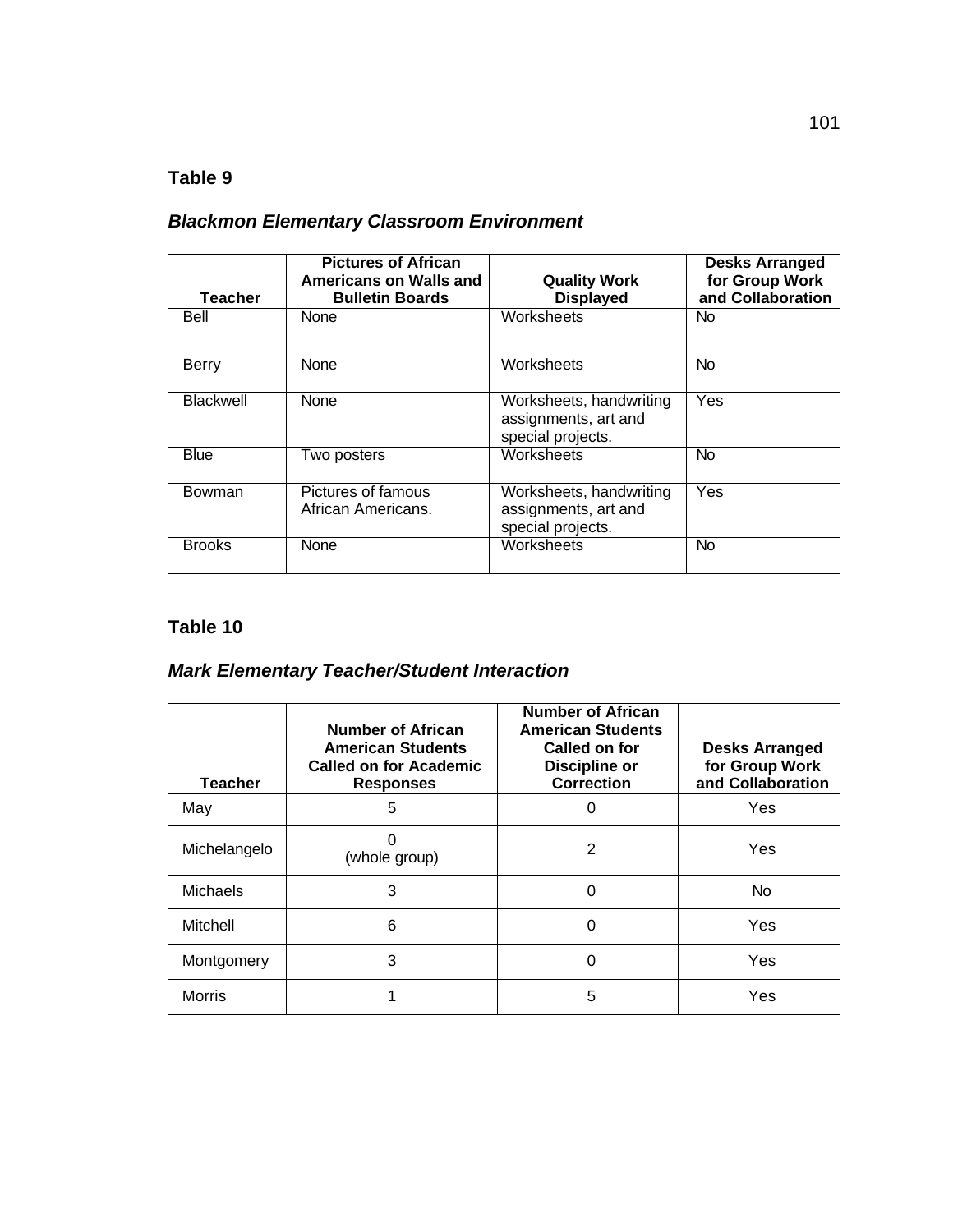### **Table 11**

|  | <b>Blackmon Elementary Teacher/Student Interaction</b> |
|--|--------------------------------------------------------|
|--|--------------------------------------------------------|

| <b>Teacher</b>   | <b>Number of African</b><br><b>American Students</b><br><b>Called on for Academic</b><br><b>Responses</b> | <b>Number of African</b><br><b>American Students</b><br>Called on for<br>Discipline or<br><b>Correction</b> | <b>Desks Arranged</b><br>for Group Work<br>and Collaboration |
|------------------|-----------------------------------------------------------------------------------------------------------|-------------------------------------------------------------------------------------------------------------|--------------------------------------------------------------|
| Bell             | (whole group)                                                                                             | 3                                                                                                           | No.                                                          |
| <b>Berry</b>     | 0                                                                                                         | 7                                                                                                           | No                                                           |
| <b>Blackwell</b> | 6                                                                                                         | 0                                                                                                           | Yes                                                          |
| <b>Blue</b>      | (whole group)                                                                                             | 3                                                                                                           | N <sub>o</sub>                                               |
| Bowman           | 3                                                                                                         | 0                                                                                                           | Yes                                                          |
| <b>Brooks</b>    | ი                                                                                                         | 5                                                                                                           | Yes                                                          |

principal or as the school's Instructional Improvement Officer. Participating in this project made me more aware of the teacher's actions as well as the classroom surroundings. Unfortunately, I often observed what Kailin (2002) referred to as "good teachers doing bad things." For example, during an observation session at Blackmon, I noticed that Mrs. Brooks had all of her African American students grouped together for an activity. I also noticed that the children in the group were given easier assignments, although a few of the students appeared bored with the easy assignment. In addition, I was made aware of the fact that both African American and White teachers can view cultural differences as stumbling blocks (Ladson-Billings, 1995; Obidah & Teel, 2001). This was more apparent in the classrooms at Blackmon, however, a few teachers at Mark also engaged in some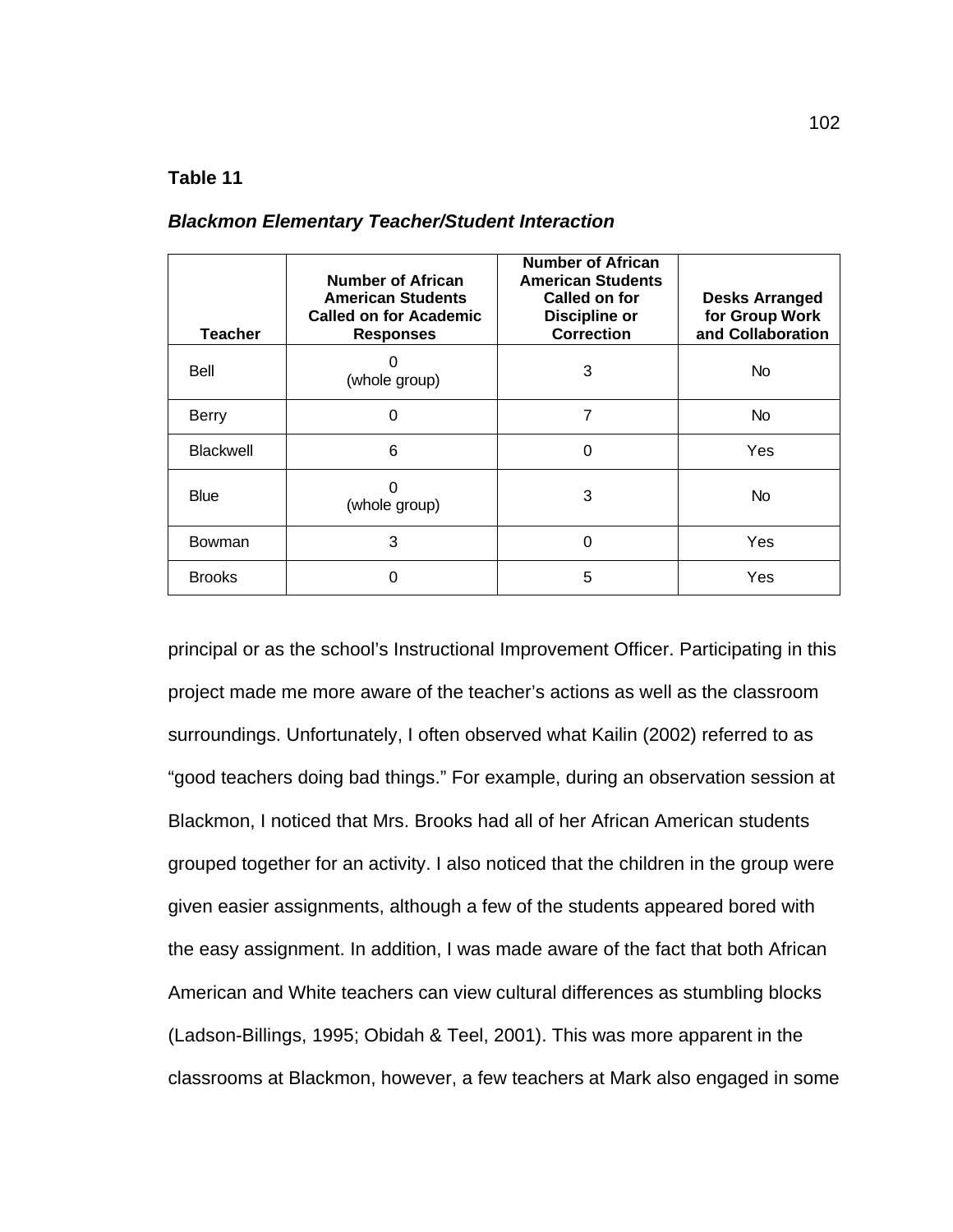practices that were not always in the best interest of the students. For example, Mrs. Michaels got ready to discuss a child with me in the presence of the child.

I was made aware during the observations that teachers do not always do what they say they do or "walk the talk." At both schools, there was a lack of African American posters and pictures of famous African American leaders displayed on the classroom walls (Taylor, 1999). This was apparent even though all teachers stated that they made sure that their lessons were culturally relevant. The work that was displayed in many classrooms was lower level thinking activities such as "fill in the blank" worksheet and carbon copy art projects. Mrs. Mitchell, Mrs. Blackwell, and Mrs. Bowman did have final drafts of stories posted in their "writing centers."

The teachers at Mark took pride in handling their own discipline problems. Mrs. Mitchell bragged that she didn't have any:

I don't have any discipline problems. My kids know what I expect of them and they perform accordingly. I can leave my classroom, go to the bathroom and come and my kids will still be doing what they are supposed to do. I have never had any problems controlling these kids.

All teachers at Blackmon except for Mr. Berry and Mrs. Brooks seemed to have good classroom management skills. Mr. Berry admitted that he had struggled during his first year, but quickly commented that he had made great improvements. Mrs. Brooks implied that her assistant was solely responsible for keeping her students in shape: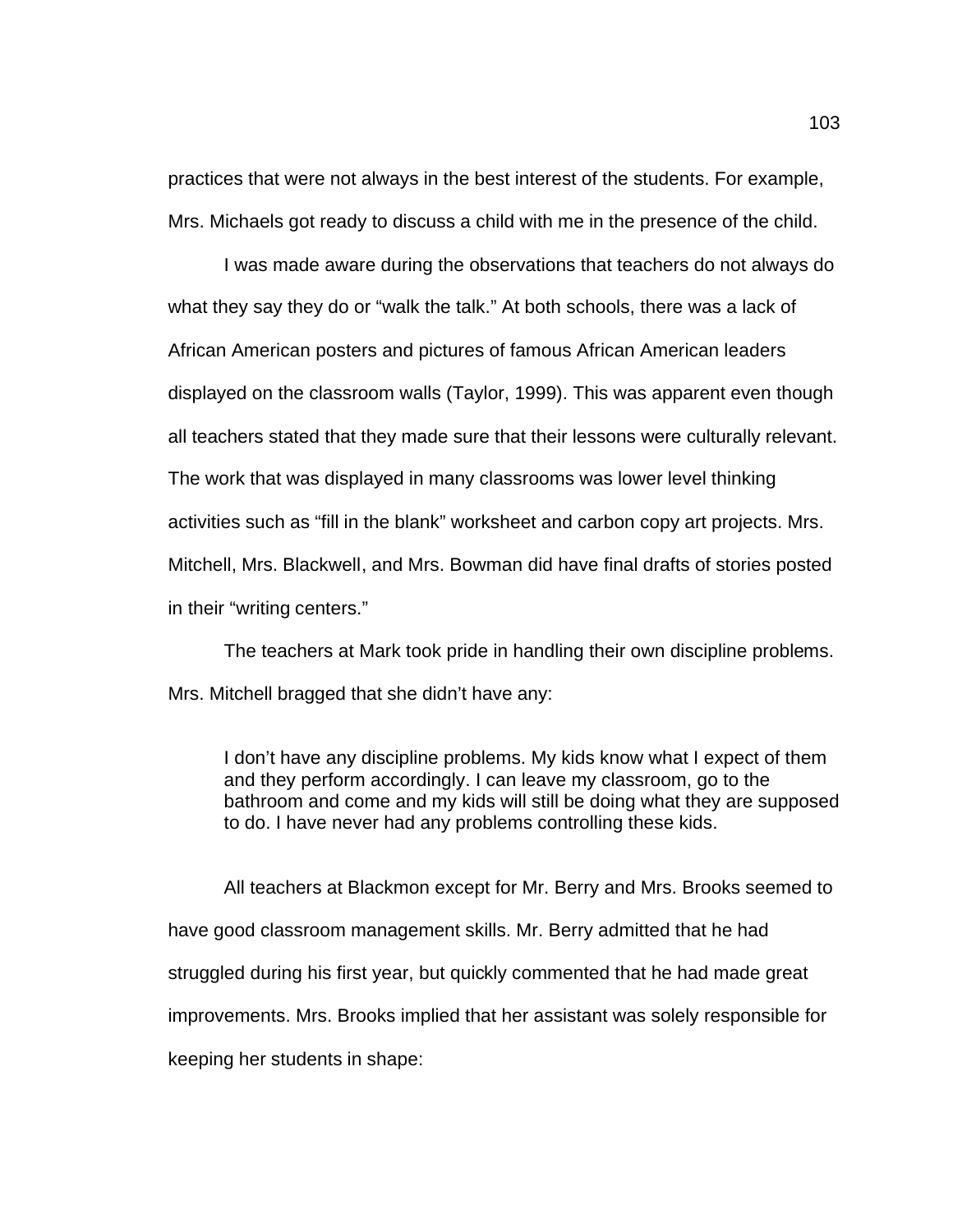I am too nice to the kids which make it hard for me to control them. I think it is because they are used to being yelled at and I just can't do it. My assistant can do it and they seem to listen to her fine. I know I need to get a little tougher with them but I just have a hard time doing it.

Mrs. Brook's statements about classroom management were consistent with the other answers she gave to the interview questions. It seemed that she felt that since her assistant was African American that she could control the African American students better.

#### **Focus Group Data**

Focus group discussions were held at both elementary sites. These sessions allowed the participants to express their points of view in group settings (Villard, 2003). The focus group interviews gave the teachers an opportunity to discuss teacher expectations and the sensitive issues of racial biases, stereotypes and teaching. In order to code the reactions to the questions, I determined whether or not the responses were statements of high expectations or low expectations based on whether or not the teacher answered in a way that affirmed the students' capabilities or in a manner that rejected the students' capabilities. In addition, I decided whether the statements could be associated with stereotypes and popular culture information or whether or not the statements were based on prior knowledge of the students. Below are the data gathered from pictures shown to teachers from both schools. For example, I listed the response of a teacher from Mark and Blackmon on the same pictures although the focus group discussions were held separately at each school.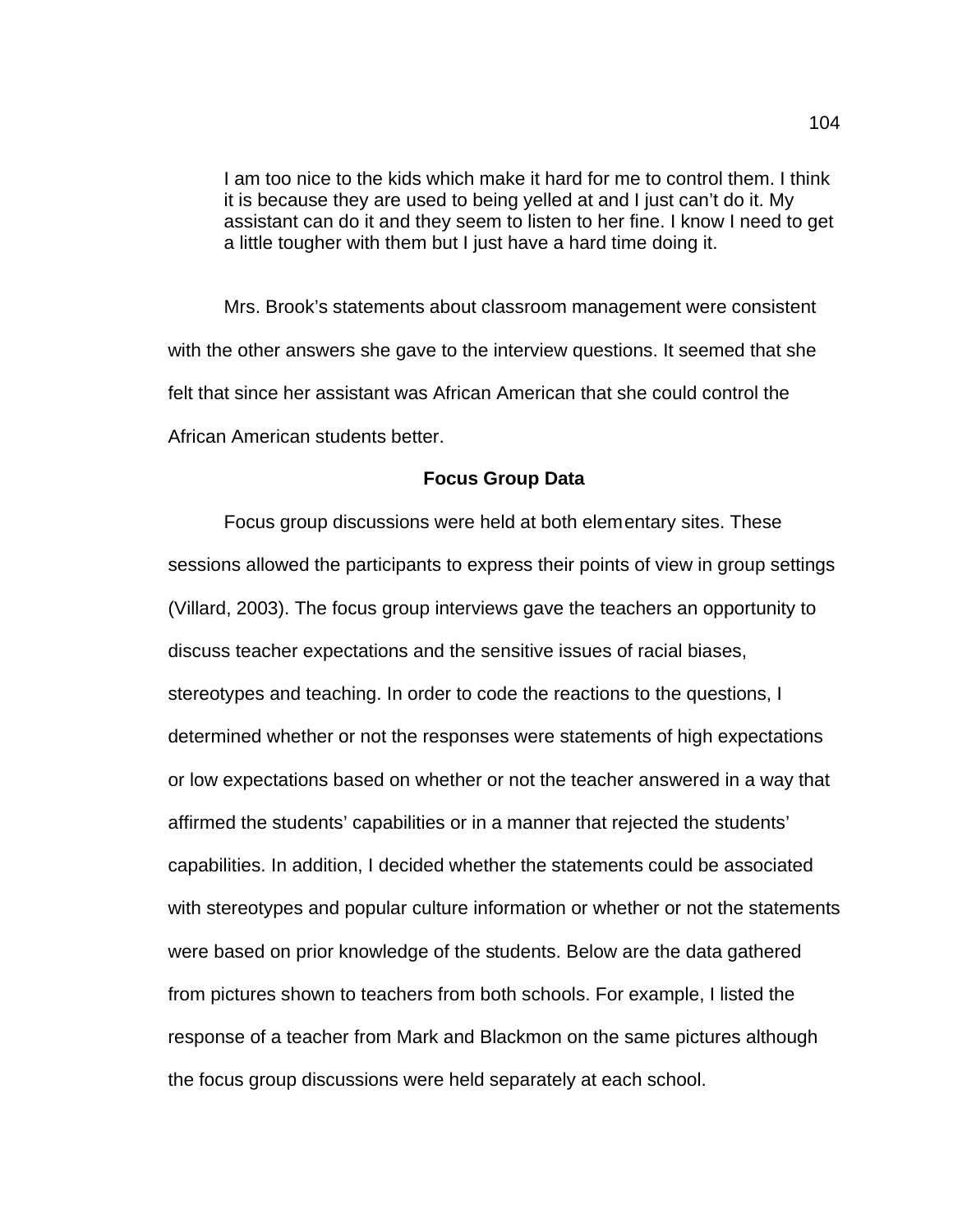# **Table 12**

# *Expectations/Sources of Expectations*

|                          | <b>Expectations</b>                                                                                                                                                                                                                                        |                                                     |                                                                                                                                                                                                |
|--------------------------|------------------------------------------------------------------------------------------------------------------------------------------------------------------------------------------------------------------------------------------------------------|-----------------------------------------------------|------------------------------------------------------------------------------------------------------------------------------------------------------------------------------------------------|
| <b>Teacher</b>           | (High or Low)                                                                                                                                                                                                                                              | <b>School</b>                                       | <b>Sources of Expectations</b>                                                                                                                                                                 |
| <b>Berry</b><br>Mitchell | "I know the child with the two<br>parent family can succeed<br>better because the child will<br>have help at home. The child<br>with the single parent will<br>struggle in school." (low)<br>"I think the child in the picture<br>with the man can succeed | <b>Blackmon</b><br>Elementary<br>Mark<br>Elementary | "The children in our<br>society who come from<br>single parent families<br>don't have books at home<br>and school is not<br>important to them."<br>"I had students from<br>single parent homes |
|                          | like the child in the picture<br>with two parents. " (high)                                                                                                                                                                                                |                                                     | before and they did<br>extremely well. Many<br>single parents give their<br>children lots of attention."                                                                                       |
| <b>Bell</b>              | "I don't think that because a<br>student looks like that the he<br>can't learn." (high)                                                                                                                                                                    | Blackmon<br>Elementary                              | "I have had some<br>students surprise me and<br>do better than I thought."                                                                                                                     |
| May                      | "I have to be honest and<br>admit that I have prejudged<br>some of my student because<br>of the way they look. I have<br>also locked my car doors<br>when I saw an African<br>American man who looked<br>like that." (low)                                 | <b>Mark</b><br>Elementary                           | "It is embarrassing to admit<br>that because I am African<br>American and I realize that<br>even I am influenced by<br>the media. That young<br>man on that picture could<br>be my son."       |
| Blackwell                | "There are a lot of teachers<br>today who think all<br>African American students<br>are incapable of doing good<br>work." (low)                                                                                                                            | <b>Blackmon</b><br>Elementary                       | "They look at how African<br>Americans are portrayed<br>on television and how the<br>rap stars looks and they<br>lower their expectations."                                                    |
| Michelangelo             | "I don't think teachers at our<br>school judge students by<br>they way they dress. That<br>young man looks like a rap<br>star, but a lot of rap stars<br>have college degrees." (high)                                                                     | <b>Mark</b><br>Elementary                           | "I grew up in the<br>Washington DC area and I<br>was around all types of<br>people. I know that you<br>can't judge a person by the<br>way that person looks or<br>dresses."                    |
| <b>Blue</b>              | "Our children would do better<br>if they had some guidance at<br>home. That person probably<br>doesn't have any guidance."<br>(low)                                                                                                                        | <b>Blackmon</b><br>Elementary                       | "If a parent helps a child<br>with their homework, then<br>they can learn. I have seen<br>it with my students. If they<br>come to school with help,<br>they do better."                        |
| Montgomery               | "It doesn't matter what a<br>student's home life is. Sure<br>they would do better if they<br>had help at home, but I try to                                                                                                                                | Mark<br>Elementary                                  | "I grew up in an area that<br>many people frowned<br>upon. I am thankful that I<br>had teachers who believed                                                                                   |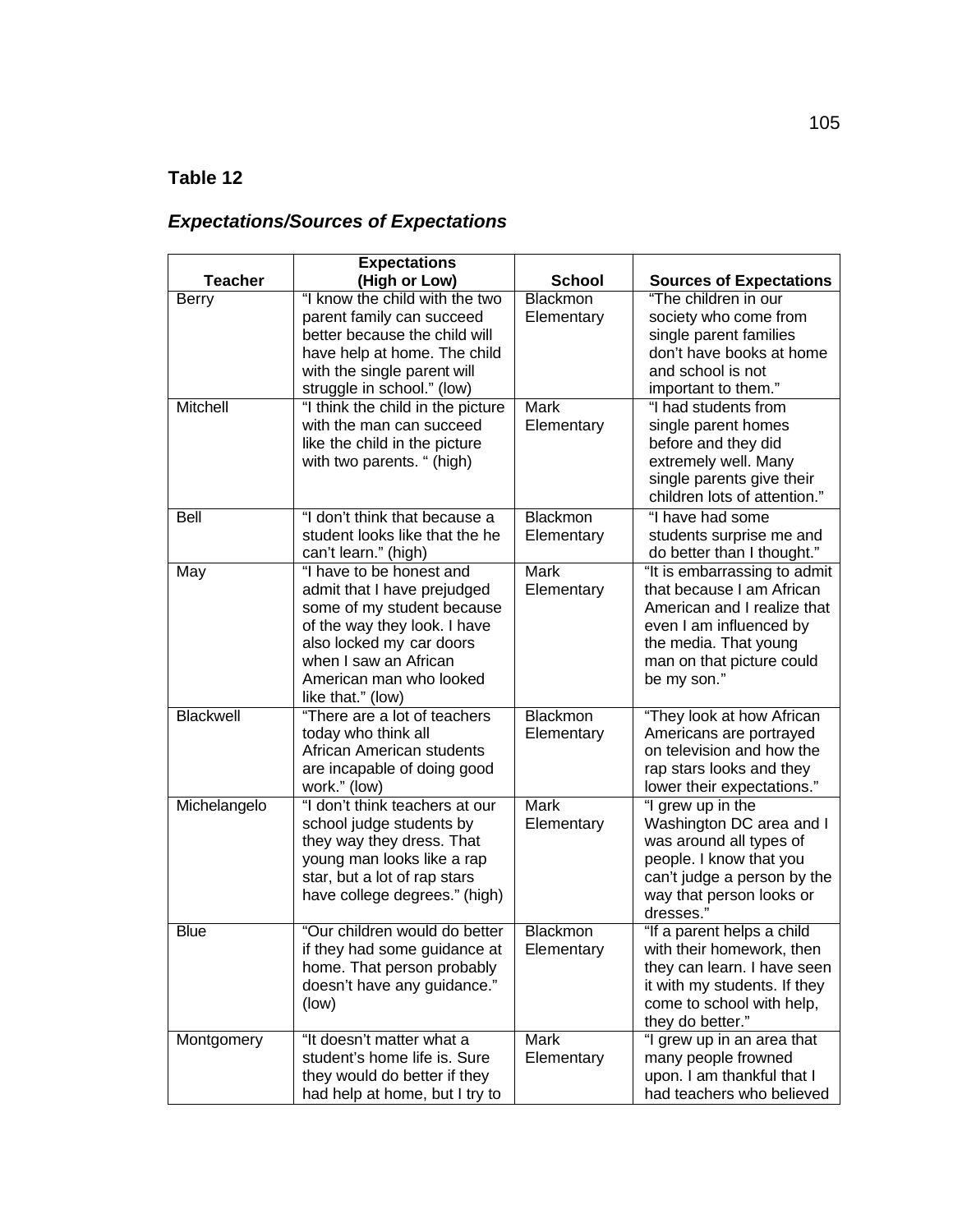|                 | empower them to learn on<br>their own. I teach them<br>strategies that will help them<br>be successful." (high)                                                                                                                      |                               | in me and helped me to<br>succeed."                                                                                                                                                   |
|-----------------|--------------------------------------------------------------------------------------------------------------------------------------------------------------------------------------------------------------------------------------|-------------------------------|---------------------------------------------------------------------------------------------------------------------------------------------------------------------------------------|
| Bowman          | "That girl looks like she would<br>be more prone to being a<br>discipline problem which<br>would make it harder for her<br>to learn" (low)                                                                                           | <b>Blackmon</b><br>Elementary | "I chose her over the other<br>girl because she is<br>dressed more hip and the<br>other girl is more<br>conservative."                                                                |
| <b>Morris</b>   | "Both girls are probably<br>smart. In fact, the one<br>dressed flashier is probably<br>smarter than the other one. If<br>she were in my class, I would<br>have to keep her<br>challenged." (high)                                    | Mark<br>Elementary            | "Many times, it is the<br>students who are the most<br>outgoing that are the<br>smartest. We as teachers<br>have to make sure that we<br>provide lessons that will<br>interest them." |
| <b>Brooks</b>   | "I think young man in the shirt<br>and tie would be more likely<br>to attend college."                                                                                                                                               | <b>Blackmon</b><br>Elementary | "He just looks like he is<br>more of a student than the<br>other one."                                                                                                                |
| <b>Michaels</b> | "Although the young man<br>with all of the bling around<br>his neck is probably capable,<br>the one in the shirt and tie<br>will probably be more likely to<br>attend college based on the<br>image he is projecting."<br>(high/low) | Mark<br>Elementary            | "He doesn't look like a rap<br>star and unfortunately he<br>will be judged by the way<br>he looks in our society."                                                                    |

# *Digging from Within: Discussion of Focus Group Data*

Since I supervise the principals at both schools in this study, I was a little uneasy about conducting focus group discussions. I was fearful that the teachers would be silenced by my position of power. I had failed to remember teachers are in an ideal position to put issues on the table in order to initiate true discussions (Delpit, 1995). The data from the focus group represent honest feelings and thought provoking responses. Through this activity, the participants were able to admit openly in their groups that they might have biases (Meier, 2002).

The answers in the chart represent some general comments given to the focus group questions (see Appendix). Focus group data that were collected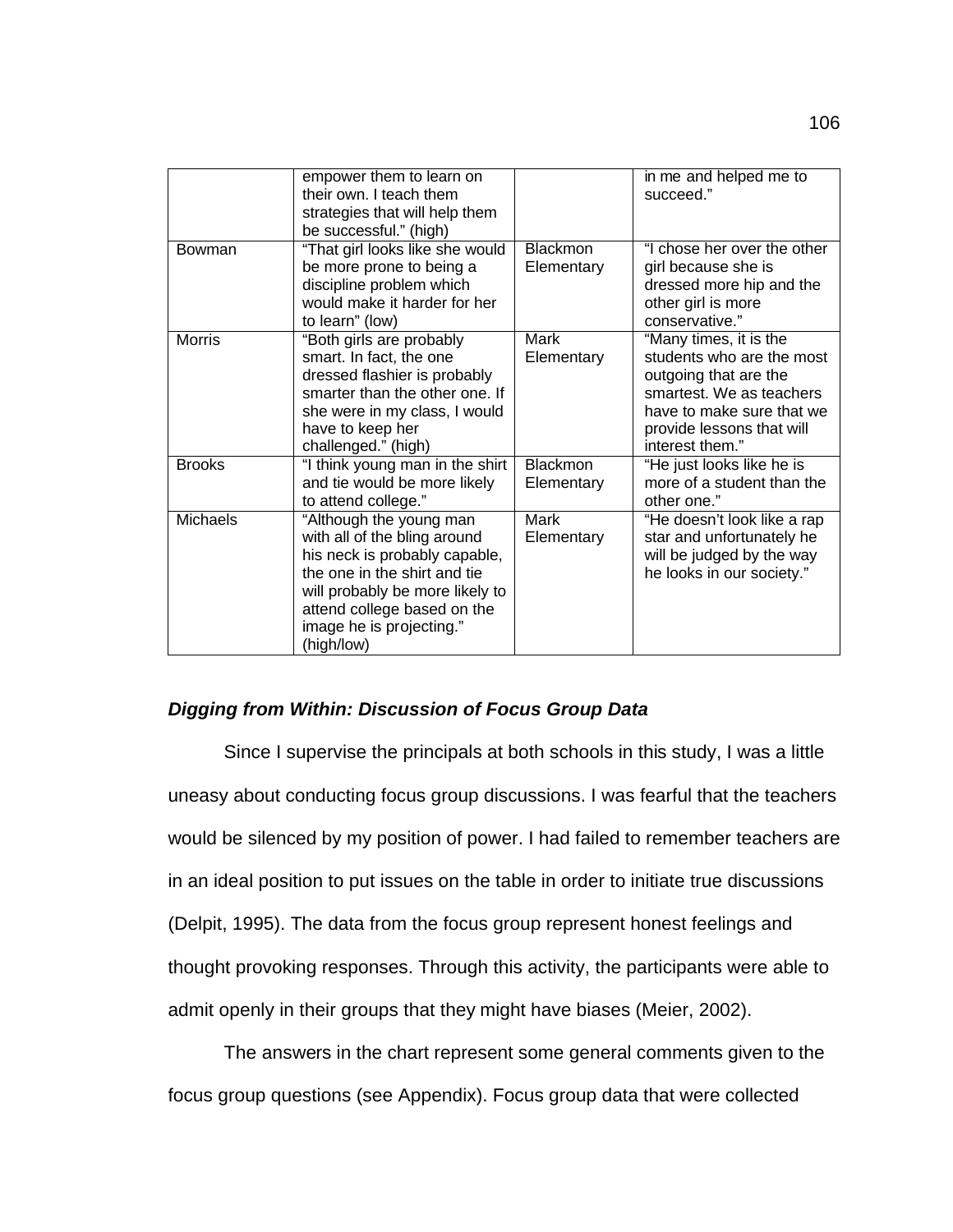from Mark Elementary had more expectations statements and responses that resulted from their direct knowledge of their students than the data collected from teachers at Blackmon. All participants except Michelangelo admitted that the students who were dressed more conservatively would have an easier time in school. The teachers were also aware of the fact that people can form negative opinions of others based on stereotypes and popular culture based information.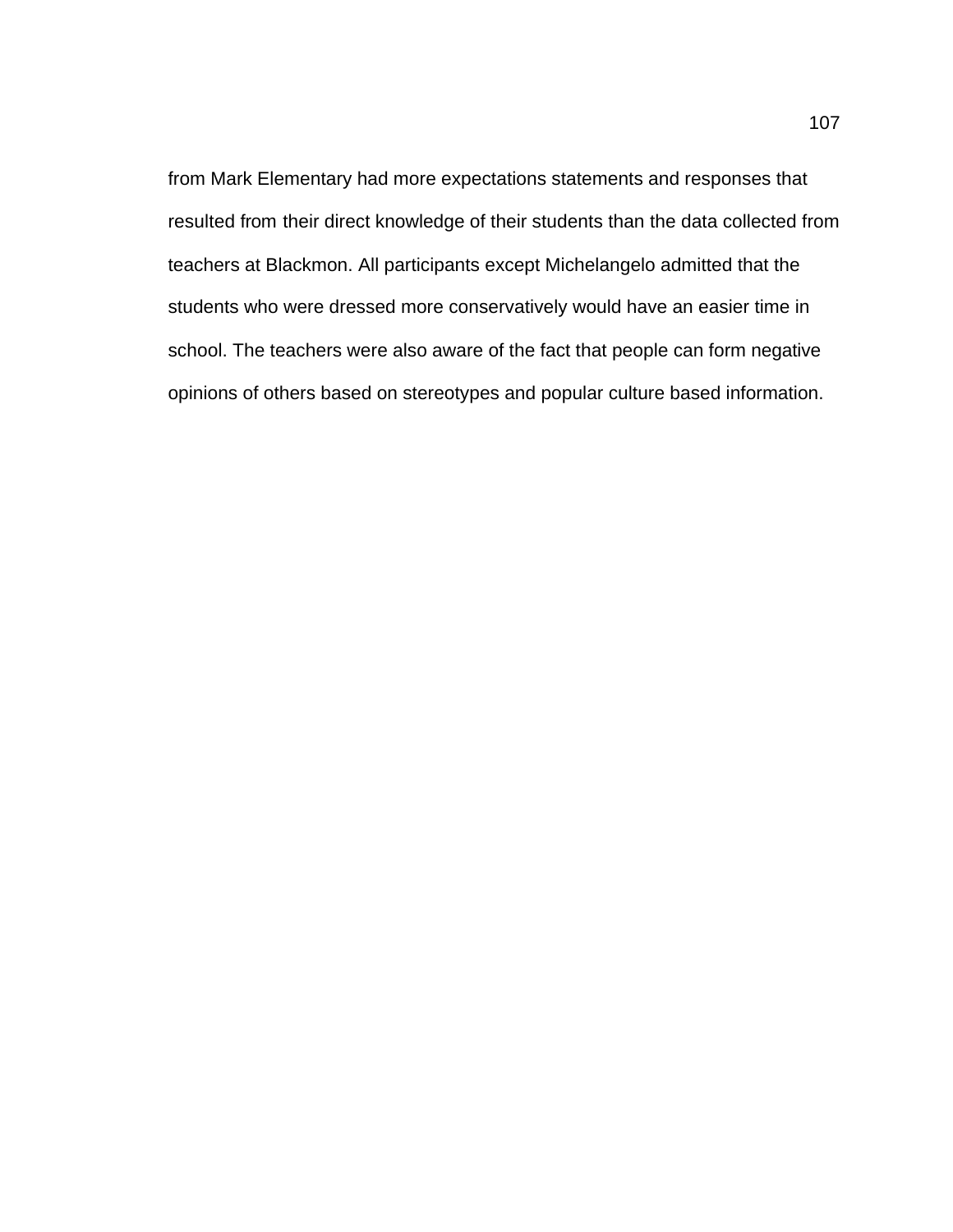## **CHAPTER V**

# **WITHIN CASE ANALYSIS**

My first task in analysis was to understand each teacher as an individual with respect to my research questions. It was my goal not only to determine their feelings and thoughts, but to analyze where these ideas originated. In this chapter, I will present case studies on each of the teachers.

### **Mark Elementary School Participants**

### *Mrs. May*

Mrs. May grew up in Greensboro, North Carolina. Over her youth, she was exposed to many educators. Her mother taught at North Carolina A&T State University in Greensboro. This afforded her the opportunity of spending many days on the college campus. Her cousins, aunts and uncles were also teachers. They taught in the public schools that Mrs. May attended as a child. It was through this strong education background that Mrs. May felt that she was destined to become a teacher.

Although my family thought I was going to be a teacher, I was determined to do something different. I still wanted to help people, but I didn't want to be a teacher. I decided that I could help people by becoming a nurse. Little did I know that I would end up in the profession that I was determined to avoid.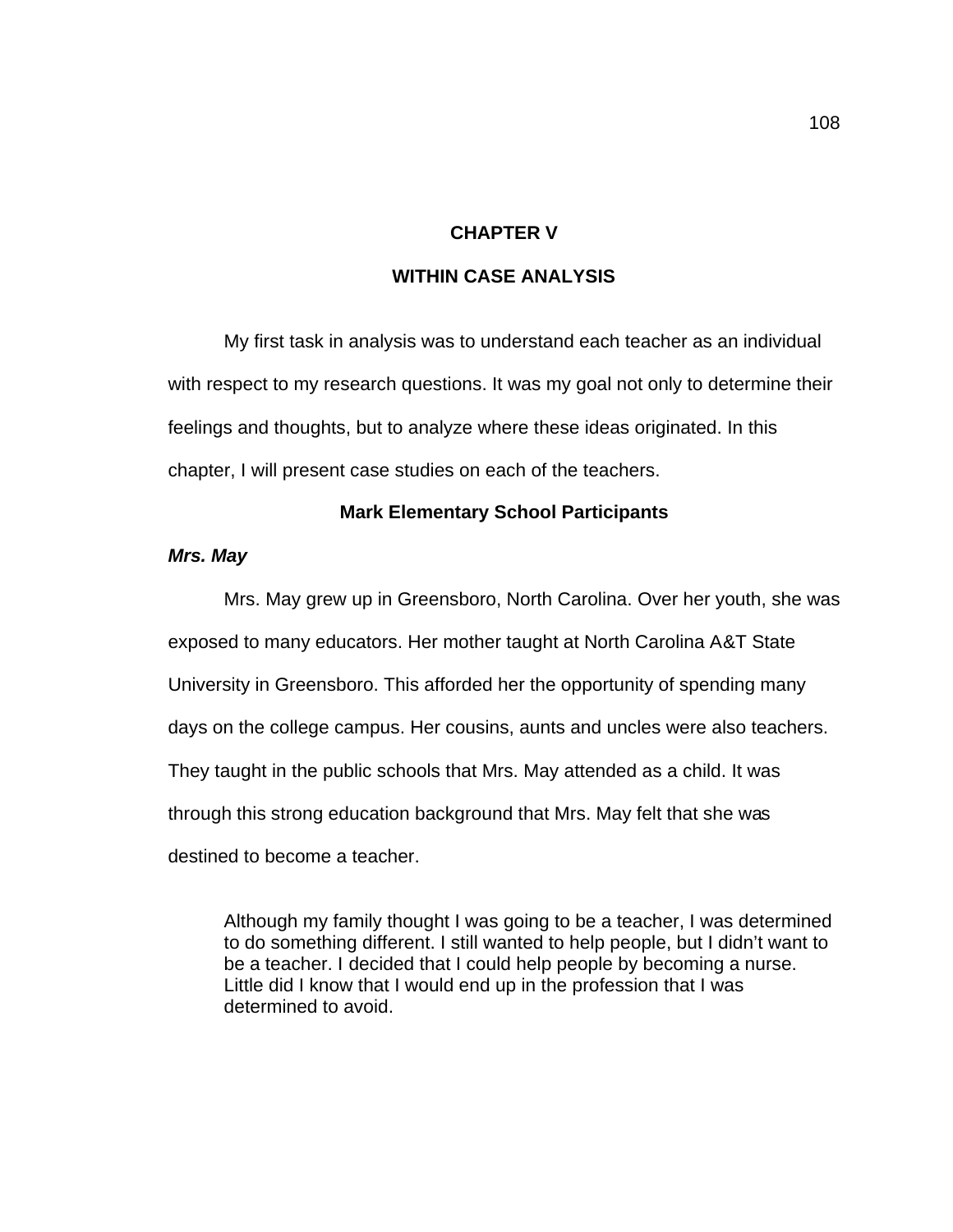After completing two years of college, Mrs. May discovered that she had to wait a year before she was officially accepted in the nursing school at the University of North Carolina at Greensboro. It was at this time in her life that she started reevaluating her career choice.

I wasn't sure at that point if I really wanted to be a nurse. I was beginning to wonder at that time if I really wanted to continue my studies in this field. So I took a break from college and decided to get a job.

While Mrs. May was on hiatus from college, she decided to work at Mark Elementary as a kindergarten teacher assistant. She found the job rewarding and fulfilling.

I loved working in that kindergarten class. It brought me so much pleasure and joy to see the children learn and grow. I hated to admit it to my family but I knew I had to become a teacher. I could no longer run from the profession.

While working as a teacher assistant at Mark, Mrs. May worked with a lady who she referred to as a teacher "who saw the potential in all of the students in the classroom." She stated that the teacher that she worked with did not look at where the students came from, but instead "treated them as if they were the smartest and richest children in the world." This early experience in education helped shape Mrs. May's views on the students at Mark. Throughout the interview process, it appeared to me that her responses were based on her having high expectations for her students. This echoed Good's (1987) observation that good teachers do not lower their expectations because of the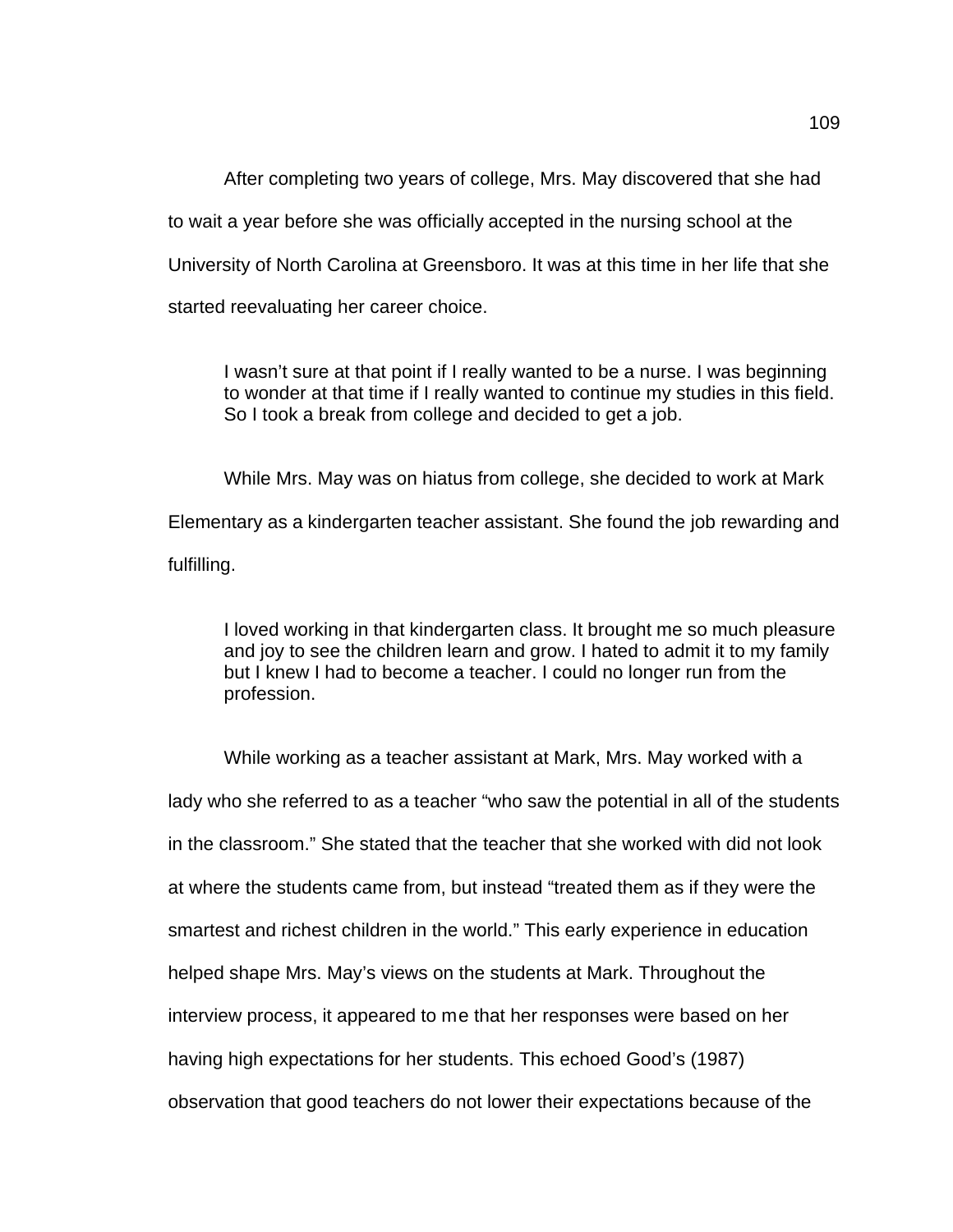race, ethnicity, or socio-economic levels of their students. When I asked her questions about pop culture and stereotypes, she stated that she tried hard not to be influenced by the negative images in the media. During the focus group discussion, she said,

There are times when I know that I am being influenced by the negative stereotypes of African Americans, and I feel ashamed. I was looking at a young man the other day that had a rag on his head and the big baggy pants. I found myself getting negative thoughts about him and I had to stop. You see, I have a son, and I would hate for someone to feel that way about him. I would also hate for someone to lower their expectations about him because of the way he looks. It scares me when I see teachers doing that, and it could be because I have a son of my own.

The walls in Mrs. May's classroom were lined with many colorful posters, along with many examples of student work under labels such as "Super Work." There was a large bear on her door holding a welcome sign, and she had taught her students to come up and greet visitors as they entered the classroom. These things made the classroom seem very inviting to me, and when I talked to students about Mrs. May, they said things like, "I like my class," or "Mrs. May does fun things with us." It was also hard to tell which students were the high achievers and which were the low achievers, as she frequently called on all students and validated their answers with cheers and reinforcement. She bragged about how smart all of them were and called me over to listen to a small group read. She had high expectations for all of her students and it was evident not only in her words, but also in her actions (Clarken, 1995). She helped the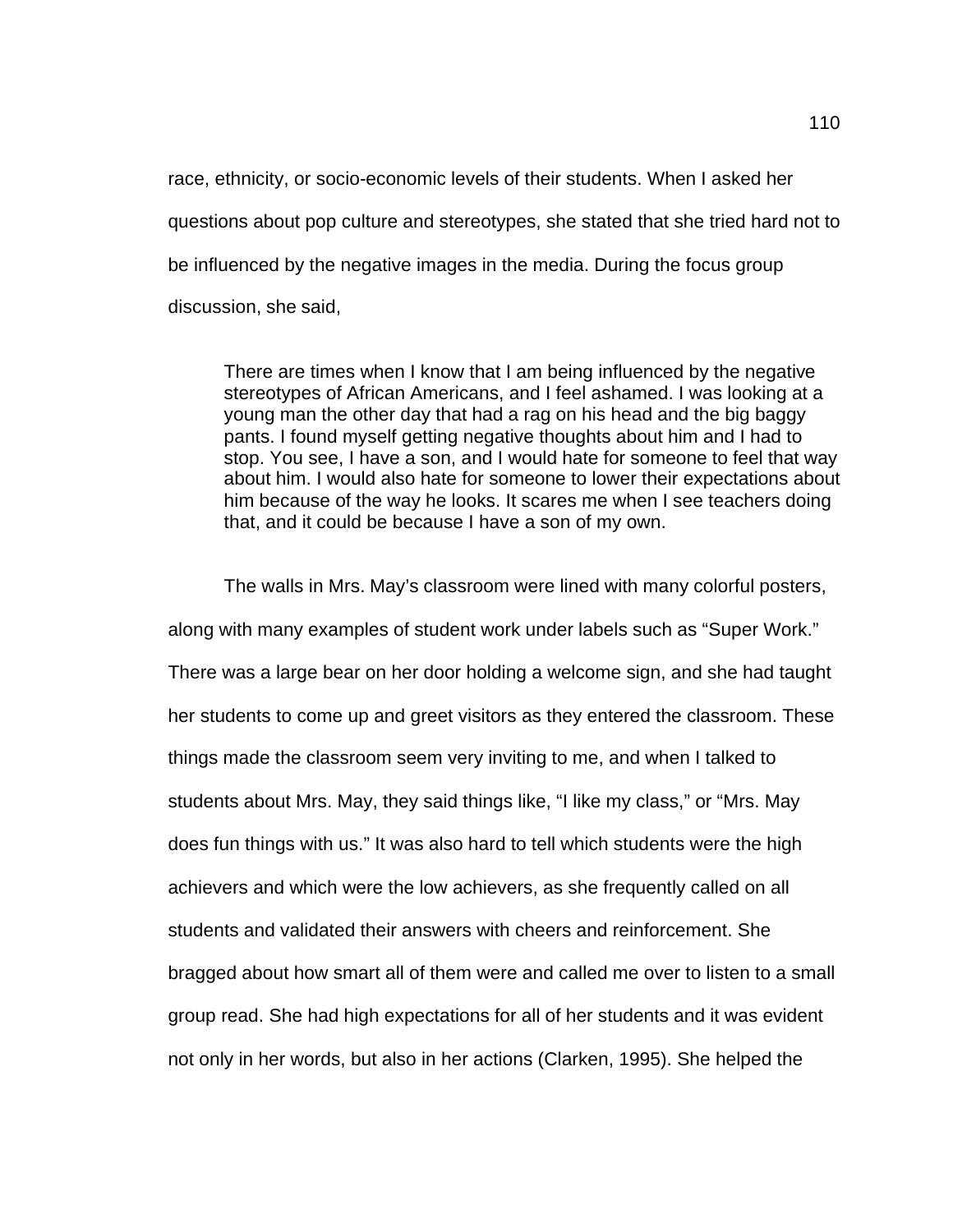students to be successful by giving them cues and reinforcements whenever they needed them.

Mrs. May's classroom was set up to meet the individual students' learning styles, an important aspect of an inviting classroom as articulated by Hale-Benson (1986). Learning centers were set up to help the students master the skills she had taught. For example, if she was working on the concept of "before and after," the students were able to do hands on math activities to reinforce the skill; they could do a movement activity, or they could sit at their desks and "write" a kindergarten story. On the days that I observed her classroom, the students were always actively involved in their learning. There was no evidence that Mrs. May was creating negative stereotypes of any of her students.

#### *Ms. Michelangelo*

Ms. Michelangelo left her home in Washington, D.C., to attend college at Appalachian State University in North Carolina. Leaving the urban city of Washington, D.C. to attend school in the rural mountain region was quite a shock for Ms. Michelangelo.

I grew up in the DC area around all cultures of people, so when I started doing my student teaching in an all White school, I was shocked. Although I am White myself, I couldn't believe that there were still schools in the United States that were all White. I was also shocked to see that there weren't many, if any, African Americans in the town where I did my student teaching. I grew up with and went to school with African Americans and kids from all races. I had students from Africa and China and other places, too, in my graduating class.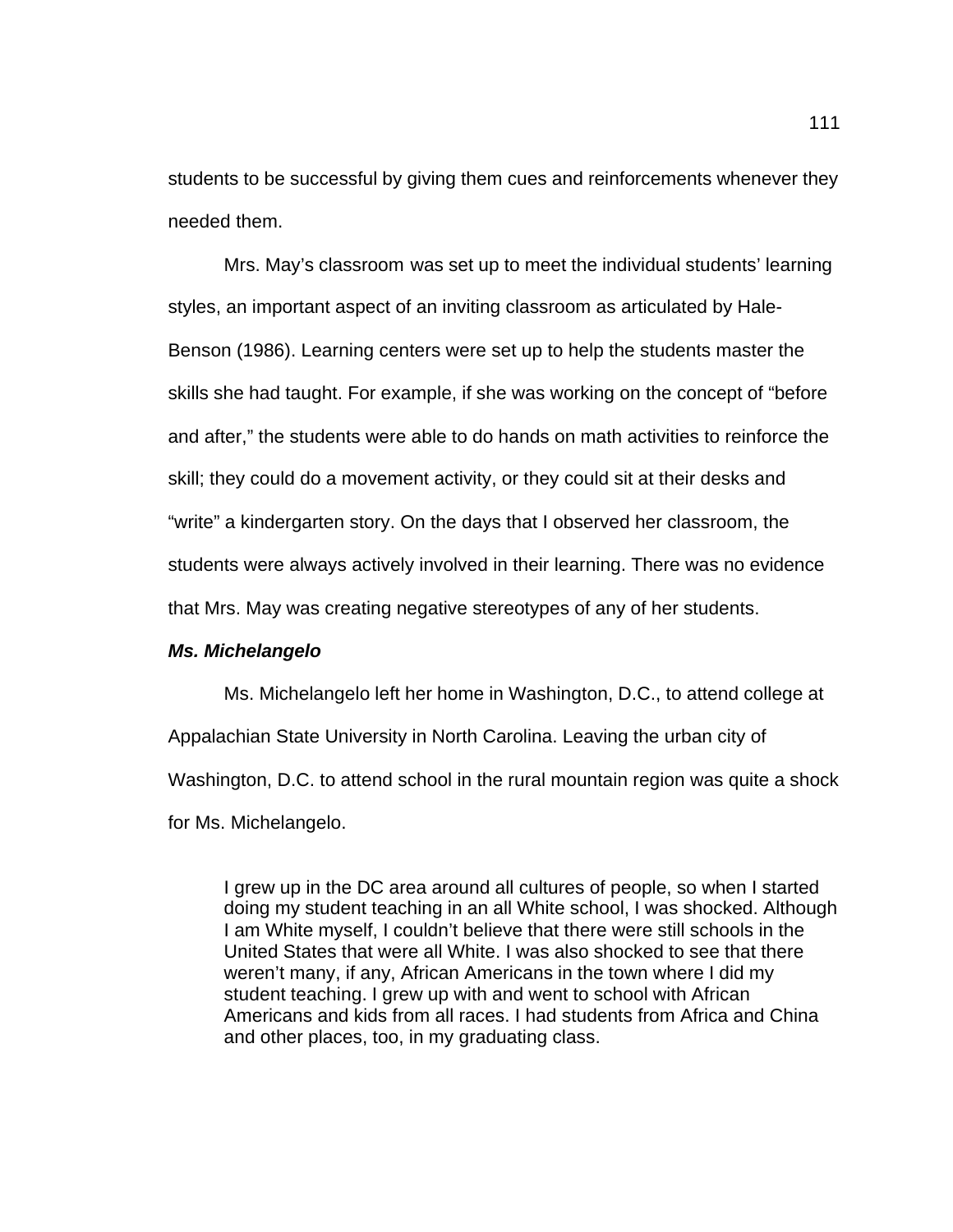Ms. Michelangelo's strong senses of moral purpose led her to the teaching profession. She wanted to be a teacher so that she could make a difference in the world.

When I went to college, I knew that I wanted to do something that would make a difference in the world. Being an educator is the best vehicle to use in making the world a better place for all. I have had lots of experiences and I want to share those experiences with my kids.

Being a first-year teacher, Ms. Michelangelo appeared to struggle with blending theory with practice. Although she had many ideas and opinions, while observing in her classroom on many occasions, I could tell that she was still trying to find the best way to manage her class. Even though she prepared lessons to meet the individual needs of the students in her classroom, at times, the noise level was so high that many students got off task, and her objectives of the lesson was not accomplished. It was evident, however, that she respected her students, and her students respected her in turn. During one of the observation periods, Ms. Michelangelo was doing an activity where she had the students report on their "Icons." The assignment had been given a few weeks prior to the group sharing. The students got loud as they were transitioning between activities, and immediately a student said, "Be quiet, please, Ms. Michelangelo is talking." It was clear that the students knew what Ms. Michelangelo expected of them. She also expected them to do their best. Whenever she asked them questions, she probed them and asked other questions that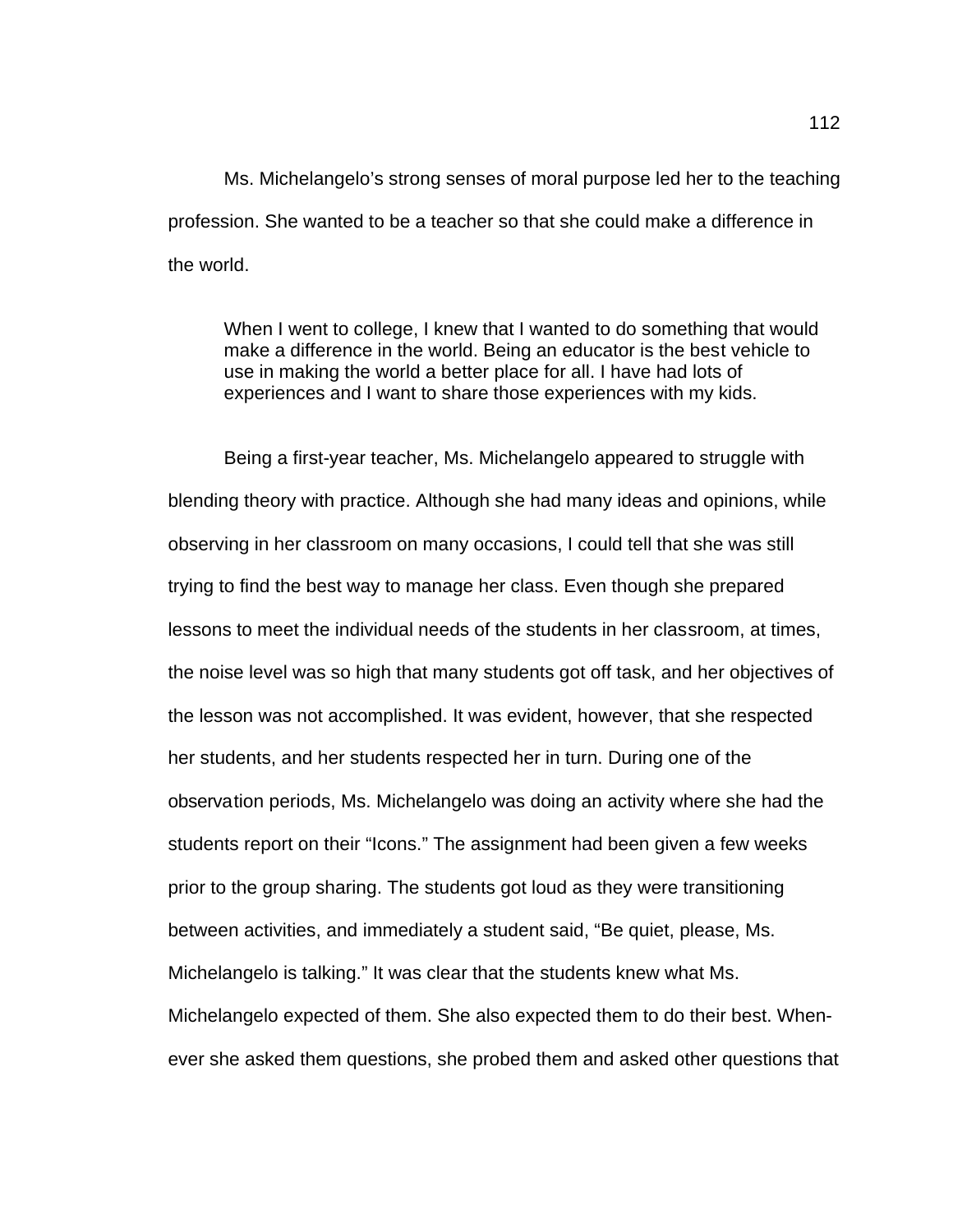helped them think and problem solve the answers. No students were held to different standards.

Ms. Michelangelo was the youngest teacher in this study. In spite of the fact that she did her student teaching in an all White school, she appeared to be quite comfortable working at Mark with the large percentage of African American students. This might be due to her schooling experience. Throughout the study, she frequently reminded me of the fact that she was "used to being around African Americans."

I am used to being around African Americans. I grew up where some of my best friends were African Americans. I used to go to their homes and they used to come to mine. I don't have a problem teaching at Mark. In fact, I like it better than teaching in that school in the mountains because that is not the real world, and they are missing so much.

Ms. Michelangelo admitted that she at times gets influenced by the

negative messages and stereotypes of African Americans in the media.

I have to admit that I wonder sometimes if it is like the chicken and egg theory. I wonder if the media is teaching our young children how to act or if some of the ideas come from reality. I do work hard not to put everybody in the same box. Some of the stuff now is just so bad. When I was doing my famous icon assignment, I wouldn't let my students choose rap stars. They need positive role models.

Ms. Michelangelo appeared to be comfortable with the differences between

herself and her students, a characteristic that Harmon (2002) suggests is an

important trait for teachers of African American students. She felt that she had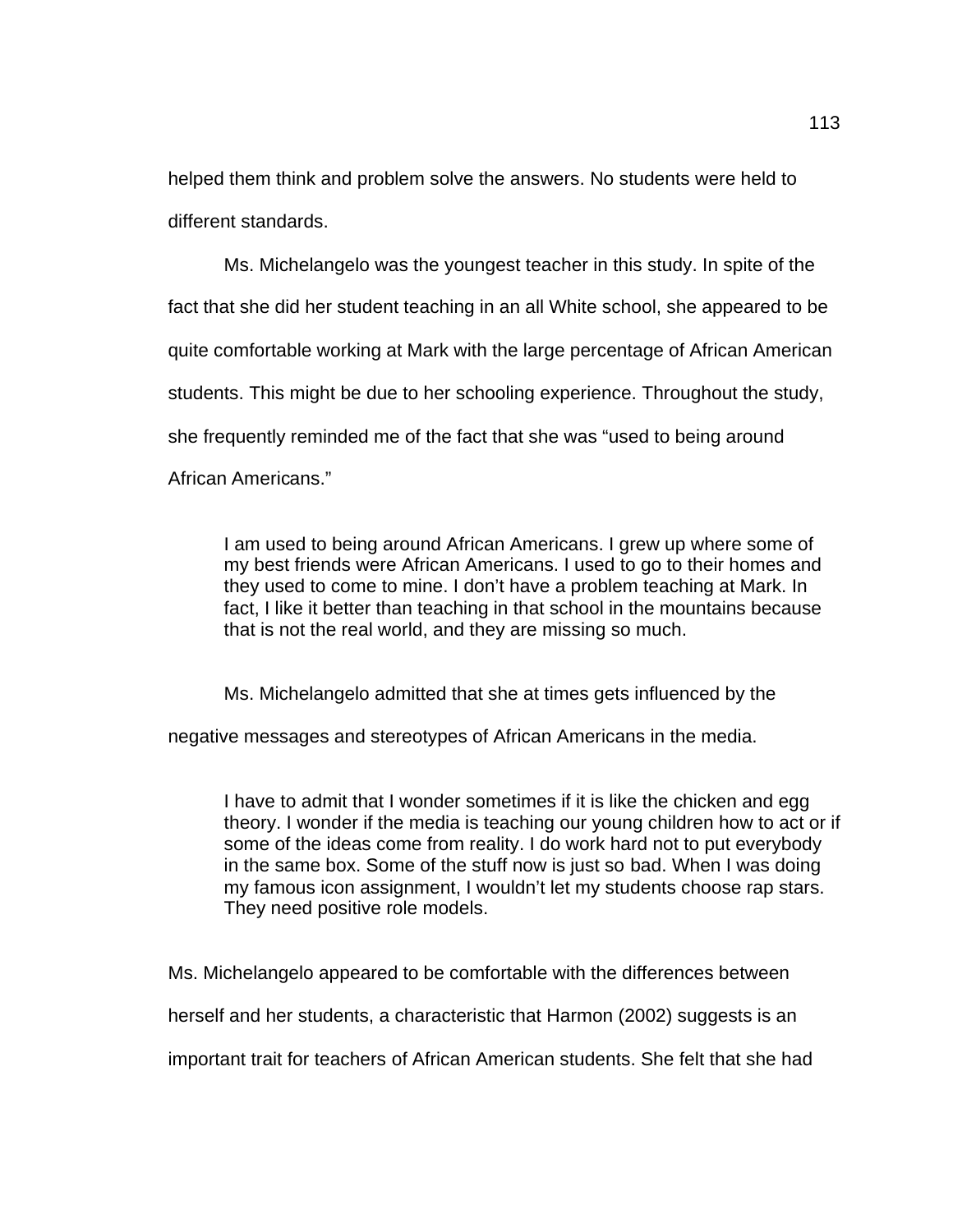knowledge of African Americans and that it was one of the reasons for her success at Mark.

### *Mrs. Michaels*

Mrs. Michaels' security as a child was shaken when her parents separated, and she and her mother left their nice home in South Carolina to live with her grandparents in Charlotte, North Carolina. Mrs. Michaels enjoyed living with her grandparents, but when her mother decided to move to Greensboro, North Carolina, they were forced to live in the same government assisted apartments that the Mark students live in.

I can relate to these students. I know how they think and feel. I went from living in a secure situation into an environment where my mom had to struggle to make ends meet. I lived in this environment in middle and high school. I also lived there while I was doing my student teaching. So you see, I feel like I was placed here to teach for a reason. I am living proof that you can overcome your circumstances.

Although Mrs. Michaels did not grow up around her father, she attributed

an interaction with him as the reason she became a teacher. After discovering at

a young age that he could not read, Mrs. Michaels started reading for her father.

After many reading sessions, she started to teach him.

I would sit down with him and read. Then I started asking him to read to me what I had read to him. I would say, "Tell me that word," and he would tell me. It made me feel so good to be able to teach him. I knew then and there that I wanted to be a teacher.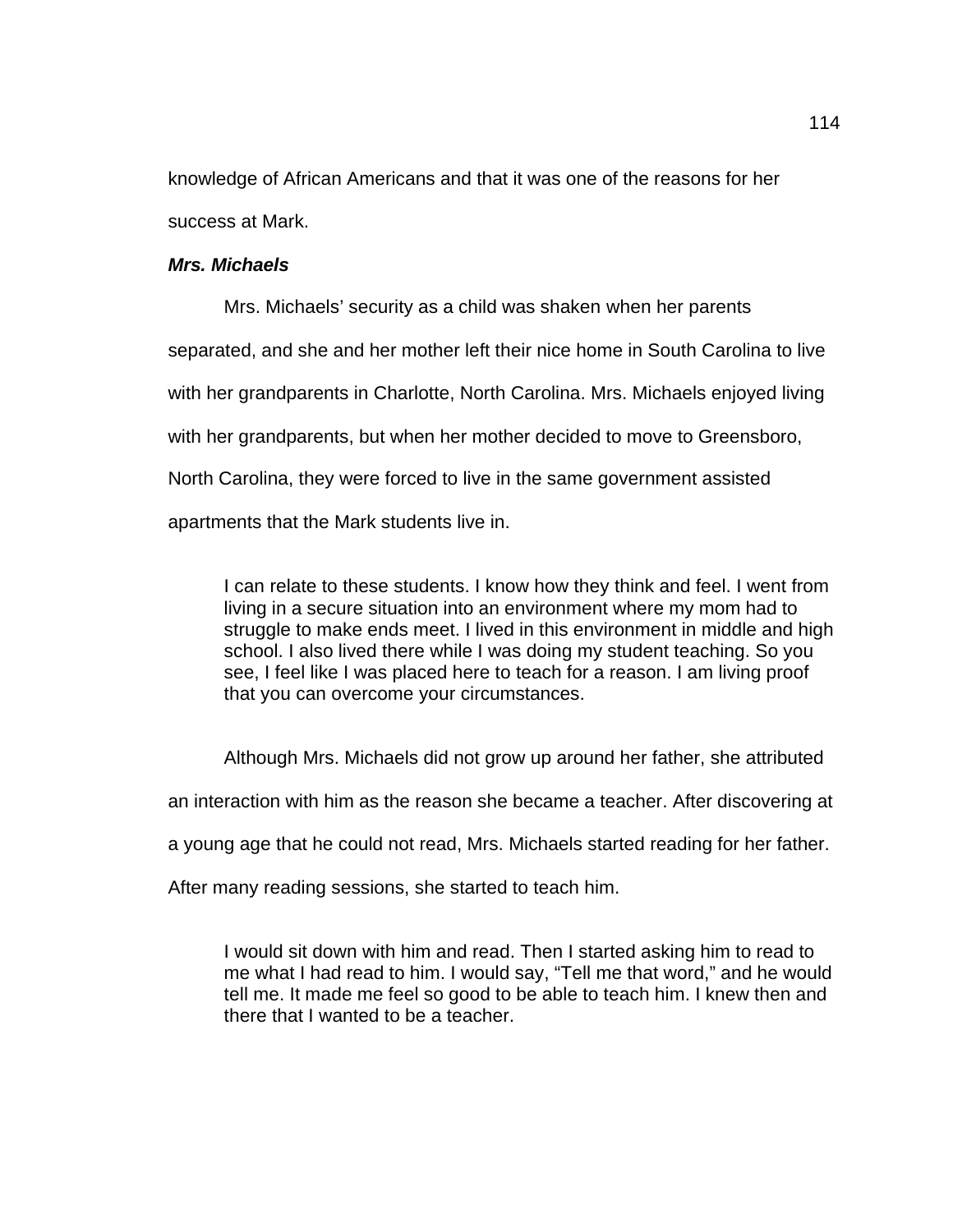Mrs. Michaels started her education career as an elementary classroom teacher. Like the experience with her father, she was intrigued by the fact that she could teach children to read. It was not long after her first three years of teaching that she was back in college working on a master's degree in reading. Mrs. Michaels became a Reading Recovery teacher after receiving her reading certification. In this new role, she worked with struggling, low income, predominantly African American students. The success of the Reading Recovery program was measured by how many students showed expected growth. Mrs. Michaels had to push her students hard in order for them to achieve the goals of the program.

I had high expectations for my Reading Recovery students and they always did well. It felt good to watch them develop into good readers. It also felt good when they went way beyond the level that was set as their bar of achievement.

Mrs. Michaels was a Reading Recovery teacher when she was assigned to Mark Elementary. She stayed in that position until the school district no longer adopted the program. Her next role at Mark was the Title I reading teacher. During district wide budget cuts, Mark lost Title I reading teacher funding. No longer able to teach reading all day, Mrs. Michaels asked her principal if she could teach first grade.

Although it had been a long time since I had been a classroom teacher, I wanted to teach first grade because of the importance of reading at that grade level. I am able to use a lot of the reading strategies I used with my reading students in first grade.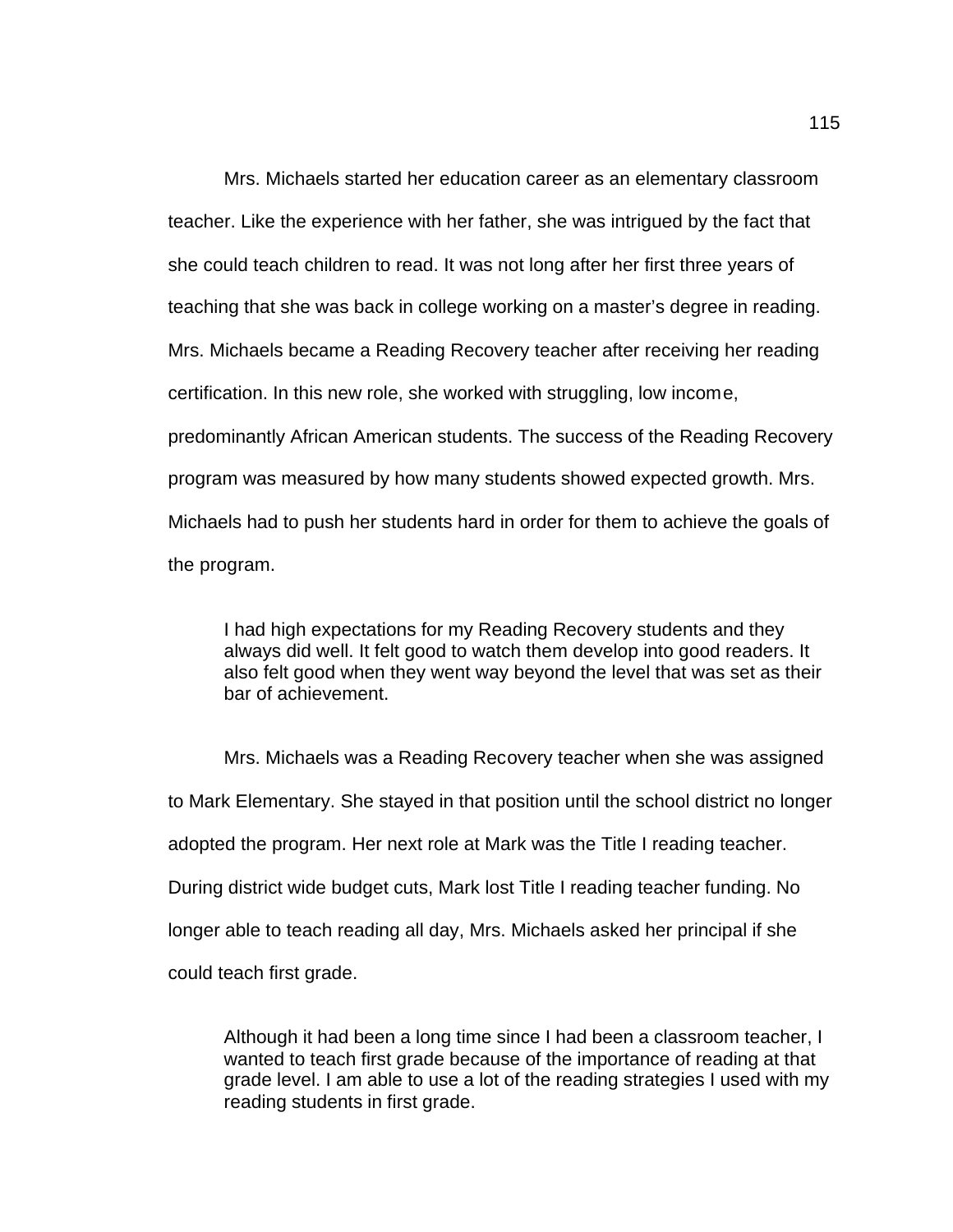Mrs. Michaels grew up in the neighborhood that the students at Mark lived in. She stated that she knew her students and that she understood what they were going through based on her own experiences of living in poverty. Even though Mrs. Michaels had high expectations for her students and that she worked hard to help them achieve, at times, as noted by Steele (2003), she viewed them through the lens of negative stereotypes. In a discussion on learning styles, Mrs. Michaels said that the students didn't come from "traditional families with mothers and fathers," but that they had lots of extended families living in their households. When I asked her further about this, she was only able to give examples of a few students in her class, which means that all of her children did not fit into this category.

Mrs. Michaels felt that popular culture based information and negative stereotypes have hurt the education of African American students.

It makes me mad to see how we are portrayed on television and in the media. It is just terrible. The bad part about it is it makes people get a wrong impression of us. That is one of the reasons that there is an achievement gap in our schools. Many teachers think we are stupid and dumb because they have seen us that way in the media. It just makes me mad.

### *Mrs. Mitchell*

Mrs. Mitchell grew up in a close-knit family. All of her relatives lived close to each other. She said that her aunt, who lived down the street, taught her how to be a teacher.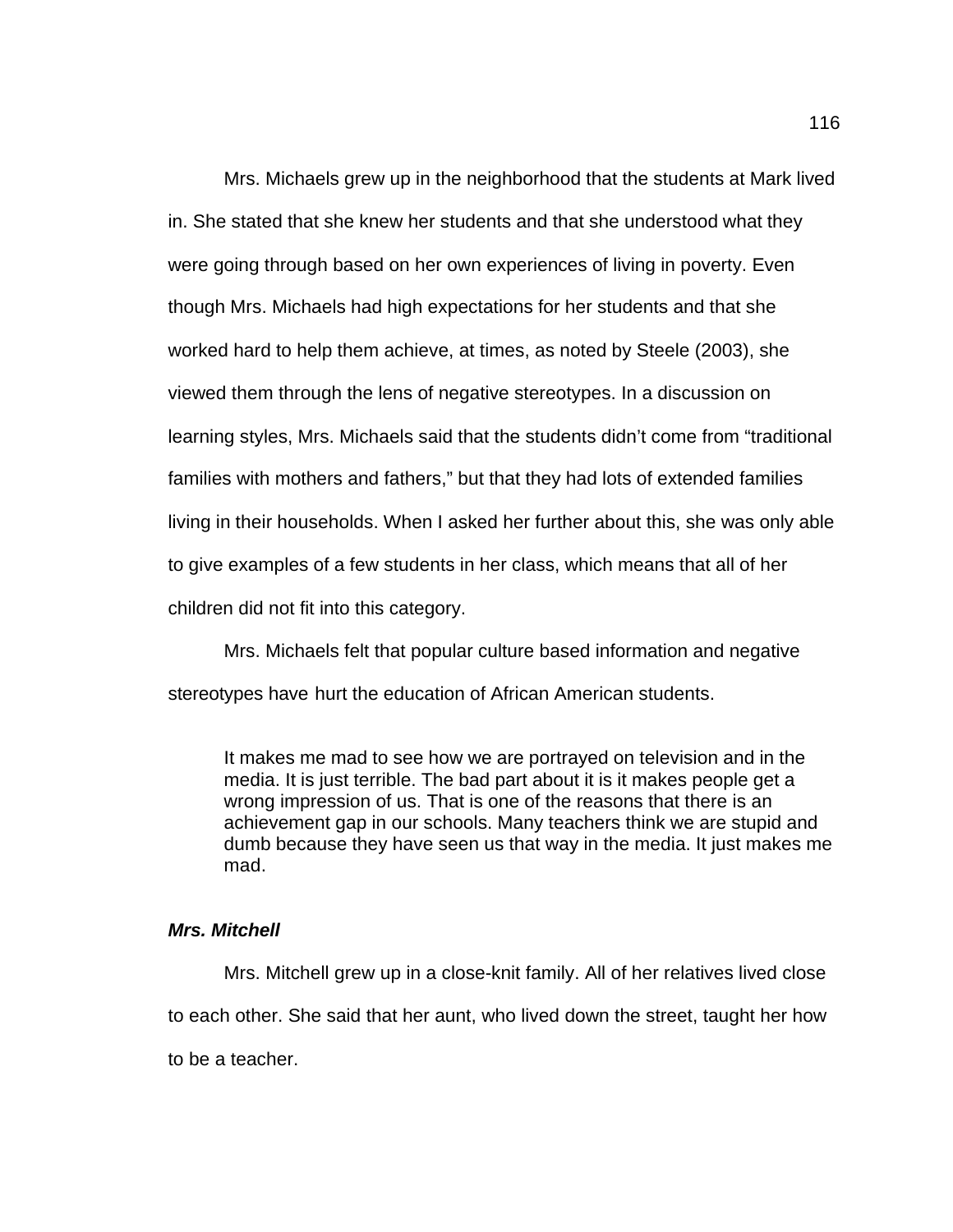My favorite aunt was a teacher, and she lived down the street from us. She made me into a teacher. She would always call on me to be the lead in our church plays and she taught me how to recite poetry by pronouncing each word clearly. She gave me lots of responsibility, and I loved every minute of it.

Mrs. Mitchell took pride in being a teacher. She also took pride in the fact that each year all of her students passed the end of grade test and that none of her students ever ended up in the principal's office. As articulated by Clarken (1995), she expected her students to do well, and she showed them that she believed in them. It was apparent during my visits to her classroom that Mrs. Mitchell judged her students as being high achievers, and they performed accordingly.

Mrs. Mitchell did numerous activities and used several strategies to get to know her students. She made home visits on a weekly basis, and she trained her parents to become volunteers as they were frequent visitors in her room. She also continued to work with her students long after they left her classroom. This served her well at the school, because she was known in the community as a teacher who cared.

I can't walk across the street in the neighborhood without someone calling my name. Some of the students and parents I know, but some I don't know. Whenever I go on my weekly visits, I find myself helping parents who don't even have a child in my classroom. Sometimes it is hard for me to make my visits in less than two hours because people just like to talk to me.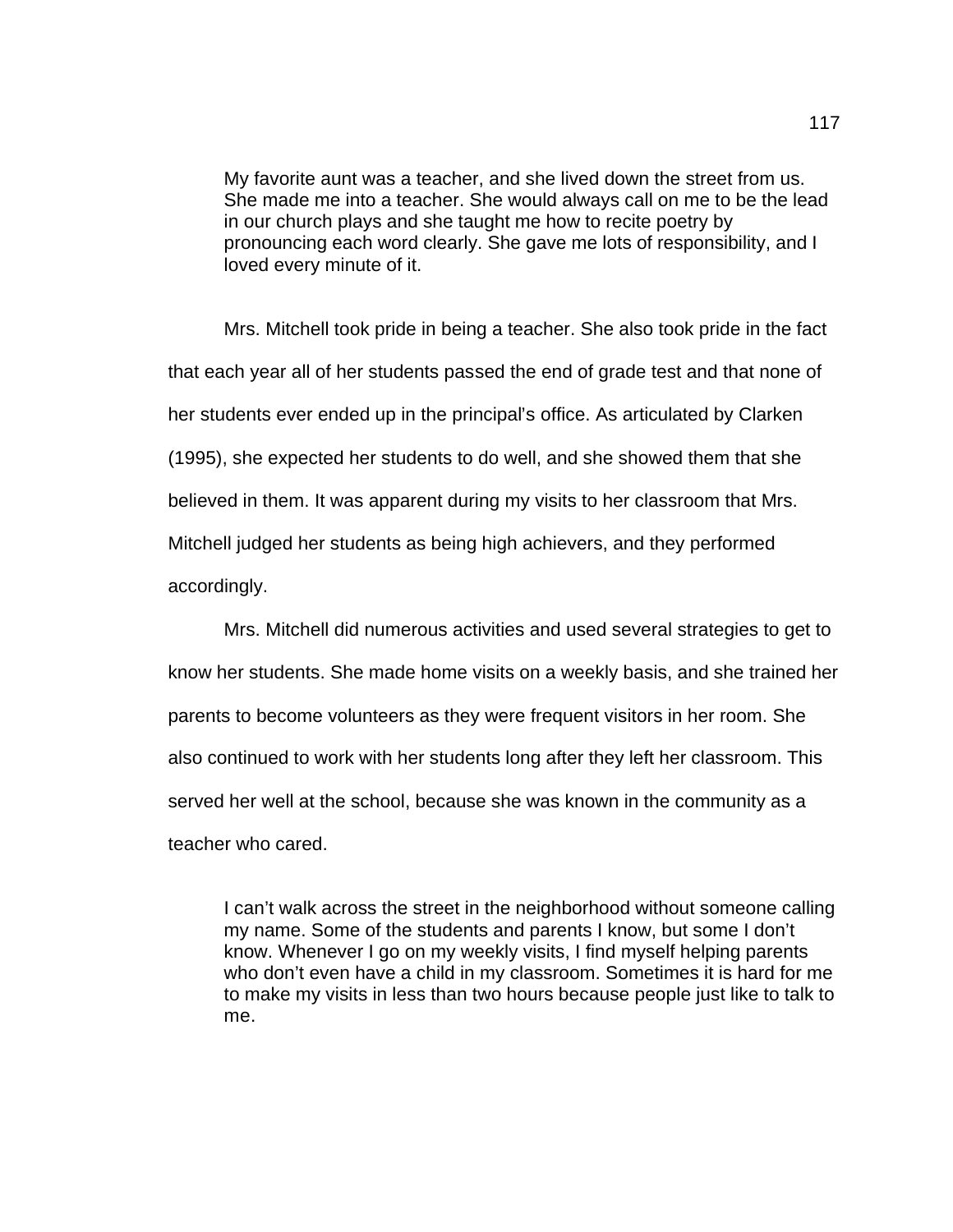Mrs. Mitchell's first teaching assignment was at Mark. Because she has commuted for over twenty years from a neighboring town, a few years ago after the school districts merged, she asked for a transfer in order to teach closer to home. After spending two years at a school in a middle and upper class neighborhood, Mrs. Mitchell found that she missed the students and families at Mark more than she could stand.

I feel that a good teacher is a good teacher and that she can teach anywhere but I think a school like Mark needs the best you have. When I left Mark, I was miserable. Although my students at the other school came in already knowing how to do stuff, teaching them wasn't as rewarding as teaching at Mark. I have to work much harder here, but I feel good knowing that I am helping our students. There is not an achievement gap here!

Mrs. Mitchell's students work together as one group. Upon visits to her classroom, I saw students engaged in cooperative learning activities, group projects and small group instruction. The students also worked helping one another learn a concept. Mrs. Mitchell engaged her students in many conversations through classroom discussions. On one visit, she introduced me to her class and then had each child tell me their name. After the student said his or her name, Mrs. Mitchell added something interesting about each child. After that visit, I was in church one Sunday and one of her students was visiting my church with a friend who was also a student at Mark. When the student saw me, he introduced me to his friend and his family in the same manner that Mrs. Mitchell had introduced him.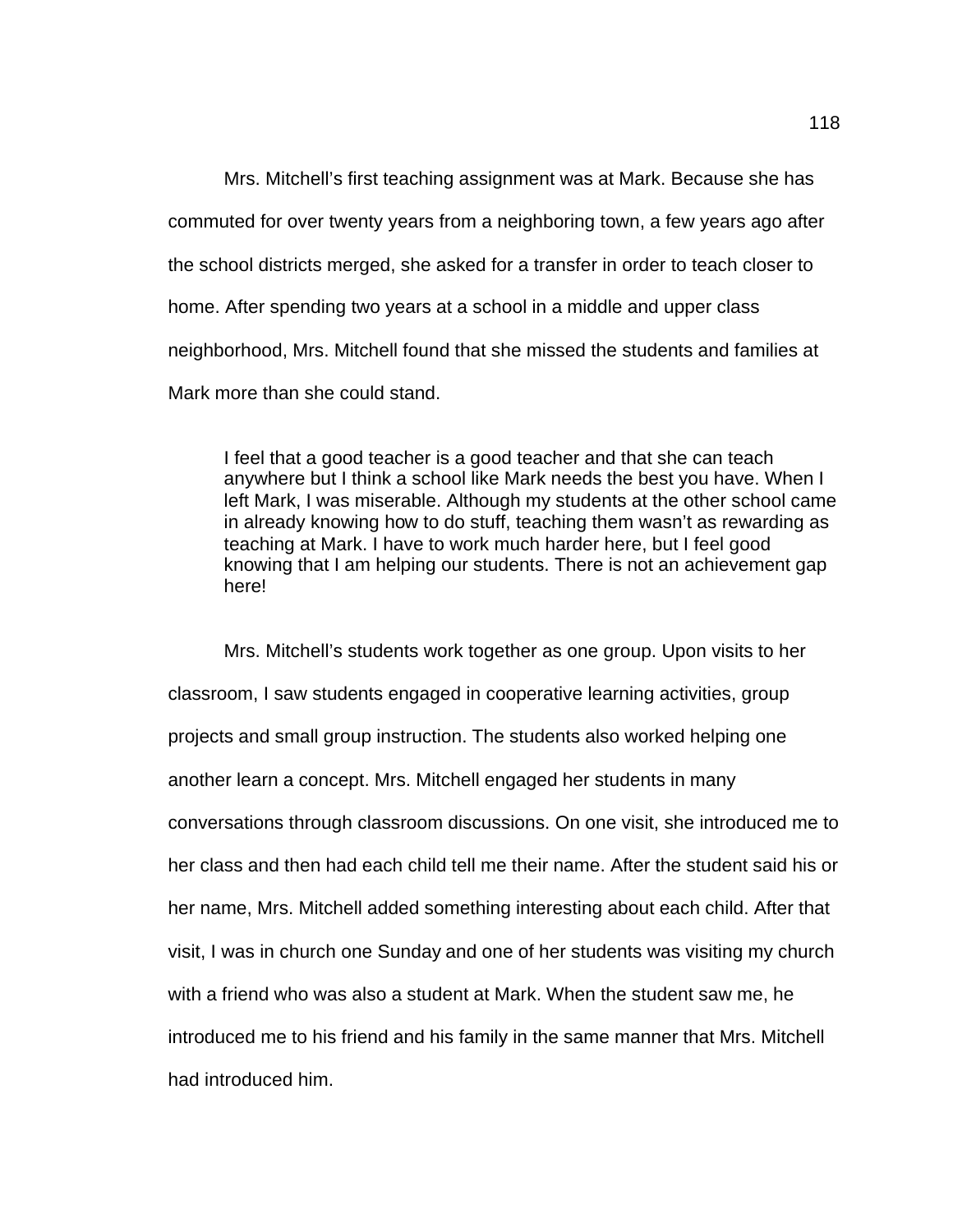Mrs. Mitchell stated that her students often forget and call her "Mama."

This is yet another example of how connected she is to her students. Just as

mothers have high expectations and aspirations for their children, Mrs. Mitchell

has those same feelings for her students.

 In my discussions with Mrs. Mitchell, she demonstrated knowledge of the history of minority populations, societal racism and the role of the community and family.

People don't believe our children can do well. They think that because they are African American and poor that they are like the people they see on television-stupid and dumb. I tell my kids that we are going to show the world that they can achieve and that they can do well. I tell the parents the same thing and they work well with me.

## *Mrs. Montgomery*

Mrs. Montgomery painted herself as a young white southern girl growing up in what she referred to as a "blue collar" neighborhood. She said both her parents worked, and she was often cared for by an aunt and by a special African American lady named, Isabel. She said she loved Isabel and that Isabel was a grandmother figure to her. Although she knew Isabel lived in much lower standard housing with outhouses, she never thought much of it at the time. She just remembered thinking, "I guess that is the way they live." She also remembered that when she used to go downtown, the stores were separate. When she mentioned this fact, she seemed puzzled that nobody at the time seemed to think that it was wrong.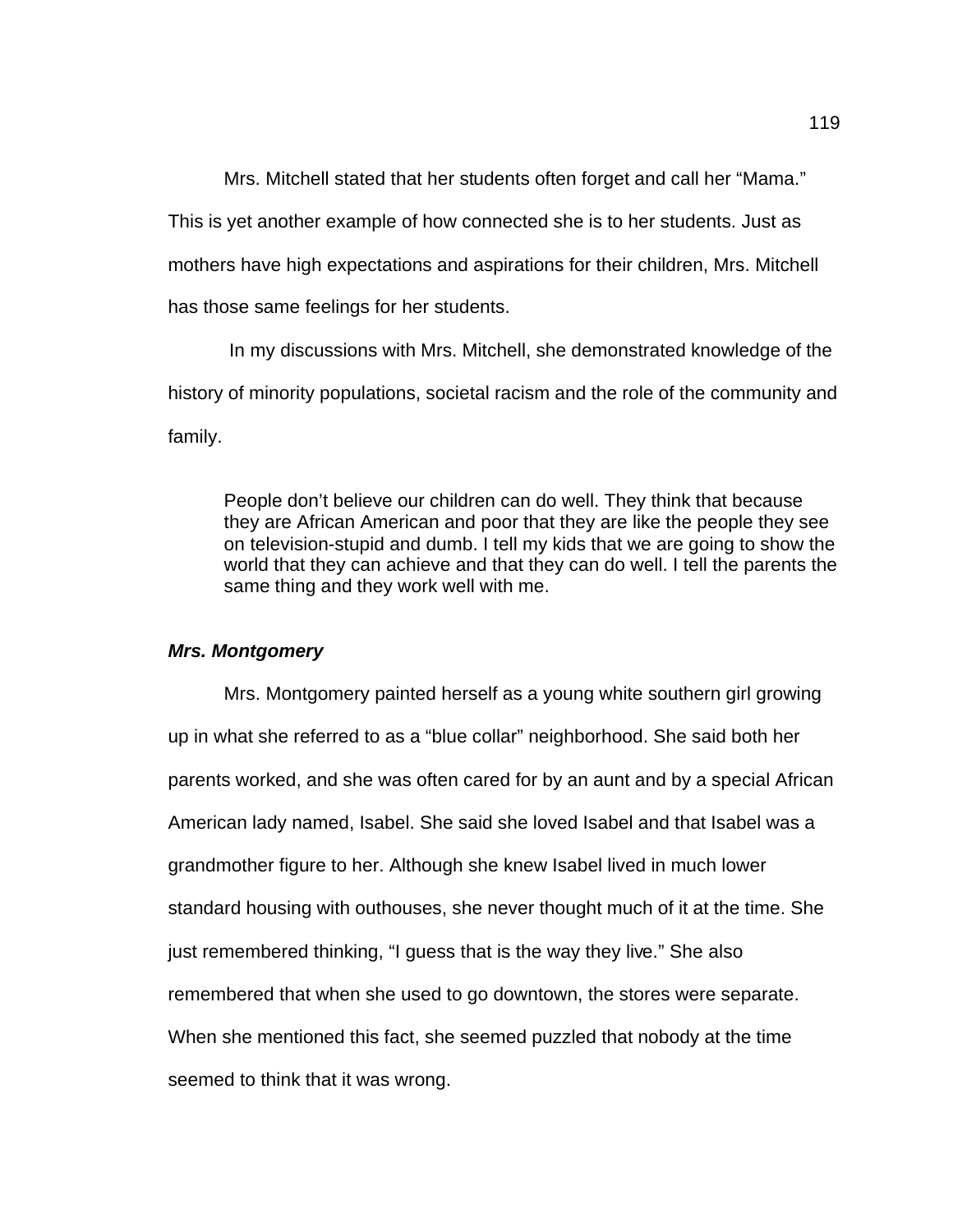When Mrs. Montgomery started school, she realized that right around the corner from her street were poor white people, as well as some African Americans who lived better than Isabel, although not better than the poor Whites. The houses on Isabel's street were shacks and the African American homes near Mrs. Montgomery's street looked similar to Mrs. Montgomery's. She discovered that the Black students who lived near her also attended her school. She couldn't remember any disturbances or any unpleasant incidents. She stated,

The Black and White students got along. I don't remember anybody not getting along or causing any trouble. I think we had more problems with socioeconomic status than with race. I also learned when I was in high school how sheltered I had been when we started playing other teams in sports. The other schools that we played always put us down. We had Blacks and Whites on our team and we all got along. The other schools didn't. They were segregated. My mom and my dad taught my brother and me that we should look at the quality, character and expertise of people. I learned to value a person. I think that since my high school had more blacks and poor students in it than the other two high schools, our school was not considered a good school. It was a new school but some people didn't want to go there. At my high school there were also pockets of people who thought they were better than the rest because of their status in the community. We did have a few well off people or people who thought they were well off.

In 1968, Mrs. Montgomery saw a change in her community. She said that it was during this time that society changed. She felt that when people pushed to bring the races together, some of the people who had gotten along "turned into activists." She remembered coming home from college and worrying because of all of the riots. It wasn't until she became a teacher that she began to understand "the balancing of the races." She learned much from the workshops and special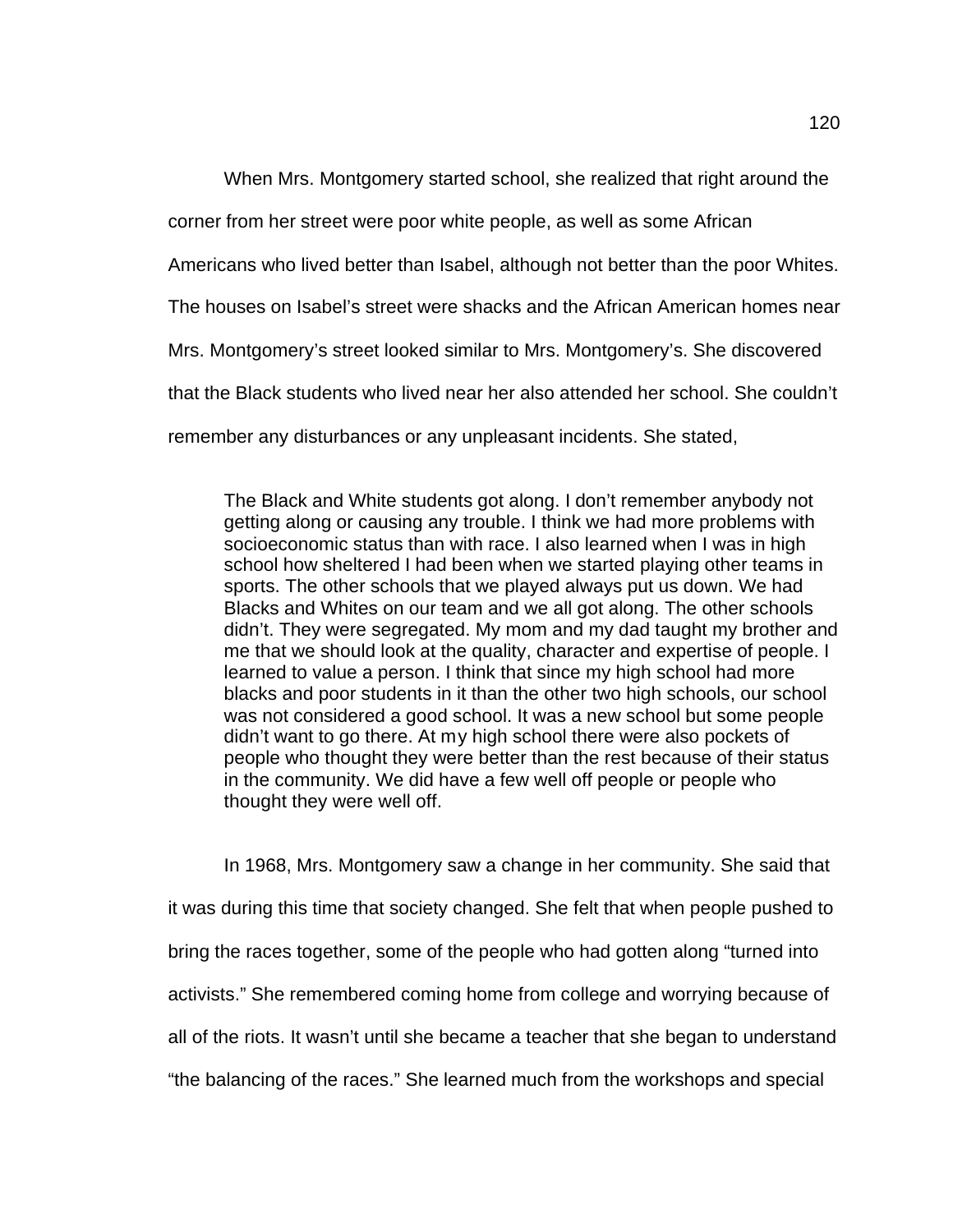courses on diversity, but she learned the most from a black teacher who became

her mentor and friend. Mrs. Montgomery reflected on a time during this period,

I learned about diversity. I worked with a diverse faculty. I went to different communities and for the first time, I really started having dialogue with people who were different from me. What I will never forget is how my mentor and friend had been transferred from a segregated black school and sent to my school. I didn't have to leave my school. In spite of this, she was always positive and we became friends. I remember when she invited me to her home and I met her husband and children. I will never forget how she took the time to bake me a cake with lemon icing, my favorite. Those days taught me a lot.

Mrs. Montgomery was a classroom teacher who did not judge her

students by the color of their skin or other characteristics other than intelligence.

She stated that she had watched her African America mentor when she was a

beginning teacher and had noticed how that individual had worked hard to meet

her students' needs, no matter who they were.

I will never forget the good training that I got from her. My principal was just like her. He made all of us. Black teachers and White teachers work hard to make sure that our students were successful and they were. He had high expectations of us and we had high expectations of our students. I worked with children who might be referred to as "at risk" but we didn't see them that way. I had some good training.

Mrs. Montgomery 's experiences in grade school and during her first few

years of teaching helped her discern the negative and positive images of African

Americans in the media. My data correspond in most ways with Cortes (1995),

Hall (1982), and Collins (2004b). Teachers can be affected by negative and

positive images of African Americans in the media. Mrs. Montgomery considered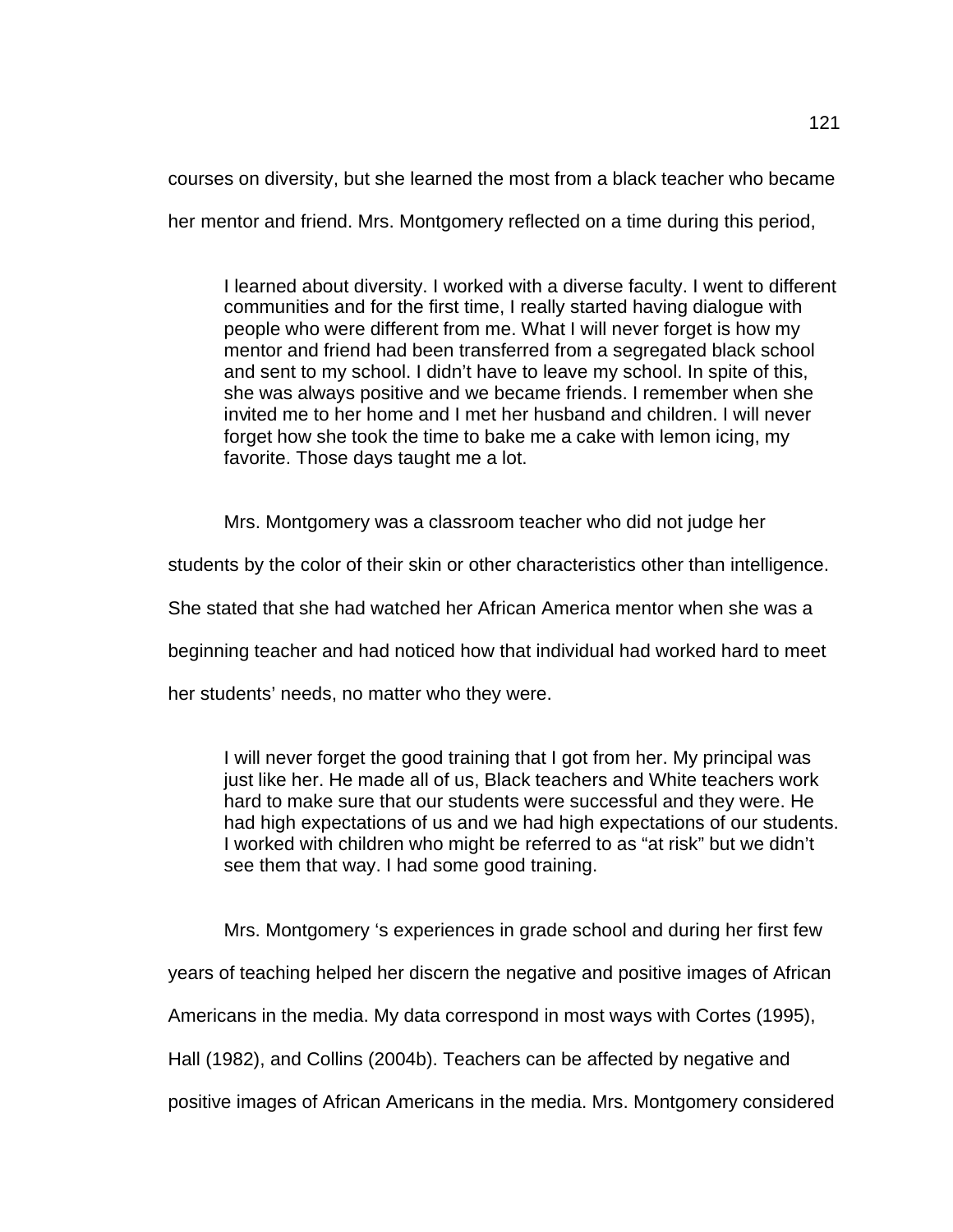it extremely important for teachers to pattern themselves after strong mentors when working with African American children to avoid this problem, which the literature does not mention. She had been around African Americans enough to know that one member of the group should not be viewed as the entire group, which a problem that many teachers can face as is defined by Cross (1996).

## *Mrs. Morris*

Mrs. Morris grew up north of Atlanta, Georgia. When she was in the ninth grade, her family moved to Charlotte, North Carolina. It was during that time that Mrs. Morris finally went to school with African American students. Prior to her move to Charlotte, her only experiences with African Americans were the experiences she had with her African American baby sitter. She also visited a disabled doctor as a child, and the caregiver for that lady was African American.

Mrs. Morris' education career just happened. Upon completing high school, she chose to attend a college where her aunt taught.

I ended up going to Appalachian and the primary reason that I became a teacher was because of my aunt was on staff at Appalachian in the physical science department. And she was a teacher there, and I originally started out as a chorus major. It's not like I said from my first days as a child that I was going to be a teacher, I think it just happened somewhere in the process of being in college while in that atmosphere.

One would not know that teaching was Mrs. Morris' "afterthought" career. Her classroom was inviting, and the students were actively engaged on each of my visits. There were signs that her lessons were designed with specific task outcomes, and the students knew what was expected of them. It was also hard to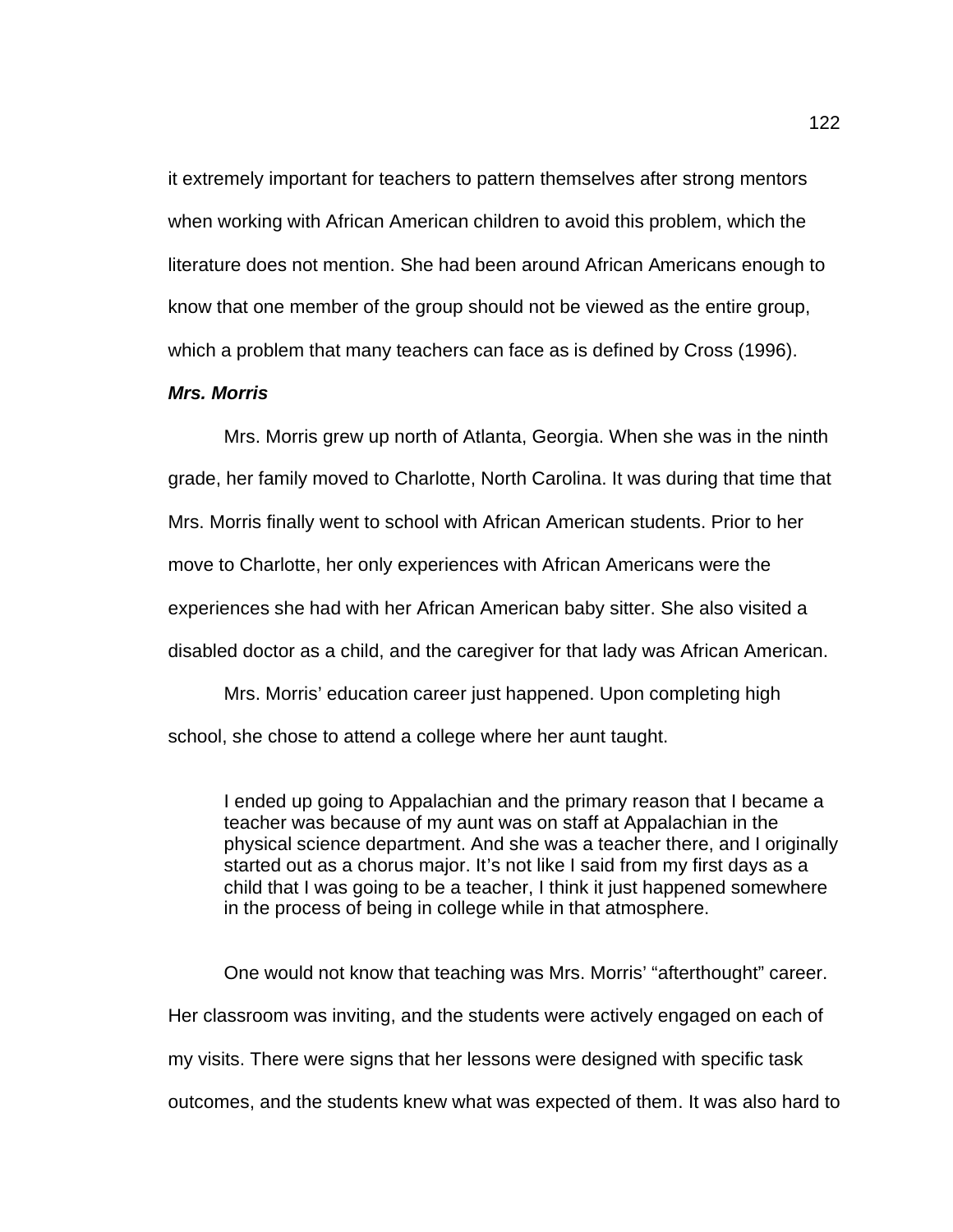determine which students were high achievers and which were low ones. She held all students to the same standard by expecting them to complete tasks, respond to her questions, and work collaboratively with others. Although Mrs. Morris had the same expectations, she knew that her students who lived in the government housing near the school faced a set of problems that students in other schools in the district did not face.

I have helped so many students at this school over the years. I have also helped their parents. For example, once I had a mom who didn't have a job and she was looking for something to do. I helped her enroll at the community college, and I made sure she had everything that she needed to be successful just like I did with her child.

Mrs. Morris viewed her students as individuals rather than an ethnic group. When I asked her questions about African American students, she kindly reminded me on each occasion that all students are different, no matter what color they are, and that she couldn't answer questions in "a blanket manner like that."

Mrs. Morris was the only teacher at Mark who stated that she might get to know her students by talking to their previous teachers. The other teachers rejected the idea, stating that it might give them a false understanding of their students' ability. Mrs. Morris also stated that some of the images of African Americans that are portrayed in the media are correct. She further stated that the African Americans on The Cosby Show were stereotyped in the other direction.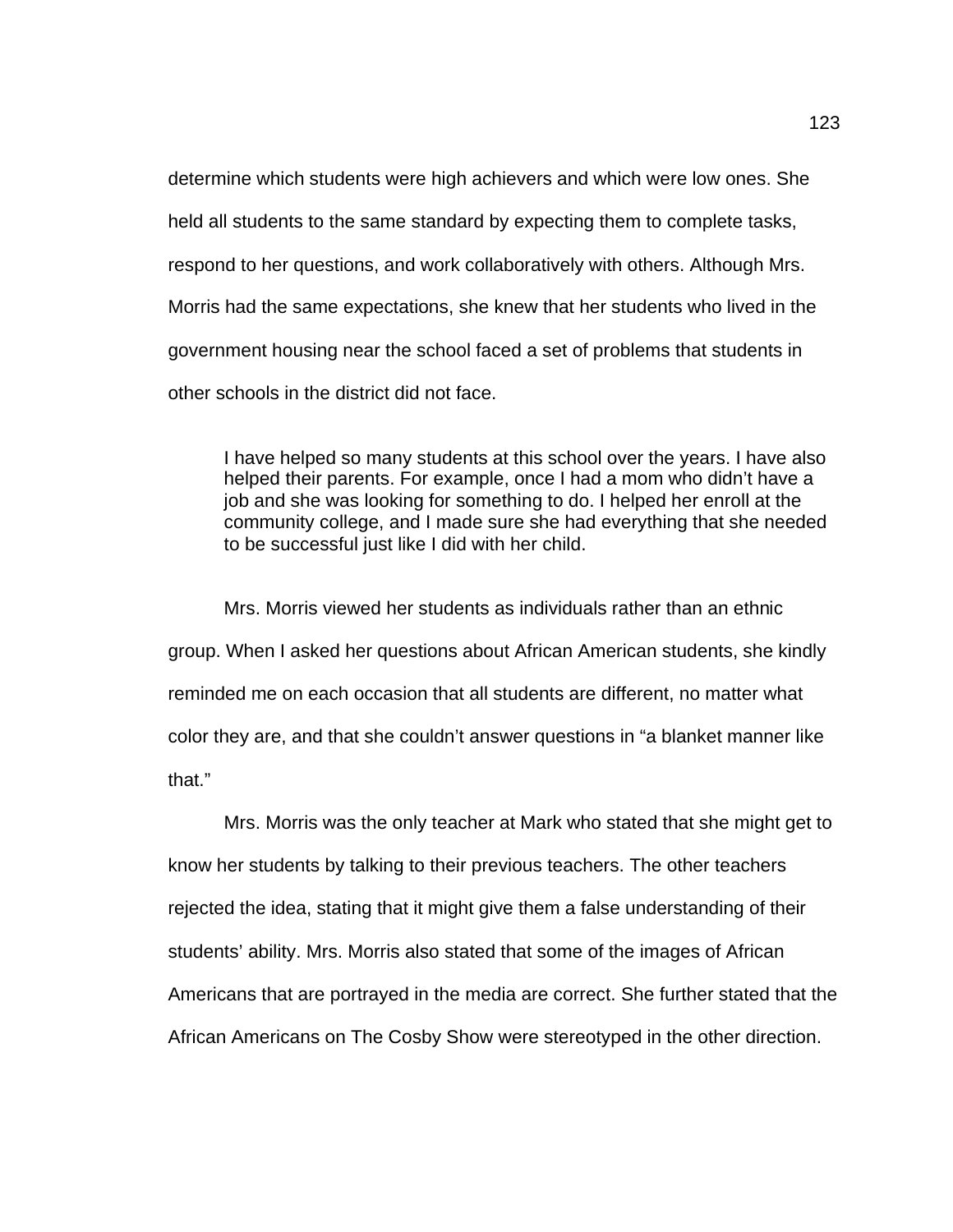When I asked her to explain the Cosby comment, she stated that there weren't any African American families like the characters on the show.

Mrs. Morris didn't have much contact with African Americans before becoming a teacher. Although she started going to desegregated schools when she was in the ninth grade, she never really interacted with them. The only African Americans that she encountered during her youth were African American women in subservient roles. She also recalled how her family used to help her babysitter's family during the holiday. It is possible that Mrs. Morris could have preconceived ideas based on old stereotypes.

### **Blackmon Elementary School Participants**

## *Mrs. Bell*

Mrs. Bell grew up in the mountains of North Carolina before moving with her family to Florida. At any rate, before becoming an educator, Mrs. Bell had limited contacts with African Americans.

I was never around many African Americans so you see, I didn't experience any racial problems. I lived in North Carolina and Florida until I got married and moved with Fayetteville, North Carolina with my husband. I traveled all over the world and taught in government schools on military bases. Then I came to () Elementary School in Greensboro and got a job teaching at  $($ , but it was different from what it is today.

Mrs. Bell didn't encounter any racial problems, because she had never taught in a predominately African American school until the recent changes at Blackmon. When she referred to () being different when she taught there, she was referring to the fact that at one time, the school was majority White. After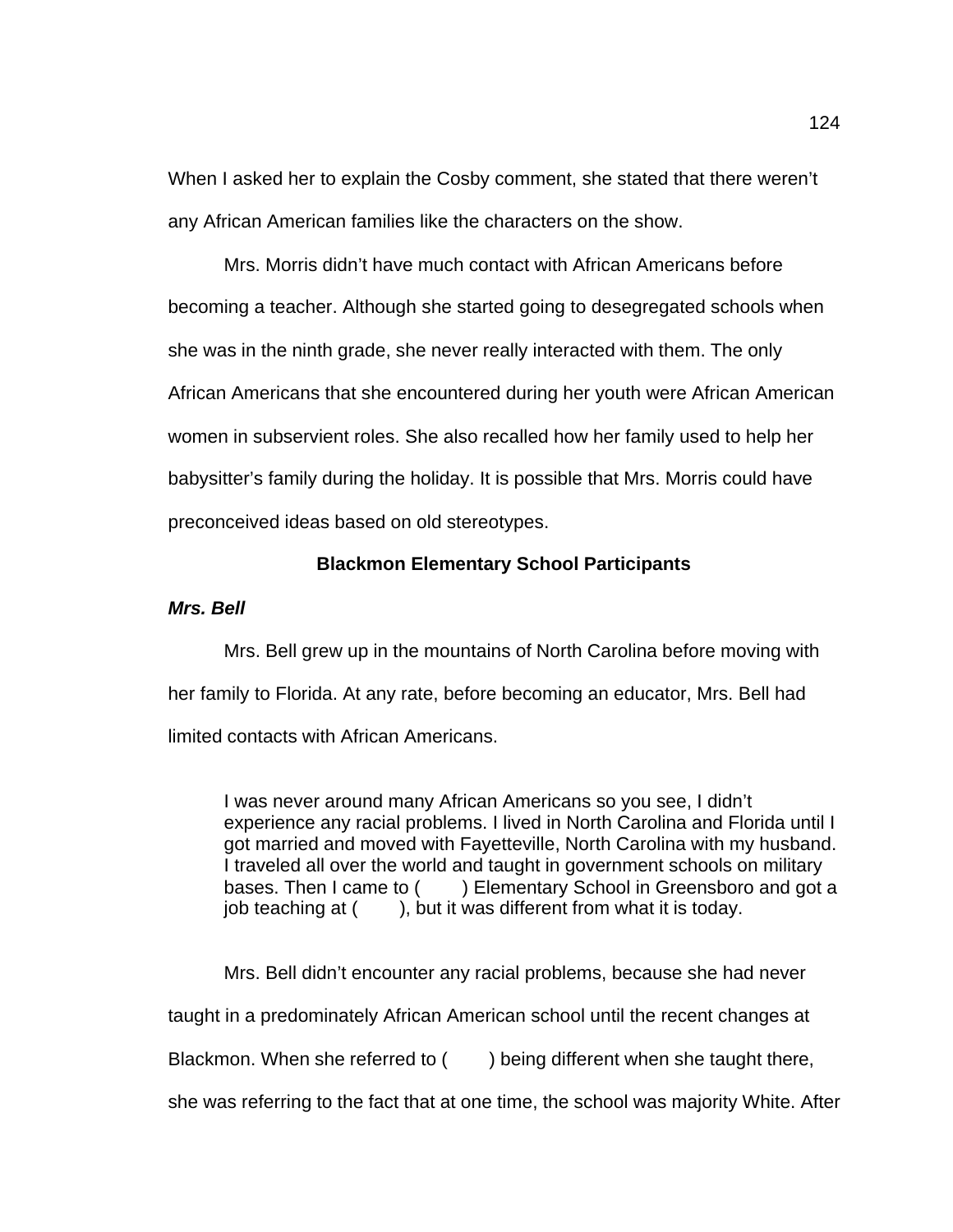her stint at (), Mrs. Bell started her family and later began teaching at a private school.

I taught at () Elementary School. Then I stopped to have my family. I taught at () in 1971-1975. I stayed home for seven years, and then I went to a private school, then I came to Blackmon. Before coming back to public school, I worked with a consulting firm and I had the sweetest Black woman working for me.

When Mrs. Bell started teaching at Blackmon, the student body was composed of a majority of White children from working class families. It was during an era when the teaching profession was respected and when children were more prone to sit and listen to their teachers' lectures. It was a time when children were not inundated with computers, videos and other stimulating media. Although these differences are significant in the way that teachers should plan and implement lessons to their students, Mrs. Bell attributed the changes at Blackmon to the "change in the population of students who attend the school." The change in the population at Blackmon meant that after redistricting, more African Americans started attended the school.

Throughout the interview, Mrs. Bell demonstrated that she had little knowledge of African Americans, although she continued to insist that she had no biases. It was apparent that she had little contact with her students except for when they were in her classroom. She also seemed to assume that all of her African American students were from the same socioeconomic backgrounds.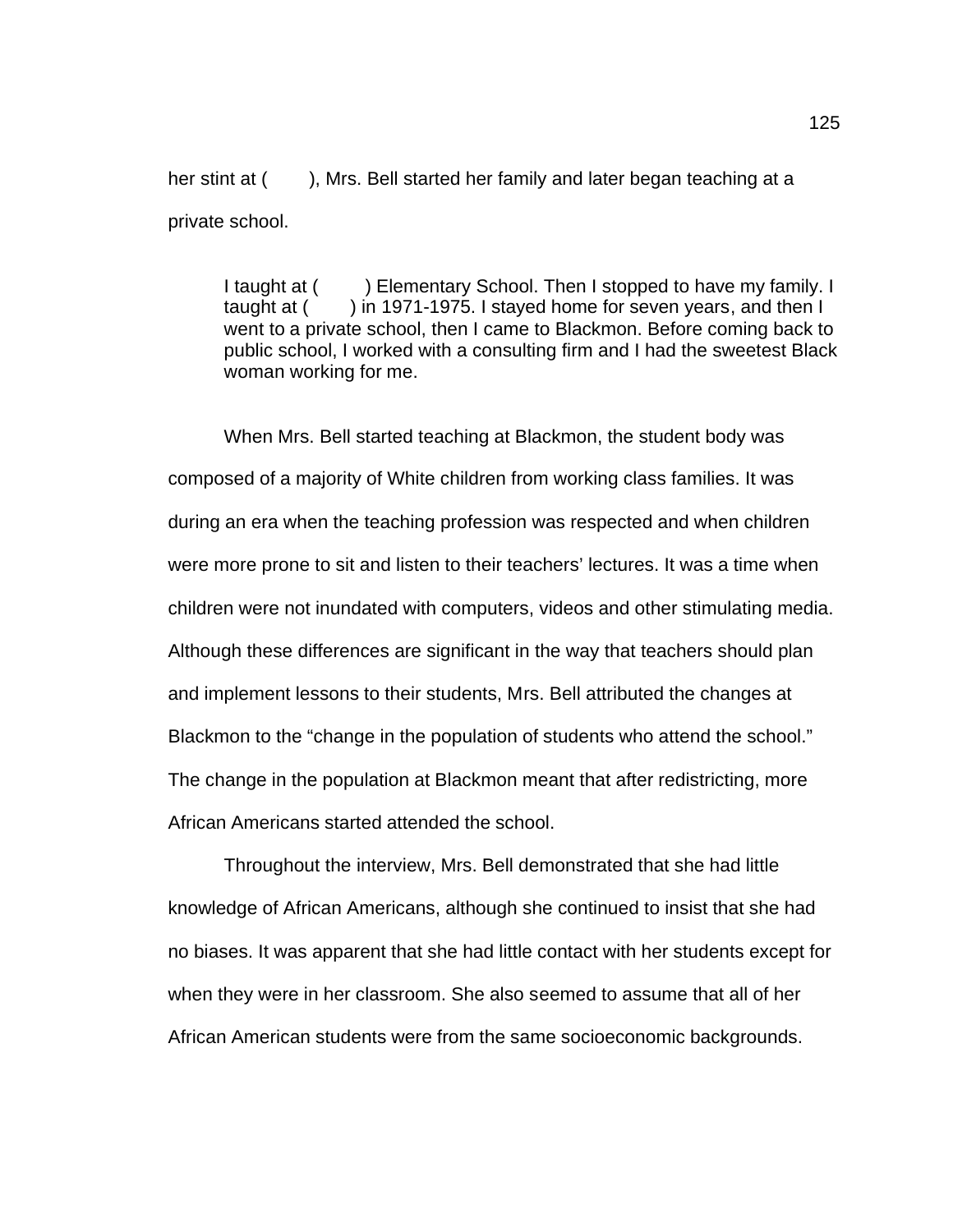My African American students come from single-parent households. They don't have books or magazines in their homes, and they don't have any help with their homework. I do know that sometimes a lot of the children, and I am speaking more of my experiences here at Blackmon, don't have the background knowledge.

When I asked Mrs. Bell why she thought there was an achievement gap between

her African American and White students, she denied that there was a gap.

I don't think there is an achievement gap. We are getting more and more Black students. In fact, I went to a seminar in Chapel Hill, and they said that we have more Black babies being born than White babies and when you get more students, it looks like there is a gap when the truth is that there are just more of them. I don't think there is a gap.

Mrs. Bell's response to the achievement gap problem demonstrates that

Mrs. Bell did not conceptualize social relations within and outside of her

classroom as suggested by Ladson-Billings (1994; 1995). It might also show that

she expects less of her African American students.

Mrs. Bell felt that African Americans were portrayed in a realistic way

today. She further stated that the way African Americans are portrayed today had

improved a lot over the years. Since Mrs. Bell seemed to have a lack of

knowledge of African Americans, her students could face negative cultural

stereotypes that portray members of this ethic group (Steele, 1997; Lyons &

Chesley, 2004).

## *Mr. Berry*

Mr. Berry grew up in the exclusive area of Irving Park in Greensboro, North Carolina. Based on his evaluations, he attended the best schools as a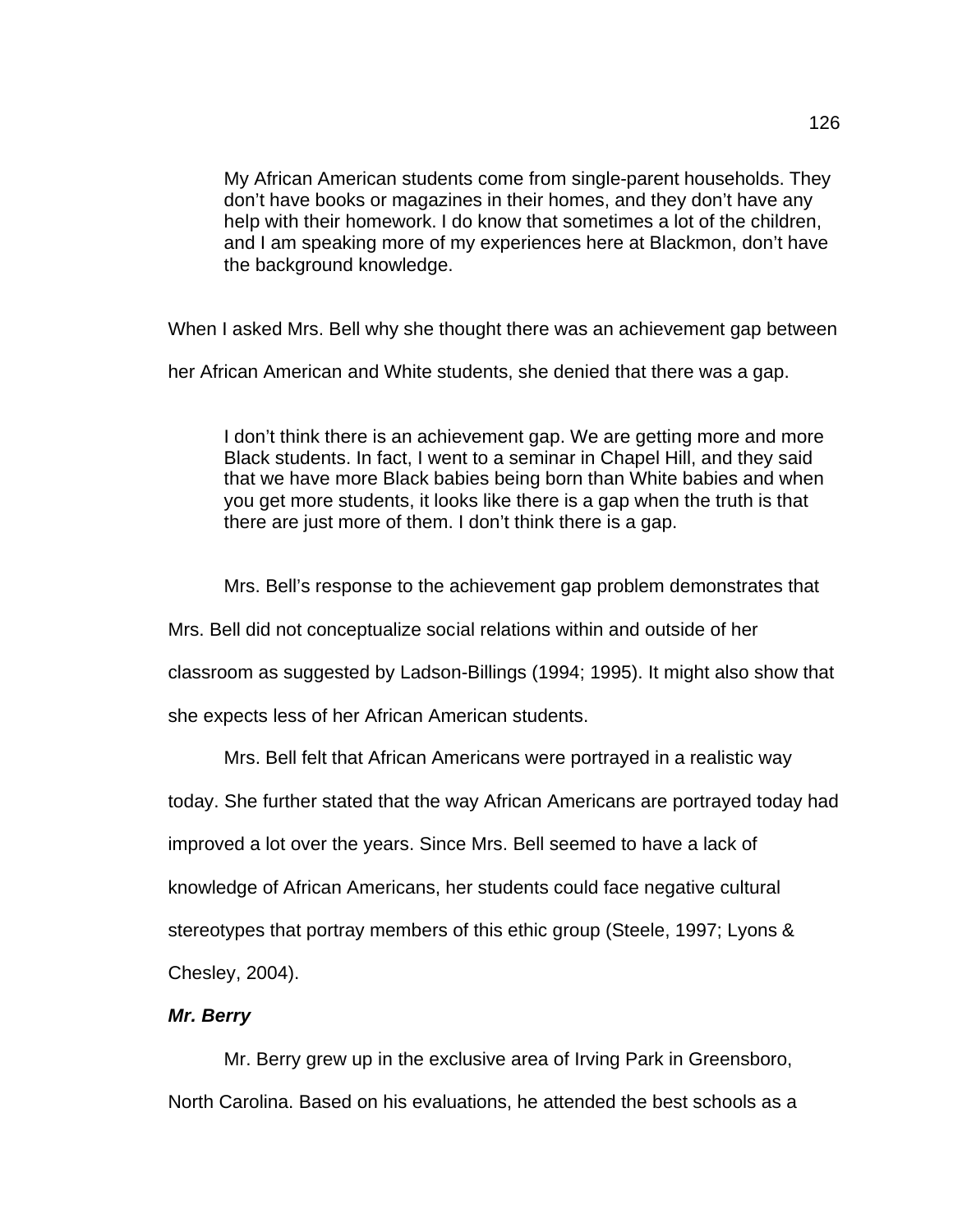young child and was so impressed by his elementary teachers that he wanted to grow up and model himself after them. He also had the experience of working with youngsters in his neighborhood which made him even more interested in the profession.

I found that I liked working with kids. There were so many kids in my neighborhood, and I just enjoyed working with them. I worked in summer camp, and I did a lot of fun things with them.

Mr. Berry's experience of working with the neighborhood children was

vastly different from his teaching experience because the students in his

neighborhood had been all upper class White children. Mr. Berry did not have

any experiences with African Americans except during his middle school years.

When I got to middle school, it was kind of scary. There were many African American kids, and they were rowdy. The teachers acted like they were afraid of them. Sometimes it was hard to learn because of all of the disturbances. It was hard for me, because I had never been around that many African Americans before.

Mr. Berry's middle school experience could have contributed to his bumpy

first year as a teacher at Blackmon. His principal told me that he had really

encountered struggles with classroom management techniques.

Last year, he had a hard time controlling his class. For some reason he felt that he had to yell at his African American students all of the time. I had to really work hard to help him understand that my kids didn't need that. As soon as he learned that they were children and that all they needed was lessons and activities that challenged them, he started doing much better. This year, I am just so proud of him. He has control over his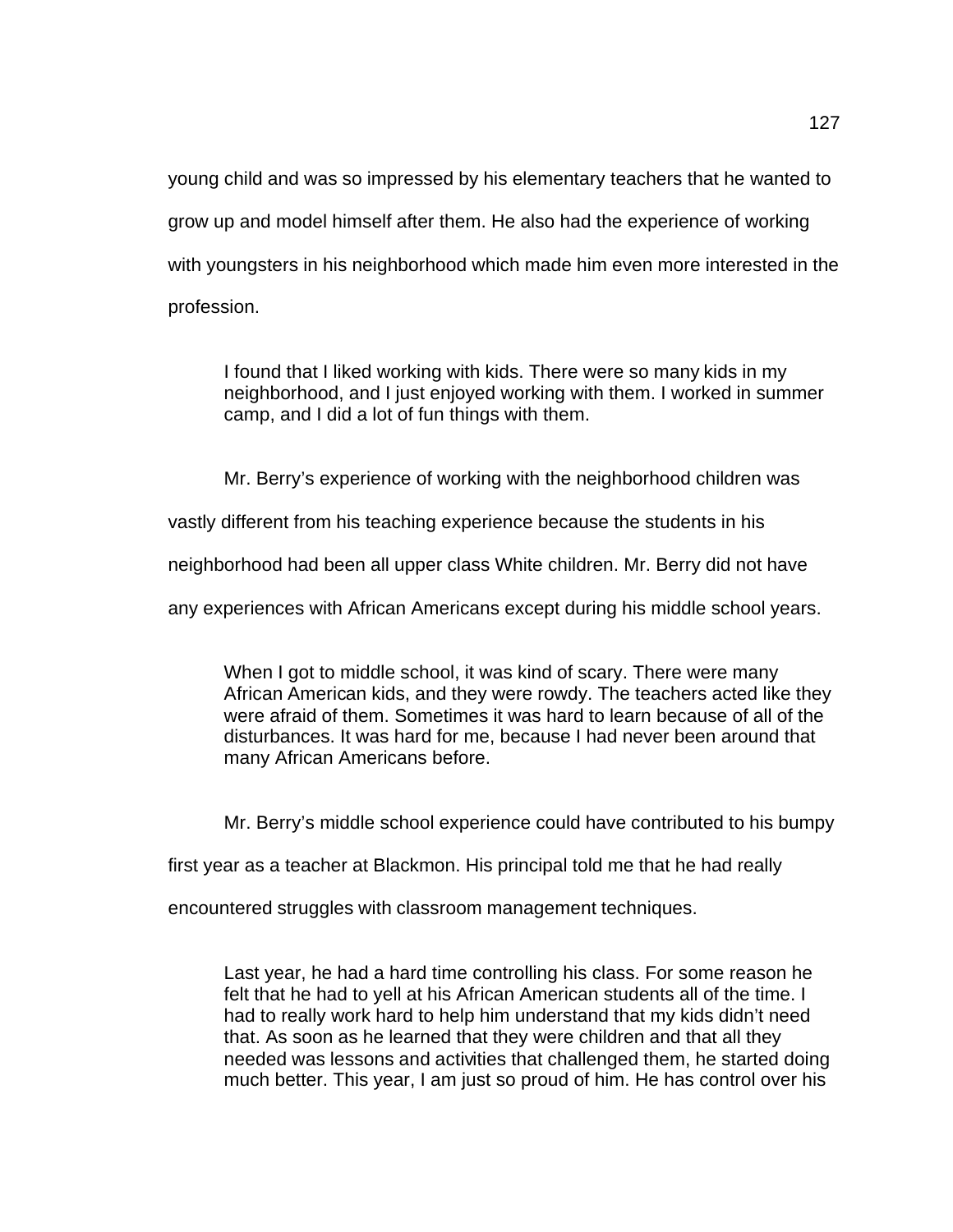class and he seems to be having fun teaching. (Mrs. Reid, Principal, Blackmon Elementary)

Mrs. Reid realized in her interactions with Mr. Berry that his African

American students may have been misbehaving because their teacher was

expecting them to act inappropriately. Mr. Berry's actions in this manner could

also exhibit the Pygmalion Effect or self-fulfilling prophecy. He formed the

expectations; he treated his students accordingly; and their behavior conformed

to his expectations. Mr. Berry's misunderstanding of African Americans was also

due in part to his belief that they were depicted in a realistic manner in the media.

Mr. Berry admitted that he had learned a lot about African American

students from the students in his class.

I have learned that most of my African American students are from pretty good homes. Their parents stay on them to do their homework just as my parents did me. All I have to do is call the parents, and they help me keep their children on track. I have a good relationship with my students, and I have a good relationship with their parents too.

#### *Mrs. Blackwell*

Mrs. Blackwell grew up on the coast of North Carolina. She knew at a very young age that she wanted to be a teacher. She shared that she wanted to be a teacher because she was always the person in her family who catered to working with a special needs child in her family.

I always wanted to work with special needs students because I was the one who would say, "Stop, you are doing it wrong." I majored in Education, and I never thought of doing anything else.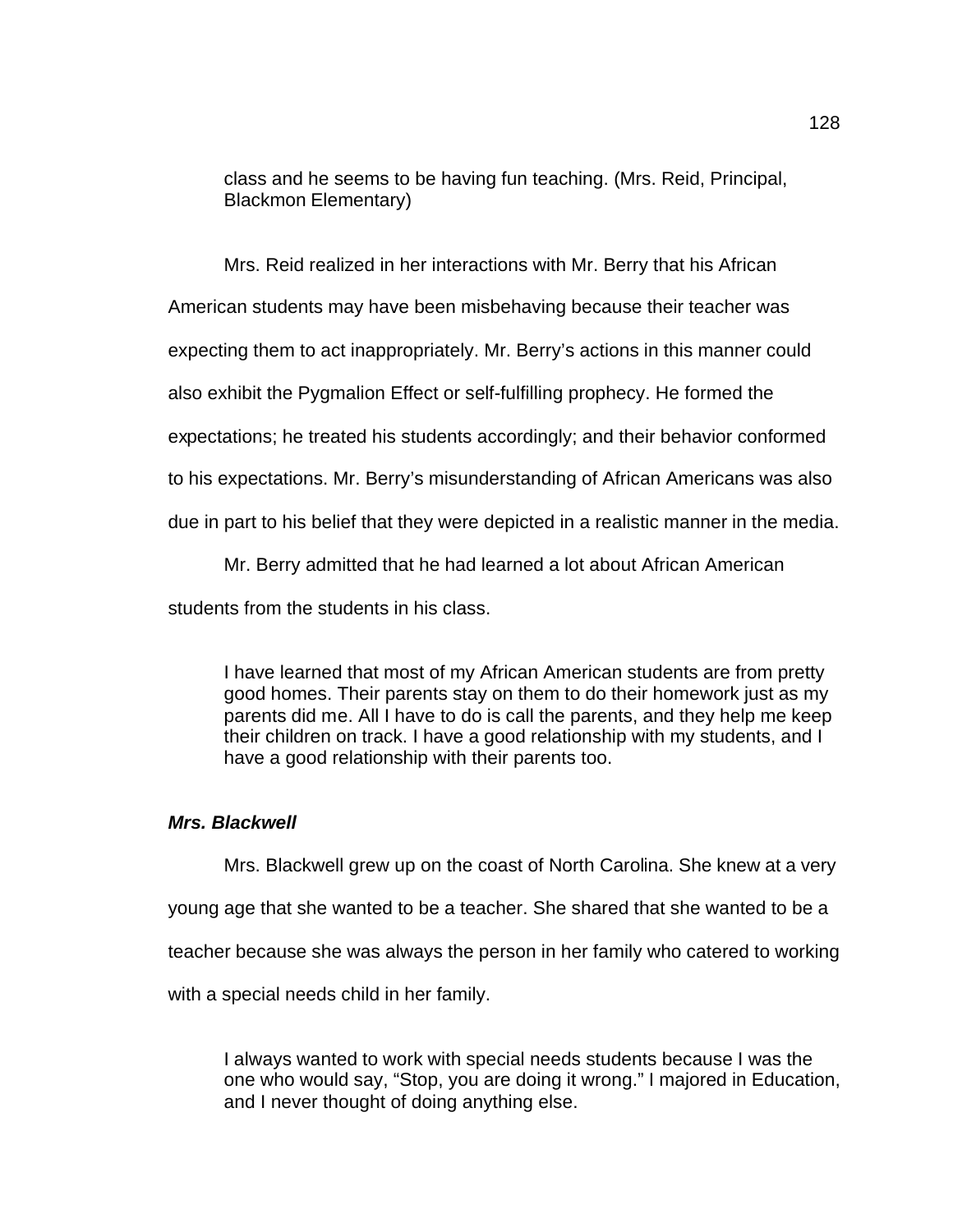As a first year teacher at an all African American, urban school, Mrs. Blackwell was given the most challenging class but took pride in being able to rise to the challenge.

My first year of teaching was very hard. I taught in a very rough neighborhood. My students had a lot of street smarts, but they had a hard time learning what I wanted them to learn at school. Most of them, if not all of them, came from single parent households. Some of them had never met their fathers. The mothers struggled to make ends meet, and they really didn't understand the importance of schooling.

Mrs. Blackwell finished her first year as a star teacher. She bragged that

all of her students scored well on the end of the year test, and her principal

moved her to a higher grade where he felt that she could make the most positive

impact. Her principal had noticed that Mrs. Blackwell's actions and words showed

that she held high expectations for her students, in spite of their home lives.

Mrs. Blackwell began teaching at Blackmon when her husband's job

relocated him to Greensboro, North Carolina. Although Blackmon Elementary

had a large number of African American students, Mrs. Blackwell found that the

students were very different from the students she had taught at her former

school.

I have to admit that I expected my students to be the same as she students from my other school. When I saw that most of my students were African American and when I heard all of the negative comments from other teachers about the students at this school, I thought that I was going to have to work as hard as I did when I was in Durham. I soon found out that just because most of the students were African American didn't mean that the children came from single-parent households or that the parents didn't understand the educational system. My students come from the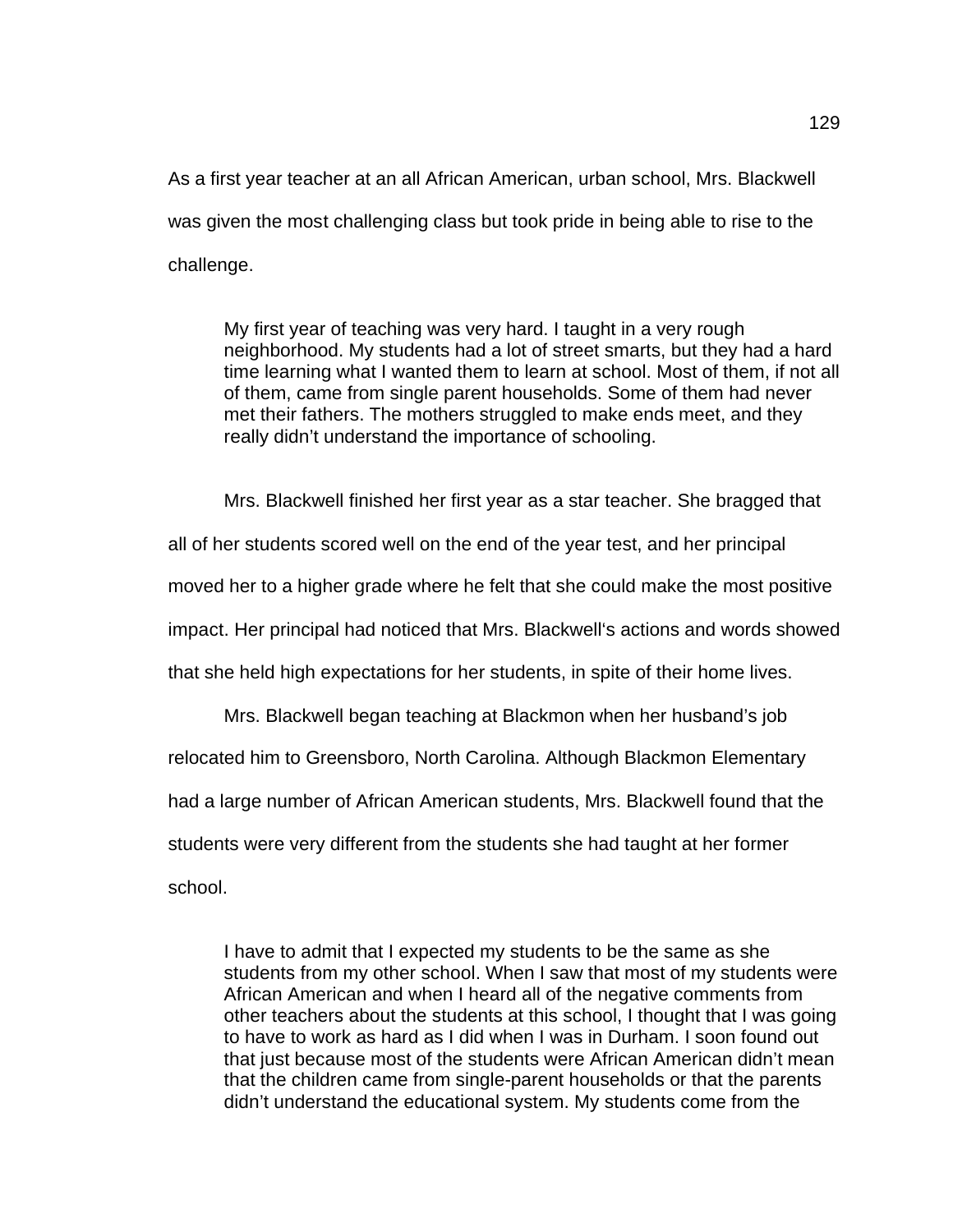same kind of families that I came from, hardworking, African American parents who wanted their children to do well.

Mrs. Blackwell admitted that she, along with some of the other teachers at Blackmon, had placed their expectations on their students based on the color of their skin. At first, Mrs. Blackwell looked at her students as an entire ethnic group instead of individuals. When Mrs. Blackwell understood that the African American students in her class at Blackmon were not the same African Americans she had taught in Durham, she raised her expectations and was very happy with her results.

When I realized that just because most of my students were African American that they were different from my intercity kids, I was able to get to know them and get wonderful results. Although I got good results from my students in Durham, I learned that I didn't have to work as hard at Blackmon. The parents here were very supportative and able to help me more than the parents in Durham. The teachers here need to understand that most of the African American students here are not as deprived as they think they are. I think that if they really got to know them like I did, they would understand this fact.

Mrs. Reid, principal at Blackmon reported that Mrs. Blackwell was the best teacher in the school, because she worked very well with her parents and students. She also was more likely to view her parents as resources rather than people that she needed to tell what to do. According to Mrs. Reid, it was not unusual to find many parents in her classroom working with small groups and serving as consultants on special projects.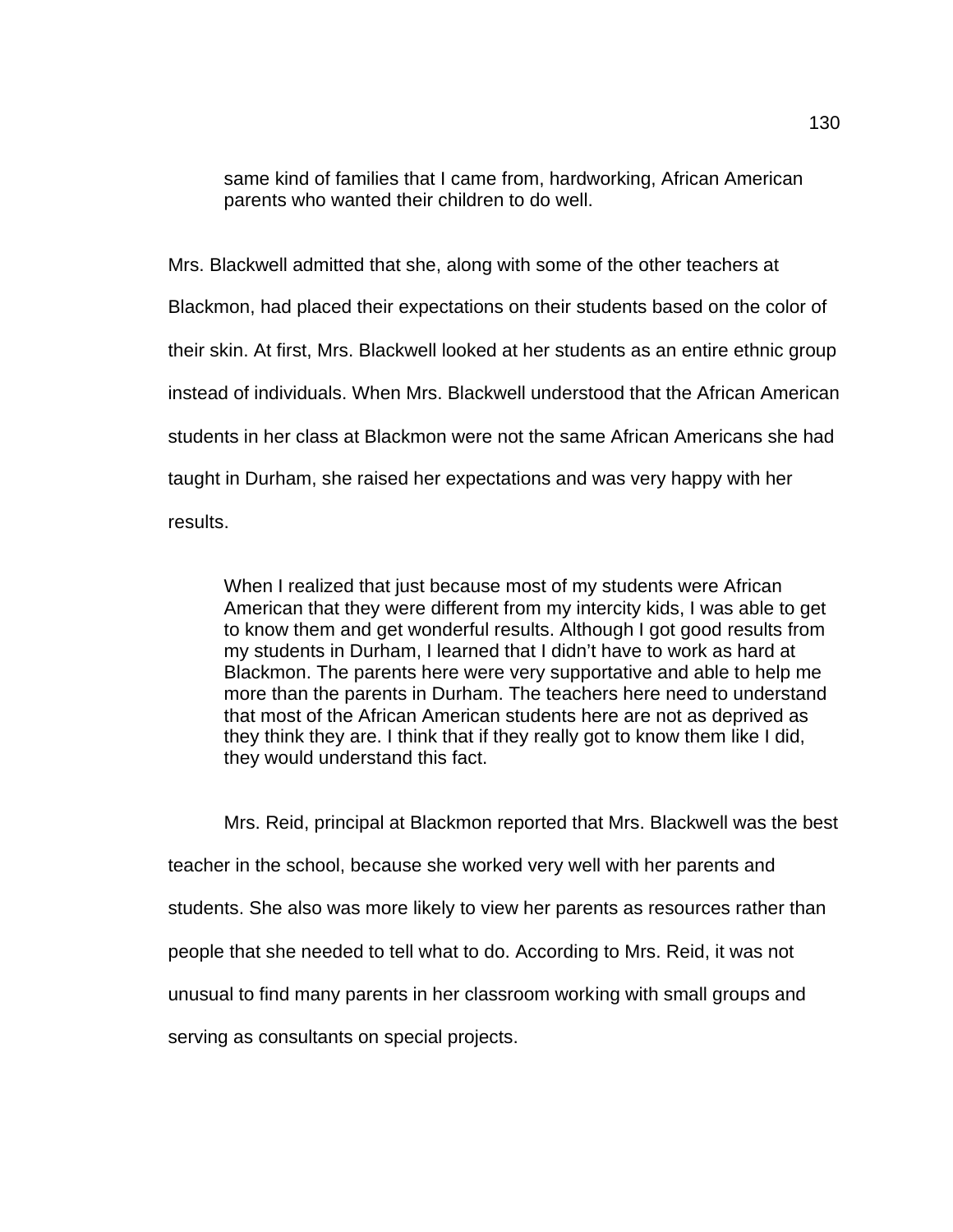Like Cortes (1995), Mrs. Blackwell felt that stereotypes in the media and popular culture could add to group understanding of African Americans. She said that even she, at times, had fallen victim to the negative influences. In addition to her beliefs that the media and popular culture could add to group understanding, Mrs. Blackwell also felt that the media could influence her students on how to behave.

Whenever I see the images of the rappers in videos, I am bothered because too many teachers think all African American boys are like that. It also bothers me because I believe that many of my young boys try to imitate what they see. At times I hear them repeat some of the stuff they hear in videos and what they get from television. The good thing about being at Mark is that the parents here don't want their children saying those things either. At my other school, the parents had too many other worries to think about.

Mrs. Blackwell was a hard working teacher who had high expectations for her students. She took the time to find the potential in all of her students, and she worked hard to include their parents in the education process.

## *Mrs. Blue*

Mrs. Blue described herself as a late bloomer. She began her education career as an educator after she dropped out of junior college and started working at a bank. She quit her job at the bank after she had her first child. She didn't want to work the late banking hours, because she felt that she needed to be at home sooner with her daughter. She searched hard in her Brooklyn, New York, and hometown for a job that would end before four o'clock in the afternoon. She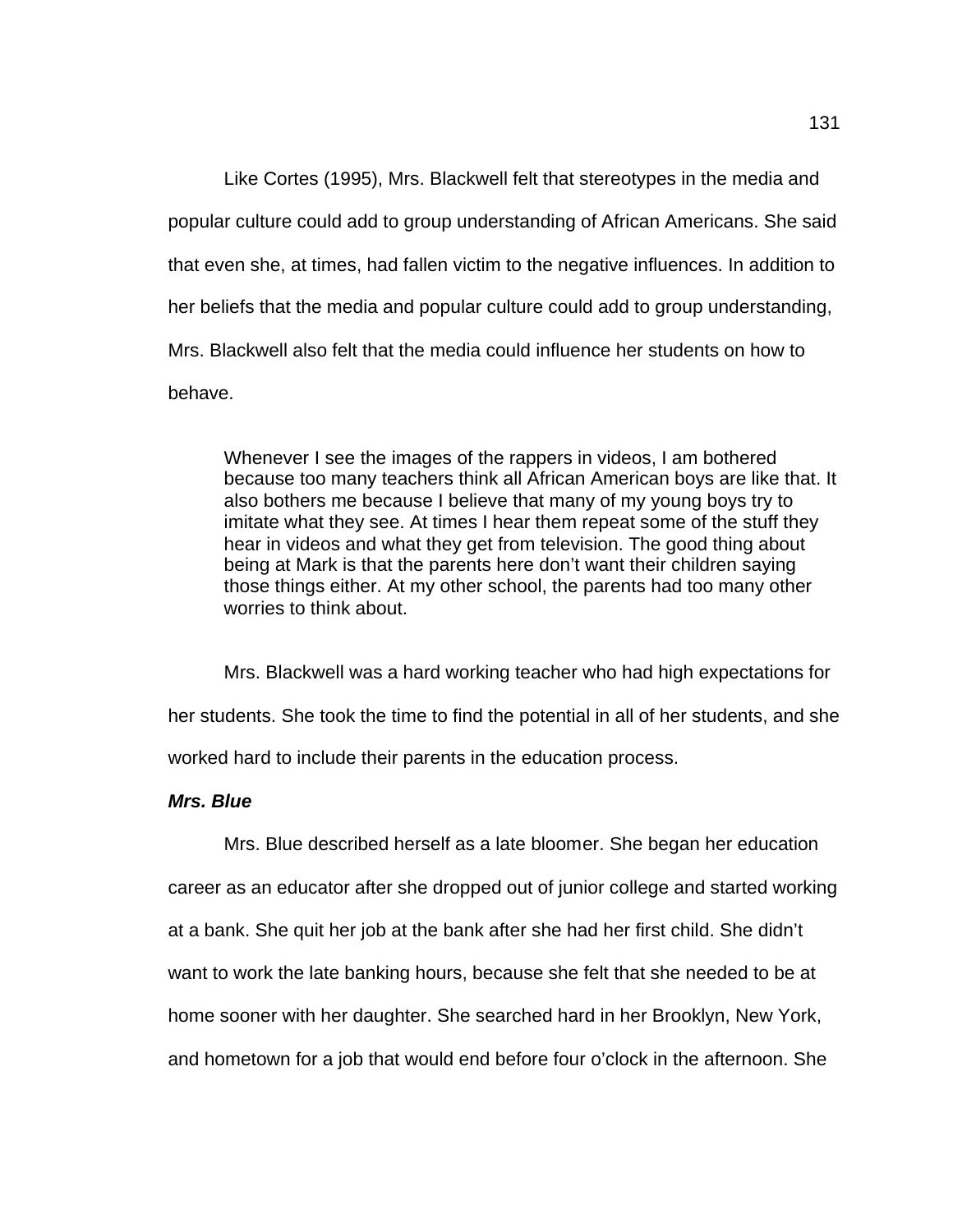decided to go back to school, and she got a two year associate degree in

elementary education.

I didn't want to be a teacher at first. I just wanted to be in a position where I could have more time with my daughter. So I went back to school in this two-year program, and I decided to be a teacher. I quit my job at the bank where I was making much more money and decided to work as a daycare teacher.

Even though Mrs. Blue admitted that she went into the field for reasons other than making differences in children's lives, she began to like working with the children so much that she decided to go back to school for a four-year education degree.

After I met my husband and moved to North Carolina, I decided to attend a local university so that I could become a teacher. I am a late bloomer because I didn't finish school and get my teaching certificate until I was 31 years old. I had two children at the time and I really didn't know I was going to like teaching as much as I did. I didn't know that this was going to turn out like this. So, pretty much, I got into this field and now I can't think of anything else I want to do. I went into this wanting the summers off with my children and ended up liking it.

Mrs. Blue reported that she had a good relationship with her students and parents. She bragged on the fact that she received lots of parental requests to have their children placed in her room. I included Mrs. Blue in this study at the request of her principal, Mrs. Reid. Mrs. Reid said that Mrs. Blue was one of her best teachers, one she often used to serve in the leadership role while she was away from the building. It is important to note that Mrs. Blue also served as a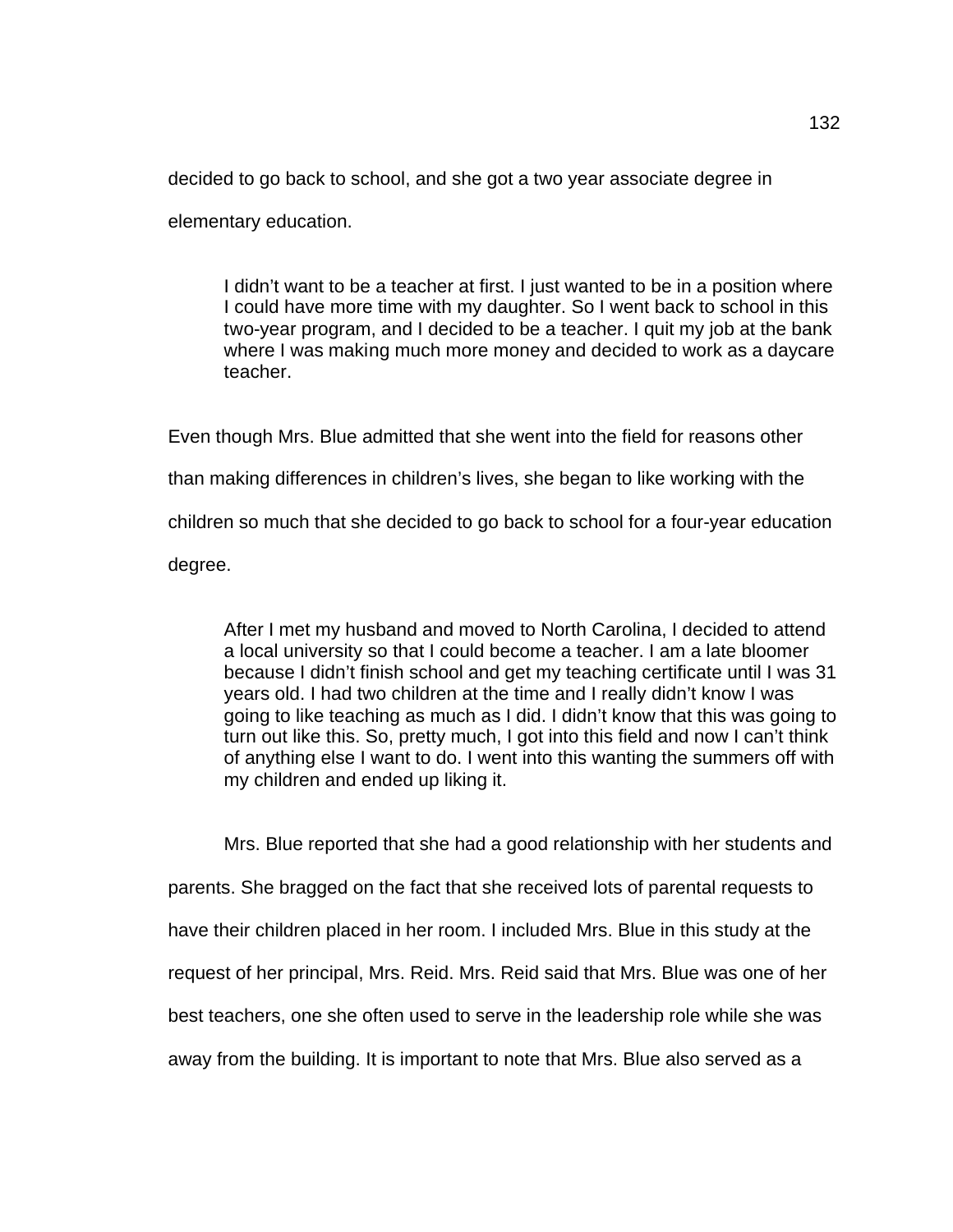buddy teacher to the first year teachers at Blackmon. During the time of this study, she served as a buddy teacher to Mrs. Blackwell.

Mrs. Blue's classroom was set up in the traditional manner, with the desk in rows. One might safely assume that her classroom arrangement might have something to do with the expectations that Mrs. Blue had about her students' behavior. During a conversation, she stated how the students at Blackmon had changed since the time she had begun there and how much harder it was for her to control them.

The children here today are not like they used to be. Most of them come from single-parent families, and we just don't have the parent support that we used to have. I think the children with two parent families do better. This school was so different. I had so many more White students. I don't know when it changed. I look back in my yearbooks, and I still can't tell you when it changed.

Although Mrs. Berry is African American herself, she implied that White students are more capable of learning than her African American students or that they were the norm against which African American students are judged. Mrs. Blue's above statement could also indicate that she looked at her African American students as a group instead of individuals.

Mrs. Blue stated that she had high expectations for her students. Even though she said that she had high expectations for them, her definition of having high expectations centered around the work that she gave her students more than what she did to help her students be successful. In other words, she felt that if she gave her students a lot of homework or seat work, she had high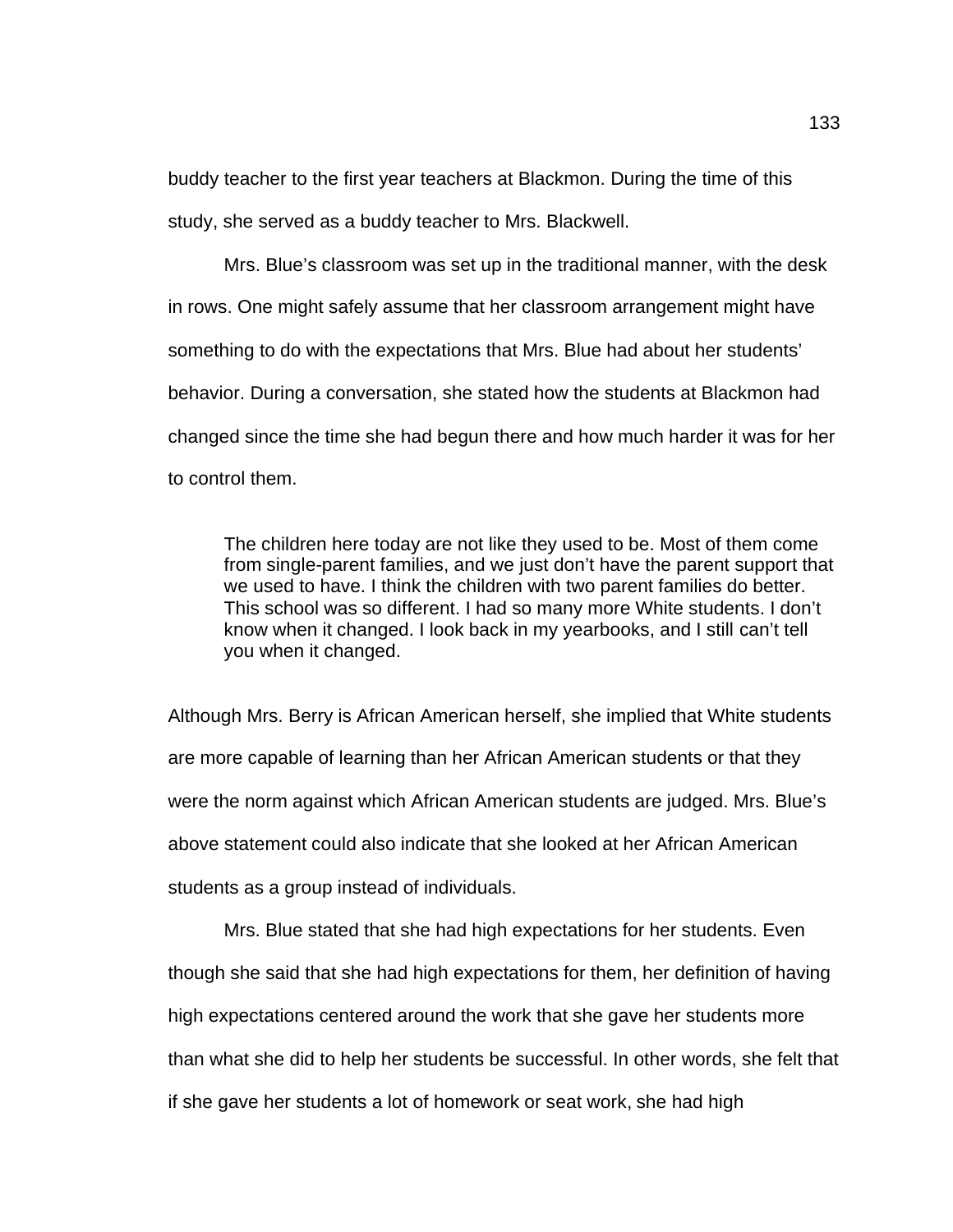expectations. She did not seem to understand that her actions were just as important as her words.

Mrs. Blue felt that the images of African Americans portrayed in the media were "comical." She was especially concerned about the influences the media and popular culture had on her students.

I think it is just comical. It is a shame of what they show. I think it is teaching our children how to act. For those children who spend all of their time watching television, they are learning how to act and they bring that behavior into the classroom. I think it is awful, and I think that is why some of the things on television are accurate.

Mrs. Blue was a teacher who took pride in the fact that she could control

her students and that the parents liked her for doing so. She didn't; however,

seem to really know her students. Since she taught in the same school as Mrs.

Blackwell, it would appear that she had similar students, children from working

class parents who wanted the best for their youngsters.

### *Mrs. Bowman*

Mrs. Bowman had more experience than any other teacher in this study.

The 57-year-old Greensboro, North Carolina native had been teaching for 33

years. The African American educator became a teacher because of the positive

role models she had as a child.

I became a teacher because when I was a child, it was an honorable profession. I had many outstanding teacher role models in elementary, high school and college; some of which are still living. In the Black community where I grew up, being a teacher was a good profession back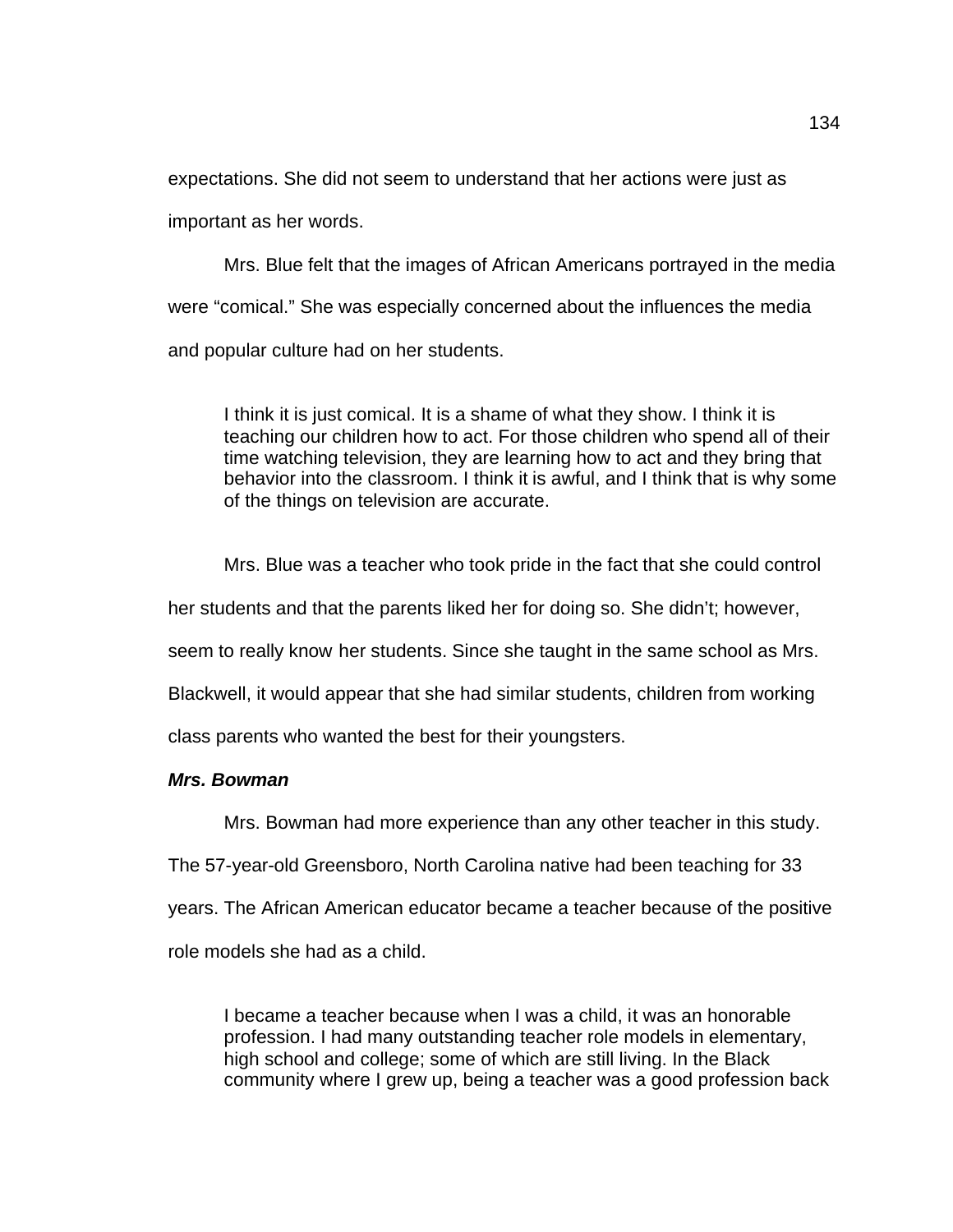in my day. My upbringing had a lot to do with my parents and my teachers. I knew I wanted to be a teacher for as long as I can remember.

When I first met Mrs. Bowman, she appeared very frustrated or "burned out." She told me that she had been in the profession for a long time and that she was getting tired of dealing with discipline problems. During my frequent visits to her class, she constantly complained about "today's students," and how hard teaching had become since she first started in the field. She also complained about how the students at Blackmon had changed.

Our students have changed. When I first started working here, we had many more White students than we have today. We also had more parent involvement. Students today are not what they used to be. I spend so much time handling discipline problems that I don't have enough time to really teach.

Mrs. Bowman reminisced about her early experiences as a teacher. When she mentioned the fact that she had more White students when she started at Blackmon, she could have been implying that the influx of African American students had caused the school to change for the worst. It was as if she felt that the African American students were harder to teach. She also kept referring to the fact that her students who happened to be predominately African American had little parental support, which caused them to have more behavior problems. While visiting her classroom, I noticed that although she had her desks arranged in groups rather than rows, she constantly reminded the students that they had to be quiet. There was little discussion among the children and little movement. The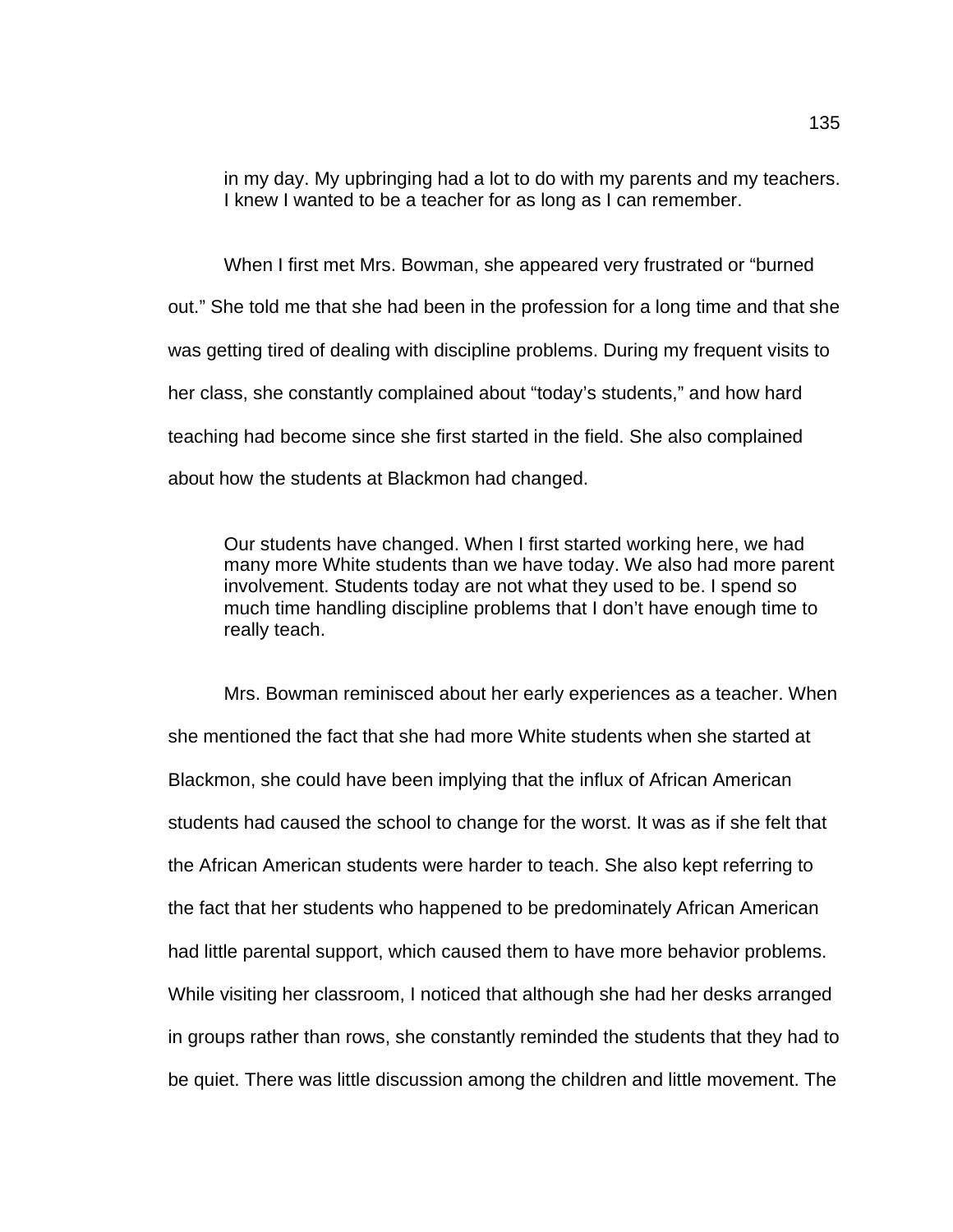students were expected to sit still and work without talking or "bothering others." Mrs. Bowman seemed to feel that keeping them quiet would keep them out of trouble. She felt that her students were incapable of talking and moving about without getting into trouble.

Although Mrs. Bowman's classroom environment was rigid and strict, she had more multicultural pictures and posters displayed throughout her classroom than any other teacher in this study. In a "Famous Americans" center in her classroom, Mrs. Bowman had included activities on peanuts with an emphasis on George Washington Carver; Native Americans; "Holidays," which included activities on Martin Luther King, Jr., and Kwanza; and she had the students do special projects about themselves. Each week she spotlighted one of the children and had the students share facts about their families and traditions. Mrs. Bowman seemed to be a teacher who was aware of her place in society and someone who was able to help the children conceptualize themselves and others. She took pride in her ability to work well with African American students.

I make sure that my African American students know who they are and I try to expose them to many positive role models. That is what helped me to be successful. I make sure that they know Dr. Martin Luther King, but I want them know the other leaders too. You will see in my room that even though it is not African American History month yet, I have already included famous African Americans in my lessons.

Mrs. Bowman felt that she had high expectations for her students. She made her students do their work over when it did not meet her satisfaction. She felt that only accepting only her students' best taught them how to "reach higher."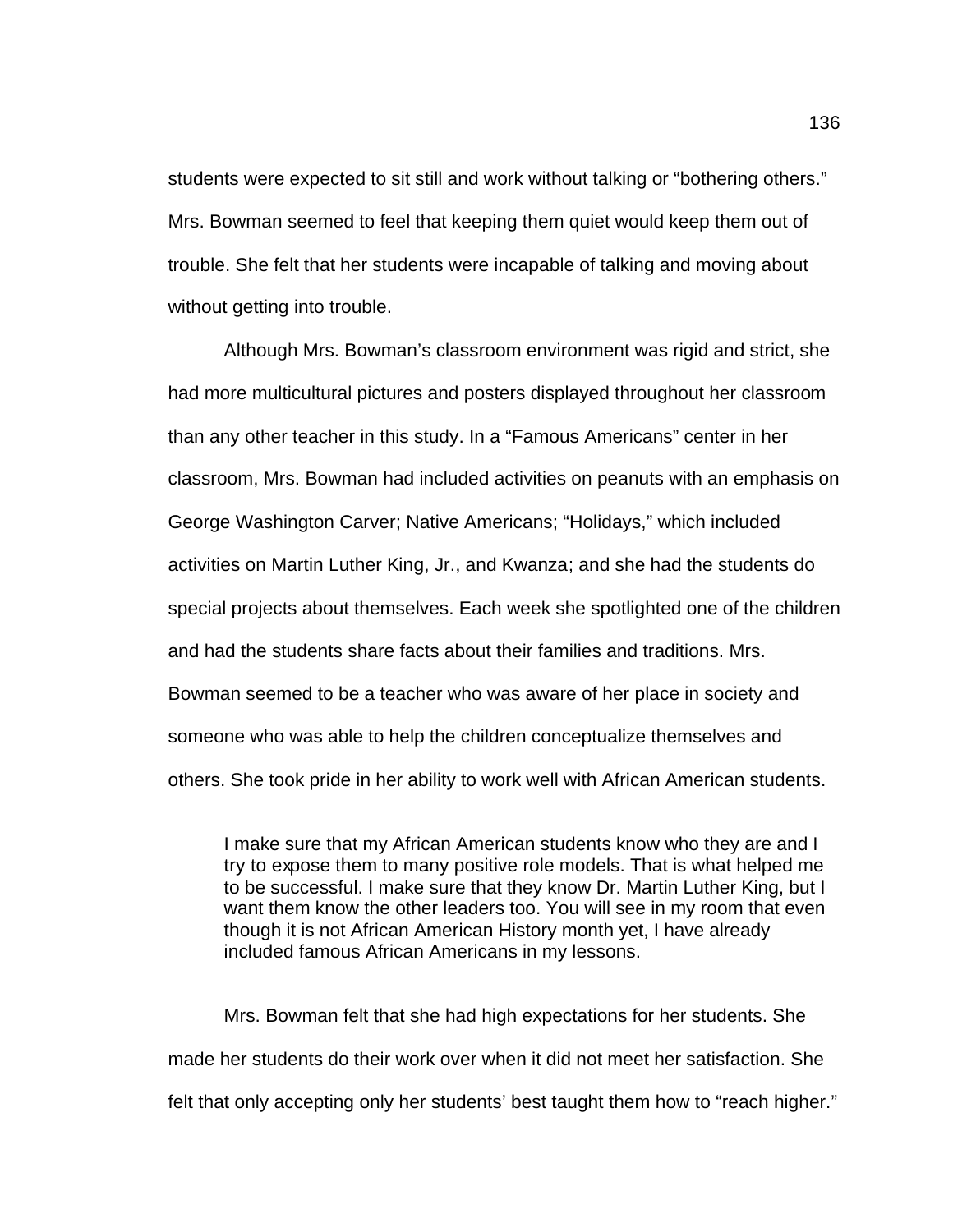Personally, I don't think White teachers insist that African American students do their best. I don't accept work that is not their best. I have my students do it over until they get it right. I am proud to say that I correct my students when they say inappropriate things or use the wrong words too. I think one of the biggest reasons that we have an achievement gap is because teachers don't expect enough from our African American students.

Even though Mrs. Bowman appeared to have high expectations for her

students, she appeared to feel that her role in helping the students achieve was

to give them hard work or make them do assignments over. I did not see her

focus on the individual needs or different learning styles of her students (Hale-

Benson, 1982). Her behavior towards her class did, however, tell her students

loud and clear what she expected of them.

Mrs. Bowman was not happy with the way African Americans are

portrayed in the media and popular culture. She also felt that teachers could be

influenced by the negative stereotypes.

I don't watch much television. I don't like rappers and I don't like their body tattoos. I don't like the way they exploit women and young girls. I don't like the way they dress with all that gold in their mouths and stuff. They make African Americans look like a big joke, and if children don't have parents who show them something different, they will start acting like those stars. Teachers, Black and White will think that African Americans are dumb by watching that stuff.

After spending several days in Mrs. Bowman's classroom, she told me that she really felt that it was time for her to do something different. She admitted that the students were beginning to "stress her out." She also admitted that the frustration she was having with the parents of her students was not their fault but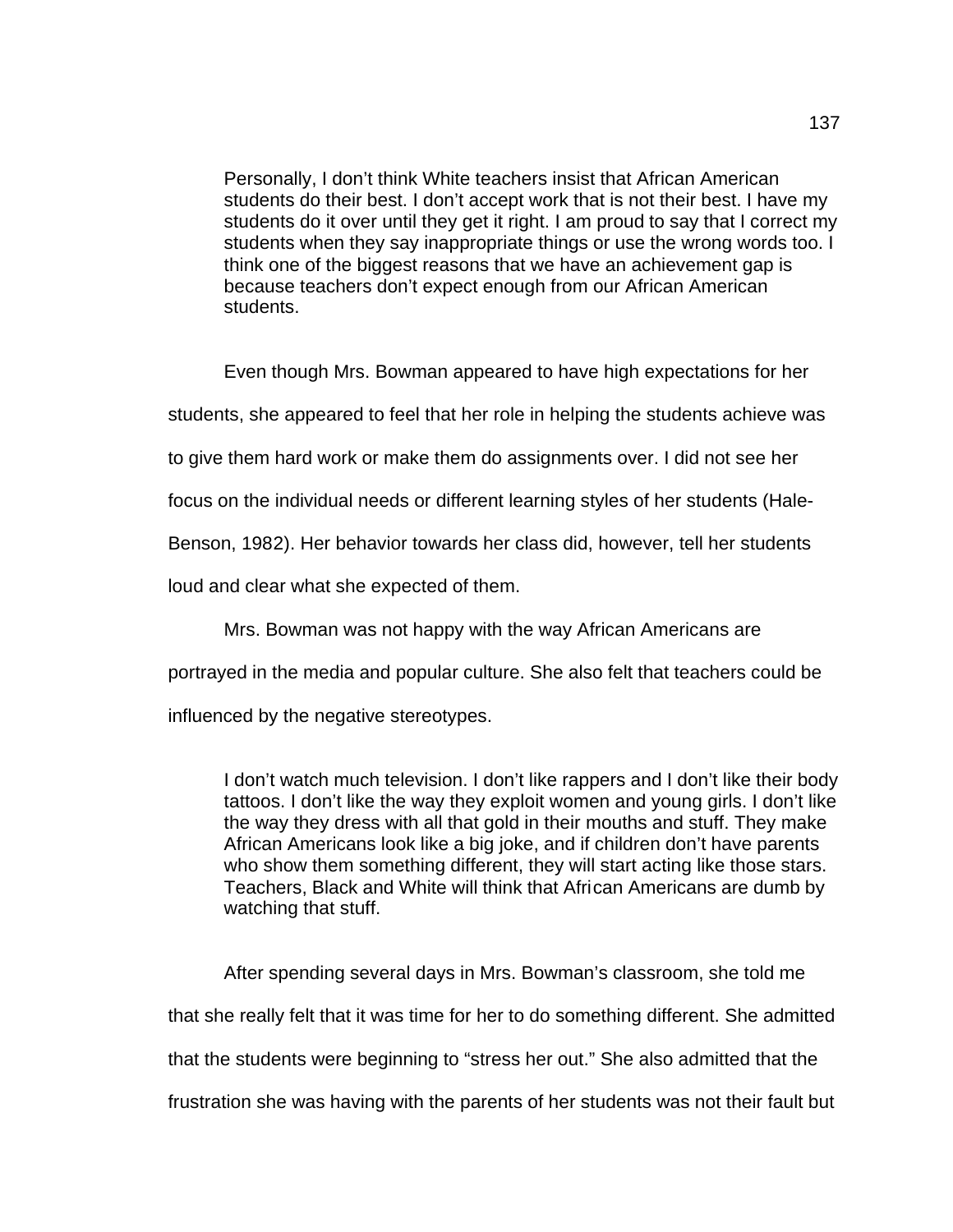hers, because she had grown weary and tired of giving so much of herself. She

also admitted that she had become frustrated with many of today's teachers.

I think some teachers, African American and White, don't have high expectations for African American students. It all goes back to the students' home life here. Many of our African American students have lots of experiences. I imagine that there are some students at this school who have been to states where I haven't been. Their parents have engaged them in different activities. We might have an African American student here who plays chess, or plays the cello, piano or who is a great ice skater. But many teachers here think that all our African American children here are poor and deprived, and they treat them this way.

Mrs. Bowman was disappointed in her colleagues at Blackmon because

she felt that they had lowered their expectations for their African American

students.

## *Mrs. Brooks*

During this study, Mrs. Brooks was completing her third year as a teacher

at Blackmon Elementary. She chose the teaching profession because of her

close connection to her kindergarten teacher. Like Mrs. Blue, Mrs. Brooks began

her post secondary education by attending a community college and receiving an

associate degree before deciding that she wanted to teach in public schools.

I had the best kindergarten teacher when I went to school. This made me want to be a kindergarten teacher too. I decided that I wanted to work in a daycare center, so I went to a community college. Although I was happy there, I discovered that I really wanted to be a kindergarten teacher in the public schools. So, I went back to college and got my teaching license. I started teaching kindergarten at another school before transferring to Blackmon to teach PreK.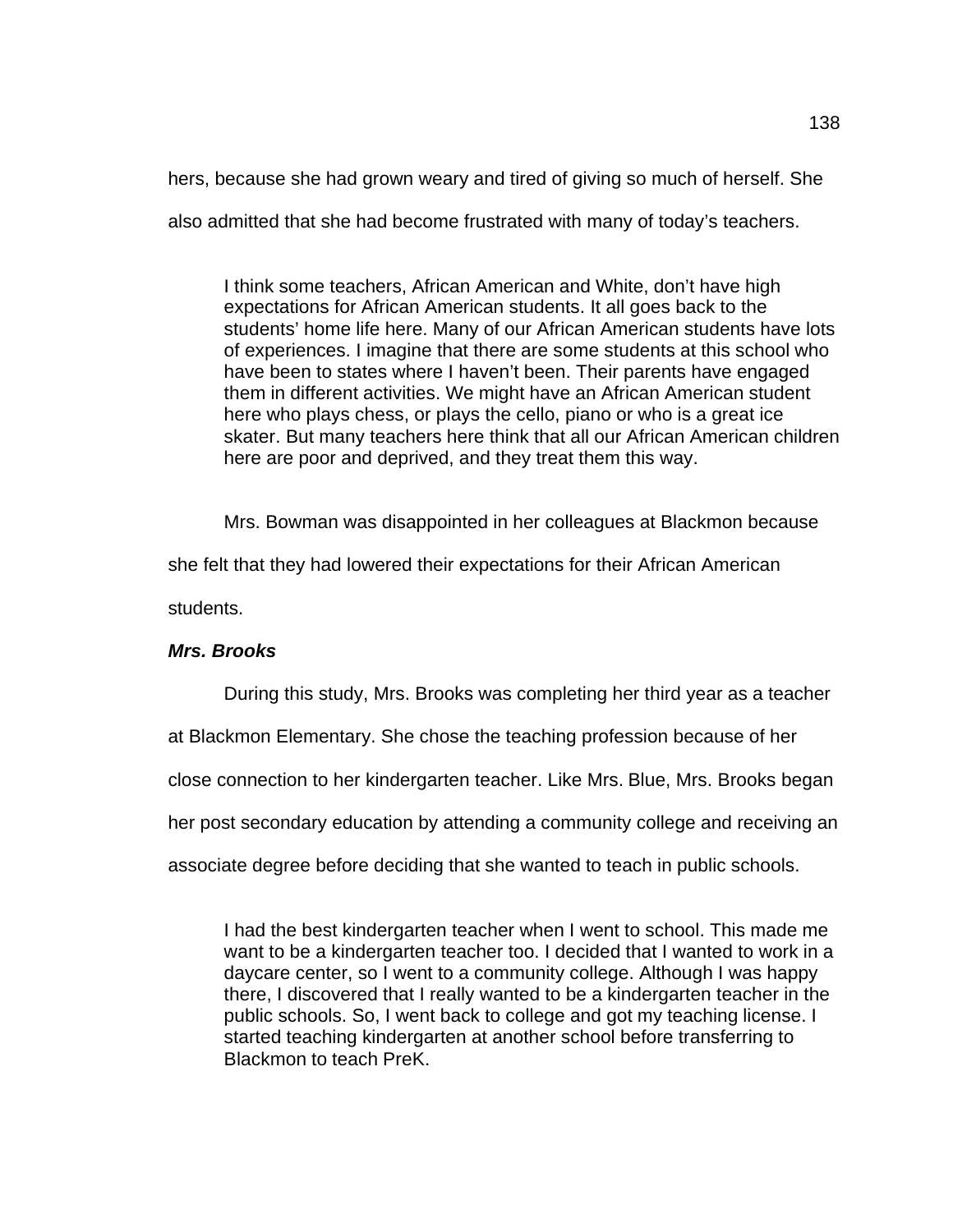Mrs. Brooks grew up in Greensboro, North Carolina, in an area of town that was mostly White. She said that she did not attend school with many African Americans until she enrolled at the community college. Her limited knowledge and experiences of and with African Americans was evident in the responses she gave to many of the questions that were posed to her. For example, when I asked her about the learning styles of her African American students, she based her responses on the students' behaviors instead of their academic abilities.

I know some of them need stronger influences. I know with my students that the parents push, so I have to be a little harsh with them. When my assistant speaks to them, she speaks harder than I do, and they listen to her. They don't listen to her all of the time, but they do listen to her more than they do to me, because she gets louder with them than I do. I know I need to work on being a little tough with them.

Mrs. Brooks demonstrated that she did not understand her minority students in her classroom. She was not able to recognize and affirm their diverse cultural styles of learning, and it made her unable to communicate with them effectively. Mrs. Brooks felt that in order to work with her young students effectively, that she had to yell at them or raise her voice. She also felt that since her teacher assistant was African American, she was more capable of working with the students or keeping them calm. She did not understand that what she expected of them is what she was getting, as suggested by Merton (1948), Thomas (1928), Tauber (1997), and Field (1989). Her treatment of the students told them that she was not the lead teacher in the classroom and that they did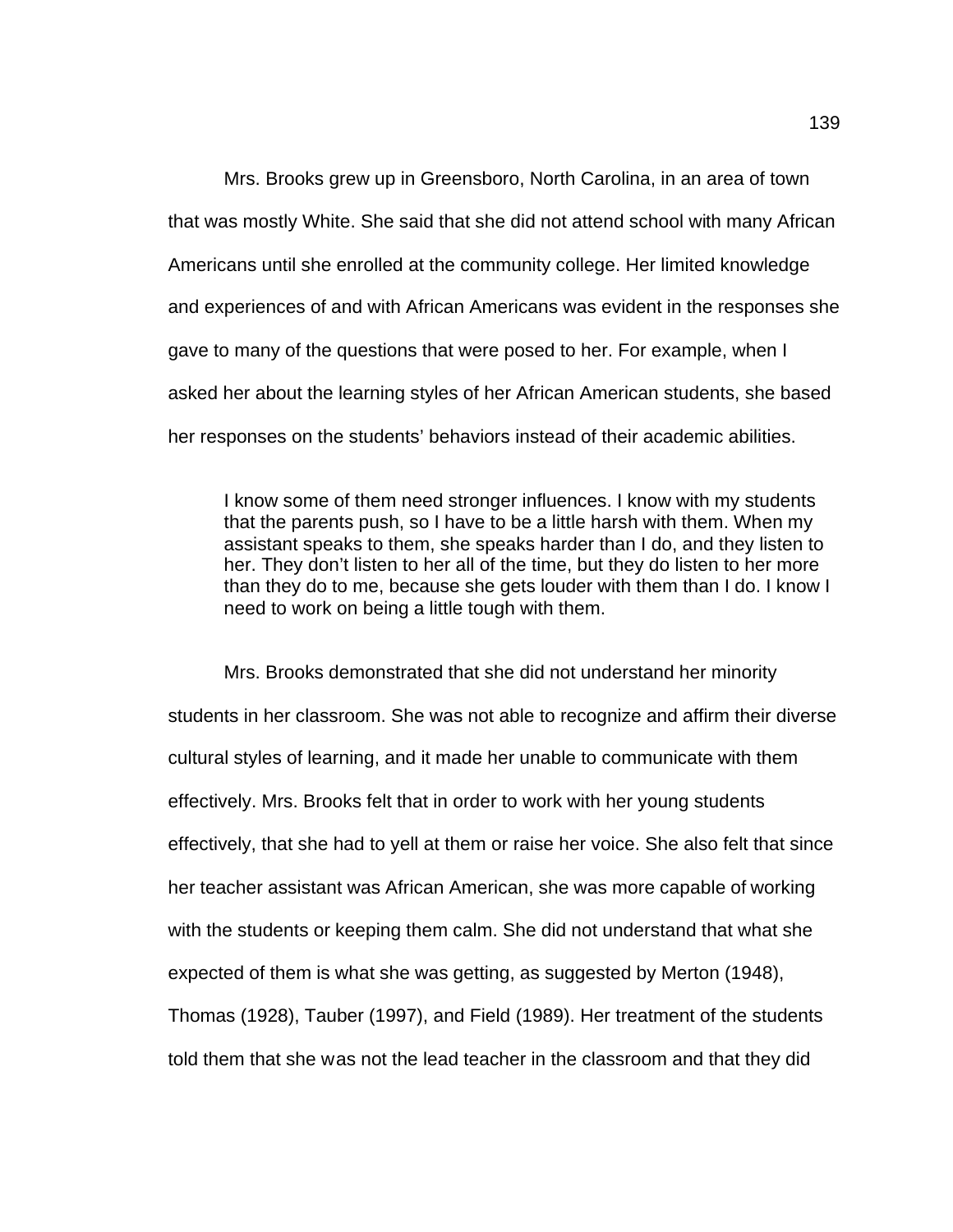not have to conform to her rules or requests. They also learned from the assistant that yelling or raising their voices was acceptable in the classroom.

Mrs. Brooks' classroom was arranged so that the children could wander freely from learning station to learning station. Because of the high noise level, it wasn't always clear as to whether or not the students were actually learning the objectives that were outlined in Mrs. Brooks' lesson plan book. On my many visits in the classroom, I never saw any parents. Mrs. Brooks did state that she made many home visits, and she felt that children who had help at home did better in her classroom.

Our African American parents are out working one or two jobs, I think. I don't think they have a strong influence on their children. The outside influences are greater for my students than their parent's influences. The children in my classroom who have help at home do better. I have one little child who can read, and I know it is because her mother teaches her at home.

Mrs. Brooks' statement above showed that she had little knowledge of her students or that she could be drawing conclusions or setting expectations on stereotypes or false information about African Americans. It had been reported to me by two teachers at Blackmon that the African American students who attended the school weren't all from dysfunctional, single-parent households. She seemed to do little to affirm the minority students and get to know them as individuals.

It was not surprising to me that Mrs. Brooks felt that the way that African Americans were portrayed in the media and in popular culture was a true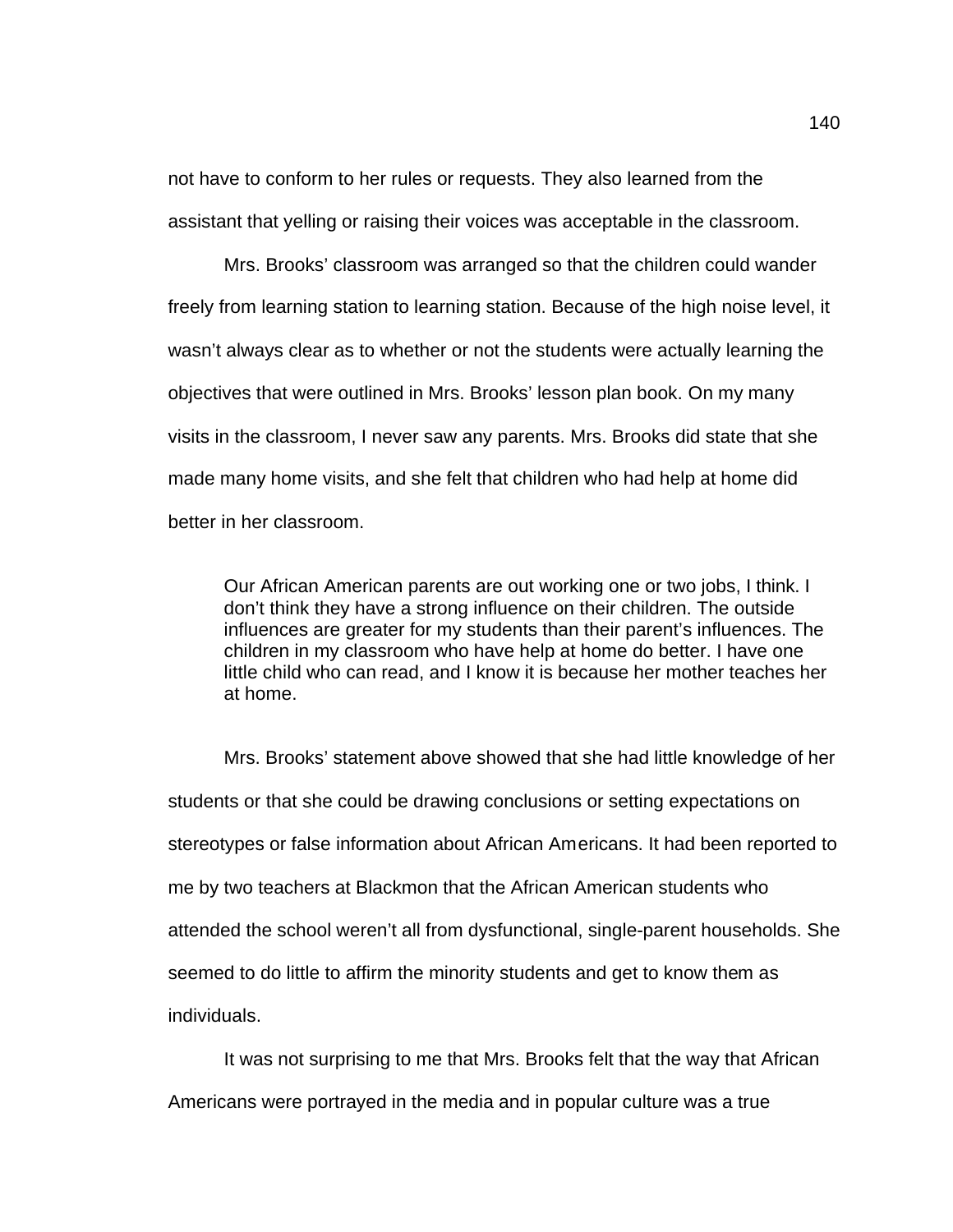depiction of African Americans. Again, I attributed this to her lack of knowledge of African Americans. During the focus group session, she was surprised at many of the statements that were made.

I really enjoyed our focus group session. It really made me aware of the negative influences that are out there. I had never thought about many of the things that we discussed before. This really made me think. It was helpful to me to hear the African American teachers speak. If they feel that they can sometimes be influenced by the negative portrayals, then I know I can be, too. I realized after that session that I have lived a pretty sheltered life.

Mrs. Brooks, like many teachers, was so concerned about the art of teaching that she really had not stopped to look at the students she was teaching and what their needs were. She also had not realized that she was viewing her African American students in a negative manner and lowering her expectations of this group of individuals. Taylor (2000) suggests that teachers can lower their expectations of African American students by viewing the students as an entire ethnic group rather than as individuals. This was evident in Mrs. Brooks' actions toward her students.

This chapter has presented the case studies of the participants in this study. The next chapter will present the analysis and interpretation of the cases through a cross case analysis of all teachers.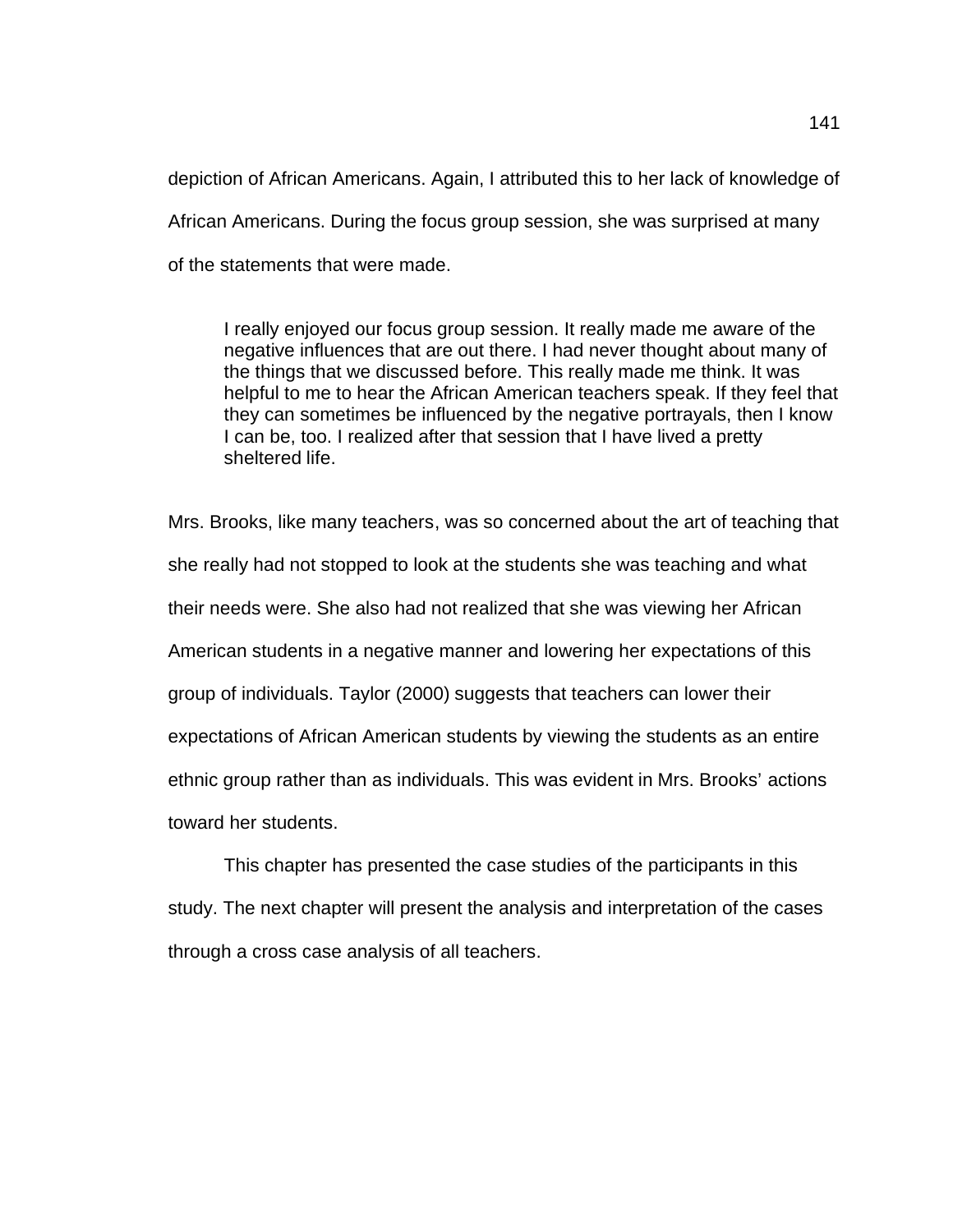#### **CHAPTER VI**

### **CROSS CASE ANALYSIS**

As stated in Chapter I, the study reported here examined in detail how teachers form expectations of African American students, focusing on whether they get to know children directly or if they form conclusions based on knowledge from popular culture stereotypes. This chapter is organized to compare the responses and teacher actions from the two schools involved in this study. I will report the patterns and differences among the participants.

Teacher expectations can play a major role in student success (Field, 1989; Merton, 1948; Owens, 1975; Rosenthal & Jacobson, 1968; Tauber, 1997; Thomas, 1928). Teachers can form expectations and assign labels to students based on gender, race, ethnicity and socioeconomic level (Good, 1987). All of the above factors might contribute to the difference in the teacher attitudes at Mark when compared to the teachers at Blackmon. Mark Elementary was a low income, African American school. It could also be characterized as an urban, inner city school. The traditional African American students who attended Mark lived in government assisted housing or housing projects. Most of the students lived with little or no contact with a father figure. The school also had a high poverty rate with a 99% African American student population and with 95% of those students receiving free and reduced lunch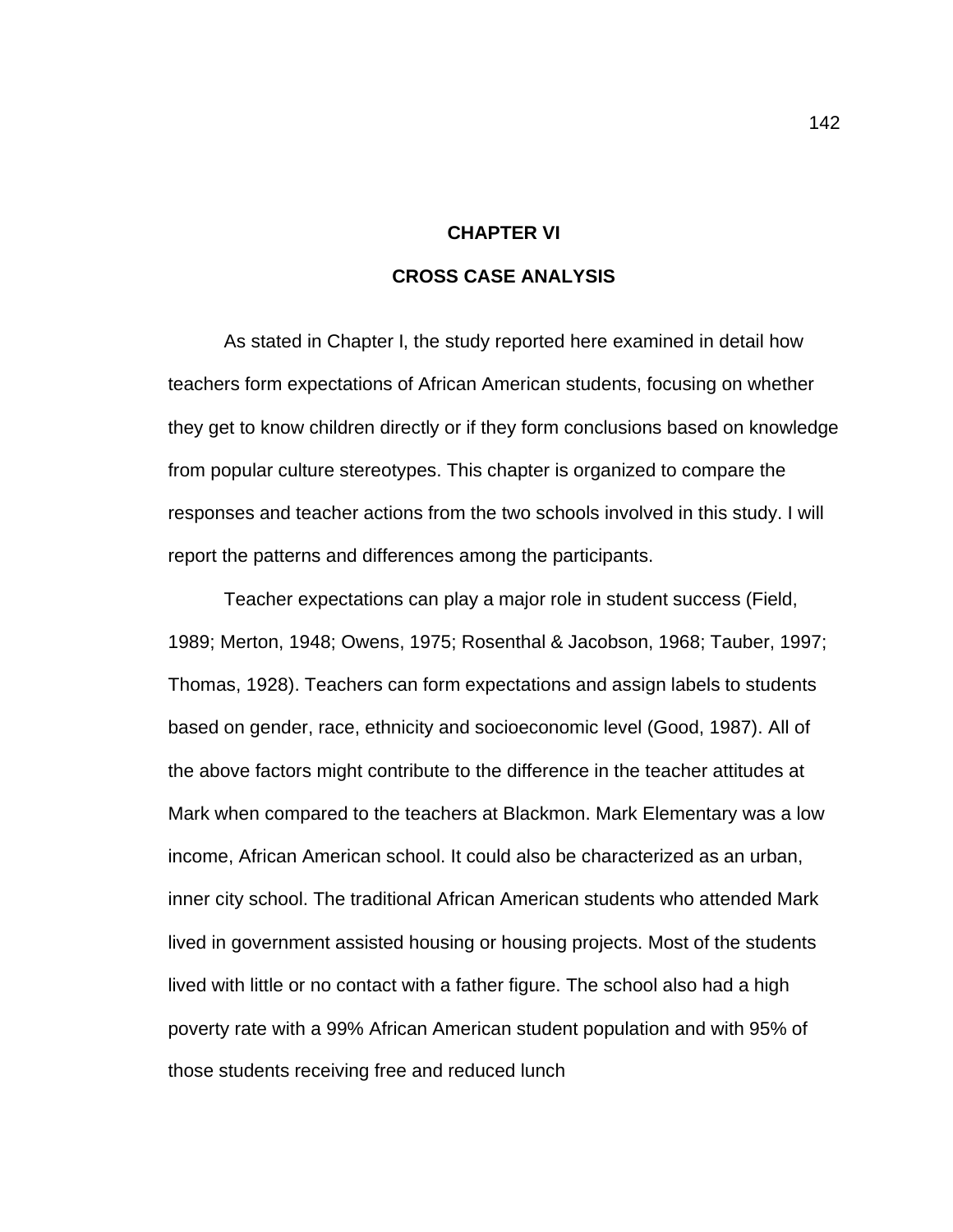Blackmon Elementary was a school located in a rural part of town with an 89% African American student population and an 85% free and reduced lunch rate. Many of the African American students at Blackmon lived in single family housing while the others lived in modest apartments that were located near the school. Most of the African American students at Blackmon lived with both parents or both parents were actively involved in the students' lives.

Though both schools in this study had high poverty rates, Mark Elementary students appeared to have a harder time in life due to their living conditions and the absence of one parent. In spite of Mark's vast differences, the African American students at Mark outscored all elementary students in the district on the North Carolina End of Grade tests for three consecutive years. They had also met the requirements for the federal No Child Left Behind (NCLB) mandates. Blackmon Elementary, on the other hand, had scores in the bottom of the quartile for the district during the 2004-2005 school year. In addition, the African American students at the school did not make Average Yearly Progress (AYP), as defined by NCLB.

Every day without knowing it, many teachers engage in prejudicial decisions that can negatively affect students (Kailin, 2002; Taylor, 2000; Rosenthal, 1973). Such was the case with some of the teachers in this study. Through interviews, observations and a focus group discussion, I was able to ascertain how the teachers felt about the African American students they taught. There was a difference in the attitudes of the teachers at Mark from the attitudes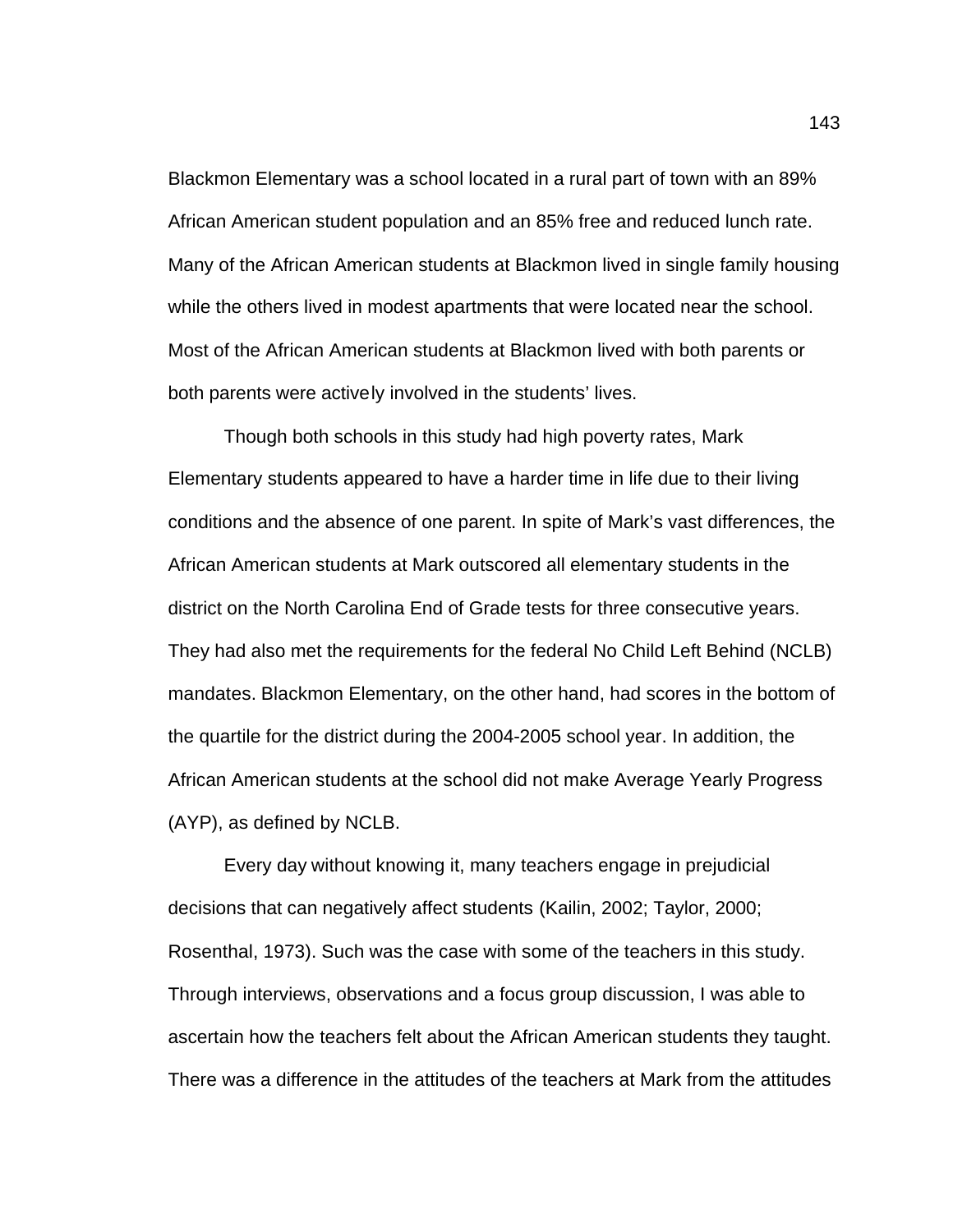of the teachers at Blackmon. This could account for the massive differences in the test scores between the two schools. Tables 13 and 14 show the different themes and how each teacher responded:

# **Table 13**

| <b>Teacher</b>   | <b>School</b>   | <b>Expectations from</b><br><b>Popular Culture</b><br><b>Based Information</b><br>and Stereotypes | <b>Expectations Formed</b><br>from Direct Knowledge<br>of Students |
|------------------|-----------------|---------------------------------------------------------------------------------------------------|--------------------------------------------------------------------|
| <b>Blackwell</b> | <b>Blackmon</b> | <b>No</b>                                                                                         | Yes                                                                |
| Bowman           | <b>Blackmon</b> | <b>No</b>                                                                                         | Yes                                                                |
| May              | <b>Mark</b>     | <b>No</b>                                                                                         | Yes                                                                |
| Michelangelo     | <b>Mark</b>     | <b>No</b>                                                                                         | Yes                                                                |
| <b>Michaels</b>  | <b>Mark</b>     | <b>No</b>                                                                                         | Yes                                                                |
| <b>Mitchell</b>  | <b>Mark</b>     | <b>No</b>                                                                                         | Yes                                                                |
| Montgomery       | <b>Mark</b>     | <b>No</b>                                                                                         | Yes                                                                |
| <b>Morris</b>    | <b>Mark</b>     | <b>No</b>                                                                                         | Yes                                                                |

### *Teachers with High Expectations*

All teachers at Mark had high expectations for their students, and they worked hard to dispel the myths about their students. In addition, they taught their students how to overcome their circumstances. Their actions demonstrated that they did not let their students' ethnicity or socioeconomic status impact their belief as to whether their students could achieve. Although the students at Blackmon came from higher socioeconomic backgrounds and better housing,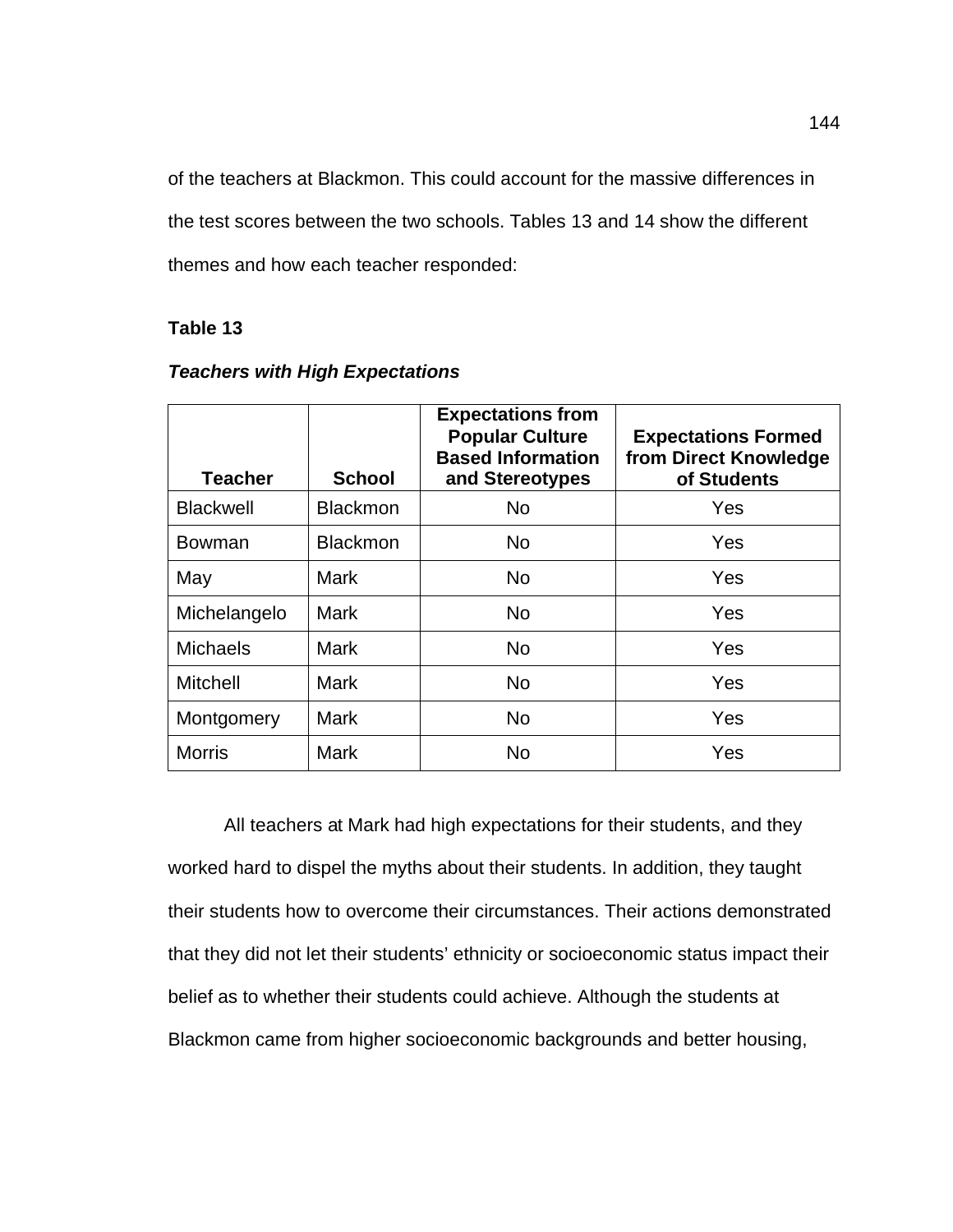many of the teachers held low expectations and made false assumptions about their abilities. They also made assumptions about their home lives.

## **Table 14**

### *Teachers with Low Expectations*

| <b>Teacher</b> | <b>School</b>   | <b>Expectations from</b><br><b>Popular Culture</b><br><b>Based Information</b><br>and Stereotypes | <b>Expectations Formed</b><br>from Direct Knowledge<br>of Students |
|----------------|-----------------|---------------------------------------------------------------------------------------------------|--------------------------------------------------------------------|
| <b>Bell</b>    | <b>Blackmon</b> | Yes                                                                                               | No                                                                 |
| <b>Berry</b>   | <b>Blackmon</b> | Yes                                                                                               | <b>No</b>                                                          |
| <b>Blue</b>    | <b>Blackmon</b> | Yes                                                                                               | <b>No</b>                                                          |
| <b>Brooks</b>  | <b>Blackmon</b> | Yes                                                                                               | No                                                                 |

Teachers, who can conceptualize themselves, understand who they are and their place in society and others are more prone to see students as individuals instead of their ethnic group (Ladson-Billings, 1994). Teachers who understand that racism exists and know the plight of the African American student will be more conscious of meeting the African American students' needs. Many teachers in this study did not know there was a problem with racism in our society.

All of the teachers at Mark understood that there was a problem of racism in the world and that it was prevalent in the schools, although two of the teachers, Mrs. Michaels and Ms. Michelangelo were not aware of the fact that they could have their own biases. Only three teachers at Blackmon were aware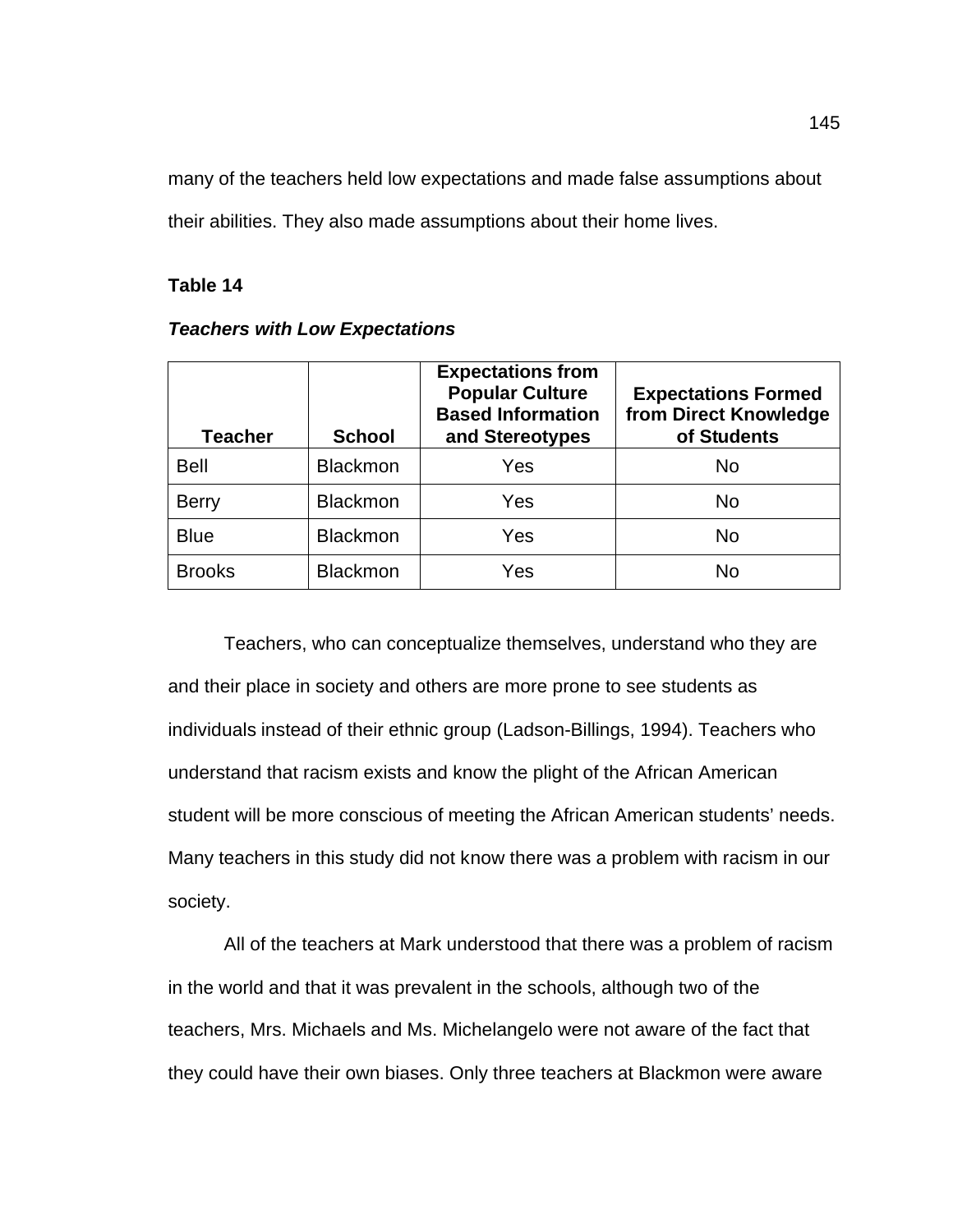of the problems of racism. Four teachers, Mrs. Bell, Mrs. Berry, Mrs. Blue and

Mrs. Brooks were not aware of the fact that they could have biases.

### **Table 15**

## *Awareness of Racism and Biases in the Classroom and the Negative*

|                  |                 | Aware of<br><b>Racism in</b> | Aware of<br>racism in the | Aware of the fact<br>that he/she could |
|------------------|-----------------|------------------------------|---------------------------|----------------------------------------|
| <b>Teacher</b>   | <b>School</b>   | the world                    | schools                   | have biases                            |
| <b>Bell</b>      | <b>Blackmon</b> | No                           | <b>No</b>                 | <b>No</b>                              |
| <b>Berry</b>     | <b>Blackmon</b> | No                           | <b>No</b>                 | <b>No</b>                              |
| <b>Blackwell</b> | <b>Blackmon</b> | <b>Yes</b>                   | Yes                       | Yes                                    |
| <b>Blue</b>      | <b>Blackmon</b> | Yes                          | Yes                       | <b>No</b>                              |
| <b>Bowman</b>    | <b>Blackmon</b> | Yes                          | Yes                       | Yes                                    |
| <b>Brooks</b>    | <b>Blackmon</b> | No                           | <b>No</b>                 | <b>No</b>                              |
| May              | <b>Mark</b>     | <b>Yes</b>                   | Yes                       | Yes                                    |
| Michelangelo     | <b>Mark</b>     | Yes                          | Yes                       | <b>No</b>                              |
| <b>Michaels</b>  | <b>Mark</b>     | <b>Yes</b>                   | Yes                       | <b>No</b>                              |
| <b>Mitchell</b>  | <b>Mark</b>     | <b>Yes</b>                   | Yes                       | Yes                                    |
| Montgomery       | <b>Mark</b>     | Yes                          | Yes                       | Yes                                    |
| <b>Morris</b>    | <b>Mark</b>     | Yes                          | Yes                       | Yes                                    |

## *Impact of Stereotypes and Popular Culture Based Information*

Many teachers have little contact with their students other than the contact they have in the classroom (Johnson, 2002). During this study, I discovered that some teachers made an effort to visit their students' homes. Getting to know students away from the school setting can help teachers get a better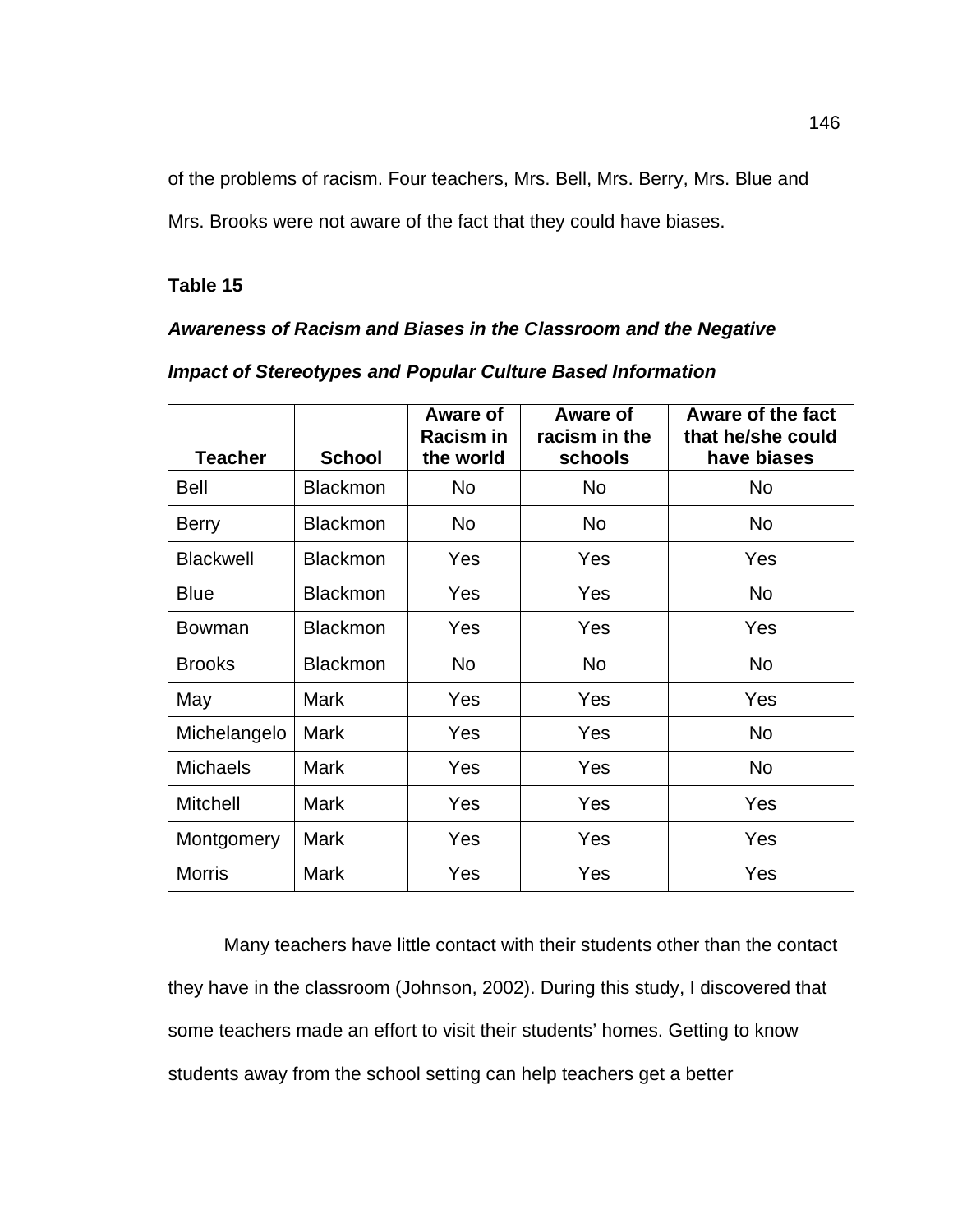understanding of the students and begin to see the students more as individuals rather than an ethnic group.

## **Table 16**

# *Home Visits*

| <b>Teacher</b>   | <b>School</b>   | <b>Home Visits</b><br>(Yes or No) |
|------------------|-----------------|-----------------------------------|
| <b>Bell</b>      | <b>Blackmon</b> | <b>No</b>                         |
| <b>Berry</b>     | <b>Blackmon</b> | <b>No</b>                         |
| <b>Blackwell</b> | <b>Blackmon</b> | Yes                               |
| <b>Blue</b>      | <b>Blackmon</b> | <b>No</b>                         |
| <b>Bowman</b>    | <b>Blackmon</b> | <b>No</b>                         |
| <b>Brooks</b>    | <b>Blackmon</b> | <b>No</b>                         |
| May              | <b>Mark</b>     | Yes                               |
| Michelangelo     | <b>Mark</b>     | <b>No</b>                         |
| <b>Michaels</b>  | <b>Mark</b>     | <b>No</b>                         |
| <b>Mitchell</b>  | <b>Mark</b>     | Yes                               |
| Montgomery       | <b>Mark</b>     | Yes                               |
| <b>Morris</b>    | <b>Mark</b>     | Yes                               |

More teachers at Mark than at Blackmon made home visits to their students' homes. This may have helped more teachers at Mark view their African American students as individuals than as an ethnic group.

# **Popular Culture and Stereotypes**

All teachers interviewed for this study felt that the media has been a force in shaping school culture (Gause, 2005). There were great differences, however,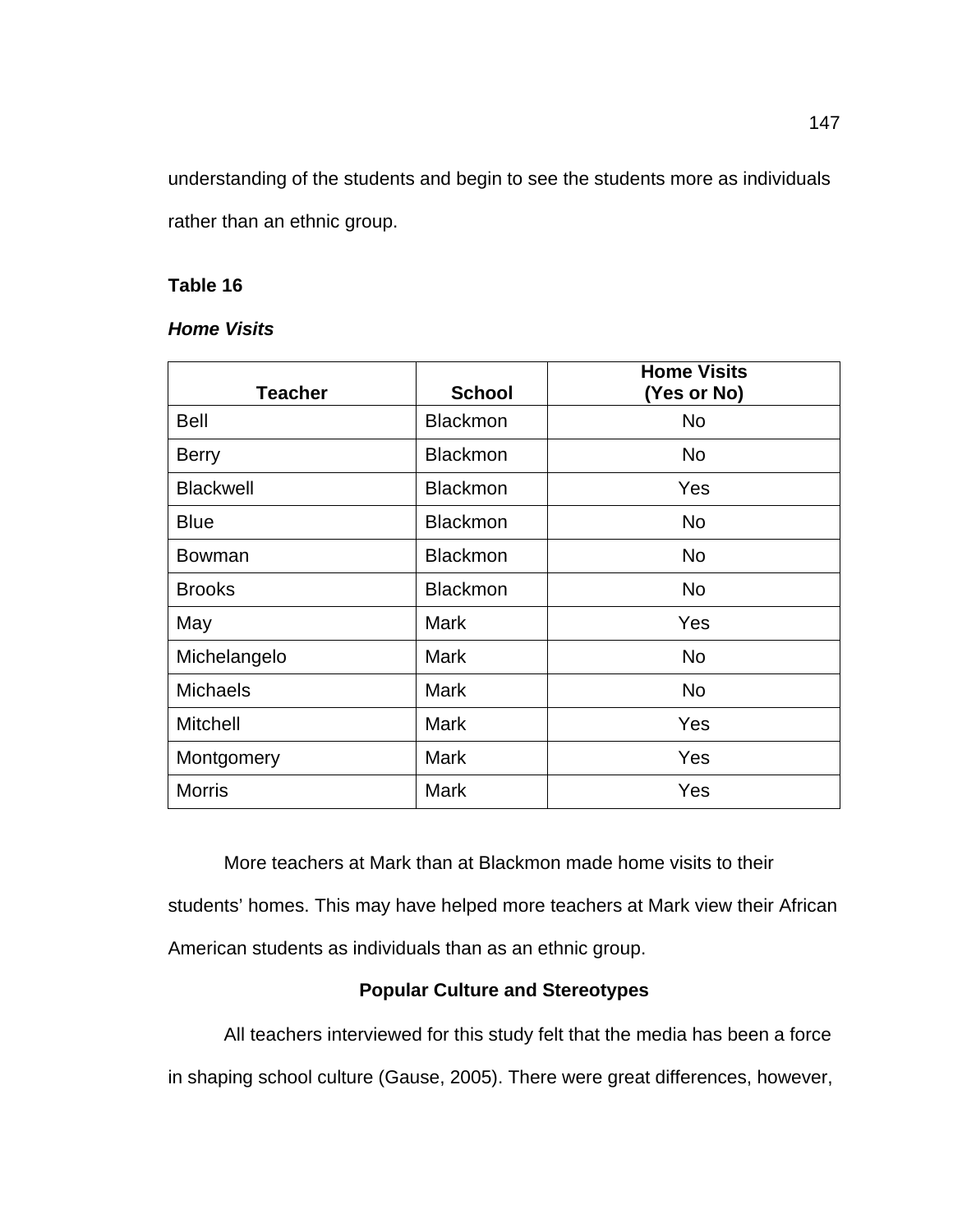# **Table 17**

# *Teachers' Responses to Questions Related to Portrayal of African*

# *Americans in the Media and Pop Culture*

| <b>Teacher</b>   | <b>School</b>   | <b>Correct</b><br>Portrayal         | <b>Incorrect</b><br>Portrayal                              | <b>Possible Reason</b><br>for Answer                                                                                                         |
|------------------|-----------------|-------------------------------------|------------------------------------------------------------|----------------------------------------------------------------------------------------------------------------------------------------------|
| Bell             | Blackmon        | Yes                                 | <b>No</b>                                                  | Little contact with<br><b>African Americans</b>                                                                                              |
| <b>Berry</b>     | Blackmon        | Yes                                 | <b>No</b>                                                  | Little contact with<br><b>African Americans</b><br>before entering<br>middle school and<br>had bad<br>experiences with<br>African Americans. |
| <b>Blackwell</b> | <b>Blackmon</b> | Some shows<br>are good<br>portrayal | Most things are<br>incorrect                               | African American                                                                                                                             |
| <b>Blue</b>      | Blackmon        | <b>No</b>                           | Yes                                                        | African American                                                                                                                             |
| Bowman           | Blackmon        | <b>No</b>                           | Believed the media<br>help create negative<br>stereotypes  | African American                                                                                                                             |
| <b>Brooks</b>    | Blackmon        | Yes                                 | no                                                         | Little contact with<br>African Americans                                                                                                     |
| May              | Mark            | <b>No</b>                           | Believed the media<br>help create negative<br>stereotypes  | African American                                                                                                                             |
| Michelangelo     | Mark            | Some shows<br>are good<br>portrayal | Some things are<br>incorrect                               | Gave answers<br>based on her<br>interactions with<br>African Americans                                                                       |
| <b>Michaels</b>  | Mark            | <b>No</b>                           | Believed the media<br>help create negative<br>stereotypes. | Grew up in<br>government assisted<br>housing and got<br>tired of the negative<br>stereotypes<br>attached to her                              |
| Mitchell         | Mark            | <b>No</b>                           | Believed the media<br>help create negative<br>stereotypes  | African American                                                                                                                             |
| Montgomery       | Mark            | <b>No</b>                           | Believed the media<br>help create negative<br>stereotypes  | Grew up with African<br>Americans living in<br>her neighborhood                                                                              |
| <b>Morris</b>    | Mark            | Yes                                 | <b>No</b>                                                  | Little experience<br>with African<br>Americans                                                                                               |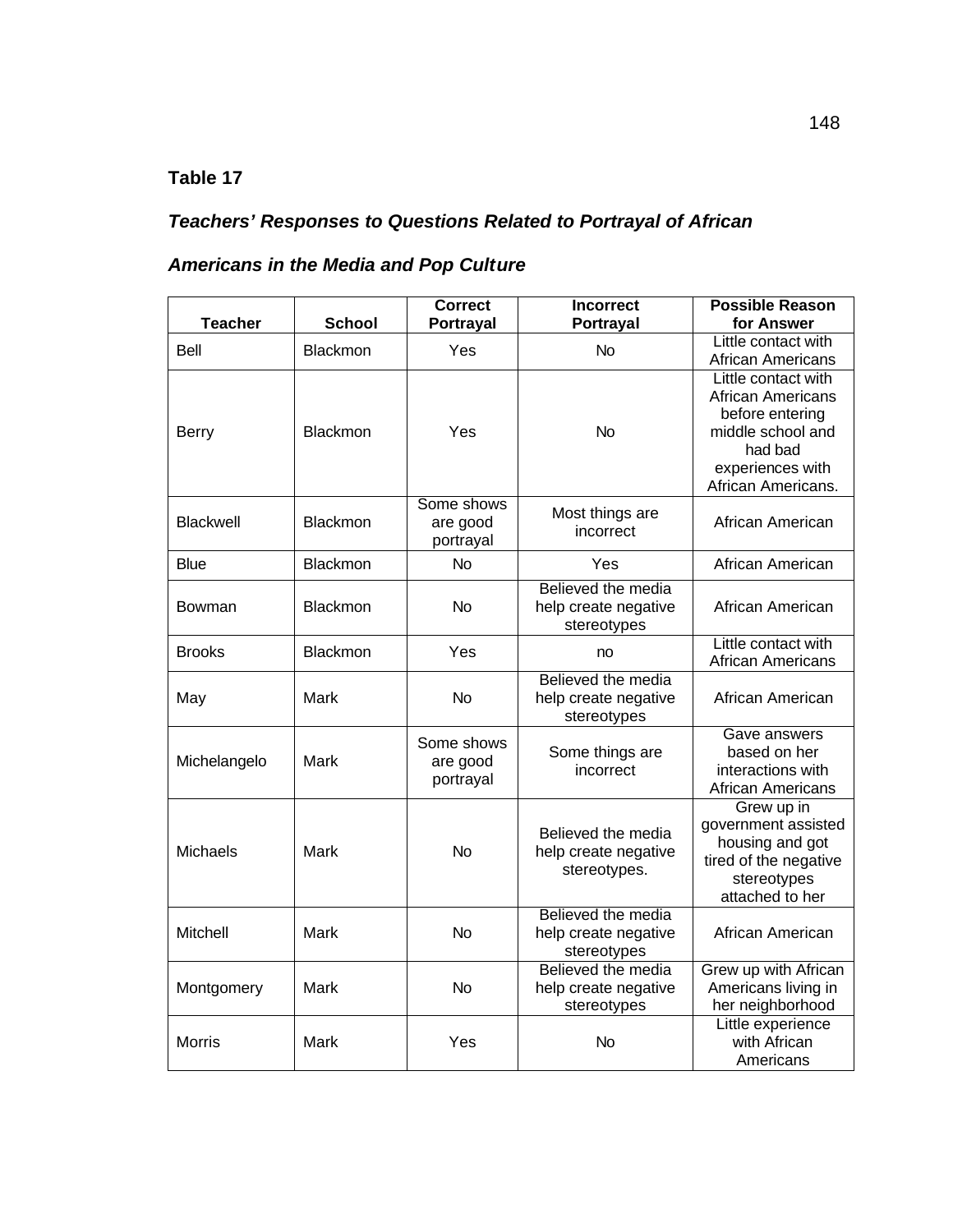in how they responded to the question of whether or not African Americans were portrayed in a true fashion in media and in popular culture.

There are many stereotypes and negative images of African Americans in the media and in popular culture (Cortes, 1995). Most of the teachers at Mark were aware of this fact, while most of the teachers at Blackmon were not. This was consistent with the teachers who had little or limited contact with African Americans.

The teachers from Blackmon did not look at the African American students at their school who were not achieving well as a global issue. As stated by Obidah and Teel (2001), they saw nothing wrong and took no ownership in the fact that nearly all of their African American students had some of the lowest achievement scores in the district. In spite of the fact that most of the African American students came from working class families, the teachers had the feeling that the students came from poor, broken homes, and were quick to blame the families for the failure. One African American teacher, Mrs. Blackwell commented on the fact that she had made assumptions about her African American students before getting to know them:

I have to be honest. When I first came to this school, I thought that because the majority of the students were African American that they came from single parent families and that they didn't get any support. I soon realized that their parents were just like mine. They teach their children manners and they want them to behave. When I finally realized this and started treating my students accordingly, they really started doing well. I think the teachers at this school have low expectations because of the large number of African American students here. (Mrs. Blackwell, Feb., 2006)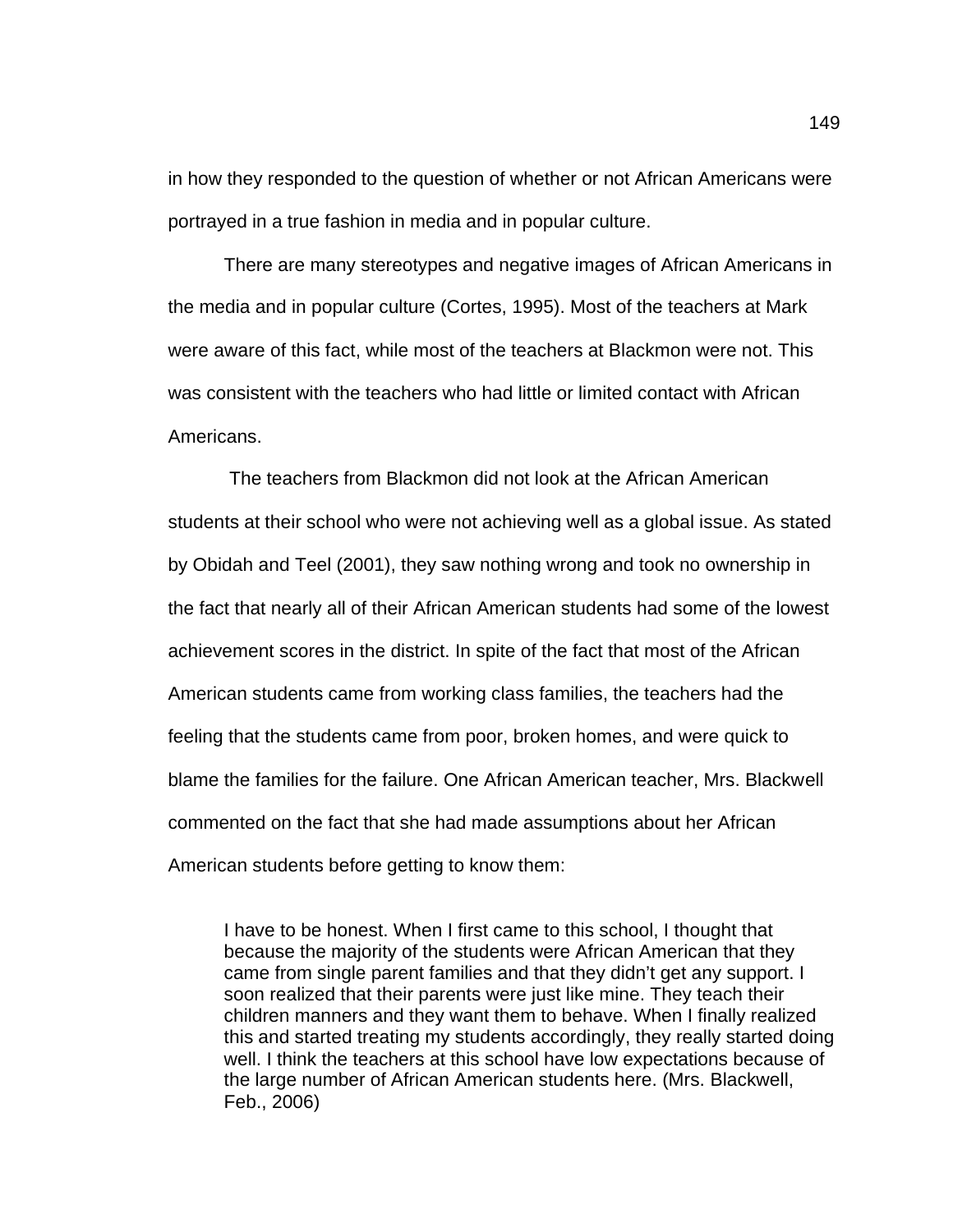The two schools in this study had a large percentage of African American students. Although both schools had a high concentration of African American students, the students came from very different social backgrounds. Mark's traditional students come from government assisted housing that surrounded the school. Even though many renovations and improvements had been done to perk up the outside structure of the buildings, the community still showed signs of poverty. It was not uncommon to pass many homeless people as you trekked to the school. Blackmon, on the other hand, was located in a rural community with no government assisted housing. The African American students who attended Blackmon typically lived in single family homes or apartment complexes located in working class neighborhoods. Most of the African American students who attended Mark Elementary came from single parent households, whereas the bulk of the African American students at Blackmon had two parents living in their homes. The teaching staff at Mark was made up mostly of veteran teachers who had been at Mark for more than three years. Blackmon had fewer veteran teachers and a smaller portion of teachers who had been at the school for more than three years.

The teachers at Mark expected their students to do well, and they felt responsible for helping the students be successful. Having worked with this staff for three years, I was aware of their dedication to the children and their willingness to go the extra mile in order to help their students succeed. Mrs. Mitchell, a third grade teacher summed up the feelings of most teachers at Mark,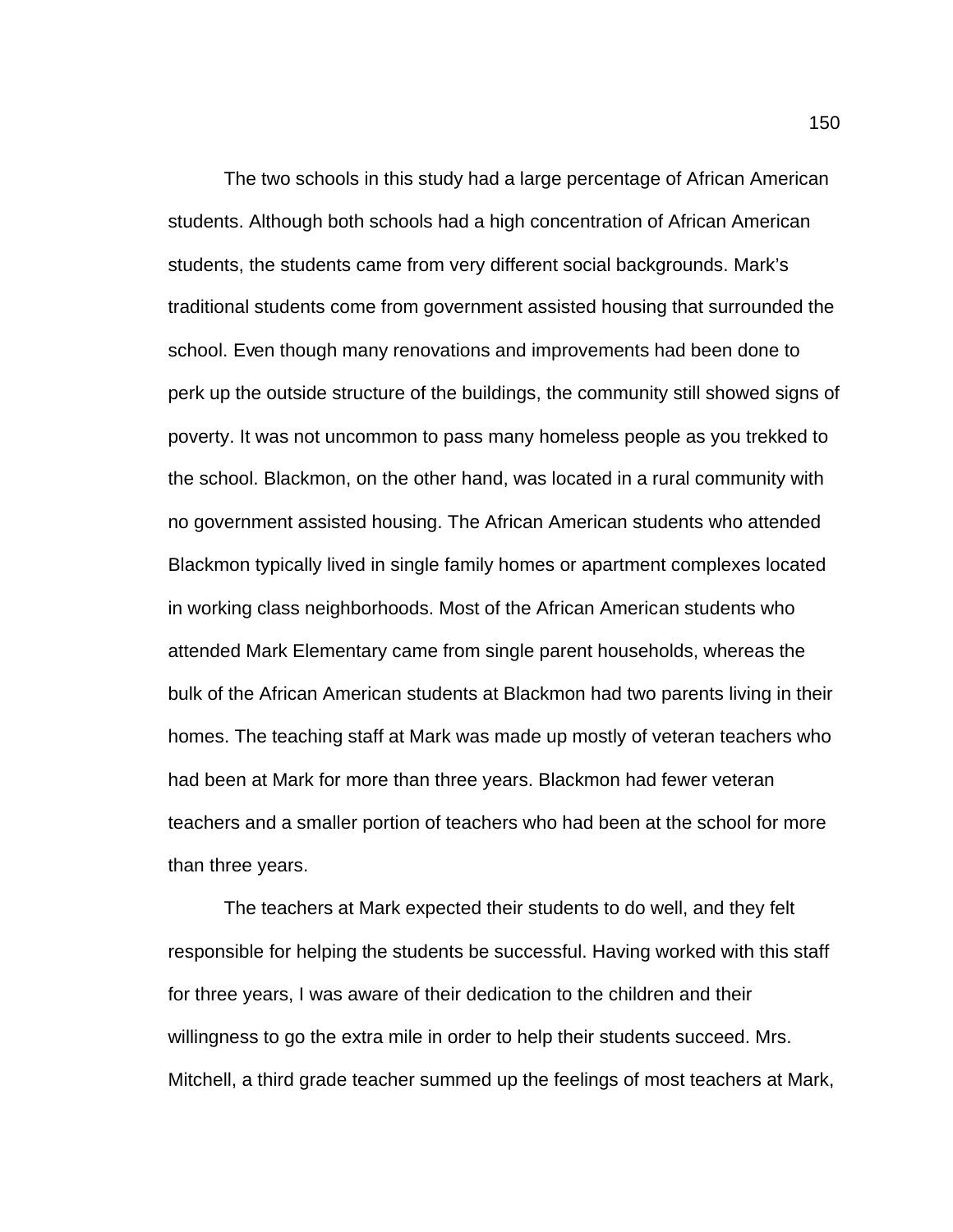There is not a gap here! If you look at Guilford County Schools' scores, you will find that ours are the highest and we take pride in that fact. We work hard with our kids to keep them on top. We expect our kids to do it, and that makes the difference. (Mrs. Mitchell, Feb., 2006)

Through home visits, special projects, and activities, these teachers taught the

students that doing their best in school was their only way to become successful.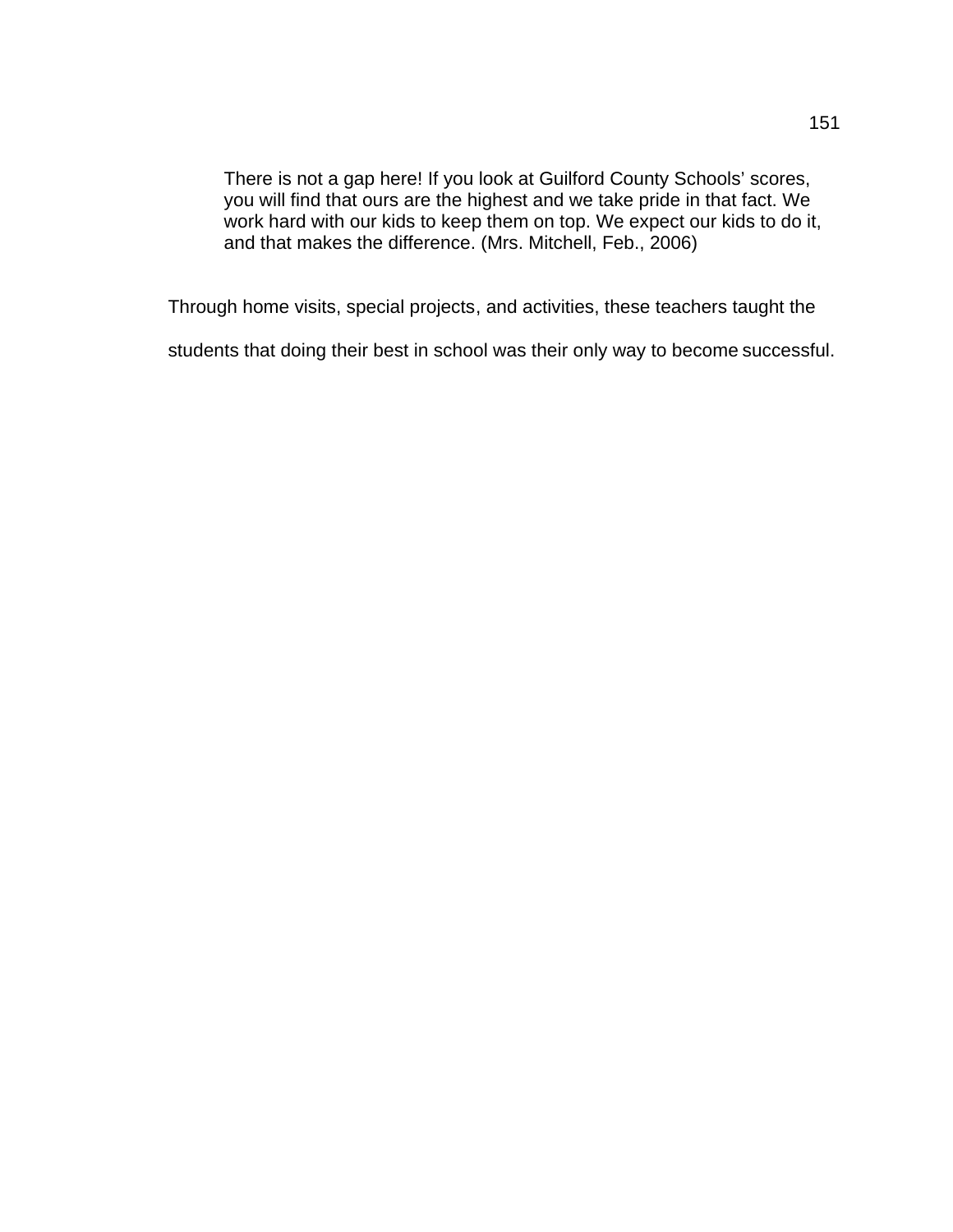#### **CHAPTER VII**

#### **DATA ANALYSIS/INTERPRETATION OF FINDINGS**

To analyze the role of popular culture based information and stereotypes versus the direct knowledge of individuals in forming teacher expectations of African American students, I used two elementary schools with similar African American student enrollment, but with a different socioeconomic status and student achievement rates. Mark Elementary School had a 95% free and reduced lunch rate with 98% student proficiency for African Americans. Blackmon Elementary had an 85% free and reduced lunch rate with a 76% proficiency rate. Since Mark's socioeconomic status was much lower than Blackmon's, I felt that the schools would be good to examine because I wanted to be able to rule poverty out as a reason for low performance. In this study, I compared the responses from the participants at both schools in order to answer the research questions that were outlined in Chapter I.

# **What Expectations Do Teachers Have of Their African American Students? How are These Expectations Formed?**

Teacher expectations can play a major role in student success or student failure. What a teacher expects can determine how the teacher interacts with the students (Good, 1987; Taylor, 2000; Williams & Whitehead, 1971; Rosenthal, 1973; Pugh, 1974; Kuykendall, 2004). In the course of this study, I discovered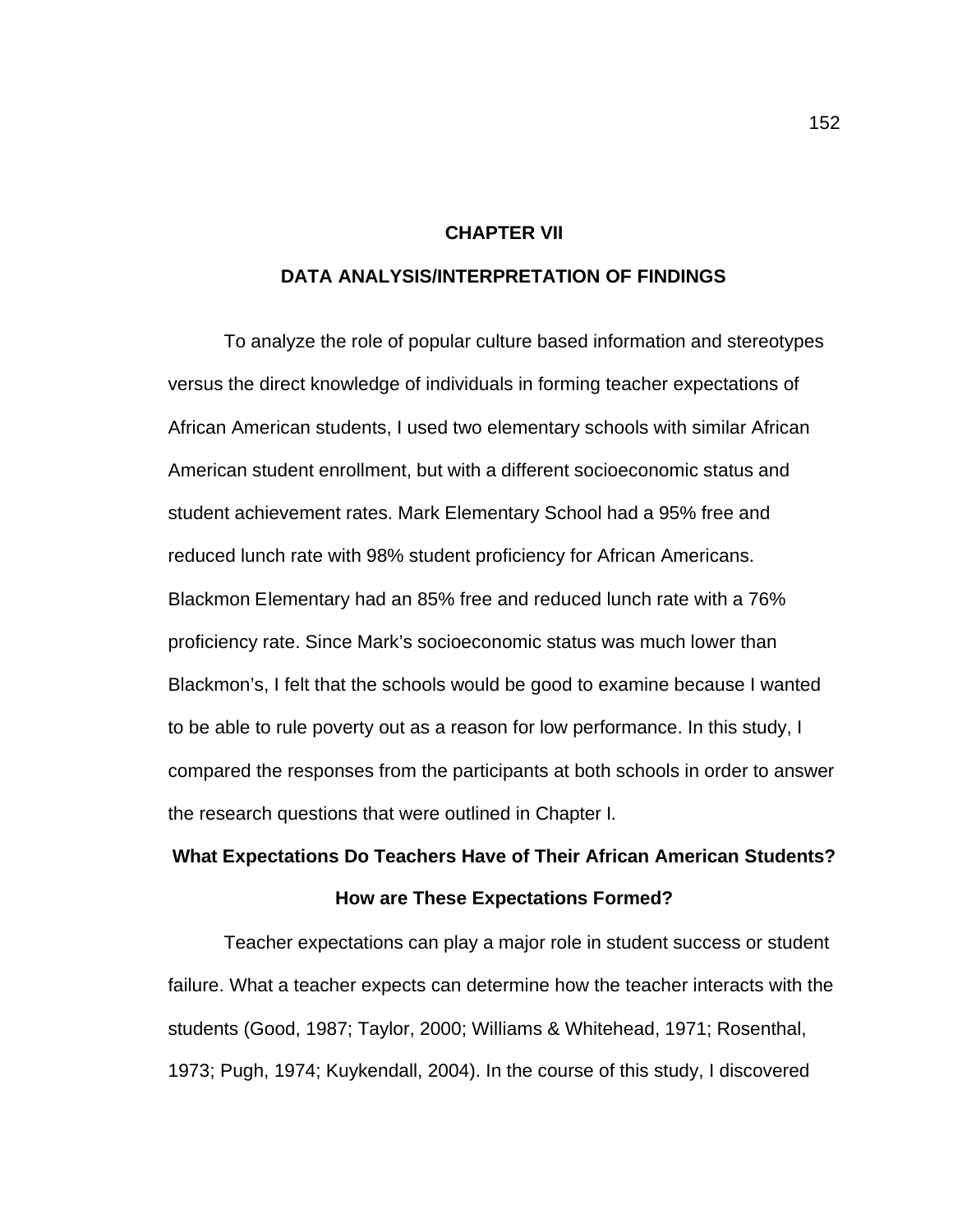that teachers have different definitions for the term, "high expectations." At Mark Elementary the phrase seemed to mean:

- that the students were capable of learning with or without their parents' help at home;
- that teachers had to work and assume more responsibility for the African American children who did not have support at home;
- that high expectations for students meant having even higher expectations for themselves;

The teachers at Blackmon Elementary on the other hand seemed to think that having high expectations meant:

- that the children could only learn with parental help at home (They failed to see that they could have a greater influence on their students' learning than the students' home environments)
- providing the students with harder work to complete
- that they expected the children to complete their class work and homework
- that all the teachers had to do was expect the students to do what they assigned them to do and make them do it over if it was not correct the first time

My definition of "high expectations" involves both the teacher and the students, since expectations are expressed in the actions of the teachers as well as the teachers' words (Clarken, 1995; Obidah & Teel, 2001). For example, if a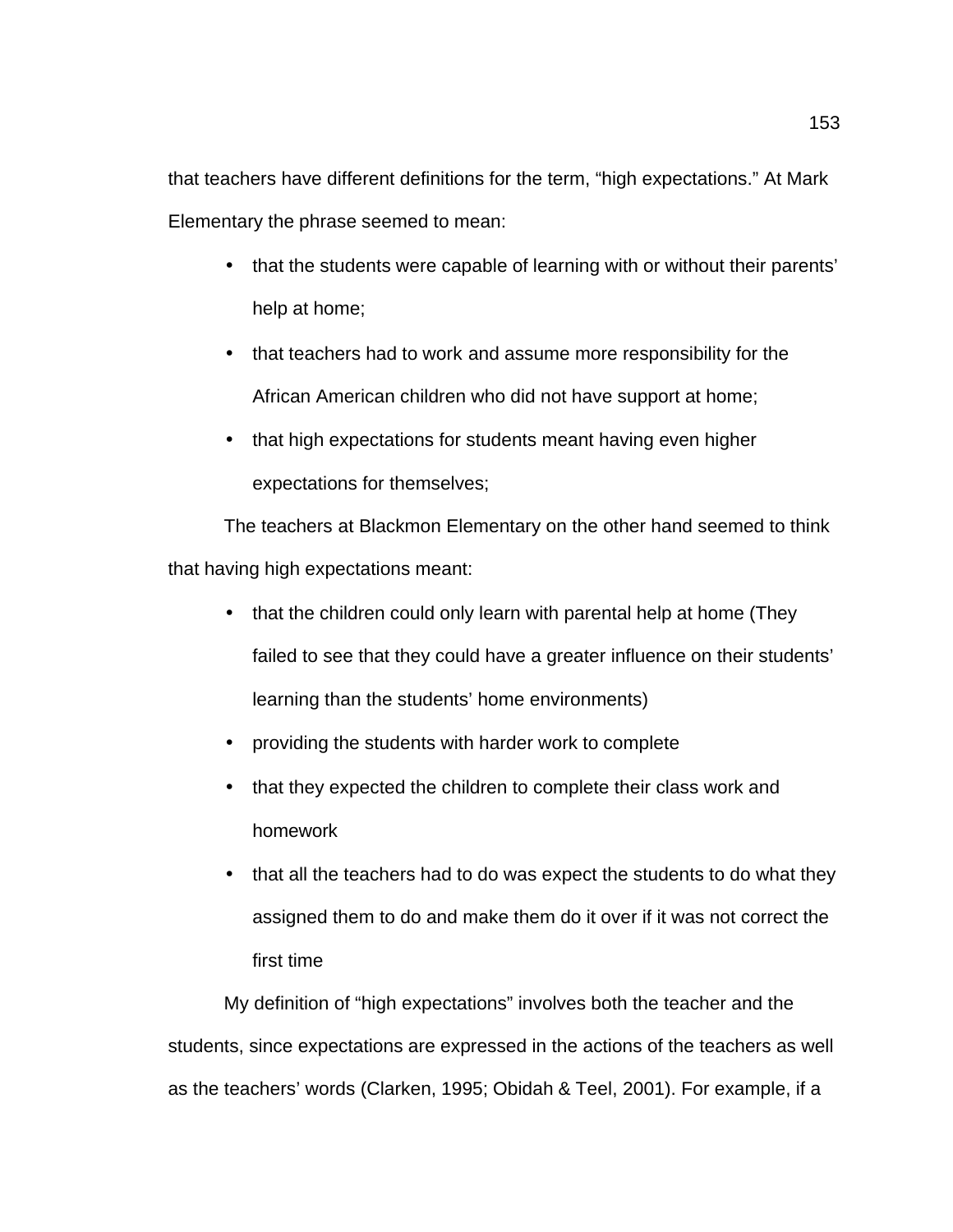teacher expects a student to do well on a given assignment, the teacher must be prepared to go the extra mile in order to help the student be successful. At Mark, Mrs. Mitchell demonstrated this concept with the following statement:

Sometimes I stay here very late so that I can help my kids with their homework. I also help them work on reports and projects because they don't always have help at home. It makes me feel good to help them achieve. I have some smart kids in here. (Mrs. Mitchell, March, 2006)

More teachers at Mark gave responses that met my definition of high expectations than teachers at Blackmon. More teachers at Mark also felt that teachers could do more to help eliminate the achievement gap. They were more prone to get to know their students than the teachers at Blackmon. Mark's teachers not only viewed the parents as people who should be told what to do, but they also looked to them as resources for their classroom.

I invite the parents to come in and I show them how they can help us. I have found that sometimes they don't know how to help their children at home. So, I train them to help us, and then they learn how to do it at home with their children. They are valuable resource, because they teach me things that I didn't know about their children. (Mrs. May, Mark Elementary)

Most of the teachers at Blackmon never mentioned learning about their students from their parents. They relied on assessments to determine what their students could do, and many of them misjudged their students based on what they thought they knew about their home lives. The teachers, however, did not seem to be aware of their misjudgments. Based on many of their comments, they felt that they were helping their students or that they had a clear understanding of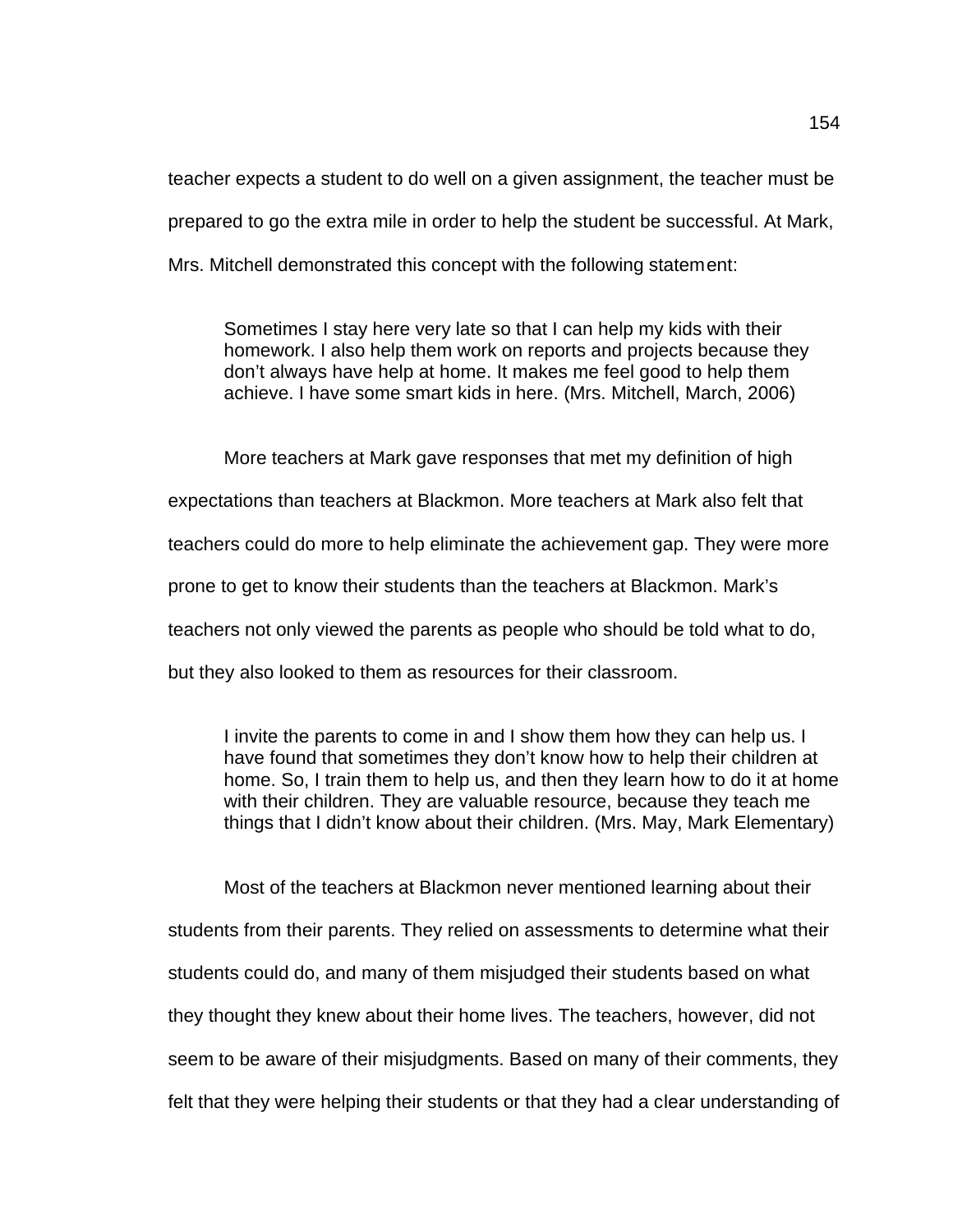what they perceived to be the problems. A few of them changed their minds about their students when they realized they had made an error in their judgment.

I found out for the most part that the African American students here have pretty good home lives. I think most of their parents care about them and want them to do a good job. I don't have many children who don't bring their homework in. (Mr. Berry, Blackmon Elementary)

**How are These Expectations Associated with what the Teachers Feel They Know about the Students from Direct Knowledge of Particular Types of Students, Especially from Stereotypes and Other Messages in Popular Culture?**

# *Popular Culture*

Popular culture is difficult to define (Cusic, 2001; Williams, 1998). For the purposes of this study, I define popular culture at the "meanings we construct from images, languages, and formats of our day-to- day lives, the everyday forms of communications, art, and language that represent the people" (Gause, 2001, p. 31). Good and well intentioned teachers may practice racism and rely on negative stereotypes without being aware of it (Cross, 1996; Kailin, 2002; Taylor, 2000). Teachers can become so busy with the daily operation of school that they might lose focus on individual students. Teachers often feel the pressures of high stakes testing and state and federal mandates. This may cause some teachers to avoid engaging students in what they see as unmeaning activities.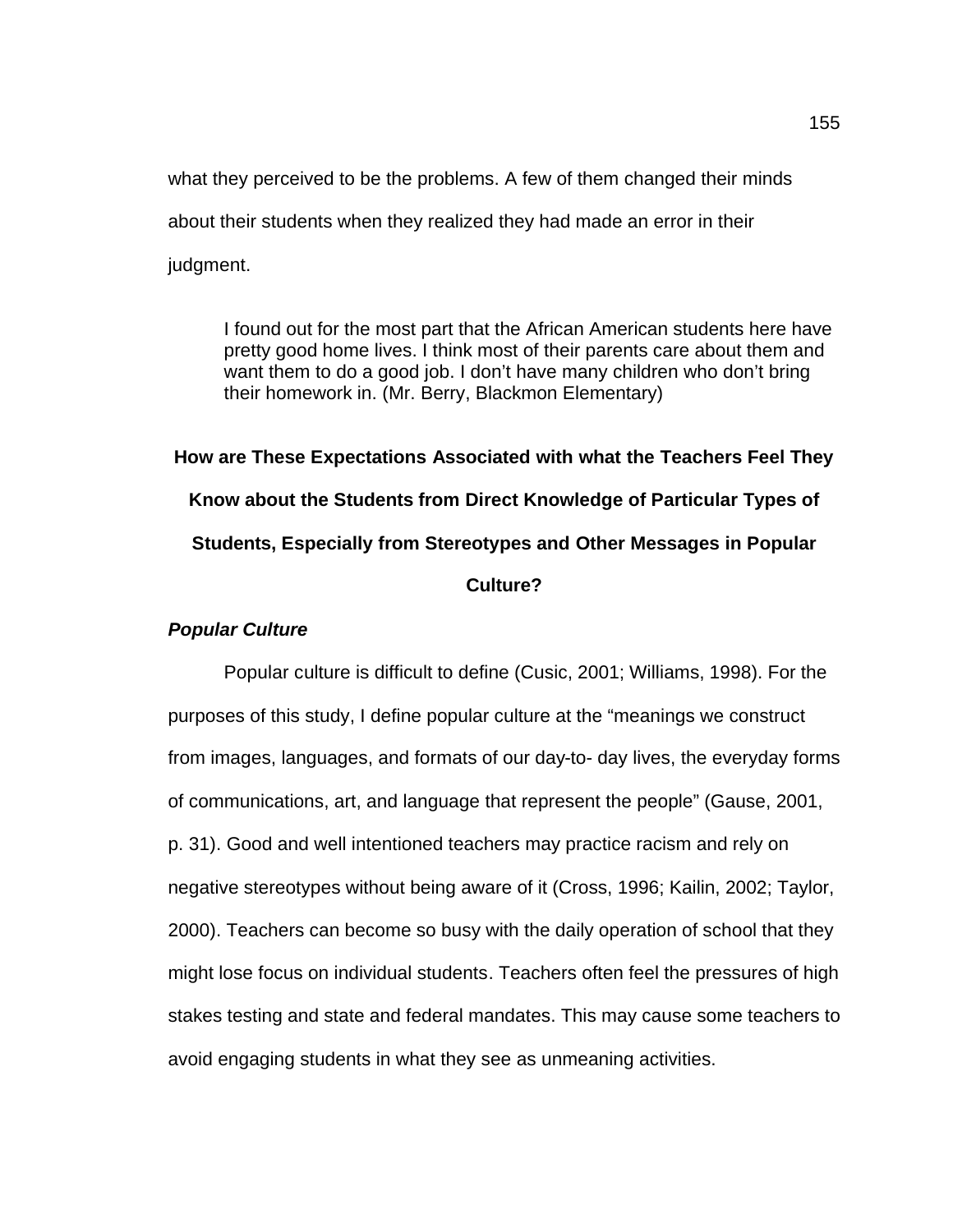We don't have time to teach many cultural relevant activities. With the No Child Left Behind, we can't do anything because we just have to keep teaching so that we can get those high test scores. (Mrs. Blue, Blackmon Elementary)

Mark's teachers were more willing to say that they were capable of having

biases than Blackmon's teachers. This was evident during the focus group

discussions. At Blackmon, when shown pictures of three African American young

men, Mrs. Bell, Mr. Berry, Mrs. Bowman and Mrs. Brooks said that all of the

students would be able to do well, no matter how they looked or dressed, until

Mrs. Blackwell and Mrs. Blue joined the meeting and made the following

comments:

That student wearing the baggy pants dropped down to his waist will have a harder time in school because teachers will think he is a thug and they won't really know how smart he is. The student dressed in the khaki pants and dress shirt will be more accepted because he is dressed more conservatively and the teachers might think he is smarter. It's sad because the other two students are probably smarter. (Mrs. Blackwell, Feb., 2006)

Sometimes I have to stop and ask myself if I had the wrong impression of some students because of the way they are dressed. It is funny; the young men, who are dressed in the baggy pants with all of the bling, are probably the smartest. But that is not how the world sees it, and unfortunately, it is not how teachers see it either. (Mrs. Blue, Feb., 2006)

After Mrs. Blackwell and Mrs. Blue made the above statements, the other

teachers were more willing to admit that they too could have biases.

You are right; the student dressed in the more conservative clothes would probably have an easier time in school. He looks like he will also have fewer discipline problems. (Mrs. Brooks, Feb., 2006)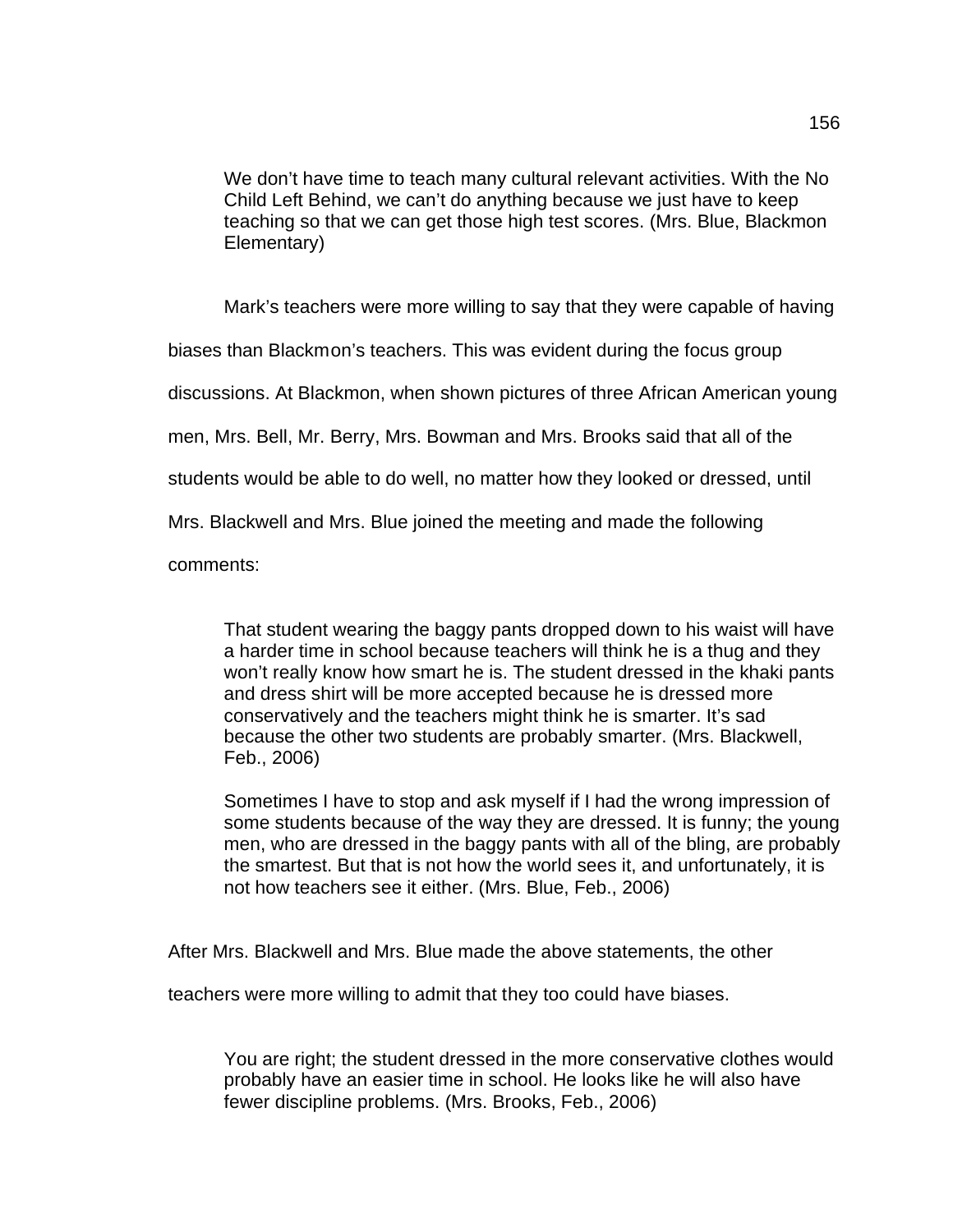During the focus group discussion at Mark, the teachers quickly responded that although they tried hard not to, they at times found themselves judging students by the way they looked.

Sometimes I see young men dressed like that, and I get scared. Then I just have to stop and remind myself that that young man could be my son and I don't want people scared of my son because of the way he might look. (Mrs. May, Feb., 2006)

The teachers in this study agreed that the media could sometimes add to group misunderstandings through the presentation of negative stereotypes and overemphasis on negative themes (Cortes, 1995). Mrs. May was bothered by what she described as African Americans being shown as a "joke." She felt that the negative images hurt her students, as they served as negative role models. Mrs. Michelangelo believed that the negative images "hindered her students." She also felt that the media and popular culture stereotypes hurt all people in our society.

I worry about what kids are watching and listening to today. I think young people are growing up too fast. The media hinders regardless of race, creed or gender, because today there is a lot more television than there used to be, and it sends out too many negative messages. (Ms. Michelangelo, Jan., 2006)

Mrs. Michaels felt that the media and popular culture images could be divided into two extremes. One she stated was the image of the African American thug, and the other is what she referred to as the "Cosby Show" image. Her definition of the Cosby Show image was that the media shows some African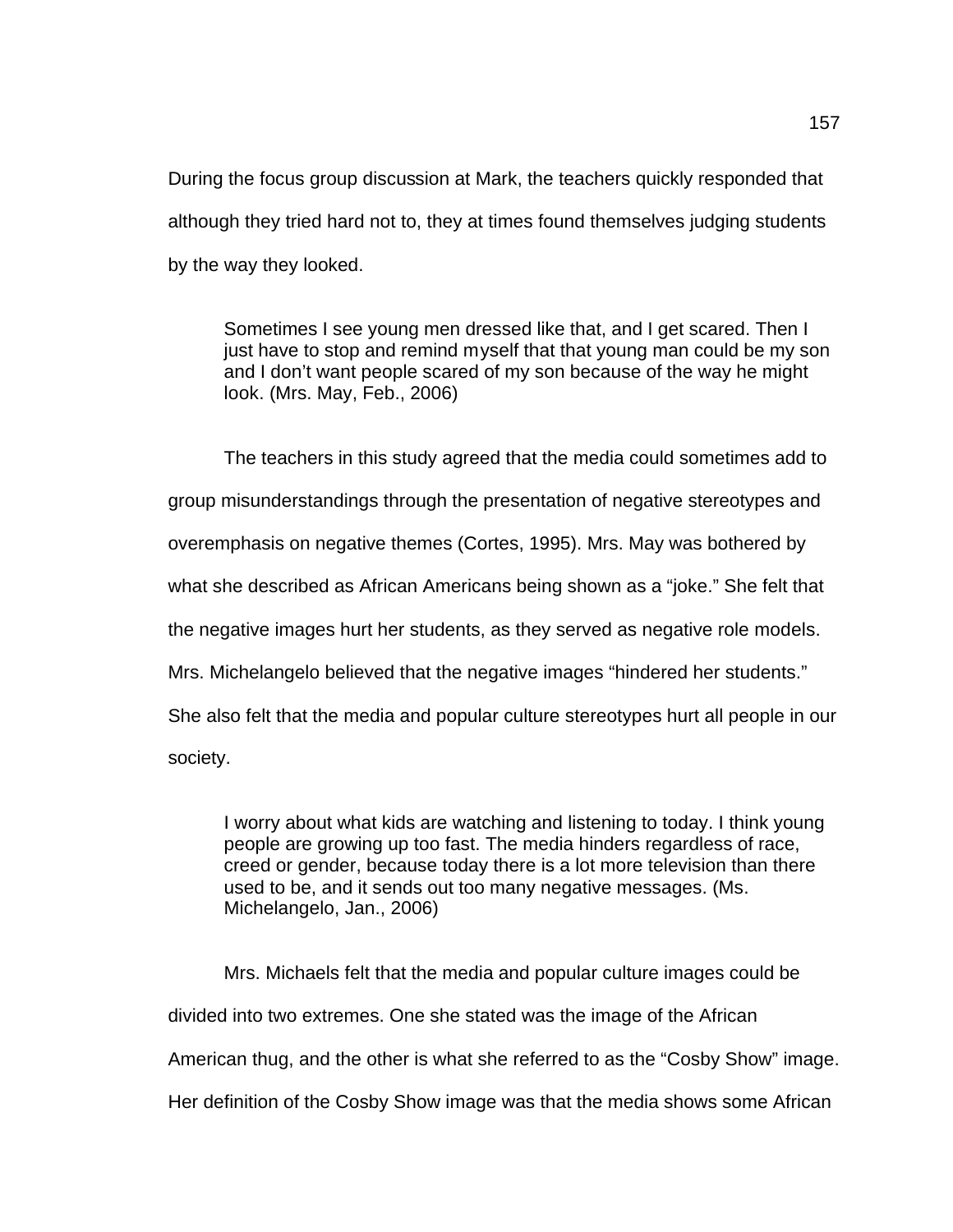Americans making it in the "White World," but it fails to show the struggle that some African Americans have to overcome in order to get to that level. She used the example of her own son.

I have a son, and although we are now middle class and our lives could somewhat be similar to that of the Crosby's, I have to struggle to keep my children out of the streets, and my children, although they are middle class continue to worker harder than the average White students just to prove themselves. So I think the media goes from one extreme to the other. (Mrs. Michaels, Feb., 2006)

Mrs. Mitchell defined the influence of the media and popular culture as "the African American's enemy." She further stated that African Americans were "their own worst enemy" in that they added to the negative images through the gangsta rap music industry.

The remaining teachers at Mark, Mrs. Montgomery and Mrs. Morris, felt that the negative images of African Americans portrayed in the media and popular culture were unrealistic, and that it hurt the education system. Mrs. Montgomery said that she "wished the media could help educators instead of hindering them."

Most teachers at Blackmon, like all of the teachers Mark, felt that images of African Americans portrayed by the media were negative and incorrect. Two teachers at Blackmon, Mrs. Bell and Mrs. Brooks, felt that the media and popular culture portrayal of African Americans were accurate. This could have been attributed to the fact that both teachers had very limited contacts with African Americans beyond their classrooms.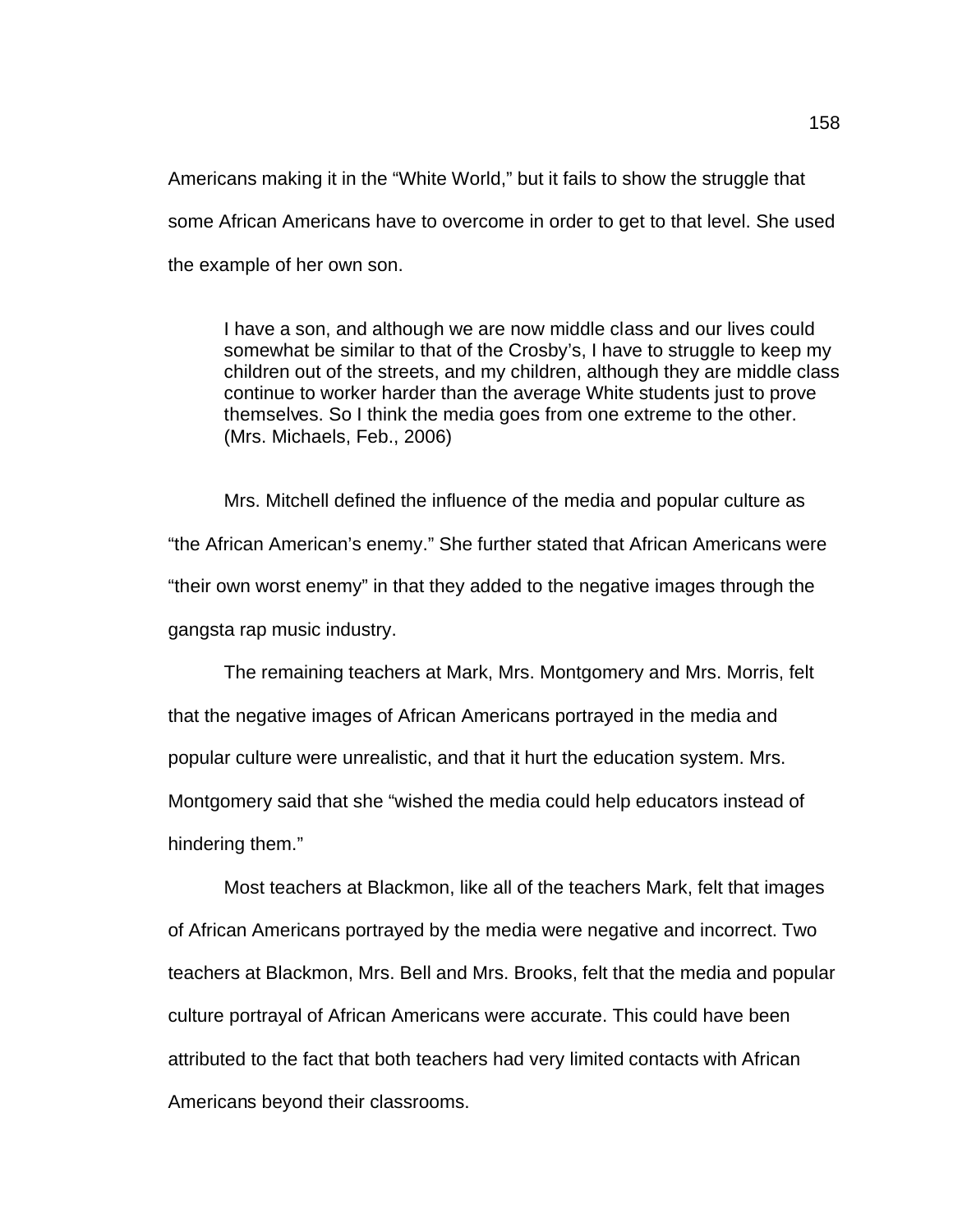It was evident throughout this study that when the participants got to know their students, they were able to dismiss preconceived notions or stereotypes. They were also more able to view their students as individuals rather than an entire ethnic group. Although the teachers at Mark were just as busy as the teachers at Blackmon, they referred to their students less as an ethnic group and more as individuals. The teachers at Blackmon did quite the opposite. Mark's teachers were more aware of themselves and their place in society. Teachers like those at Mark are more prone to see their students as individuals.

When the teachers at Blackmon answered questions, they often made statements about "these" or "those" students. It was apparent that they really didn't know many of their pupils. The principal summed it up as follows:

Too many people think that our students come from bad home lives and they don't. Most of my African American children come from working class families. Good families with dreams and goals for their children. It really hurts me when people think that we have "bad children." Our children are not bad. Some people think that when our population changed many years ago that we lost our "good" White children. (Mrs. Reid, Feb., 2006)

At Mark, the teachers were quite the opposite. The assistant principal stated:

The teachers here work themselves to death. They take so much pride in the fact that our children are the highest achievers in the district. Although the children live in poverty, the teachers work hard to give them all the help they need. (Mr. Daniels, Jan., 2006)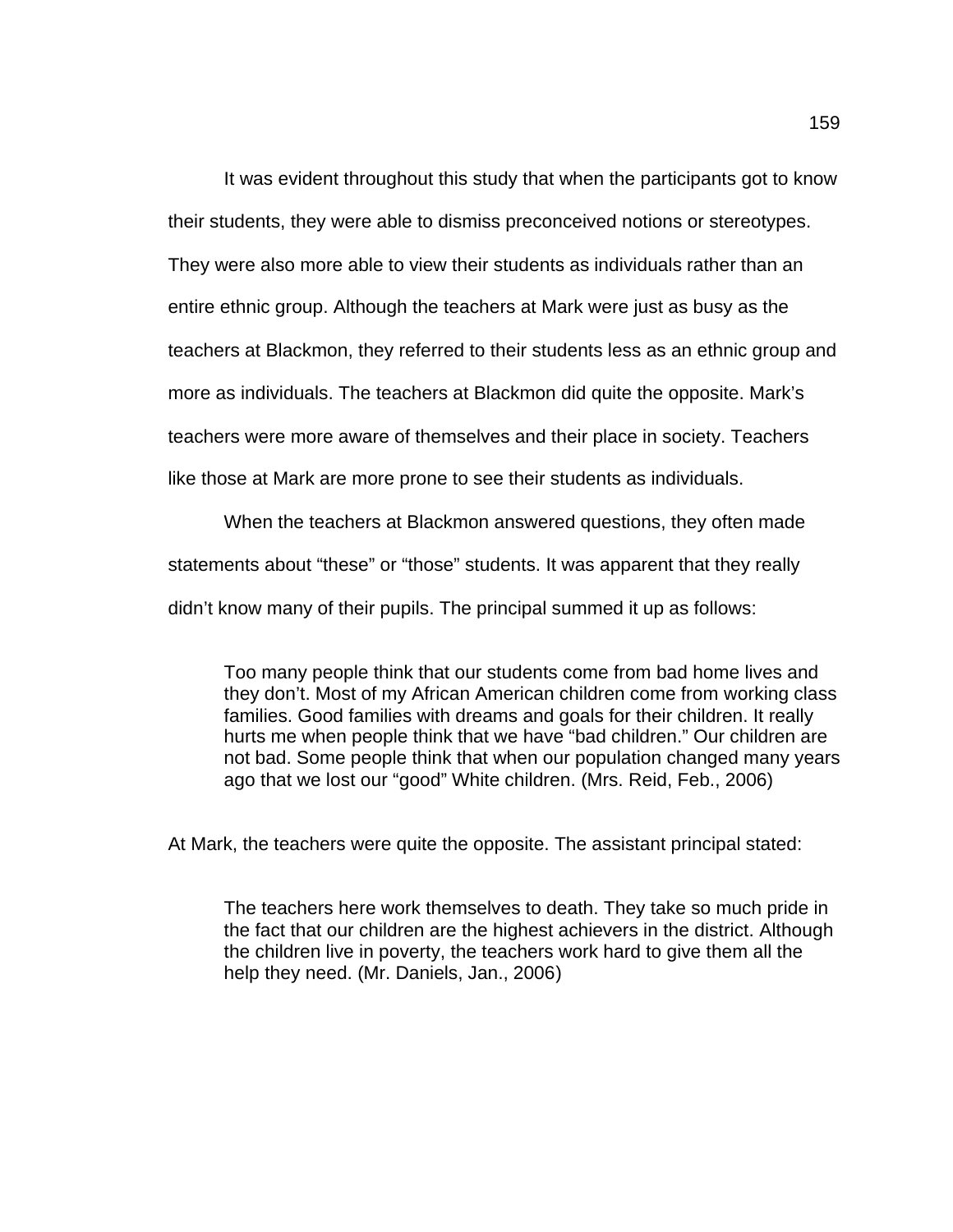It was evident during the study that the teachers at Mark were more prone to view their students as individuals, rather than to be influenced by popular culture stereotypes and negative messages from the media.

#### *Teacher Expectations*

One teacher at Mark, Ms. Michelangelo, was a first year teacher. On my frequent visits to the school, I noticed how the veteran teachers coached and helped her with her lesson plans and lesson delivery. The teachers seemed to have high expectations for the students, themselves and their colleagues. They assigned their students activities with specific task outcomes and gave clear explanations on what the students had to do to accomplish the tasks competently (Garcia & Asención, 2001; Ladson-Billings, 1994).

The teachers at Blackmon were more prone to give their students assignments by handing them worksheets and then going over the directions. On one visit, I was invited to come and watch a classroom of students participate in a writing lesson. The teacher stated that she was proud of her smart children, and she wanted me to see what great writers they were. I was told that the students were supposed to copy over their corrected narrative drafts for the final writing. As I walked around the classroom, I noticed that all of the White students and many of the African American students had markings on their papers that had been made by the teacher. These were the corrections that had taken place during the conferencing phase of the writing process. As I walked over toward a young African American girl who was sitting at her desk beaming by the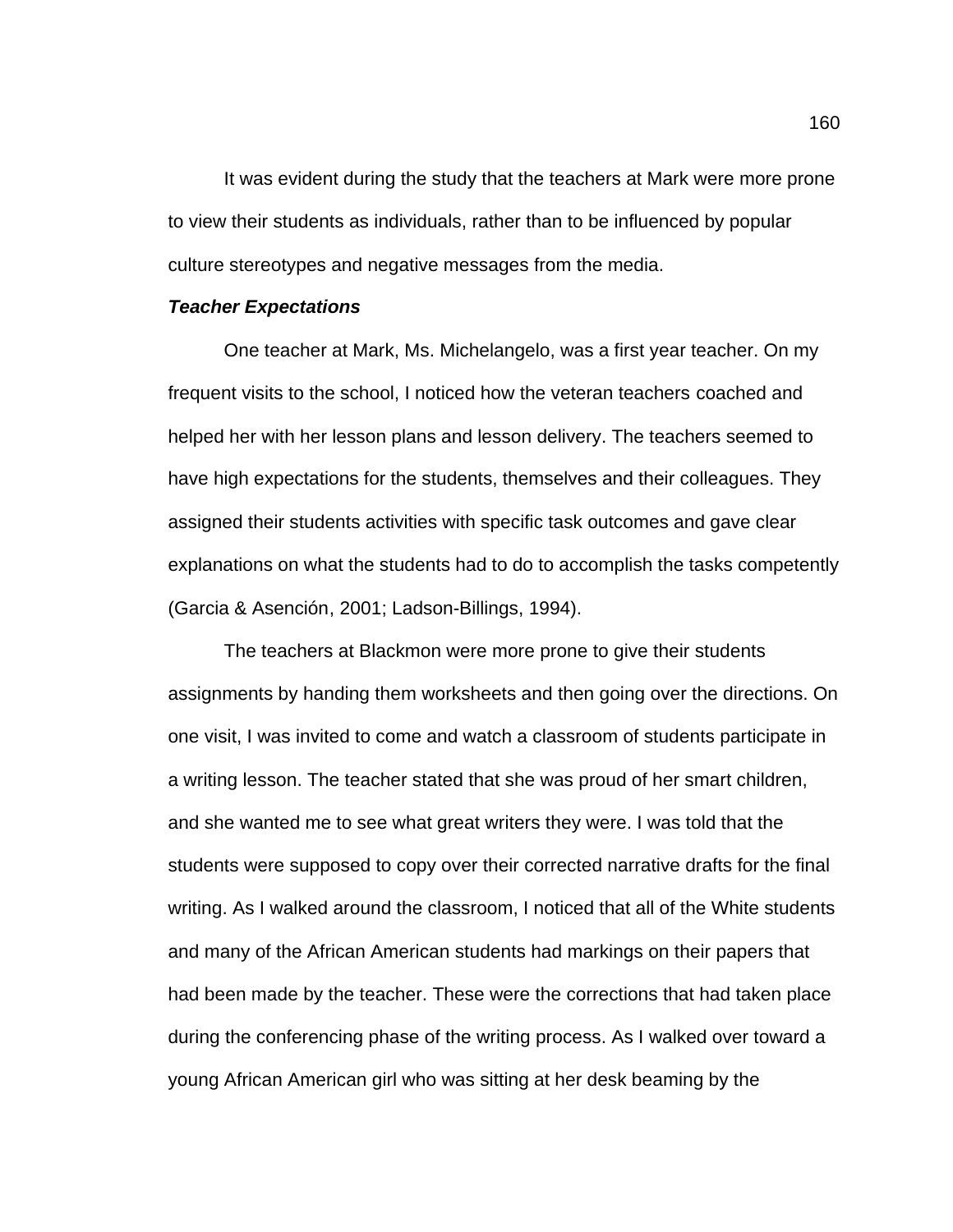comment that the teacher had made to me, I noticed that there were no markings on her draft. She looked up at me and smiled as she copied her title with misspelled words on the clean sheet of "paper for publishing." I stopped her before she copied the word, "like," wrong and asked her to read her title to me. When I saw that she could read it without any hesitation, I pointed to the misspelled word and asked her to look at it again. Immediately, she said, "Oh," and corrected her mistake. Although I had originally come to the school to meet with Mrs. Reid, I spent the rest of my visit in that classroom conferencing with my new little friend. As I got ready to leave the classroom, the teacher came over and told me that the little girl was slow and that she had made so much progress. She also told me that the girl was learning disabled. Although it was difficult for me, I refrained from making a comment about what I had observed. I wanted her to know that all the student seemed to need was a little more of her attention. Instead, I smiled and said that the student was a good reader and a good speller because she was able to correct almost all of her mistakes. The teachers at Blackmon were not bad teachers or bad people; they were just unconscious of their biases. They were also overworked, as all the teachers were in this study, which may have caused them to be blind to many issues beyond the high stakes testing. The teacher described above felt that she had high expectations, as she had bragged on several occasions to me on how well her students worked. Her actions, however, showed me that she really did not understand the meaning of the term.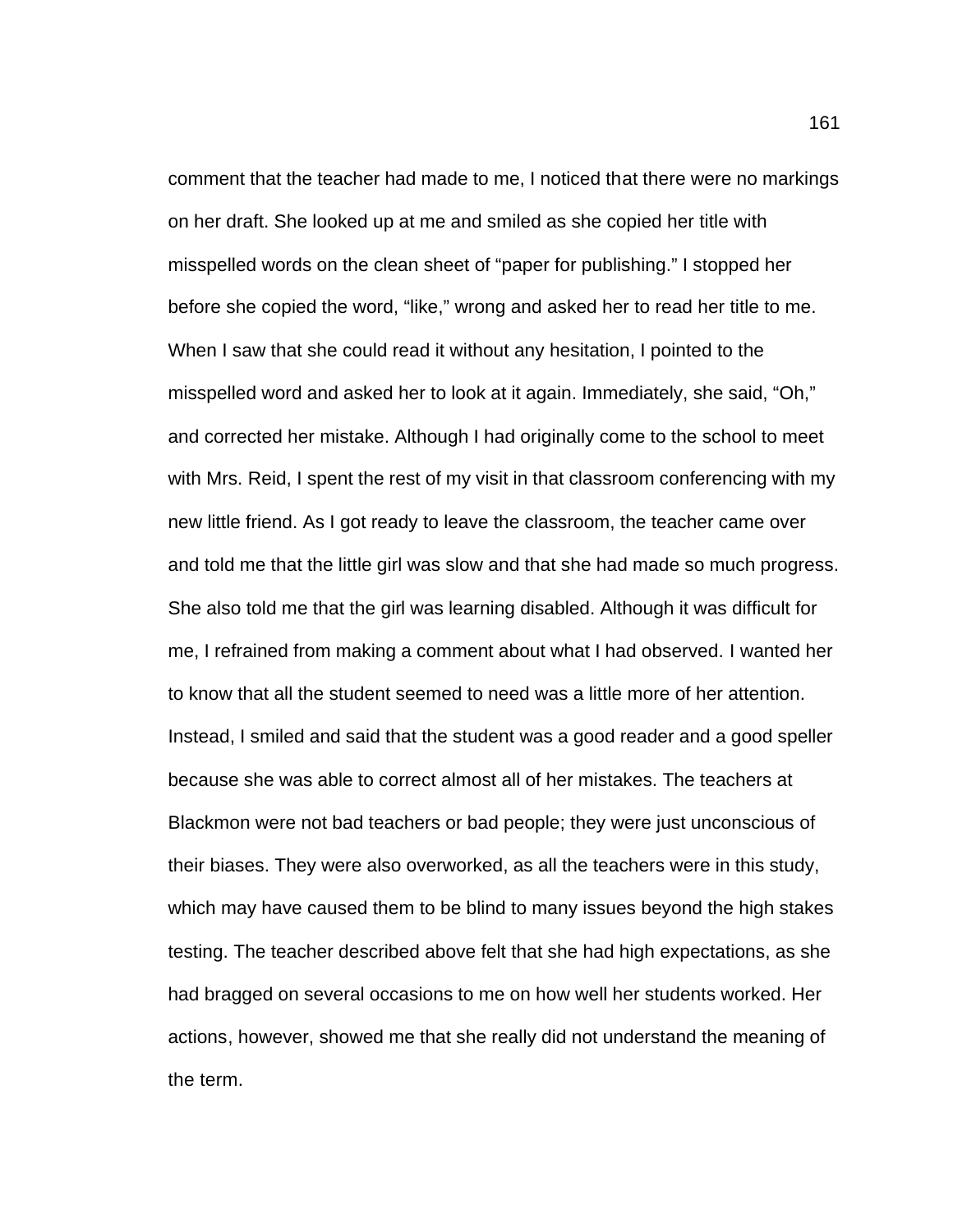The veteran teachers at Mark had a lot to do with how the expectations

were formed for the children they served.

I have been her for a long time. I remember when our scores weren't good. Then we started working together and making lots of progress. I tell these new teachers that if they want to be successful here that they have to get to know these kids and their families. We are so lucky that we can walk to our kids' homes. We have also had some great principals in the past that made sure that we kept doing what we needed to be doing. (Mrs. Mitchell, Jan., 2006)

All of the teachers at Mark, however, did not follow Mrs. Mitchell's advice.

Some of these teachers don't listen and they have a hard time here. They say that they don't want to make home visits because they are scared. I tell them that they had better. That is the only way they can get to know their kids and their families and the only way the families get to know them. (Mrs. Mitchell, Feb., 2006)

I need to point out that the African American children who attended Blackmon did not live close to their school. The African American traditional students at Mark walked to school each day, while some of the African American students at Blackmon were bused to the school from as far as a 10 mile radius. Out of the six teachers who were interviewed from Blackmon, only one stated that she did home visits, although she added that it was a requirement of the pre-kindergarten program. Comparing the number of home visits made by the teachers at Mark to the number of home visits made at Blackmon was further evidence that home visits can not only play an important role in helping teachers get to know their students, but can help with student achievement as well.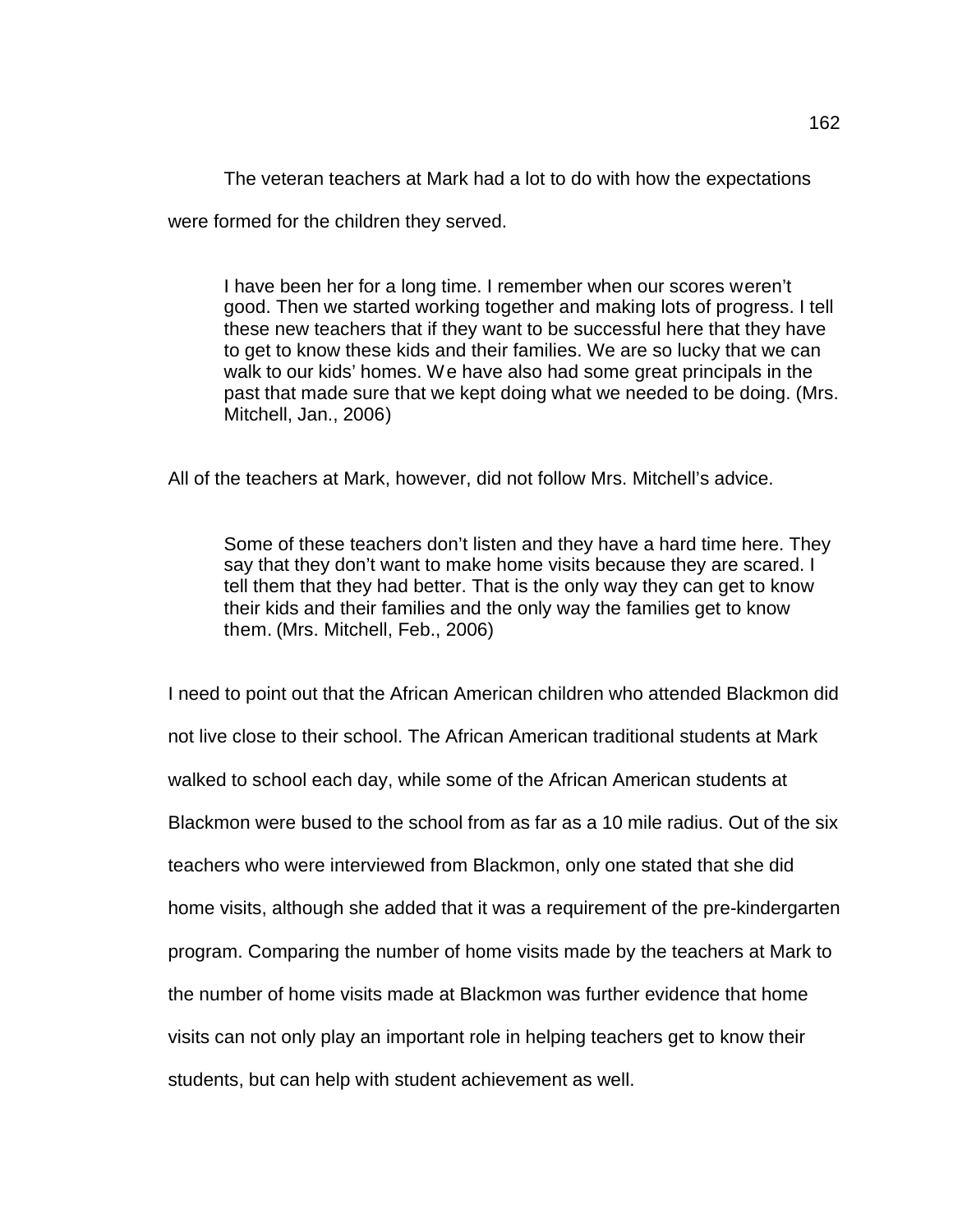During observations at both schools, it was noted that students at Mark Elementary were called on more for academic reasons than for discipline reasons. The teachers at Mark also gave the students more assistance.

### **Table 18**

# *Number of Students Called on for Academic Responses and Discipline Reasons at Blackmon and Mark Elementary Schools*

| <b>School</b>   | # Students called on for<br>academic responses | # Students called on<br>for discipline reasons |  |
|-----------------|------------------------------------------------|------------------------------------------------|--|
| <b>Blackmon</b> |                                                | 18                                             |  |
| Mark            | 18                                             |                                                |  |

Five out of six teachers at Mark had their desks arranged for collaboration and group work, while three out of six teachers at Blackmon had their desks arranged for collaboration and group work. This could indicate that more teachers at Mark believe that African American children can work well in groups. However, since this was a limited case study with only six teachers from each school, more research will be needed in this area in order to draw clear conclusions.

# **What is the Relative Impact of Pop Culture and Stereotypes, Versus Direct**

## **Knowledge on Teachers' Actions and Interactions with Students?**

Previous research suggests that stereotypical images of African Americans are embedded in our schools that show African Americans as being inferior (Cross, 1996; Kailin, 2002; Lynch, 1987; Meier, 2002). Teachers may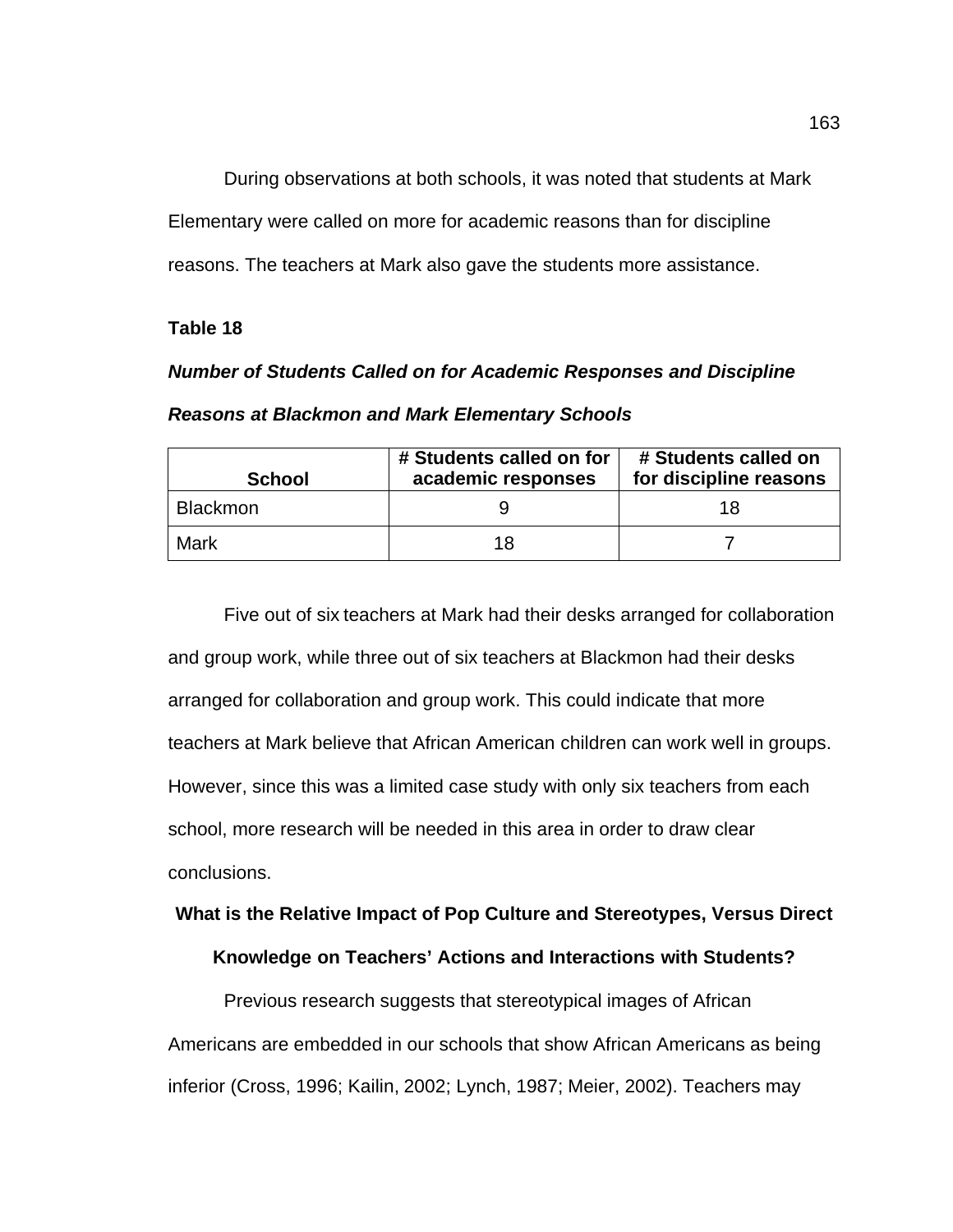evaluate children relative to their stereotypes of particular groups (Williams & Whitehead, 1971). All teachers in this study admitted that either they or some of their colleagues had misjudged students by the way they looked during the focus group discussion sessions. After looking at the picture of the African American male dressed in hip hop fashion, Mrs. May, an African American teacher at Mark stated;

I am embarrassed to admit that sometimes I have to catch myself and make myself stop looking at my little boys with the dreadlocks different. The young man in that picture could be my son. You see, even I am influenced by all of those gangster rappers. (Mrs. May, Feb., 2006)

Mark Elementary Traditional Program had predominantly low income African American children. Studies have shown that teachers at these schools tend to lower their expectations for their students (Diamond et al., 2004; Taylor, 2000). The teachers at Mark were aware of the stereotype threat that their students could face (Steele, 2003). In spite of the students' home lives and other problems that they might face, the teachers at Mark worked hard to help them "overcome" their obstacles.

Though most of the students at Blackmon came from working class families, several participants of this study were educating them on the perceptions of who they thought they were (Brophy & Good, 1974). As stated by Mrs. Blackwell, they made assumptions that the students must be from singleparent families, and they also thought that because of the color of their skin, their population of students had changed. They were also not aware of their own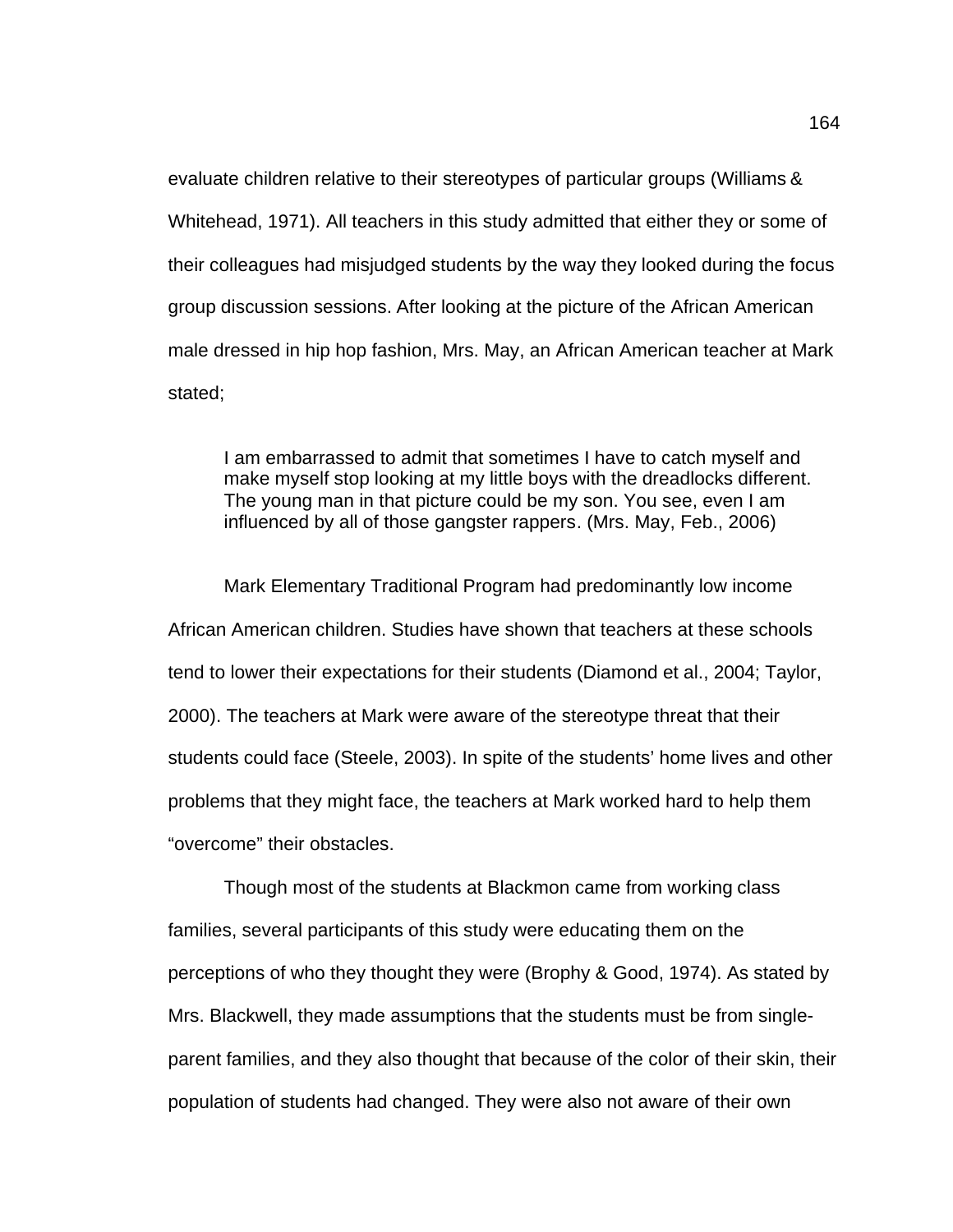negative reactions toward the children. This was evident in two different

responses from teachers at Blackmon about the social backgrounds of their

students. Mrs. Brooks said;

I think they know a lot of street smarts. They know how to interact with their friends; you know, they are cool. They interact with their friends but their parents don't influence them. They have a lot of outside influences.

Mrs. Blackwell's answer to the same questions was drastically different;

I came here from a school that was 99% African American, so I thought that the parents here would be like the parents I worked with there. But- all of my students aren't like the inner city students I was used to working with. I have lots of children who come from fine families-parents who want their children to always do their best. They are taught to be well behaved, and all of them aren't street smart like the children I used to work with.

All of Mrs. Blackwell's responses showed that she worked diligently to get to know her students. She was also aware of her own negative reactions toward given students.

Mrs. Brooks and Mrs. Bell were not aware of their racial and cultural insensitivity that probably affected the teaching and learning of their students (Kailin, 2002). They were good teachers who on many occasions performed poorly. Both teachers seemed to lower their expectations for many of their African American youngsters. Mrs. Brooks said that her African American students listened and followed the directions of her teaching assistant more than they did her because the teacher assistant was African American. During an observation in Mrs. Bell's classroom, I observed her giving the students that she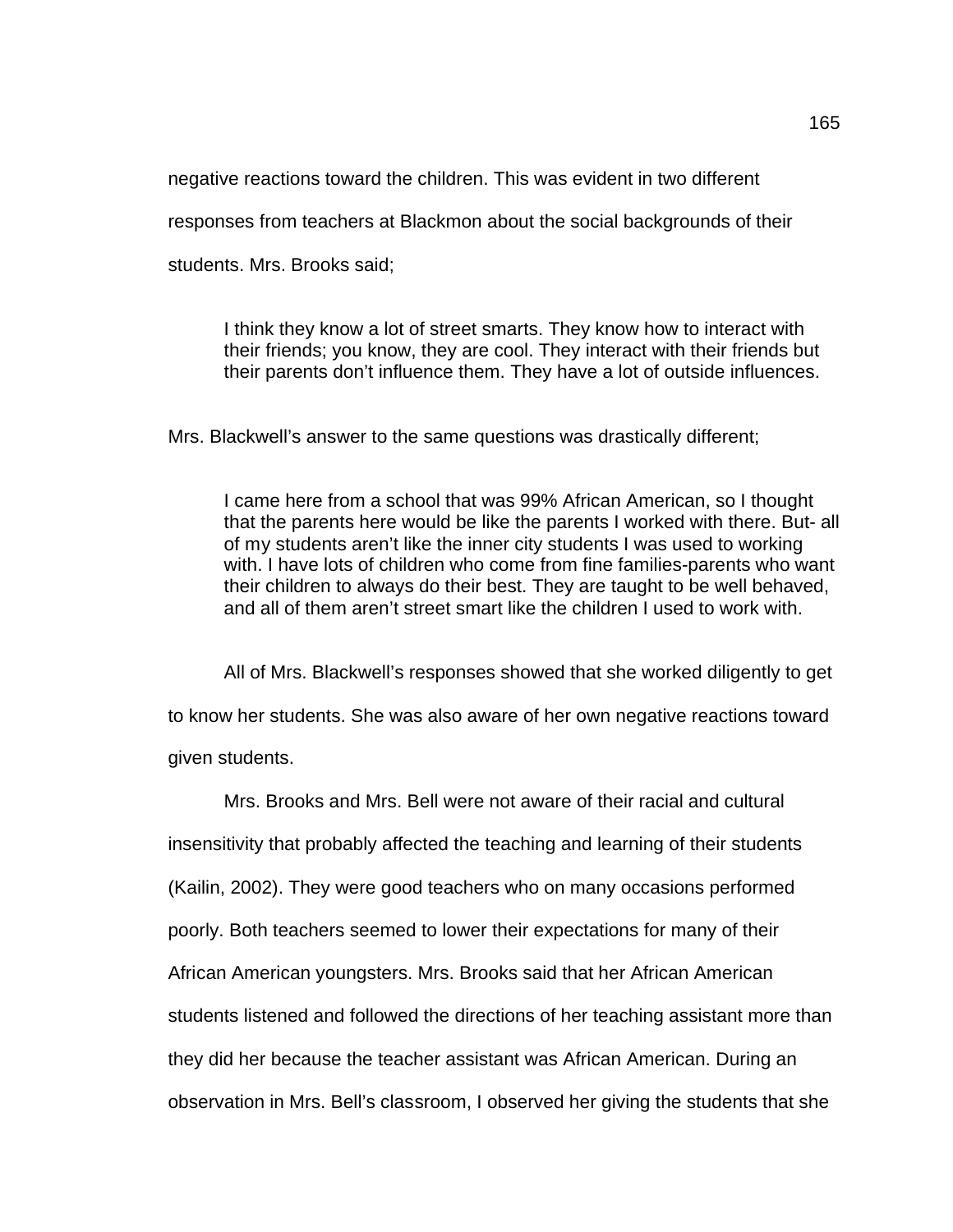felt were capable more of her attention while she let the students that she felt were slow learners work independently on busy work.

During the focus group discussions at Blackmon, Mrs. Blackmon was late joining the group. After waiting about 15 minutes for her and being considerate of the teacher's time, I read the norms for the group session and proceeded with the activity. When I showed the first group of pictures, and asked them which student in the group would have a harder time achieving in school, no one appeared to want to talk. Finally, Mrs. Bell spoke up and stated that she felt that all of the students could achieve. Before the discussion moved to the next person, Mrs. Blackwell walked in and got caught up on the discussion. Before giving it a second thought, she pointed to the young man dressed in the hip hop clothing.

Although I bet he is as smart as the other two, he will have the hardest time learning because he looks like a thug. I should say that teachers might look at him and think that he is a thug. Some teachers might even be afraid of him because of the way he looks. (Mrs. Blackwell, Feb., 2006)

Mrs. Brooks then stated;

I am so glad to hear you say that, I wanted to say it but I didn't know how everyone would feel. You are right, he is probably just as smart, but you can't see it because of the way he is dressed.

The teachers at Blackmon told me that they could only meet for an hour on that day because the focus group session was scheduled on the same day as their regularly scheduled staff meeting. Our plans were to meet with me for an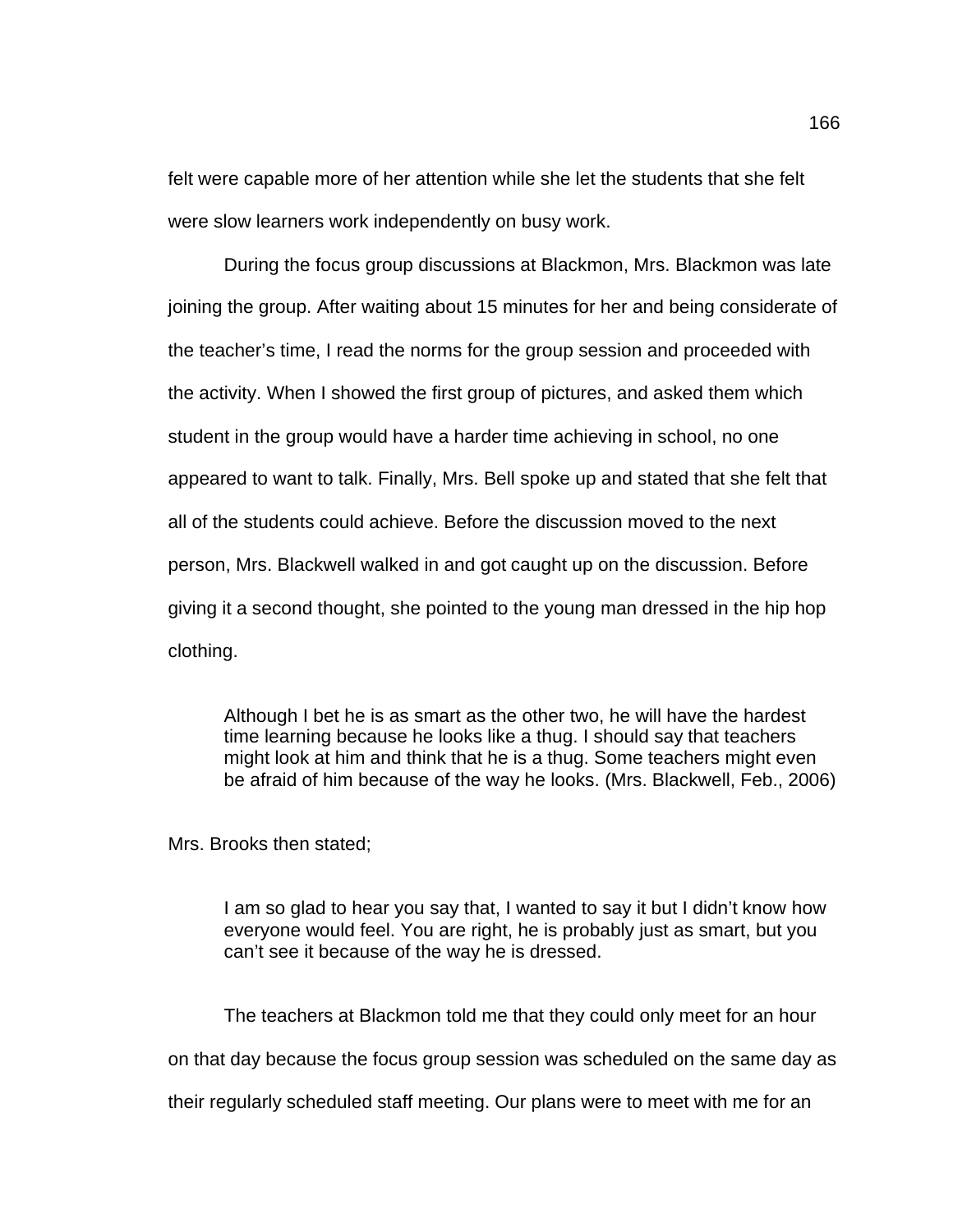hour, and then they could attend their staff meeting for an hour. After Mrs. Blackwell ended the silence, the teachers engaged in a lively discussion about racism and stereotypes for two hours. Mrs. Bell in particular seemed to enjoy the session. When she made a statement about the achievement gap not existing, her colleagues gently illustrated that there was one.

The focus group discussion at Mark was unlike the session at Blackmon. The teachers had already assembled when I arrived and I had to constantly review our norms as everyone started sharing personal accounts of racism and stereotypes (see Appendix). All teachers admitted that popular culture based information and stereotypes could affect a teacher's actions with students if the teachers did not look past those influences and get to know their students (Ladson-Billings, 1994).

There were clear differences between the impact of popular culture on the teacher actions of the teachers from Blackmon and the actions of the teachers from Mark Elementary. Table 19 illustrates the number of teachers at each school who held their views of their students from popular schools versus getting to know their students directly.

Cross (1996) suggests that stereotypical images of African Americans are embedded in our schools. The chart above shows that out of twelve teachers, four teachers from Blackmon Elementary held views from popular culture about their students in forming expectations of their abilities. Two of the participants,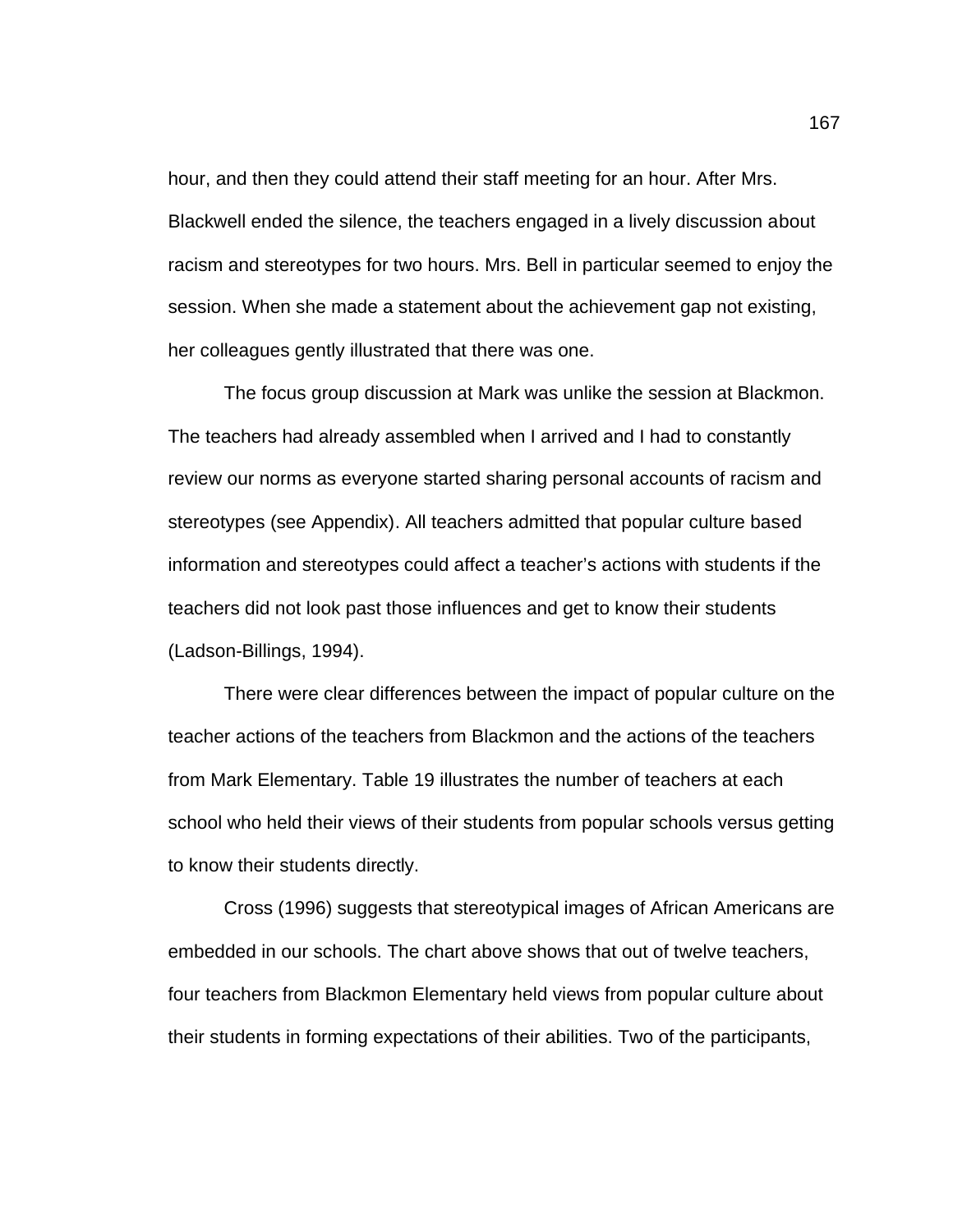one from Blackmon and one from Mark, were sometimes influenced by the

images and worked hard to overcome their judgments.

# **Table 19**

*Number of Teachers at Each School who Held Their Views of Their* 

*Students from Popular Culture Versus Getting to Know Their Students* 

*Directly*

|                                         | <b>Held Views</b><br>from Popular<br><b>Culture, Did</b><br><b>Not Know</b><br><b>Students</b><br><b>Personally</b> | <b>At Times Could</b><br>be Influenced by<br><b>Popular Culture</b><br>and Worked Hard<br>to Overcome | Did Not Rely on<br><b>Popular Culture,</b><br><b>Did Know</b><br><b>Students</b><br><b>Personally</b> |
|-----------------------------------------|---------------------------------------------------------------------------------------------------------------------|-------------------------------------------------------------------------------------------------------|-------------------------------------------------------------------------------------------------------|
| <b>High Expectations</b><br>of Students |                                                                                                                     | <b>Morris</b><br><b>Berry</b>                                                                         | May<br><b>Michaels</b><br><b>Mitchell</b><br>Montgomery<br>Michelangelo<br><b>Blackwell</b>           |
| <b>Low Expectations</b><br>of Students  | <b>Brooks</b><br>Bowman<br><b>Blue</b><br><b>Bell</b>                                                               |                                                                                                       |                                                                                                       |

Although a larger percentage of Mark's African American students were from low-income families, the teachers at Mark held higher expectations for their students, and they did not rely on popular culture information to form their expectations. This finding did not correlate with most of the literature in that many scholars suggest that in predominantly low-income African American schools, teachers tend to have lower expectations for their students (Diamond et al.,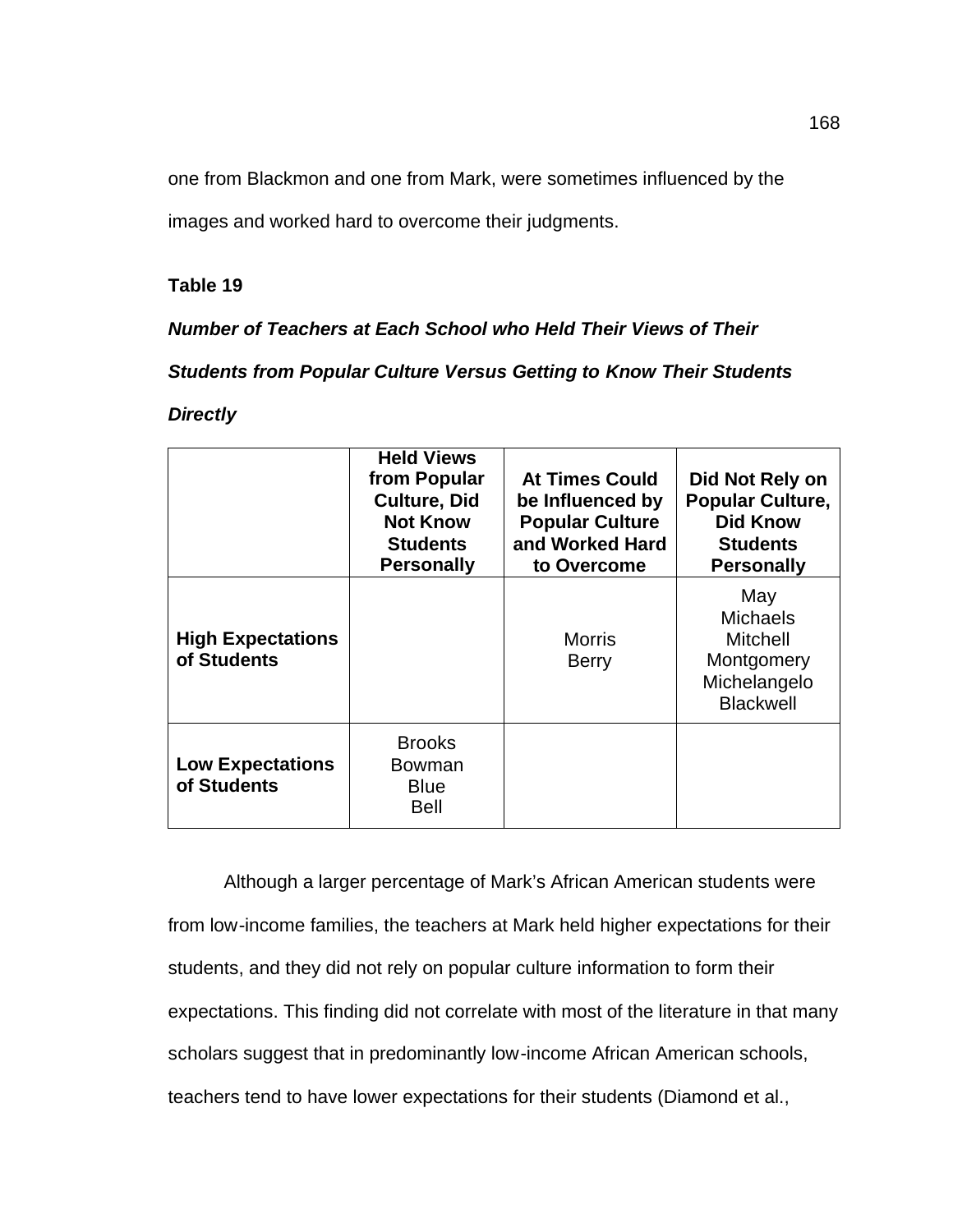2004; Taylor, 2000). Mark's teachers spent more time getting to know their students, which could be attributed to their high expectations and the overall achievement rate of the students at Mark compared to Blackmon.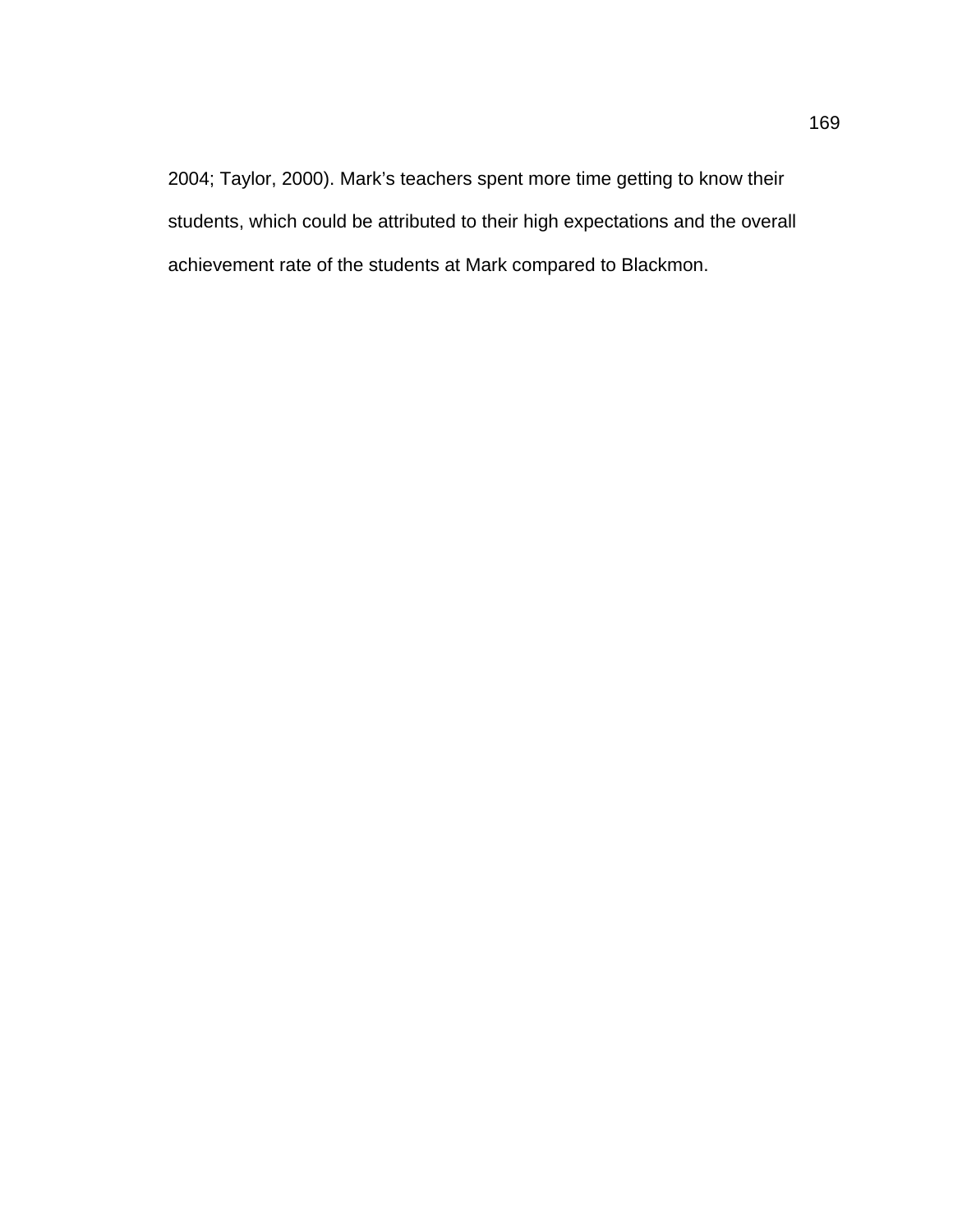#### **CHAPTER VIII**

### **CONCLUSIONS AND IMPLICATIONS**

Improving the American educational system for African American students is a huge challenge. Since slavery to the present day, the focus on African American students has been to teach them to read and write (hooks, 2003b). Since slavery, the stigma of inferiority of African Americans has thrived in our culture (Collins, 2004a). Unfortunately, racism is alive in our schools, and it has been for a long time (Chesley, 2005). In the course of trying to solve this problem, many educational leaders have forced teachers to attend multicultural workshops and engage them in "racism elimination" sessions. Although such activities are needed, rarely do educational leaders seek other viable solutions by looking to the teachers themselves as resources (Delpit, 1995). This study was designed to learn from the teachers directly in order to share their knowledge and insight with others.

The twelve teachers who participated in this study were all considered to be good teachers by their principals. They arrived at school each day early and they often stayed long after the principals had gone home for the evening. Even though they were good teachers, at the completion of the study, they admitted that they had biases and that it was important for them to get to know their children on an individual basis.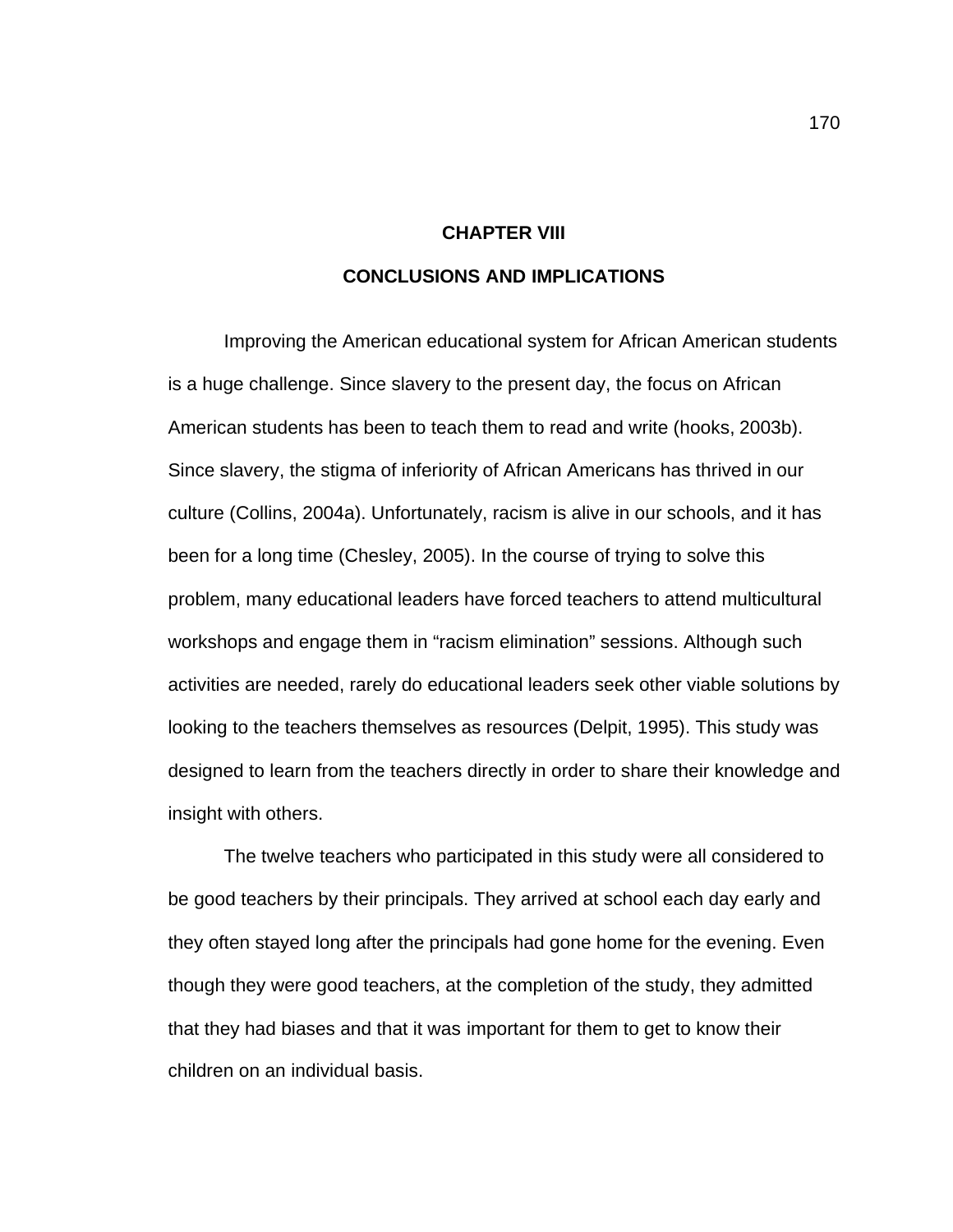The teachers at Mark appeared to know their students better than the teachers at Blackmon knew theirs. Mark's participants were more aware of their children's home lives, and they viewed their students as individuals. Their greater knowledge may have had something to do with the following contributing factors:

- Mark's traditional students lived in the neighborhood surrounding the school, and the teachers could walk to their residences for home visits.
- Historically, Mark Elementary always had a large number of African American students, and therefore, the teachers were accustomed to working with them. Teaching the low income African American students could have been a way of life for the teachers (Obidah & Teel, 2001).
- Historically, Mark had very strong principals who were good instructional leaders. According to the school treasurer, Mrs. Joy, who had worked at Mark for 30 years and who had grown up in a nearby neighborhood, Mark's leaders were always people who did more than was required of them. According to Mrs. Joy, all of the principals that she had worked with not only learned all of the students' names, but they also had become acquainted with the families. In addition, the principals held the teachers accountable for meeting the needs of all students.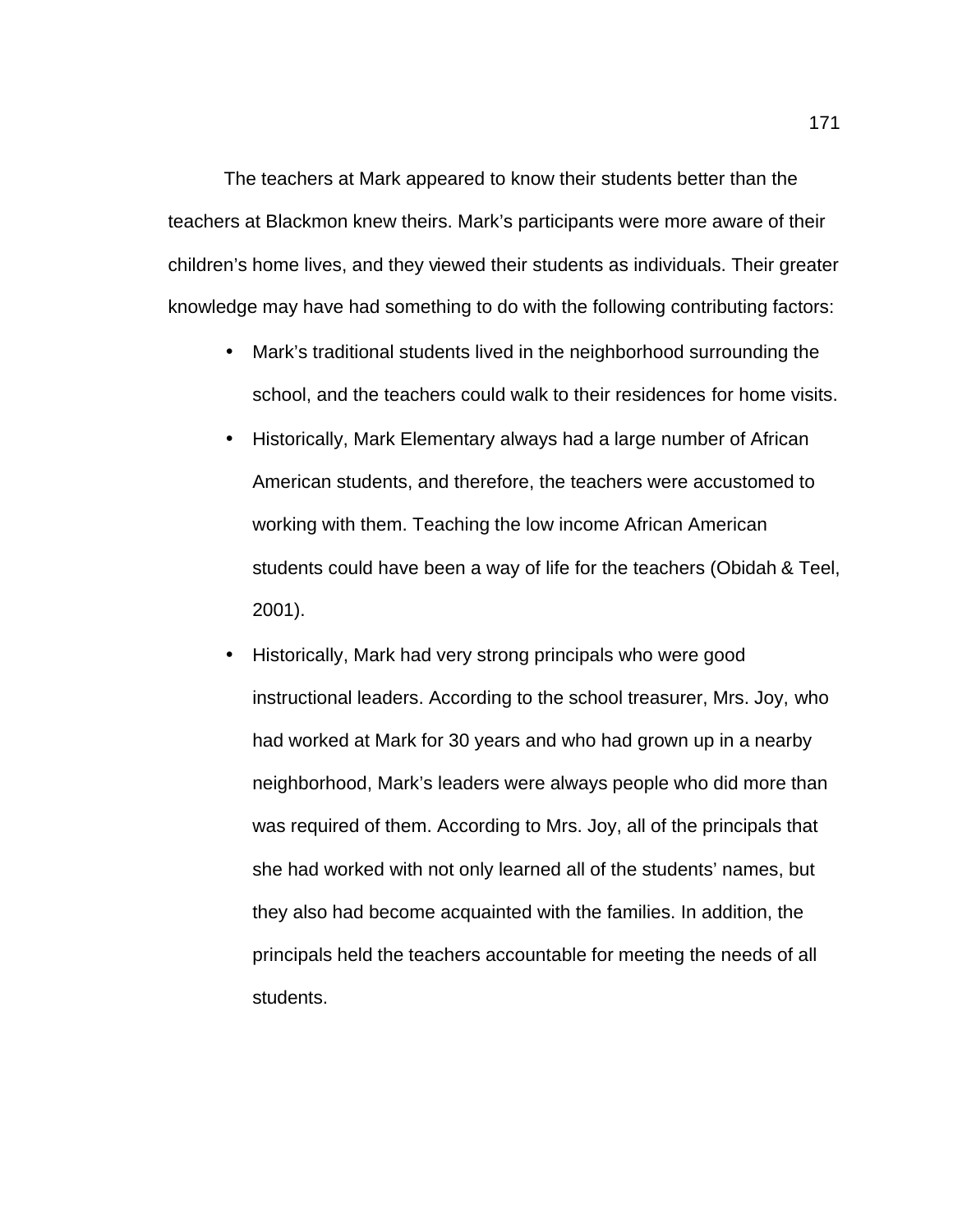Most of the teachers at Blackmon did not know their African American students well. They often referred to them as an ethnic group. This may have been due to the following contributing factors:

- Blackmon's African American students were bused to the school from as far as a 10 mile radius.
- Historically, Blackmon was an all White school and gradually increased its African American student enrollment. Many teachers on staff were teaching the African American students based on what they thought they knew about them.
- Up until the arrival of Mrs. Reid, Blackmon had not had a principal who was a strong instructional leader. According to a teacher who had been on the staff for a long period of time, most of the principals had been good principals, they were good disciplinarians, but they were not strong instructional leaders.

One teacher at Blackmon, Mrs. Blackwell, was different from the rest of the Blackmon participants. In spite of the fact that she could not walk to her students' homes, she ran her classroom just as the teachers at Mark ran theirs. She did not make home visits, but she had gotten to know her parents;

I invite them in as often as I can. We plan special programs for them and I keep them informed. I help them and they help me. They are very supportive. I also try to call them for the good things so that they won't only hear from me when there is a problem.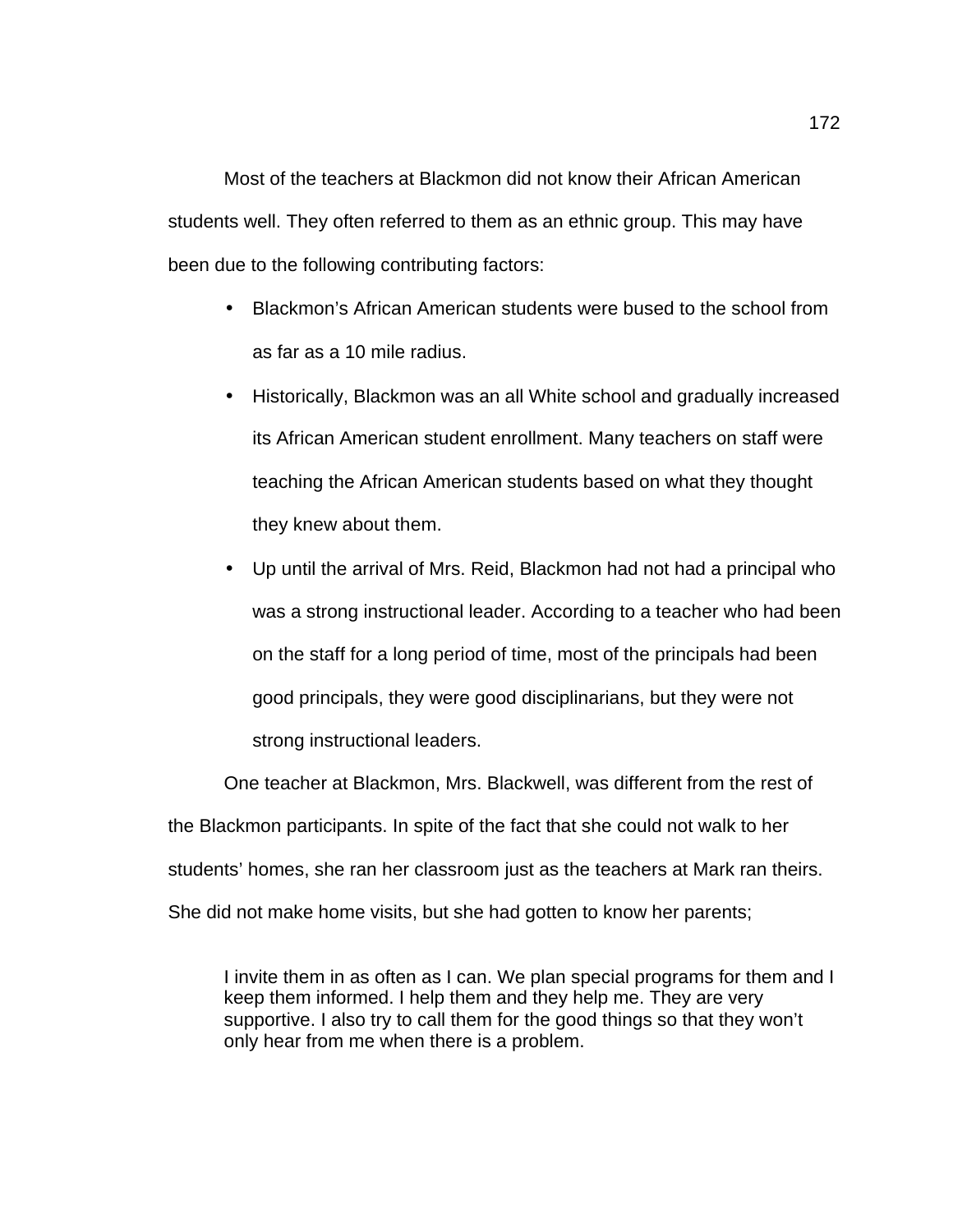Mrs. Blackwell's willingness to get to know her parents without visiting their homes could suggest that teachers can find ways to connect to parents without home visits. She was the only teacher at Blackmon who acknowledged the fact that all of her African American students did not come from the same backgrounds.

Although the race of the teachers did not influence the results of this study in a significant manner, Mrs. Mitchell, an African American teacher at Mark, and Mrs. Bowman, an African American teacher at Blackmon, seemed to think that only White teachers had biases. They might have felt this way based on their own personal experiences. They could also have been basing this belief on the feeling that African American teachers couldn't possibly have biases against their own race. Before this study, I shared the same feeling or thought. Throughout the study, however, I learned that the African American teachers at Blackmon shared many of the same feelings as the White teachers. Mrs. Mitchell's comment included the fact that some White teachers tried to "act Black."

My students sometimes make a mistake and call me Mama. I bet they don't accidentally call a White teacher Mama. We had this White teacher one year who tried his best to get his students to like him. He even tried to act Black by using slang and stuff. I stopped him and told him that he needed to stop that and be the teacher. He didn't last here long. (Mrs. Mitchell, Mark Elementary)

Mrs. Bowman shared with me that she had taught at a school where there were a limited number of African American students at one point in her career. She had also been one of two African American staff members. It was during this time that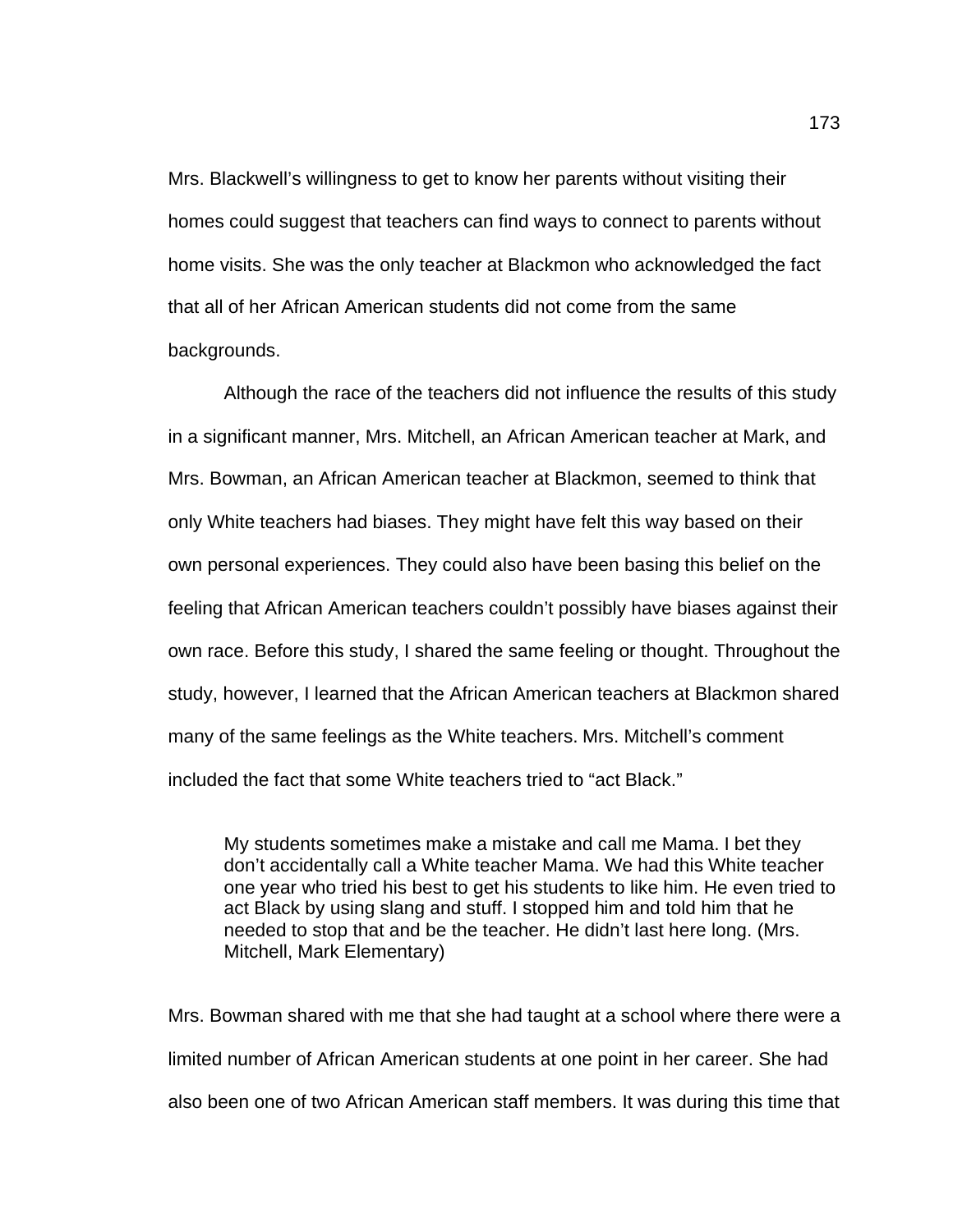she formed many opinions about White teachers and their relationship with African American students.

I think many White teachers don't think our children can learn because they believe everything they see on television. They just don't expect anything form our children. (Mrs. Bowman, Blackmon Elementary)

While Mrs. Bowman was quick to criticize the White teachers and in spite of the fact that she always made statements about having high expectations, she felt that her job was only to expect things from her students and that it was their parents' job to help make the children ready for what she wanted to teach them. In fact, this was the feeling of most of the teachers at Blackmon, African American and White. The teachers at Blackmon quickly blamed the parents for student failure. Mrs. Michael, an African American teacher at Mark also blamed the parents and made assumptions about her African American students.

All teachers could give me a definition for culturally relevant instruction and tell me that it was a part of their practice. In spite of their feelings about this term, I saw very little evidence in the classrooms or in the teachers' actions at Blackmon Elementary. Mark's teachers did not have many famous African Americans on their walls, but they did seem to understand the cultural beliefs, values, norms and traditions of their students (Boykin, 1994; Meier, 2002). This helped them affirm the students, which in turn, positively impacted their teaching and communication with their students and families.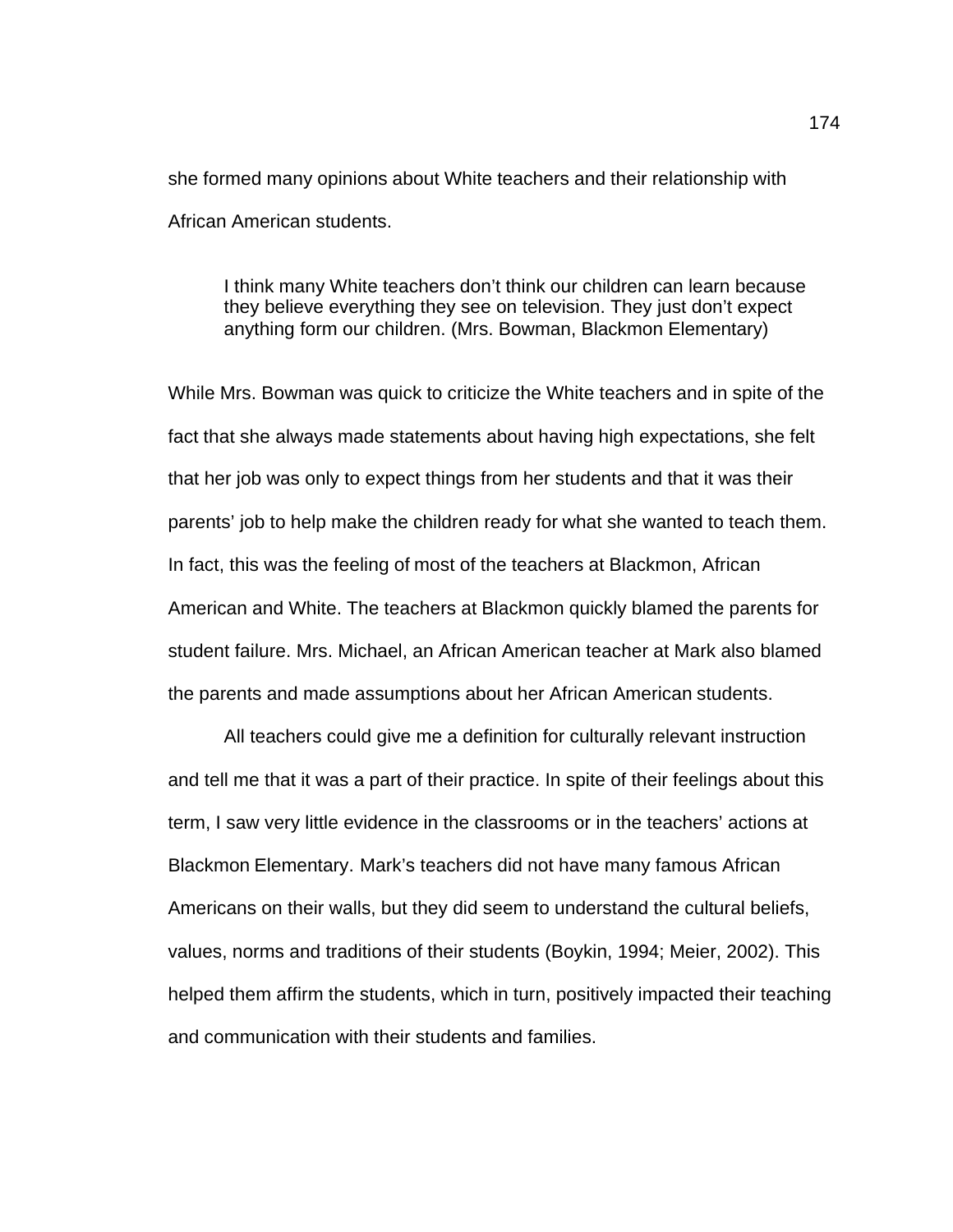The literature suggests that racism exists in our schools, whether overt or subtle (Cross, 1996; Delpit, 1995; Good, 1987; Kuykendall, 2004; Perry et al., 2003; Taylor, 2000; Williams & Whitehead, 1971). African American students do better in schools where teachers get to know them and provide instruction accordingly. The teachers at Mark got to know their students as individuals and worked hard to help them succeed. The teachers at Blackmon, except for Mrs. Blackwell, operated on what they thought they knew about the students. In fact, Mrs. Bell claimed not to see color in her students and ignored discriminatory practices of students of color such as the achievement gap (Schofield, 1986). The teachers at Mark appeared to be more culturally competent. They demonstrated knowledge of the history of minority populations, societal racism and the role of community and family (Boykin, 1994; Kailin, 2002; Sullivan, 1979).

The role of popular culture based information and stereotypes can influence educators in negative ways as they work with African American students (Delpit, 1995; Ferguson, 2001; hooks, 2003a; Ladson-Billings, 1994; Lapchick, 2000; Meier, 2002; Steele, 2003; Taylor, 1999). Getting to know the students as individuals rather than an ethnic group can help teachers have higher expectations, which will help African American students achieve at higher rates (Adams & Cohen, 1974; Brophy & Good, 1974; Goldenberg, 1992; Ladson-Billings & King, 1990; Mitchell, 1990; Rosenthal & Jacobson, 1968).

The teachers in this study who understood that popular culture based information and stereotypes could influence their expectations and actions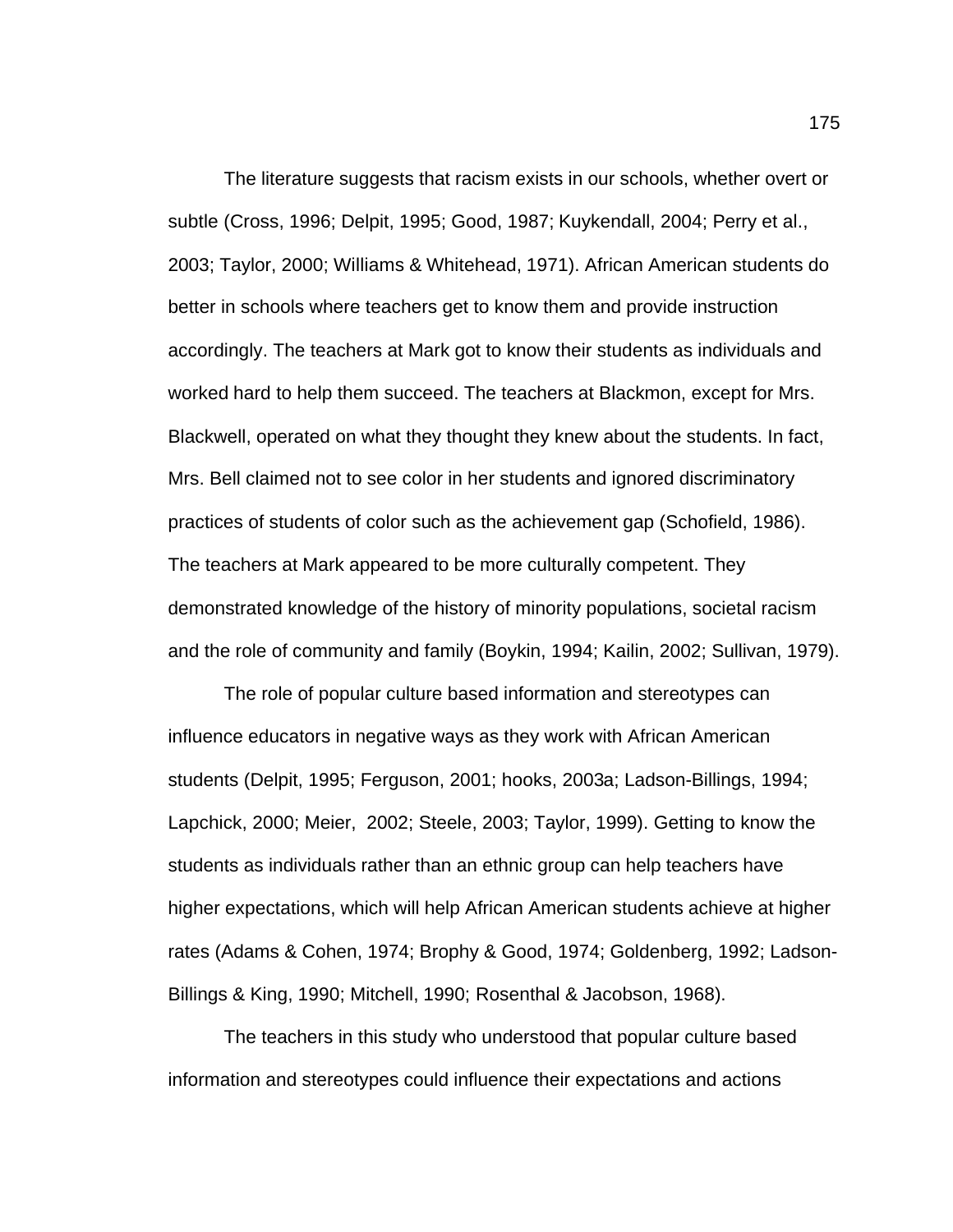towards their students worked harder to make sure that they got to know their children as individuals. This was especially true at Mark Elementary. Not only did they work hard to overcome the stereotypes, but they also taught their students to look beyond them.

I try to help my students make it in this world. I tell them that I don't care where they come from, what color they are or where they live, that they are smart and that they can make something out of their lives. I don't let them walk in here acting like little pimps. When they try to come in here acting cool, I stop them. (Mrs. Mitchell, March, 2006)

On the other hand, many of the teachers at Blackmon were hesitant in admitting that they had biases or that they relied on popular culture based information. Based on some of their responses during the focus group session and interviews, it is likely that they do form some of their expectations based on popular culture based information.

## **Lesson Learned/Strategies That Can Help Teachers Get to Know Their**

### **African American Students**

When I was a principal, I used to ask all teacher candidates why they wanted to become teachers. Most of them would reply that they "believed all children could learn." When I would ask them a question about student treatment, they would respond that all children are equal, and that they all deserved the best that teachers could give them. It didn't take me long as a teacher to discover that many times educational jargon is easier to quote than practice. This study revealed that in spite of all of the educational buzz words, African American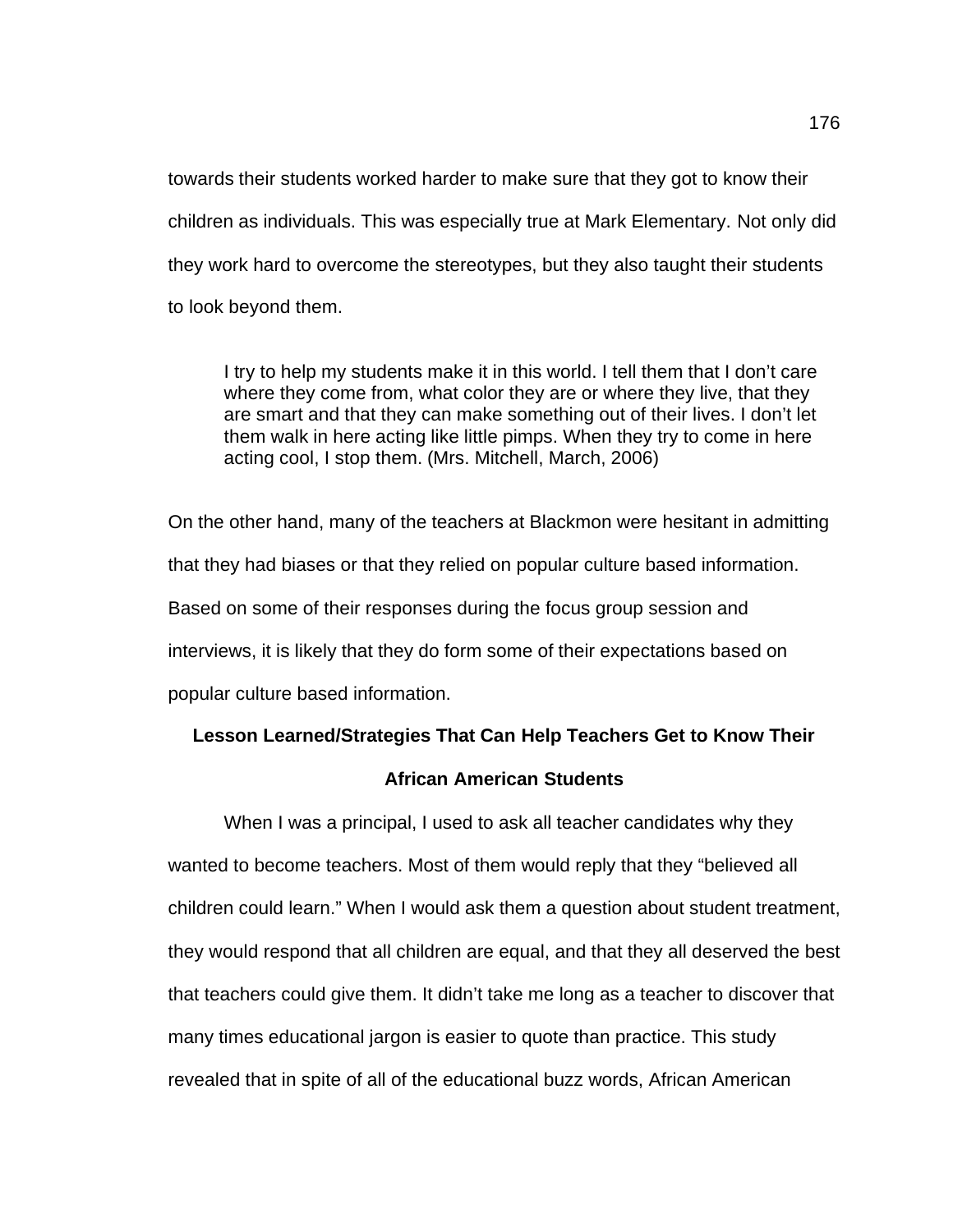students still face the possibility of being misjudged by their teachers. It also showed that teachers can lower their expectations based on their lack of knowledge about given students. This study showed that both African American and White teachers have biases. Furthermore, it showed that the students whose teachers got to know them, including outside the classroom setting, achieved greater academic success. The teachers in the study with limited knowledge of African Americans were more prone to believe the negative stereotypes and other messages from the media and popular culture. I must point out that the White teachers at Mark Elementary were successful in meeting the needs of their African American students. A conclusion could be drawn that since these teachers worked in a setting that fostered high expectations for all, they became a part of the culture of the school. Traditionally, Mark Elementary had strong principals, who planted seeds of antiracism and who held the teachers accountable to teach all of the students. On my visits to Mark during this study, several teachers expressed a concern about their colleagues. Mrs. Mitchell was especially worried, she said, "Please help Mark. I am so concerned that the new teachers aren't getting the help they need."

The principal at Blackmon was a very strong leader. According to her curriculum facilitator, she was really making positive changes for the students. She reported;

Our school is moving forward. Mrs. Reid had a tough job. Many of these teachers were not accountable for the progress of all students before. It is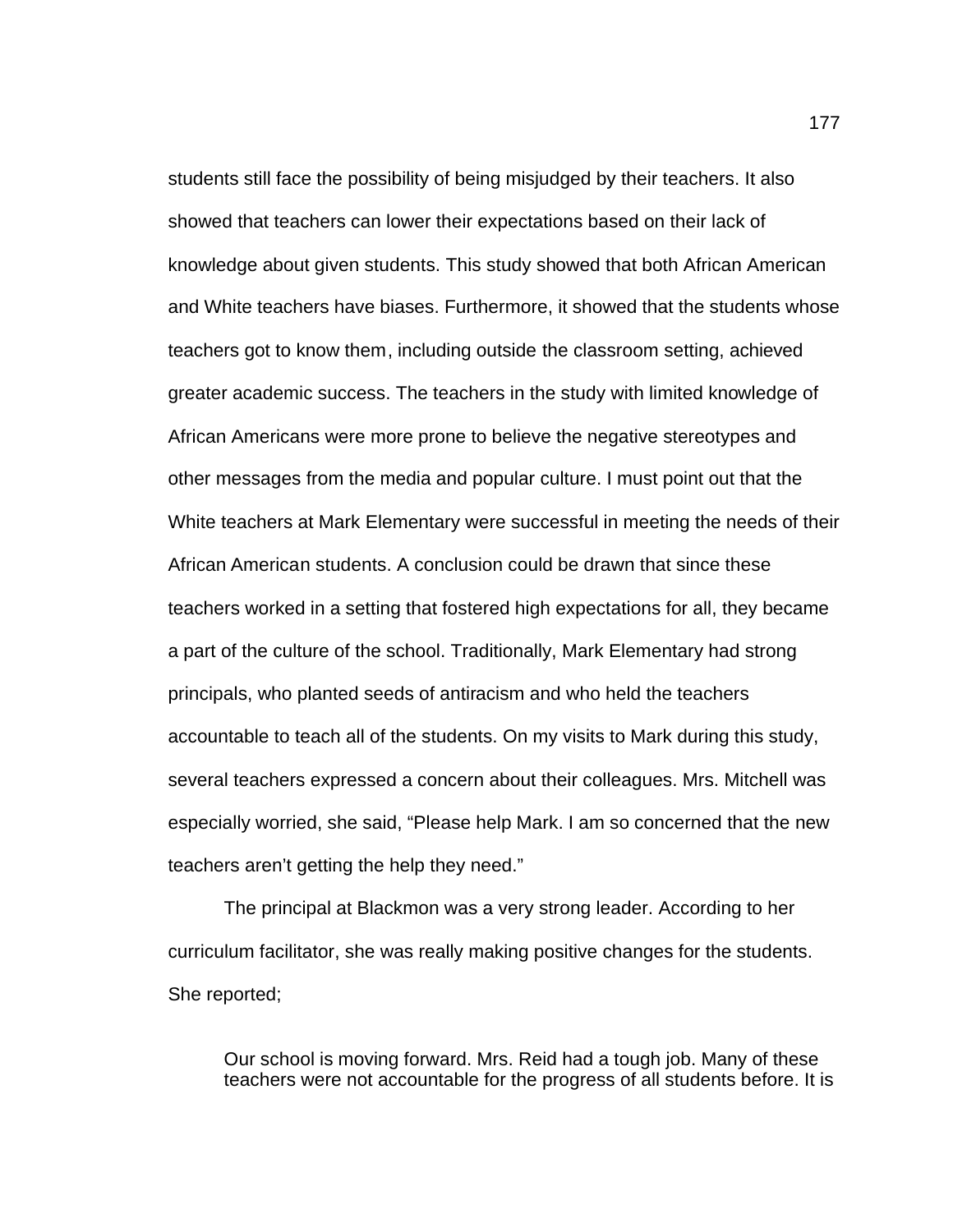going to take a while, but we are going to get there. The whole climate of the school is changing.

The principal is the key to making sure that African American students are respected, valued and held in high esteem by all adults in the school. The principals must foster a learning community that values wholeness over division (hooks, 2003a). Today's principals must ensure the following in order to successfully meet the needs of African American students. This study showed that it is important for teachers to form relationships with their students, and popular culture stereotypes can confuse or mislead teachers. Today's principals must ensure the following in order to successfully meet the needs of African American students.

- 1. Set clear goals and high expectations for all students.
	- a. Teach teachers the definition of high expectations. Help them to understand that having high expectations for students requires extra work on their part. The teachers at Mark felt that having high expectations for their students meant having high expectations for themselves. This caused them to tutor their children after school whenever they felt that their students needed extra help, make home visits and follow up with their students when they moved on to the next grades.
	- b. Establish a "no tolerance policy" on racism, stereotypes. Insist that the teachers learn about the different ethnic groups in the school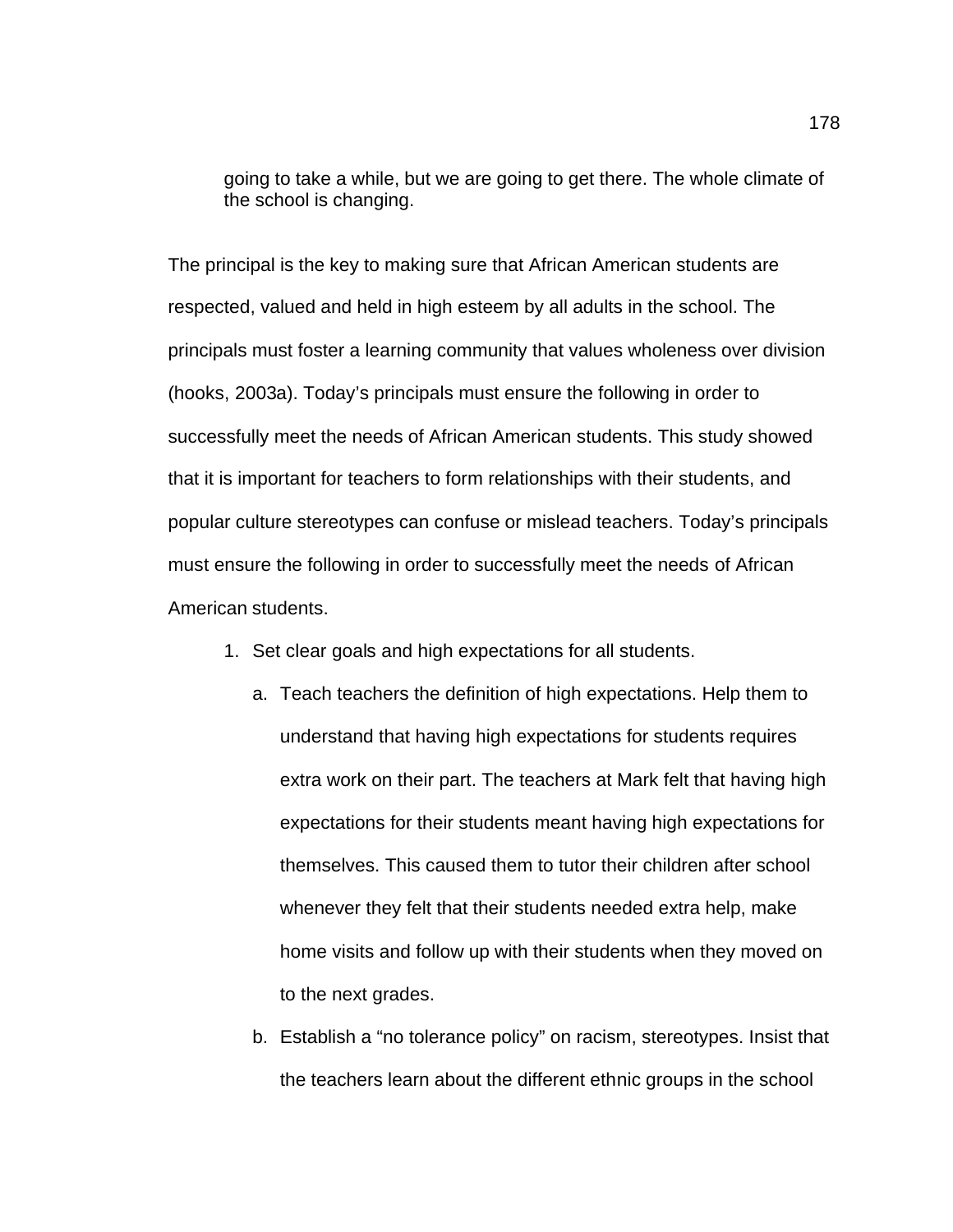and honor them, but that they also will view the members of the different groups as individuals.

- 2. Provide staff development activities for teachers that will help them examine their own biases as well as learn about the rich history of African Americans.
	- a. Hold focus group discussions on racism, stereotypes and popular culture-based information and teacher expectations (see questions in appendix). The teachers in this study felt that these activities were helpful in their practice.

I liked hearing teachers talk about the problems of racism and stereotypes. We don't get a chance to talk to each other on these topics. We go to those workshops and listen to other people tell us how we feel, but we don't get to really talk about how we feel. (Mrs. Blue, March, 2006)

- b. Revisit the issues listed above at least quarterly.
- c. Have book studies during staff meetings and assign biographies on famous African Americans and their contributions to America. Include people such as Madame C. J. Walker, an African American millionaire in the early 1900s, and Dr. Ben Carson, outstanding brain surgeon. Encourage the teachers to share what they learn with their students.
- 3. Work with school leadership teams to align African American history into the regular curriculum.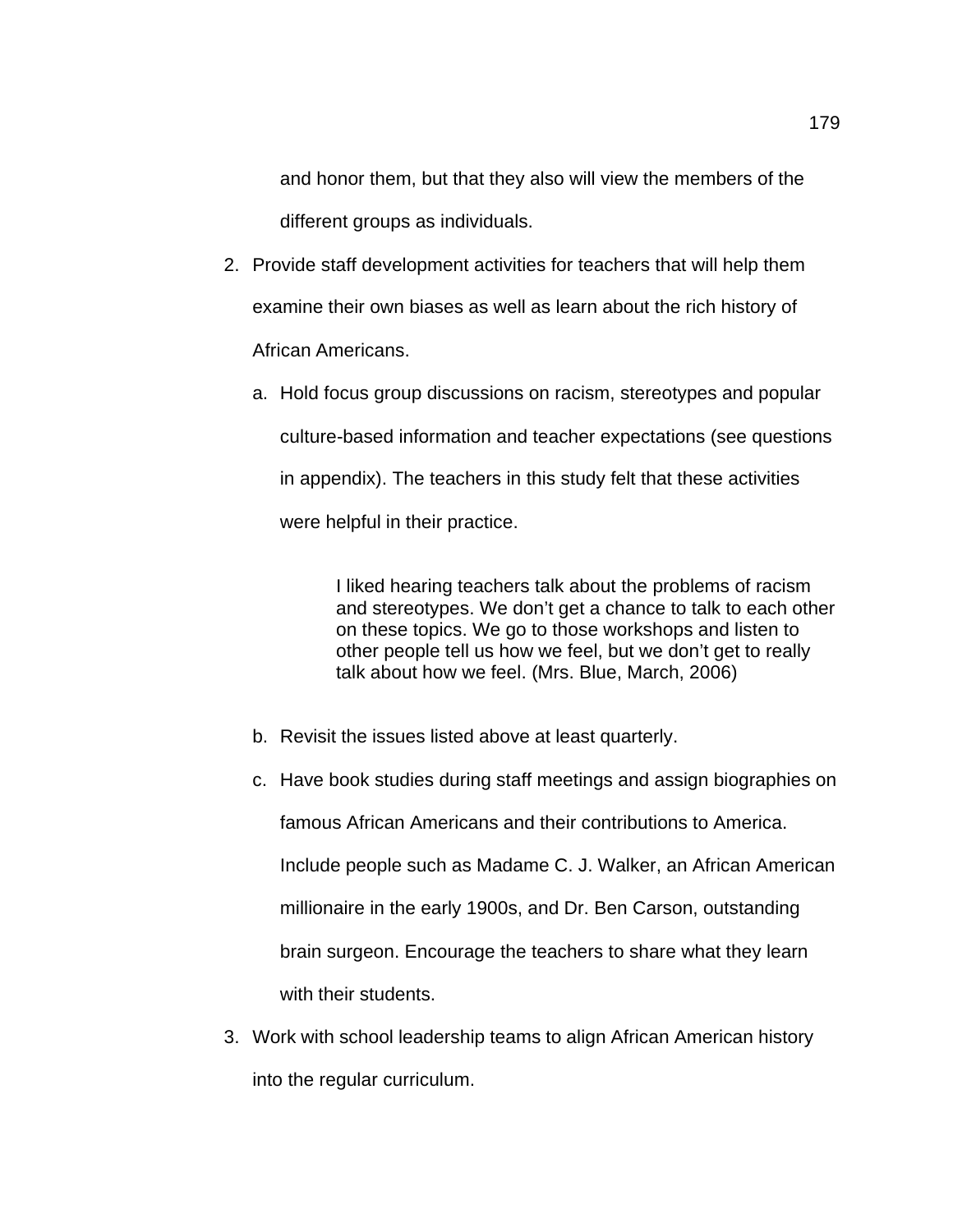- 4. Monitor how effective the teachers are in meeting the academic needs of the African American children.
	- a. Keep a close count on how many African American children are removed from the classrooms for discipline reasons.
	- b. Read the progress reports of African American students before they are sent home and conference with the teachers if the majority of the low grades and/or negative comments were given to African American students.
	- c. Review report cards, and do the same as above. Ask teachers how you can assist them in helping the struggling students. This will help them understand that you want all students to be successful.
- 5. Monitor the work that is displayed on the walls in the classrooms. Insist that students are pushed to do their best, and make sure that teachers are only accepting the students' best, as well as providing assistance so that the work can be of quality.
- 6. Invite parents to staff meetings as guest speakers.
	- a. Find out some talents that African American parents might have. Invite them to staff meetings to share their gifts. This will help the teachers see them as resources and validate their importance.
	- b. Train parents to become tutors. They do not have to know how to teach in order to listen to children read.
- 7. Go beyond the bus ride in the neighborhood.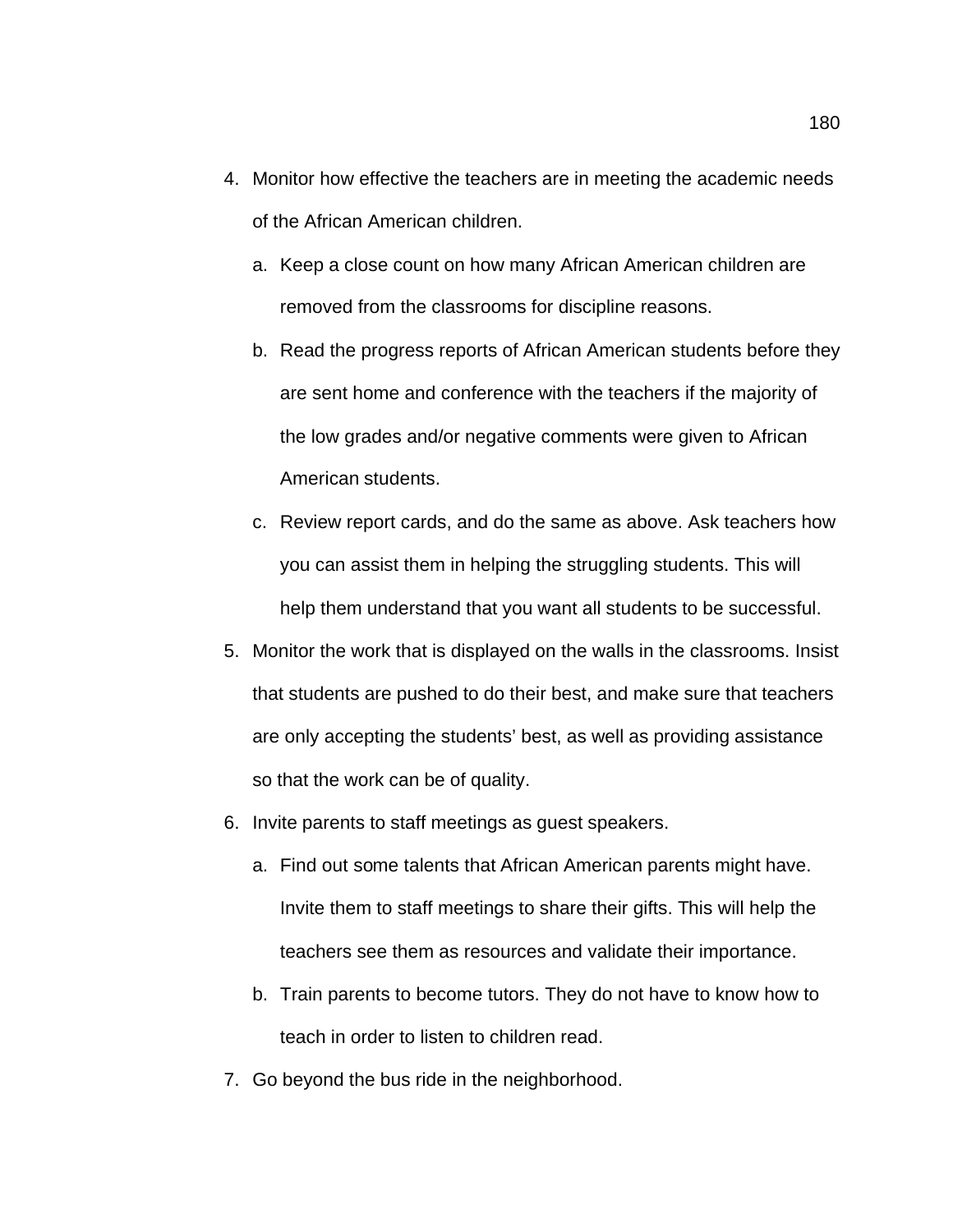a. Refrain from taking your staff on a bus ride through the

"underprivileged neighborhood." Although it is good for teachers to know where their students come from, some teachers who have negative feelings about low income African Americans might be even more prone to look at the students as a group instead of individuals on the bus tour. Instead, encourage staff to get to know their students. At staff meetings, have teachers share highlights of their students.

- 8. Monitor what students teachers select as leaders for their classrooms during class meetings, class plays and for other school activities.
	- a. Recommend that teachers select leaders in the class who represent the demographics of that class. For example, if a class of 25 has 10 White students and 15 African Americans, there should be both African American and White leaders.
- 9. Keep communication open with teachers about racism.
	- a. Learn with the teachers. A good leader is one who learns with the people she leads.
	- b. Share articles about racism with the staff, and invite them to share as well.
	- c. Help teachers to feel that is okay to make mistakes as long as the mistakes are corrected.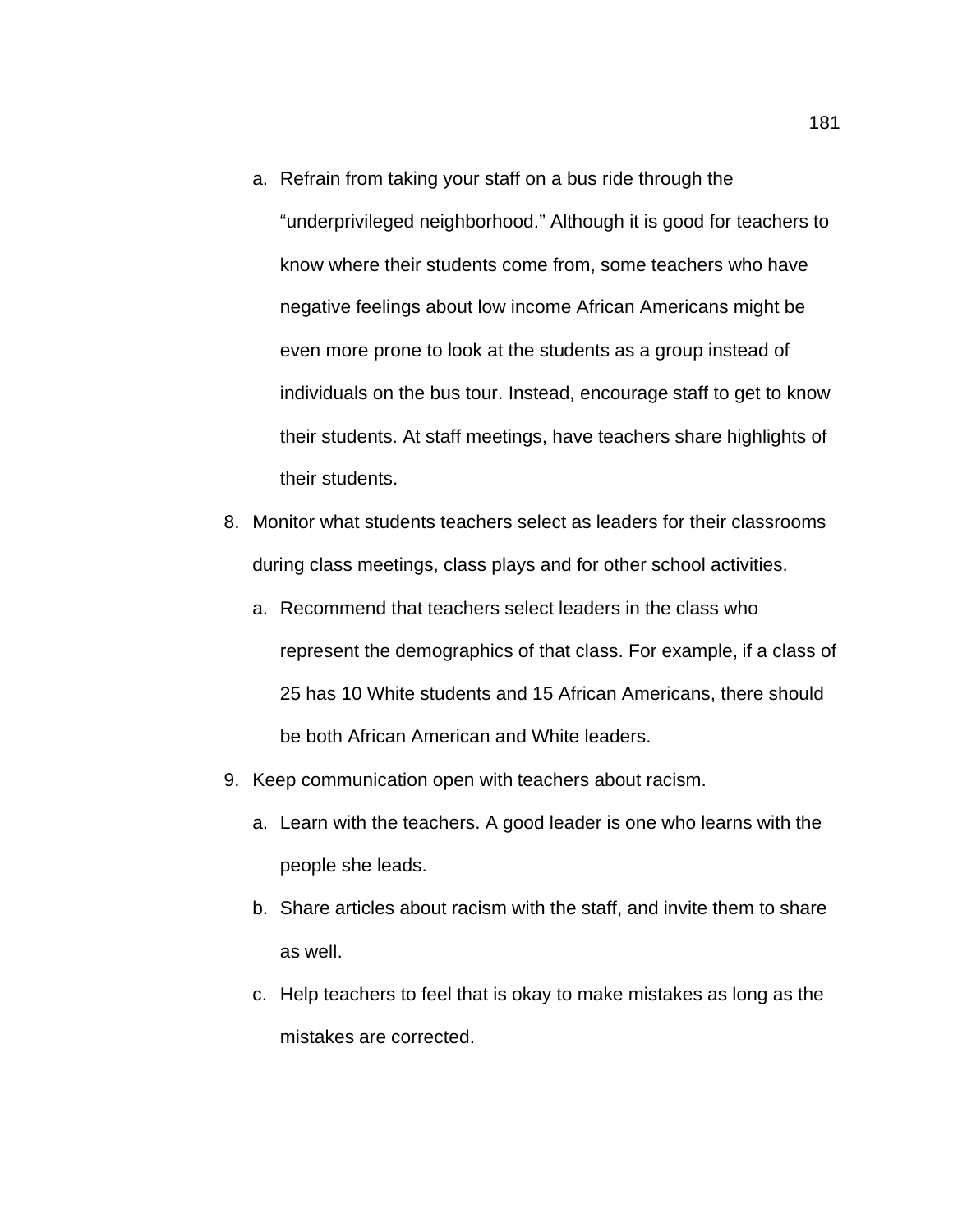d. Be the role model for the teachers, so that they can be role models for their students. "More is caught than taught."

10.Celebrate!

a. Plan celebrations for the staff to celebrate their successes of being able to work with all children. One teacher at Mark told me that the previous principal used to celebrate and praise them all of the time. This will make the teachers take more pride and value in their work.

#### **Conclusion**

For the duration of this study at Mark Elementary, I learned that high expectations for African American students can make a difference to their success in school. In addition, I learned that getting to know African American students as individuals, rather than perceiving them as a negative ethnic group can help teachers establish high expectations.

At Blackmon, I learned that when teachers hold low expectations for African American students, the students perform accordingly. I also learned that teachers can have biases of which they may not be aware.

At both schools, particularly at Blackmon, I learned that teachers can be influenced by negative messages and stereotypes from popular culture based information. Furthermore, I learned that having an awareness of the fact that one can be swayed makes it easier for teachers to dismiss the negative messages and see the students for who they are.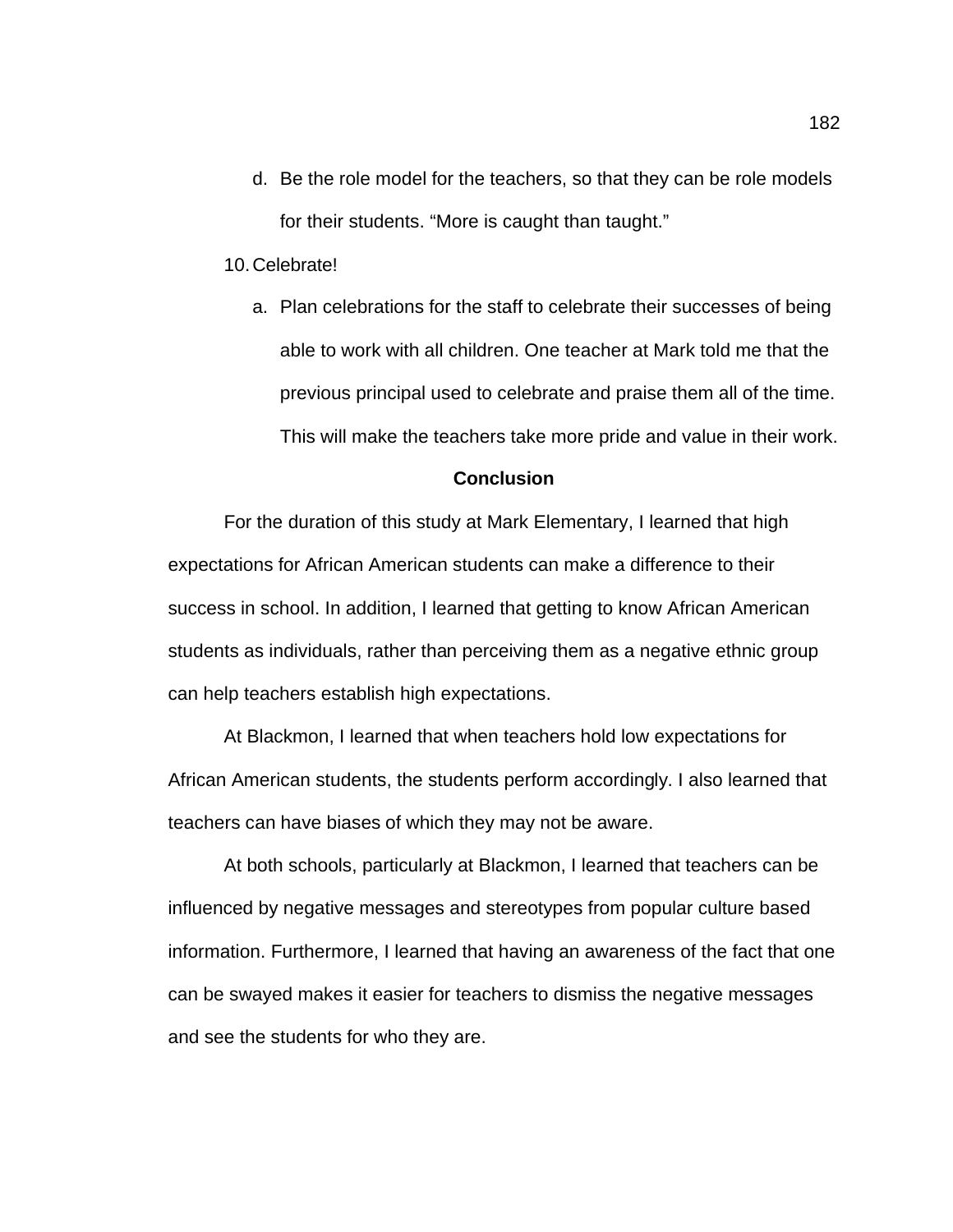This study showed that teachers are not given a forum often enough to discuss true feelings about racism. Few research studies have examined how teachers conceptualize race (their own and of their students) and how their views about race may influence their classroom practice (Johnson, 2002; Kailin, 2002). Further study on this topic is needed. Moreover, it would be interesting to determine the influence of the school leaders in establishing culturally sensitive environments for students.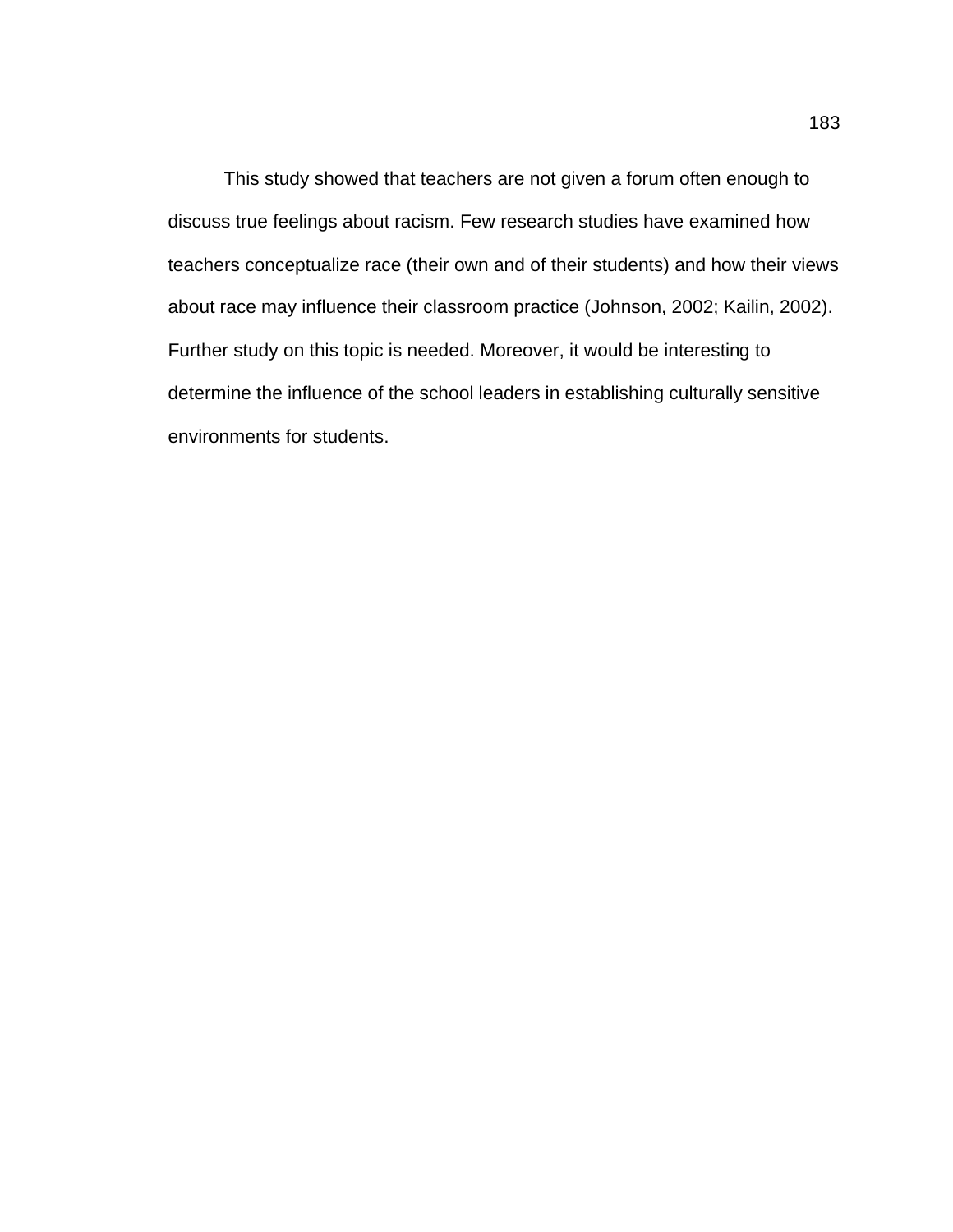#### **BIBLIOGRAPHY**

- Adams, G., & Cohen, A. (1974). A children's physical and interpersonal characteristics that affect student-teacher interactions. *Journal of Experimental Education*, *43,* 1-5.
- Adorno, T., & Horkheimer, M. (1999). The culture industry: Enlightenment as class deception. In S. During (Ed.). *The cultural studies reader* (pp. 31- 41). New York: Routledge.
- Allport, G. W. (1954). *The Nature of Prejudice*. Cambridge MA: Addison Wesley.
- Anderson, J. (1988). *The Education of Blacks in the South, 1860-1935.* Chapel Hill: The University of North Carolina Press.
- Aronson, J. (2004). The threat of stereotypes. *Educational Leadership, 62*(3), 14- 19.
- Ashford, E. (1997). How schools boost minority achievement. *The Education Digest , 63,* 58-61.
- Beady, C., & Hansell, S. (1981). Teacher race and expectations for student achievement. *American Educational Research Journal*, *18*(2), 191-206.
- Becker, H. S. (1986a). *Doing things together.* Evanston, IL: Northwestern University Press.
- Becker, H. S. (1986b). *Writing for social scientists.* Chicago: University of Chicago Press.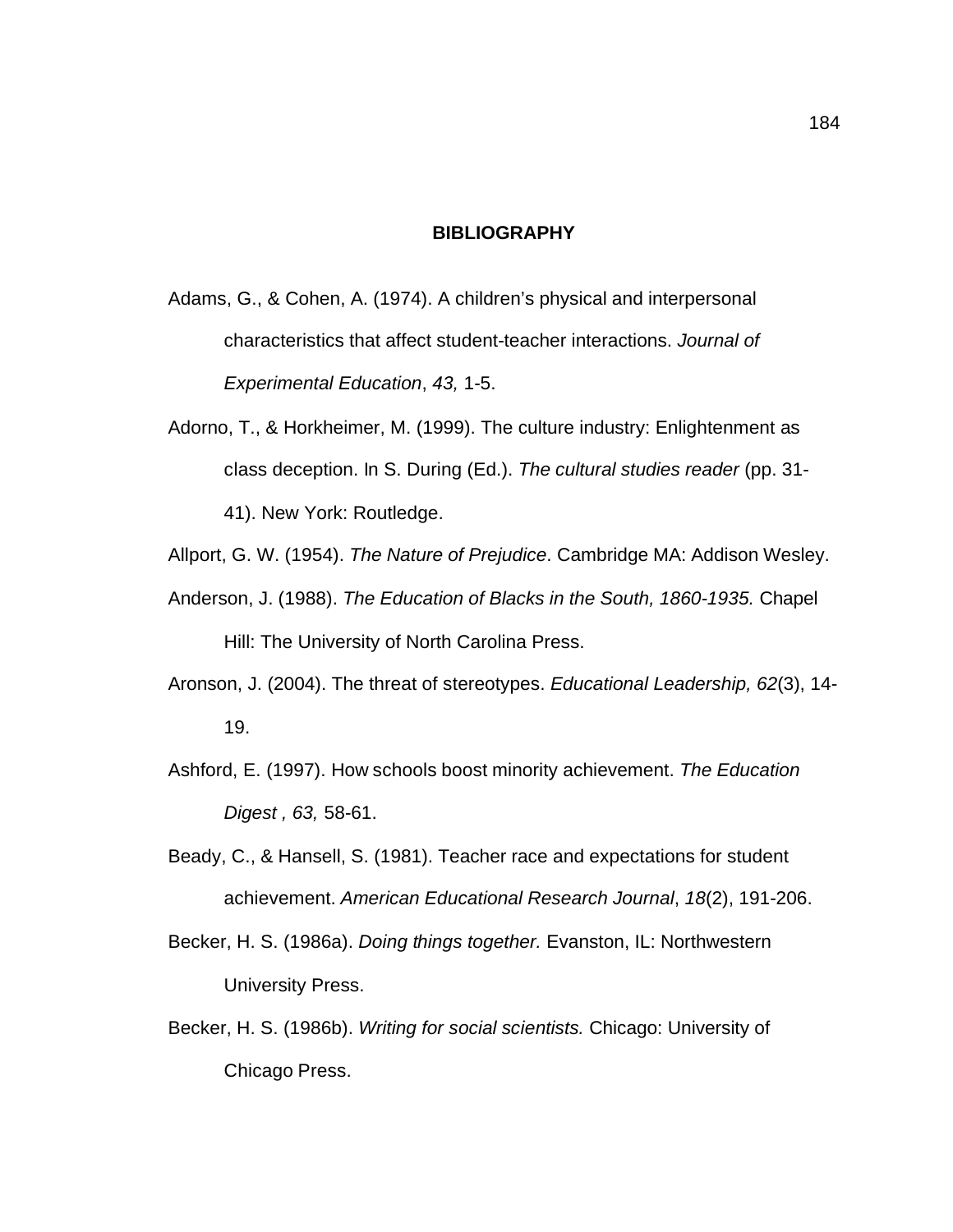- Benson, K. (2000). Constructing academic inadequacy: African American athletes' stories of schooling. *The Journal of Higher Education, 71*(2), 223- 246.
- Berlak, A., & Moyenda, S. (2001). *Taking it personally: Racism in the classroom from kindergarten to college.* Philadelphia: Temple University Press.
- Billingsley, A. (1992). *Climbing Jacob's ladder: The enduring legacy of African American families.* New York: Simon and Schuster.
- Bowles, S., & Gintis, H. (1976). *Schooling in capitalist American: Education reform and the contradictions of economic life*. New York: Basic Books.
- Boykin, A. W. (1994). Harvesting talent and culture: African American children and educational reform. In R. Rossi (Ed.), *Schools and students at risk.* New York: Teachers College Press.
- Brawley, B. (1930). *Dr. Dillard of the Jeanes Fund.* New York: Fleming H. Revell Co.
- Bromley, D. B. (1986). *The case-study method in psychology and related disciplines.* New York: Wiley.
- Brophy, J. E., & Good, T. L. (1974). *Teacher-student relationships: Causes and consequences.* New York: Holt, Rinehart & Winston.
- Casey, K. (1993). *I answer with my life: Life histories of women teachers working for social change.* New York: Routledge.
- Chesley, J. (2005). Overcoming injustice: A tradition of resilience. *Advancing Women in Leadership Journal*,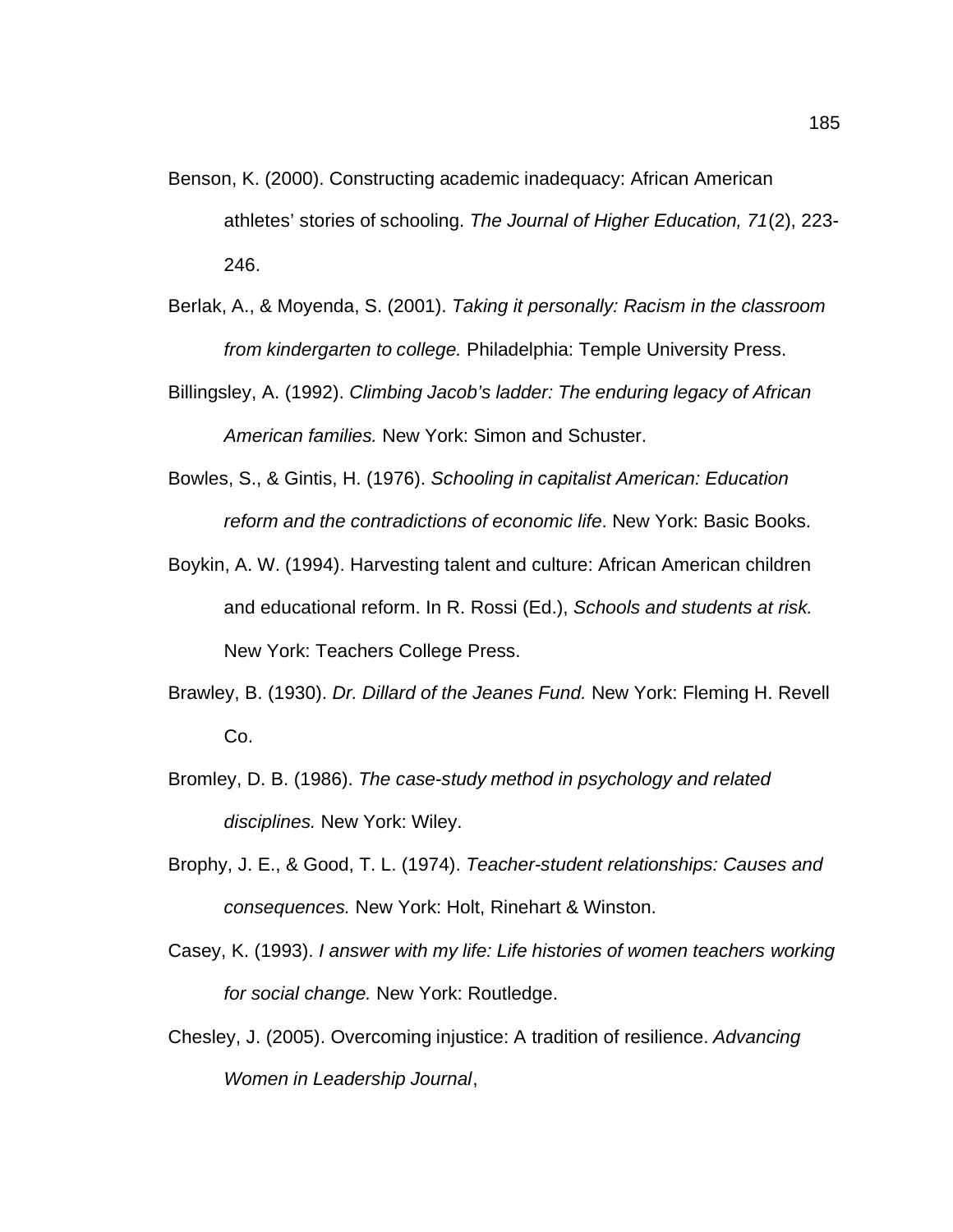- Clarken, R. (1995). *Toward bias-free teaching: Gender equity in the classroom.* Paper presented at the United Nations Non-Governmental Forum on Women.
- Collins, P. (2004). *Get your freak on: Sex, babies, and images of Black femininity, in Black sexual politics.* New York: Routledge.
- Collins, P. (2004). *Black sexual politics: African Americans, gender, and the new racism.* New York: Routledge.
- Coltrane, S., & Messineo, M. (2000). The perpetuation of subtle prejudice: Race and gender imagery in 1990s television advertising. *Sex Roles: A Journal Research, 3,* 1-23.

Comer, J. (1980). *School power.* New York: The Free Press.

- Cooper, C. W. (2003). The detrimental impact of teacher bias: Lessons learned from the standpoint of African American mothers. *Teacher Education Quarterly*, *30*(2), 101-116.
- Cortes, C. (1995). Knowledge construction and popular culture: The media as multicultural educator. In J. A. Banks & C. A. Banks (Eds.), *Handbook of Research on Multicultural Education.* New York: Macmillan.
- Cross, B. E. (2003). New racism, reformed teacher education, and the same ole' oppression. *Educational Studies (ASE).* 38(3), 263-274.
- Cushman, K. (2003). *Fires in the bathroom: Advice for teachers from high school students.* New York: The New Press.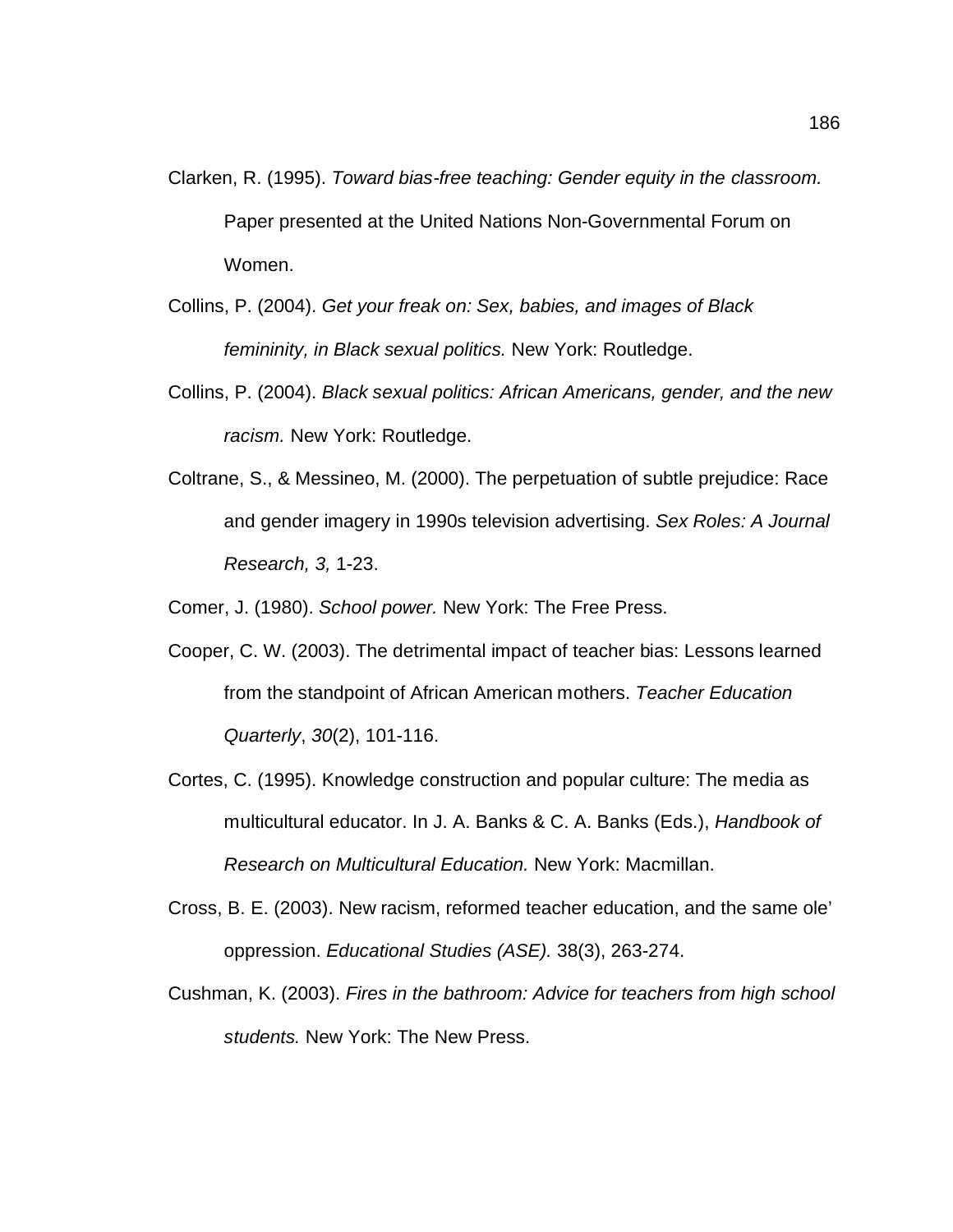- Cusic, D. (2001). The popular culture economy. *Journal of Popular Culture*, *35*(3), 1-10.
- Delpit, L. (1995). *Other people's children: Cultural conflict in the classroom.* New York: The New Press.
- Diamond, J., Randolph, A., & Spillane, J. (2004). Teacher expectations and sense of responsibility for student learning: The importance of race, class, and organizational habits. *Anthropology & Education Quarterly*, *35*(1), 75- 98.
- Dilg, M. (1999). *Race and culture in the classroom: Teaching and learning through multicultural education.* New York: Teachers College Press.
- Dillard, C. (1995, November). Leading with her life: An African American feminist's reinterpretation of leadership for an urban high school principal. *Educational Administration Quarterly*. *31*(4), 539-563.
- Dubois, W. E. B. (1961). *The souls of Black folk: Original writing 1903.* Greenwick, CT: Fawcett Publications.
- Farkas, G. (2003). Racial disparities and discrimination in education: What do we know, how do we know it, and what do we need to know? *Teacher's College Record*, *105*(6), 1119-1146.
- Ferguson, A. (2001). Bad boys: Public schools in the making of black masculinity. Michigan: University of Michigan Press.
- Ferguson, R. (2000, December 21). *The open and shut gap.* Paper presented at Howard University.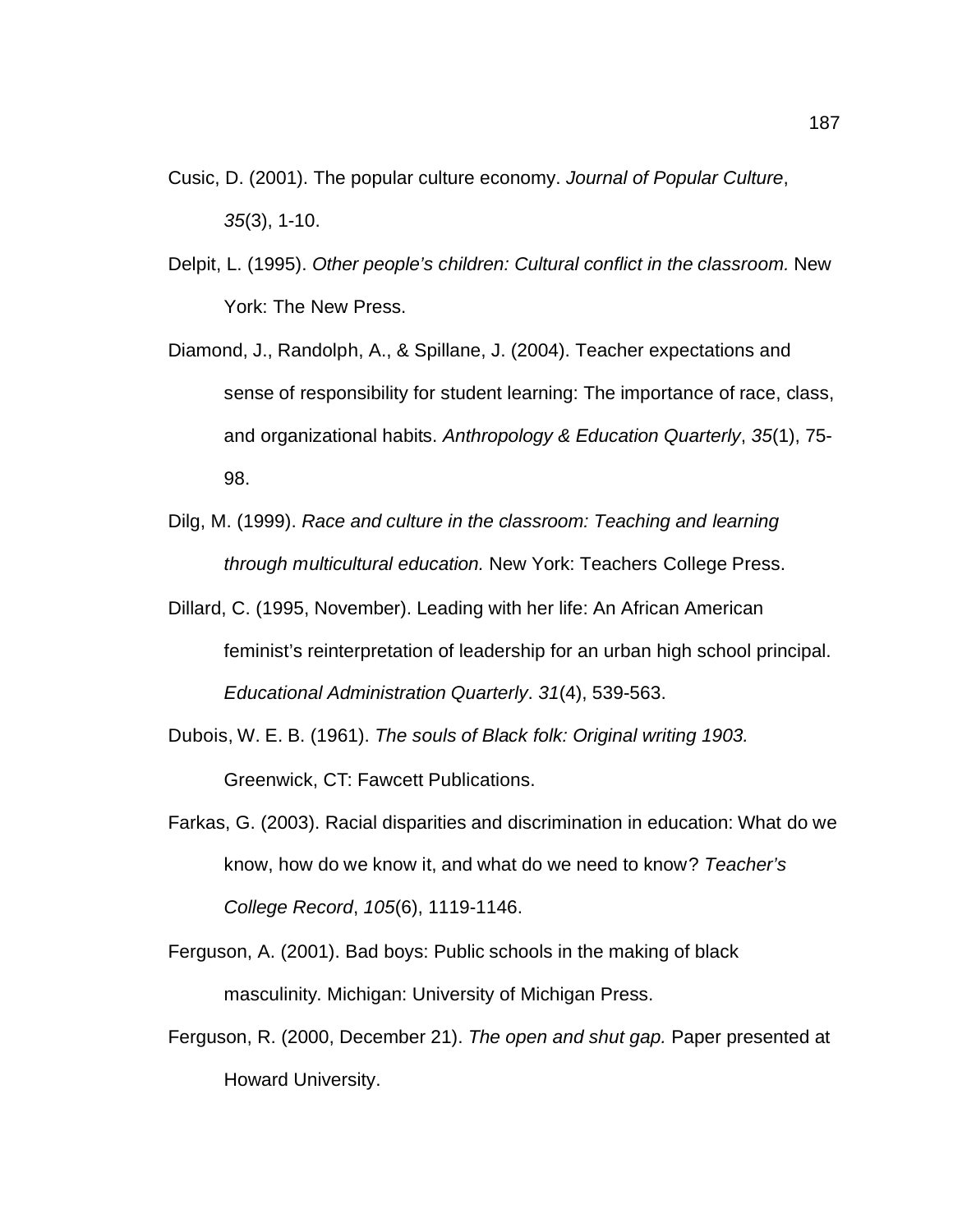- Field, R. G. (1989). The Self-fulfilling prophecy leader: Achieving the Metharme Effect. *Journal of Management Studies. 26*(2), 151-175.
- Finch, A. (1998, March).If Hip-Hop ruled the world: The Gangsta Music and lifestyle as presented globally by the current music of U. S. Black youth culture empowerment. *Essence,* 1-19.
- Flores-Koulish, S. A. (2005). U. S. preservice teachers and their media worlds. *Journal of School Leadership, 15,* 243-261.
- Fujioka, Y. (1999). Television portrayals and African-American stereotypes: Examination of television effects when direct contact is lacking. *Journalism and Mass Communication Quarterly, 75*(1), 52-75.
- Garcia, P., & Asención, Y. (2001). Interlanguage development of Spanish learners; Comprehension, production, and interaction. *Canadian Modern Language Review, 57*(3).
- Gaudelli, W. (2005). Critically reading race on television: Implications for leadership toward democratic education. *Journal of School Leadership*, *15,* 262-283.
- Gause, C. P. (2000, September). *How African American educators "make-sense" of hip hop culture and its influence on public schools: A case study*. Unpublished doctoral dissertation, Miami University, Oxford, OH.
- Gause, C. P. (2001). *How African American educators "make sense" of hip hop culture and its influence on public schools: A case study.* Unpublished doctoral dissertation, Miami University, Oxford, OH.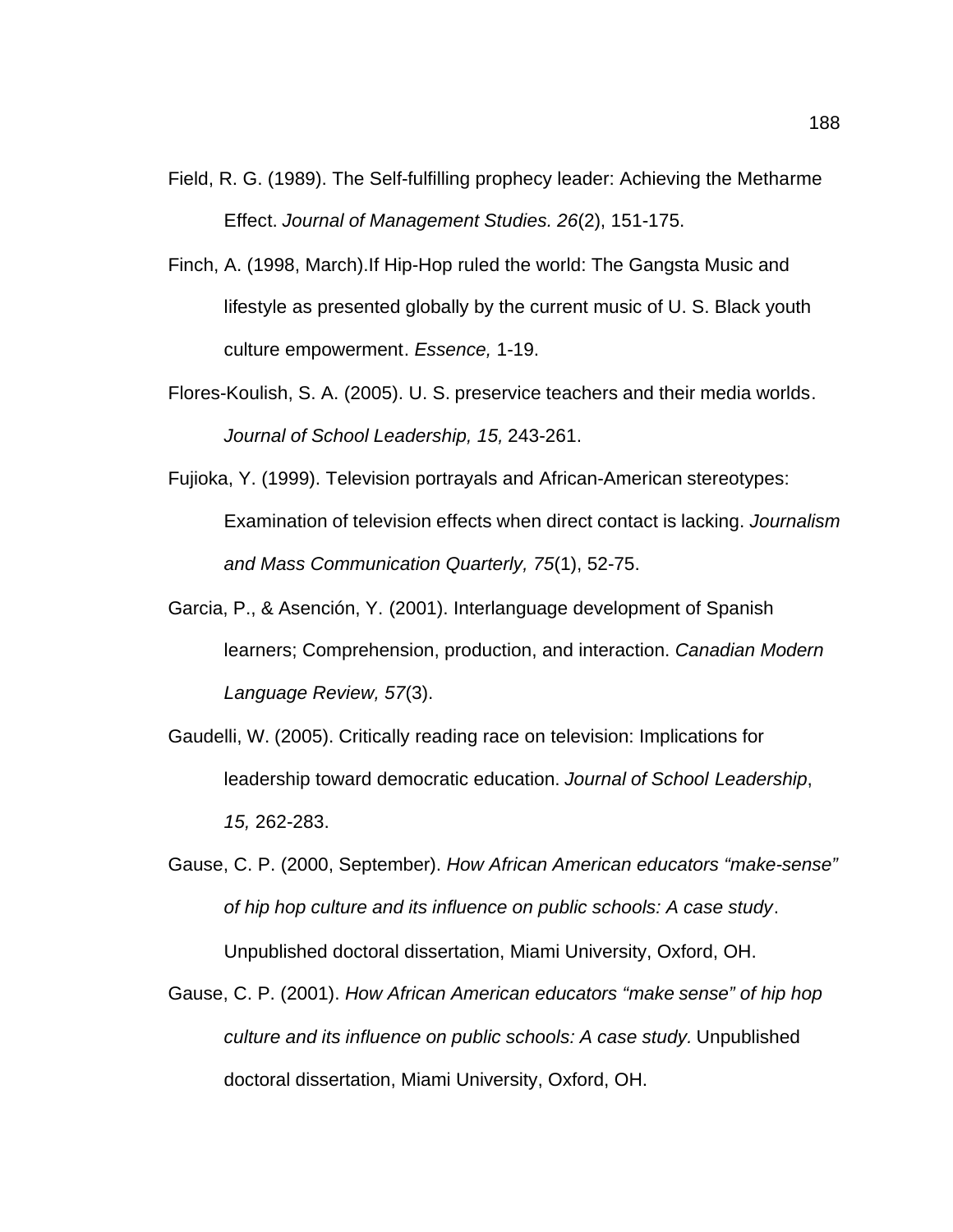- Gause, C. P. (2005). Navigating stormy seas: Critical perspectives on the intersection of Popular culture and educational leader-"ship." *Journal of School Leadership, 15,* 333-342.
- Gerbner, G. (1995). Television violence: The power and the peril. In G. Dines & J. M. Humez (Eds.), *Gender, race, class in media: A text reader* (pp. 547- 557). Thousand Oaks, CA: Sage.
- Gilens, M. (2000). The black poor and the "liberal press": With friends like these--. *Civil Rights Journal*, *Fall,* 1-14.
- Giroux, H. (1994). *Disturbing pleasures: Learning popular culture*. New York: Routledge.
- Goldenberg, C. (1992). The limits of expectations: A case for case knowledge about teacher expectancy effects. *American Educational Research Journal*, *29*(3), 517-544.
- Good, T. (1987). Two decades of research on teacher expectations: Findings future directions. *Journal of Teacher Education, 38*(4), 32-47.
- Gray, H. (1995). *Watching race: Television and the struggle for "blackness."* Minneapolis: University of Minnesota Press.
- Griffee, D. (2005). Research tips: Interview data collection. *Journal of Developmental Education*, *28*(3) 36-37.
- Guba, E., & Lincoln, Y. (1994). Competing paradigms in qualitative research. In N. K. Denzin & Y. S. Lincoln (Eds.), *Handbook of qualitative research.* Thousand Oaks, CA: Sage.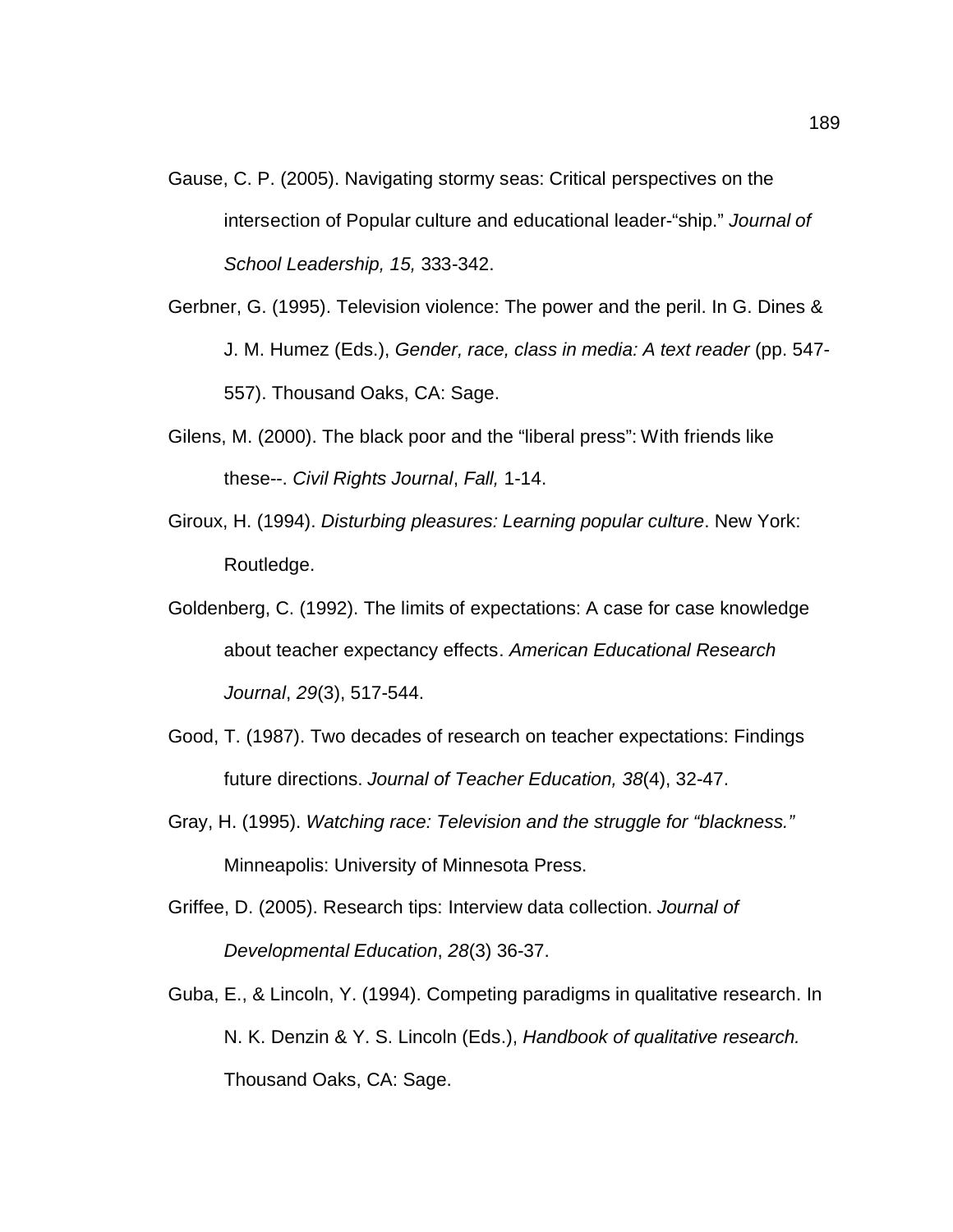- Gumpert, P., & Gumpert, C. (1968). The teacher as Pygmalion: Comments on the psychology of expectations. *The Urban Review, 3*(1), 21-25.
- Hale, J. (1982). *Black children, their roots, culture, and learning styles.* Utah: Brigham Young University Press.
- Hale-Benson, J. (1982). *Black children: Their roots, culture and learning styles.* Baltimore: Johns Hopkins University Press.
- Hall, S. (1982). The rediscovery of "Ideology": Return of the repressed in media studies. In M. Gutevitch et al. (Eds.), *Culture, society and media* (pp. 56- 90). New York: Methuen.
- Harmon, D. (2002). They won't teach me: The voices of gifted African American inner-city students. *Roper Review, 24*(2), 68-75.
- Harris, V. (1993). African American children's literature: The first one hundred years. In T. Perry & J. Fraser (Eds.), *Teaching in the multicultural classroom: Freedom's plow.* New York: Routledge.
- Henry, M. (2002). He is a "bad mother \*\$%@!#/": Shaft and contemporary black masculinity. *Journal of Popular Film and Television, Summer,* 1-11.
- hooks, b. (2003). *Rock my soul: Black people and self-esteem.* New York: Washington Square Press.
- hooks, b. (2003). *Teaching community, a pedagogy of hope.* New York: Routledge.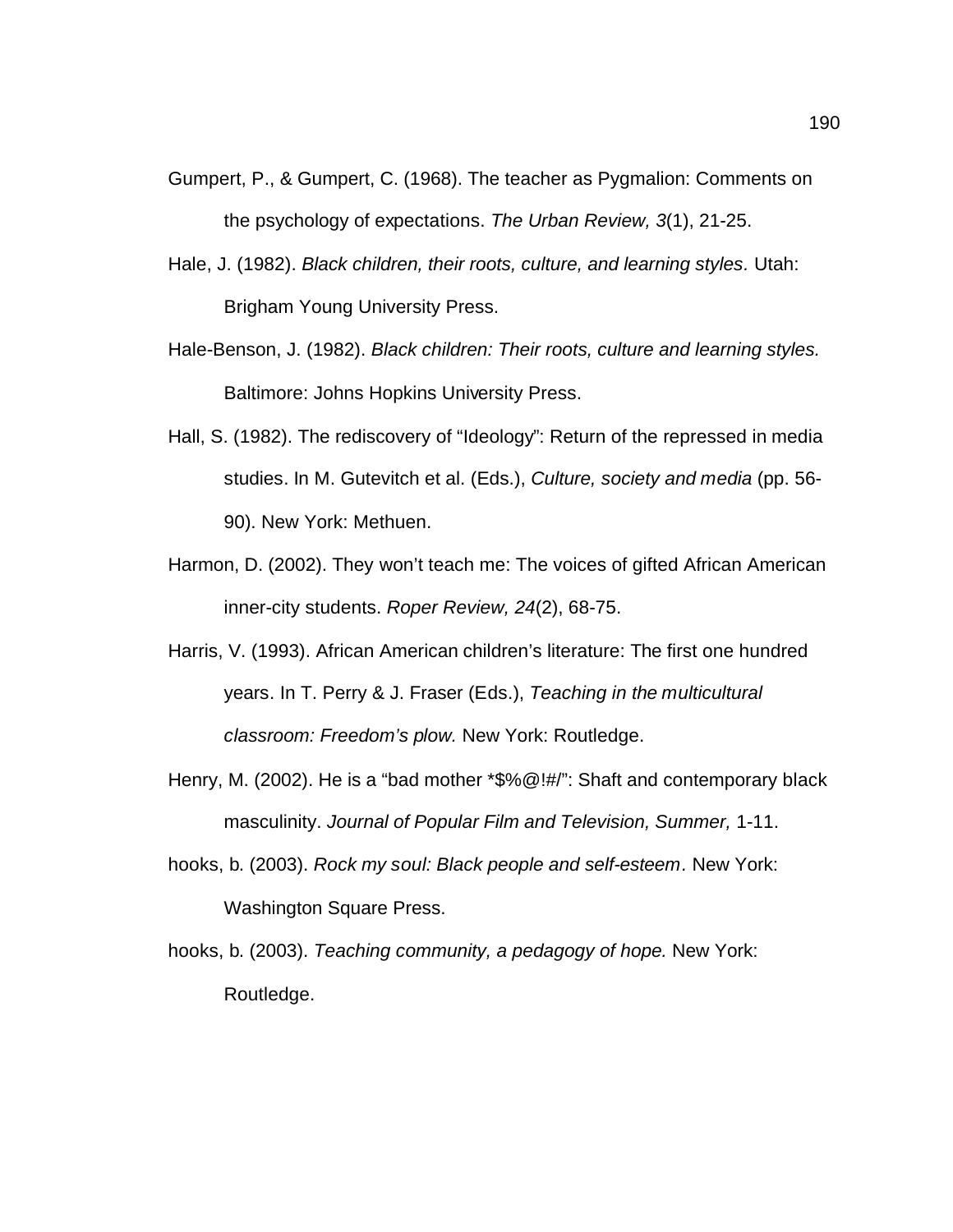- Howard, T. C. (2002). Hearing footsteps in the dark: African American students' descriptions of effective teachers. *Journal of Education For Students Placed At Risk, 7,* 425-444.
- Johnson, L. (2002). "My eyes have been opened": White teachers and racial awareness. *Journal of Teacher Education, 53*(2), 153-167.
- Jones, G. E. (1937). *The Jeanes teacher in the United States: 1908-1933.* Chapel Hill: The University of North Carolina Press.
- Kailin, J. (2002). *Antiracist education: From theory to practice.* New York: Rowman & Littlefield Publishers, Inc.
- Kidder L. (1981). Qualitative research and quasi-experimental frameworks. In M. B. Brewer & E. E. Collins (Eds.), *Scientific inquiry and the social sciences.*  San Francisco: Jossey-Bass.
- Kleinman, S., & Copp, M. (1993). *Emotions and fieldwork.* California: Sage Publications.
- Kohl, H. (1991). *I won't learn from you: The role of assent in learning.* Minnesota: Milkweed Editions.
- Koza, J. (2003). Stepping across: Four interdisciplinary studies of education and cultural politics. New York: Peter Lang.
- Krueger, R. (2000). *Focus groups: A practical guide for applied research* (2nd ed.). Newbury Park, CA: Sage.

Kuykendall, C. (2004). *From rage to hope.* Indiana: National Educational Service.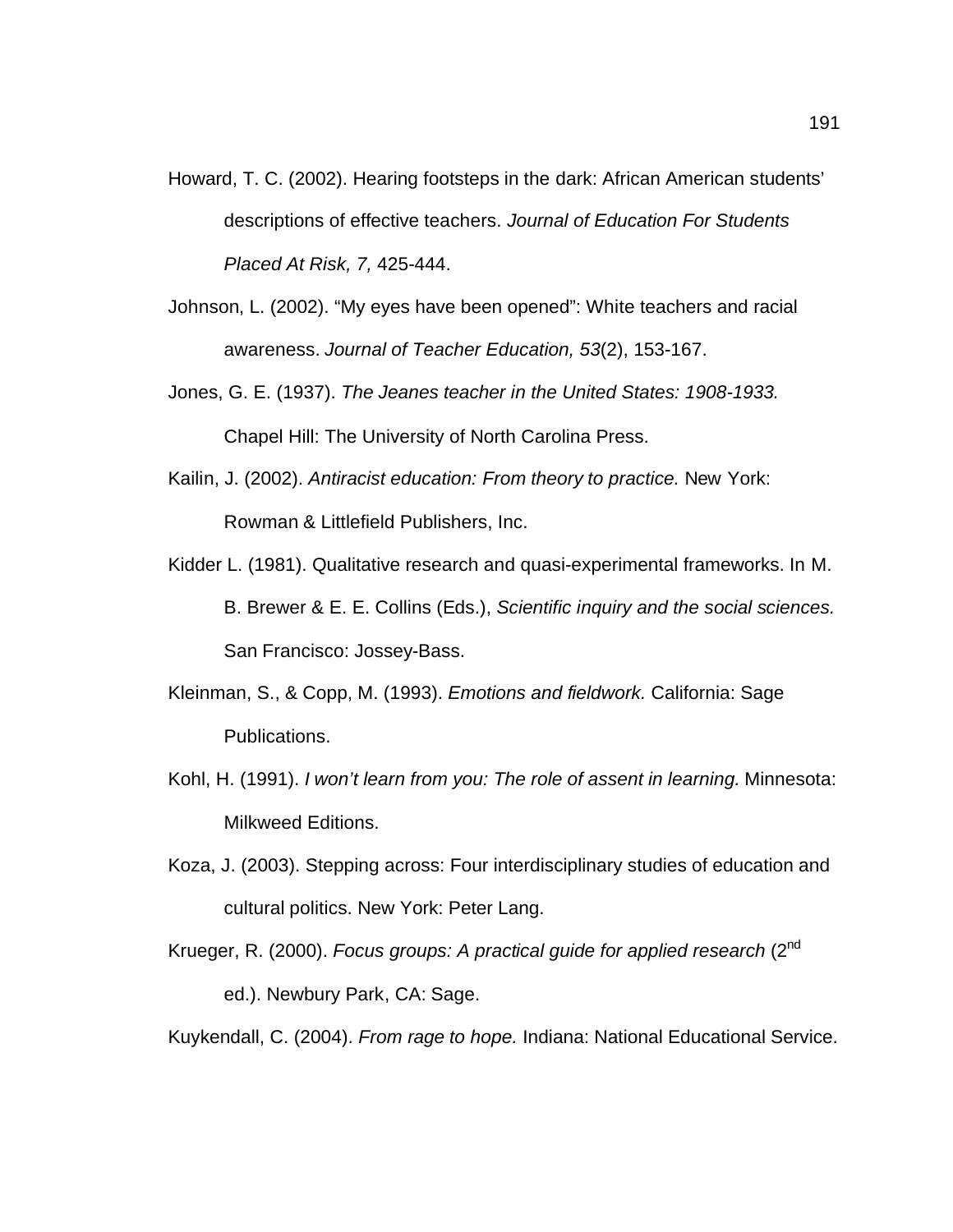- Ladson-Billings, G. (1994). *The dreamkeepers: Successful teachers of African American children.* San Francisco: Randon House.
- Ladson-Billings, G., & King, J. (1990). *Cultural identity of African Americans: Implications for achievement.* Aurora, CO: Midcontinental Regional Educational Laboratory.
- Lane, K. L., Wehby, J. H., & Cooley, C. (2006). Teacher expectations of students' classroom behavior across the grade span: Which social skills are necessary for success. *Exceptional Children, 72*(2), 153-167.
- Lapchick, R. (2000). Crime and athletes: New racial stereotypes. *Society, 37,* 14- 28.
- Lee, S. (2004). Up against Whiteness: Students of color in our schools. *Anthropology & Education Quarterly*, *35*(1), 121-125.
- Lincoln, Y. S., & Guba, E. G. (2000). Paradigmatic controversies, contradictions and emerging confluences. In Denzin, N., & Lincoln, Y. (Eds.), *Handbook of qualitative research* (2nd ed.). (pp. 163-188). Thousand Oaks, CA: Sage.
- Lyons, J., & Chesley, J. (2004). Fifty years after Brown: The benefits and tradeoffs for African American educators and students. *The Journal of Negro Education*, *73*(3), 298-313.
- Lynch, J. (1987). *Prejudice reduction and the schools.* New York: Nichols Publishing Company.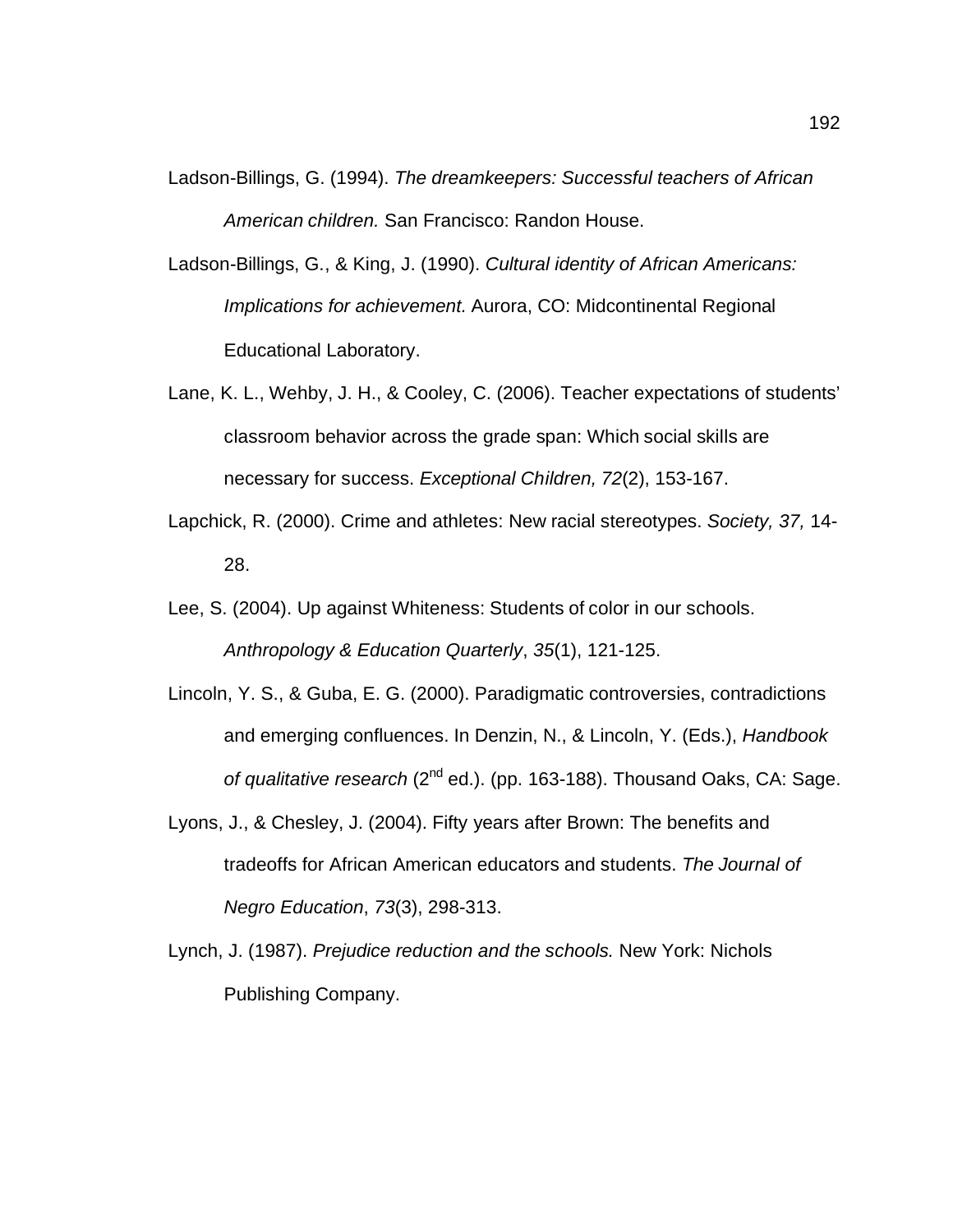- MacDonald, B. (1977). Case study and the social philosophy of educational research. In D. Hamilton et al. (Eds.), *Beyond the numbers game*. London: Macmillian Education.
- Manglitz, E., Johnson-Bailey, J., & Cervero, R. (2005). Struggles of hope: How White adult educators challenge racism. *Teachers College Record, 107,* 1245-1274.
- Maxwell, J. (2004). Causal explanation, qualitative research, and scientific inquiry in education. *Education Researcher,* 33(2), 3-11.
- Meier, D. (2002). *The power of their ideas: Lessons for America from a small school in Harlem*. Boston: Beacon Press.
- Merriam, S. B. (1988). *Case study research in education: A qualitative approach.* San Francisco: Jossey-Bass.

Merton, R. K. (1948). The self-fulfilling prophecy. *Antioch Review*, *8,* 193-210.

- Miles, M. B., & Huberman, A. M. (1994). Qualitative data analysis: An expanded sourcebook (2<sup>nd</sup> ed.). Thousand Oaks, CA: Sage.
- Mitchell, J. (1990). Facing racism in education: Reflections of a Black social scientist (N. M. Hidalgo, C. L. McDowell, & E.V. Siddle, Eds.). Boston: Harvard Educational Review.
- Morrow, S. (2005). Quality and trustworthiness in qualitative research in counseling psychology. *American Psychological Association*, *52*(2), 250-260.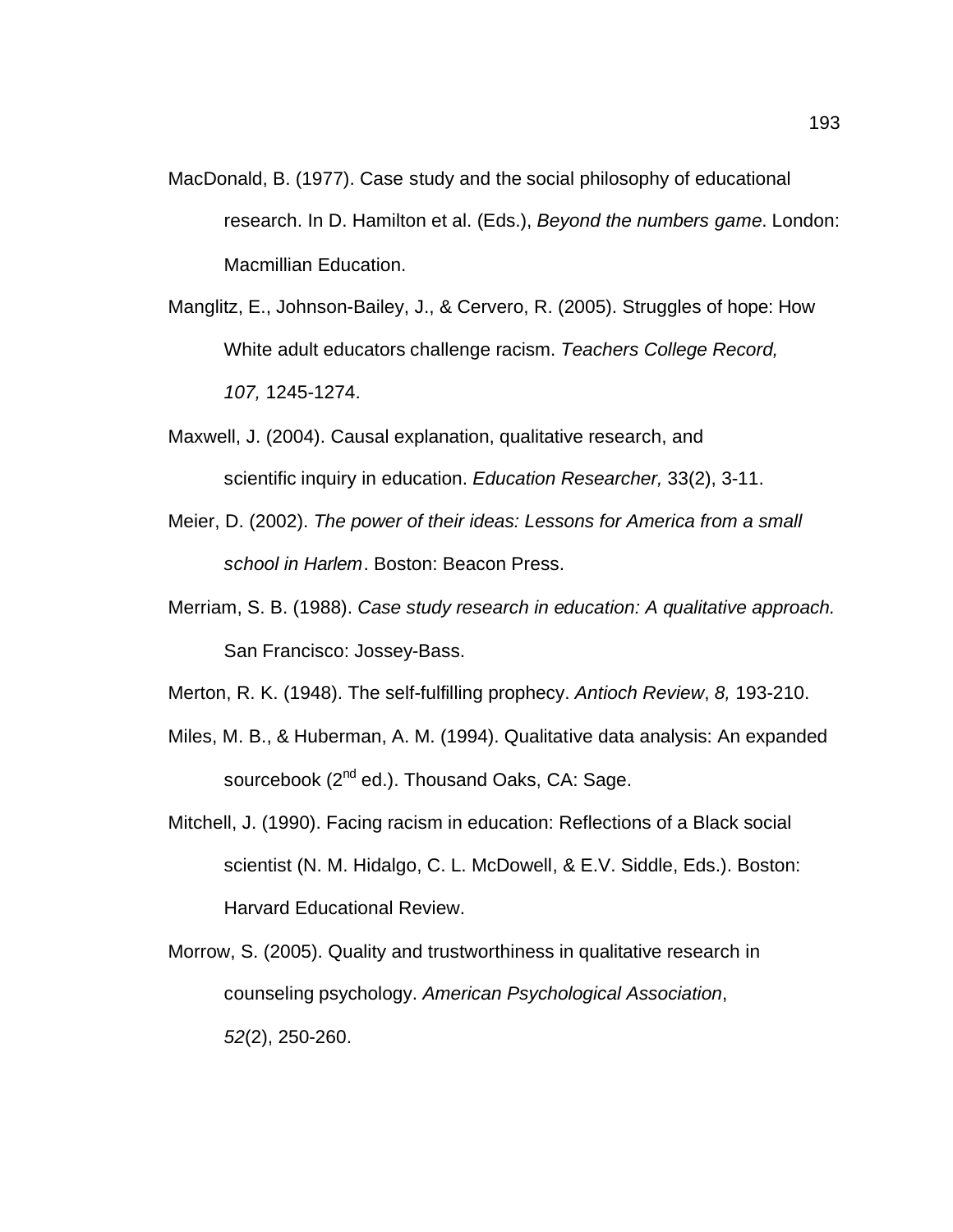- Moses-Snipes, P., & Snipes, V. (2005). The call: The importance of research on African American issues in mathematics and science education. *The Negro Educational Review, 56*(2&3), 103-105.
- National Education Association. (1997). *Status of the American public school teacher, 1995-96.* Washington, D. C.
- Neal, L., Davis-McCray, A., Webb-Johnson, G., & Bridgest, S. (2003). The effects of African American movement styles on teachers' perceptions and reactions. *The Journal of Special Education. 37*(1), 49.
- Nelson, M. (1983). From one-room schoolhouse to the graded school: Teaching In Vermont, 1910-1950. *Frontiers VII, 1,* 14-20.
- Noblit, G. (1993). Power and caring. *American Educational Research Journal, 30,* 23-38.
- Obidah, J., & Teel, K. (2001). *Because of the kids: Facing racial and cultural differences in schools.* New York: Teachers College Press.
- Patton, M. Q. (1990). *Qualitative evaluation methods* (2<sup>nd</sup> ed.). Thousand Oaks, CA: Sage.
- Perry, T., Steele, C., & Hilliard, A. (2003). *Young gifted and Black: Promoting among African-African students.* Boston: Beacon Press.
- Persell, C. (1977). *Education and inequality: The roots and results of stratification in America's schools.* New York: The Free Press.
- Peshkin, A. (1988). In search of subjectivity—One's own. *Educational Researcher*, *17*(7), 17- 21.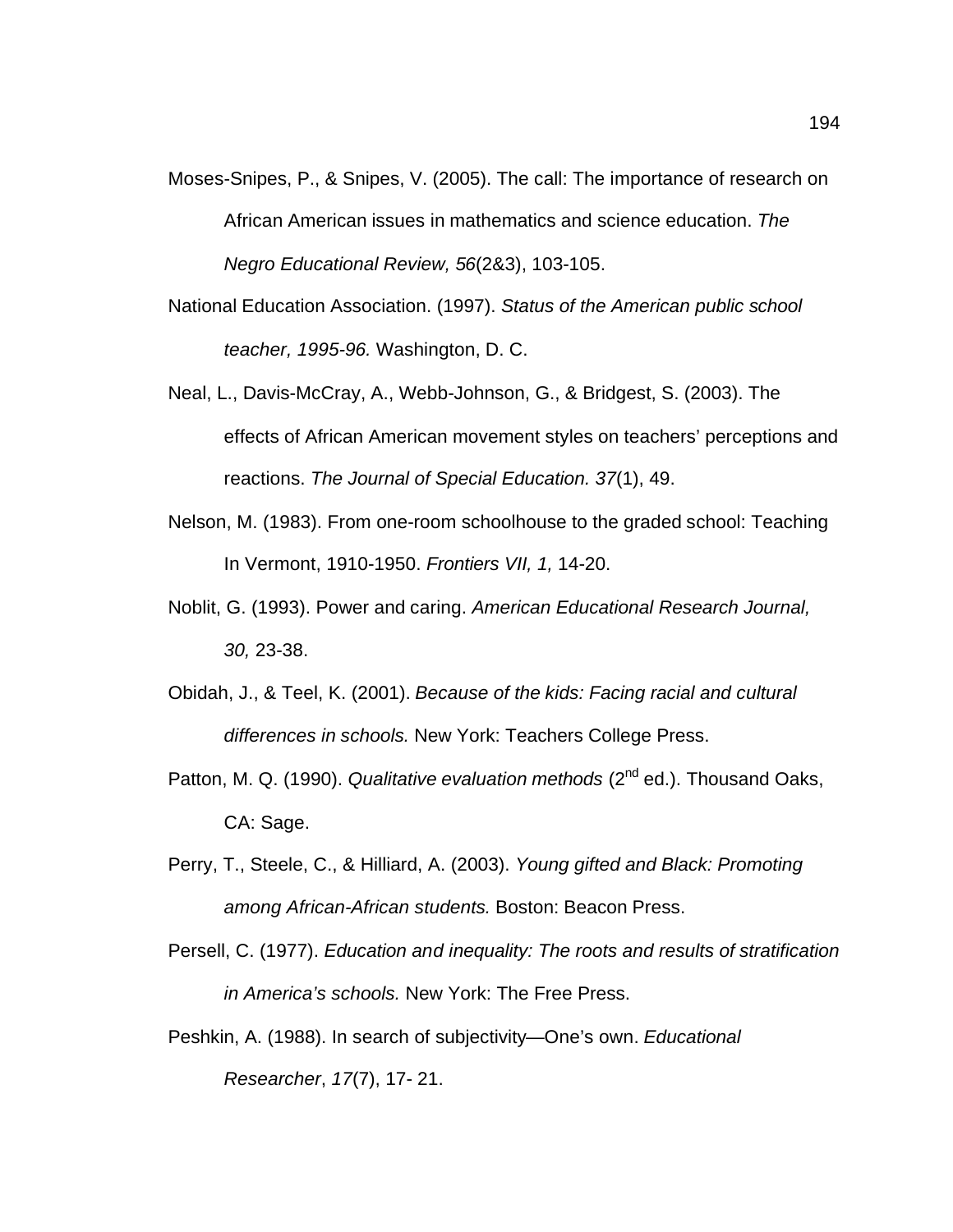- Peshkin, A. (1991). *The color of stranger, the color of friends: The play of ethnicity in school and community.* Chicago: The University of Chicago Press.
- Potter, W. J. (1996). *An analysis of thinking and research about qualitative methods.* Mahwah, NJ: Erlbaum.
- Pugh, L. G. (1974). *Teacher attitudes and expectations associated with race and social class.* Paper presented at the American Educational and Research Association April Meeting, Chicago, IL.
- Riehl, C. (2001). Bridges to the future: The contributions of qualitative research to the sociology of education. *Sociology of Education,* 115-134.
- Riessman, C. (1993). *Narrative analysis.* California: Sage Publications.
- Rosenthal, R. (1973). The Pygmalion Effect lives. *Pschology Today, 7,* 56-60.
- Rosenthal, R., & Jacobson, L. (1968). Pygmalion in the classroom. New York: Holt, Rinehart, & Winston.
- Sanders, J. R. (1981). Case study methodology: A critique. In W. W. Welsh (Ed.), *Case study methodology in educational evaluation.* Proceedings of the 1981 Minnesota Evaluation Conference. Minneapolis: Minnesota Research and Evaluation Center.
- Schmader, T., Major, B., & Gramzow, R. H. (2001). Coping with ethnic stereotypes in the academic domain: Perceived injustice and psychological disengagement. *Journal of Social Issues, Spring,* 1-19.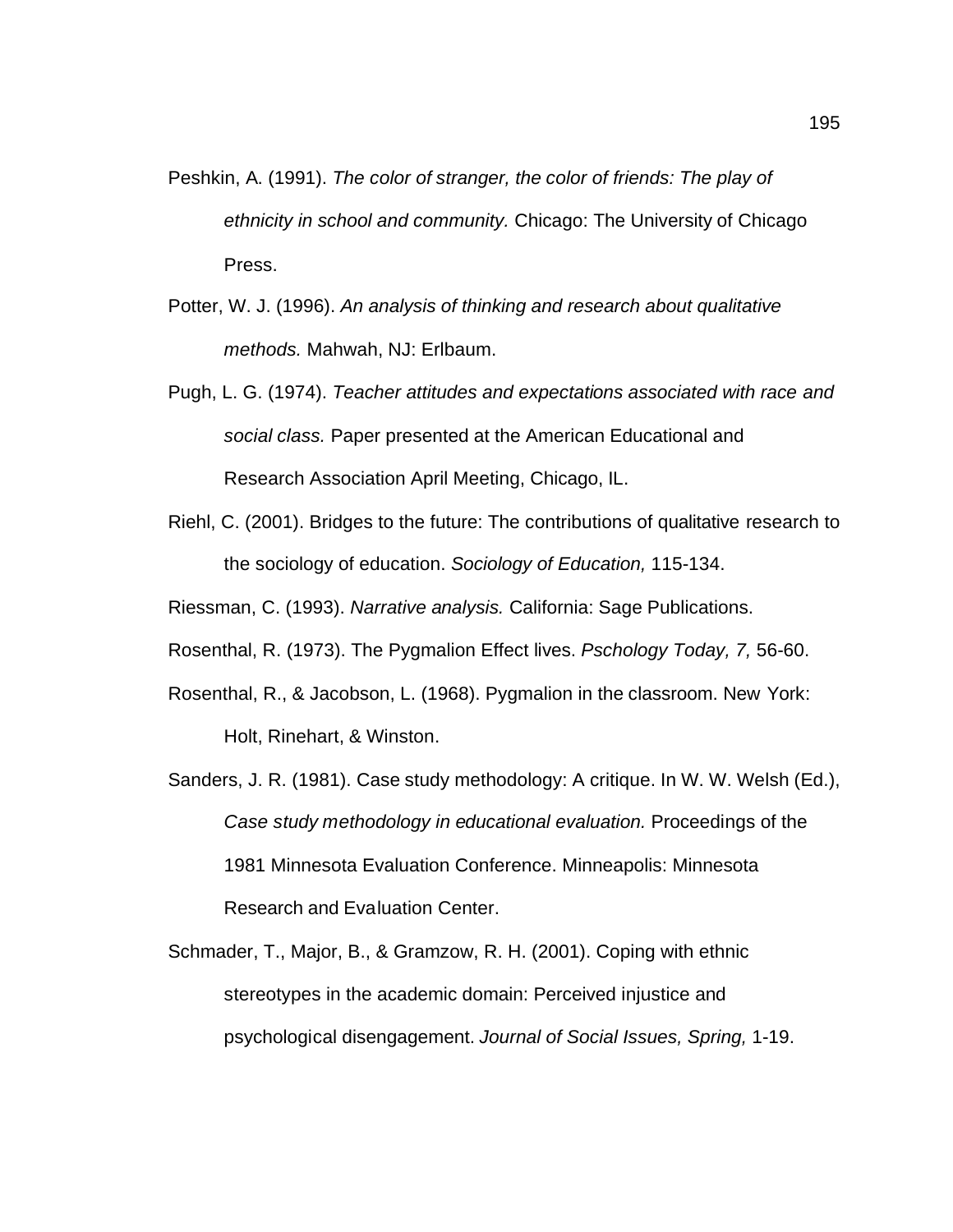- Schofield, J. (1986). Causes and consequences of the color blind perspective. In J. F. Dovidio & S. L. Gaertner (Eds.), *Prejudice, discrimination, and racism* (pp. 231-253). San Diego: Academic Press.
- Schwandt, T. A. (2000). Three epistemological stances for qualitative inquiry: Interpretivisim, hermeneutics, and social constructionism. In N. K. Denzin & Y. S. Lincoln (Eds.), *Handbook of qualitative research* (2nd ed.). (pp. 189-213). Thousand Oaks, CA: Sage.
- Schwandt, T. (2001). *Qualitative inquiry: A dictionary of terms* (2nd ed.). Thousand Oaks, CA: Sage.
- Shank, G., & Villella, O. (2004). Building on new foundations: Core principles and new directions for qualitative research. *The Journal of Educational Research, 98*(1), 46-55.
- Shavelson, R. (1983). Review of research on teacher's pedagogical judgments, plans, and decisions. *The Elementary School Journal, 83,* 4-10.
- Shaw, K. E. (1978). Understanding the Curriculum: The approach through case studies. *Journal of Curriculum Studies, 10*(1), 1-17.
- Sipe, L., & Ghiso, M. (2004). Developing conceptual categories in classroom descriptive research: Some problems and possibilities. *Anthropology and Education Quarterly*, *35*(4), 472-485.
- Smith-Maddox, R. (1999). The social networks and resources of African American eighth graders: Evidence from the National Longitudinal Study of 1988. *Adolescence, Spring,* 1-15.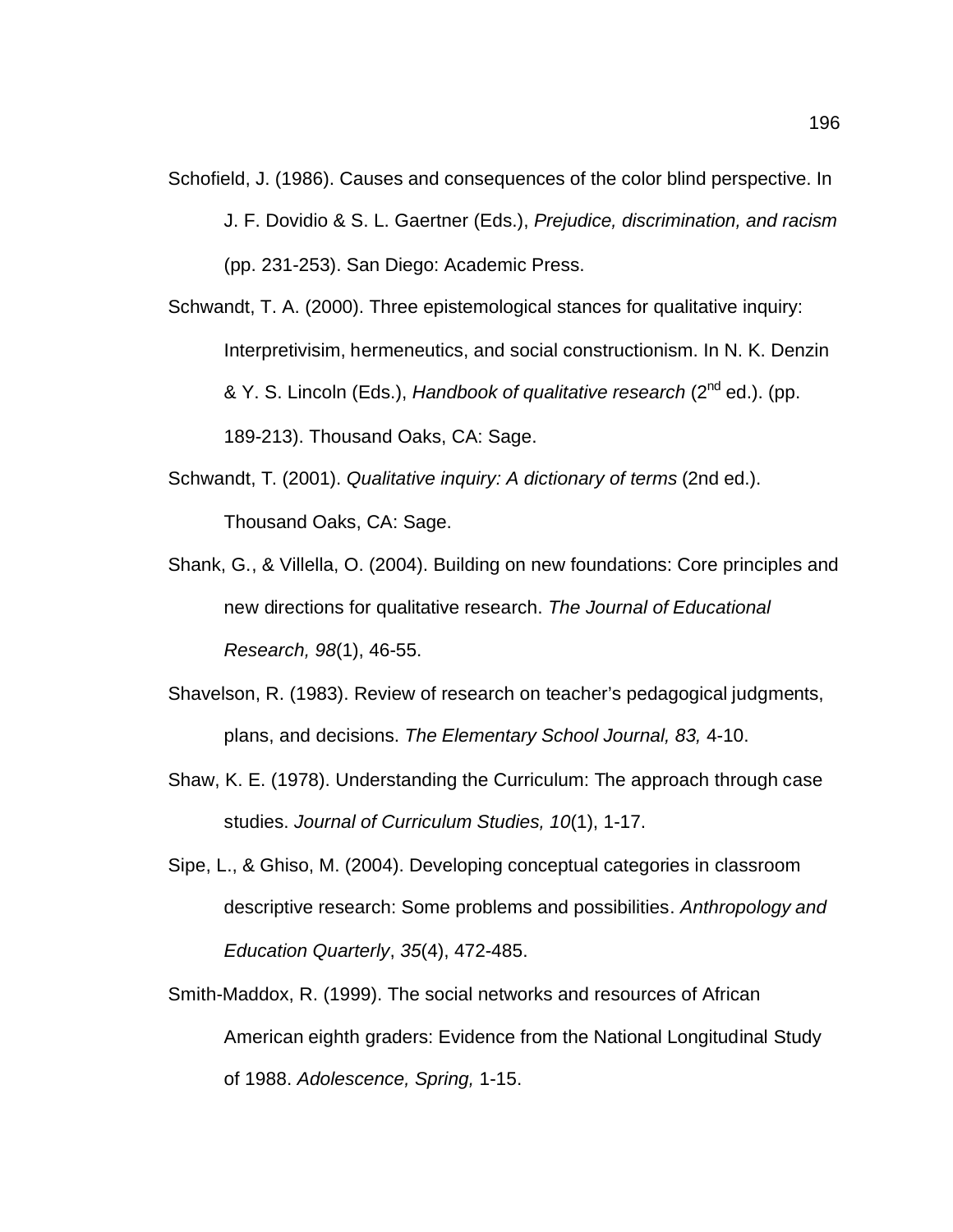Stables, R. (1994). Sex and racism. *SIECIS Report, 22,* 31-32.

- Stake, R. E. (1978). The case study method in social inquiry. *Educational Researcher, 7,* 5-8.
- Steele, C. M. (1997). A threat in the air: How stereotypes shape the Intellectual identities and performance. *American Psychologist, 52,* 613-629.
- Steele, C. M. (2003). Stereotype threat and African-American student achievement. In T. Perry, C. Steele, & A. Hilliard (Eds.),*Young, gifted, and Black: Promoting high achievement among African American students.* Boston: Beacon Press.
- Sue, D. W. (2003). *Overcoming our racism.* Hobeken, NJ: John Wiley and Sons.
- Sullivan, A. R. (1979). *Cultural competence and confidence: A quest for effective teaching in a multicultural society.* Paper presented at the American Association of Colleges for Teacher Education, Competency Based Multicultural Project Conference, ERIC Document Reproduction Service No. ED 091388.
- Tauber, R. (1997). *Self-fulfilling Prophecy: A practical guide to its use in education.* Wesport, CT: Praeger.
- Taylor, E. (1999). Bring in "Da Noise": Race, sports, and the role of schools. *Educational Leadership*, *56*(7), 75-78.
- Taylor, G. (2000). Talking to the dream keepers: Culturally responsive teachers reflect on the educational experiences of African American students. *Teacher*, *21*(4), 101-109.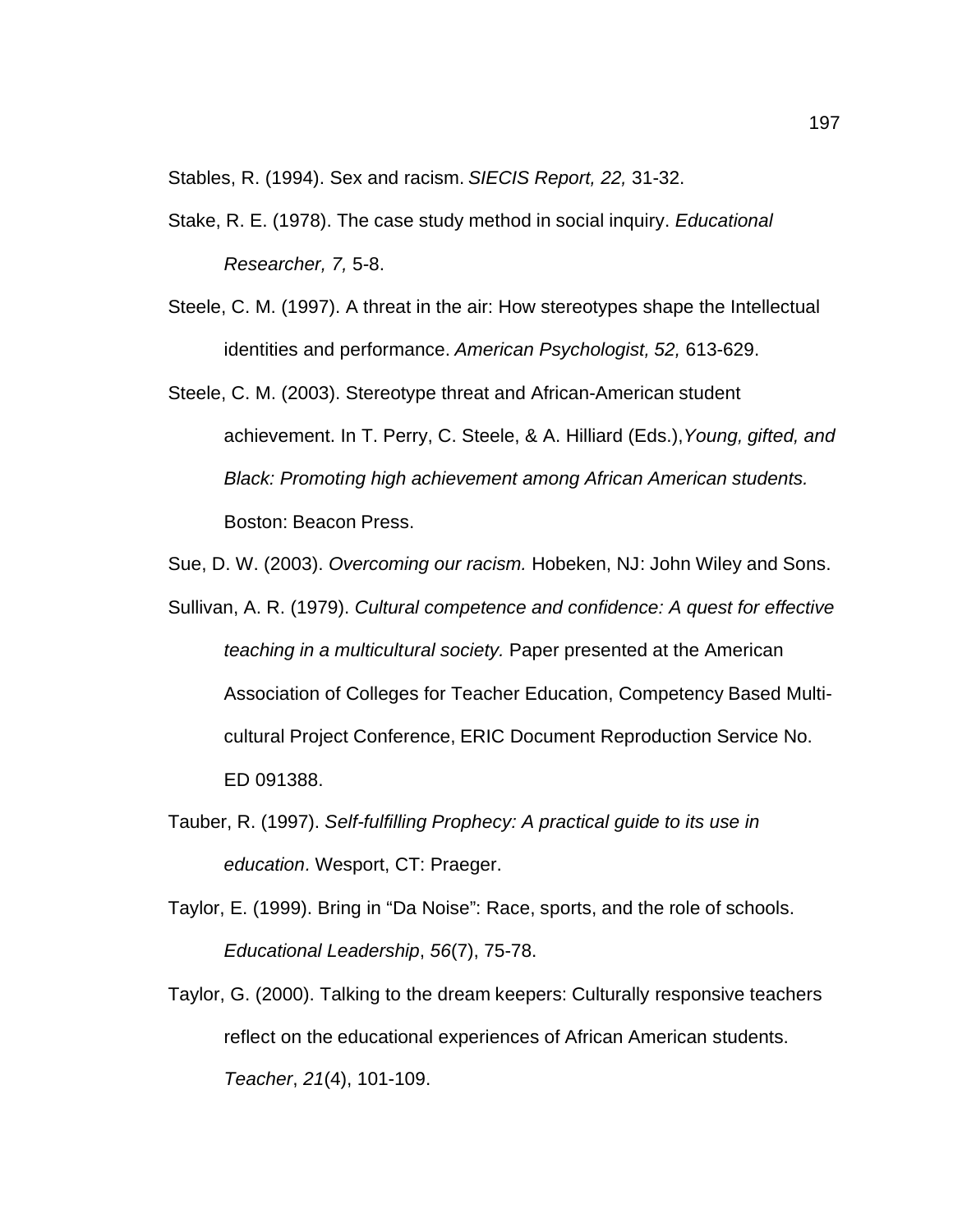Thomas, W. I. (1928). *The child in America.* New York: Knopf.

- Varner, G. F. (1922). Can teachers select bright and dull pupils? *Journal of Educational Research*, *6,* 126 -131.
- Varner, G. F. (1923). Improvement in rating the intelligence of pupils. *Journal of Educational Research*, *8,* 220-232.
- Villard, J. (2003). *Use of focus groups: An effective tool for involving people in measuring quality and impact (Report No. TM 035309).* U. S. Department of Education Resources Information Center. (ERIC Document Reproduction Service No. ED 482279).
- Warren, S. R. (2002). Stories from the classrooms: How expectations and efficacy of diverse teachers affect the academic performance of children in poor urban schools. *Educational Horizons, 80(3),* 109-116.
- Weinstein, R., Marshall, H., Sharp, L., & Botkin, M. (1987). Pygmalion and the student: Age and classroom differences in children's awareness of teacher expectations. *Child Development, 58*(4), 1079-1093.
- Williams, F., & Whitehead, J. (1971). Teachers; Evaluation of children's speech. *Speech Teacher, 20,* 247-254.
- Williams, R. (1998). The analysis of culture. In J. Storey (Ed.), *Cultural theory and popular culture: A reader* (pp. 48-56). Athens: University of Georgia Press.
- Wilson, S. (1979). Explorations of the usefulness of case study evaluations. *Evaluation Quarterly, 3,* 446-459.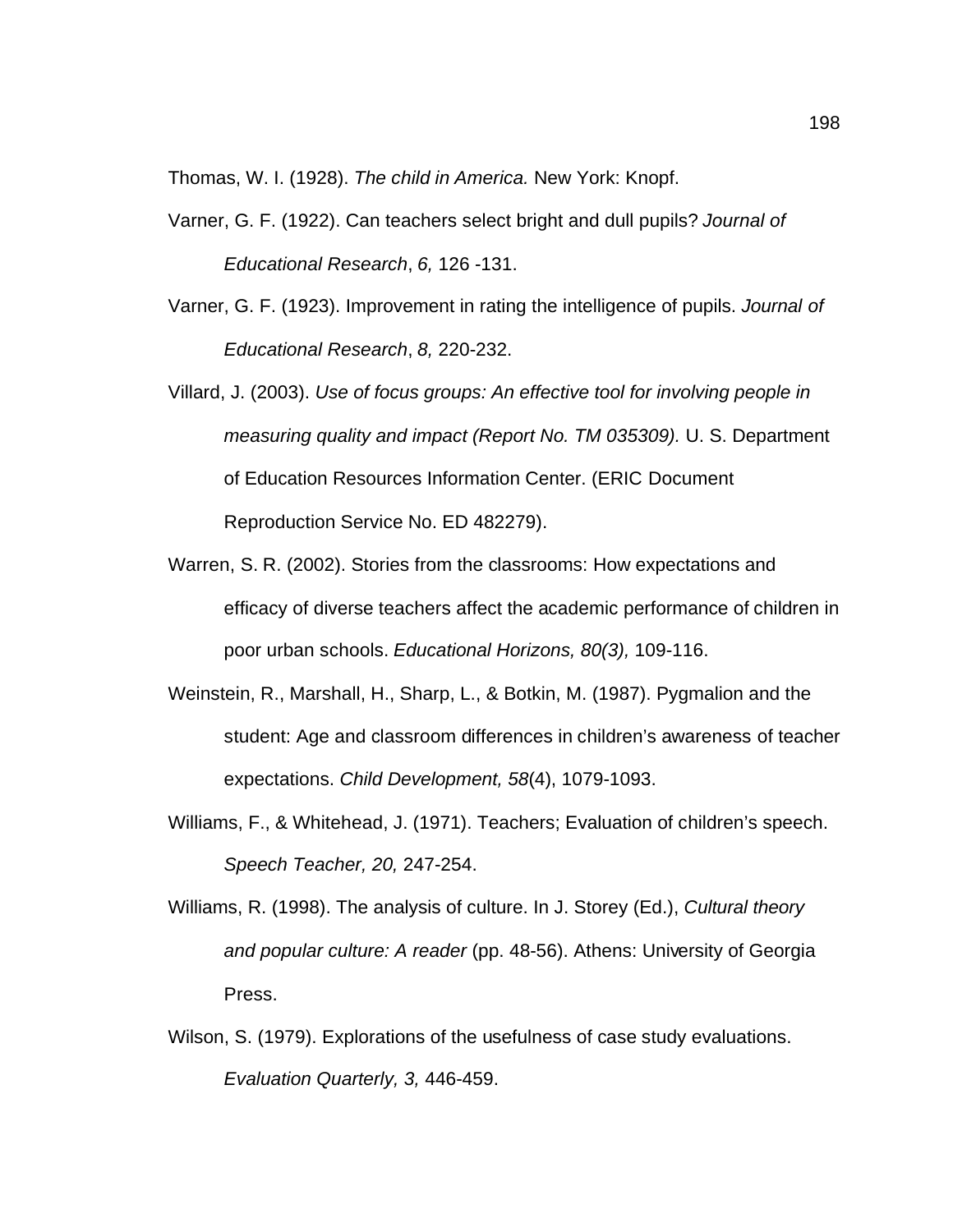- Wolcott, H. (1992). Posturing in qualitative inquiry. In M. D. Lecompte, W. L. Millroy, & J. Preissle (Eds.), *The handbook of qualitative research in education.* Orlando, FL: Sage.
- Woodson, C. G. (1915). *The education of the negro prior to 1861: A history of the education of the colored people of the United States from the beginning of slavery to the Civil War.* New York: G. P. Putnam's Sons.
- Yin, R. K. (1994). *Case study research: Design and methods* (2<sup>nd</sup> ed.). Thousand Oaks, CA: Sage.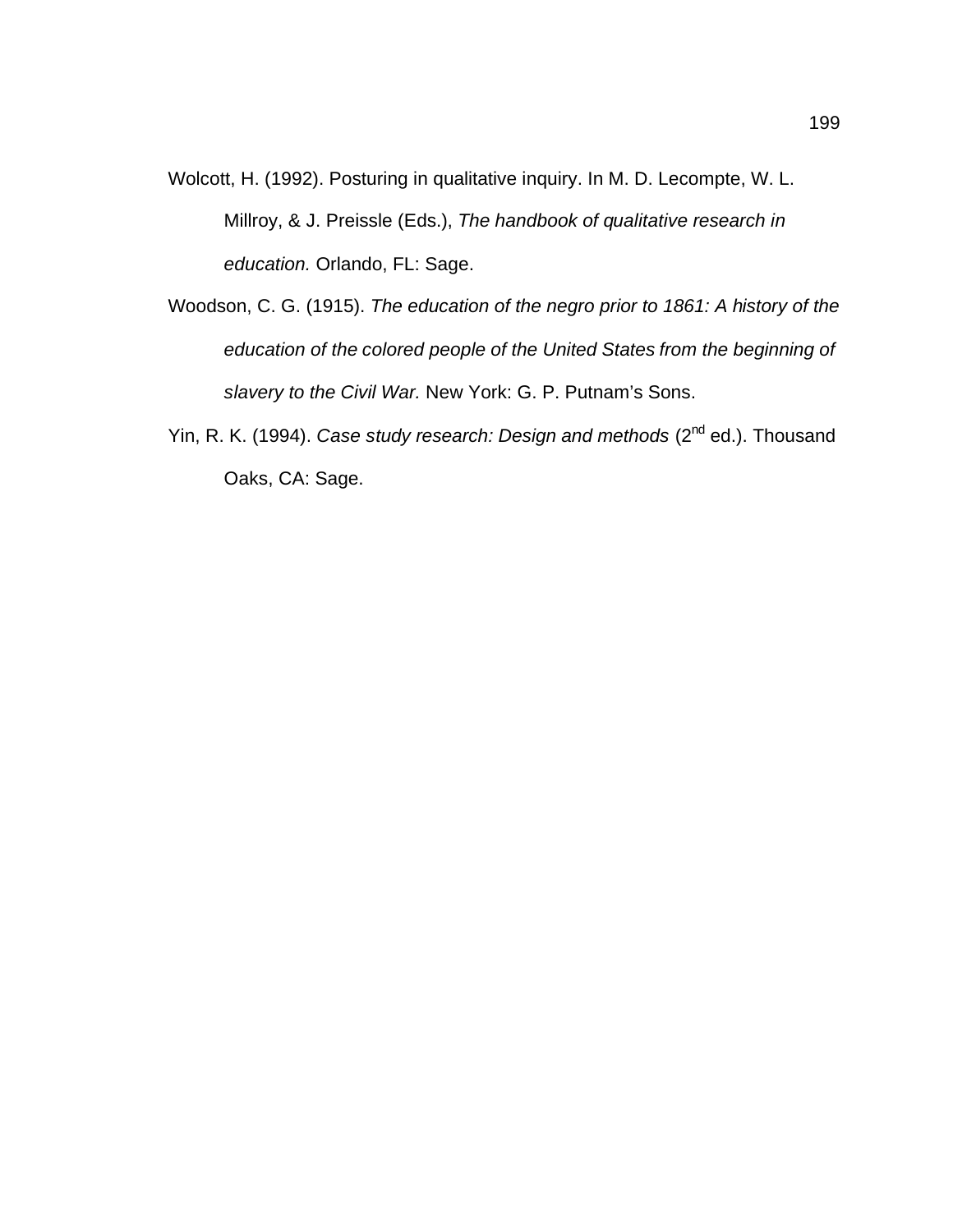#### **APPENDIX**

# **DATA COLLECTION PROTOCOLS**

#### **Interview Questions**

I began my interviews with the following in order to help the session flow:

*Tell me a little bit about yourself? Where did you grow up? Why did you become a teacher? What do you like about the work?* 

Let's talk a little bit about the students in your class. When the school year *begins, how do you get to know them, their learning styles? Do you talk to their previous teachers at all? Is it important to understand their social backgrounds? If so, how do you gather information about that?*

*Tell me about a child that you know really well. . . Now let's talk about a student who you don't feel you know at all. . . And is there a student who falls somewhere in between?*

*I am especially interested in understanding how teachers work with their African American students. As you know, there is a persistent gap between the achievement of many African American students and their white peers. So let's talk about your African American students for a minute. . .*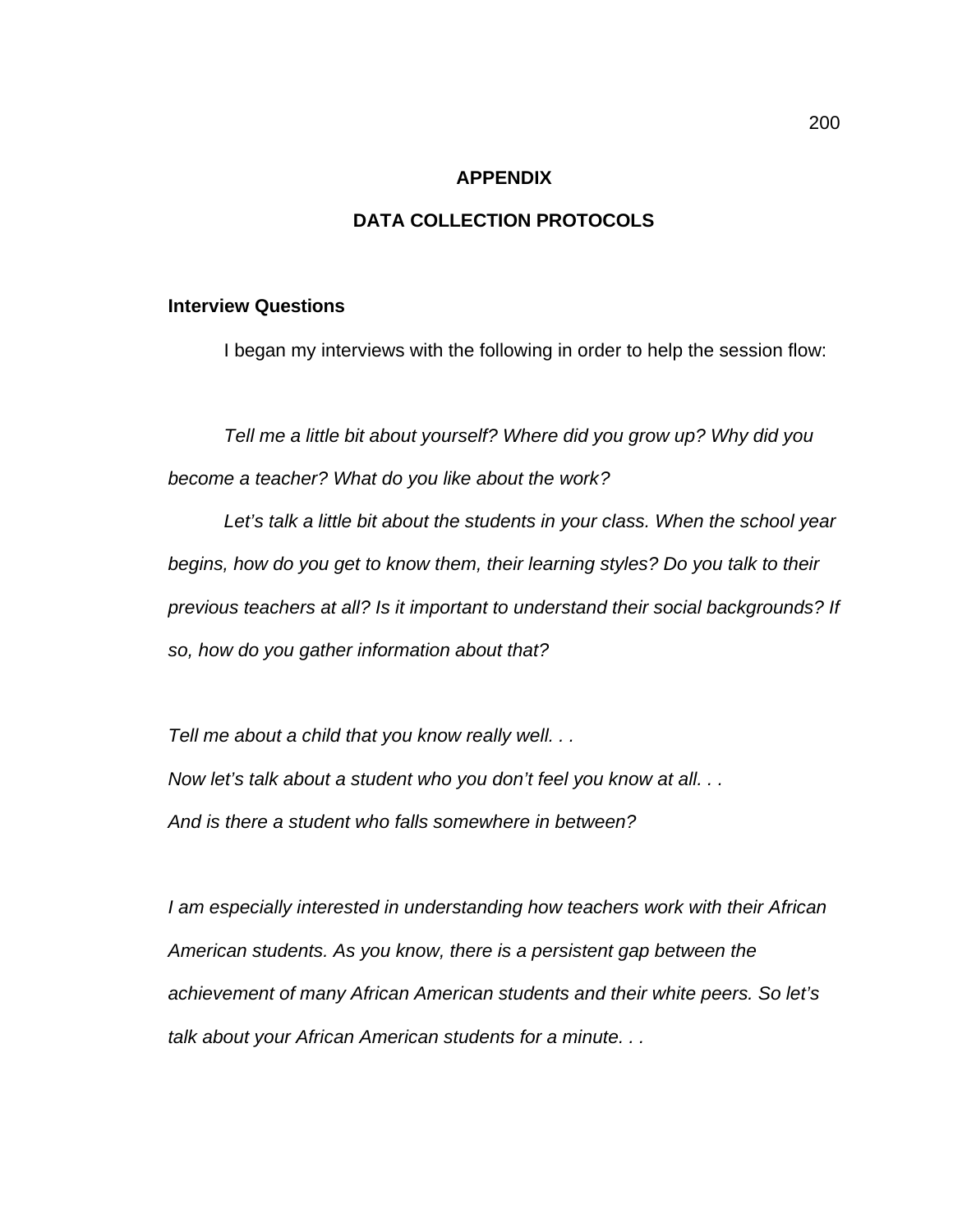*As you know, race is a hot button issue in our society, and we're still struggling to become truly multicultural. So now I'd like to ask you some questions about your own experiences and thoughts regarding different racial and cultural groups. Please try to be as honest as possible. Clearly, I am African American myself,*  but I don't want that to stop you from saying anything that's on your mind. I won't *judge anything you say.*

I conducted qualitative semi structured interviews by asking the following probes as necessary to ensure that the themes I am studying will be covered in the interviews.

## *Pop Culture Based Information and Stereotypes*

- 1. What can you tell me about the African American students' social background?
- 2. What role does your African American students' social background play in their learning? How do you know this or what informs your thinking about this?
- 3. What experience other than in your work environment have you had with African Americans? How do you know this or what informs your thinking about this?
- 4. How many African American students do you think will score 4s on the EOG?
- 5. Why do you think there is an achievement gap between African American and White students?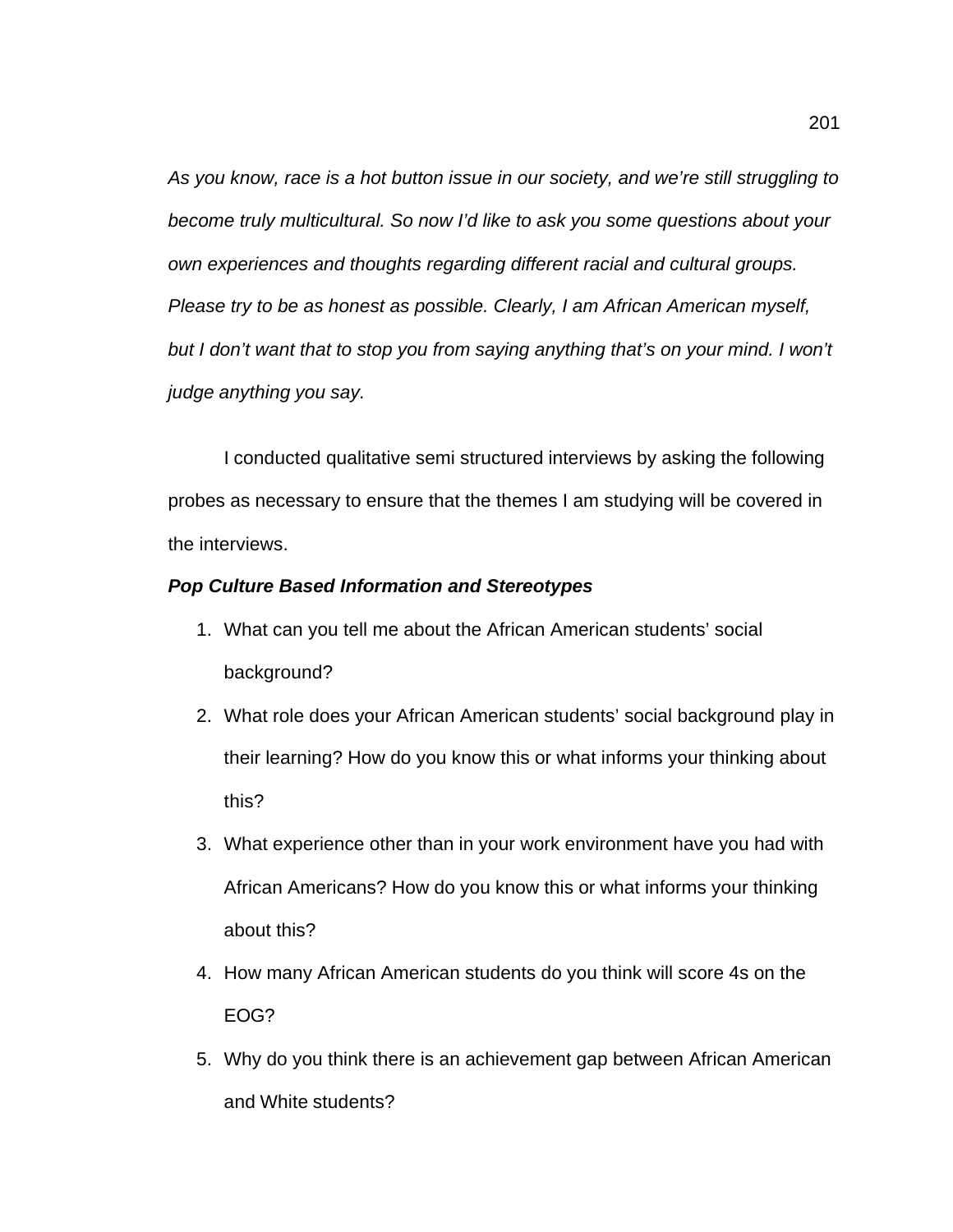- 6. How do you think African Americans are portrayed on television and popular culture or in the media? Have you found these portrayals accurate based on your knowledge of your students? How so, how not?
- 7. What do you know about the learning styles of African American students?

# *Expectations*

- 1. How many African American students do you think will score 4s on the EOG?
- 2. Is it unusual for your African American students to be the top students in a classroom? Why or Why not?
- 3. Have your ever had an African American student achieve at a higher rate than you expected? If so, what do you think caused this to happen?
- 4. What conditions causes your African American students to achieve at high rates?
- 5. How do you determine what your students can and cannot do?

# *Direct Knowledge of Individuals*

- 1. How do you get to know your African American students?
- 2. How do you involve the parents of your African American students in your classroom?
- 3. What is your definition of culturally relevant instruction? How is this a part of your practice, if at all? Why or why not?
- 4. How do you know what your African American students can achieve?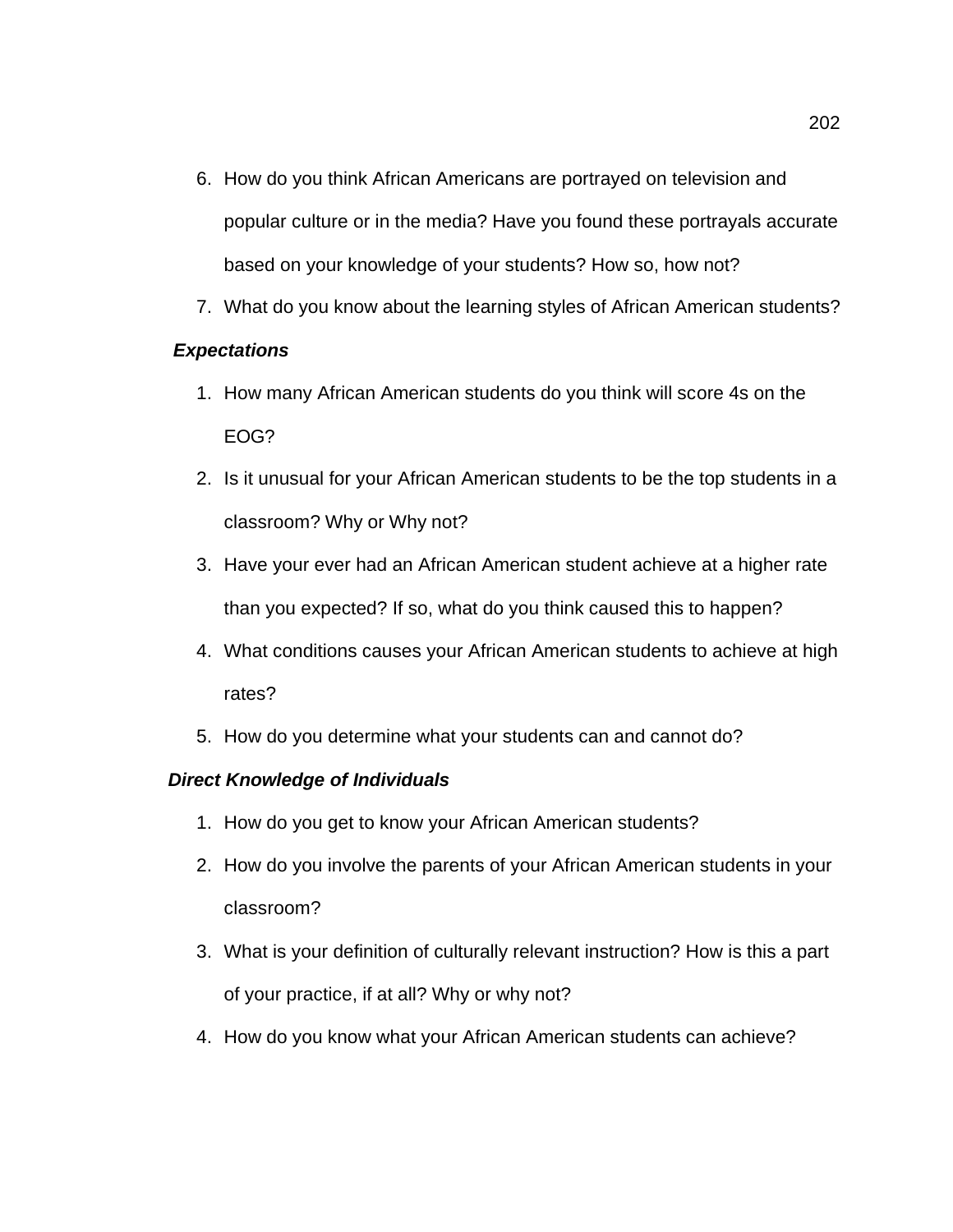5. Pick the child in your class that you know best. Can you tell me about this child's social background and life outside school (family, hobbies interests, etc.)?

| <b>Data Theme</b>                                                  | <b>Relevant Interview Questions</b>    |                         |  |  |  |
|--------------------------------------------------------------------|----------------------------------------|-------------------------|--|--|--|
|                                                                    | <b>First Interview</b>                 | <b>Second Interview</b> |  |  |  |
| Direct Knowledge of<br><b>Students</b>                             | PC1, PC3, DK1, PC7<br>DK2, DK5, PC5    |                         |  |  |  |
| Familiarity with pop<br>culture/Stereotypes                        | PC2, PC5, PC6, PC3,<br>DK <sub>3</sub> | DK 4, PC5               |  |  |  |
| Low Expectations of<br>African American<br><b>Students</b>         | PC4, PC7, E2, E3                       | E1, E5                  |  |  |  |
| <b>High Expectations of</b><br>African American<br><b>Students</b> | PC4, E2, E4                            | E1, E5                  |  |  |  |

PC= Popular Culture Questions; E=Expectations Questions; DK= Direct Knowledge

# **Observation Data**

The observations will not tell me about the teacher knowledge but rather

indicate if the teachers' high or low expectations affect their relationship with their

students. I used the following observation form during observation visits: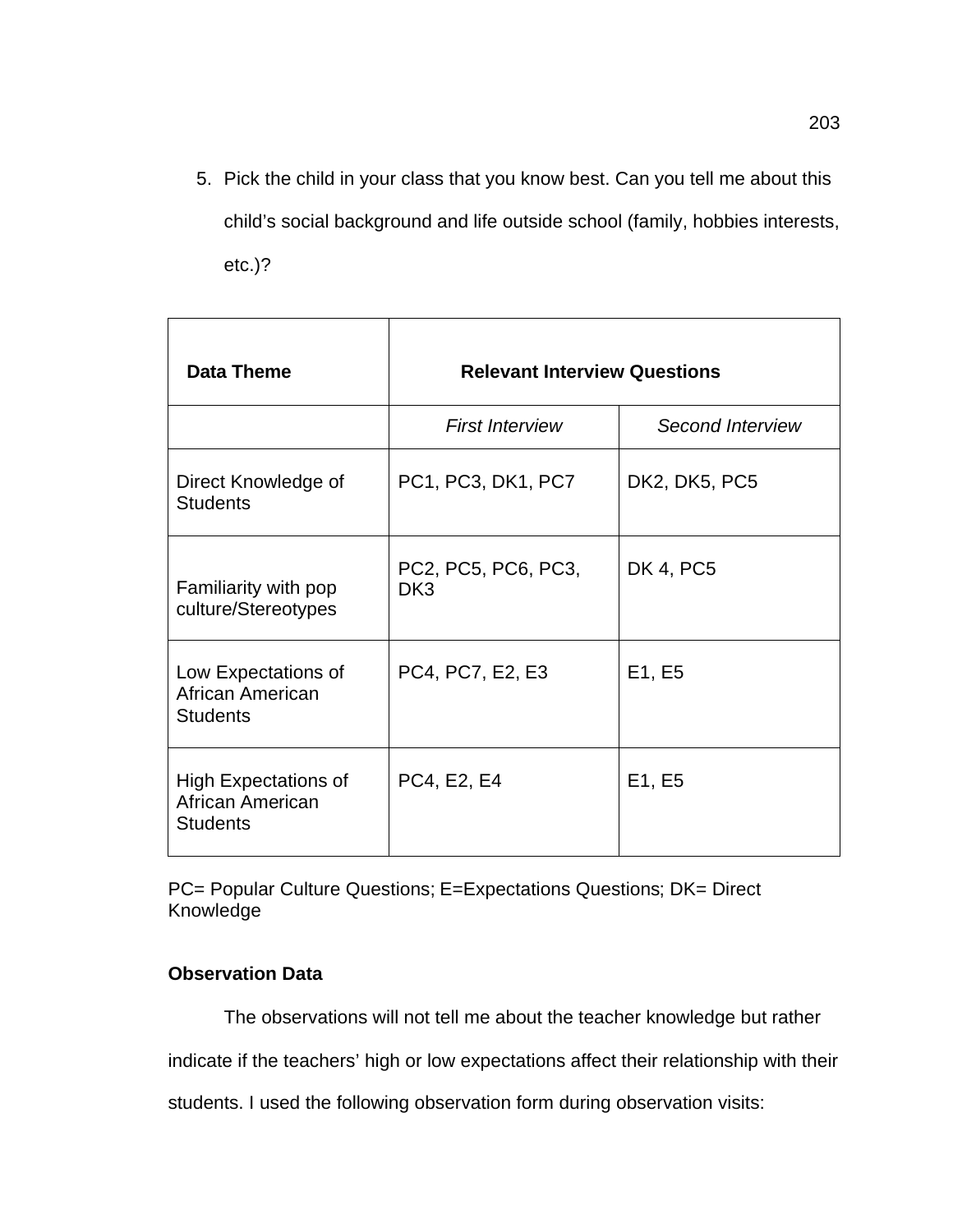# **Observation Form**

| <b>Student</b> | Race | Called on by<br><b>Teacher</b><br><b>During</b><br><b>Observation</b><br>for Academic<br><b>Response</b><br>(Yes or No) | <b>Called on by</b><br><b>Teacher</b><br><b>During</b><br><b>Observation</b><br>for Discipline<br>Reason<br>(Yes or No) | Quantity<br>and Quality<br>of Teacher/<br><b>Student</b><br><b>Interaction</b> | Quality<br><b>Work</b><br><b>Displayed</b><br>(Yes or<br>No) |
|----------------|------|-------------------------------------------------------------------------------------------------------------------------|-------------------------------------------------------------------------------------------------------------------------|--------------------------------------------------------------------------------|--------------------------------------------------------------|
|                |      |                                                                                                                         |                                                                                                                         |                                                                                |                                                              |
|                |      |                                                                                                                         |                                                                                                                         |                                                                                |                                                              |
|                |      |                                                                                                                         |                                                                                                                         |                                                                                |                                                              |
|                |      |                                                                                                                         |                                                                                                                         |                                                                                |                                                              |
|                |      |                                                                                                                         |                                                                                                                         |                                                                                |                                                              |
|                |      |                                                                                                                         |                                                                                                                         |                                                                                |                                                              |
|                |      |                                                                                                                         |                                                                                                                         |                                                                                |                                                              |

Pictures of African Americans are displayed in the classroom in roles other than

sports figures or entertainers Yes\_\_\_\_\_\_\_\_\_\_\_\_ No\_\_\_\_\_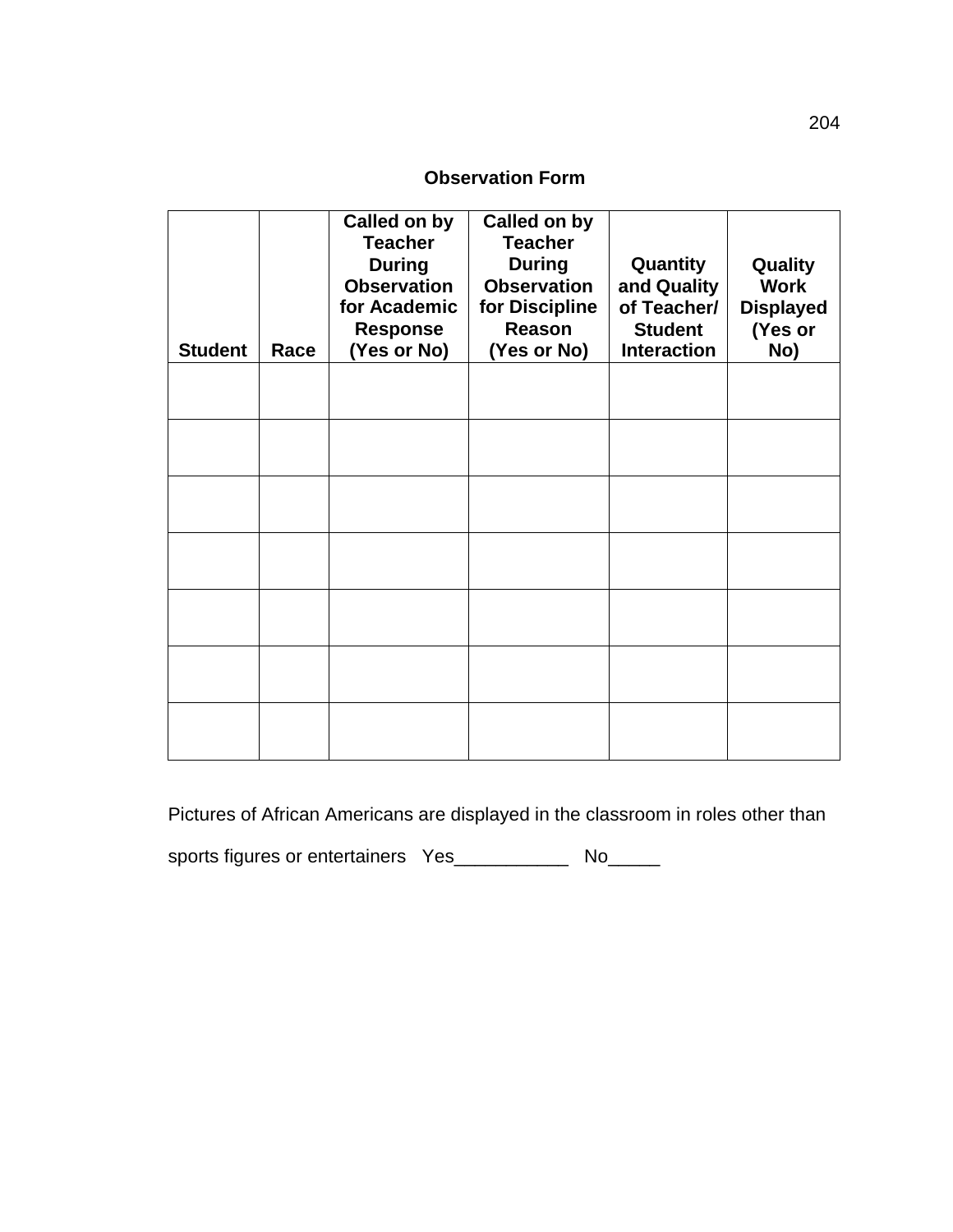## **FOCUS GROUP QUESTIONS/ACTIVITIES**

*I started the focus group session by stating the following norms:*

**Today I am going to show you some pictures of African American students. I am going to ask you some questions about these pictures. Before we start, I have developed the following norms for this session:**

- **Everyone will have the opportunity to speak one at a time.**
- **No answer is right or wrong**
- **No one HAS to answer a certain question**
- **You will not be requested to attend further events related to this research**
- **Please speak one at a time so comments will not be misinterpreted.**

*I used pictures of African American people (see attached copies) to lead discussions with the teachers. The pictures included:*

- **3 African American young ladies**
- **3 African American young men**
- **2 African American families**

*I had a focus group with each set of teachers at their schools. I asked the following questions:*

- **1. Look at the three young ladies, which of them do you think would have a harder time achieving in school? Why?** *(One of the young ladies is dressed in hip hop clothes, one is dressed in more conservative clothing with her hair straight and one is dressed in conservative clothing with an Afro).*
- **2. Look at the three young men. Which of them do you think would have a harder time achieving in school? Why?** *(same as above)*
- **3. In this group of students, who do you think would be most likely to attend college? Why?** *(This question will be asked using the pictures above).*
- **4. Here are two African American families. Which of these children do you think would have an easier time in school? Why?** *(The family pictures show one African American student with a father and a mother*